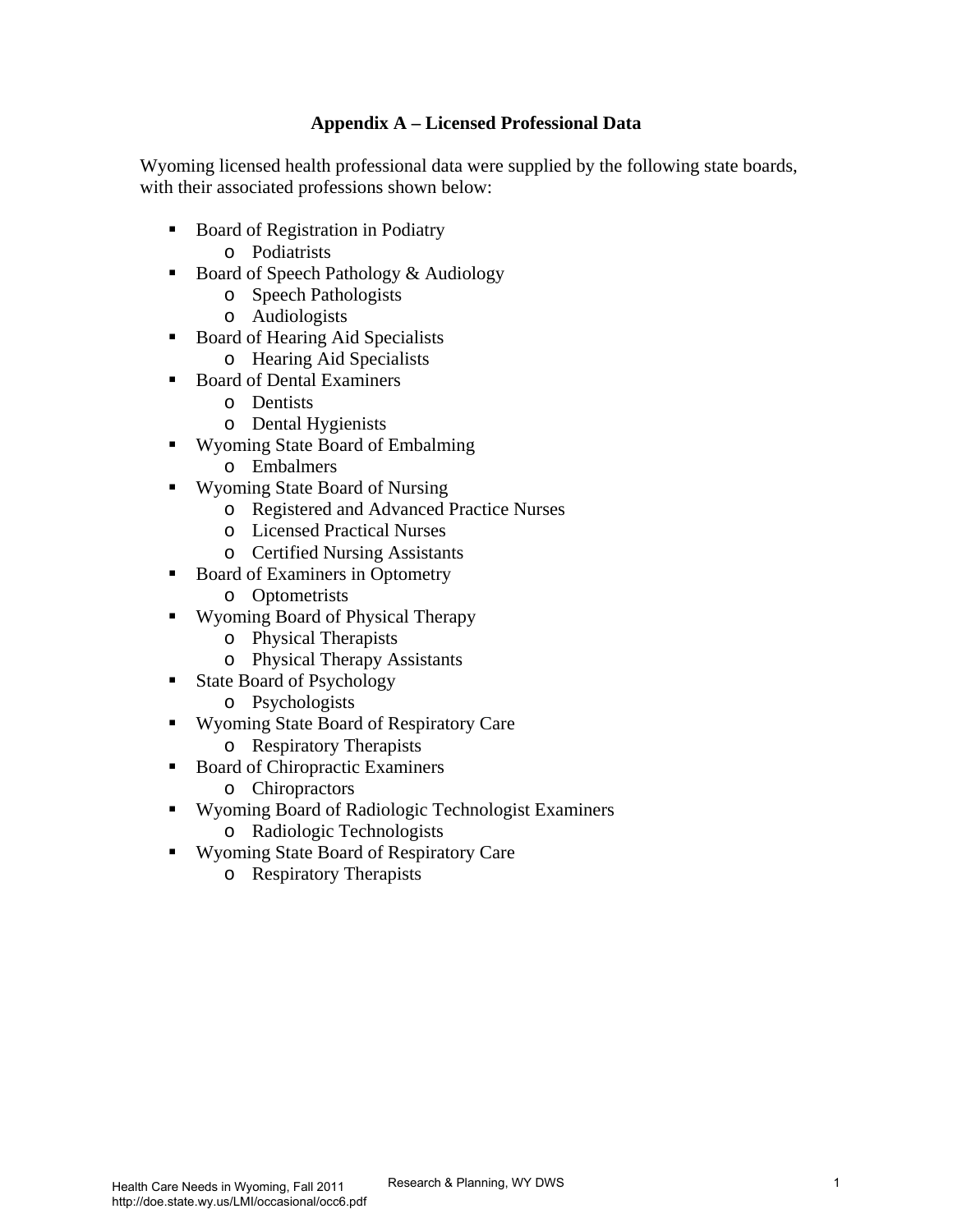#### **Appendix B: Additional Tables and Charts**

#### **Distribution of Chiropractors in 2010Q3 by Work Status and Age Group**

Working in WY? No

|                                                   | N     | Col%  |
|---------------------------------------------------|-------|-------|
| <b>Age Group</b>                                  |       |       |
|                                                   | N.D.I | N.D.  |
|                                                   | N.D.  | N.D.  |
| $\frac{25}{25 - 34}$<br>$\frac{25 - 34}{35 - 44}$ | 21    | 16.03 |
| $45 - 54$                                         | 39    | 29.77 |
| $55 - 64$                                         | 31    | 23.66 |
| $65+$                                             | N.D   | N.D.  |
| <b>Unknown</b>                                    | N.D.  | N.D.  |
| Total                                             | 131   | 100   |

#### **Distribution of Chiropractors in 2010Q3 by Work Status and Age Group**

Working in WY? Yes

|                                                                 | N    | Col%  |
|-----------------------------------------------------------------|------|-------|
| <b>Age Group</b>                                                |      |       |
|                                                                 | N.D. | N.D.  |
|                                                                 | N.D  | N.D.  |
| $\frac{25}{25}$<br>$\frac{25}{25}$ - 34<br>$\frac{35}{35}$ - 44 | 24   | 34.78 |
| $45 - 54$                                                       | 16   | 23.19 |
|                                                                 |      | 15.94 |
| $\frac{55 - 64}{65+}$                                           | N.D  | N.D.  |
| <b>Unknown</b>                                                  | N.D  | N.D.  |
| Total                                                           | 69   | 100   |

#### **Distribution of Chiropractors in 2010Q3 by Work Status and Age Group**

Total

|                                                                          | N   | Col% |
|--------------------------------------------------------------------------|-----|------|
| <b>Age Group</b>                                                         |     |      |
|                                                                          | N.D | N.D. |
|                                                                          | 42  | 21   |
|                                                                          | 45  | 22.5 |
| $\frac{25}{35} - 34$<br>35 - 34<br>35 - 44<br>45 - 54<br>55 - 64<br>65 + | 55  | 27.5 |
|                                                                          | 42  | 21   |
|                                                                          | 13  | 6.5  |
| <b>Unknown</b>                                                           | N.D | N.D. |
| <b>Total</b>                                                             | 200 | 100  |

### **Mean Age, Counts, and Mean Wages of Chiropractors in 2010Q3 and Mean Wages by Gender for Those Working in Wyoming**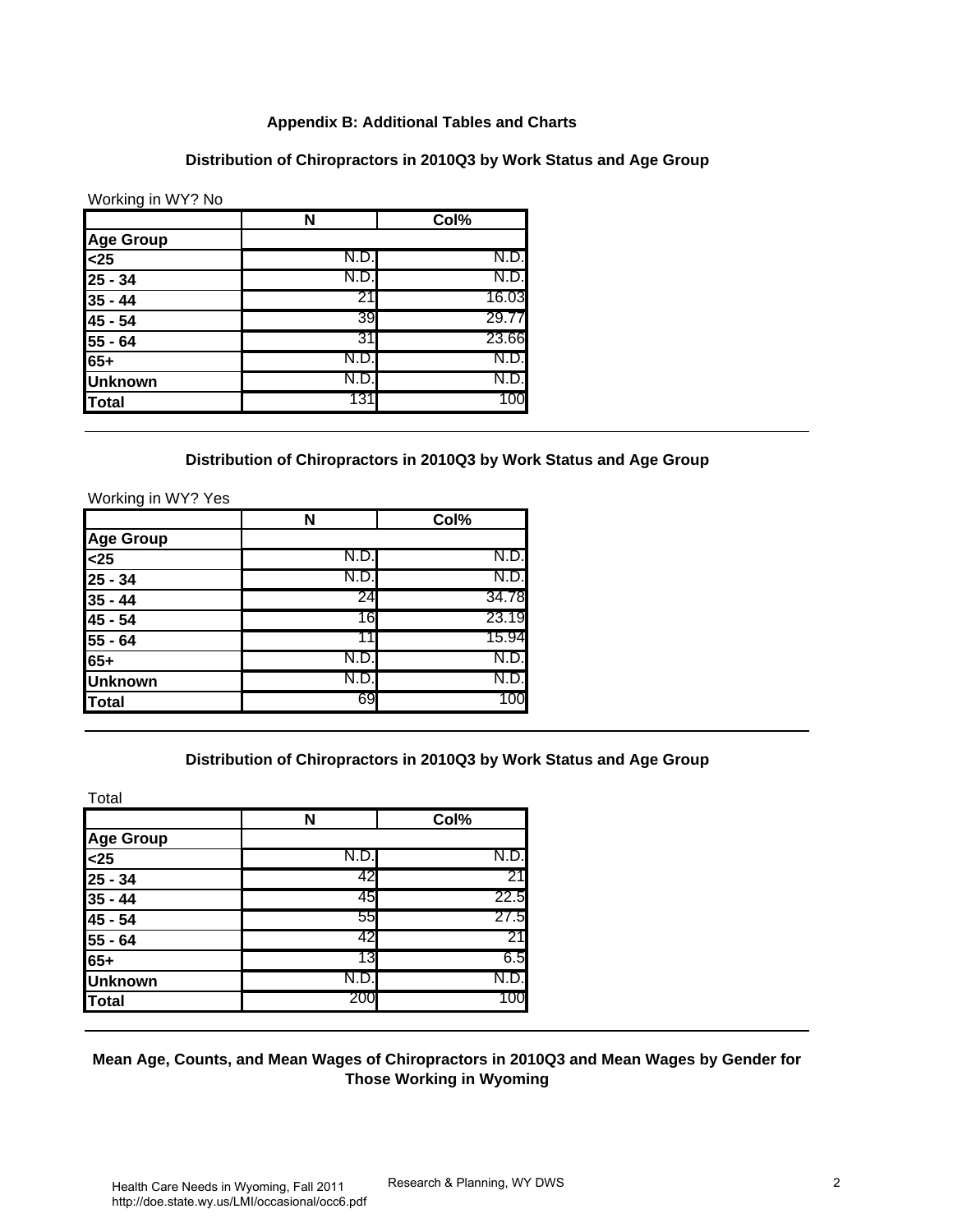Working in WY? No

|                | N    |      | <b>Mean</b>                      |
|----------------|------|------|----------------------------------|
|                |      | Age  | <b>Wages of Those</b><br>Working |
| Gender         |      |      |                                  |
| IF.            | 23   |      |                                  |
| <b>I</b> M     | 68   | 50.2 |                                  |
| <b>Unknown</b> | 40   | 51.6 |                                  |
| Total          | د. ا | 49   |                                  |

## **Mean Age, Counts, and Mean Wages of Chiropractors in 2010Q3 and Mean Wages by Gender for Those Working in Wyoming**

Working in WY? Yes

|                | N   | <b>Mean</b> |                                  |
|----------------|-----|-------------|----------------------------------|
|                |     | Age         | <b>Wages of Those</b><br>Working |
| Gender         |     |             |                                  |
| İF.            |     | IN.D        | N.D.I                            |
| lм             | N.D | N.D.        | \$13,650                         |
| <b>Unknown</b> |     | ، ۱۷. ۱     | N.D.I                            |
| Total          | 69  | 43.6        | \$12,783                         |

## **Mean Age, Counts, and Mean Wages of Chiropractors in 2010Q3 and Mean Wages by Gender for Those Working in Wyoming**

Total

|                | <b>N All Licensees</b> | <b>Mean</b>              |                                  |
|----------------|------------------------|--------------------------|----------------------------------|
|                |                        | <b>Age All Licensees</b> | <b>Wages of Those</b><br>Working |
| <b>Gender</b>  |                        |                          |                                  |
| 1F             | 32                     | 40.Y                     |                                  |
| lм             | 126                    | 47.5                     | \$13,650                         |
| <b>Unknown</b> | 42                     | 51.6                     |                                  |
| <b>Total</b>   | 200                    | 47.3                     | \$12,783                         |

### **Turnover Statistics for Chiropractors Working in 2010Q3 by Age**

|                                 |      |                   | <b>Turnover</b> |       |
|---------------------------------|------|-------------------|-----------------|-------|
|                                 |      | <b>Continuous</b> | <b>Turnover</b> |       |
| $\frac{\text{Age}}{\text{&25}}$ |      |                   |                 |       |
|                                 |      | N.D.              | N.D             | N.D.  |
|                                 | Row% | N.D.              | N.D             | N.D.  |
| $25 - 34$                       |      | N.D.              | N.D.            | N.D.I |
|                                 | Row% | N.D.              | N.D             | N.D.I |
| $35 - 44$                       |      | N.D.              | N.D.            | N.D.  |
|                                 | Row% | N.D.              | N.D.            | N.D.  |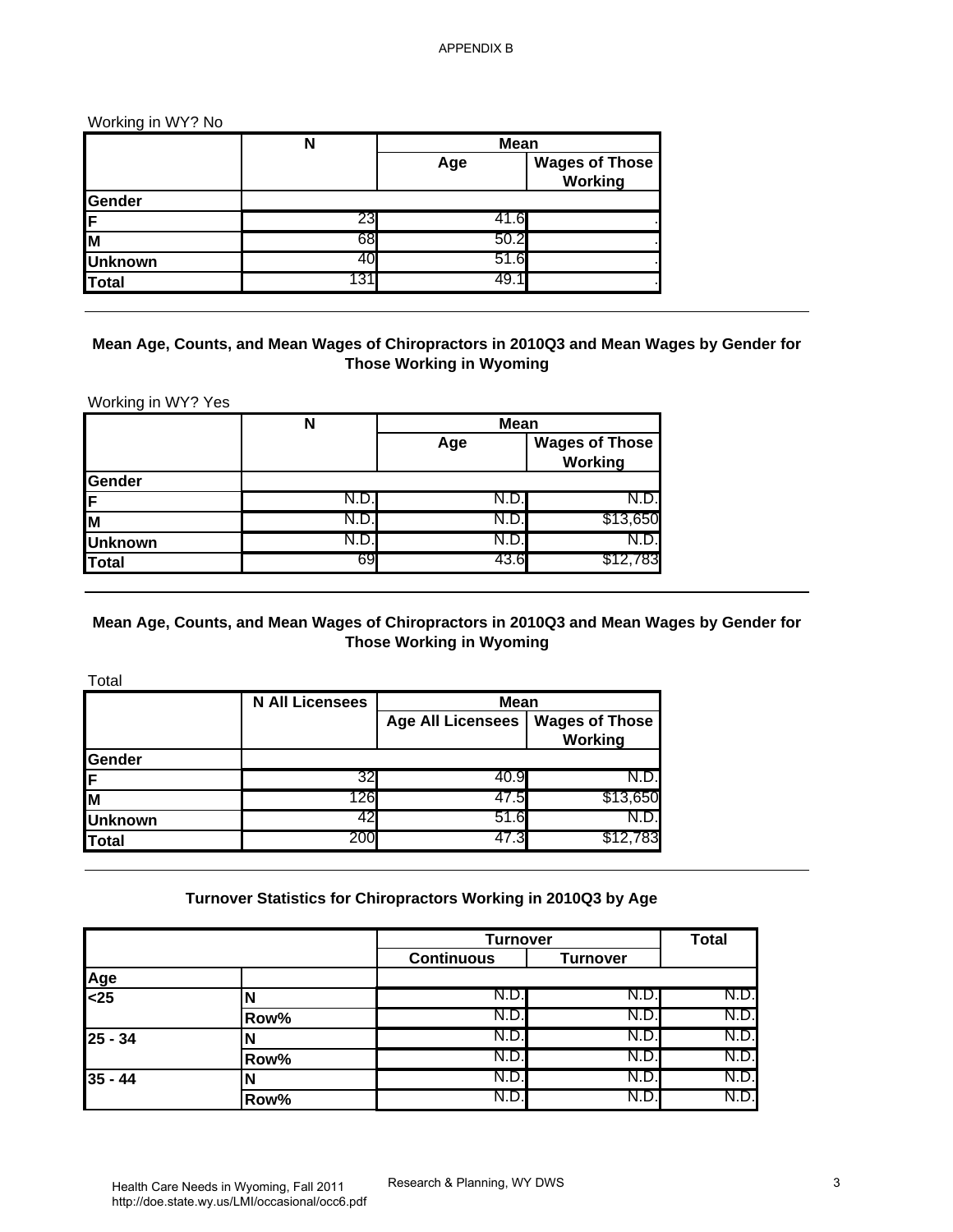| $45 - 54$      | N    | N.D. | N.D. | N.D.  |
|----------------|------|------|------|-------|
|                | Row% | N.D. | N.D. | N.D.  |
| $55 - 64$      | N    | N.D. | N.D. | N.D.I |
|                | Row% | N.D  | N.D. | N.D.  |
| 65+            | N    | N.D. | N.D. | N.D.  |
|                | Row% | N.D. | N.D. | N.D.  |
| <b>Unknown</b> | N    | N.D. | N.D. | N.D.I |
|                | Row% | N.D. | N.D. | N.D.  |
| Total          | N    | 63   | 61   | 69    |
|                | Row% | 91.3 | 8.7  | 100   |

# **Mean Wages for Chiropractors Working in 2010Q3 by Turnover Status and Gender**

|                |                        | <b>Mean</b> |                   |
|----------------|------------------------|-------------|-------------------|
|                |                        | Age         | <b>Mean Wages</b> |
| <b>Gender</b>  | <b>Turnover Status</b> |             |                   |
| İΕ             | Continuous             | 38.2        | \$9,286           |
|                | Turnover               | 45.2        | \$2,800           |
| M              | Continuous             | 44.2        | \$14,191          |
|                | Turnover               | 45.8        | \$6,341           |
| <b>Unknown</b> | <b>Continuous</b>      |             | \$11,240          |
|                | Turnover               |             | \$2,000           |
| <b>Total</b>   | <b>Turnover Status</b> |             |                   |
|                | Continuous             | 43.5        | \$13,522          |
|                | Turnover               | 45.7        | \$5,028           |
| Total          |                        | 43.6        | \$12,783          |

# **Distribution of Chiropractors Working in 2010Q3 by Region and Gender**

|                          |      | Gender |       | <b>Total</b>   |       |  |
|--------------------------|------|--------|-------|----------------|-------|--|
|                          |      | F      | M     | <b>Unknown</b> |       |  |
| <b>Region</b>            |      |        |       |                |       |  |
| <b>Northeast</b>         | N    | N.D.   | N.D.  | N.D.           | N.D.  |  |
|                          | Col% | N.D.   | N.D.  | N.D.           | N.D.  |  |
| <b>Northwest</b>         | N    | N.D.   | 13    | N.D.           | 15    |  |
|                          | Col% | N.D.   | 22.41 | N.D.           | 21.74 |  |
| <b>Central Southeast</b> | N    | N.D.   | 10    | N.D.           | 13    |  |
|                          | Col% | N.D.   | 17.24 | N.D.           | 18.84 |  |
| Southwest                | N    | N.D.   | 16    | N.D            | 16    |  |
|                          | Col% | N.D.   | 27.59 | N.D.           | 23.19 |  |
| <b>Cheyenne MSA</b>      | N    | N.D.   | 8     | N.D.           | 10    |  |
|                          | Col% | N.D.   | 13.79 | N.D            | 14.49 |  |
| <b>Casper MSA</b>        | N    | N.D.   | N.D.  | N.D.           | N.D.  |  |
|                          | Col% | N.D.   | N.D.  | N.D.           | N.D.  |  |
| <b>Balance of State</b>  | N    | N.D.   | N.D.  | N.D.           | N.D.  |  |
|                          | Col% | N.D.   | N.D.  | N.D.           | N.D.  |  |
| Total                    | N    |        | 58    |                | 69    |  |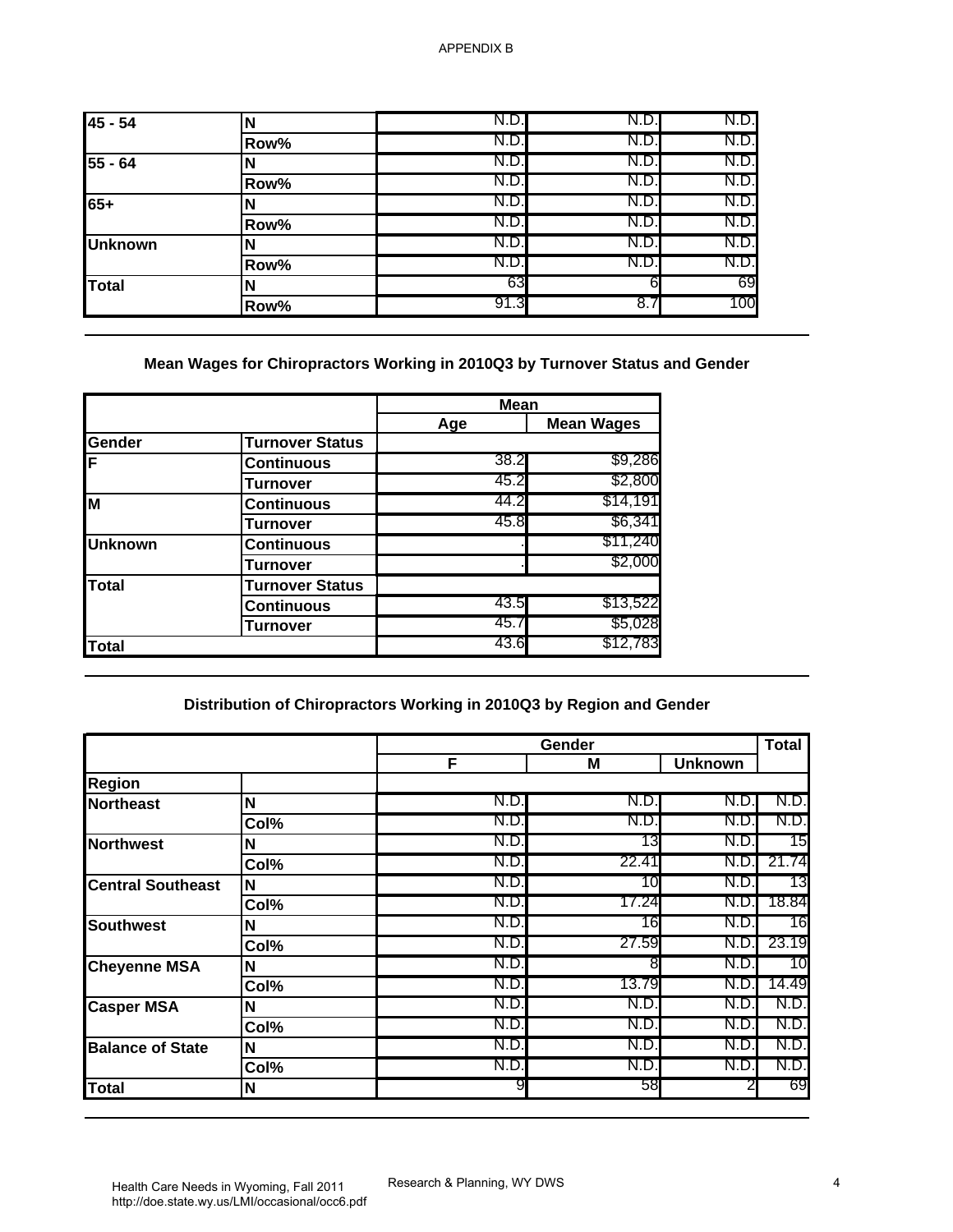### **Mean and Median Statewide Wages for Chiropractors Working in 2010Q3**

| Wages    |          |
|----------|----------|
| Mean     | Median   |
| \$12,783 | \$10.795 |

### **Mean Commuting Distance for Chiropractors Working in 2010Q3**

| <b>Mean Distance</b> |
|----------------------|
|                      |

# **Reported FTEs for Chiropractors Working in 2010Q3**

|                          | <b>Working in WY?</b> |
|--------------------------|-----------------------|
|                          |                       |
| <b>Reported FTE</b>      |                       |
| <b>No Hours Reported</b> | 33                    |
| < 0.25                   |                       |
| $0.25 - 0.50$            | 2                     |
| $0.75 - 1.00$            | 9                     |
| $1.00 - 1.25$            | 21                    |
| <b>Total</b>             |                       |

#### **Dental Assistants**

### The FREQ Procedure

| <b>YR RADIATION</b> | <b>Frequency</b> | <b>Percent</b> | <b>Cumulative</b><br>Frequency | <b>Cumulative</b><br><b>Percent</b> |
|---------------------|------------------|----------------|--------------------------------|-------------------------------------|
| 1975                |                  | 0.22           |                                | 0.22                                |
| 1976                | 1                | 0.22           | 2                              | 0.44                                |
| 1980                |                  | 0.22           | 3                              | 0.66                                |
| 1988                |                  | 0.22           | 4                              | 0.88                                |
| 1990                | $\overline{2}$   | 0.44           | 6                              | 1.33                                |
| 1991                | 5                | 1.11           | 11                             | 2.43                                |
| 1992                |                  | 0.22           | 12                             | 2.65                                |
| 1993                | 6                | 1.33           | 18                             | 3.98                                |
| 1994                | 1                | 0.22           | 19                             | 4.2                                 |
| 1995                | 1                | 0.22           | $\overline{20}$                | 4.42                                |
| 1996                | $\overline{a}$   | 0.44           | 22                             | 4.87                                |
| 1997                | 4                | 0.88           | 26                             | 5.75                                |
| 1998                | 14               | 3.1            | 40                             | 8.85                                |
| 1999                | 6                | 1.33           | 46                             | 10.18                               |
| 2000                | 14               | 3.1            | 60                             | 13.27                               |
| 2001                | 18               | 3.98           | 78                             | 17.26                               |
| 2002                | 26               | 5.75           | 104                            | 23.01                               |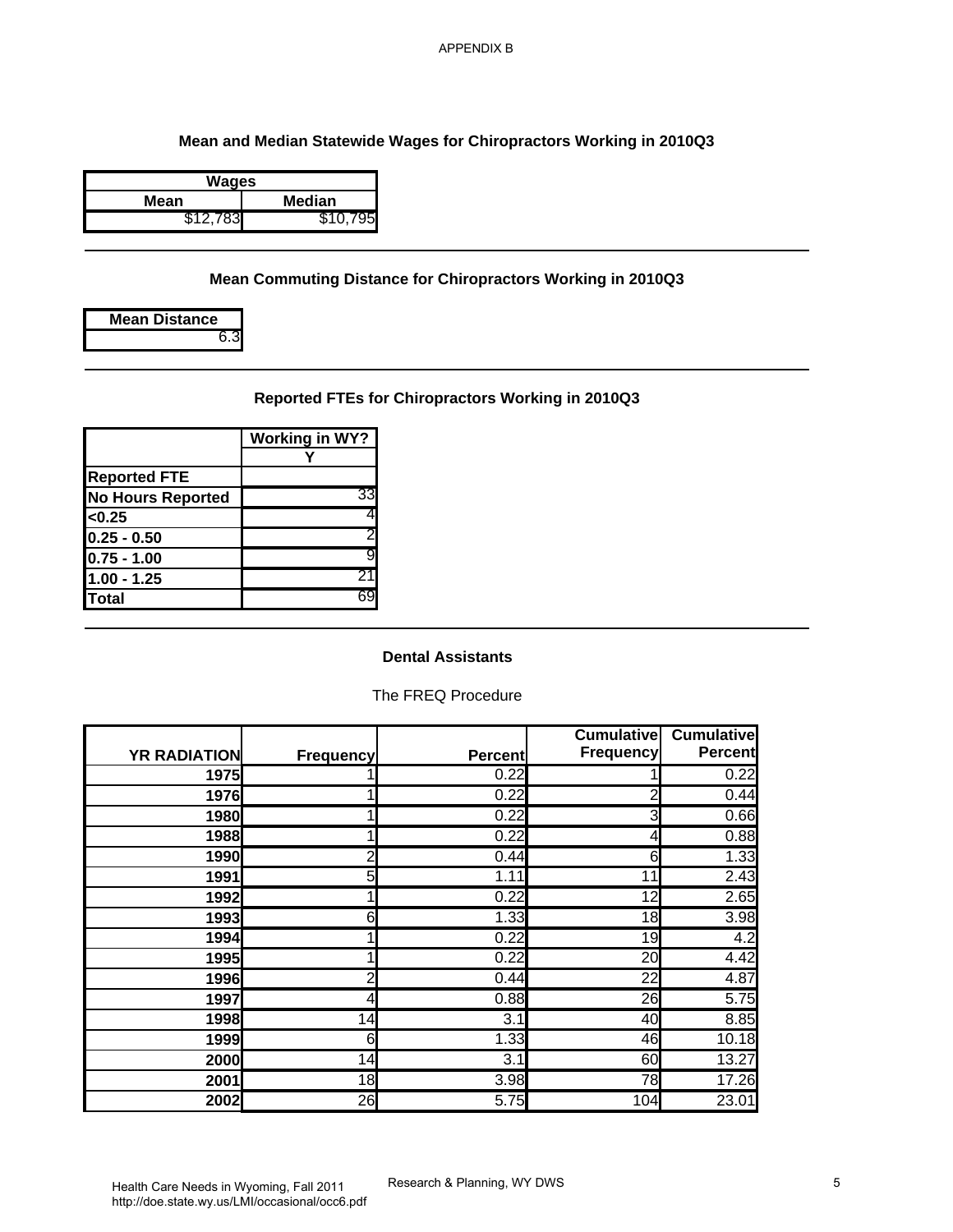| 2003 | 18 | 3.98  | 122 | 26.99 |
|------|----|-------|-----|-------|
| 2004 | 15 | 3.32  | 137 | 30.31 |
| 2005 | 26 | 5.75  | 163 | 36.06 |
| 2006 | 38 | 8.41  | 201 | 44.47 |
| 2007 | 39 | 8.63  | 240 | 53.1  |
| 2008 | 46 | 10.18 | 286 | 63.27 |
| 2009 | 45 | 9.96  | 331 | 73.23 |
| 2010 | 77 | 17.04 | 408 | 90.27 |
| 2011 | 43 | 9.51  | 451 | 99.78 |
| 2020 |    | 0.22  | 452 | 100   |

Frequency Missing = 165

| <b>YR RENEWALL</b> | <b>Frequencyl</b> | <b>Percentl</b> | <b>Cumulative</b><br><b>Frequencyl</b> | <b>Cumulative</b><br><b>Percent</b> |
|--------------------|-------------------|-----------------|----------------------------------------|-------------------------------------|
| 2010               | 491               | 85.99           | 491l                                   | 85.99                               |
| 2011               | 80                | 14.01           | 57<br>11                               | 100                                 |

Frequency Missing = 46

#### **Distribution of Dental Hygienists in 2010Q3 by Work Status and Age Group**

Working in WY? No

|                | N   | Col%  |
|----------------|-----|-------|
| Age Group      |     |       |
| $25$           | 8   | 5.84  |
| $25 - 34$      | 35  | 25.55 |
| $35 - 44$      | 31  | 22.63 |
| 45 - 54        | 33  | 24.09 |
| $55 - 64$      | 28  | 20.44 |
| 65+            | N.D | N.D.  |
| <b>Unknown</b> | N.D | N.D.  |
| Total          | 137 | 100   |

#### **Distribution of Dental Hygienists in 2010Q3 by Work Status and Age Group**

Working in WY? Yes

|                  |      | Col%  |
|------------------|------|-------|
| <b>Age Group</b> |      |       |
| $25$             | 19   | 5.79  |
| $25 - 34$        | 95   | 28.96 |
| $35 - 44$        | 75   | 22.87 |
| 45 - 54          | 86   | 26.22 |
| 55 - 64          |      | 13.41 |
| $65+$            | N.D. | N.D.I |
| <b>Unknown</b>   |      |       |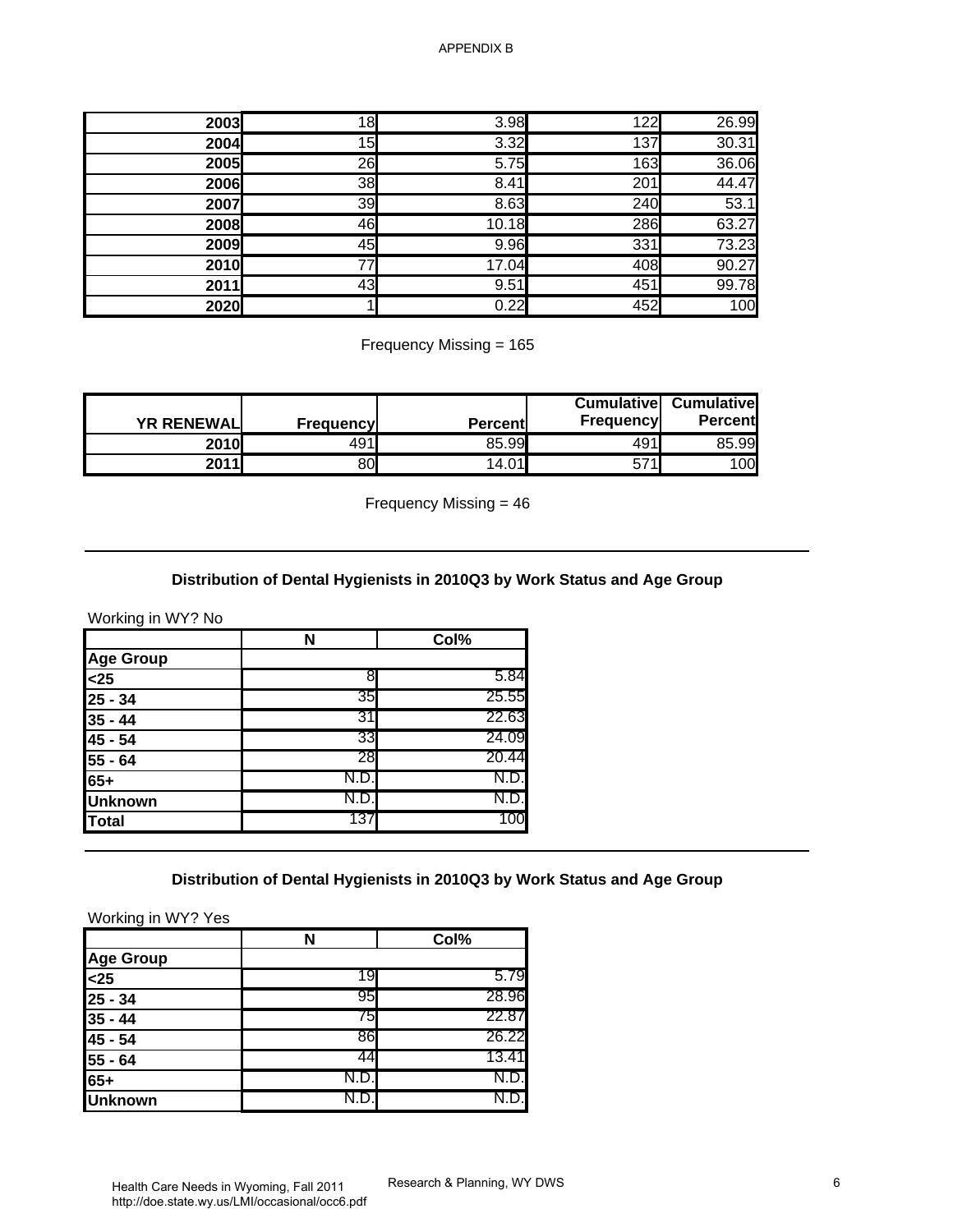APPENDIX B

**Total** 328 100

## **Distribution of Dental Hygienists in 2010Q3 by Work Status and Age Group**

| Total            |      |       |
|------------------|------|-------|
|                  | N    | Col%  |
| <b>Age Group</b> |      |       |
| $25$             | 27   | 5.81  |
| $25 - 34$        | 130  | 27.96 |
| $35 - 44$        | 106  | 22.8  |
| 45 - 54          | 119  | 25.59 |
| $55 - 64$        | 72   | 15.48 |
| 65+              | N.D. | N.D.  |
| <b>Unknown</b>   | N.D  | N.D.  |
| <b>Total</b>     | 465  | 100   |

## **Mean Age, Counts, and Mean Wages of Dental Hygienists in 2010Q3 and Mean Wages by Gender for Those Working in Wyoming**

Working in WY? No

|                | N    | <b>Mean</b> |                                  |
|----------------|------|-------------|----------------------------------|
|                |      | Age         | <b>Wages of Those</b><br>Working |
| Gender         |      |             |                                  |
| IF.            | 106  | -43.        |                                  |
| lм             |      |             |                                  |
| <b>Unknown</b> | N.D. | IN.L        |                                  |
| Total          | 137  | 43. .       |                                  |

## **Mean Age, Counts, and Mean Wages of Dental Hygienists in 2010Q3 and Mean Wages by Gender for Those Working in Wyoming**

Working in WY? Yes

|                | N    | <b>Mean</b> |                                  |
|----------------|------|-------------|----------------------------------|
|                |      | Age         | <b>Wages of Those</b><br>Working |
| Gender         |      |             |                                  |
| İF.            | 315I | 41.9        | \$11,067                         |
| lм             |      | N.D.        | \$9,306                          |
| <b>Unknown</b> |      |             | \$10,974                         |
| Total          | 328  |             | \$11.043                         |

# **Mean Age, Counts, and Mean Wages of Dental Hygienists in 2010Q3 and Mean Wages by Gender for Those Working in Wyoming**

Total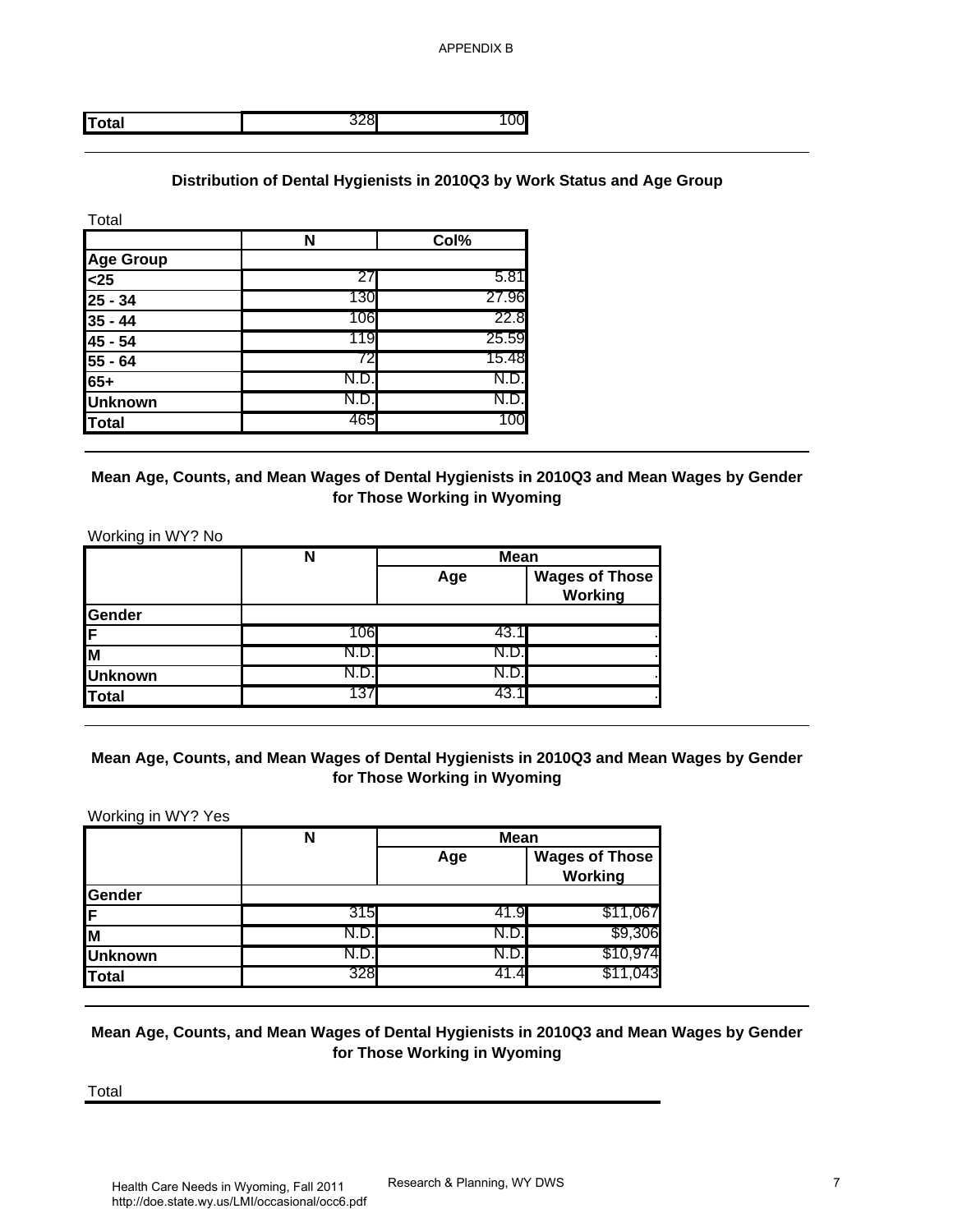|                | N   | <b>Mean</b> |                                  |
|----------------|-----|-------------|----------------------------------|
|                |     | Age         | <b>Wages of Those</b><br>Working |
| Gender         |     |             |                                  |
| IF             | 42  | 42.2        | \$11,067                         |
| ΙM             |     |             | \$9,306                          |
| <b>Unknown</b> |     | IN.D.       | \$10,974                         |
| Total          | 465 | 41.9        |                                  |

# **Turnover Statistics for Dental Hygienists Working in 2010Q3 by Age**

|                |      | <b>Turnover</b>   |                 | <b>Total</b> |
|----------------|------|-------------------|-----------------|--------------|
|                |      | <b>Continuous</b> | <b>Turnover</b> |              |
| Age            |      |                   |                 |              |
| $25$           | N    | N.D.              | N.D             | N.D.         |
|                | Row% | N.D.              | N.D             | N.D.         |
| $25 - 34$      | N    | 84                | 11              | 95           |
|                | Row% | 88.42             | 11.58           | 100          |
| $35 - 44$      | Ν    | 71                |                 | 75           |
|                | Row% | 94.67             | 5.33            | 100          |
| 45 - 54        | N    | 82                |                 | 86           |
|                | Row% | 95.35             | 4.65            | 100          |
| 55 - 64        | N    | 44                |                 | 44           |
|                | Row% | 100               | ΩI              | 100          |
| 65+            | N    | N.D.              | N.D.            | N.D.         |
|                | Row% | N.D.              | N.D.            | N.D.         |
| <b>Unknown</b> | N    | N.D.              | N.D.            | N.D.         |
|                | Row% | N.D.              | N.D.            | N.D.         |
| Total          | N    | 300               | 28              | 328          |
|                | Row% | 91.46             | 8.54            | 100          |

# **Mean Wages for Dental Hygienists Working in 2010Q3 by Turnover Status and Gender**

|                |                        | <b>Mean</b> |                   |
|----------------|------------------------|-------------|-------------------|
|                |                        | Age         | <b>Mean Wages</b> |
| <b>Gender</b>  | <b>Turnover Status</b> |             |                   |
| İF.            | <b>Continuous</b>      | 42.7        | \$11,524          |
|                | Turnover               | 32.2        | \$5,983           |
| lм             | <b>Continuous</b>      | 28.8        | \$11,442          |
|                | Turnover               | 26.1        | \$2,900           |
| <b>Unknown</b> | <b>Continuous</b>      | 30.7        | \$11,779          |
|                | Turnover               | 29.8        | \$4,538           |
| <b>Total</b>   | <b>Turnover Status</b> |             |                   |
|                | <b>Continuous</b>      | 42.2        | \$11,530          |
|                | <b>Turnover</b>        | 31.9        | \$5,821           |
| Total          |                        | 41.4        | \$11,043          |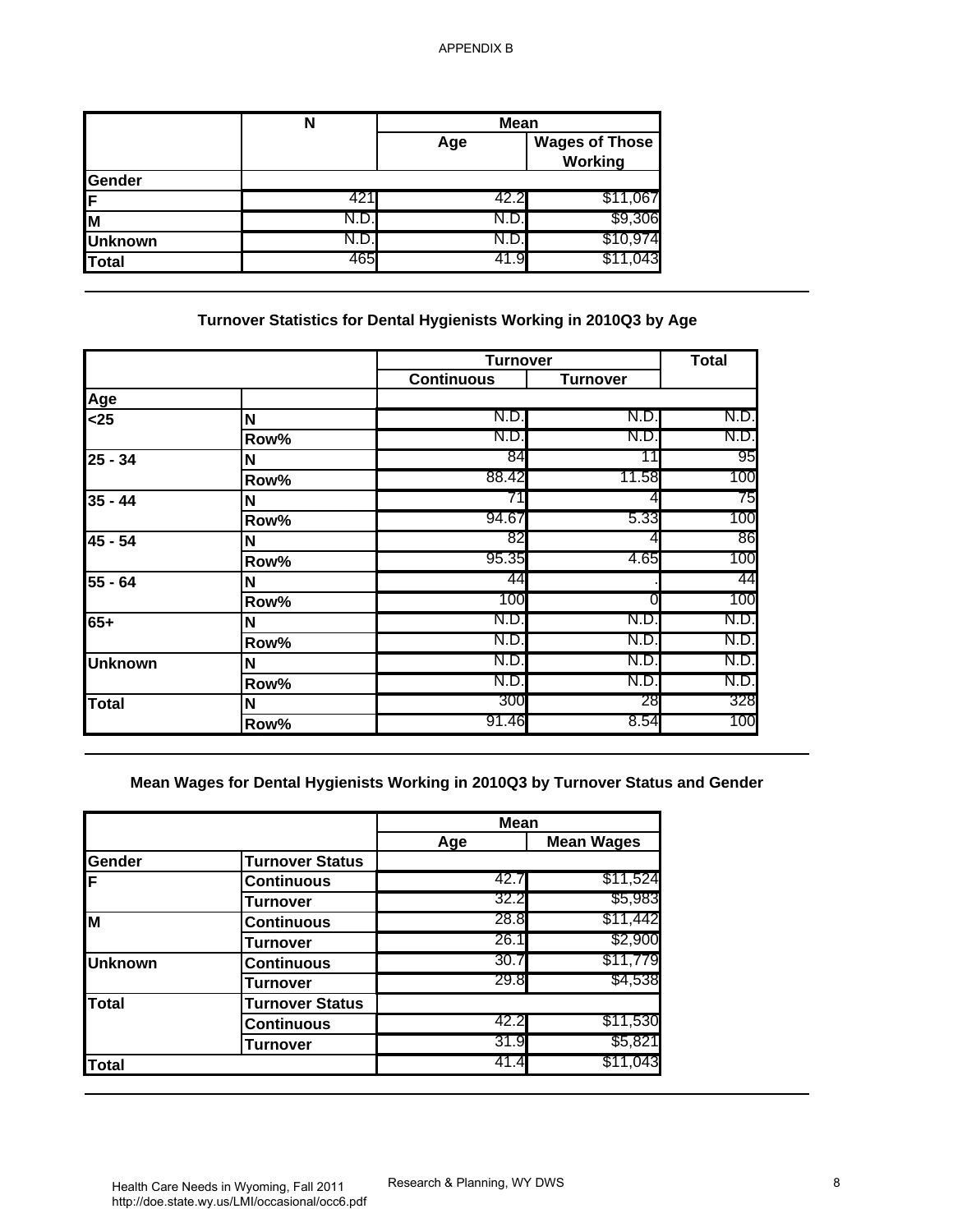|                          |      |       | Gender |                | <b>Total</b> |
|--------------------------|------|-------|--------|----------------|--------------|
|                          |      | F     | M      | <b>Unknown</b> |              |
| <b>Region</b>            |      |       |        |                |              |
| <b>Northeast</b>         | N    | 63    | N.D    | N.D            | 64           |
|                          | Col% | 20    | N.D    | N.D            | 19.51        |
| Northwest                | N    | 41    | N.D    | N.D            | N.D.         |
|                          | Col% | 13.02 | N.D.   | N.D            | N.D.         |
| <b>Central Southeast</b> | N    | 38    | N.D.   | N.D            | N.D.         |
|                          | Col% | 12.06 | N.D.   | N.D            | N.D.         |
| <b>Southwest</b>         | N    | 49    | N.D.   | N.D            | N.D.         |
|                          | Col% | 15.56 | N.D.   | N.D            | 15.85        |
| <b>Cheyenne MSA</b>      | N    | 63    | N.D.   | N.D            | N.D.         |
|                          | Col% | 20    | N.D    | N.D            | 20.12        |
| <b>Casper MSA</b>        | N    | 46    | N.D    | N.D            | 47           |
|                          | Col% | 14.6  | N.D    | N.D            | 14.33        |
| <b>Balance of State</b>  | N    | 15    | N.D    | N.D            | 15           |
|                          | Col% | 4.76  | N.D.   | N.D            | 4.57         |
| <b>Total</b>             | N    | 315   | N.D.   | N.D            | 328          |

# **Distribution of Dental Hygienists Working in 2010Q3 by Region and Gender**

**Mean and Median Statewide Wages for Dental Hygienists Working in 2010Q3**

| Wages    |          |
|----------|----------|
| Mean     | Median   |
| \$11.043 | \$11.264 |

## **Mean Commuting Distance for Dental Hygienists Working in 2010Q3**

| <b>Mean Distance</b> |
|----------------------|
|                      |

**Reported FTEs for Dental Hygienists Working in 2010Q3**

|                          | <b>Working in WY?</b> |
|--------------------------|-----------------------|
|                          |                       |
| <b>Reported FTE</b>      |                       |
| <b>No Hours Reported</b> | 117                   |
| < 0.25                   | 44                    |
| $0.25 - 0.50$            | 32                    |
| $ 0.50 - 0.75$           | 54                    |
| $0.75 - 1.00$            | 59                    |
| 1.00 - 1.25              | 14                    |
| 1.25 - 1.50              | 5                     |
| 1.50 - 2.00              | 3                     |
| lTotal                   | 328                   |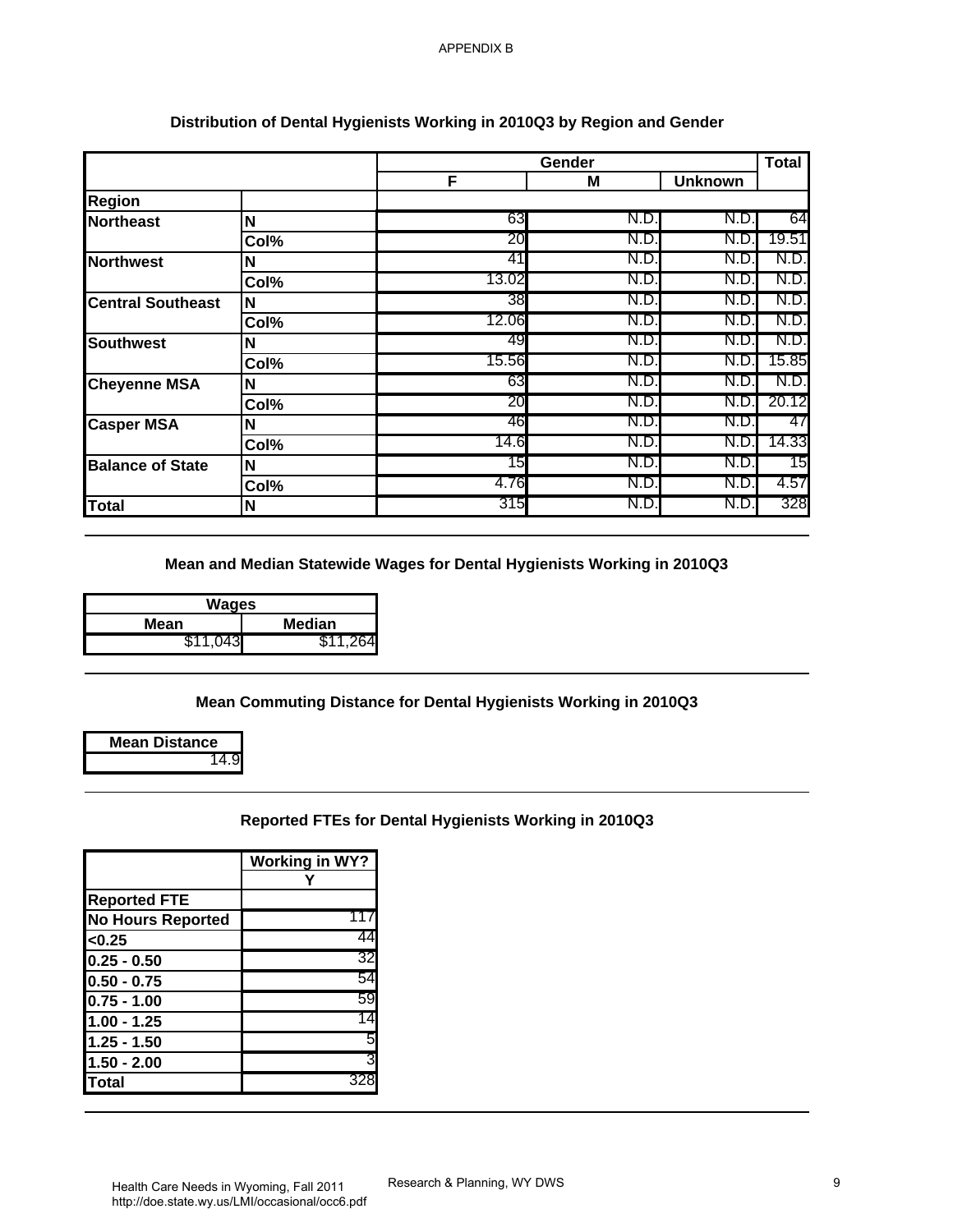## **Distribution of Dentists in 2010Q3 by Work Status and Age Group**

| <b>Age Group</b>               |                                                                      |                  |  |
|--------------------------------|----------------------------------------------------------------------|------------------|--|
|                                | N                                                                    | Col%             |  |
| $25 - 34$                      | 36                                                                   | 12.12            |  |
| $35 - 44$                      | 41                                                                   | 13.8             |  |
| 45 - 54                        | 66                                                                   | 22.22            |  |
| $55 - 64$                      | 103                                                                  | 34.68            |  |
| $65+$                          | 49                                                                   | 16.5             |  |
| <b>Unknown</b>                 | 2                                                                    | 0.67             |  |
| <b>Total</b>                   | 297                                                                  | 100              |  |
| Working in WY? Yes             | Distribution of Dentists in 2010Q3 by Work Status and Age Group      |                  |  |
| <b>Age Group</b>               | N                                                                    | Co <sub>1%</sub> |  |
| $25 - 34$                      | 34                                                                   | 18.68            |  |
| $35 - 44$                      | 52                                                                   | 28.57            |  |
| 45 - 54                        | 34                                                                   | 18.68            |  |
| 55 - 64                        | 46                                                                   | 25.27            |  |
| $65+$                          | 16                                                                   | 8.79             |  |
| <b>Unknown</b>                 |                                                                      |                  |  |
| <b>Total</b>                   | 182                                                                  | 100              |  |
| Total                          | Distribution of Dentists in 2010Q3 by Work Status and Age Group<br>N | Col%             |  |
| <b>Age Group</b>               |                                                                      |                  |  |
| $25 - 34$                      | 70                                                                   | 14.61            |  |
| $35 - 44$                      | 93                                                                   | 19.42            |  |
| $45 - 54$                      | 100                                                                  | 20.88            |  |
|                                | 149                                                                  | 31.11            |  |
|                                |                                                                      |                  |  |
| $55 - 64$<br>$65+$             | 65                                                                   | 13.57            |  |
| <b>Unknown</b><br><b>Total</b> | 2<br>479                                                             | 0.42<br>100      |  |

### **Distribution of Dentists in 2010Q3 by Work Status and Age Group**

|                                                                         | N   | Col%  |
|-------------------------------------------------------------------------|-----|-------|
|                                                                         |     |       |
|                                                                         | 34  | 18.68 |
|                                                                         | 52  | 28.57 |
|                                                                         | 34  | 18.68 |
| Age Group<br>25 - 34<br>35 - 44<br>35 - 54<br>45 - 54<br>55 - 64<br>65+ | 46  | 25.27 |
|                                                                         | 16  | 8.79  |
| <b>Unknown</b>                                                          |     |       |
| Total                                                                   | 182 | 100   |

### **Distribution of Dentists in 2010Q3 by Work Status and Age Group**

|                  |     | Col%  |
|------------------|-----|-------|
| <b>Age Group</b> |     |       |
| $25 - 34$        | 70  | 14.61 |
| $35 - 44$        | 93  | 19.42 |
| $45 - 54$        | 100 | 20.88 |
| $55 - 64$        | 149 | 31.11 |
| $65+$            | 65  | 13.57 |
| <b>Unknown</b>   |     | 0.42  |
| Total            |     | 100   |

## **Mean Age, Counts, and Mean Wages of Dentists in 2010Q3 and Mean Wages by Gender for Those Working in Wyoming**

|  | <b>Mean</b> |                       |
|--|-------------|-----------------------|
|  | Age         | <b>Wages of Those</b> |
|  |             | Working               |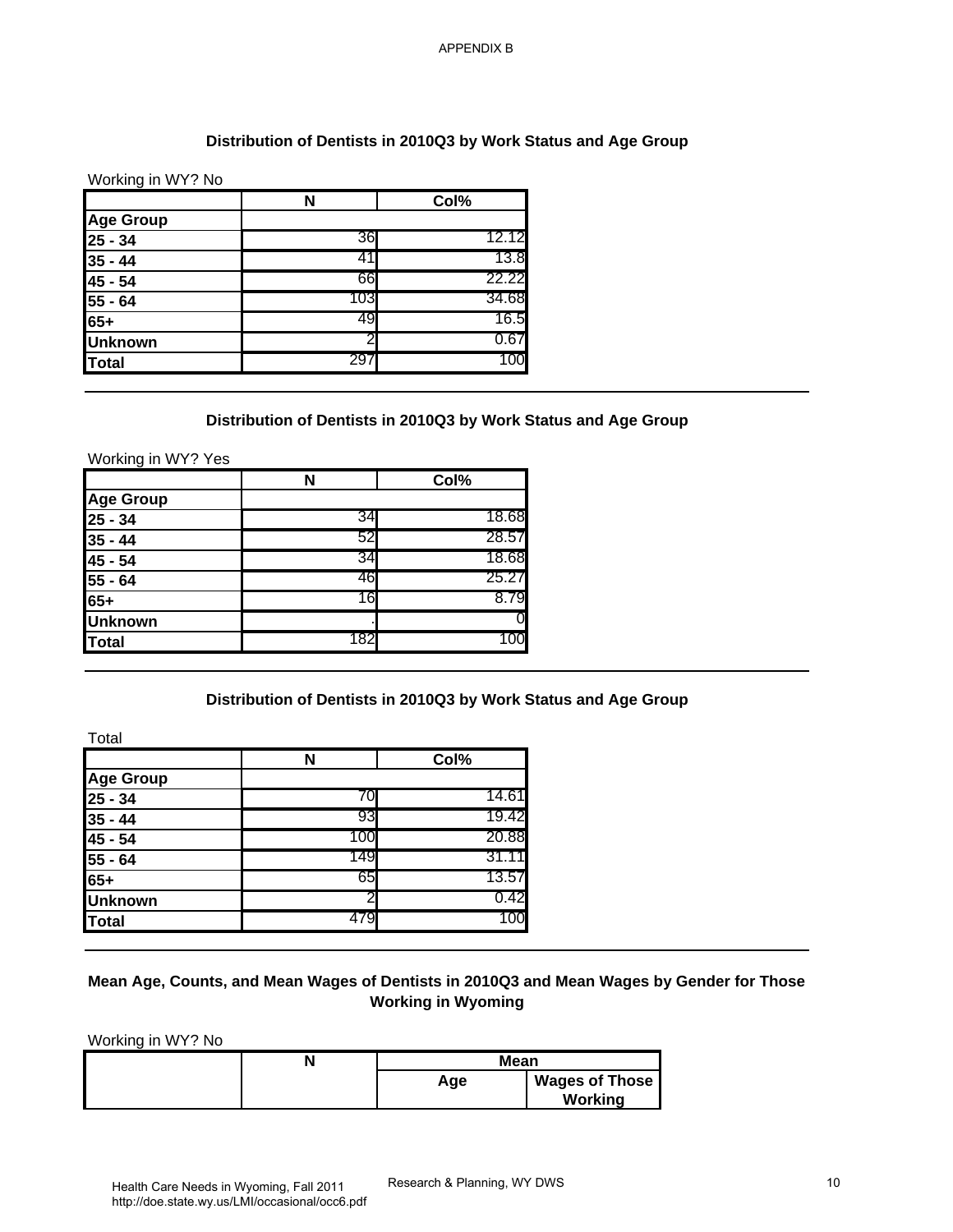| Gender         |    |            |  |
|----------------|----|------------|--|
| ĺΕ             |    | .b         |  |
| M              | აა | 5b.<br>4   |  |
| <b>Unknown</b> |    | . <u>.</u> |  |
| Total          | ∠ຯ | 53.4       |  |

## **Mean Age, Counts, and Mean Wages of Dentists in 2010Q3 and Mean Wages by Gender for Those Working in Wyoming**

|                | N    | <b>Mean</b> |                                  |
|----------------|------|-------------|----------------------------------|
|                |      | Age         | <b>Wages of Those</b><br>Working |
| Gender         |      |             |                                  |
| ١F             |      | 40.5I       | \$23,294                         |
| lм             | 154  | 49.1        | \$38,253                         |
| <b>Unknown</b> |      | 45.9        | \$18,451                         |
| Total          | 1821 | 47.Y        | \$35,765                         |

## **Mean Age, Counts, and Mean Wages of Dentists in 2010Q3 and Mean Wages by Gender for Those Working in Wyoming**

| Total          |     |             |                                  |
|----------------|-----|-------------|----------------------------------|
|                | N   | <b>Mean</b> |                                  |
|                |     | Age         | <b>Wages of Those</b><br>Working |
| Gender         |     |             |                                  |
| IF.            | 39  | 43.3        | \$23,294                         |
| lм             | 293 | 52.6        | \$38,253                         |
| <b>Unknown</b> | 147 | 50.9        | \$18,451                         |
| Total          | 479 | 51.3        | \$35,765                         |

### **Turnover Statistics for Dentists Working in 2010Q3 by Age**

| Gender                                                             |                                                                                                |                                          |                                         |                              |
|--------------------------------------------------------------------|------------------------------------------------------------------------------------------------|------------------------------------------|-----------------------------------------|------------------------------|
|                                                                    | 18                                                                                             | 46.6                                     |                                         |                              |
|                                                                    | 139                                                                                            | 56.4                                     |                                         |                              |
| <b>Unknown</b>                                                     | 140                                                                                            | 51.2                                     |                                         |                              |
| <b>Total</b>                                                       | 297                                                                                            | 53.4                                     |                                         |                              |
| Working in WY? Yes                                                 | Mean Age, Counts, and Mean Wages of Dentists in 2010Q3 and Mean Wages by Gender for Those      | <b>Working in Wyoming</b>                |                                         |                              |
|                                                                    | $\overline{\mathsf{N}}$                                                                        | <b>Mean</b>                              |                                         |                              |
|                                                                    |                                                                                                | Age                                      | <b>Wages of Those</b><br><b>Working</b> |                              |
| Gender                                                             |                                                                                                |                                          |                                         |                              |
|                                                                    | N.D.                                                                                           | 40.5                                     | \$23,294                                |                              |
|                                                                    | 154                                                                                            | 49.1                                     | \$38,253                                |                              |
| <b>Unknown</b>                                                     | N.D.                                                                                           | 45.9                                     | \$18,451                                |                              |
| <b>Total</b>                                                       | 182                                                                                            | 47.9                                     | \$35,765                                |                              |
|                                                                    | Mean Age, Counts, and Mean Wages of Dentists in 2010Q3 and Mean Wages by Gender for Those<br>N | <b>Working in Wyoming</b><br><b>Mean</b> |                                         |                              |
|                                                                    |                                                                                                | Age                                      | <b>Wages of Those</b><br>Working        |                              |
|                                                                    | 39                                                                                             | 43.3                                     | \$23,294                                |                              |
|                                                                    | 293                                                                                            | 52.6                                     | \$38,253                                |                              |
|                                                                    | 147                                                                                            | 50.9                                     | \$18,451                                |                              |
|                                                                    | 479                                                                                            | 51.3                                     | \$35,765                                |                              |
| Total<br>Gender<br>F<br>M<br><b>Unknown</b><br><b>Total</b><br>Age | Turnover Statistics for Dentists Working in 2010Q3 by Age                                      | <b>Turnover</b><br><b>Continuous</b>     | <b>Turnover</b>                         | <b>Total</b>                 |
|                                                                    | $\mathsf{N}$                                                                                   | 27                                       | 7                                       | 34                           |
| $25 - 34$                                                          | Row%                                                                                           | 79.41                                    | 20.59                                   | 100                          |
|                                                                    | N                                                                                              | 50                                       | N.D.                                    |                              |
|                                                                    | Row%                                                                                           | 96.15                                    | N.D.                                    |                              |
|                                                                    | N                                                                                              | 31                                       | N.D.                                    |                              |
|                                                                    | Row%                                                                                           | 91.18                                    | N.D.                                    | N.D.<br>N.D.<br>N.D.<br>N.D. |
| $35 - 44$<br>45 - 54<br>55 - 64                                    | N                                                                                              | 43                                       | N.D.                                    | N.D.                         |
| 65+                                                                | Row%<br>N                                                                                      | 93.48<br>10                              | N.D.<br>N.D.                            | N.D.<br>N.D.                 |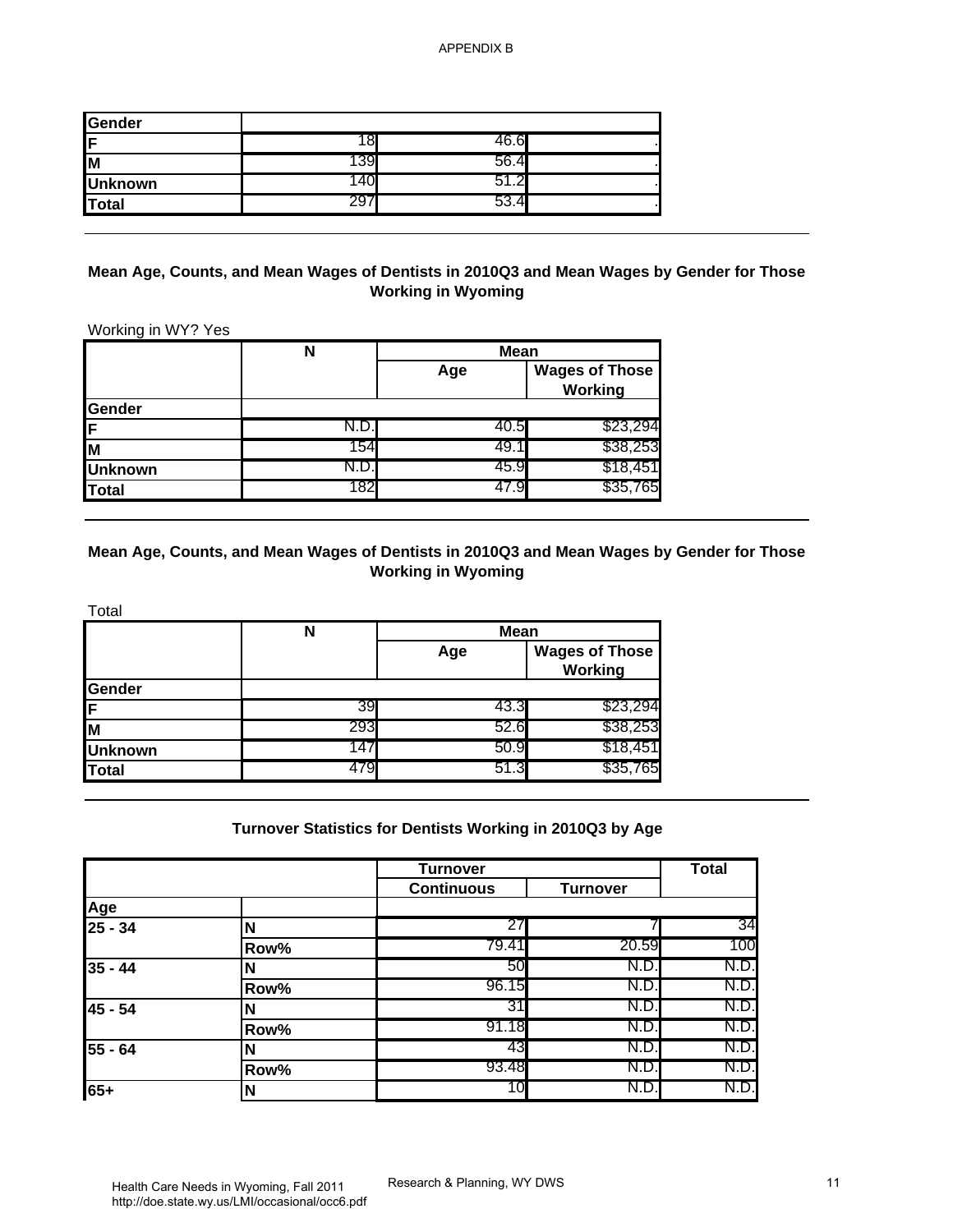|                | Row% | Б,<br>62.5 | ้ง.∟⁄. |     |
|----------------|------|------------|--------|-----|
| <b>Unknown</b> |      |            |        |     |
|                | Row% |            |        |     |
| Total          |      |            |        | 182 |
|                | Row% | 88.46      | .54    | 100 |

|                |                        | <b>Mean</b> |                   |
|----------------|------------------------|-------------|-------------------|
|                |                        | Age         | <b>Mean Wages</b> |
| Gender         | <b>Turnover Status</b> |             |                   |
| F              | Continuous             | 42.2        | \$24,133          |
|                | Turnover               | 30.5        | \$18,257          |
| M              | <b>Continuous</b>      | 48.6        | \$40,252          |
|                | Turnover               | 53.1        | \$22,138          |
| <b>Unknown</b> | <b>Continuous</b>      | 48.4        | \$20,089          |
|                | Turnover               | 31.0        | \$8,623           |
| Total          | <b>Turnover Status</b> |             |                   |
|                | Continuous             | 47.8        | \$37,699          |
|                | Turnover               | 48.8        | \$20,940          |
| <b>Total</b>   |                        | 47.9        | \$35,765          |

# **Distribution of Dentists Working in 2010Q3 by Region and Gender**

| <b>Unknown</b><br><b>Total</b><br>Gender<br>F                                                                                                                                | Row%<br>N<br>Row%<br>N<br>Row%<br>Mean Wages for Dentists Working in 2010Q3 by Turnover Status and Gender | 62.5<br>161<br>88.46 | N.D.<br>21<br>11.54 | N.D.           |              |
|------------------------------------------------------------------------------------------------------------------------------------------------------------------------------|-----------------------------------------------------------------------------------------------------------|----------------------|---------------------|----------------|--------------|
|                                                                                                                                                                              |                                                                                                           |                      |                     |                |              |
|                                                                                                                                                                              |                                                                                                           |                      |                     |                |              |
|                                                                                                                                                                              |                                                                                                           |                      |                     | 182            |              |
|                                                                                                                                                                              |                                                                                                           |                      |                     | 100            |              |
|                                                                                                                                                                              |                                                                                                           | <b>Mean</b>          |                     |                |              |
|                                                                                                                                                                              |                                                                                                           | Age                  | <b>Mean Wages</b>   |                |              |
|                                                                                                                                                                              | <b>Turnover Status</b><br><b>Continuous</b>                                                               | 42.2                 | \$24,133            |                |              |
|                                                                                                                                                                              |                                                                                                           | 30.5                 | \$18,257            |                |              |
| M                                                                                                                                                                            | <b>Turnover</b><br><b>Continuous</b>                                                                      | 48.6                 | \$40,252            |                |              |
|                                                                                                                                                                              | <b>Turnover</b>                                                                                           | 53.1                 | \$22,138            |                |              |
| <b>Unknown</b>                                                                                                                                                               | <b>Continuous</b>                                                                                         | 48.4                 | \$20,089            |                |              |
|                                                                                                                                                                              | <b>Turnover</b>                                                                                           | 31.0                 | \$8,623             |                |              |
| <b>Total</b>                                                                                                                                                                 | <b>Turnover Status</b>                                                                                    |                      |                     |                |              |
|                                                                                                                                                                              | <b>Continuous</b>                                                                                         | 47.8                 | \$37,699            |                |              |
|                                                                                                                                                                              | <b>Turnover</b>                                                                                           | 48.8                 | \$20,940            |                |              |
|                                                                                                                                                                              |                                                                                                           |                      |                     |                |              |
| <b>Total</b>                                                                                                                                                                 | Distribution of Dentists Working in 2010Q3 by Region and Gender                                           | 47.9                 | \$35,765<br>Gender  |                | <b>Total</b> |
|                                                                                                                                                                              |                                                                                                           | F                    | M                   | <b>Unknown</b> |              |
|                                                                                                                                                                              | N                                                                                                         | N.D.                 | 22                  | N.D.           | N.D.         |
|                                                                                                                                                                              | Col%                                                                                                      | N.D.                 | 14.29               | N.D.           | N.D.         |
|                                                                                                                                                                              | $\mathsf{N}$                                                                                              | N.D.                 | 28                  | N.D.           | N.D.         |
|                                                                                                                                                                              | Col%                                                                                                      | N.D.                 | 18.18               | N.D.           | N.D.         |
|                                                                                                                                                                              | N                                                                                                         | N.D                  | 13                  | N.D.           | N.D          |
|                                                                                                                                                                              | Col%                                                                                                      | N.D.                 | 8.44                | N.D.           | N.D.         |
|                                                                                                                                                                              | N                                                                                                         | N.D.                 | 34                  | N.D.           | N.D.         |
|                                                                                                                                                                              | Col%                                                                                                      | N.D.                 | 22.08               | N.D.           | N.D.         |
|                                                                                                                                                                              | N                                                                                                         | N.D.                 | 26                  | N.D.           | N.D.         |
|                                                                                                                                                                              | Col%                                                                                                      | N.D.                 | 16.88               | N.D.           | N.D.         |
|                                                                                                                                                                              | Ν                                                                                                         | N.D.                 | 24                  | N.D.           | N.D.         |
|                                                                                                                                                                              | Col%                                                                                                      | N.D.<br>N.D.         | 15.58               | N.D.<br>N.D.   | N.D.<br>N.D. |
| <b>Region</b><br><b>Northeast</b><br><b>Northwest</b><br><b>Central Southeast</b><br><b>Southwest</b><br><b>Cheyenne MSA</b><br><b>Casper MSA</b><br><b>Balance of State</b> | N<br>$\overline{\text{Col}}\%$                                                                            | N.D.                 | 4.55                | N.D.           | N.D.         |

## **Mean and Median Statewide Wages for Dentists Working in 2010Q3**

| Waqes                 |  |  |  |  |
|-----------------------|--|--|--|--|
| <b>Median</b><br>Mean |  |  |  |  |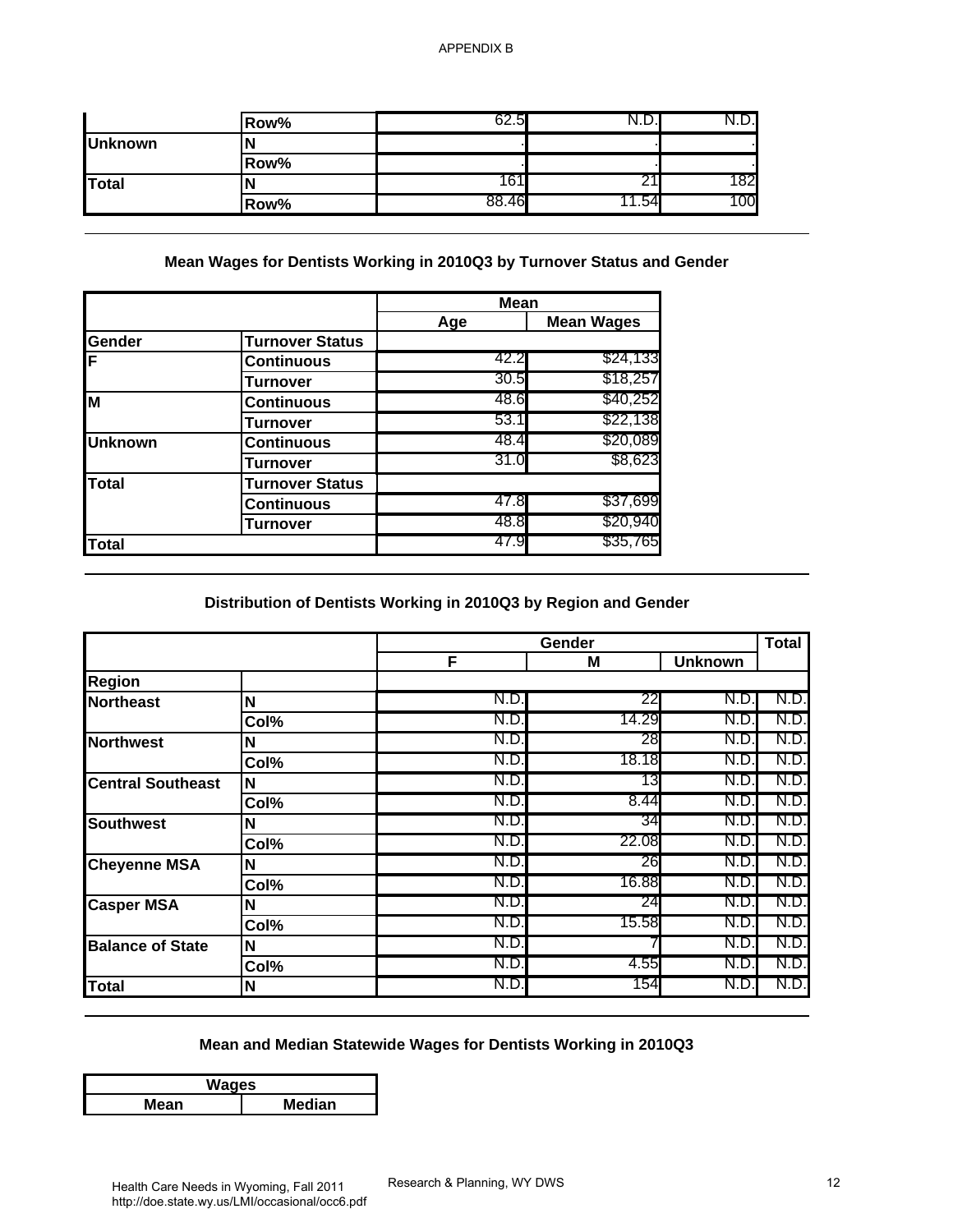### **Mean Commuting Distance for Dentists Working in 2010Q3**



## **Reported FTEs for Dentists Working in 2010Q3**

| <b>Working in WY?</b> |
|-----------------------|
|                       |
|                       |
| 10٤                   |
|                       |
| 3                     |
| 8                     |
| 20                    |
| 33                    |
|                       |
| 2                     |
| 182                   |
|                       |

### **Distribution of Embalmers in 2010Q3 by Work Status and Age Group**

| \$35,765                                                                                                                 | \$29,512                |                                                                  |  |
|--------------------------------------------------------------------------------------------------------------------------|-------------------------|------------------------------------------------------------------|--|
|                                                                                                                          |                         |                                                                  |  |
|                                                                                                                          |                         | <b>Mean Commuting Distance for Dentists Working in 2010Q3</b>    |  |
| <b>Mean Distance</b>                                                                                                     |                         |                                                                  |  |
| 10.5                                                                                                                     |                         |                                                                  |  |
|                                                                                                                          |                         |                                                                  |  |
|                                                                                                                          |                         | Reported FTEs for Dentists Working in 2010Q3                     |  |
|                                                                                                                          | <b>Working in WY?</b>   |                                                                  |  |
|                                                                                                                          | Y                       |                                                                  |  |
| <b>Reported FTE</b>                                                                                                      | 108                     |                                                                  |  |
| <b>No Hours Reported</b>                                                                                                 |                         |                                                                  |  |
| <0.25                                                                                                                    |                         |                                                                  |  |
| $0.25 - 0.50$                                                                                                            |                         |                                                                  |  |
| $0.50 - 0.75$                                                                                                            | 8                       |                                                                  |  |
| $0.75 - 1.00$                                                                                                            | 20                      |                                                                  |  |
| $1.00 - 1.25$                                                                                                            | 33                      |                                                                  |  |
|                                                                                                                          |                         |                                                                  |  |
|                                                                                                                          |                         |                                                                  |  |
|                                                                                                                          |                         |                                                                  |  |
| $1.50 - 2.00$<br>$2.00+$<br><b>Total</b>                                                                                 | 182                     | Distribution of Embalmers in 2010Q3 by Work Status and Age Group |  |
|                                                                                                                          | N                       | Col%                                                             |  |
|                                                                                                                          |                         |                                                                  |  |
|                                                                                                                          | N.D.                    | N.D.                                                             |  |
|                                                                                                                          | 8                       | 14.04                                                            |  |
|                                                                                                                          | 11                      | 19.3                                                             |  |
|                                                                                                                          | 12                      | 21.05                                                            |  |
|                                                                                                                          | 19                      | 33.33                                                            |  |
|                                                                                                                          | N.D.                    | N.D.                                                             |  |
|                                                                                                                          | 57                      | 100                                                              |  |
| Working in WY? No<br><b>Age Group</b><br>$25$<br>$25 - 34$<br>$35 - 44$<br>$45 - 54$<br>55 - 64<br>$65+$<br><b>Total</b> |                         | Distribution of Embalmers in 2010Q3 by Work Status and Age Group |  |
| Working in WY? Yes                                                                                                       |                         |                                                                  |  |
|                                                                                                                          | $\overline{\mathsf{N}}$ | Col%                                                             |  |
|                                                                                                                          |                         |                                                                  |  |
|                                                                                                                          | N.D.                    | N.D.                                                             |  |
|                                                                                                                          |                         | 10.61                                                            |  |
|                                                                                                                          | 21                      | 31.82                                                            |  |
|                                                                                                                          | 15                      | 22.73                                                            |  |
| <b>Age Group</b><br>$25$<br>$25 - 34$<br>$35 - 44$<br>45 - 54<br>55 - 64                                                 | 18                      | 27.27                                                            |  |

## **Distribution of Embalmers in 2010Q3 by Work Status and Age Group**

#### Working in WY? Yes

|                          |       | Col%  |
|--------------------------|-------|-------|
| <b>Age Group</b>         |       |       |
| $\overline{\text{<}}$ 25 | N.D.∙ | N.D.  |
| $25 - 34$                |       | 10.61 |
| $35 - 44$                |       | 31.82 |
| $45 - 54$                | 15    | 22.73 |
| 55 - 64                  | 18    | 27.27 |
| $65+$                    |       |       |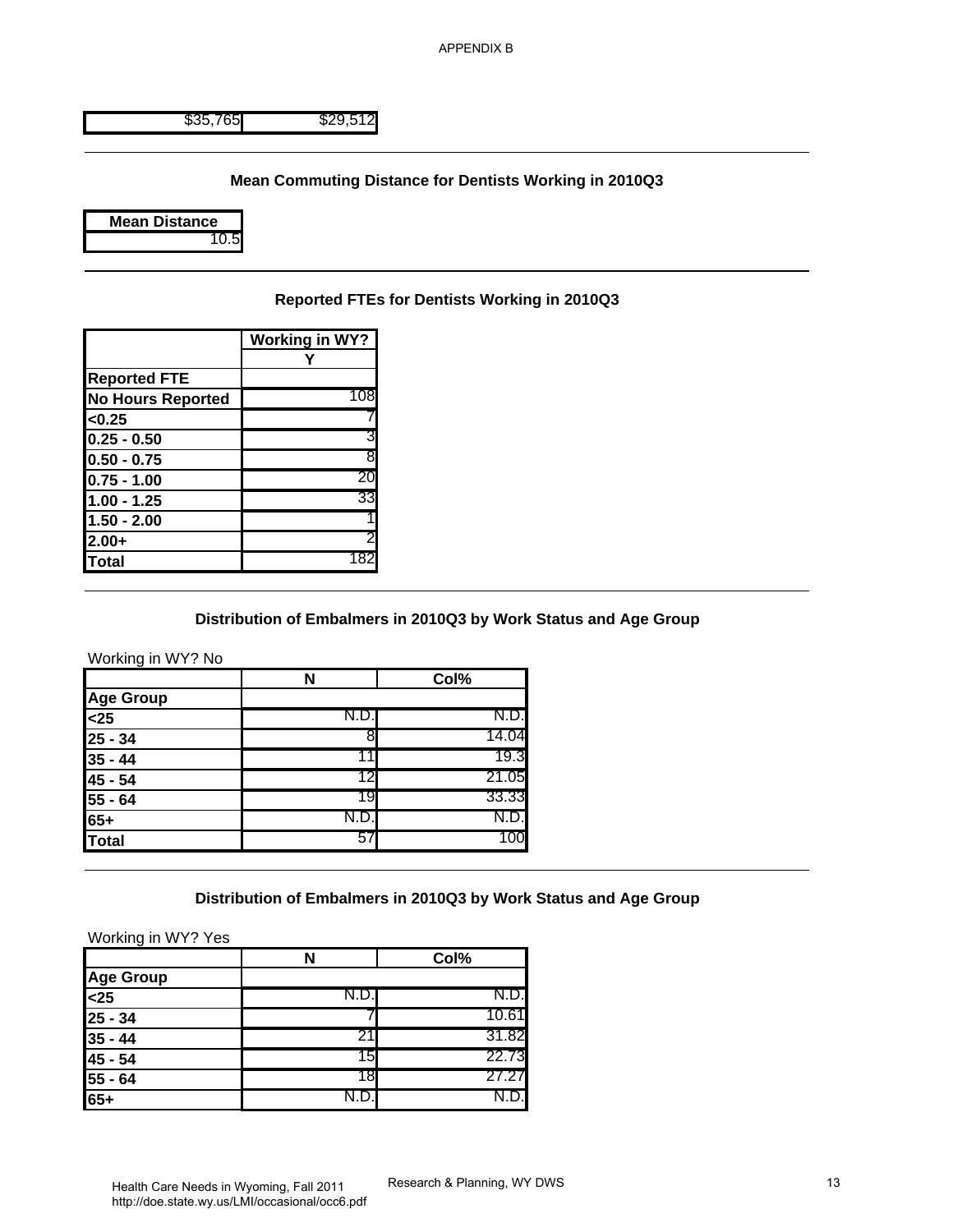## **Distribution of Embalmers in 2010Q3 by Work Status and Age Group**

| Total                                  |      |       |
|----------------------------------------|------|-------|
|                                        | N    | Col%  |
|                                        |      |       |
|                                        | N.D. | N.D.  |
|                                        | 15   | 12.2  |
| Age Group<br><25<br>25 - 34<br>35 - 44 | 32   | 26.02 |
| $45 - 54$                              | 27   | 21.95 |
| $\frac{55 - 64}{65+}$                  | 37   | 30.08 |
|                                        |      | N.D.  |
| <b>Total</b>                           | 123  | 100   |

## **Mean Age, Counts, and Mean Wages of Embalmers in 2010Q3 and Mean Wages by Gender for Those Working in Wyoming**

| <b>Total</b>                                                             | 66                                                                                   | 100                             |                       |
|--------------------------------------------------------------------------|--------------------------------------------------------------------------------------|---------------------------------|-----------------------|
|                                                                          |                                                                                      |                                 |                       |
|                                                                          | Distribution of Embalmers in 2010Q3 by Work Status and Age Group                     |                                 |                       |
|                                                                          |                                                                                      |                                 |                       |
| Total                                                                    |                                                                                      |                                 |                       |
|                                                                          | N                                                                                    | Col%                            |                       |
| <b>Age Group</b>                                                         | N.D.                                                                                 | N.D.                            |                       |
| $25$<br>$25 - 34$                                                        | 15                                                                                   | 12.2                            |                       |
| $35 - 44$                                                                | 32                                                                                   | 26.02                           |                       |
| 45 - 54                                                                  | 27                                                                                   | 21.95                           |                       |
| 55 - 64                                                                  | 37                                                                                   | 30.08                           |                       |
| $65+$                                                                    | N.D.                                                                                 | N.D.                            |                       |
| <b>Total</b>                                                             | 123                                                                                  | 100                             |                       |
|                                                                          | Mean Age, Counts, and Mean Wages of Embalmers in 2010Q3 and Mean Wages by Gender for |                                 |                       |
|                                                                          |                                                                                      | <b>Those Working in Wyoming</b> |                       |
|                                                                          |                                                                                      |                                 |                       |
| Working in WY? No                                                        |                                                                                      |                                 |                       |
|                                                                          |                                                                                      |                                 |                       |
|                                                                          | N                                                                                    | <b>Mean</b>                     |                       |
|                                                                          |                                                                                      | Age                             | <b>Wages of Those</b> |
|                                                                          |                                                                                      |                                 | <b>Working</b>        |
|                                                                          | ſ                                                                                    | 45.5                            |                       |
|                                                                          | 35                                                                                   | 52.1                            |                       |
|                                                                          | 15                                                                                   | 54.2                            |                       |
|                                                                          | 57                                                                                   | 51.8                            |                       |
|                                                                          |                                                                                      |                                 |                       |
|                                                                          |                                                                                      |                                 |                       |
|                                                                          | Mean Age, Counts, and Mean Wages of Embalmers in 2010Q3 and Mean Wages by Gender for |                                 |                       |
|                                                                          |                                                                                      | <b>Those Working in Wyoming</b> |                       |
|                                                                          |                                                                                      |                                 |                       |
| Gender<br>F<br>M<br><b>Unknown</b><br><b>Total</b><br>Working in WY? Yes | $\overline{\mathsf{N}}$                                                              | <b>Mean</b>                     |                       |
|                                                                          |                                                                                      | Age                             | <b>Wages of Those</b> |
|                                                                          |                                                                                      |                                 | <b>Working</b>        |
|                                                                          |                                                                                      |                                 |                       |
|                                                                          | N.D.                                                                                 | 38.9                            | \$9,783               |
| Gender<br>F<br>M                                                         | 50                                                                                   | 51.6                            | \$13,290              |
| <b>Unknown</b><br><b>Total</b>                                           | N.D.<br>66                                                                           | 38.7<br>48.5                    | \$11,475<br>\$12,517  |

## **Mean Age, Counts, and Mean Wages of Embalmers in 2010Q3 and Mean Wages by Gender for Those Working in Wyoming**

|                | N   | <b>Mean</b> |                                  |  |
|----------------|-----|-------------|----------------------------------|--|
|                |     | Age         | <b>Wages of Those</b><br>Working |  |
| Gender         |     |             |                                  |  |
| ΙF             | ש.ט | 38.9        | \$9,783                          |  |
| M              | 50  | 51.6        | \$13,290                         |  |
| <b>Unknown</b> |     | 38.7        | \$11,475                         |  |
| <b>Total</b>   | 66  | 48.5        | \$12,517                         |  |

## **Mean Age, Counts, and Mean Wages of Embalmers in 2010Q3 and Mean Wages by Gender for Those Working in Wyoming**

| Total |       |      |
|-------|-------|------|
|       | N<br> | Mean |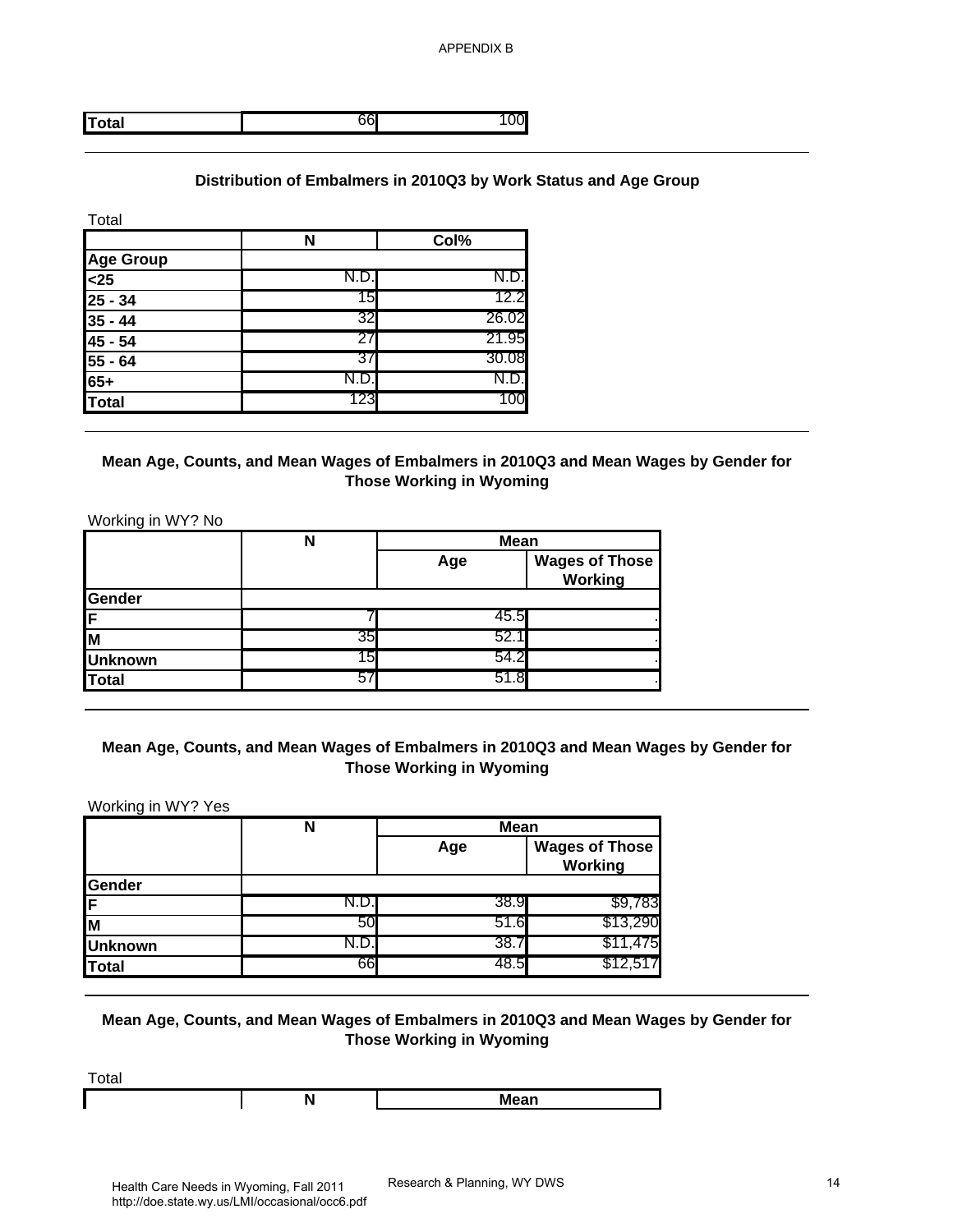|                |     | Age   | <b>Wages of Those</b><br>Working |
|----------------|-----|-------|----------------------------------|
| <b>Sender</b>  |     |       |                                  |
| IF             | 20  | 41.2I | \$9,783                          |
| Iм             | 85  | 51.8  | \$13,290                         |
| <b>Unknown</b> | 18  | 51.7  | \$11,475                         |
| Total          | 123 | 50.1  |                                  |

# **Turnover Statistics for Embalmers Working in 2010Q3 by Age**

| 20<br>85<br>18<br>123<br>Turnover Statistics for Embalmers Working in 2010Q3 by Age | 41.2<br>51.8<br>51.7<br>50.1<br><b>Turnover</b> | \$9,783<br>\$13,290<br>\$11,475<br>\$12,517 |              |
|-------------------------------------------------------------------------------------|-------------------------------------------------|---------------------------------------------|--------------|
|                                                                                     |                                                 |                                             |              |
|                                                                                     |                                                 |                                             |              |
|                                                                                     |                                                 |                                             |              |
|                                                                                     |                                                 |                                             |              |
|                                                                                     |                                                 |                                             |              |
|                                                                                     |                                                 |                                             | <b>Total</b> |
|                                                                                     | <b>Continuous</b>                               | <b>Turnover</b>                             |              |
|                                                                                     |                                                 |                                             |              |
| N                                                                                   | N.D.                                            | N.D.                                        | N.D.         |
| Row%                                                                                | N.D                                             | N.D.                                        | N.D.         |
| N                                                                                   | N.D.                                            | N.D.                                        | N.D.         |
| Row%                                                                                | N.D                                             | N.D.                                        | N.D.         |
| N                                                                                   | N.D.                                            | N.D.                                        | N.D.         |
| Row%                                                                                | N.D.                                            | N.D.                                        | N.D.         |
| N                                                                                   | N.D.                                            | N.D.                                        | N.D.         |
|                                                                                     | N.D.                                            | N.D.                                        | N.D.         |
| N                                                                                   | N.D                                             | N.D.                                        | N.D.         |
| Row%                                                                                | N.D.                                            | N.D.                                        | N.D.         |
| N                                                                                   | N.D.                                            | N.D.                                        | N.D.         |
| Row%                                                                                | N.D.                                            | N.D.                                        | N.D.         |
| N                                                                                   | 57                                              | 9                                           | 66           |
| Row%                                                                                |                                                 |                                             |              |
|                                                                                     | 86.36                                           | 13.64                                       | 100          |
| Mean Wages for Embalmers Working in 2010Q3 by Turnover Status and Gender            | <b>Mean</b>                                     |                                             |              |
|                                                                                     | Age                                             | <b>Mean Wages</b>                           |              |
| <b>Turnover Status</b>                                                              | 39.3                                            | \$10,914                                    |              |
| <b>Continuous</b>                                                                   | 36.9                                            |                                             |              |
| <b>Turnover</b>                                                                     | 51.3                                            | \$3,563<br>\$13,828                         |              |
| <b>Continuous</b>                                                                   | 53.7                                            | \$9,986                                     |              |
| <b>Turnover</b>                                                                     | 38.7                                            | \$11,475                                    |              |
| <b>Continuous</b>                                                                   |                                                 |                                             |              |
| <b>Turnover</b>                                                                     |                                                 |                                             |              |
| <b>Turnover Status</b>                                                              | 48.3                                            | \$13,142                                    |              |
| <b>Continuous</b><br>Turnover                                                       | 50                                              | \$8,559                                     |              |
|                                                                                     | Row%                                            |                                             |              |

## **Mean Wages for Embalmers Working in 2010Q3 by Turnover Status and Gender**

|                |                        | <b>Mean</b> |                   |
|----------------|------------------------|-------------|-------------------|
|                |                        | Age         | <b>Mean Wages</b> |
| Gender         | <b>Turnover Status</b> |             |                   |
| F              | <b>Continuous</b>      | 39.3        | \$10,914          |
|                | Turnover               | 36.9        | \$3,563           |
| M              | <b>Continuous</b>      | 51.3        | \$13,828          |
|                | <b>Turnover</b>        | 53.7        | \$9,986           |
| <b>Unknown</b> | <b>Continuous</b>      | 38.7        | \$11,475          |
|                | Turnover               |             |                   |
| <b>Total</b>   | <b>Turnover Status</b> |             |                   |
|                | <b>Continuous</b>      | 48.3        | \$13,142          |
|                | Turnover               | 50          | \$8,559           |
| <b>Total</b>   |                        | 48.5        | \$12,517          |

# **Distribution of Embalmers Working in 2010Q3 by Region and Gender**

| Gender |  |
|--------|--|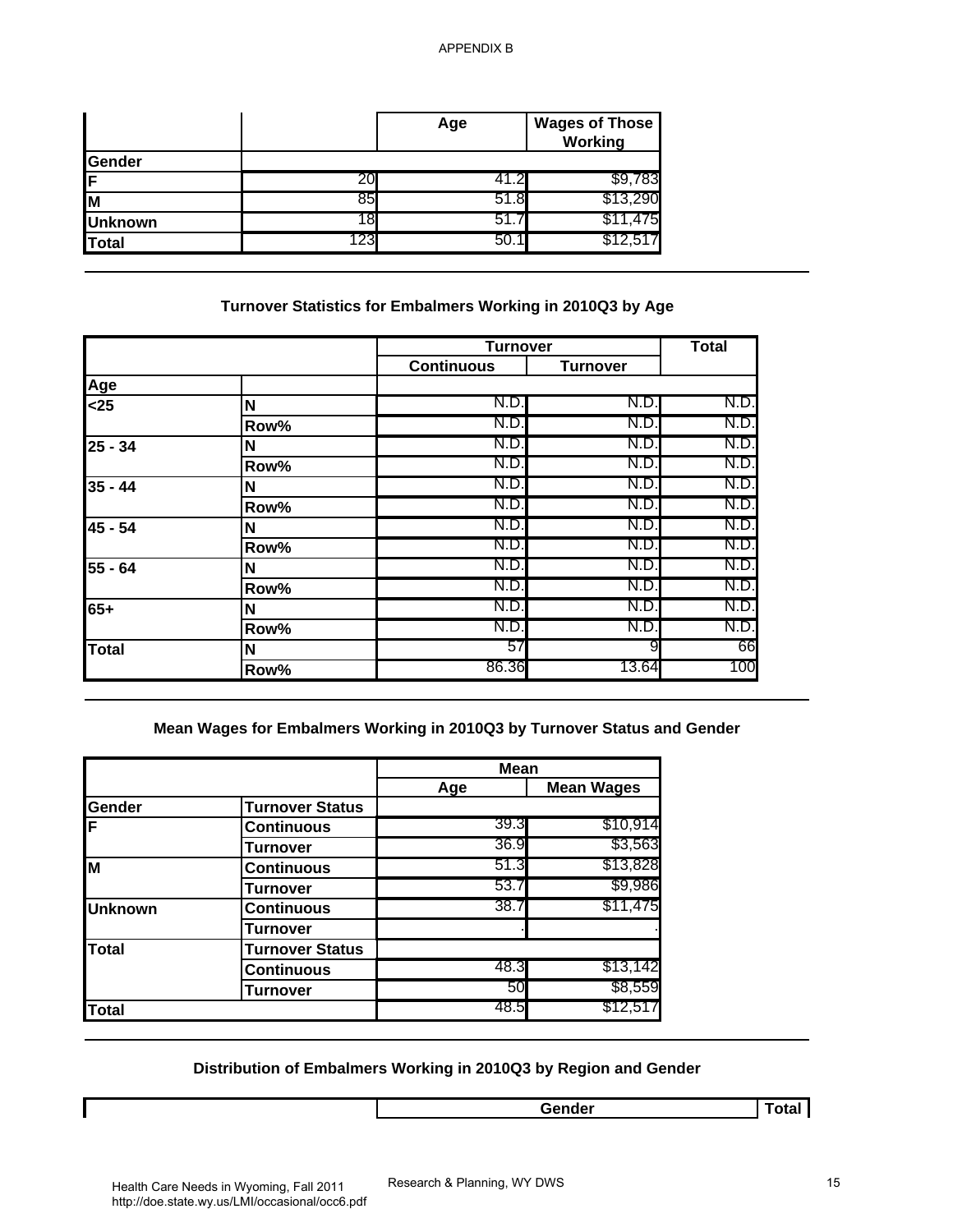| Region<br><b>Northeast</b>                                                                                   | N                                                                   |                                                                                                                                   |      |      |      |
|--------------------------------------------------------------------------------------------------------------|---------------------------------------------------------------------|-----------------------------------------------------------------------------------------------------------------------------------|------|------|------|
|                                                                                                              |                                                                     |                                                                                                                                   |      |      |      |
|                                                                                                              |                                                                     | N.D.                                                                                                                              | N.D. | N.D. | N.D  |
|                                                                                                              | Col%                                                                | N.D.                                                                                                                              | N.D. | N.D. | N.D. |
| <b>Northwest</b>                                                                                             | N                                                                   | N.D.                                                                                                                              | N.D. | N.D. | N.D. |
|                                                                                                              | Col%                                                                | N.D.                                                                                                                              | N.D. | N.D. | N.D. |
| <b>Central Southeast</b>                                                                                     | N                                                                   | N.D.                                                                                                                              | N.D. | N.D. | N.D. |
|                                                                                                              | Col%                                                                | N.D.                                                                                                                              | N.D. | N.D. | N.D. |
| <b>Southwest</b>                                                                                             | N                                                                   | N.D.                                                                                                                              | N.D. | N.D. | N.D. |
|                                                                                                              | Col%                                                                | N.D.                                                                                                                              | N.D. | N.D. | N.D. |
| <b>Cheyenne MSA</b>                                                                                          | N                                                                   | N.D.                                                                                                                              | N.D. | N.D. | N.D. |
|                                                                                                              | Col%                                                                | N.D.                                                                                                                              | N.D. | N.D. | N.D. |
| <b>Casper MSA</b>                                                                                            | N                                                                   | N.D.                                                                                                                              | N.D. | N.D. | N.D. |
|                                                                                                              | Col%                                                                | N.D.                                                                                                                              | N.D. | N.D. | N.D. |
| <b>Balance of State</b>                                                                                      | N                                                                   | N.D.                                                                                                                              | N.D. | N.D. | N.D. |
|                                                                                                              | Col%                                                                | N.D.                                                                                                                              | N.D. | N.D. | N.D. |
| <b>Total</b>                                                                                                 | N                                                                   | 13                                                                                                                                | 50   | 3    | 66   |
| <b>Wages</b><br><b>Mean</b><br>\$12,517                                                                      | <b>Median</b><br>\$12,494                                           | Mean and Median Statewide Wages for Embalmers Working in 2010Q3<br><b>Mean Commuting Distance for Embalmers Working in 2010Q3</b> |      |      |      |
| <b>Mean Distance</b><br>6.6                                                                                  |                                                                     |                                                                                                                                   |      |      |      |
| <b>Reported FTE</b><br><b>No Hours Reported</b><br>< 0.25<br>$0.25 - 0.50$<br>$0.75 - 1.00$<br>$1.00 - 1.25$ | <b>Working in WY?</b><br>Υ<br>24<br>$\overline{2}$<br>5<br>13<br>19 | Reported FTEs for Embalmers Working in 2010Q3                                                                                     |      |      |      |
| $1.25 - 1.50$                                                                                                | 2                                                                   |                                                                                                                                   |      |      |      |
| $2.00+$                                                                                                      |                                                                     |                                                                                                                                   |      |      |      |

| Wages                |  |  |  |  |
|----------------------|--|--|--|--|
| Median<br>Mean       |  |  |  |  |
| \$12,517<br>\$12.494 |  |  |  |  |

## **Mean Commuting Distance for Embalmers Working in 2010Q3**



## **Reported FTEs for Embalmers Working in 2010Q3**

|                          | Working in WY? |
|--------------------------|----------------|
|                          |                |
| <b>Reported FTE</b>      |                |
| <b>No Hours Reported</b> | 24             |
| < 0.25                   |                |
| 0.25 - 0.50              | 5              |
| $0.75 - 1.00$            | 13             |
| 1.00 - 1.25              | 19             |
| $1.25 - 1.50$            |                |
| $2.00+$                  |                |
| lTotal                   | 66             |

## **Distribution of Hearing Aid Specialists in 2010Q3 by Work Status and Age Group**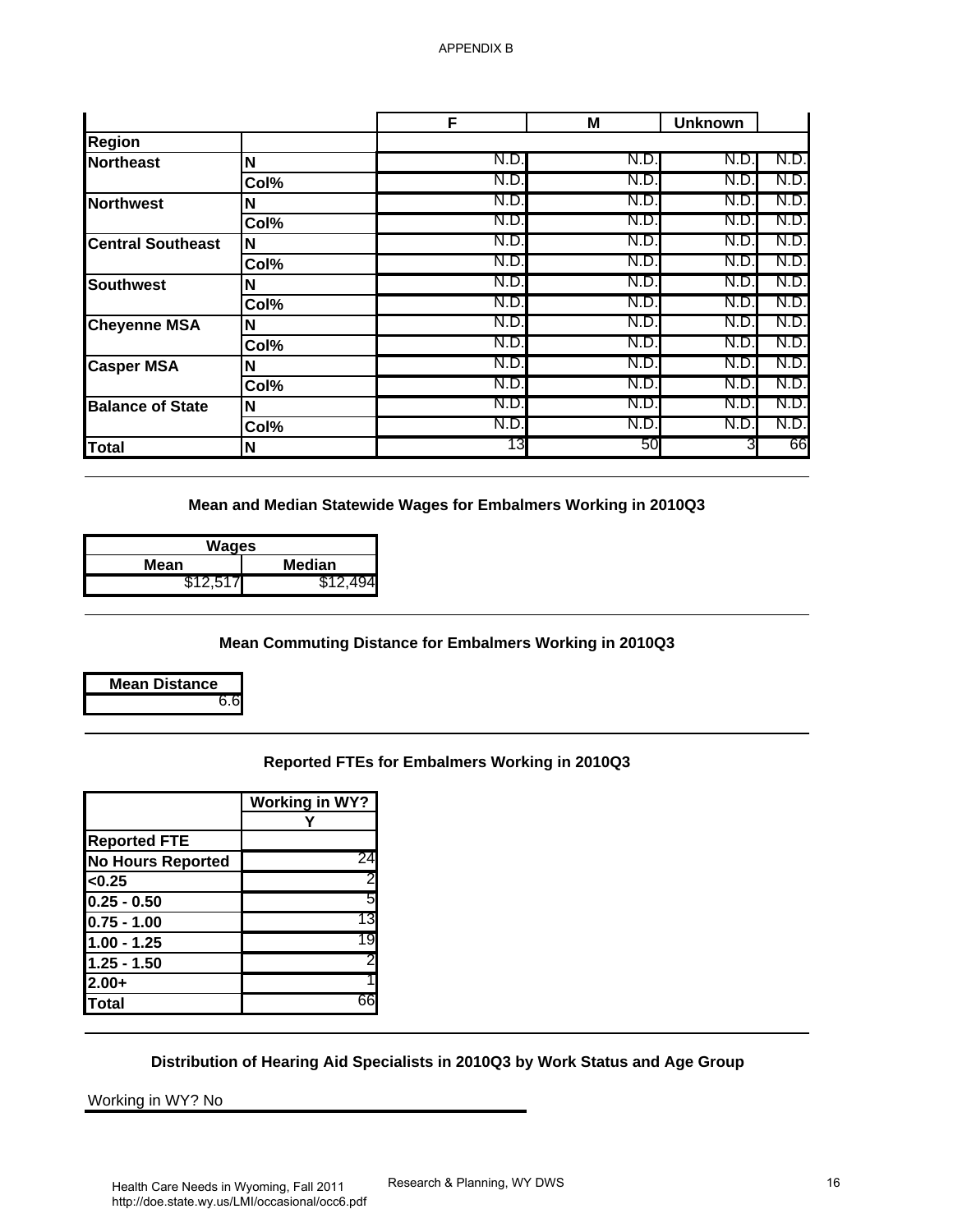|                                | N    | Col%  |
|--------------------------------|------|-------|
| <b>Age Group</b>               |      |       |
| $\overline{\leq}25$            | N.D. | N.D.  |
| $25 - 34$                      | N.D  | N.D.  |
|                                | N.D. | N.D.  |
| $\frac{1}{35 - 44}$<br>45 - 54 | N.D  | N.D.  |
| $55 - 64$                      | N.D  | N.D.  |
| $65+$                          | N.D. | N.D.  |
| <b>Unknown</b>                 | 19   | 61.29 |
| Total                          | 31   | 100   |

#### **Distribution of Hearing Aid Specialists in 2010Q3 by Work Status and Age Group**

| N    | Col%  |
|------|-------|
|      |       |
| N.D. | N.D.  |
| N.D  | N.D.  |
| N.D. | N.D.  |
| N.D  | N.D.  |
| N.D. | N.D.  |
| N.D. | N.D.  |
|      | 16.67 |
| 12   | 100   |
|      |       |

### **Distribution of Hearing Aid Specialists in 2010Q3 by Work Status and Age Group**

|                                                                                                                                                        | N                                                                                       | Col%                                       |                       |
|--------------------------------------------------------------------------------------------------------------------------------------------------------|-----------------------------------------------------------------------------------------|--------------------------------------------|-----------------------|
| <b>Age Group</b>                                                                                                                                       |                                                                                         |                                            |                       |
| $25$                                                                                                                                                   | N.D.                                                                                    | N.D.                                       |                       |
| $25 - 34$                                                                                                                                              | N.D.                                                                                    | N.D.                                       |                       |
| $35 - 44$                                                                                                                                              | N.D.                                                                                    | N.D.                                       |                       |
| 45 - 54                                                                                                                                                | N.D.                                                                                    | N.D.                                       |                       |
| 55 - 64                                                                                                                                                | N.D.                                                                                    | N.D.                                       |                       |
| $65+$                                                                                                                                                  | N.D.                                                                                    | N.D.                                       |                       |
| <b>Unknown</b>                                                                                                                                         | 19                                                                                      | 61.29                                      |                       |
| <b>Total</b>                                                                                                                                           | 31                                                                                      | 100                                        |                       |
| Working in WY? Yes                                                                                                                                     | Distribution of Hearing Aid Specialists in 2010Q3 by Work Status and Age Group          |                                            |                       |
|                                                                                                                                                        | N                                                                                       | Col%                                       |                       |
| <b>Age Group</b>                                                                                                                                       | N.D.                                                                                    | N.D.                                       |                       |
| $25$<br>$25 - 34$                                                                                                                                      | N.D.                                                                                    | N.D.                                       |                       |
|                                                                                                                                                        | N.D.                                                                                    | N.D.                                       |                       |
| $35 - 44$<br>$45 - 54$                                                                                                                                 | N.D.                                                                                    | N.D.                                       |                       |
| $\overline{55}$ - 64                                                                                                                                   | N.D.                                                                                    | N.D.                                       |                       |
| $65+$                                                                                                                                                  | N.D.                                                                                    | N.D.                                       |                       |
| <b>Unknown</b>                                                                                                                                         | 2                                                                                       | 16.67                                      |                       |
| <b>Total</b>                                                                                                                                           | 12                                                                                      | 100                                        |                       |
|                                                                                                                                                        |                                                                                         |                                            |                       |
|                                                                                                                                                        |                                                                                         |                                            |                       |
|                                                                                                                                                        | N                                                                                       | Col%                                       |                       |
|                                                                                                                                                        |                                                                                         |                                            |                       |
|                                                                                                                                                        | N.D.                                                                                    | N.D.                                       |                       |
|                                                                                                                                                        | N.D.                                                                                    | N.D                                        |                       |
|                                                                                                                                                        | N.D.                                                                                    | N.D.                                       |                       |
|                                                                                                                                                        | 6                                                                                       | 13.95                                      |                       |
|                                                                                                                                                        | 6                                                                                       | 13.95                                      |                       |
|                                                                                                                                                        | N.D.                                                                                    | N.D.                                       |                       |
|                                                                                                                                                        | 21                                                                                      | 48.84                                      |                       |
|                                                                                                                                                        | 43                                                                                      | 100                                        |                       |
|                                                                                                                                                        | Mean Age, Counts, and Mean Wages of Hearing Aid Specialists in 2010Q3 and Mean Wages by | <b>Gender for Those Working in Wyoming</b> |                       |
|                                                                                                                                                        | N                                                                                       | Mean                                       |                       |
|                                                                                                                                                        |                                                                                         | Age                                        | <b>Wages of Those</b> |
| Total<br>Age Group<br>$25$<br>$25 - 34$<br>$35 - 44$<br>45 - 54<br>$55 - 64$<br>$65+$<br><b>Unknown</b><br><b>Total</b><br>Working in WY? No<br>Gender |                                                                                         |                                            | <b>Working</b>        |

### **Mean Age, Counts, and Mean Wages of Hearing Aid Specialists in 2010Q3 and Mean Wages by Gender for Those Working in Wyoming**

|         | Mean |                                  |
|---------|------|----------------------------------|
|         | Age  | <b>Wages of Those</b><br>Working |
| lGender |      |                                  |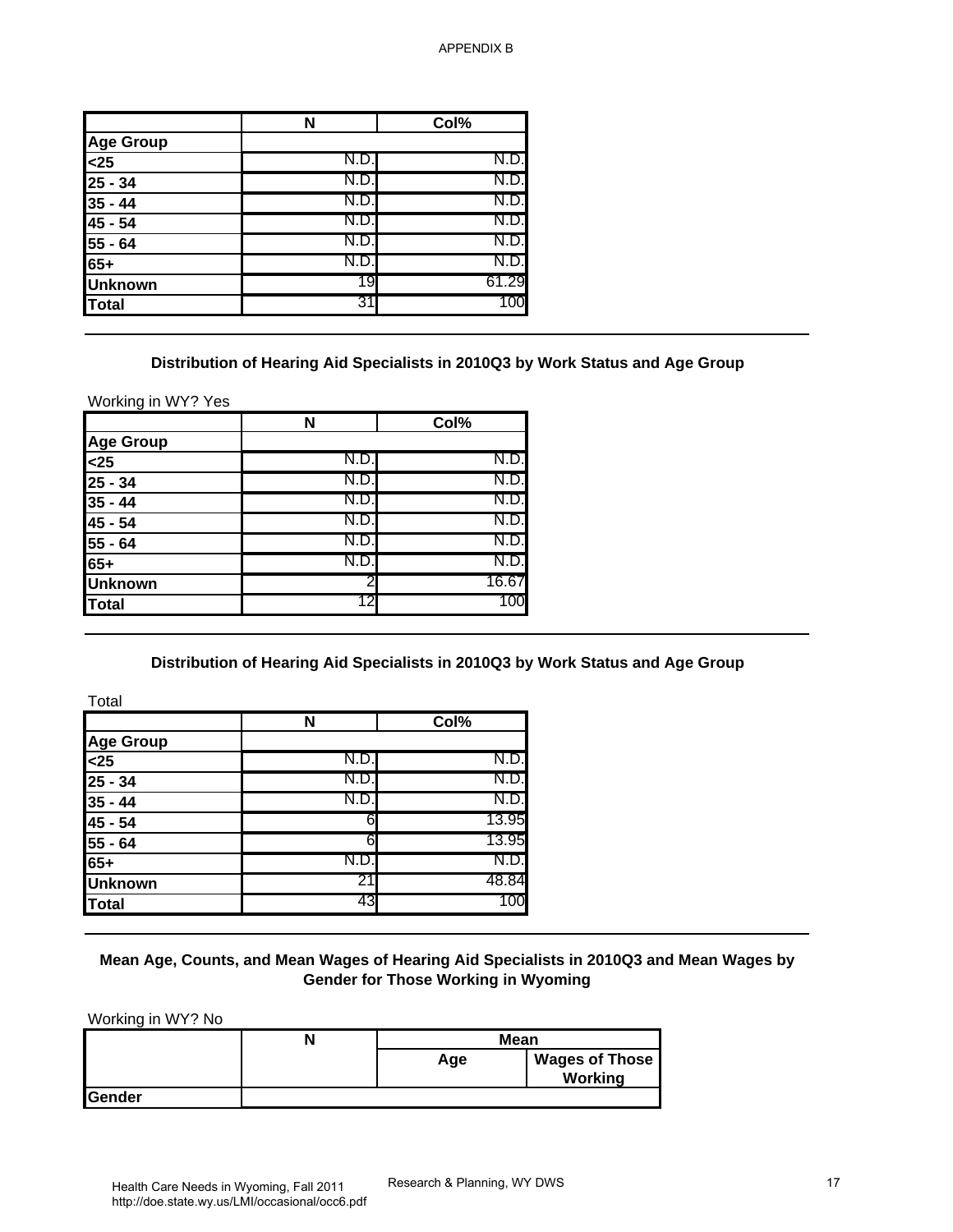| IF             | ∽ | л<br>៶ |  |
|----------------|---|--------|--|
| <b>IM</b>      |   |        |  |
| <b>Unknown</b> |   |        |  |
| <b>Total</b>   |   | - عد   |  |

### **Mean Age, Counts, and Mean Wages of Hearing Aid Specialists in 2010Q3 and Mean Wages by Gender for Those Working in Wyoming**

|                | N | <b>Mean</b> |                                  |  |
|----------------|---|-------------|----------------------------------|--|
|                |   | Age         | <b>Wages of Those</b><br>Working |  |
| <b>Gender</b>  |   |             |                                  |  |
| ſF             |   | 35.7        | \$9,380                          |  |
| ΙM             |   | 51.4        | \$8,053                          |  |
| <b>Unknown</b> |   |             | \$25,253                         |  |
| <b>Total</b>   |   |             | \$11,583<br>42                   |  |

## **Mean Age, Counts, and Mean Wages of Hearing Aid Specialists in 2010Q3 and Mean Wages by Gender for Those Working in Wyoming**

|                | N  | <b>Mean</b> |                                  |
|----------------|----|-------------|----------------------------------|
|                |    | Age         | <b>Wages of Those</b><br>Working |
| Gender         |    |             |                                  |
| lF             |    | 48.8        | \$9,380                          |
| lм             |    | 57          | \$8,053                          |
| <b>Unknown</b> | 21 |             | \$25,253                         |
| Total          | 43 | 52.9        | \$11,583                         |

### **Turnover Statistics for Hearing Aid Specialists Working in 2010Q3 by Age**

| F                                                           | 5                                                                                       | 64.4                                                             |                                  |
|-------------------------------------------------------------|-----------------------------------------------------------------------------------------|------------------------------------------------------------------|----------------------------------|
| $\overline{\mathsf{M}}$                                     | 7                                                                                       | 60.3                                                             |                                  |
| <b>Unknown</b>                                              | 19                                                                                      |                                                                  |                                  |
| <b>Total</b>                                                | 31                                                                                      | 62                                                               |                                  |
| Working in WY? Yes                                          | Mean Age, Counts, and Mean Wages of Hearing Aid Specialists in 2010Q3 and Mean Wages by | <b>Gender for Those Working in Wyoming</b>                       |                                  |
|                                                             | $\mathsf{N}$                                                                            | <b>Mean</b><br>Age                                               | <b>Wages of Those</b><br>Working |
| Gender                                                      |                                                                                         |                                                                  |                                  |
| F                                                           | 6                                                                                       | 35.7                                                             | \$9,380                          |
| M                                                           | 4                                                                                       | 51.4                                                             | \$8,053                          |
| <b>Unknown</b>                                              | 2                                                                                       |                                                                  | \$25,253                         |
| <b>Total</b>                                                | 12                                                                                      | 42                                                               | \$11,583                         |
|                                                             | $\mathsf{N}$                                                                            | <b>Gender for Those Working in Wyoming</b><br><b>Mean</b><br>Age | <b>Wages of Those</b>            |
|                                                             |                                                                                         |                                                                  | <b>Working</b>                   |
|                                                             | 11                                                                                      | 48.8                                                             | \$9,380                          |
|                                                             | 11                                                                                      | 57                                                               | \$8,053                          |
|                                                             | 21<br>43                                                                                | 52.9                                                             | \$25,253<br>\$11,583             |
| Total<br>Gender<br>F<br>M<br><b>Unknown</b><br><b>Total</b> | Turnover Statistics for Hearing Aid Specialists Working in 2010Q3 by Age                | <b>Turnover</b>                                                  | <b>Total</b>                     |
|                                                             |                                                                                         | <b>Continuous</b>                                                |                                  |
|                                                             |                                                                                         | N.D                                                              | N.D.                             |
|                                                             | N<br>Row%                                                                               | N.D.                                                             | N.D.                             |
|                                                             | N                                                                                       | N.D.                                                             | N.D.                             |
| Age<br>$25$<br>$25 - 34$                                    | Row%                                                                                    | N.D.                                                             | N.D.                             |
|                                                             | N                                                                                       | N.D.                                                             | N.D.                             |
|                                                             | Row%                                                                                    | N.D.                                                             | N.D.                             |
|                                                             | N                                                                                       | N.D.                                                             | N.D.                             |
|                                                             | Row%                                                                                    | N.D.                                                             | N.D.                             |
| $35 - 44$<br>45 - 54<br>55 - 64                             | N                                                                                       | N.D.                                                             | N.D.                             |
| $65+$                                                       | Row%<br>N                                                                               | N.D.<br>N.D.                                                     | N.D.<br>N.D.                     |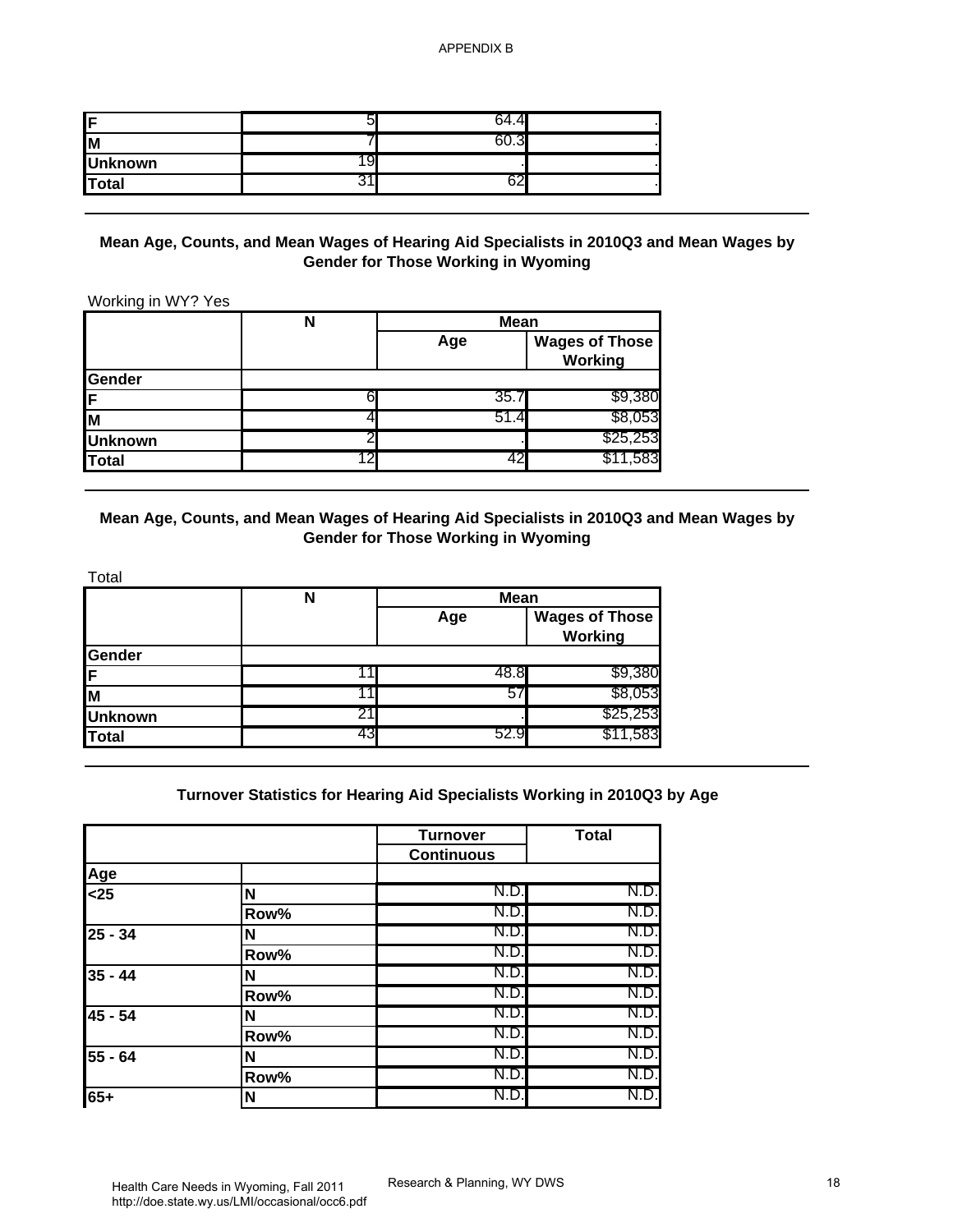|                | Row% |           |    |
|----------------|------|-----------|----|
| <b>Unknown</b> |      |           |    |
|                | Row% |           |    |
| Total          |      |           | 12 |
|                | Row% | <b>UU</b> | OO |

### **Mean Wages for Hearing Aid Specialists Working in 2010Q3 by Turnover Status and Gender**

|                |                        | <b>Mean</b> |                   |
|----------------|------------------------|-------------|-------------------|
|                |                        | Age         | <b>Mean Wages</b> |
| Gender         | <b>Turnover Status</b> |             |                   |
| F              | <b>Continuous</b>      | 35.7        | \$9,380           |
| M              | <b>Continuous</b>      | 51.4        | \$8,053           |
| <b>Unknown</b> | <b>Continuous</b>      |             | \$25,253          |
| Total          | <b>Turnover Status</b> |             |                   |
|                | <b>Continuous</b>      | 42          | \$11,583          |
| <b>Total</b>   |                        | 42          | \$11,583          |

### **Distribution of Hearing Aid Specialists Working in 2010Q3 by Region and Gender**

| N.D.<br>N.D.<br>Row%<br>N.D.<br>N.D.<br><b>Unknown</b><br>N<br>N.D.<br>N.D.<br>Row%<br>12<br>12<br><b>Total</b><br>N<br>100<br>100<br>Row%<br>Mean Wages for Hearing Aid Specialists Working in 2010Q3 by Turnover Status and Gender<br><b>Mean</b><br><b>Mean Wages</b><br>Age<br>Gender<br><b>Turnover Status</b><br>\$9,380<br>35.7<br>F<br><b>Continuous</b><br>51.4<br>\$8,053<br>M<br><b>Continuous</b><br>\$25,253<br><b>Unknown</b><br><b>Continuous</b><br><b>Total</b><br><b>Turnover Status</b><br>\$11,583<br>-42<br><b>Continuous</b><br>42<br>\$11,583<br><b>Total</b><br>Distribution of Hearing Aid Specialists Working in 2010Q3 by Region and Gender<br><b>Total</b><br>Gender<br>F<br><b>Unknown</b><br>M |
|------------------------------------------------------------------------------------------------------------------------------------------------------------------------------------------------------------------------------------------------------------------------------------------------------------------------------------------------------------------------------------------------------------------------------------------------------------------------------------------------------------------------------------------------------------------------------------------------------------------------------------------------------------------------------------------------------------------------------|
|                                                                                                                                                                                                                                                                                                                                                                                                                                                                                                                                                                                                                                                                                                                              |
|                                                                                                                                                                                                                                                                                                                                                                                                                                                                                                                                                                                                                                                                                                                              |
|                                                                                                                                                                                                                                                                                                                                                                                                                                                                                                                                                                                                                                                                                                                              |
|                                                                                                                                                                                                                                                                                                                                                                                                                                                                                                                                                                                                                                                                                                                              |
|                                                                                                                                                                                                                                                                                                                                                                                                                                                                                                                                                                                                                                                                                                                              |
|                                                                                                                                                                                                                                                                                                                                                                                                                                                                                                                                                                                                                                                                                                                              |
|                                                                                                                                                                                                                                                                                                                                                                                                                                                                                                                                                                                                                                                                                                                              |
| Region                                                                                                                                                                                                                                                                                                                                                                                                                                                                                                                                                                                                                                                                                                                       |
| N.D.<br>N.D.<br>N.D.<br>N.D.<br><b>Northwest</b><br>N                                                                                                                                                                                                                                                                                                                                                                                                                                                                                                                                                                                                                                                                        |
| N.D<br>N.D.<br>N.D.<br>N.D.<br>Col%                                                                                                                                                                                                                                                                                                                                                                                                                                                                                                                                                                                                                                                                                          |
| N.D.<br>N.D.<br>N.D.<br>N.D.<br><b>Cheyenne MSA</b><br>N                                                                                                                                                                                                                                                                                                                                                                                                                                                                                                                                                                                                                                                                     |
| N.D.<br>N.D.<br>N.D.<br>N.D<br>Col%                                                                                                                                                                                                                                                                                                                                                                                                                                                                                                                                                                                                                                                                                          |
| N.D.<br>N.D.<br>N.D.<br>N.D.<br>N<br><b>Casper MSA</b>                                                                                                                                                                                                                                                                                                                                                                                                                                                                                                                                                                                                                                                                       |
| N.D.<br>N.D.<br>N.D.<br>N.D.<br>Col%                                                                                                                                                                                                                                                                                                                                                                                                                                                                                                                                                                                                                                                                                         |
| N.D.<br>N.D.<br>N.D.<br>N.D.<br><b>Balance of State</b><br>N                                                                                                                                                                                                                                                                                                                                                                                                                                                                                                                                                                                                                                                                 |
| N.D.<br>N.D.<br>N.D.<br>N.D.<br>Col%                                                                                                                                                                                                                                                                                                                                                                                                                                                                                                                                                                                                                                                                                         |
| 6<br>N.D.<br>N.D.<br><b>Total</b><br>N                                                                                                                                                                                                                                                                                                                                                                                                                                                                                                                                                                                                                                                                                       |

### **Mean and Median Statewide Wages for Hearing Aid Specialists Working in 2010Q3**

| Wages    |        |
|----------|--------|
| Mean     | Median |
| \$11,583 | S9 956 |

### **Mean Commuting Distance for Hearing Aid Specialists Working in 2010Q3**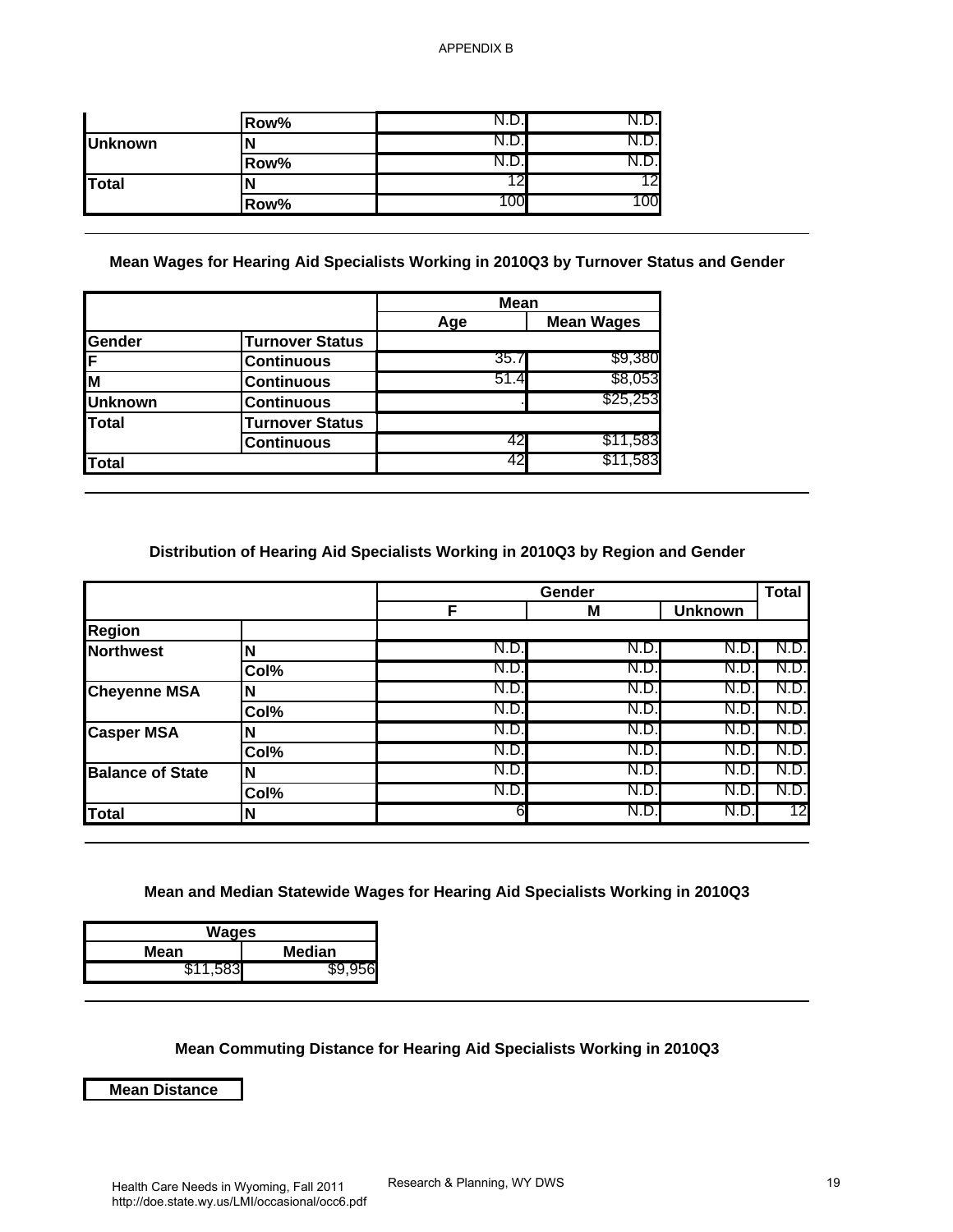# **Reported FTEs for Hearing Aid Specialists Working in 2010Q3**

|                          | <b>Working in WY?</b> |
|--------------------------|-----------------------|
|                          |                       |
| <b>Reported FTE</b>      |                       |
| <b>No Hours Reported</b> |                       |
| $0.25$                   |                       |
| $0.25 - 0.50$            |                       |
| $0.75 - 1.00$            | 5                     |
| $1.00 - 1.25$            |                       |
| <b>Total</b>             |                       |

#### **Distribution of Optometrists in 2010Q3 by Work Status and Age Group**

| 33.3<br><b>Reported FTE</b><br><b>No Hours Reported</b><br>< 0.25<br>$0.25 - 0.50$<br>$0.75 - 1.00$<br>$1.00 - 1.25$<br><b>Total</b><br>Working in WY? No<br>Age Group<br>25 - 34<br>$35 - 44$<br>45 - 54<br>$\overline{55}$ - 64<br>$65+$<br><b>Total</b> | <b>Working in WY?</b><br>Y<br>4<br>5<br>12<br>N<br>14<br>17<br>15<br>31<br>6 | Reported FTEs for Hearing Aid Specialists Working in 2010Q3<br>Distribution of Optometrists in 2010Q3 by Work Status and Age Group<br>Col%<br>16.87<br>20.48<br>18.07<br>37.35<br>7.23 |
|------------------------------------------------------------------------------------------------------------------------------------------------------------------------------------------------------------------------------------------------------------|------------------------------------------------------------------------------|----------------------------------------------------------------------------------------------------------------------------------------------------------------------------------------|
|                                                                                                                                                                                                                                                            |                                                                              |                                                                                                                                                                                        |
|                                                                                                                                                                                                                                                            |                                                                              |                                                                                                                                                                                        |
|                                                                                                                                                                                                                                                            |                                                                              |                                                                                                                                                                                        |
|                                                                                                                                                                                                                                                            |                                                                              |                                                                                                                                                                                        |
|                                                                                                                                                                                                                                                            |                                                                              |                                                                                                                                                                                        |
|                                                                                                                                                                                                                                                            |                                                                              |                                                                                                                                                                                        |
|                                                                                                                                                                                                                                                            |                                                                              |                                                                                                                                                                                        |
|                                                                                                                                                                                                                                                            |                                                                              |                                                                                                                                                                                        |
|                                                                                                                                                                                                                                                            |                                                                              |                                                                                                                                                                                        |
|                                                                                                                                                                                                                                                            |                                                                              |                                                                                                                                                                                        |
|                                                                                                                                                                                                                                                            |                                                                              |                                                                                                                                                                                        |
|                                                                                                                                                                                                                                                            |                                                                              |                                                                                                                                                                                        |
|                                                                                                                                                                                                                                                            |                                                                              |                                                                                                                                                                                        |
|                                                                                                                                                                                                                                                            |                                                                              |                                                                                                                                                                                        |
|                                                                                                                                                                                                                                                            |                                                                              |                                                                                                                                                                                        |
|                                                                                                                                                                                                                                                            |                                                                              |                                                                                                                                                                                        |
|                                                                                                                                                                                                                                                            |                                                                              |                                                                                                                                                                                        |
|                                                                                                                                                                                                                                                            |                                                                              |                                                                                                                                                                                        |
|                                                                                                                                                                                                                                                            |                                                                              |                                                                                                                                                                                        |
|                                                                                                                                                                                                                                                            |                                                                              |                                                                                                                                                                                        |
|                                                                                                                                                                                                                                                            |                                                                              |                                                                                                                                                                                        |
|                                                                                                                                                                                                                                                            |                                                                              |                                                                                                                                                                                        |
|                                                                                                                                                                                                                                                            | 83                                                                           | 100                                                                                                                                                                                    |
|                                                                                                                                                                                                                                                            |                                                                              | Distribution of Optometrists in 2010Q3 by Work Status and Age Group                                                                                                                    |
| Working in WY? Yes                                                                                                                                                                                                                                         |                                                                              |                                                                                                                                                                                        |
|                                                                                                                                                                                                                                                            | N                                                                            | Col%                                                                                                                                                                                   |
| <b>Age Group</b>                                                                                                                                                                                                                                           |                                                                              |                                                                                                                                                                                        |
| $25 - 34$                                                                                                                                                                                                                                                  | 18                                                                           | 25.35                                                                                                                                                                                  |
| $\frac{1}{35 - 44}$<br>45 - 54                                                                                                                                                                                                                             | 23                                                                           | 32.39                                                                                                                                                                                  |
|                                                                                                                                                                                                                                                            | 13                                                                           | 18.31                                                                                                                                                                                  |
| $55 - 64$                                                                                                                                                                                                                                                  | 14                                                                           | 19.72                                                                                                                                                                                  |
| $65+$                                                                                                                                                                                                                                                      | 3                                                                            | 4.23                                                                                                                                                                                   |
| <b>Total</b>                                                                                                                                                                                                                                               | 71                                                                           | 100                                                                                                                                                                                    |
|                                                                                                                                                                                                                                                            |                                                                              |                                                                                                                                                                                        |
|                                                                                                                                                                                                                                                            |                                                                              | Distribution of Optometrists in 2010Q3 by Work Status and Age Group                                                                                                                    |
|                                                                                                                                                                                                                                                            |                                                                              |                                                                                                                                                                                        |
| Total                                                                                                                                                                                                                                                      |                                                                              |                                                                                                                                                                                        |
|                                                                                                                                                                                                                                                            | N                                                                            | Col%                                                                                                                                                                                   |
| <b>Age Group</b>                                                                                                                                                                                                                                           |                                                                              |                                                                                                                                                                                        |
| $25 - 34$                                                                                                                                                                                                                                                  | 32                                                                           | 20.78                                                                                                                                                                                  |
| $35 - 44$                                                                                                                                                                                                                                                  | 40                                                                           | 25.97                                                                                                                                                                                  |
| $45 - 54$                                                                                                                                                                                                                                                  | 28                                                                           | 18.18                                                                                                                                                                                  |

### **Distribution of Optometrists in 2010Q3 by Work Status and Age Group**

|                  | N  | Col%  |
|------------------|----|-------|
| <b>Age Group</b> |    |       |
| $25 - 34$        | 18 | 25.35 |
| $35 - 44$        | 23 | 32.39 |
| $45 - 54$        | 13 | 18.31 |
| $55 - 64$        | 4  | 19.72 |
| 65+              |    | 4.23  |
| Total            |    | 00    |

#### **Distribution of Optometrists in 2010Q3 by Work Status and Age Group**

|                  | Col%  |
|------------------|-------|
| <b>Age Group</b> |       |
| $25 - 34$        | 78    |
| $35 - 44$        | 25.97 |
| 45 - 54          | 18    |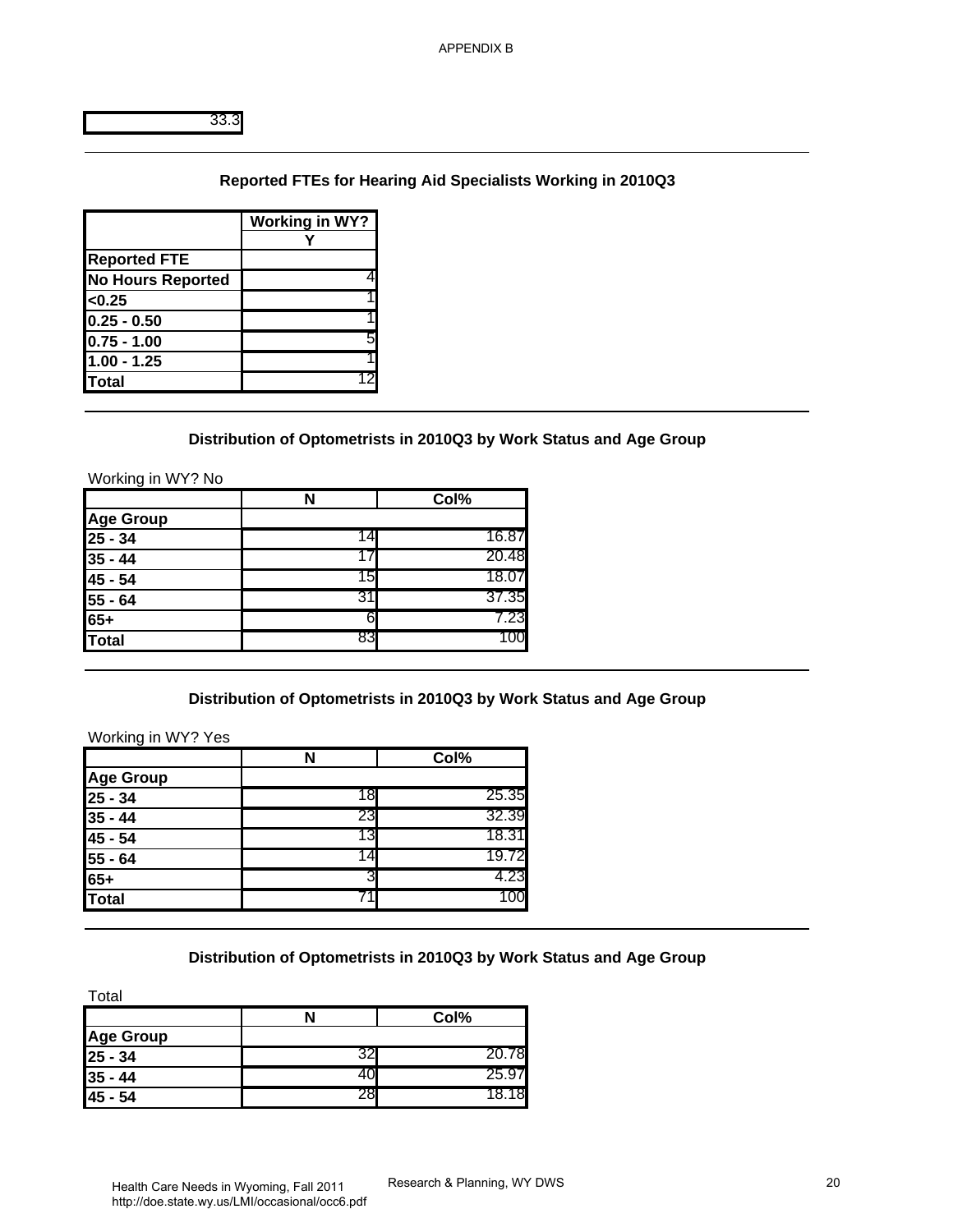| 55 - 64 | ς |  |
|---------|---|--|
| 65+     |   |  |
| Total   |   |  |

### **Mean Age, Counts, and Mean Wages of Optometrists in 2010Q3 and Mean Wages by Gender for Those Working in Wyoming**

| $55 - 64$                                          | 45                                                            | 29.22                                          |                                                                                         |              |
|----------------------------------------------------|---------------------------------------------------------------|------------------------------------------------|-----------------------------------------------------------------------------------------|--------------|
| $65+$                                              | 9                                                             | 5.84                                           |                                                                                         |              |
| <b>Total</b>                                       | 154                                                           | 100                                            |                                                                                         |              |
|                                                    |                                                               |                                                |                                                                                         |              |
| Working in WY? No                                  |                                                               | <b>Those Working in Wyoming</b>                | Mean Age, Counts, and Mean Wages of Optometrists in 2010Q3 and Mean Wages by Gender for |              |
|                                                    | $\overline{\mathsf{N}}$                                       | <b>Mean</b>                                    |                                                                                         |              |
|                                                    |                                                               | Age                                            | <b>Wages of Those</b><br><b>Working</b>                                                 |              |
| Gender                                             |                                                               |                                                |                                                                                         |              |
| F                                                  | 15                                                            | 38.9                                           |                                                                                         |              |
| $\overline{\mathsf{M}}$                            | 41                                                            | 52.9                                           |                                                                                         |              |
| <b>Unknown</b>                                     | 27                                                            | 50.8                                           |                                                                                         |              |
| <b>Total</b>                                       | 83                                                            | 49.7                                           |                                                                                         |              |
|                                                    |                                                               | Age                                            | <b>Wages of Those</b>                                                                   |              |
|                                                    |                                                               |                                                | <b>Working</b>                                                                          |              |
|                                                    | 13                                                            | 39.1                                           |                                                                                         |              |
|                                                    | 58                                                            | 46.6                                           | \$17,323<br>\$19,257                                                                    |              |
|                                                    |                                                               |                                                |                                                                                         |              |
| Gender<br>F<br>M<br><b>Unknown</b><br><b>Total</b> | 71                                                            | 45.2                                           | \$18,903                                                                                |              |
| Total                                              | N                                                             | <b>Those Working in Wyoming</b><br><b>Mean</b> | Mean Age, Counts, and Mean Wages of Optometrists in 2010Q3 and Mean Wages by Gender for |              |
|                                                    |                                                               | Age                                            | <b>Wages of Those</b>                                                                   |              |
|                                                    |                                                               |                                                | <b>Working</b>                                                                          |              |
|                                                    |                                                               |                                                |                                                                                         |              |
|                                                    | 28                                                            | 39                                             | \$17,323                                                                                |              |
|                                                    | 99                                                            | 49.2                                           | \$19,257                                                                                |              |
|                                                    | 27                                                            | 50.8                                           |                                                                                         |              |
|                                                    | 154                                                           | 47.6                                           | \$18,903                                                                                |              |
|                                                    | Turnover Statistics for Optometrists Working in 2010Q3 by Age |                                                |                                                                                         |              |
| Gender<br>F<br>M<br><b>Unknown</b><br><b>Total</b> |                                                               |                                                | <b>Turnover</b>                                                                         | <b>Total</b> |

|                | N  | <b>Mean</b> |                                  |
|----------------|----|-------------|----------------------------------|
|                |    | Age         | <b>Wages of Those</b><br>Working |
| Gender         |    |             |                                  |
| ΙF             | 13 | 39.1        | \$17,323                         |
| lм             | 58 | 46.6        | \$19,257                         |
| <b>Unknown</b> |    |             |                                  |
| Total          |    | 45.         | \$18,903                         |

## **Mean Age, Counts, and Mean Wages of Optometrists in 2010Q3 and Mean Wages by Gender for Those Working in Wyoming**

| Total          |     |             |                                  |
|----------------|-----|-------------|----------------------------------|
|                | N   | <b>Mean</b> |                                  |
|                |     | Age         | <b>Wages of Those</b><br>Working |
| Gender         |     |             |                                  |
| IF.            | 28  | 39          | \$17,323                         |
| lм             | 99  | 49.2        | \$19,257                         |
| <b>Unknown</b> | 27  | 50.8        |                                  |
| Total          | 154 | 47.6        | \$18,903                         |

#### **Turnover Statistics for Optometrists Working in 2010Q3 by Age**

| <b>Turnover</b>   |          | <b>v</b> tal    |  |
|-------------------|----------|-----------------|--|
| <b>Continuous</b> | Turnover | <b>'Inknown</b> |  |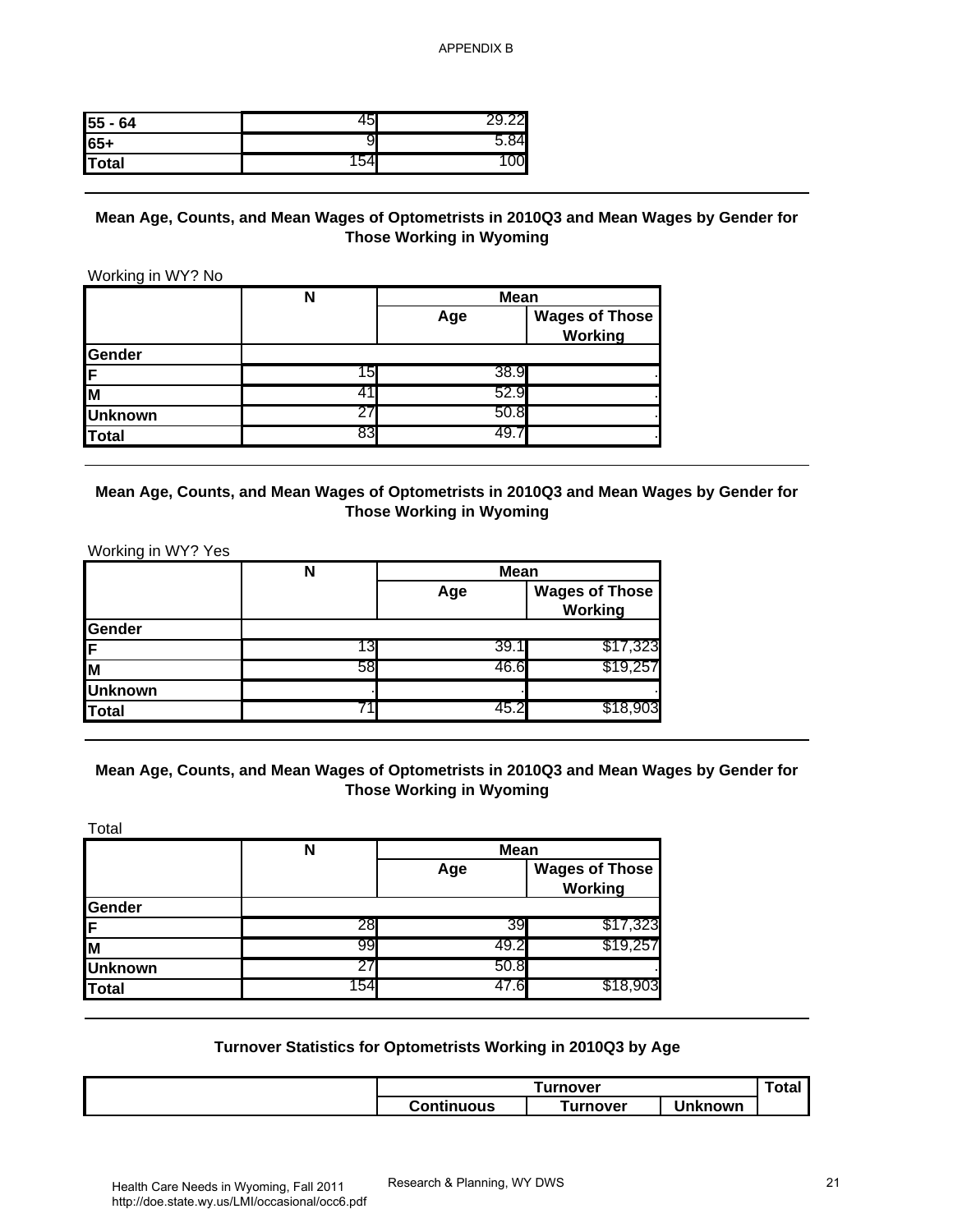| Age<br>25 - 34 | N    | 18    | N.D. | N.D  | N.D. |
|----------------|------|-------|------|------|------|
|                | Row% | 100   | N.D. | N.D. | N.D. |
| $35 - 44$      |      | 23    | N.D. | N.D. | N.D. |
|                | Row% | 100   | N.D. | N.D  | N.D. |
| 45 - 54        |      | N.D.  | N.D. | N.D  | N.D. |
|                | Row% | N.D.  | N.D. | N.D  | N.D. |
| $55 - 64$      |      | 14    | N.D. | N.D. | N.D. |
|                | Row% | 100   | N.D. | N.D  | N.D. |
| $65+$          |      | N.D.  | N.D. | N.D  | N.D. |
|                | Row% | N.D.  | N.D. | N.D. | N.D. |
| Total          |      | 70    |      |      |      |
|                | Row% | 98.59 | 1.41 | 0.   | 100  |

# **Mean Wages for Optometrists Working in 2010Q3 by Turnover Status and Gender**

|               |                        | <b>Mean</b> |                   |
|---------------|------------------------|-------------|-------------------|
|               |                        | Age         | <b>Mean Wages</b> |
| <b>Gender</b> | <b>Turnover Status</b> |             |                   |
| ΙF            | <b>Continuous</b>      | 39.1        | \$17,323          |
|               | Turnover               |             |                   |
| ĪМ            | <b>Continuous</b>      | 46.5        | \$19,417          |
|               | Turnover               | 50.9        | \$10,129          |
| Total         | <b>Turnover Status</b> |             |                   |
|               | <b>Continuous</b>      | 45.1        | \$19,028          |
|               | Turnover               | 50.9        | \$10,129          |
| Total         |                        | 45.2        | \$18,903          |

# **Distribution of Optometrists Working in 2010Q3 by Region and Gender**

| Age                                                                                                                                                               |                                                                     |             |                      |                |              |
|-------------------------------------------------------------------------------------------------------------------------------------------------------------------|---------------------------------------------------------------------|-------------|----------------------|----------------|--------------|
| $25 - 34$                                                                                                                                                         | N                                                                   | 18          | N.D.                 | N.D            | N.D          |
|                                                                                                                                                                   | Row%                                                                | 100         | N.D.                 | N.D.           | N.D          |
| $35 - 44$                                                                                                                                                         | N                                                                   | 23          | N.D.                 | N.D.           | N.D.         |
|                                                                                                                                                                   | Row%                                                                | 100         | N.D.                 | N.D.           | N.D.         |
| 45 - 54                                                                                                                                                           | N                                                                   | N.D.        | N.D.                 | N.D.           | N.D.         |
|                                                                                                                                                                   | Row%                                                                | N.D.        | N.D.                 | N.D.           | N.D.         |
| 55 - 64                                                                                                                                                           | N                                                                   | 14          | N.D.                 | N.D.           | N.D          |
|                                                                                                                                                                   | Row%                                                                | 100         | N.D.                 | N.D.           | N.D.         |
| $65+$                                                                                                                                                             | N                                                                   | N.D         | N.D.                 | N.D.           | N.D.         |
|                                                                                                                                                                   | Row%                                                                | N.D         | N.D.                 | N.D.           | N.D          |
| <b>Total</b>                                                                                                                                                      | N                                                                   | 70          |                      |                | 71           |
|                                                                                                                                                                   | Row%                                                                | 98.59       | 1.41                 | 0              | 100          |
|                                                                                                                                                                   |                                                                     | Mean<br>Age | <b>Mean Wages</b>    |                |              |
| Gender                                                                                                                                                            | <b>Turnover Status</b>                                              |             |                      |                |              |
| F                                                                                                                                                                 | <b>Continuous</b>                                                   | 39.1        | \$17,323             |                |              |
|                                                                                                                                                                   | <b>Turnover</b>                                                     | 46.5        |                      |                |              |
| M                                                                                                                                                                 | <b>Continuous</b>                                                   | 50.9        | \$19,417<br>\$10,129 |                |              |
|                                                                                                                                                                   | <b>Turnover</b>                                                     |             |                      |                |              |
| <b>Total</b>                                                                                                                                                      | <b>Turnover Status</b>                                              | 45.1        | \$19,028             |                |              |
|                                                                                                                                                                   | <b>Continuous</b>                                                   |             |                      |                |              |
|                                                                                                                                                                   |                                                                     |             |                      |                |              |
|                                                                                                                                                                   | <b>Turnover</b>                                                     | 50.9        | \$10,129             |                |              |
| <b>Total</b>                                                                                                                                                      |                                                                     | 45.2        | \$18,903             |                |              |
|                                                                                                                                                                   | Distribution of Optometrists Working in 2010Q3 by Region and Gender |             | Gender               |                | <b>Total</b> |
|                                                                                                                                                                   |                                                                     | F           | M                    | <b>Unknown</b> |              |
|                                                                                                                                                                   |                                                                     |             |                      |                |              |
|                                                                                                                                                                   | $\mathbf N$                                                         | N.D.        | N.D.                 | N.D.           | N.D          |
|                                                                                                                                                                   | Col%                                                                | N.D.        | N.D.                 | N.D.           | N.D.         |
|                                                                                                                                                                   | N                                                                   | N.D         | N.D.                 | N.D.           | N.D.         |
|                                                                                                                                                                   | $\overline{\text{Col}}\%$                                           | N.D.        | N.D.                 | N.D.           | N.D.         |
|                                                                                                                                                                   | N                                                                   | N.D.        | N.D.                 | N.D.           | N.D.         |
|                                                                                                                                                                   | Col%                                                                | N.D.        | N.D.                 | N.D.           | N.D.         |
|                                                                                                                                                                   | N                                                                   | N.D.        | N.D.                 | N.D.           | N.D.         |
|                                                                                                                                                                   | Col%                                                                | N.D.        | N.D.                 | N.D.           | N.D.         |
|                                                                                                                                                                   | N                                                                   | N.D.        | N.D.                 | N.D.           | N.D.         |
|                                                                                                                                                                   | Col%                                                                | N.D.<br>N.D | N.D.                 | N.D.           | N.D.         |
|                                                                                                                                                                   | $\mathbf N$                                                         | N.D.        | N.D.<br>N.D.         | N.D.<br>N.D.   | N.D.<br>N.D. |
| <b>Region</b><br><b>Northeast</b><br><b>Northwest</b><br><b>Central Southeast</b><br><b>Southwest</b><br><b>Cheyenne MSA</b><br><b>Casper MSA</b><br><b>Total</b> | Col%<br>N                                                           | 13          | 58                   |                | 71           |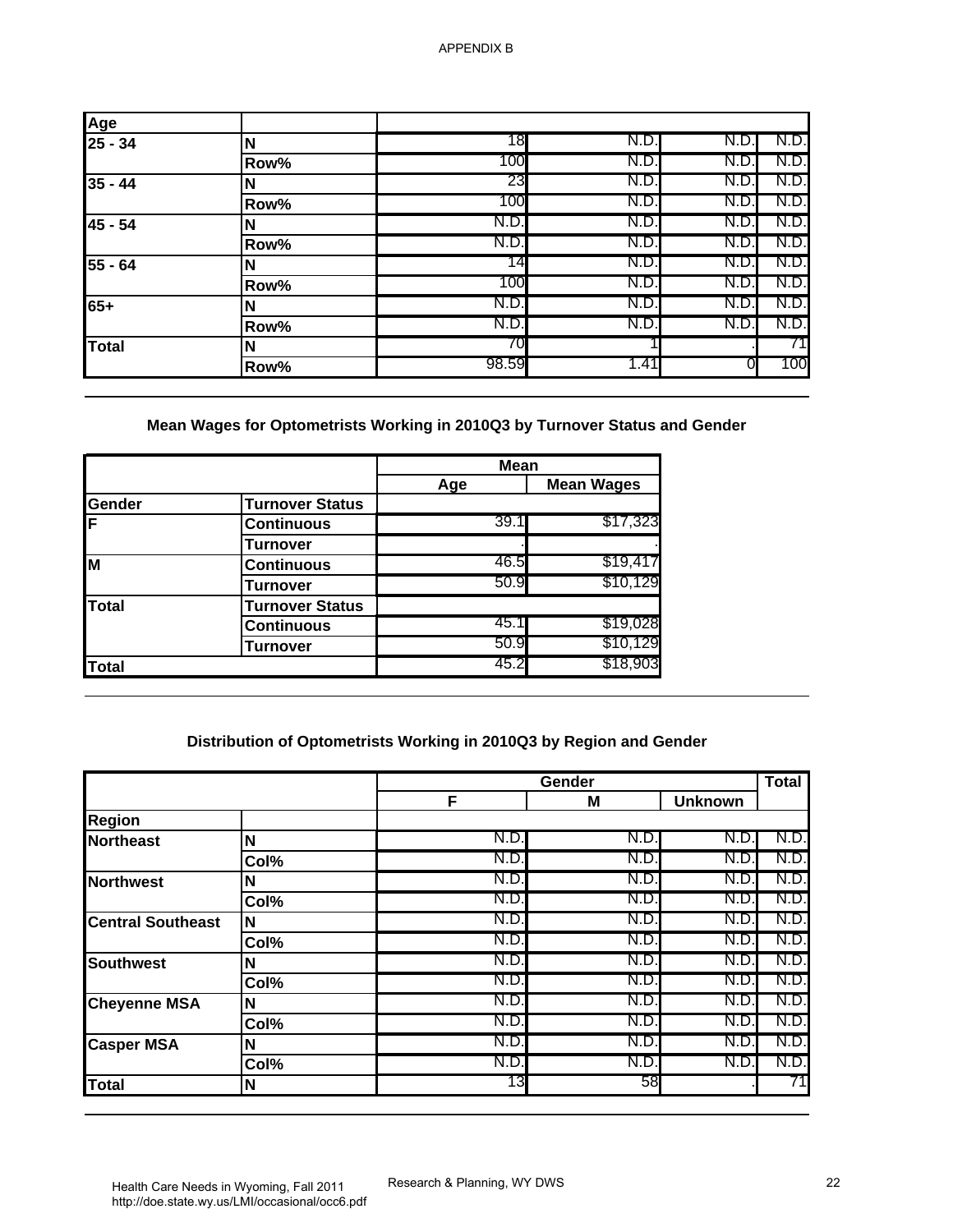### **Mean and Median Statewide Wages for Optometrists Working in 2010Q3**

| Wages    |          |  |  |
|----------|----------|--|--|
| Mean     | Median   |  |  |
| \$18,903 | \$16,500 |  |  |

### **Mean Commuting Distance for Optometrists Working in 2010Q3**

| <b>Mean Distance</b> |
|----------------------|
| 3.4                  |

# **Reported FTEs for Optometrists Working in 2010Q3**

|                          | <b>Working in WY?</b> |
|--------------------------|-----------------------|
|                          |                       |
| <b>Reported FTE</b>      |                       |
| <b>No Hours Reported</b> | 34                    |
| < 0.25                   | $\overline{c}$        |
| $0.25 - 0.50$            | 3                     |
| $0.50 - 0.75$            | 5                     |
| $0.75 - 1.00$            | 11                    |
| $1.00 - 1.25$            | 15                    |
| $2.00+$                  |                       |
| Total                    |                       |

## **Distribution of Podiatrists in 2010Q3 by Work Status and Age Group**

#### Working in WY? No

|                          |                                                                    | <b>APPENDIX B</b>           |    |
|--------------------------|--------------------------------------------------------------------|-----------------------------|----|
|                          |                                                                    |                             |    |
|                          |                                                                    |                             |    |
|                          | Mean and Median Statewide Wages for Optometrists Working in 2010Q3 |                             |    |
|                          | <b>Wages</b>                                                       |                             |    |
| <b>Mean</b>              | <b>Median</b>                                                      |                             |    |
| \$18,903                 | \$16,500                                                           |                             |    |
|                          | Mean Commuting Distance for Optometrists Working in 2010Q3         |                             |    |
| <b>Mean Distance</b>     |                                                                    |                             |    |
|                          | 3.4                                                                |                             |    |
|                          | Reported FTEs for Optometrists Working in 2010Q3                   |                             |    |
|                          | <b>Working in WY?</b>                                              |                             |    |
|                          | Y                                                                  |                             |    |
| <b>Reported FTE</b>      |                                                                    |                             |    |
| <b>No Hours Reported</b> | 34                                                                 |                             |    |
| <0.25                    | 2                                                                  |                             |    |
| $0.25 - 0.50$            | 3                                                                  |                             |    |
| $0.50 - 0.75$            | 5                                                                  |                             |    |
| $0.75 - 1.00$            | 11                                                                 |                             |    |
| $1.00 - 1.25$            | 15                                                                 |                             |    |
| $2.00+$                  |                                                                    |                             |    |
| <b>Total</b>             |                                                                    |                             |    |
|                          | Distribution of Podiatrists in 2010Q3 by Work Status and Age Group |                             |    |
| Working in WY? No        |                                                                    |                             |    |
|                          | N                                                                  | Col%                        |    |
| <b>Age Group</b>         |                                                                    |                             |    |
| $25 - 34$                | N.D.                                                               | N.D.                        |    |
| $35 - 44$                | 14                                                                 | 22.58                       |    |
| $45 - 54$                | 12                                                                 | 19.35                       |    |
| $55 - 64$                | 19                                                                 | 30.65                       |    |
| $65+$                    |                                                                    | 11.29                       |    |
| <b>Unknown</b>           | N.D.                                                               | N.D.                        |    |
| <b>Total</b>             | 62                                                                 | 100                         |    |
|                          |                                                                    |                             |    |
|                          | Distribution of Podiatrists in 2010Q3 by Work Status and Age Group |                             |    |
| Working in WY? Yes       |                                                                    |                             |    |
| <b>Age Group</b>         | N                                                                  | Col%                        |    |
| $25 - 34$                | N.D.                                                               | N.D.                        |    |
| $35 - 44$                | 8                                                                  | 66.67                       |    |
|                          |                                                                    |                             |    |
|                          |                                                                    |                             |    |
|                          |                                                                    |                             |    |
|                          |                                                                    |                             |    |
|                          | Health Care Needs in Wyoming Fall 2011                             | Research & Planning, WY DWS | 23 |

## **Distribution of Podiatrists in 2010Q3 by Work Status and Age Group**

|                  | Col% |
|------------------|------|
| <b>Age Group</b> |      |
| $25 - 34$        |      |
| $35 - 44$        |      |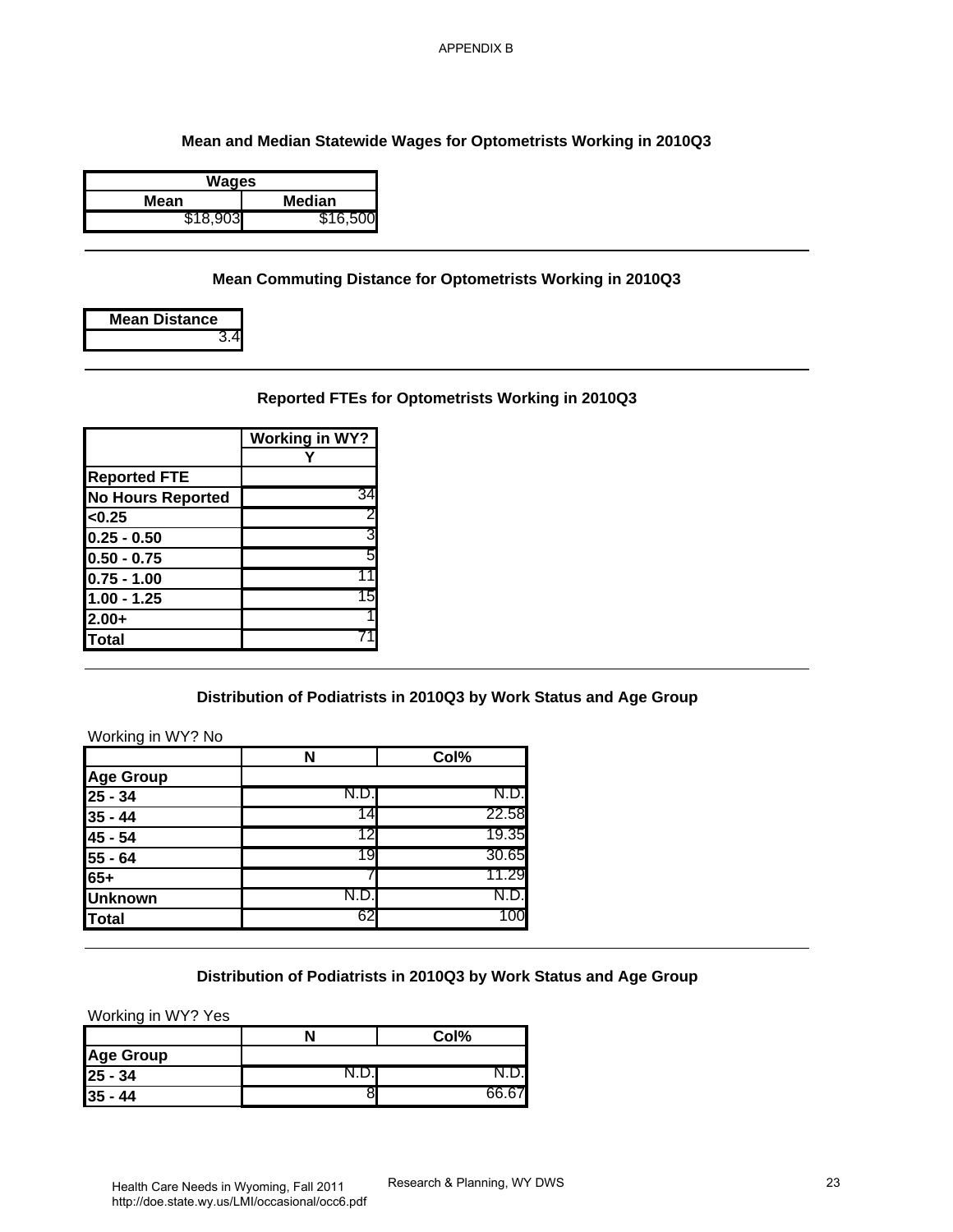| 45 - 54        | $\mathsf{N}.\mathsf{D}$ |    |
|----------------|-------------------------|----|
| $55 - 64$      |                         |    |
| 65+            | N.D.I                   |    |
| <b>Unknown</b> |                         |    |
| Total          |                         | )0 |

### **Distribution of Podiatrists in 2010Q3 by Work Status and Age Group**

|                  | N    | Col%  |
|------------------|------|-------|
| <b>Age Group</b> |      |       |
| $25 - 34$        | N.D. | N.D.  |
| $35 - 44$        | 22   | 29.73 |
| 45 - 54          | N.D. | N.D.  |
| 55 - 64          | N.D. | N.D.  |
| 65+              | N.D. | N.D.  |
| <b>Unknown</b>   | N.D. |       |
| Total            | 74   |       |

## **Mean Age, Counts, and Mean Wages of Podiatrists in 2010Q3 and Mean Wages by Gender for Those Working in Wyoming**

|                | N  | <b>Mean</b> |                                  |
|----------------|----|-------------|----------------------------------|
|                |    | Age         | <b>Wages of Those</b><br>Working |
| Gender         |    |             |                                  |
| İΕ             |    |             | 41.6                             |
| M              |    | 56.6        |                                  |
| <b>Unknown</b> | 39 | 54.9        |                                  |
| Total          | 62 | 54.2        |                                  |

## **Mean Age, Counts, and Mean Wages of Podiatrists in 2010Q3 and Mean Wages by Gender for Those Working in Wyoming**

| 45 - 54                                                                                                | N.D.                                                                                         | N.D.                                                         |                       |
|--------------------------------------------------------------------------------------------------------|----------------------------------------------------------------------------------------------|--------------------------------------------------------------|-----------------------|
| $55 - 64$                                                                                              | N.D.                                                                                         | N.D.                                                         |                       |
| $65+$                                                                                                  | N.D.                                                                                         | N.D.                                                         |                       |
| <b>Unknown</b>                                                                                         | N.D.                                                                                         | N.D.                                                         |                       |
| <b>Total</b>                                                                                           | 12                                                                                           | 100                                                          |                       |
| Total<br><b>Age Group</b><br>$25 - 34$<br>$35 - 44$<br>45 - 54<br>$55 - 64$<br>$65+$<br><b>Unknown</b> | N<br>N.D.<br>22<br>N.D.<br>N.D.<br>N.D.<br>N.D.                                              | Col%<br>N.D.<br>29.73<br>N.D.<br>N.D.<br>N.D.<br>N.D.<br>100 |                       |
| <b>Total</b>                                                                                           | 74<br>Mean Age, Counts, and Mean Wages of Podiatrists in 2010Q3 and Mean Wages by Gender for |                                                              |                       |
| Working in WY? No                                                                                      | N                                                                                            | <b>Those Working in Wyoming</b><br>Mean<br>Age               | <b>Wages of Those</b> |
|                                                                                                        |                                                                                              |                                                              | <b>Working</b>        |
|                                                                                                        | 5                                                                                            | 41.6                                                         |                       |
|                                                                                                        | 18                                                                                           | 56.6                                                         |                       |
|                                                                                                        | 39                                                                                           | 54.9                                                         |                       |
|                                                                                                        | 62                                                                                           | 54.2                                                         |                       |
| Gender<br>F<br>M<br><b>Unknown</b><br><b>Total</b><br>Working in WY? Yes                               | Mean Age, Counts, and Mean Wages of Podiatrists in 2010Q3 and Mean Wages by Gender for<br>N  | <b>Those Working in Wyoming</b><br><b>Mean</b><br>Age        | <b>Wages of Those</b> |
|                                                                                                        |                                                                                              |                                                              | <b>Working</b>        |
|                                                                                                        |                                                                                              |                                                              |                       |
|                                                                                                        | 11                                                                                           | 46.7                                                         | \$26,048              |
| Gender<br>M<br><b>Unknown</b><br><b>Total</b>                                                          | 12                                                                                           | 43<br>46.4                                                   | \$40,961<br>\$27,291  |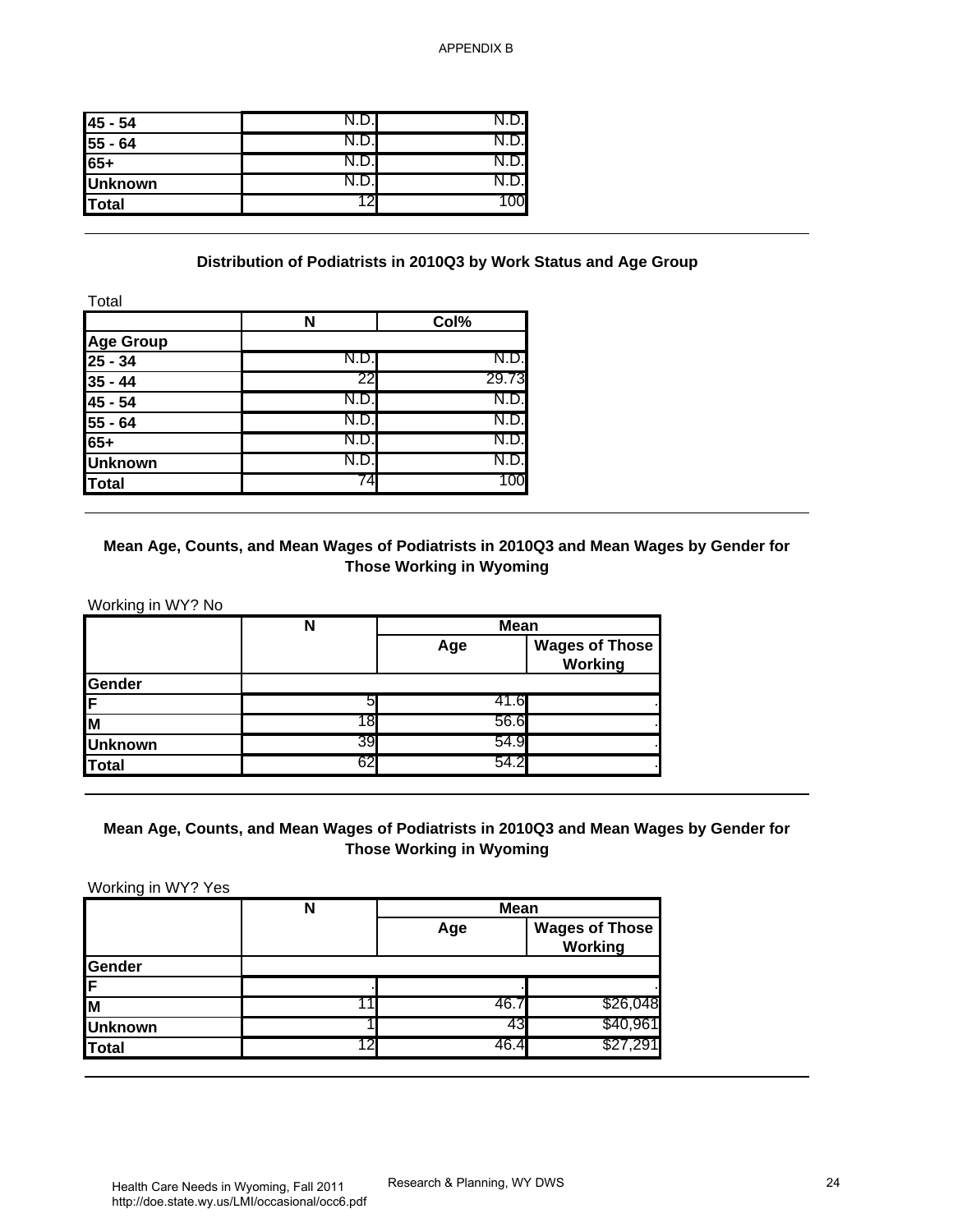## **Mean Age, Counts, and Mean Wages of Podiatrists in 2010Q3 and Mean Wages by Gender for Those Working in Wyoming**

| Total          |    |             |                                  |
|----------------|----|-------------|----------------------------------|
|                | N  | <b>Mean</b> |                                  |
|                |    | Age         | <b>Wages of Those</b><br>Working |
| Gender         |    |             |                                  |
| IF             | 5  | 41.6        |                                  |
| M              | 29 | 52.6        | \$26,048                         |
| <b>Unknown</b> | 40 | 54.5        | \$40,96                          |
| <b>Total</b>   | 74 | 52.7        | 1,29∘،                           |

## **Turnover Statistics for Podiatrists Working in 2010Q3 by Age**

|                                                                          | N<br>5<br>29<br>40                                                         | <b>Mean</b><br>Age<br>41.6 | <b>Wages of Those</b><br><b>Working</b> |
|--------------------------------------------------------------------------|----------------------------------------------------------------------------|----------------------------|-----------------------------------------|
| Gender<br>F<br>$\overline{\mathsf{M}}$<br><b>Unknown</b><br><b>Total</b> |                                                                            |                            |                                         |
|                                                                          |                                                                            |                            |                                         |
|                                                                          |                                                                            |                            |                                         |
|                                                                          |                                                                            |                            |                                         |
|                                                                          |                                                                            | 52.6                       | \$26,048                                |
|                                                                          | 74                                                                         | 54.5<br>52.7               | \$40,961<br>\$27,291                    |
|                                                                          | Turnover Statistics for Podiatrists Working in 2010Q3 by Age               |                            |                                         |
|                                                                          |                                                                            | <b>Turnover</b>            | <b>Total</b>                            |
|                                                                          |                                                                            | <b>Continuous</b>          |                                         |
| Age                                                                      |                                                                            |                            |                                         |
| $\sqrt{25 - 34}$                                                         | N                                                                          |                            |                                         |
| $35 - 44$                                                                | Row%<br>N                                                                  | 8                          | 8                                       |
|                                                                          | Row%                                                                       | 100                        | 100                                     |
| $45 - 54$                                                                | $\mathbf N$                                                                | 1                          |                                         |
|                                                                          | Row%                                                                       | 100                        | 100                                     |
| $55 - 64$                                                                | N                                                                          | 2                          |                                         |
|                                                                          | Row%                                                                       | 100                        | 100                                     |
| $65+$                                                                    | N                                                                          |                            |                                         |
|                                                                          | Row%                                                                       | 100                        | 100                                     |
| <b>Unknown</b>                                                           | N                                                                          |                            |                                         |
|                                                                          | Row%                                                                       |                            |                                         |
| <b>Total</b>                                                             | N                                                                          | 12                         |                                         |
|                                                                          | Row%                                                                       | 100                        | 100                                     |
|                                                                          | Mean Wages for Podiatrists Working in 2010Q3 by Turnover Status and Gender | <b>Mean</b>                |                                         |
|                                                                          |                                                                            |                            |                                         |
|                                                                          | <b>Turnover Status</b>                                                     | Age                        | <b>Mean Wages</b>                       |
|                                                                          | <b>Continuous</b>                                                          |                            |                                         |
|                                                                          | <b>Continuous</b>                                                          | 46.7                       | \$26,048                                |
| Gender<br>F<br>M<br><b>Unknown</b>                                       | <b>Continuous</b>                                                          | 43                         | \$40,961                                |
| <b>Total</b><br><b>Total</b>                                             | Turnover Status                                                            | 46.4                       | \$27,291                                |

### **Mean Wages for Podiatrists Working in 2010Q3 by Turnover Status and Gender**

|                |                        | <b>Mean</b> |                   |
|----------------|------------------------|-------------|-------------------|
|                |                        | Age         | <b>Mean Wages</b> |
| Gender         | <b>Turnover Status</b> |             |                   |
| [F             | <b>Continuous</b>      |             |                   |
| Īм             | <b>Continuous</b>      | 46.         | \$26,048          |
| <b>Unknown</b> | <b>Continuous</b>      |             | \$40,96           |
| <b>Total</b>   | <b>Turnover Status</b> |             |                   |
| Total          |                        | 46.4        | \$27,29           |

### **Distribution of Podiatrists Working in 2010Q3 by Region and Gender**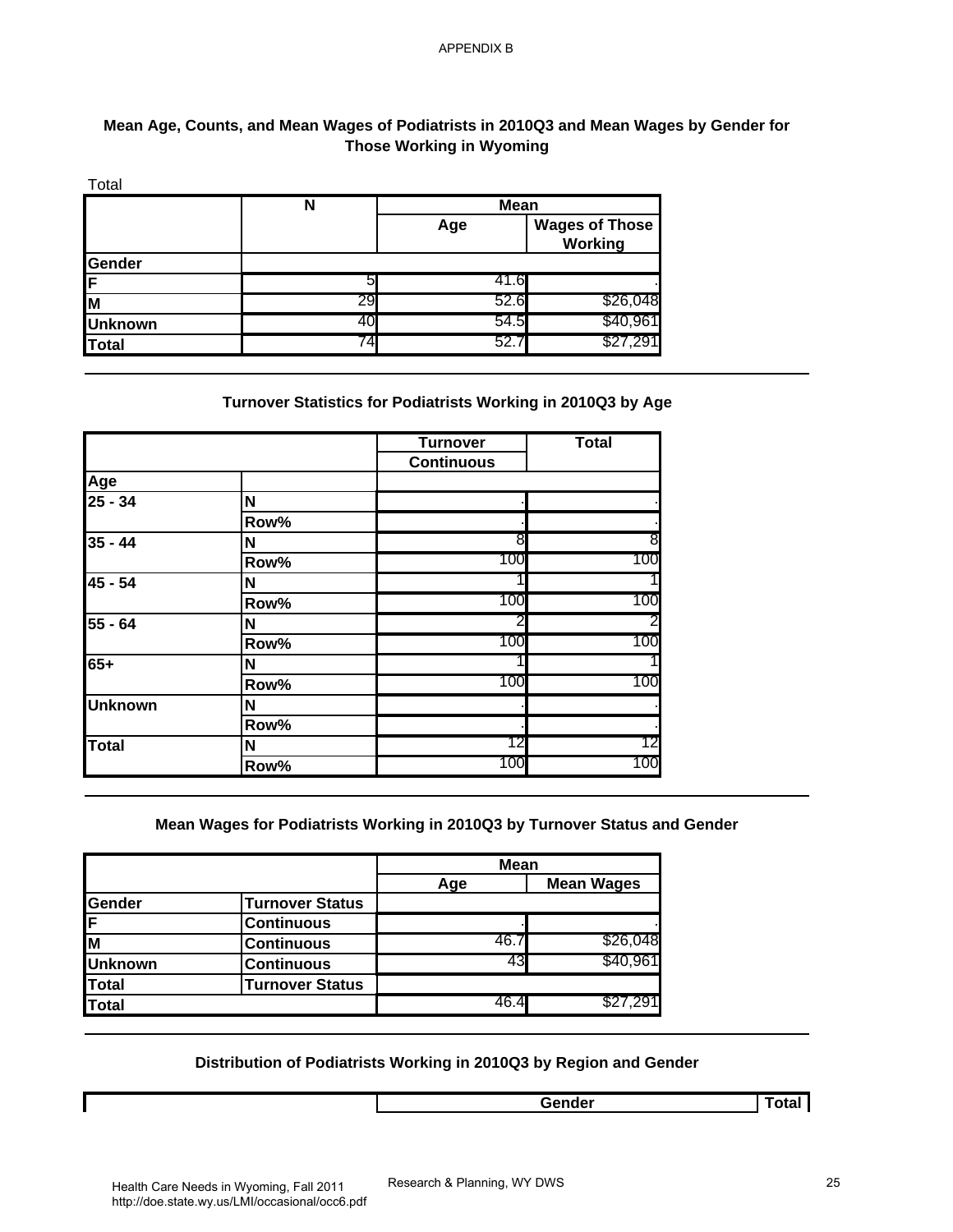| Mean and Median Statewide Wages for Podiatrists Working in 2010Q3<br>\$28,461 | N.D.<br>N.D.<br>N.D.<br>N.D<br>N.D.<br>N.D.<br>N.D.<br>N.D.<br>N.D<br>N.D.<br>N.D.<br>N.D.<br>N.D.<br>N.D | N.D.<br>N.D.<br>N.D.<br>N.D.<br>N.D.<br>N.D.<br>N.D.<br>N.D.<br>N.D.<br>N.D.<br>N.D.<br>N.D.<br>N.D.<br>N.D.<br>11 | N.D.<br>N.D<br>N.D.<br>N.D.<br>N.D.<br>N.D.<br>N.D.<br>N.D<br>N.D.<br>N.D.<br>N.D.<br>N.D.<br>N.D.<br>N.D. | N.D<br>N.D<br>N.D.<br>N.D<br>N.D.<br>N.D<br>N.D<br>N.D<br>N.D.<br>N.D<br>N.D.<br>N.D<br>N.D.<br>N.D.<br>12                               |
|-------------------------------------------------------------------------------|-----------------------------------------------------------------------------------------------------------|--------------------------------------------------------------------------------------------------------------------|------------------------------------------------------------------------------------------------------------|------------------------------------------------------------------------------------------------------------------------------------------|
|                                                                               |                                                                                                           |                                                                                                                    |                                                                                                            |                                                                                                                                          |
|                                                                               |                                                                                                           |                                                                                                                    |                                                                                                            |                                                                                                                                          |
|                                                                               |                                                                                                           |                                                                                                                    |                                                                                                            |                                                                                                                                          |
|                                                                               |                                                                                                           |                                                                                                                    |                                                                                                            |                                                                                                                                          |
|                                                                               |                                                                                                           |                                                                                                                    |                                                                                                            |                                                                                                                                          |
|                                                                               |                                                                                                           |                                                                                                                    |                                                                                                            |                                                                                                                                          |
|                                                                               |                                                                                                           |                                                                                                                    |                                                                                                            |                                                                                                                                          |
|                                                                               |                                                                                                           |                                                                                                                    |                                                                                                            |                                                                                                                                          |
|                                                                               |                                                                                                           |                                                                                                                    |                                                                                                            |                                                                                                                                          |
|                                                                               |                                                                                                           |                                                                                                                    |                                                                                                            |                                                                                                                                          |
|                                                                               |                                                                                                           |                                                                                                                    |                                                                                                            |                                                                                                                                          |
|                                                                               |                                                                                                           |                                                                                                                    |                                                                                                            |                                                                                                                                          |
|                                                                               |                                                                                                           |                                                                                                                    |                                                                                                            |                                                                                                                                          |
|                                                                               |                                                                                                           |                                                                                                                    |                                                                                                            |                                                                                                                                          |
|                                                                               |                                                                                                           |                                                                                                                    |                                                                                                            |                                                                                                                                          |
|                                                                               |                                                                                                           |                                                                                                                    |                                                                                                            |                                                                                                                                          |
|                                                                               |                                                                                                           |                                                                                                                    |                                                                                                            |                                                                                                                                          |
|                                                                               |                                                                                                           |                                                                                                                    |                                                                                                            |                                                                                                                                          |
| <b>Working in WY?</b>                                                         |                                                                                                           |                                                                                                                    |                                                                                                            |                                                                                                                                          |
|                                                                               |                                                                                                           |                                                                                                                    |                                                                                                            |                                                                                                                                          |
|                                                                               |                                                                                                           |                                                                                                                    |                                                                                                            |                                                                                                                                          |
|                                                                               |                                                                                                           |                                                                                                                    |                                                                                                            |                                                                                                                                          |
|                                                                               |                                                                                                           |                                                                                                                    |                                                                                                            |                                                                                                                                          |
|                                                                               |                                                                                                           |                                                                                                                    |                                                                                                            |                                                                                                                                          |
|                                                                               |                                                                                                           |                                                                                                                    |                                                                                                            |                                                                                                                                          |
|                                                                               |                                                                                                           |                                                                                                                    |                                                                                                            |                                                                                                                                          |
|                                                                               |                                                                                                           |                                                                                                                    |                                                                                                            |                                                                                                                                          |
|                                                                               |                                                                                                           |                                                                                                                    |                                                                                                            |                                                                                                                                          |
|                                                                               |                                                                                                           |                                                                                                                    | Reported FTEs for Podiatrists Working in 2010Q3                                                            | <b>Mean Commuting Distance for Podiatrists Working in 2010Q3</b><br>Distribution of Psychologists in 2010Q3 by Work Status and Age Group |

| Wages     |          |  |
|-----------|----------|--|
| Mean      | Median   |  |
| \$27.291∎ | \$28.461 |  |

# **Mean Commuting Distance for Podiatrists Working in 2010Q3**



## **Reported FTEs for Podiatrists Working in 2010Q3**

|                          | Working in WY? |
|--------------------------|----------------|
|                          |                |
| <b>Reported FTE</b>      |                |
| <b>No Hours Reported</b> |                |
| $1.00 - 1.25$            |                |
| 1.50 - 2.00              |                |
| <b>Total</b>             |                |

### **Distribution of Psychologists in 2010Q3 by Work Status and Age Group**

|                  | Col% |
|------------------|------|
| <b>Age Group</b> |      |
| $25 - 34$        |      |
| $35 - 44$        |      |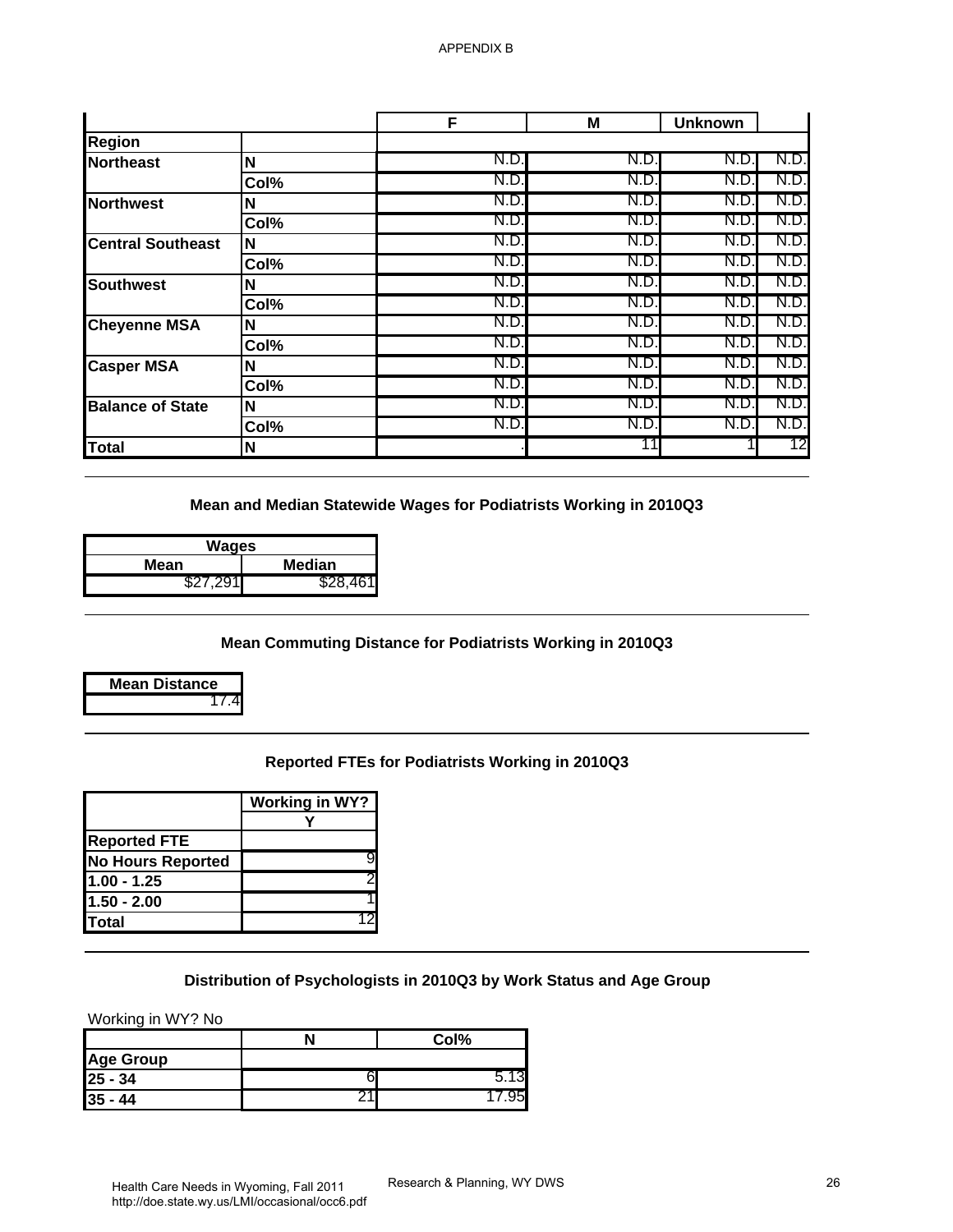| 45 - 54 | 33 | 1     |
|---------|----|-------|
| 55 - 64 |    | 35.04 |
| 65+     | 16 | 13.68 |
| Total   |    |       |

#### **Distribution of Psychologists in 2010Q3 by Work Status and Age Group**

|                                                           |     | Col% |
|-----------------------------------------------------------|-----|------|
| Age Group                                                 |     |      |
| $\frac{25 - 34}{35 - 44}$                                 |     |      |
|                                                           | 24  | 24   |
|                                                           | 29  | 29   |
|                                                           | 26  | 26   |
|                                                           | 10  |      |
| $\frac{1}{45 \cdot 54}$<br>$\frac{55 - 64}{65+}$<br>Total | 100 |      |

## **Distribution of Psychologists in 2010Q3 by Work Status and Age Group**

|                  | N   | Col%  |
|------------------|-----|-------|
| <b>Age Group</b> |     |       |
| $25 - 34$        |     | 7.83  |
| $35 - 44$        | 45  | 20.74 |
| 45 - 54          | 62  | 28.57 |
| 55 - 64          | 6   | 30.88 |
| 65+              | 26  | 11.98 |
| <b>Total</b>     | 217 | 100   |

### **Mean Age, Counts, and Mean Wages of Psychologists in 2010Q3 and Mean Wages by Gender for Those Working in Wyoming**

| 33<br>41<br>16<br>117<br>N<br>11<br>24<br>29<br>26<br>10 | 28.21<br>35.04<br>13.68<br>100<br>Col%<br>11<br>24<br>29<br>26 | Distribution of Psychologists in 2010Q3 by Work Status and Age Group |                                                                                                                                                                                                     |
|----------------------------------------------------------|----------------------------------------------------------------|----------------------------------------------------------------------|-----------------------------------------------------------------------------------------------------------------------------------------------------------------------------------------------------|
|                                                          |                                                                |                                                                      |                                                                                                                                                                                                     |
|                                                          |                                                                |                                                                      |                                                                                                                                                                                                     |
|                                                          |                                                                |                                                                      |                                                                                                                                                                                                     |
|                                                          |                                                                |                                                                      |                                                                                                                                                                                                     |
|                                                          |                                                                |                                                                      |                                                                                                                                                                                                     |
|                                                          |                                                                |                                                                      |                                                                                                                                                                                                     |
|                                                          |                                                                |                                                                      |                                                                                                                                                                                                     |
|                                                          |                                                                |                                                                      |                                                                                                                                                                                                     |
|                                                          |                                                                |                                                                      |                                                                                                                                                                                                     |
|                                                          |                                                                |                                                                      |                                                                                                                                                                                                     |
|                                                          |                                                                |                                                                      |                                                                                                                                                                                                     |
|                                                          | 10                                                             |                                                                      |                                                                                                                                                                                                     |
| 100                                                      | 100                                                            |                                                                      |                                                                                                                                                                                                     |
|                                                          |                                                                |                                                                      |                                                                                                                                                                                                     |
| N                                                        | Col%                                                           |                                                                      |                                                                                                                                                                                                     |
|                                                          |                                                                |                                                                      |                                                                                                                                                                                                     |
|                                                          |                                                                |                                                                      |                                                                                                                                                                                                     |
|                                                          |                                                                |                                                                      |                                                                                                                                                                                                     |
|                                                          |                                                                |                                                                      |                                                                                                                                                                                                     |
|                                                          |                                                                |                                                                      |                                                                                                                                                                                                     |
|                                                          |                                                                |                                                                      |                                                                                                                                                                                                     |
|                                                          |                                                                |                                                                      |                                                                                                                                                                                                     |
|                                                          |                                                                |                                                                      |                                                                                                                                                                                                     |
| N                                                        | <b>Mean</b>                                                    |                                                                      |                                                                                                                                                                                                     |
|                                                          | Age                                                            | <b>Wages of Those</b><br>Working                                     |                                                                                                                                                                                                     |
|                                                          |                                                                |                                                                      |                                                                                                                                                                                                     |
| 37                                                       | 52                                                             |                                                                      |                                                                                                                                                                                                     |
| 48                                                       | 55.7                                                           |                                                                      |                                                                                                                                                                                                     |
| 32<br>117                                                | 51.7<br>53.4                                                   |                                                                      |                                                                                                                                                                                                     |
|                                                          | 17<br>45<br>62<br>67<br>26<br>217                              | 7.83<br>20.74<br>28.57<br>30.88<br>11.98<br>100                      | Distribution of Psychologists in 2010Q3 by Work Status and Age Group<br>Mean Age, Counts, and Mean Wages of Psychologists in 2010Q3 and Mean Wages by Gender for<br><b>Those Working in Wyoming</b> |

## **Mean Age, Counts, and Mean Wages of Psychologists in 2010Q3 and Mean Wages by Gender for Those Working in Wyoming**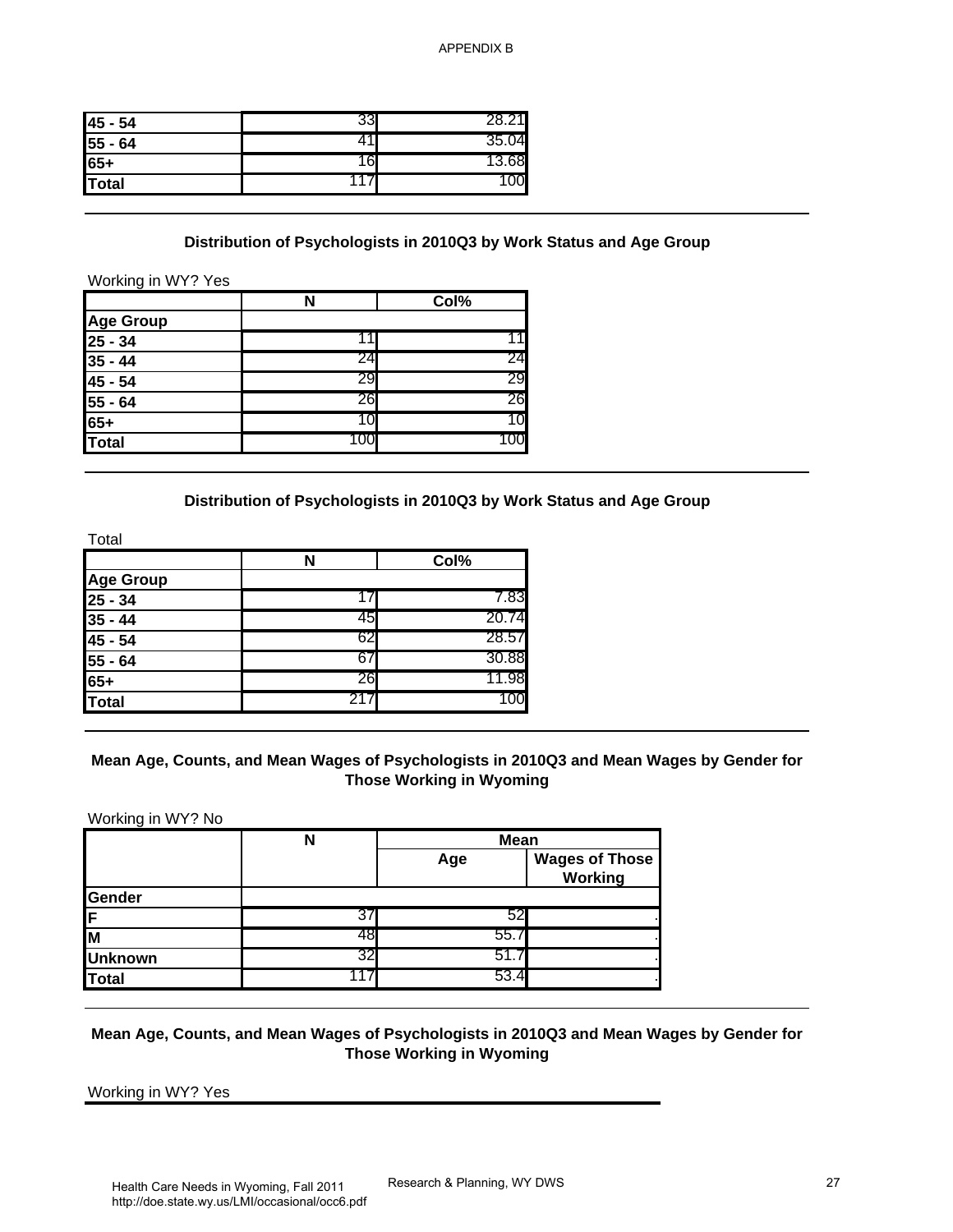|                | N   | <b>Mean</b> |                                  |  |
|----------------|-----|-------------|----------------------------------|--|
|                |     | Age         | <b>Wages of Those</b><br>Working |  |
| <b>Sender</b>  |     |             |                                  |  |
| IF             | 48  | 47.8        | \$16,426                         |  |
| IΜ             | 45  | 52.1        | \$17,089                         |  |
| <b>Unknown</b> |     | 46.3        | \$17,542                         |  |
| <b>Total</b>   | 100 | 49.,        | \$16,802                         |  |

|                | N   | <b>Mean</b> |                                  |
|----------------|-----|-------------|----------------------------------|
|                |     | Age         | <b>Wages of Those</b><br>Working |
| Gender         |     |             |                                  |
| IF             | 85  | 49.6        | \$16,426                         |
| M              | 93  | 54          | \$17,089                         |
| <b>Unknown</b> | 39  | 50.7        | \$17,542                         |
| <b>Total</b>   | 217 | 51.7        | \$16,802                         |

# **Turnover Statistics for Psychologists Working in 2010Q3 by Age**

| Gender<br>F<br>M<br><b>Unknown</b><br><b>Total</b><br>Mean Age, Counts, and Mean Wages of Psychologists in 2010Q3 and Mean Wages by Gender for | 48<br>45<br>100 | Age<br>47.8<br>52.1<br>46.3<br>49.7 | <b>Wages of Those</b><br><b>Working</b><br>\$16,426<br>\$17,089<br>\$17,542<br>\$16,802 |                                      |
|------------------------------------------------------------------------------------------------------------------------------------------------|-----------------|-------------------------------------|-----------------------------------------------------------------------------------------|--------------------------------------|
|                                                                                                                                                |                 |                                     |                                                                                         |                                      |
|                                                                                                                                                |                 |                                     |                                                                                         |                                      |
|                                                                                                                                                |                 |                                     |                                                                                         |                                      |
|                                                                                                                                                |                 |                                     |                                                                                         |                                      |
|                                                                                                                                                |                 |                                     |                                                                                         |                                      |
|                                                                                                                                                |                 |                                     |                                                                                         |                                      |
| Total                                                                                                                                          |                 | <b>Those Working in Wyoming</b>     |                                                                                         |                                      |
| N                                                                                                                                              |                 | <b>Mean</b>                         |                                                                                         |                                      |
|                                                                                                                                                |                 | Age                                 | <b>Wages of Those</b><br><b>Working</b>                                                 |                                      |
| Gender                                                                                                                                         | 85              | 49.6                                | \$16,426                                                                                |                                      |
| F                                                                                                                                              | 93              | 54                                  | \$17,089                                                                                |                                      |
| M<br><b>Unknown</b>                                                                                                                            | 39              | 50.7                                | \$17,542                                                                                |                                      |
| <b>Total</b>                                                                                                                                   | 217             | 51.7                                | \$16,802                                                                                |                                      |
|                                                                                                                                                |                 |                                     |                                                                                         |                                      |
|                                                                                                                                                |                 | <b>Turnover</b>                     | Turnover Statistics for Psychologists Working in 2010Q3 by Age                          | <b>Total</b>                         |
|                                                                                                                                                |                 | <b>Continuous</b>                   | <b>Turnover</b>                                                                         |                                      |
| N                                                                                                                                              |                 | N.D.                                | N.D.                                                                                    |                                      |
| Row%                                                                                                                                           |                 | N.D.                                | N.D.                                                                                    |                                      |
| N                                                                                                                                              |                 | N.D.                                | N.D.                                                                                    |                                      |
| Row%                                                                                                                                           |                 | N.D.                                | N.D.                                                                                    |                                      |
| N                                                                                                                                              |                 | N.D.                                | N.D.                                                                                    | N.D.<br>N.D.<br>N.D.<br>N.D.<br>N.D. |
| Row%                                                                                                                                           |                 | N.D.                                | N.D.                                                                                    | N.D.                                 |
| N                                                                                                                                              |                 | N.D.                                | N.D.                                                                                    | N.D.                                 |
| Row%                                                                                                                                           |                 | N.D.                                | N.D.                                                                                    | N.D.                                 |
| N                                                                                                                                              |                 | N.D<br>N.D.                         | N.D.<br>N.D.                                                                            | N.D.<br>N.D.                         |
| Age<br>$25 - 34$<br>$35 - 44$<br>$45 - 54$<br>55 - 64<br>$65+$<br>Row%<br><b>Total</b><br>N                                                    |                 | 95                                  | 5                                                                                       | 100                                  |

# **Mean Wages for Psychologists Working in 2010Q3 by Turnover Status and Gender**

|               |                        | Mean |                   |
|---------------|------------------------|------|-------------------|
|               |                        | Aqe  | <b>Mean Wages</b> |
| <b>Sender</b> | <b>Turnover Status</b> |      |                   |
| IF            | Continuous             |      | 63.               |
|               | Turnover               | 33.5 |                   |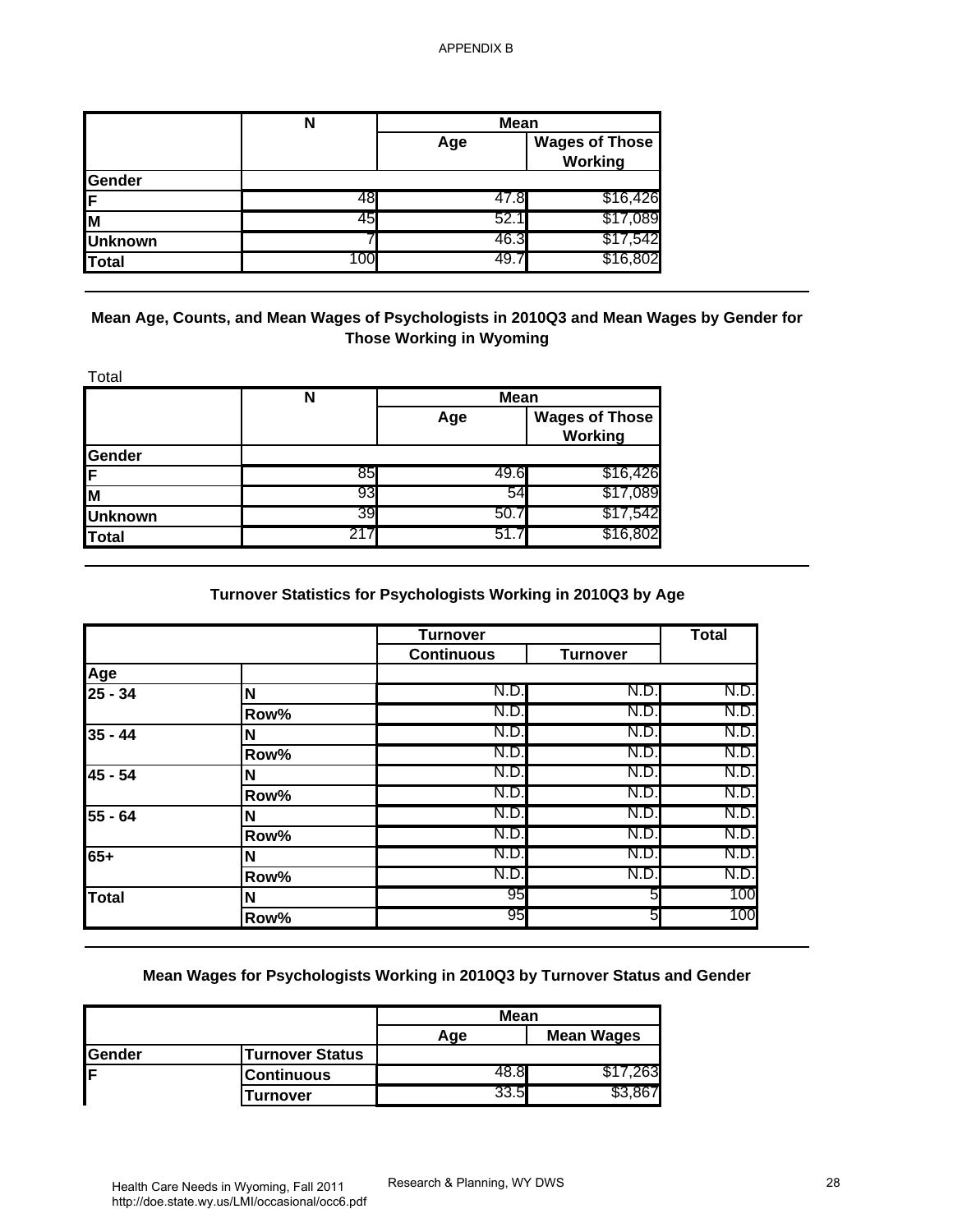| <b>Continuous</b>      | 52   | \$17,255 |
|------------------------|------|----------|
| <b>Turnover</b>        | 57.5 | \$9,770  |
| <b>Continuous</b>      | 46   | \$15,975 |
| Turnover               | 47.9 | \$26,944 |
| <b>Turnover Status</b> |      |          |
| <b>Continuous</b>      | 50.1 | \$17,178 |
| Turnover               | 41.2 | \$9,663  |
|                        | 49.7 | \$16,802 |
|                        |      |          |

#### **Distribution of Psychologists Working in 2010Q3 by Region and Gender**

| 57.5<br>\$9,770<br><b>Turnover</b><br>46<br>\$15,975<br><b>Unknown</b><br><b>Continuous</b><br>\$26,944<br>47.9<br><b>Turnover</b><br><b>Total</b><br><b>Turnover Status</b><br>50.1<br>\$17,178<br><b>Continuous</b><br>41.2<br>\$9,663<br><b>Turnover</b><br>\$16,802<br>49.7<br><b>Total</b><br>Distribution of Psychologists Working in 2010Q3 by Region and Gender<br><b>Total</b><br>Gender<br>F<br><b>Unknown</b><br>M<br><b>Region</b><br>N.D<br>N.D.<br>N.D<br>N.D<br><b>Northeast</b><br>N<br>N.D<br>N.D.<br>N.D<br>N.D.<br>Col%<br>N.D.<br>N.D.<br>N.D.<br>N.D.<br>N<br><b>Northwest</b><br>N.D<br>N.D.<br>N.D.<br>N.D.<br>Col%<br>N.D<br>N.D<br>N.D.<br>N.D.<br><b>Central Southeast</b><br>N<br>N.D<br>N.D.<br>N.D.<br>N.D.<br>Col%<br>N.D<br>N.D.<br>N.D.<br>N.D<br><b>Southwest</b><br>N<br>N.D<br>N.D<br>N.D.<br>N.D.<br>Col%<br>N.D<br>N.D.<br>N.D.<br>N.D.<br><b>Cheyenne MSA</b><br>N<br>N.D<br>N.D.<br>N.D.<br>N.D.<br>Col%<br>N.D.<br><u>N.D.</u><br>N.D.<br>N.D.<br><b>Casper MSA</b><br>Ν<br>N.D.<br>N.D.<br>N.D.<br>N.D.<br>Col%<br>28<br>23<br>3<br>54<br><b>Balance of State</b><br>N<br>58.33<br>51.11<br>42.86<br>54<br>Col%<br>48<br>45<br>100<br>N<br><b>Total</b><br>Mean and Median Statewide Wages for Psychologists Working in 2010Q3<br><b>Wages</b><br><b>Median</b><br><b>Mean</b><br>\$16,802<br>\$17,423<br>Mean Commuting Distance for Psychologists Working in 2010Q3<br><b>Mean Distance</b><br>9.1<br>Reported FTEs for Psychologists Working in 2010Q3<br><b>Working in WY?</b><br><b>Reported FTE</b> | $\overline{M}$ | <b>Continuous</b> | 52 | \$17,255 |  |
|----------------------------------------------------------------------------------------------------------------------------------------------------------------------------------------------------------------------------------------------------------------------------------------------------------------------------------------------------------------------------------------------------------------------------------------------------------------------------------------------------------------------------------------------------------------------------------------------------------------------------------------------------------------------------------------------------------------------------------------------------------------------------------------------------------------------------------------------------------------------------------------------------------------------------------------------------------------------------------------------------------------------------------------------------------------------------------------------------------------------------------------------------------------------------------------------------------------------------------------------------------------------------------------------------------------------------------------------------------------------------------------------------------------------------------------------------------------------------------------------------------------------------------------------------|----------------|-------------------|----|----------|--|
|                                                                                                                                                                                                                                                                                                                                                                                                                                                                                                                                                                                                                                                                                                                                                                                                                                                                                                                                                                                                                                                                                                                                                                                                                                                                                                                                                                                                                                                                                                                                                    |                |                   |    |          |  |
|                                                                                                                                                                                                                                                                                                                                                                                                                                                                                                                                                                                                                                                                                                                                                                                                                                                                                                                                                                                                                                                                                                                                                                                                                                                                                                                                                                                                                                                                                                                                                    |                |                   |    |          |  |
|                                                                                                                                                                                                                                                                                                                                                                                                                                                                                                                                                                                                                                                                                                                                                                                                                                                                                                                                                                                                                                                                                                                                                                                                                                                                                                                                                                                                                                                                                                                                                    |                |                   |    |          |  |
|                                                                                                                                                                                                                                                                                                                                                                                                                                                                                                                                                                                                                                                                                                                                                                                                                                                                                                                                                                                                                                                                                                                                                                                                                                                                                                                                                                                                                                                                                                                                                    |                |                   |    |          |  |
|                                                                                                                                                                                                                                                                                                                                                                                                                                                                                                                                                                                                                                                                                                                                                                                                                                                                                                                                                                                                                                                                                                                                                                                                                                                                                                                                                                                                                                                                                                                                                    |                |                   |    |          |  |
|                                                                                                                                                                                                                                                                                                                                                                                                                                                                                                                                                                                                                                                                                                                                                                                                                                                                                                                                                                                                                                                                                                                                                                                                                                                                                                                                                                                                                                                                                                                                                    |                |                   |    |          |  |
|                                                                                                                                                                                                                                                                                                                                                                                                                                                                                                                                                                                                                                                                                                                                                                                                                                                                                                                                                                                                                                                                                                                                                                                                                                                                                                                                                                                                                                                                                                                                                    |                |                   |    |          |  |
|                                                                                                                                                                                                                                                                                                                                                                                                                                                                                                                                                                                                                                                                                                                                                                                                                                                                                                                                                                                                                                                                                                                                                                                                                                                                                                                                                                                                                                                                                                                                                    |                |                   |    |          |  |
|                                                                                                                                                                                                                                                                                                                                                                                                                                                                                                                                                                                                                                                                                                                                                                                                                                                                                                                                                                                                                                                                                                                                                                                                                                                                                                                                                                                                                                                                                                                                                    |                |                   |    |          |  |
|                                                                                                                                                                                                                                                                                                                                                                                                                                                                                                                                                                                                                                                                                                                                                                                                                                                                                                                                                                                                                                                                                                                                                                                                                                                                                                                                                                                                                                                                                                                                                    |                |                   |    |          |  |
|                                                                                                                                                                                                                                                                                                                                                                                                                                                                                                                                                                                                                                                                                                                                                                                                                                                                                                                                                                                                                                                                                                                                                                                                                                                                                                                                                                                                                                                                                                                                                    |                |                   |    |          |  |
|                                                                                                                                                                                                                                                                                                                                                                                                                                                                                                                                                                                                                                                                                                                                                                                                                                                                                                                                                                                                                                                                                                                                                                                                                                                                                                                                                                                                                                                                                                                                                    |                |                   |    |          |  |
|                                                                                                                                                                                                                                                                                                                                                                                                                                                                                                                                                                                                                                                                                                                                                                                                                                                                                                                                                                                                                                                                                                                                                                                                                                                                                                                                                                                                                                                                                                                                                    |                |                   |    |          |  |
|                                                                                                                                                                                                                                                                                                                                                                                                                                                                                                                                                                                                                                                                                                                                                                                                                                                                                                                                                                                                                                                                                                                                                                                                                                                                                                                                                                                                                                                                                                                                                    |                |                   |    |          |  |
|                                                                                                                                                                                                                                                                                                                                                                                                                                                                                                                                                                                                                                                                                                                                                                                                                                                                                                                                                                                                                                                                                                                                                                                                                                                                                                                                                                                                                                                                                                                                                    |                |                   |    |          |  |
|                                                                                                                                                                                                                                                                                                                                                                                                                                                                                                                                                                                                                                                                                                                                                                                                                                                                                                                                                                                                                                                                                                                                                                                                                                                                                                                                                                                                                                                                                                                                                    |                |                   |    |          |  |
|                                                                                                                                                                                                                                                                                                                                                                                                                                                                                                                                                                                                                                                                                                                                                                                                                                                                                                                                                                                                                                                                                                                                                                                                                                                                                                                                                                                                                                                                                                                                                    |                |                   |    |          |  |
|                                                                                                                                                                                                                                                                                                                                                                                                                                                                                                                                                                                                                                                                                                                                                                                                                                                                                                                                                                                                                                                                                                                                                                                                                                                                                                                                                                                                                                                                                                                                                    |                |                   |    |          |  |
|                                                                                                                                                                                                                                                                                                                                                                                                                                                                                                                                                                                                                                                                                                                                                                                                                                                                                                                                                                                                                                                                                                                                                                                                                                                                                                                                                                                                                                                                                                                                                    |                |                   |    |          |  |
|                                                                                                                                                                                                                                                                                                                                                                                                                                                                                                                                                                                                                                                                                                                                                                                                                                                                                                                                                                                                                                                                                                                                                                                                                                                                                                                                                                                                                                                                                                                                                    |                |                   |    |          |  |
|                                                                                                                                                                                                                                                                                                                                                                                                                                                                                                                                                                                                                                                                                                                                                                                                                                                                                                                                                                                                                                                                                                                                                                                                                                                                                                                                                                                                                                                                                                                                                    |                |                   |    |          |  |
|                                                                                                                                                                                                                                                                                                                                                                                                                                                                                                                                                                                                                                                                                                                                                                                                                                                                                                                                                                                                                                                                                                                                                                                                                                                                                                                                                                                                                                                                                                                                                    |                |                   |    |          |  |
|                                                                                                                                                                                                                                                                                                                                                                                                                                                                                                                                                                                                                                                                                                                                                                                                                                                                                                                                                                                                                                                                                                                                                                                                                                                                                                                                                                                                                                                                                                                                                    |                |                   |    |          |  |
|                                                                                                                                                                                                                                                                                                                                                                                                                                                                                                                                                                                                                                                                                                                                                                                                                                                                                                                                                                                                                                                                                                                                                                                                                                                                                                                                                                                                                                                                                                                                                    |                |                   |    |          |  |
|                                                                                                                                                                                                                                                                                                                                                                                                                                                                                                                                                                                                                                                                                                                                                                                                                                                                                                                                                                                                                                                                                                                                                                                                                                                                                                                                                                                                                                                                                                                                                    |                |                   |    |          |  |
|                                                                                                                                                                                                                                                                                                                                                                                                                                                                                                                                                                                                                                                                                                                                                                                                                                                                                                                                                                                                                                                                                                                                                                                                                                                                                                                                                                                                                                                                                                                                                    |                |                   |    |          |  |
|                                                                                                                                                                                                                                                                                                                                                                                                                                                                                                                                                                                                                                                                                                                                                                                                                                                                                                                                                                                                                                                                                                                                                                                                                                                                                                                                                                                                                                                                                                                                                    |                |                   |    |          |  |
|                                                                                                                                                                                                                                                                                                                                                                                                                                                                                                                                                                                                                                                                                                                                                                                                                                                                                                                                                                                                                                                                                                                                                                                                                                                                                                                                                                                                                                                                                                                                                    |                |                   |    |          |  |

| Wages    |               |  |
|----------|---------------|--|
| Mean     | <b>Median</b> |  |
| \$16,802 | \$17,423      |  |

### **Reported FTEs for Psychologists Working in 2010Q3**

|                     | <b>Working in WY?</b> |
|---------------------|-----------------------|
| <b>Reported FTE</b> |                       |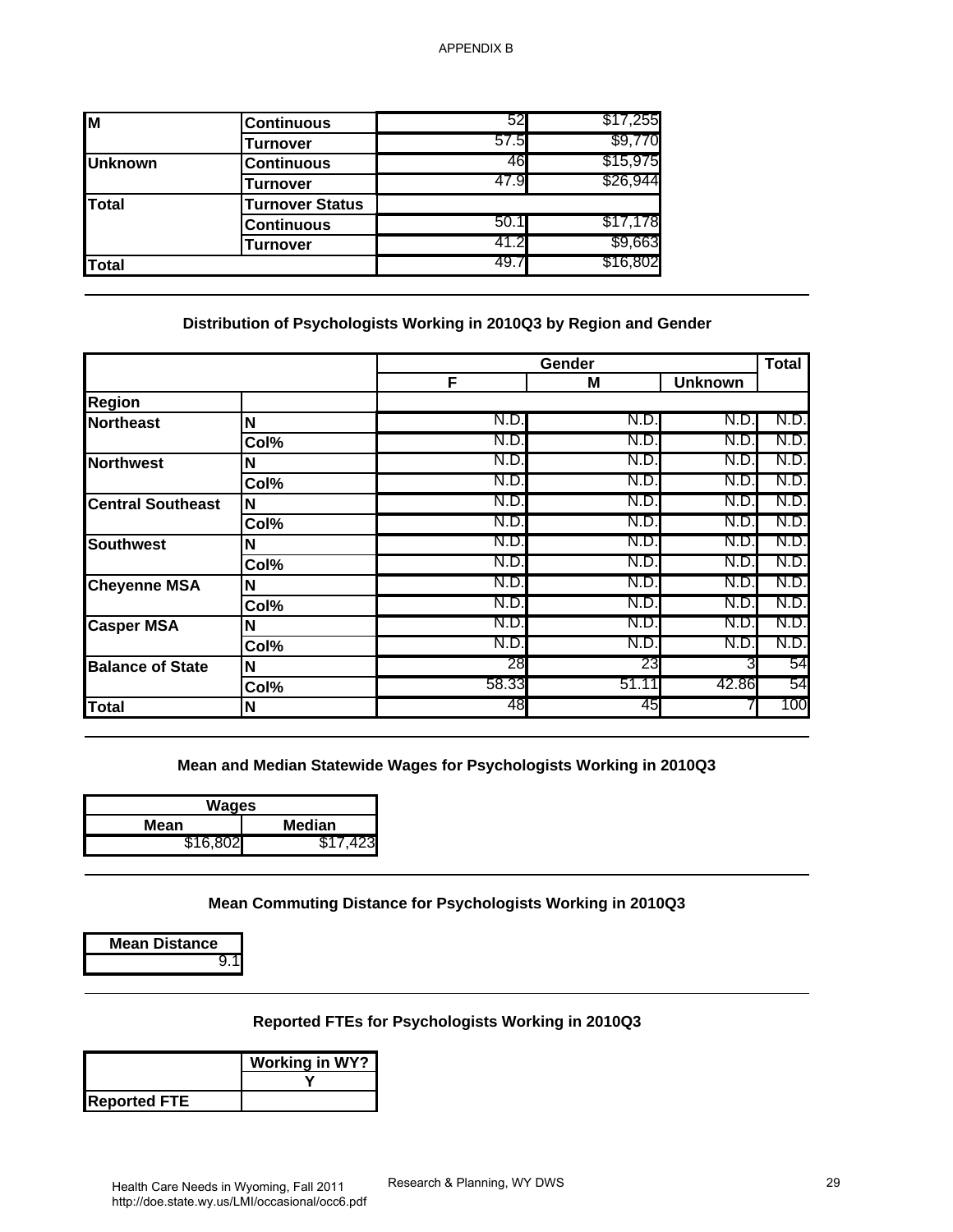| <b>No Hours Reported</b> |     |
|--------------------------|-----|
| < 0.25                   | 9   |
| $0.25 - 0.50$            | 6   |
| 10.50 - 0.75             |     |
| $ 0.75 - 1.00$           | 121 |
| 1.00 - 1.25              | 18  |
| $1.25 - 1.50$            |     |
| lTotal                   |     |
|                          |     |

#### **Distribution of Physical Therapists in 2010Q3 by Work Status and Age Group**

|                                                                      | N    | Col%  |
|----------------------------------------------------------------------|------|-------|
| <b>Age Group</b>                                                     |      |       |
|                                                                      | N.D. | N.D.  |
|                                                                      | 34   | 18.38 |
|                                                                      | 57   | 30.81 |
| $\frac{25}{25} - 34$<br>$\frac{25}{35} - 44$<br>$\frac{45}{55} - 64$ | 51   | 27.57 |
|                                                                      | 27   | 14.59 |
| $65+$                                                                | N.D. | N.D.I |
| <b>Total</b>                                                         | 1851 | 100   |

# **Distribution of Physical Therapists in 2010Q3 by Work Status and Age Group**

|                       | N    | Col%  |
|-----------------------|------|-------|
| Age Group             |      |       |
| $\overline{\text{<}}$ | N.D. | N.D.I |
| $25 - 34$             | 86   | 27.56 |
| $35 - 44$             | 118  | 37.82 |
| 45 - 54               | 55   | 17.63 |
| $55 - 64$             | 46   | 14.74 |
| $165 +$               | N.D. | N.D.I |
| Total                 | 312  | 100   |

## **Distribution of Physical Therapists in 2010Q3 by Work Status and Age Group**

| <b>No Hours Reported</b>                                                                                                                             | 50   |                                                                                   |  |
|------------------------------------------------------------------------------------------------------------------------------------------------------|------|-----------------------------------------------------------------------------------|--|
| < 0.25                                                                                                                                               | 9    |                                                                                   |  |
| $0.25 - 0.50$                                                                                                                                        | 6    |                                                                                   |  |
| $0.50 - 0.75$                                                                                                                                        | 4    |                                                                                   |  |
| $0.75 - 1.00$                                                                                                                                        | 12   |                                                                                   |  |
| $1.00 - 1.25$                                                                                                                                        | 18   |                                                                                   |  |
| $1.25 - 1.50$                                                                                                                                        |      |                                                                                   |  |
| <b>Total</b>                                                                                                                                         | 100  |                                                                                   |  |
|                                                                                                                                                      |      | Distribution of Physical Therapists in 2010Q3 by Work Status and Age Group        |  |
| Working in WY? No                                                                                                                                    |      |                                                                                   |  |
|                                                                                                                                                      | N    | Col%                                                                              |  |
| <b>Age Group</b>                                                                                                                                     |      |                                                                                   |  |
| $25$                                                                                                                                                 | N.D. | N.D                                                                               |  |
| $25 - 34$                                                                                                                                            | 34   | 18.38                                                                             |  |
| $35 - 44$                                                                                                                                            | 57   | 30.81                                                                             |  |
| $\overline{45}$ - 54                                                                                                                                 | 51   | 27.57                                                                             |  |
| $55 - 64$                                                                                                                                            | 27   | 14.59                                                                             |  |
| $65+$                                                                                                                                                | N.D. | N.D.                                                                              |  |
|                                                                                                                                                      |      |                                                                                   |  |
|                                                                                                                                                      | 185  | 100<br>Distribution of Physical Therapists in 2010Q3 by Work Status and Age Group |  |
|                                                                                                                                                      | N    | Col%                                                                              |  |
|                                                                                                                                                      |      |                                                                                   |  |
|                                                                                                                                                      | N.D. | N.D                                                                               |  |
|                                                                                                                                                      | 86   | 27.56                                                                             |  |
|                                                                                                                                                      | 118  | 37.82                                                                             |  |
|                                                                                                                                                      | 55   | 17.63                                                                             |  |
|                                                                                                                                                      | 46   | 14.74                                                                             |  |
|                                                                                                                                                      | N.D. | N.D.                                                                              |  |
|                                                                                                                                                      | 312  | 100                                                                               |  |
|                                                                                                                                                      |      | Distribution of Physical Therapists in 2010Q3 by Work Status and Age Group        |  |
| <b>Total</b><br>Working in WY? Yes<br><b>Age Group</b><br>$25$<br>$25 - 34$<br>$35 - 44$<br>$45 - 54$<br>$55 - 64$<br>$65+$<br><b>Total</b><br>Total |      |                                                                                   |  |
|                                                                                                                                                      | N    | Col%                                                                              |  |
|                                                                                                                                                      |      |                                                                                   |  |
|                                                                                                                                                      | N.D. | N.D.                                                                              |  |
|                                                                                                                                                      | 120  | 24.14                                                                             |  |
|                                                                                                                                                      | 175  | 35.21                                                                             |  |
|                                                                                                                                                      | 106  | 21.33                                                                             |  |
|                                                                                                                                                      | 73   | 14.69                                                                             |  |
| <b>Age Group</b><br>$25$<br>$25 - 34$<br>$35 - 44$<br>45 - 54<br>$55 - 64$<br>$65+$                                                                  | N.D. | N.D.<br>100                                                                       |  |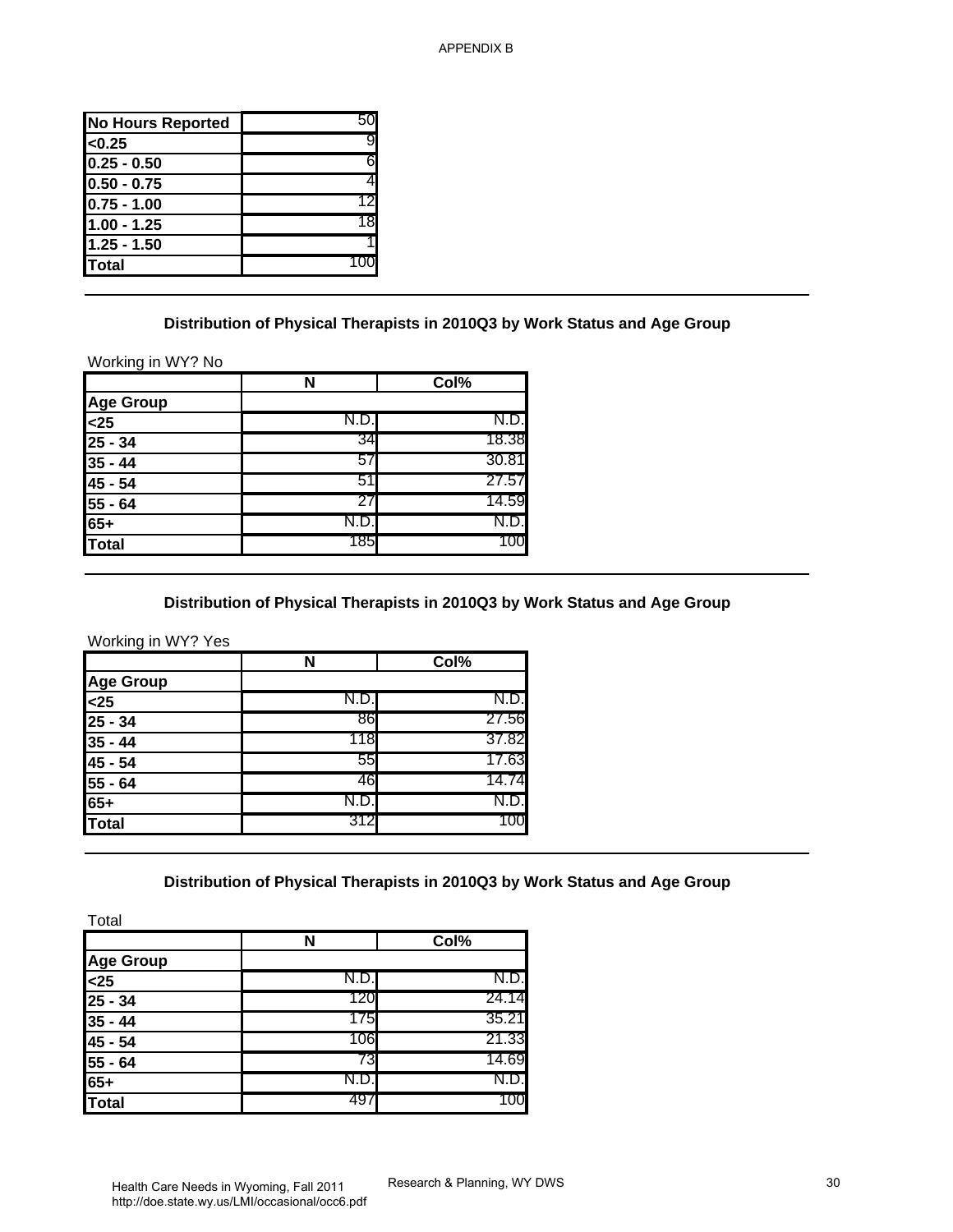### **Mean Age, Counts, and Mean Wages of Physical Therapists in 2010Q3 and Mean Wages by Gender for Those Working in Wyoming**

|                                                                       | Mean Age, Counts, and Mean Wages of Physical Therapists in 2010Q3 and Mean Wages by                            | <b>Gender for Those Working in Wyoming</b>                       |                                         |              |
|-----------------------------------------------------------------------|----------------------------------------------------------------------------------------------------------------|------------------------------------------------------------------|-----------------------------------------|--------------|
| Working in WY? No                                                     |                                                                                                                |                                                                  |                                         |              |
|                                                                       | N                                                                                                              | <b>Mean</b>                                                      | <b>Wages of Those</b>                   |              |
|                                                                       |                                                                                                                | Age                                                              | <b>Working</b>                          |              |
| Gender                                                                |                                                                                                                |                                                                  |                                         |              |
| F                                                                     | 71                                                                                                             | 45.5                                                             |                                         |              |
| M                                                                     | 33                                                                                                             | 46.2                                                             |                                         |              |
| <b>Unknown</b>                                                        | 81                                                                                                             | 46.4                                                             |                                         |              |
| <b>Total</b>                                                          | 185                                                                                                            | 46                                                               |                                         |              |
| Working in WY? Yes                                                    | N                                                                                                              | <b>Mean</b><br>Age                                               | <b>Wages of Those</b>                   |              |
|                                                                       |                                                                                                                |                                                                  | <b>Working</b>                          |              |
| Gender                                                                |                                                                                                                |                                                                  |                                         |              |
|                                                                       |                                                                                                                |                                                                  |                                         |              |
|                                                                       | 190                                                                                                            | 41.8                                                             | \$15,241                                |              |
|                                                                       | 101                                                                                                            | 43.2                                                             | \$18,736                                |              |
|                                                                       | 21                                                                                                             | 39.4                                                             | \$13,474                                |              |
|                                                                       | 312                                                                                                            | 42.1                                                             | \$16,253                                |              |
|                                                                       | Mean Age, Counts, and Mean Wages of Physical Therapists in 2010Q3 and Mean Wages by<br>$\overline{\mathsf{N}}$ | <b>Gender for Those Working in Wyoming</b><br><b>Mean</b><br>Age | <b>Wages of Those</b><br><b>Working</b> |              |
|                                                                       |                                                                                                                |                                                                  |                                         |              |
|                                                                       | 261<br>134                                                                                                     | 42.8<br>43.9                                                     | \$15,241<br>\$18,736                    |              |
|                                                                       | 102                                                                                                            | 44.9                                                             | \$13,474                                |              |
| F<br>M<br><b>Unknown</b><br><b>Total</b><br>Total<br>Gender<br>F<br>M |                                                                                                                |                                                                  |                                         |              |
| <b>Unknown</b><br><b>Total</b>                                        | 497                                                                                                            | 43.6                                                             | \$16,253                                |              |
|                                                                       | Turnover Statistics for Physical Therapists Working in 2010Q3 by Age                                           | <b>Turnover</b>                                                  |                                         | <b>Total</b> |
| Age                                                                   |                                                                                                                | <b>Continuous</b>                                                | <b>Turnover</b>                         |              |

### **Mean Age, Counts, and Mean Wages of Physical Therapists in 2010Q3 and Mean Wages by Gender for Those Working in Wyoming**

|                | N   | <b>Mean</b> |                                  |  |
|----------------|-----|-------------|----------------------------------|--|
|                |     | Age         | <b>Wages of Those</b><br>Working |  |
| <b>Gender</b>  |     |             |                                  |  |
| IF.            | 190 | 41.8        | \$15,241                         |  |
| lм             |     | 43.2        | \$18,736                         |  |
| <b>Unknown</b> | 21  | 39.4        | \$13,474                         |  |
| Total          | 312 | 42.1        | \$16,253                         |  |

## **Mean Age, Counts, and Mean Wages of Physical Therapists in 2010Q3 and Mean Wages by Gender for Those Working in Wyoming**

|                | N   | <b>Mean</b> |                                  |  |
|----------------|-----|-------------|----------------------------------|--|
|                |     | Age         | <b>Wages of Those</b><br>Working |  |
| <b>Gender</b>  |     |             |                                  |  |
| IF.            | 261 | 42.8        | \$15,241                         |  |
| lм             | 134 | 43.9        | \$18,736                         |  |
| <b>Unknown</b> | 102 | 44.9        | \$13,474                         |  |
| <b>Total</b>   | 497 | 43.6        | \$16,253                         |  |

#### **Turnover Statistics for Physical Therapists Working in 2010Q3 by Age**

|      |   | <b>Turnover</b>   |                 | <b>Total</b> |
|------|---|-------------------|-----------------|--------------|
|      |   | <b>Continuous</b> | <b>Turnover</b> |              |
| Age  |   |                   |                 |              |
| $25$ | N | N.D.I             | ∣ ,∟.           | IN.レ.        |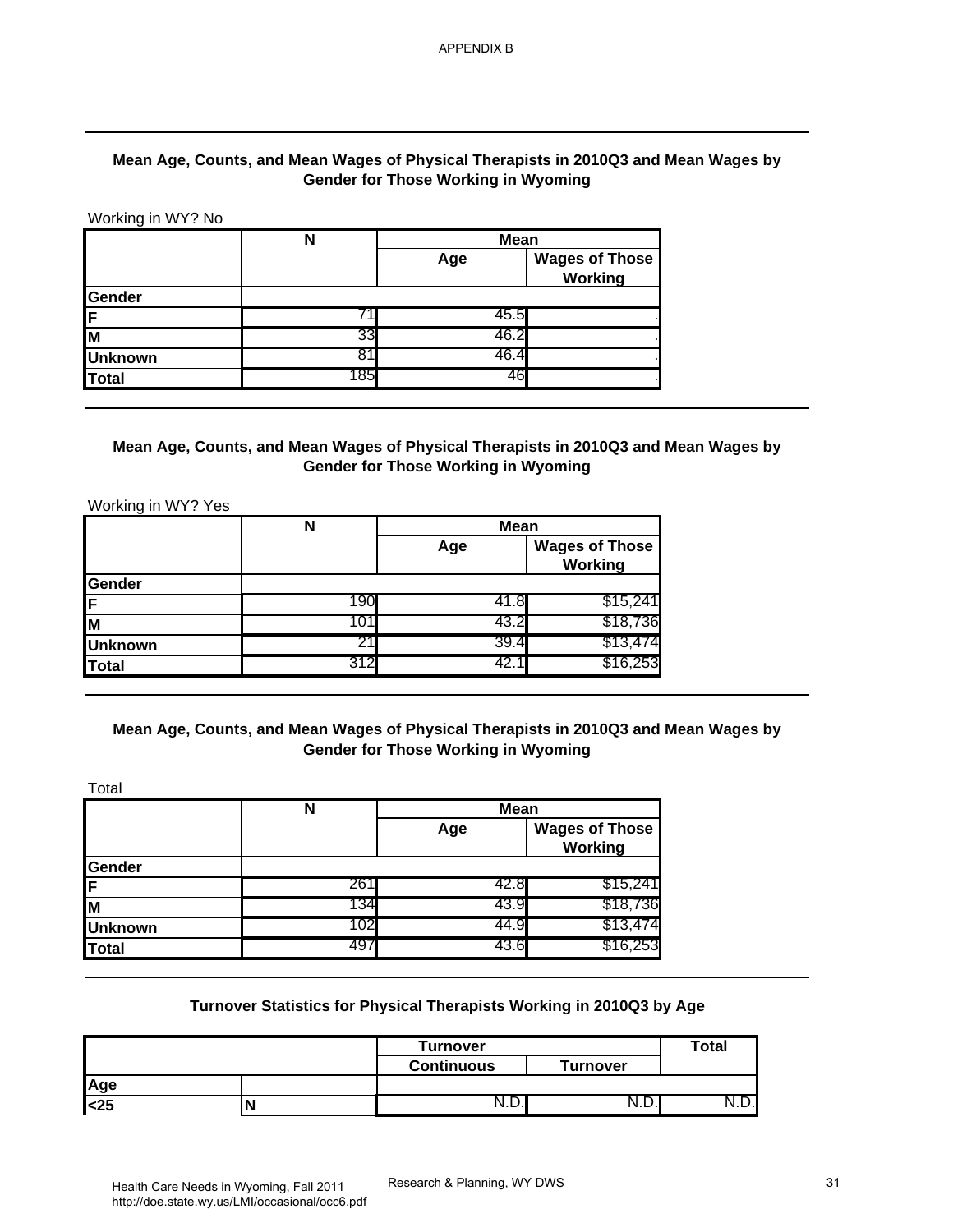|           | Row% | N.D.  | N.D.  | N.D. |
|-----------|------|-------|-------|------|
| $25 - 34$ | N    | 79    |       | 86   |
|           | Row% | 91.86 | 8.14  | 100  |
| $35 - 44$ | N    | 111   |       | 118  |
|           | Row% | 94.07 | 5.93  | 100  |
| 45 - 54   | N    | 49    | 61    | 55   |
|           | Row% | 89.09 | 10.91 | 100  |
| $55 - 64$ | N    | 40    | 61    | 46   |
|           | Row% | 86.96 | 13.04 | 100  |
| $65+$     | N    | N.D.  | N.D   | N.D. |
|           | Row% | N.D.  | N.D.  | N.D. |
| Total     | N    | 284   | 28    | 312  |
|           | Row% | 91.03 | 8.97  | 100  |

# **Mean Wages for Physical Therapists Working in 2010Q3 by Turnover Status and Gender**

|                |                        | <b>Mean</b> |                   |
|----------------|------------------------|-------------|-------------------|
|                |                        | Age         | <b>Mean Wages</b> |
| Gender         | <b>Turnover Status</b> |             |                   |
| ΙF             | <b>Continuous</b>      | 41.7        | \$16,000          |
|                | <b>Turnover</b>        | 43.2        | \$6,381           |
| M              | <b>Continuous</b>      | 43.5        | \$19,802          |
|                | Turnover               | 39.7        | \$6,342           |
| <b>Unknown</b> | <b>Continuous</b>      | 36.1        | \$16,083          |
|                | Turnover               | 50          | \$5,122           |
| Total          | <b>Turnover Status</b> |             |                   |
|                | <b>Continuous</b>      | 42          | \$17,250          |
|                | <b>Turnover</b>        | 43.4        | \$6,145           |
| Total          |                        | 42.1        | \$16,253          |

# **Distribution of Physical Therapists Working in 2010Q3 by Region and Gender**

|                                                                                                                                                                              | Row%                                                                               | N.D.               | N.D.              | N.D.           |                                  |
|------------------------------------------------------------------------------------------------------------------------------------------------------------------------------|------------------------------------------------------------------------------------|--------------------|-------------------|----------------|----------------------------------|
| $25 - 34$                                                                                                                                                                    | N                                                                                  | 79                 |                   | 86             |                                  |
|                                                                                                                                                                              | Row%                                                                               | 91.86              | 8.14              | 100            |                                  |
| $35 - 44$                                                                                                                                                                    | N                                                                                  | 111                |                   | 118            |                                  |
|                                                                                                                                                                              | Row%                                                                               | 94.07              | 5.93              | 100            |                                  |
| 45 - 54                                                                                                                                                                      | N                                                                                  | 49                 | 6                 | 55             |                                  |
|                                                                                                                                                                              | Row%                                                                               | 89.09              | 10.91             | 100            |                                  |
| 55 - 64                                                                                                                                                                      | N                                                                                  | 40                 | 6                 | 46             |                                  |
|                                                                                                                                                                              | Row%                                                                               | 86.96              | 13.04             | 100            |                                  |
| $65+$                                                                                                                                                                        | N                                                                                  | N.D.               | N.D.              | N.D.           |                                  |
|                                                                                                                                                                              | Row%                                                                               | N.D.               | N.D.              | N.D.           |                                  |
| <b>Total</b>                                                                                                                                                                 | N                                                                                  | 284                | 28                | 312            |                                  |
|                                                                                                                                                                              | Row%                                                                               | 91.03              | 8.97              | 100            |                                  |
|                                                                                                                                                                              | Mean Wages for Physical Therapists Working in 2010Q3 by Turnover Status and Gender | <b>Mean</b><br>Age | <b>Mean Wages</b> |                |                                  |
| Gender                                                                                                                                                                       | <b>Turnover Status</b>                                                             |                    |                   |                |                                  |
| F                                                                                                                                                                            | <b>Continuous</b>                                                                  | 41.7               | \$16,000          |                |                                  |
|                                                                                                                                                                              | <b>Turnover</b>                                                                    | 43.2               | \$6,381           |                |                                  |
| M                                                                                                                                                                            | <b>Continuous</b>                                                                  | 43.5               | \$19,802          |                |                                  |
|                                                                                                                                                                              | <b>Turnover</b>                                                                    | 39.7               | \$6,342           |                |                                  |
| <b>Unknown</b>                                                                                                                                                               | <b>Continuous</b>                                                                  | 36.1               | \$16,083          |                |                                  |
|                                                                                                                                                                              | <b>Turnover</b>                                                                    | 50                 | \$5,122           |                |                                  |
| <b>Total</b>                                                                                                                                                                 | <b>Turnover Status</b>                                                             |                    |                   |                |                                  |
|                                                                                                                                                                              | <b>Continuous</b>                                                                  | 42                 | \$17,250          |                |                                  |
|                                                                                                                                                                              | <b>Turnover</b>                                                                    | 43.4               | \$6,145           |                |                                  |
| <b>Total</b>                                                                                                                                                                 |                                                                                    | 42.1               | \$16,253          |                |                                  |
|                                                                                                                                                                              |                                                                                    |                    |                   |                |                                  |
|                                                                                                                                                                              | Distribution of Physical Therapists Working in 2010Q3 by Region and Gender         |                    | Gender            |                | <b>Total</b>                     |
|                                                                                                                                                                              |                                                                                    | F                  | M                 | <b>Unknown</b> |                                  |
|                                                                                                                                                                              |                                                                                    |                    |                   |                |                                  |
|                                                                                                                                                                              | N                                                                                  | 23                 | 14                |                |                                  |
|                                                                                                                                                                              | Col%                                                                               | 12.11              | 13.86             | 4.76           |                                  |
|                                                                                                                                                                              | N                                                                                  | 22                 | 11                |                |                                  |
|                                                                                                                                                                              | Col%                                                                               | 11.58              | 10.89             | 9.52           |                                  |
|                                                                                                                                                                              | N                                                                                  | 14                 | 6                 |                | 38<br>12.18<br>35<br>11.22<br>21 |
|                                                                                                                                                                              | Col%                                                                               | 7.37               | 5.94              | 4.76           | 6.73                             |
|                                                                                                                                                                              | N                                                                                  | 25                 | 19                |                | 51                               |
|                                                                                                                                                                              | Col%                                                                               | 13.16              | 18.81             | 33.33          | 16.35                            |
|                                                                                                                                                                              | N                                                                                  | 33                 | 12                |                | 52                               |
|                                                                                                                                                                              | Col%                                                                               | 17.37              | 11.88             | 33.33          |                                  |
|                                                                                                                                                                              | N                                                                                  | 26                 | 13                |                | 16.67<br>39                      |
| <b>Region</b><br><b>Northeast</b><br><b>Northwest</b><br><b>Central Southeast</b><br><b>Southwest</b><br><b>Cheyenne MSA</b><br><b>Casper MSA</b><br><b>Balance of State</b> | Col%<br>N                                                                          | 13.68<br>47        | 12.87<br>26       | 0<br>3         | 12.5<br>76                       |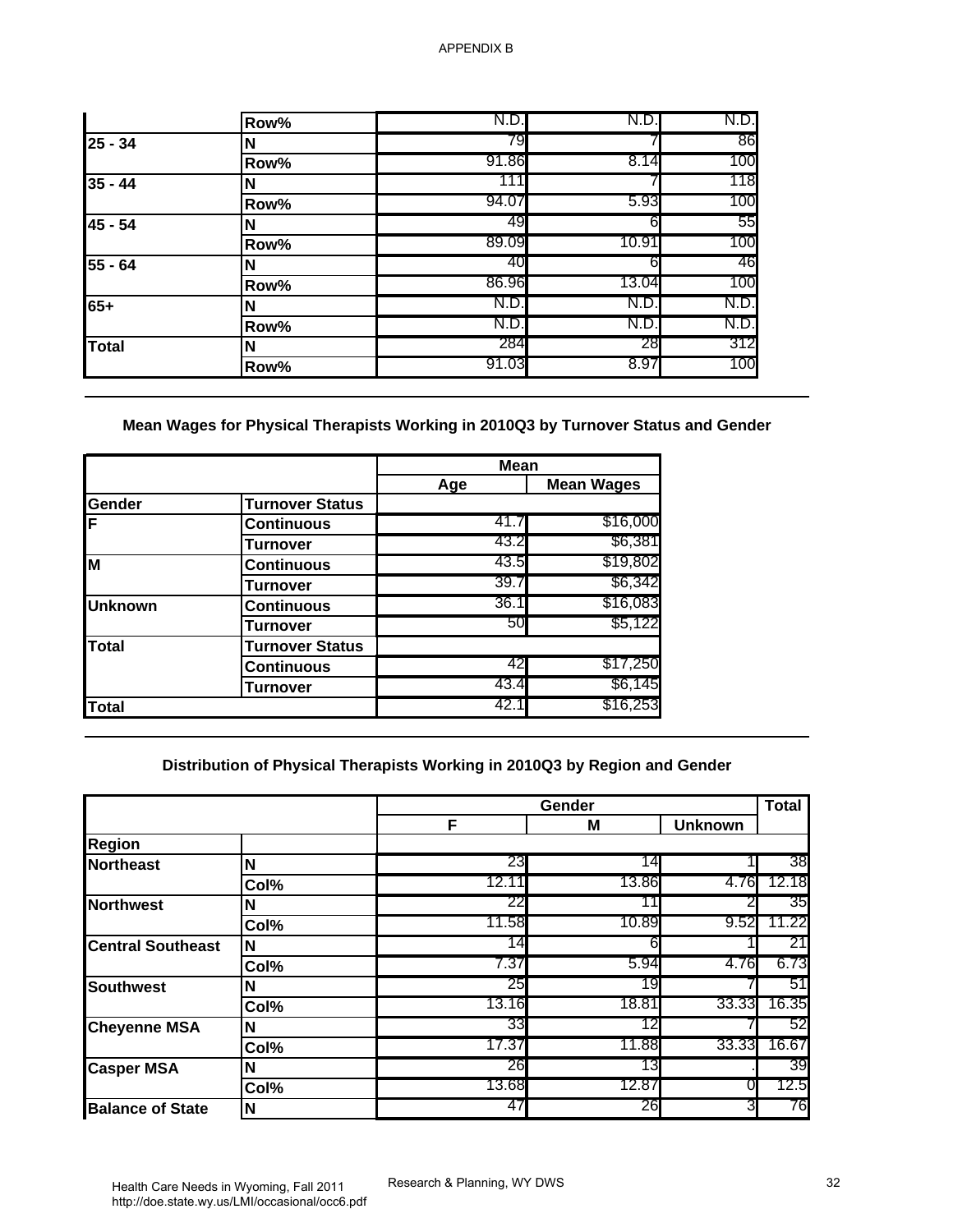|              | Col% | ΔІ<br>24.7<br>¬ப | $\sqrt{ }$<br>∠∪.≀<br>ᅮ. | $\Delta$<br>─⊤.∠∪ | .36              |
|--------------|------|------------------|--------------------------|-------------------|------------------|
| <b>Total</b> |      | 190              | <b>U1</b>                | יי<br>-           | $\sim$<br>ີ<br>. |

| Wages    |          |  |  |  |
|----------|----------|--|--|--|
| Mean     | Median   |  |  |  |
| \$16,253 | \$16.917 |  |  |  |

## **Mean Commuting Distance for Physical Therapists Working in 2010Q3**

| <b>Mean Distance</b> |
|----------------------|
|                      |

### **Reported FTEs for Physical Therapists Working in 2010Q3**

|                          | <b>Working in WY?</b> |
|--------------------------|-----------------------|
|                          |                       |
| <b>Reported FTE</b>      |                       |
| <b>No Hours Reported</b> | 76                    |
| < 0.25                   | 28                    |
| $0.25 - 0.50$            | 17                    |
| $0.50 - 0.75$            | 30                    |
| $0.75 - 1.00$            | 70                    |
| $1.00 - 1.25$            | 78                    |
| $1.25 - 1.50$            | 5                     |
| $1.50 - 2.00$            | 8                     |
| Total                    | 31.                   |

## **Distribution of Physical Therapy Assistants in 2010Q3 by Work Status and Age Group**

| Col%                  | 24.74                                          | 25.74 | 14.29<br>24.36                                                                                                                                                                                                                                                                                  |
|-----------------------|------------------------------------------------|-------|-------------------------------------------------------------------------------------------------------------------------------------------------------------------------------------------------------------------------------------------------------------------------------------------------|
| N                     | 190                                            | 101   | 21<br>312                                                                                                                                                                                                                                                                                       |
|                       |                                                |       |                                                                                                                                                                                                                                                                                                 |
|                       |                                                |       |                                                                                                                                                                                                                                                                                                 |
|                       |                                                |       |                                                                                                                                                                                                                                                                                                 |
|                       |                                                |       |                                                                                                                                                                                                                                                                                                 |
| \$16,917              |                                                |       |                                                                                                                                                                                                                                                                                                 |
|                       |                                                |       |                                                                                                                                                                                                                                                                                                 |
|                       |                                                |       |                                                                                                                                                                                                                                                                                                 |
|                       |                                                |       |                                                                                                                                                                                                                                                                                                 |
|                       |                                                |       |                                                                                                                                                                                                                                                                                                 |
|                       |                                                |       |                                                                                                                                                                                                                                                                                                 |
|                       |                                                |       |                                                                                                                                                                                                                                                                                                 |
|                       |                                                |       |                                                                                                                                                                                                                                                                                                 |
| <b>Working in WY?</b> |                                                |       |                                                                                                                                                                                                                                                                                                 |
|                       |                                                |       |                                                                                                                                                                                                                                                                                                 |
|                       |                                                |       |                                                                                                                                                                                                                                                                                                 |
|                       |                                                |       |                                                                                                                                                                                                                                                                                                 |
| 17                    |                                                |       |                                                                                                                                                                                                                                                                                                 |
| 30                    |                                                |       |                                                                                                                                                                                                                                                                                                 |
| 70                    |                                                |       |                                                                                                                                                                                                                                                                                                 |
| 78                    |                                                |       |                                                                                                                                                                                                                                                                                                 |
| 5                     |                                                |       |                                                                                                                                                                                                                                                                                                 |
| 8                     |                                                |       |                                                                                                                                                                                                                                                                                                 |
| 312                   |                                                |       |                                                                                                                                                                                                                                                                                                 |
|                       |                                                |       |                                                                                                                                                                                                                                                                                                 |
|                       |                                                |       |                                                                                                                                                                                                                                                                                                 |
|                       |                                                |       |                                                                                                                                                                                                                                                                                                 |
| N                     | Col%                                           |       |                                                                                                                                                                                                                                                                                                 |
| 13                    | 5.02                                           |       |                                                                                                                                                                                                                                                                                                 |
|                       | 18.15                                          |       |                                                                                                                                                                                                                                                                                                 |
|                       |                                                |       |                                                                                                                                                                                                                                                                                                 |
| 47                    |                                                |       |                                                                                                                                                                                                                                                                                                 |
| 78                    | 30.12                                          |       |                                                                                                                                                                                                                                                                                                 |
| 75                    | 28.96                                          |       |                                                                                                                                                                                                                                                                                                 |
| 41                    | 15.83                                          |       |                                                                                                                                                                                                                                                                                                 |
| N.D.<br>N.D.          | N.D.<br>N.D.                                   |       |                                                                                                                                                                                                                                                                                                 |
|                       | <b>Wages</b><br><b>Median</b><br>Υ<br>76<br>28 |       | Mean and Median Statewide Wages for Physical Therapists Working in 2010Q3<br>Mean Commuting Distance for Physical Therapists Working in 2010Q3<br>Reported FTEs for Physical Therapists Working in 2010Q3<br>Distribution of Physical Therapy Assistants in 2010Q3 by Work Status and Age Group |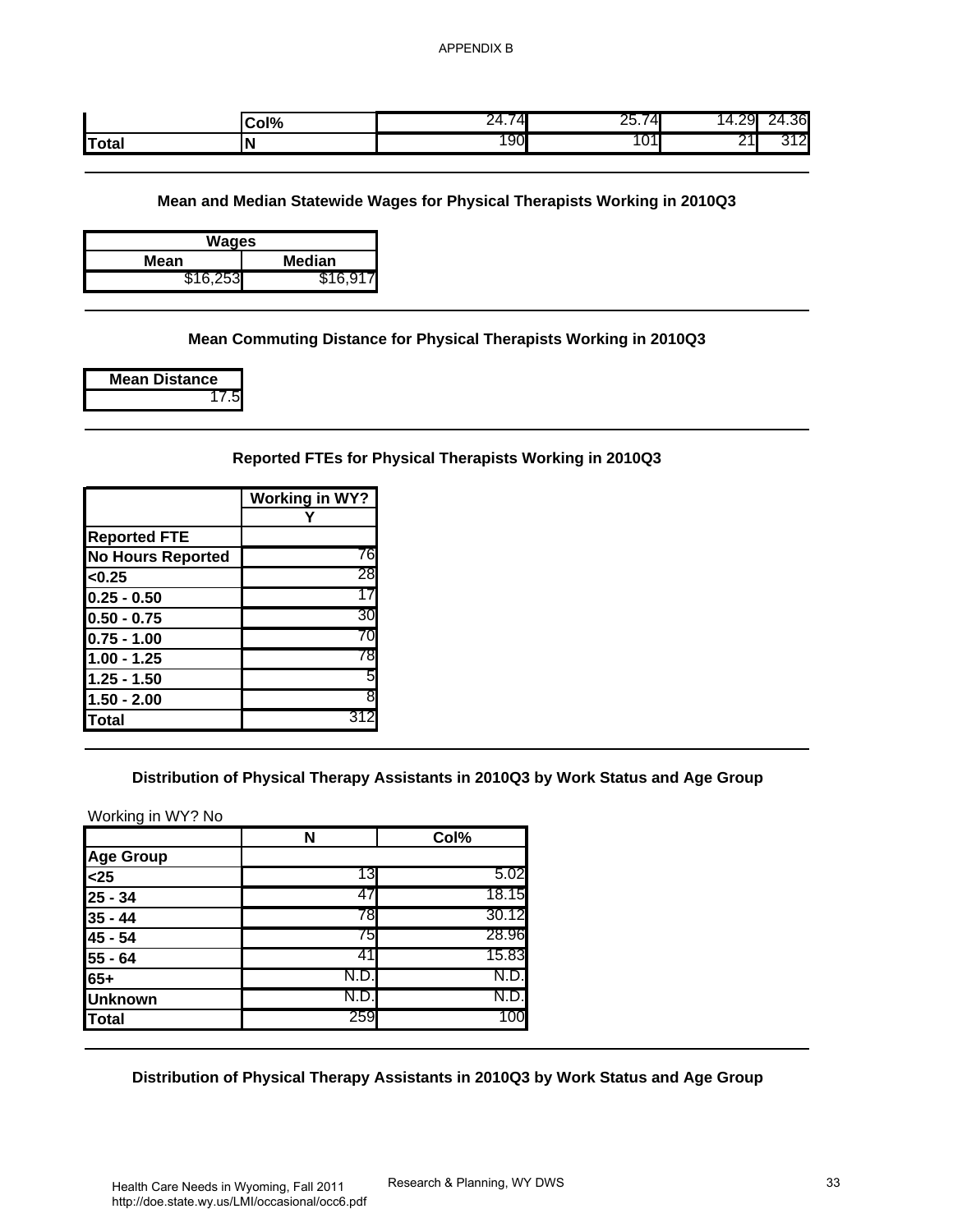|                | N   | Col%  |
|----------------|-----|-------|
| Age Group      |     |       |
| $25$           | 9   | 7.96  |
| $25 - 34$      | 28  | 24.78 |
| $35 - 44$      | 44  | 38.94 |
| 45 - 54        | 26  | 23.01 |
| 55 - 64        | հ   | 5.31  |
| $65+$          |     | N.D.  |
| <b>Unknown</b> | N.D | N.D.  |
| <b>Total</b>   | 113 | 100   |

### **Distribution of Physical Therapy Assistants in 2010Q3 by Work Status and Age Group**

| Total            |      |       |
|------------------|------|-------|
|                  | N    | Col%  |
| <b>Age Group</b> |      |       |
| $25$             | 22   | 5.91  |
| $25 - 34$        | 75   | 20.16 |
| $35 - 44$        | 122  | 32.8  |
| 45 - 54          | 101  | 27.15 |
| 55 - 64          | 47   | 12.63 |
| $65+$            | N.D. | N.D.  |
| <b>Unknown</b>   | N.D. | N.D.  |
| <b>Total</b>     | 372  | 100   |

### **Mean Age, Counts, and Mean Wages of Physical Therapy Assistants in 2010Q3 and Mean Wages by Gender for Those Working in Wyoming**

|                                                                                               | N                                                                                             | Col%                                                  |                       |  |
|-----------------------------------------------------------------------------------------------|-----------------------------------------------------------------------------------------------|-------------------------------------------------------|-----------------------|--|
| <b>Age Group</b>                                                                              |                                                                                               |                                                       |                       |  |
| $25$                                                                                          | 9                                                                                             | 7.96                                                  |                       |  |
| $25 - 34$                                                                                     | 28                                                                                            | 24.78                                                 |                       |  |
| $35 - 44$                                                                                     | 44                                                                                            | 38.94                                                 |                       |  |
| 45 - 54                                                                                       | 26                                                                                            | 23.01                                                 |                       |  |
| 55 - 64                                                                                       | 6                                                                                             | 5.31                                                  |                       |  |
| $65+$                                                                                         | N.D.                                                                                          | N.D.                                                  |                       |  |
| <b>Unknown</b>                                                                                | N.D.                                                                                          | N.D.                                                  |                       |  |
| <b>Total</b>                                                                                  | 113                                                                                           | 100                                                   |                       |  |
|                                                                                               |                                                                                               |                                                       |                       |  |
| Total                                                                                         | Distribution of Physical Therapy Assistants in 2010Q3 by Work Status and Age Group            |                                                       |                       |  |
|                                                                                               | N                                                                                             | Col%                                                  |                       |  |
| <b>Age Group</b>                                                                              | 22                                                                                            | 5.91                                                  |                       |  |
| $25$<br>$25 - 34$                                                                             | 75                                                                                            | 20.16                                                 |                       |  |
|                                                                                               | 122                                                                                           | 32.8                                                  |                       |  |
|                                                                                               |                                                                                               |                                                       |                       |  |
|                                                                                               |                                                                                               |                                                       |                       |  |
|                                                                                               | 101                                                                                           | 27.15                                                 |                       |  |
|                                                                                               | 47                                                                                            | 12.63                                                 |                       |  |
|                                                                                               | N.D.                                                                                          | N.D.                                                  |                       |  |
|                                                                                               | N.D.                                                                                          | N.D.                                                  |                       |  |
| $35 - 44$<br>45 - 54<br>55 - 64<br>$65+$<br><b>Unknown</b><br><b>Total</b>                    | 372                                                                                           | 100                                                   |                       |  |
|                                                                                               | Mean Age, Counts, and Mean Wages of Physical Therapy Assistants in 2010Q3 and Mean Wages<br>N | by Gender for Those Working in Wyoming<br><b>Mean</b> |                       |  |
|                                                                                               |                                                                                               | Age                                                   | <b>Wages of Those</b> |  |
|                                                                                               |                                                                                               |                                                       | <b>Working</b>        |  |
|                                                                                               |                                                                                               |                                                       |                       |  |
|                                                                                               | 33                                                                                            | 42.5                                                  |                       |  |
|                                                                                               | 8                                                                                             | 40.5                                                  |                       |  |
| Working in WY? No<br>Gender<br>F<br>$\overline{\mathsf{M}}$<br><b>Unknown</b><br><b>Total</b> | 218<br>259                                                                                    | 43.7<br>43.4                                          |                       |  |

## **Mean Age, Counts, and Mean Wages of Physical Therapy Assistants in 2010Q3 and Mean Wages by Gender for Those Working in Wyoming**

|         | N | <b>Mean</b>                  |         |
|---------|---|------------------------------|---------|
|         |   | <b>Wages of Those</b><br>Age |         |
|         |   |                              | Working |
| lGender |   |                              |         |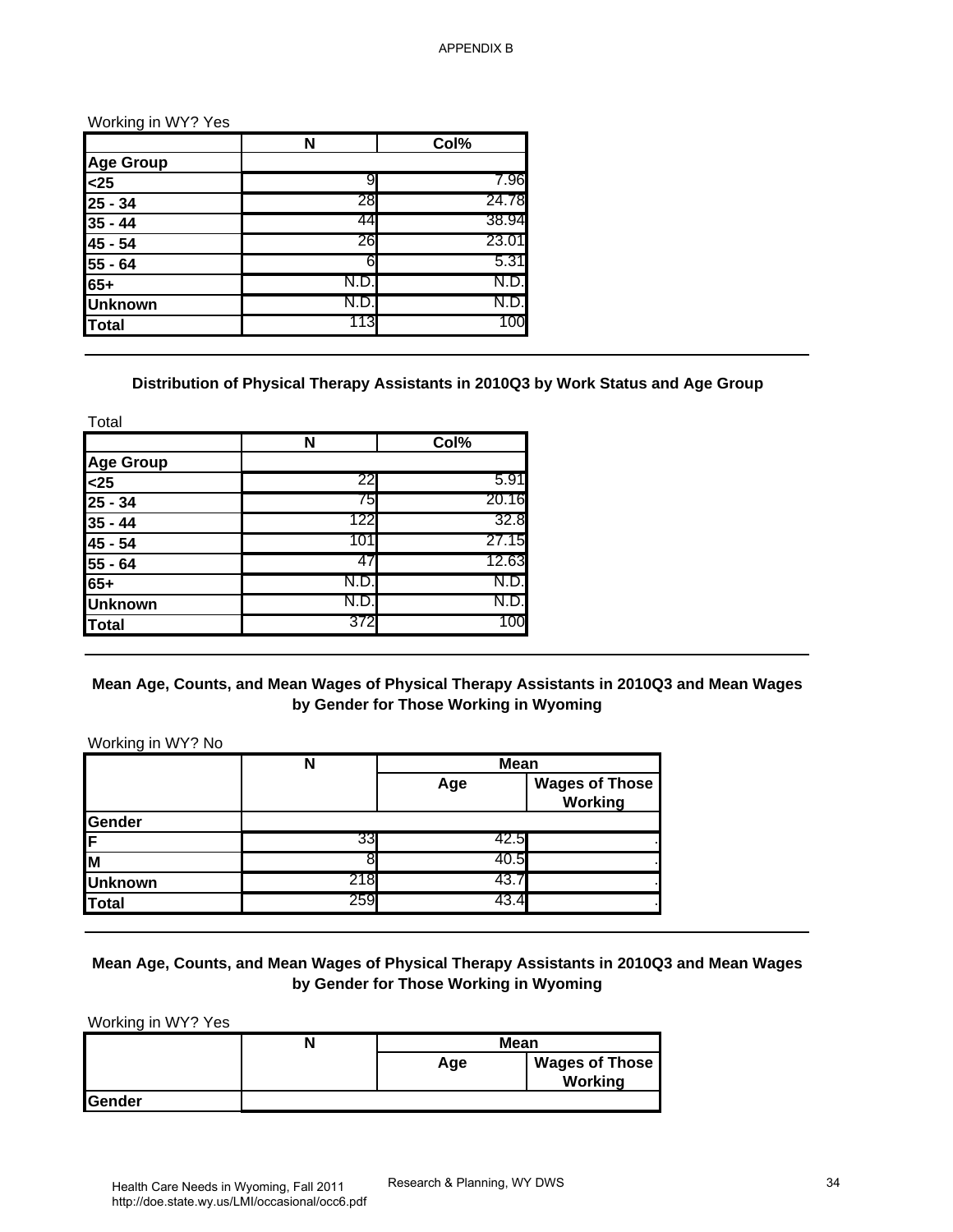| IF             |   | Ġ   |
|----------------|---|-----|
| Iм             |   |     |
| <b>Unknown</b> | ິ |     |
| Total          |   | ΄4ι |

### **Mean Age, Counts, and Mean Wages of Physical Therapy Assistants in 2010Q3 and Mean Wages by Gender for Those Working in Wyoming**

|                | N   | <b>Mean</b> |                                  |
|----------------|-----|-------------|----------------------------------|
|                |     | Age         | <b>Wages of Those</b><br>Working |
| Gender         |     |             |                                  |
| ίF             | 116 | 40.6        | \$10,548                         |
| lм             | 30  | 40.7        | \$13,393                         |
| <b>Unknown</b> | 226 | 43.4        | \$8,742                          |
| Total          | 372 | 42.3        | \$10,974                         |

## **Turnover Statistics for Physical Therapy Assistants Working in 2010Q3 by Age**

| F                                                                            | 83                                                                                         | 39.8                                   | \$10,548              |              |
|------------------------------------------------------------------------------|--------------------------------------------------------------------------------------------|----------------------------------------|-----------------------|--------------|
| $\overline{\mathsf{M}}$                                                      | 22                                                                                         | 40.8                                   | \$13,393              |              |
| <b>Unknown</b>                                                               | 8                                                                                          | 37                                     | \$8,742               |              |
| <b>Total</b>                                                                 | 113                                                                                        | 39.8                                   | \$10,974              |              |
|                                                                              |                                                                                            |                                        |                       |              |
| Total                                                                        | Mean Age, Counts, and Mean Wages of Physical Therapy Assistants in 2010Q3 and Mean Wages   | by Gender for Those Working in Wyoming |                       |              |
|                                                                              | N                                                                                          | <b>Mean</b>                            |                       |              |
|                                                                              |                                                                                            | Age                                    | <b>Wages of Those</b> |              |
|                                                                              |                                                                                            |                                        | Working               |              |
| Gender<br>F                                                                  | 116                                                                                        | 40.6                                   | \$10,548              |              |
| M                                                                            | 30                                                                                         | 40.7                                   | \$13,393              |              |
| <b>Unknown</b>                                                               | 226                                                                                        | 43.4                                   | \$8,742               |              |
| <b>Total</b>                                                                 | 372                                                                                        | 42.3                                   | \$10,974              |              |
|                                                                              |                                                                                            |                                        |                       |              |
| Age                                                                          |                                                                                            | <b>Turnover</b><br><b>Continuous</b>   | <b>Turnover</b>       | <b>Total</b> |
| $25$                                                                         | N                                                                                          | N.D.                                   | N.D.                  | N.D.         |
|                                                                              | Row%                                                                                       | N.D.                                   | N.D.                  | N.D.         |
| $25 - 34$                                                                    | N                                                                                          | N.D                                    | N.D.                  | N.D.         |
|                                                                              | Row%                                                                                       | N.D.                                   | N.D.                  | N.D.         |
|                                                                              |                                                                                            | N.D.                                   | N.D.                  | N.D.         |
|                                                                              | N                                                                                          |                                        |                       |              |
|                                                                              | Row%                                                                                       | N.D.                                   | N.D.                  | N.D.         |
|                                                                              | $\boldsymbol{\mathsf{N}}$                                                                  | N.D.                                   | N.D.                  | N.D.         |
|                                                                              | Row%                                                                                       | N.D.                                   | N.D.                  | N.D.         |
|                                                                              | N                                                                                          | N.D                                    | N.D.                  | N.D.         |
|                                                                              | Row%                                                                                       | N.D.<br>N.D.                           | N.D.<br>N.D.          | N.D.<br>N.D. |
|                                                                              | N                                                                                          | N.D.                                   | N.D.                  | N.D.         |
|                                                                              | Row%<br>N                                                                                  | N.D.                                   | N.D.                  | N.D.         |
|                                                                              | Row%                                                                                       | N.D.                                   | N.D.                  | N.D.         |
|                                                                              | N                                                                                          | 99                                     | 14                    |              |
|                                                                              | Row%                                                                                       | 87.61                                  | 12.39                 | 113<br>100   |
|                                                                              |                                                                                            |                                        |                       |              |
| $35 - 44$<br>$45 - 54$<br>55 - 64<br>$65+$<br><b>Unknown</b><br><b>Total</b> | Mean Wages for Physical Therapy Assistants Working in 2010Q3 by Turnover Status and Gender |                                        |                       |              |
|                                                                              |                                                                                            | Mean<br>Age                            | <b>Mean Wages</b>     |              |
| Gender                                                                       | <b>Turnover Status</b>                                                                     |                                        |                       |              |
| F                                                                            | <b>Continuous</b>                                                                          | 40.3<br>36.6                           | \$11,162<br>\$6,526   |              |

### **Mean Wages for Physical Therapy Assistants Working in 2010Q3 by Turnover Status and Gender**

|         |                        | Mean |            |
|---------|------------------------|------|------------|
|         |                        | Aqe  | Mean Wages |
| lGender | <b>Turnover Status</b> |      |            |
| Е       | <b>Continuous</b>      |      | 62         |
|         | Turnover               | 36.6 | 261        |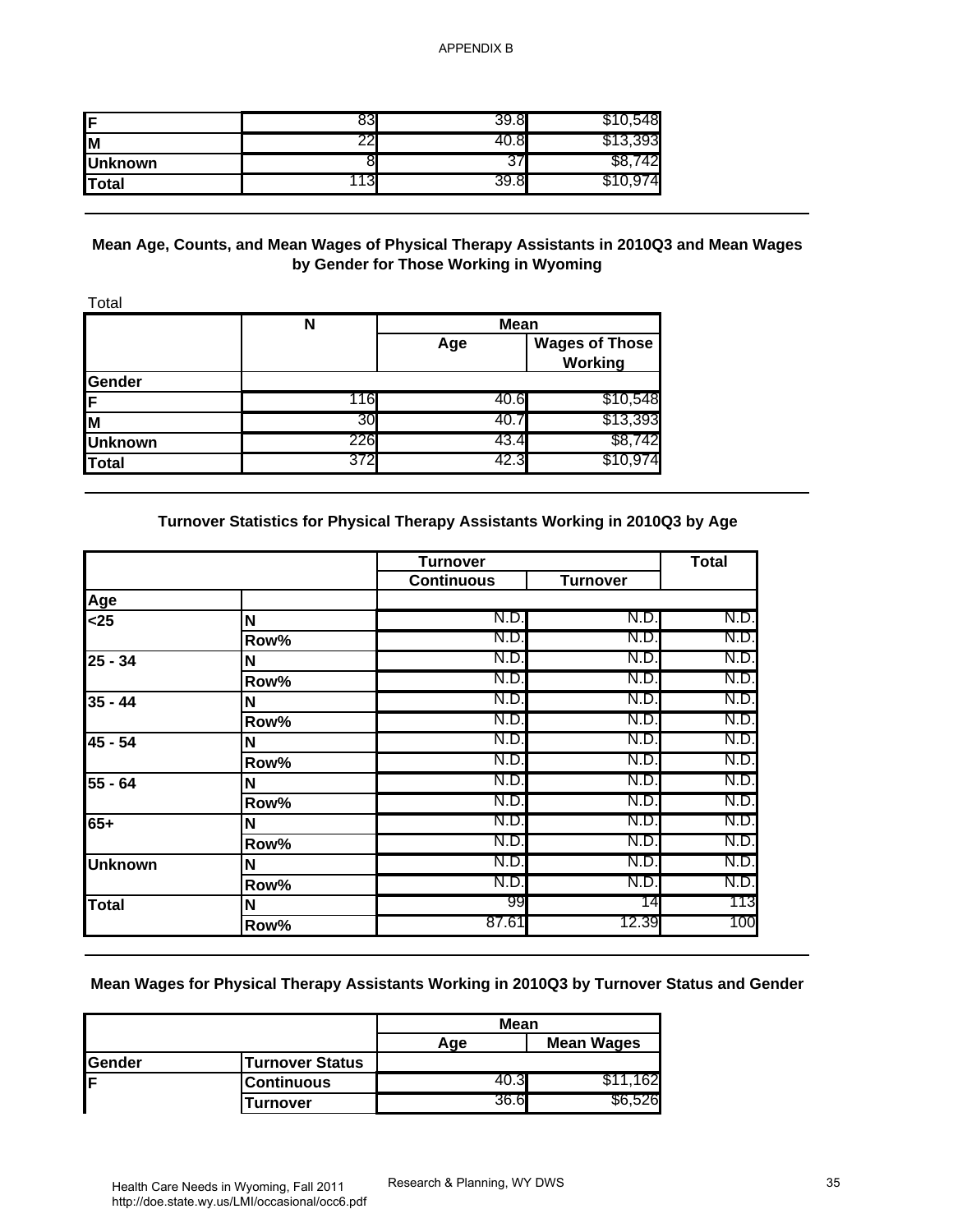| \$11,625 |
|----------|
|          |
| \$3,937  |
|          |
| \$11,681 |
| \$5,972  |
| \$10,974 |
|          |

### **Distribution of Physical Therapy Assistants Working in 2010Q3 by Region and Gender**

| $\overline{M}$              | <b>Continuous</b>                                                                                                              | 40.8  | \$13,393    |                |              |
|-----------------------------|--------------------------------------------------------------------------------------------------------------------------------|-------|-------------|----------------|--------------|
|                             | <b>Turnover</b>                                                                                                                |       |             |                |              |
| <b>Unknown</b>              | <b>Continuous</b>                                                                                                              | 38.3  | \$11,625    |                |              |
|                             | <b>Turnover</b>                                                                                                                | 34.8  | \$3,937     |                |              |
| <b>Total</b>                | <b>Turnover Status</b>                                                                                                         |       |             |                |              |
|                             | <b>Continuous</b>                                                                                                              | 40.3  | \$11,681    |                |              |
|                             | <b>Turnover</b>                                                                                                                | 36.2  | \$5,972     |                |              |
| <b>Total</b>                |                                                                                                                                | 39.8  | \$10,974    |                |              |
|                             | Distribution of Physical Therapy Assistants Working in 2010Q3 by Region and Gender                                             |       |             |                |              |
|                             |                                                                                                                                | F     | Gender<br>M | <b>Unknown</b> | <b>Total</b> |
| <b>Region</b>               |                                                                                                                                |       |             |                |              |
| <b>Northeast</b>            | N                                                                                                                              | N.D   | N.D.        | N.D            | N.D.         |
|                             | Col%                                                                                                                           | N.D   | N.D.        | N.D.           | N.D          |
| <b>Northwest</b>            | N                                                                                                                              | N.D.  | N.D.        | N.D.           | N.D.         |
|                             | Col%                                                                                                                           | N.D   | N.D.        | N.D.           | N.D.         |
| <b>Central Southeast</b>    | N                                                                                                                              | N.D   | N.D.        | N.D.           | N.D          |
|                             | Col%                                                                                                                           | N.D.  | N.D.        | N.D.           | N.D.         |
| <b>Southwest</b>            | N                                                                                                                              | N.D   | N.D.        | N.D.           | N.D          |
|                             | Col%                                                                                                                           | N.D   | N.D.        | N.D.           | N.D          |
| <b>Cheyenne MSA</b>         | N                                                                                                                              | N.D.  | N.D.        | N.D.           | N.D.         |
|                             | Col%                                                                                                                           | N.D   | N.D.        | N.D.           | N.D          |
| <b>Casper MSA</b>           | Ν                                                                                                                              | 14    | 5           |                | 19           |
|                             | Col%                                                                                                                           | 16.87 | 22.73       | 0              | 16.81        |
| <b>Balance of State</b>     | N                                                                                                                              | 36    | 6           | 3              | 45           |
|                             | Col%                                                                                                                           | 43.37 | 27.27       | 37.5           | 39.82        |
| <b>Total</b>                | N                                                                                                                              | 83    | 22          | 8              | 113          |
| Mean<br>\$10,974            | Mean and Median Statewide Wages for Physical Therapy Assistants Working in 2010Q3<br><b>Wages</b><br><b>Median</b><br>\$11,376 |       |             |                |              |
| <b>Mean Distance</b>        | Mean Commuting Distance for Physical Therapy Assistants Working in 2010Q3                                                      |       |             |                |              |
| 17.4<br><b>Reported FTE</b> | Reported FTEs for Physical Therapy Assistants Working in 2010Q3<br><b>Working in WY?</b>                                       |       |             |                |              |

| Wages    |          |  |  |  |
|----------|----------|--|--|--|
| Mean     | Median   |  |  |  |
| \$10.974 | \$11,376 |  |  |  |

### **Reported FTEs for Physical Therapy Assistants Working in 2010Q3**

|                     | <b>Working in WY?</b> |  |
|---------------------|-----------------------|--|
| <b>Reported FTE</b> |                       |  |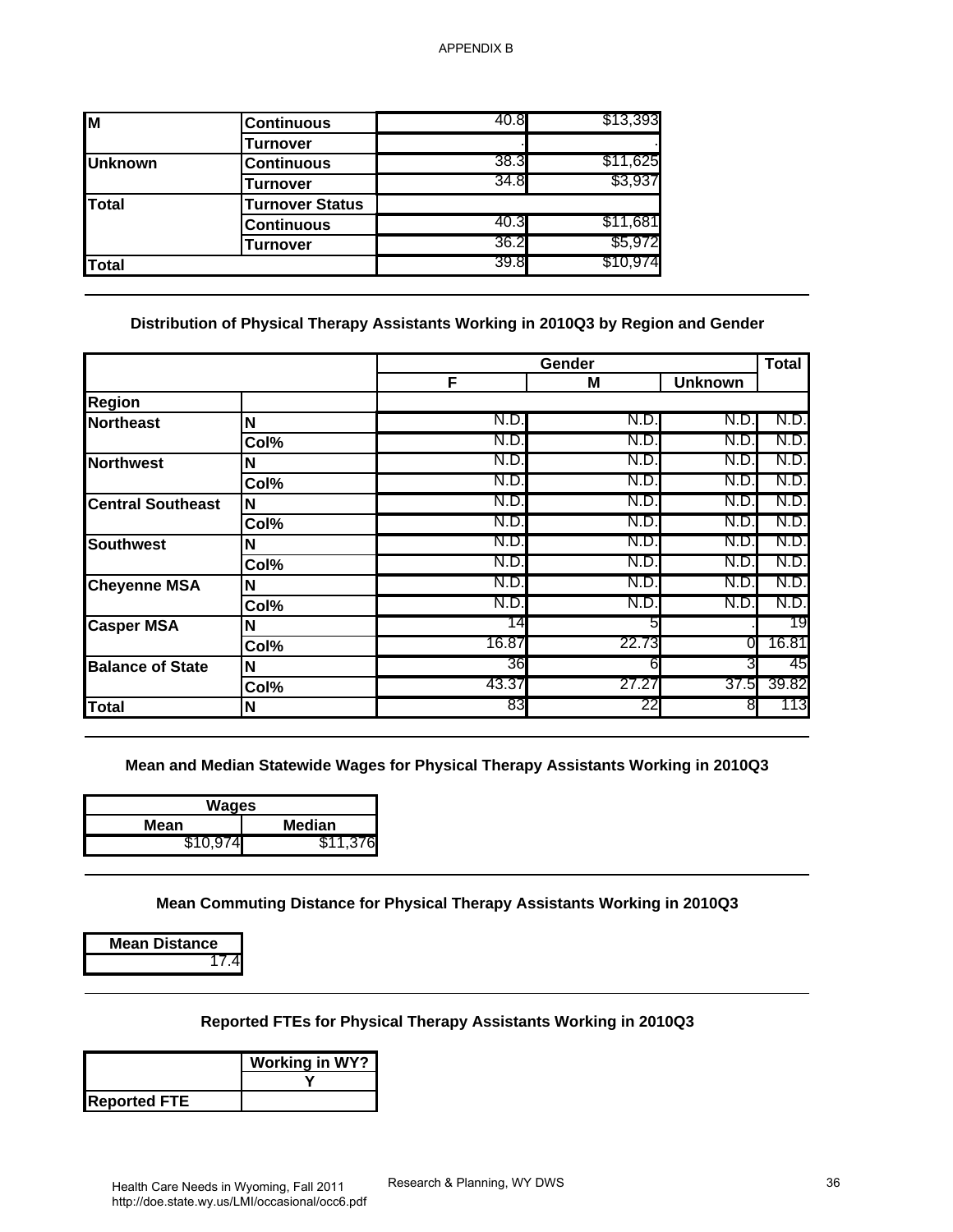| <b>No Hours Reported</b> |    |
|--------------------------|----|
| < 0.25                   |    |
| $0.25 - 0.50$            |    |
| $ 0.50 - 0.75$           |    |
| $0.75 - 1.00$            | 38 |
| 1.00 - 1.25              | 22 |
| $1.25 - 1.50$            | 2  |
| $1.50 - 2.00$            | ვ  |
| Total                    |    |
|                          |    |

#### **Distribution of Radiation Technologists in 2010Q3 by Work Status and Age Group**

|                          | N     | Col%  |
|--------------------------|-------|-------|
| <b>Age Group</b>         |       |       |
| $\overline{\text{<}}$ 25 | 21    | 1.62  |
| $25 - 34$                | 185   | 14.29 |
| $35 - 44$                | 244   | 18.84 |
| $45 - 54$                | 350   | 27.03 |
| $55 - 64$                | 240   | 18.53 |
| $65+$                    | 82    | 6.33  |
| <b>Unknown</b>           | 173   | 13.36 |
| Total                    | 1,295 | 100   |

#### **Distribution of Radiation Technologists in 2010Q3 by Work Status and Age Group**

| <b>No Hours Reported</b>                                                                                                                    | 19         |                                                                                |  |
|---------------------------------------------------------------------------------------------------------------------------------------------|------------|--------------------------------------------------------------------------------|--|
| < 0.25                                                                                                                                      |            |                                                                                |  |
| $0.25 - 0.50$                                                                                                                               | 11         |                                                                                |  |
| $0.50 - 0.75$                                                                                                                               | 11         |                                                                                |  |
| $0.75 - 1.00$                                                                                                                               | 38         |                                                                                |  |
| $1.00 - 1.25$                                                                                                                               | 22         |                                                                                |  |
| $1.25 - 1.50$                                                                                                                               | 2          |                                                                                |  |
| $1.50 - 2.00$                                                                                                                               | 3          |                                                                                |  |
| <b>Total</b>                                                                                                                                | 113        |                                                                                |  |
|                                                                                                                                             |            | Distribution of Radiation Technologists in 2010Q3 by Work Status and Age Group |  |
| Working in WY? No                                                                                                                           |            |                                                                                |  |
|                                                                                                                                             | N          | Col%                                                                           |  |
| <b>Age Group</b>                                                                                                                            |            |                                                                                |  |
| $25$                                                                                                                                        | 21         | 1.62                                                                           |  |
| $25 - 34$                                                                                                                                   | 185        | 14.29                                                                          |  |
| $35 - 44$                                                                                                                                   | 244        | 18.84                                                                          |  |
|                                                                                                                                             | 350        | 27.03                                                                          |  |
|                                                                                                                                             |            |                                                                                |  |
|                                                                                                                                             | 240        | 18.53                                                                          |  |
|                                                                                                                                             | 82         | 6.33                                                                           |  |
|                                                                                                                                             | 173        | 13.36                                                                          |  |
| 45 - 54<br>$55 - 64$<br>$65+$<br><b>Unknown</b><br><b>Total</b>                                                                             | 1,295      | 100                                                                            |  |
|                                                                                                                                             |            | Distribution of Radiation Technologists in 2010Q3 by Work Status and Age Group |  |
|                                                                                                                                             | Ñ          | Col%                                                                           |  |
|                                                                                                                                             |            |                                                                                |  |
|                                                                                                                                             | 56         | 7.4                                                                            |  |
|                                                                                                                                             | 205        | 27.08                                                                          |  |
|                                                                                                                                             | 172        | 22.72                                                                          |  |
|                                                                                                                                             | 191        | 25.23                                                                          |  |
|                                                                                                                                             | 114        | 15.06                                                                          |  |
|                                                                                                                                             | 17         | 2.25                                                                           |  |
|                                                                                                                                             | 2          | 0.26                                                                           |  |
|                                                                                                                                             | 757        | 100                                                                            |  |
| Working in WY? Yes<br><b>Age Group</b><br>$25$<br>$25 - 34$<br>$35 - 44$<br>45 - 54<br>$55 - 64$<br>$65+$<br><b>Unknown</b><br><b>Total</b> |            | Distribution of Radiation Technologists in 2010Q3 by Work Status and Age Group |  |
| Total                                                                                                                                       |            |                                                                                |  |
|                                                                                                                                             | N          | Col%                                                                           |  |
| <b>Age Group</b>                                                                                                                            |            |                                                                                |  |
| $25$                                                                                                                                        | 77         | 3.75                                                                           |  |
|                                                                                                                                             | 390        | 19.01                                                                          |  |
| $25 - 34$<br>$35 - 44$<br>45 - 54                                                                                                           | 416<br>541 | 20.27<br>26.36                                                                 |  |

## **Distribution of Radiation Technologists in 2010Q3 by Work Status and Age Group**

|                  | N    | Col%  |
|------------------|------|-------|
| <b>Age Group</b> |      |       |
| $25$             |      | 3.75  |
| $25 - 34$        | 390  | 19.01 |
| $35 - 44$        | 416  | 20.27 |
| 45 - 54          | 541I | 26.36 |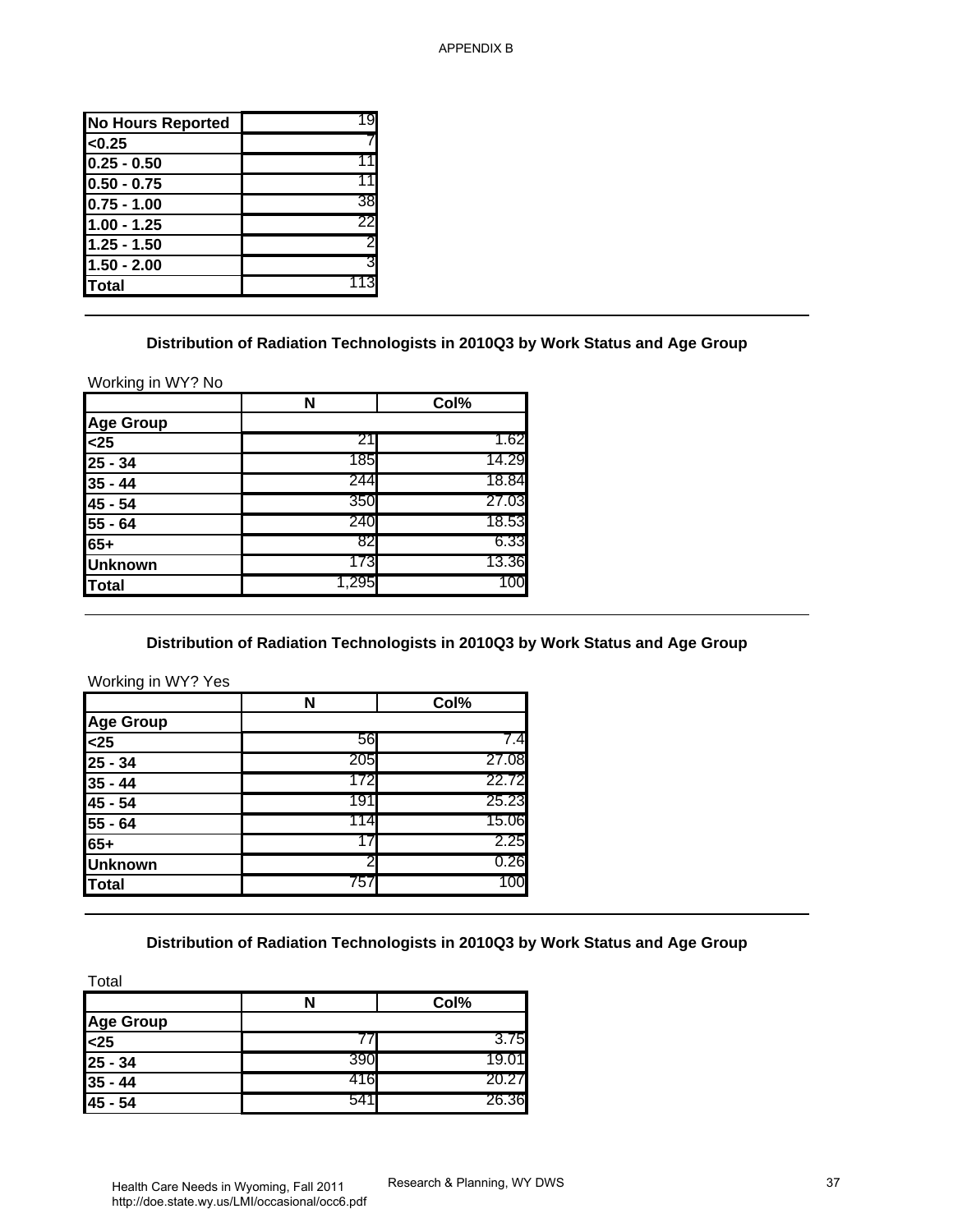| $55 - 64$      |    | 5   |
|----------------|----|-----|
| 65+            | 19 |     |
| <b>Unknown</b> | 5  | .53 |
| Total          |    |     |

#### **Mean Age, Counts, and Mean Wages of Radiation Technologists in 2010Q3 and Mean Wages by Gender for Those Working in Wyoming**

|                | N    |      | <b>Mean</b>                      |
|----------------|------|------|----------------------------------|
|                |      | Ag   | <b>Wages of Those</b><br>Working |
| Gender         |      |      |                                  |
| IF.            | 572  | 48.8 |                                  |
| lм             | 197  | 48.2 |                                  |
| <b>Unknown</b> | 526  | 46   |                                  |
| Total          | ,295 |      |                                  |

#### **Mean Age, Counts, and Mean Wages of Radiation Technologists in 2010Q3 and Mean Wages by Gender for Those Working in Wyoming**

|                | N   |      | <b>Mean</b>                      |
|----------------|-----|------|----------------------------------|
|                |     | Age  | <b>Wages of Those</b><br>Working |
| Gender         |     |      |                                  |
| ΙF             | 576 | 41.7 | \$11,652                         |
| lм             | 165 | 43.5 | \$16,107                         |
| <b>Unknown</b> | 16  | 43.6 | \$11,275                         |
| Total          | 757 | 42.1 | \$12,615                         |

#### **Mean Age, Counts, and Mean Wages of Radiation Technologists in 2010Q3 and Mean Wages by Gender for Those Working in Wyoming**

| 55 - 64                                                                           | 354                                                                                          | 17.25                                                     |                                         |
|-----------------------------------------------------------------------------------|----------------------------------------------------------------------------------------------|-----------------------------------------------------------|-----------------------------------------|
| $65+$                                                                             | 99                                                                                           | 4.82                                                      |                                         |
| <b>Unknown</b>                                                                    | 175                                                                                          | 8.53                                                      |                                         |
| <b>Total</b>                                                                      | 2,052                                                                                        | 100                                                       |                                         |
|                                                                                   | Mean Age, Counts, and Mean Wages of Radiation Technologists in 2010Q3 and Mean Wages by      |                                                           |                                         |
| Working in WY? No                                                                 |                                                                                              | <b>Gender for Those Working in Wyoming</b>                |                                         |
|                                                                                   | N                                                                                            | <b>Mean</b>                                               |                                         |
|                                                                                   |                                                                                              | Ag                                                        | <b>Wages of Those</b><br><b>Working</b> |
| Gender                                                                            |                                                                                              |                                                           |                                         |
| F                                                                                 | 572                                                                                          | 48.8                                                      |                                         |
| M                                                                                 | 197                                                                                          | 48.2                                                      |                                         |
| <b>Unknown</b>                                                                    | 526                                                                                          | 46                                                        |                                         |
| <b>Total</b>                                                                      | 1,295                                                                                        | 47.8                                                      |                                         |
|                                                                                   | Mean Age, Counts, and Mean Wages of Radiation Technologists in 2010Q3 and Mean Wages by      | <b>Gender for Those Working in Wyoming</b>                |                                         |
|                                                                                   | N                                                                                            | <b>Mean</b><br>Age                                        | <b>Wages of Those</b>                   |
|                                                                                   |                                                                                              |                                                           | Working                                 |
|                                                                                   | 576                                                                                          | 41.7                                                      | \$11,652                                |
|                                                                                   | 165                                                                                          | 43.5                                                      | \$16,107                                |
|                                                                                   | 16                                                                                           | 43.6                                                      | \$11,275                                |
|                                                                                   | 757                                                                                          | 42.1                                                      | \$12,615                                |
| Working in WY? Yes<br>Gender<br>F<br>M<br><b>Unknown</b><br><b>Total</b><br>Total | Mean Age, Counts, and Mean Wages of Radiation Technologists in 2010Q3 and Mean Wages by<br>N | <b>Gender for Those Working in Wyoming</b><br><b>Mean</b> |                                         |
|                                                                                   |                                                                                              | Age                                                       | <b>Wages of Those</b><br><b>Working</b> |
|                                                                                   |                                                                                              |                                                           |                                         |
|                                                                                   | 1,148                                                                                        | 45.3                                                      | \$11,652                                |
|                                                                                   | 362                                                                                          | 46.1                                                      | \$16,107                                |
| Gender<br>F<br>M<br><b>Unknown</b><br><b>Total</b>                                | 542<br>2,052                                                                                 | 45.9<br>45.5                                              | \$11,275<br>\$12,615                    |

#### **Turnover Statistics for Radiation Technologists Working in 2010Q3 by Age**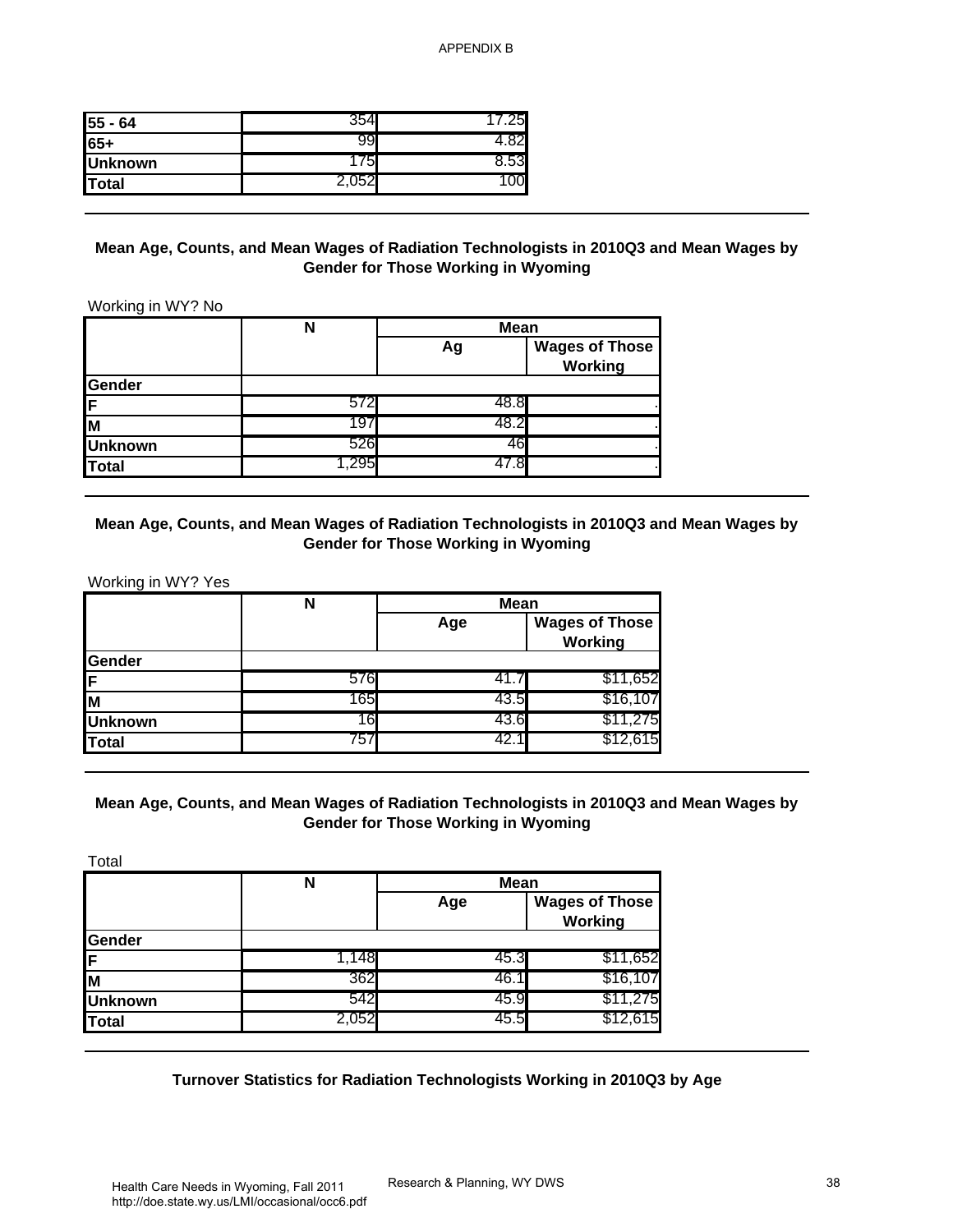|                                                                                      |                                                                                | <b>Turnover</b>   |                                                                                        | <b>Total</b>   |
|--------------------------------------------------------------------------------------|--------------------------------------------------------------------------------|-------------------|----------------------------------------------------------------------------------------|----------------|
|                                                                                      |                                                                                | <b>Continuous</b> | <b>Turnover</b>                                                                        |                |
| Age                                                                                  |                                                                                |                   |                                                                                        |                |
| $25$                                                                                 | N                                                                              | 36                | 20                                                                                     | 56             |
|                                                                                      | Row%                                                                           | 64.29             | 35.71                                                                                  | 100            |
| $25 - 34$                                                                            | N                                                                              | 181               | 24                                                                                     | 205            |
|                                                                                      | Row%                                                                           | 88.29             | 11.71                                                                                  | 100            |
| $35 - 44$                                                                            | N                                                                              | 157               | 15                                                                                     | 172            |
|                                                                                      | Row%                                                                           | 91.28             | 8.72                                                                                   | 100            |
| 45 - 54                                                                              | N                                                                              | 182               | 9                                                                                      | 191            |
|                                                                                      | Row%                                                                           | 95.29             | 4.71                                                                                   | 100            |
| 55 - 64                                                                              | N                                                                              | 102               | 12                                                                                     | 114            |
|                                                                                      | Row%                                                                           | 89.47             | 10.53                                                                                  | 100            |
| $65+$                                                                                | N                                                                              | 11                | 6                                                                                      | 17             |
|                                                                                      | Row%                                                                           | 64.71             | 35.29                                                                                  | 100            |
| <b>Unknown</b>                                                                       | N                                                                              |                   |                                                                                        |                |
|                                                                                      | Row%                                                                           | 100               | 0                                                                                      | 100            |
| <b>Total</b>                                                                         | N                                                                              | 671               | 86                                                                                     | 757            |
|                                                                                      | Row%                                                                           | 88.64             | 11.36                                                                                  | 100            |
|                                                                                      |                                                                                | <b>Mean</b>       | Mean Wages for Radiation Technologists Working in 2010Q3 by Turnover Status and Gender |                |
|                                                                                      |                                                                                |                   |                                                                                        |                |
|                                                                                      |                                                                                |                   |                                                                                        |                |
|                                                                                      |                                                                                | Age               | <b>Mean Wages</b>                                                                      |                |
|                                                                                      | <b>Turnover Status</b><br><b>Continuous</b>                                    | 42.3              | \$12,566                                                                               |                |
|                                                                                      | <b>Turnover</b>                                                                | 37                | \$4,587                                                                                |                |
|                                                                                      | <b>Continuous</b>                                                              | 43.5              | \$16,907                                                                               |                |
|                                                                                      | <b>Turnover</b>                                                                | 43.7              | \$7,482                                                                                |                |
|                                                                                      | <b>Continuous</b>                                                              | 46                | \$15,189                                                                               |                |
|                                                                                      | Turnover                                                                       | 39.6              | \$4,753                                                                                |                |
|                                                                                      | <b>Turnover Status</b>                                                         |                   |                                                                                        |                |
|                                                                                      | <b>Continuous</b>                                                              | 42.6              | \$13,582                                                                               |                |
|                                                                                      | <b>Turnover</b>                                                                | 38.3              | \$5,070                                                                                |                |
|                                                                                      |                                                                                | 42.1              | \$12,615                                                                               |                |
| Gender<br>F<br>M<br><b>Unknown</b><br><b>Total</b><br><b>Total</b>                   | Distribution of Radiation Technologists Working in 2010Q3 by Region and Gender |                   |                                                                                        |                |
|                                                                                      |                                                                                |                   | Gender                                                                                 |                |
|                                                                                      |                                                                                | F                 | M                                                                                      | <b>Unknown</b> |
| <b>Region</b>                                                                        |                                                                                |                   |                                                                                        |                |
|                                                                                      | N                                                                              | 37                | 19                                                                                     | 3              |
|                                                                                      | Col%                                                                           | 6.42              | 11.52                                                                                  | 18.75          |
|                                                                                      | N                                                                              | 66                | 17                                                                                     |                |
|                                                                                      | Col%                                                                           | 11.46             | 10.3                                                                                   | 6.25           |
|                                                                                      | N                                                                              | 53                | 12                                                                                     |                |
| <b>Northeast</b><br><b>Northwest</b><br><b>Central Southeast</b><br><b>Southwest</b> | Col%<br>$\mathsf{N}$                                                           | 9.2<br>87         | 7.27<br>23                                                                             | 0<br>3         |

|                |                        | <b>Mean</b> |                   |
|----------------|------------------------|-------------|-------------------|
|                |                        | Age         | <b>Mean Wages</b> |
| <b>Gender</b>  | <b>Turnover Status</b> |             |                   |
| ΙF             | <b>Continuous</b>      | 42.3        | \$12,566          |
|                | Turnover               | 37          | \$4,587           |
| ĪМ             | <b>Continuous</b>      | 43.5        | \$16,907          |
|                | Turnover               | 43.7        | \$7,482           |
| <b>Unknown</b> | <b>Continuous</b>      | 46          | \$15,189          |
|                | Turnover               | 39.6        | \$4,753           |
| <b>Total</b>   | <b>Turnover Status</b> |             |                   |
|                | <b>Continuous</b>      | 42.6        | \$13,582          |
|                | Turnover               | 38.3        | \$5,070           |
| <b>Total</b>   |                        | 42.1        | \$12,615          |

## **Distribution of Radiation Technologists Working in 2010Q3 by Region and Gender**

|                          |      |       | Gender |                | <b>Total</b> |
|--------------------------|------|-------|--------|----------------|--------------|
|                          |      | F     | M      | <b>Unknown</b> |              |
| <b>Region</b>            |      |       |        |                |              |
| <b>Northeast</b>         |      | 37    | 19     |                | 59           |
|                          | Col% | 6.42  | 11.52  | 18.75          | 779          |
| <b>Northwest</b>         |      | 66    |        |                | 84           |
|                          | Col% | 11.46 | 10.3   | 6.25           | 11.1         |
| <b>Central Southeast</b> |      | 53    | 12     |                | 65           |
|                          | Col% | 9.2   | 7.27   |                | 8.59         |
| <b>Southwest</b>         |      | 87    | 23     | ົ              | 113          |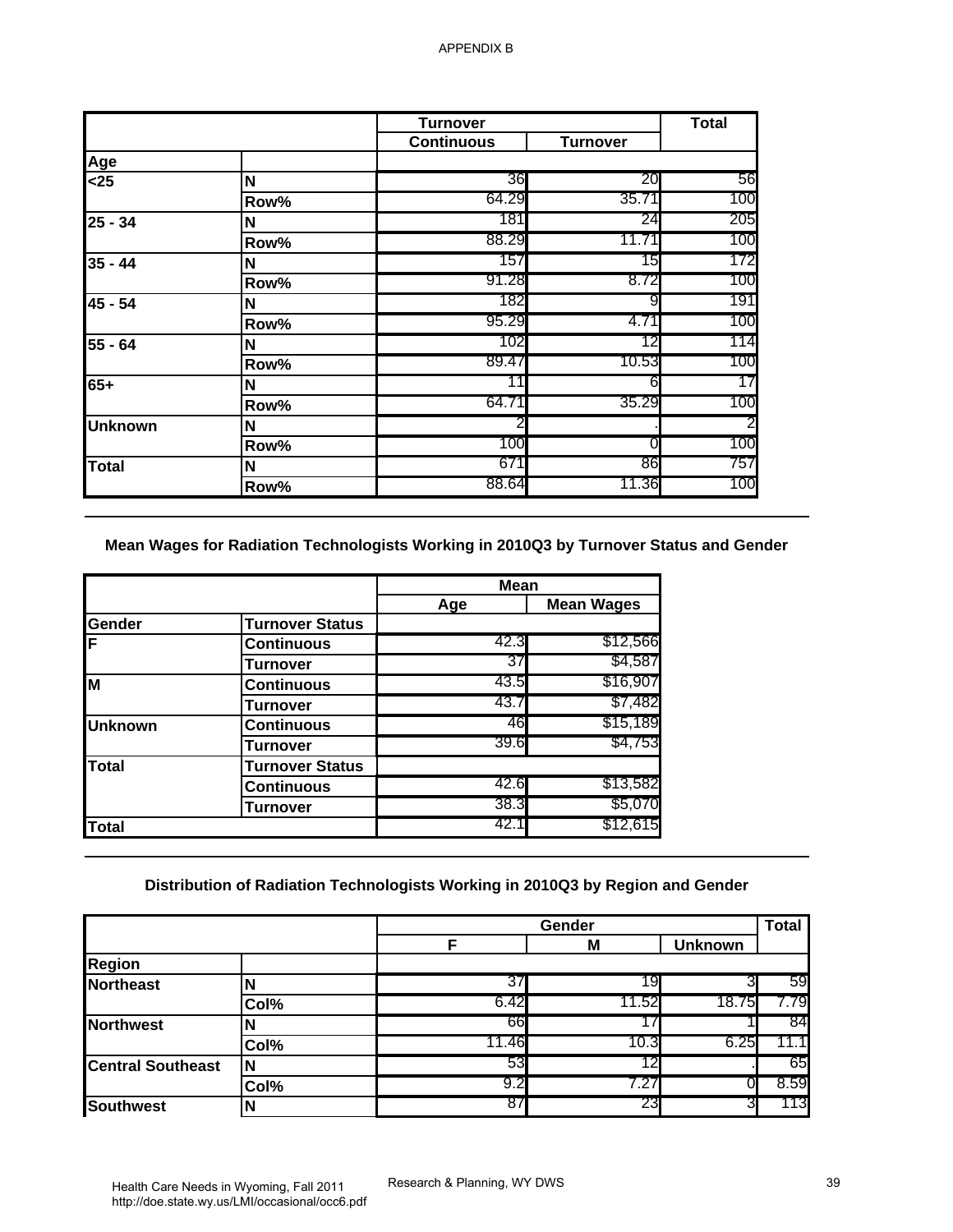|                                                                                                                                                                                           | Col%                  | 15.1                                                                            | 13.94 | 18.75<br>14.93        |
|-------------------------------------------------------------------------------------------------------------------------------------------------------------------------------------------|-----------------------|---------------------------------------------------------------------------------|-------|-----------------------|
| <b>Cheyenne MSA</b>                                                                                                                                                                       | N                     | 120                                                                             | 31    | 154<br>3              |
|                                                                                                                                                                                           | Col%                  | 20.83                                                                           | 18.79 | 18.75<br>20.34        |
| <b>Casper MSA</b>                                                                                                                                                                         | N                     | 101                                                                             | 34    | 137<br>$\overline{2}$ |
|                                                                                                                                                                                           | Col%                  | 17.53                                                                           | 20.61 | 18.1<br>12.5          |
| <b>Balance of State</b>                                                                                                                                                                   | N                     | 112                                                                             | 29    | 145<br>41             |
|                                                                                                                                                                                           | Col%                  | 19.44                                                                           | 17.58 | 19.15<br>25           |
| <b>Total</b>                                                                                                                                                                              | N                     | 576                                                                             | 165   | 16<br>757             |
|                                                                                                                                                                                           |                       |                                                                                 |       |                       |
| <b>Wages</b>                                                                                                                                                                              |                       | Mean and Median Statewide Wages for Radiation Technologists Working in 2010Q3   |       |                       |
| <b>Mean</b>                                                                                                                                                                               | <b>Median</b>         |                                                                                 |       |                       |
| \$12,615                                                                                                                                                                                  | \$12,636              |                                                                                 |       |                       |
|                                                                                                                                                                                           |                       |                                                                                 |       |                       |
| <b>Mean Distance</b>                                                                                                                                                                      |                       | Mean Commuting Distance for Radiation Technologists Working in 2010Q3           |       |                       |
| 14.3                                                                                                                                                                                      |                       |                                                                                 |       |                       |
|                                                                                                                                                                                           |                       |                                                                                 |       |                       |
|                                                                                                                                                                                           |                       |                                                                                 |       |                       |
|                                                                                                                                                                                           | <b>Working in WY?</b> | Reported FTEs for Radiation Technologists Working in 2010Q3                     |       |                       |
|                                                                                                                                                                                           | Y                     |                                                                                 |       |                       |
|                                                                                                                                                                                           |                       |                                                                                 |       |                       |
|                                                                                                                                                                                           | 218                   |                                                                                 |       |                       |
|                                                                                                                                                                                           | 41                    |                                                                                 |       |                       |
|                                                                                                                                                                                           | 39                    |                                                                                 |       |                       |
|                                                                                                                                                                                           | 42                    |                                                                                 |       |                       |
|                                                                                                                                                                                           | 156                   |                                                                                 |       |                       |
|                                                                                                                                                                                           | 170                   |                                                                                 |       |                       |
|                                                                                                                                                                                           | 29                    |                                                                                 |       |                       |
|                                                                                                                                                                                           | 55                    |                                                                                 |       |                       |
|                                                                                                                                                                                           |                       |                                                                                 |       |                       |
| <b>Reported FTE</b><br><b>No Hours Reported</b><br><0.25<br>$0.25 - 0.50$<br>$0.50 - 0.75$<br>$0.75 - 1.00$<br>$1.00 - 1.25$<br>$1.25 - 1.50$<br>$1.50 - 2.00$<br>$2.00+$<br><b>Total</b> | 757                   |                                                                                 |       |                       |
| Working in WY? No                                                                                                                                                                         |                       | Distribution of Respiratory Care Workers in 2010Q3 by Work Status and Age Group |       |                       |
|                                                                                                                                                                                           | N                     | Col%                                                                            |       |                       |
|                                                                                                                                                                                           |                       |                                                                                 |       |                       |
|                                                                                                                                                                                           | N.D.                  | N.D                                                                             |       |                       |
|                                                                                                                                                                                           | N.D.                  | N.D                                                                             |       |                       |
|                                                                                                                                                                                           | 15                    | 19.74                                                                           |       |                       |
| <b>Age Group</b><br>$25$<br>$25 - 34$<br>$35 - 44$<br>45 - 54                                                                                                                             | 23                    | 30.26<br>31.58                                                                  |       |                       |

| Wages                 |          |  |  |
|-----------------------|----------|--|--|
| <b>Median</b><br>Mean |          |  |  |
| \$12.615              | \$12.636 |  |  |

|  | <b>Mean Distance</b> |
|--|----------------------|
|  |                      |

#### **Reported FTEs for Radiation Technologists Working in 2010Q3**

|                          | <b>Working in WY?</b> |
|--------------------------|-----------------------|
|                          |                       |
|                          |                       |
| <b>Reported FTE</b>      |                       |
| <b>No Hours Reported</b> | 218                   |
| < 0.25                   | 41                    |
| $0.25 - 0.50$            | 39                    |
| $0.50 - 0.75$            | 42                    |
| $0.75 - 1.00$            | 156                   |
| $1.00 - 1.25$            | 170                   |
| $1.25 - 1.50$            | 29                    |
| $1.50 - 2.00$            | 55                    |
| $2.00+$                  |                       |
| <b>Total</b>             | 757                   |
|                          |                       |

|                  |     | Col%  |
|------------------|-----|-------|
| <b>Age Group</b> |     |       |
| $25$             |     |       |
| $25 - 34$        |     |       |
| $35 - 44$        | 151 | 19.74 |
| $45 - 54$        | 231 | 30.26 |
| $55 - 64$        | 24  | 31.58 |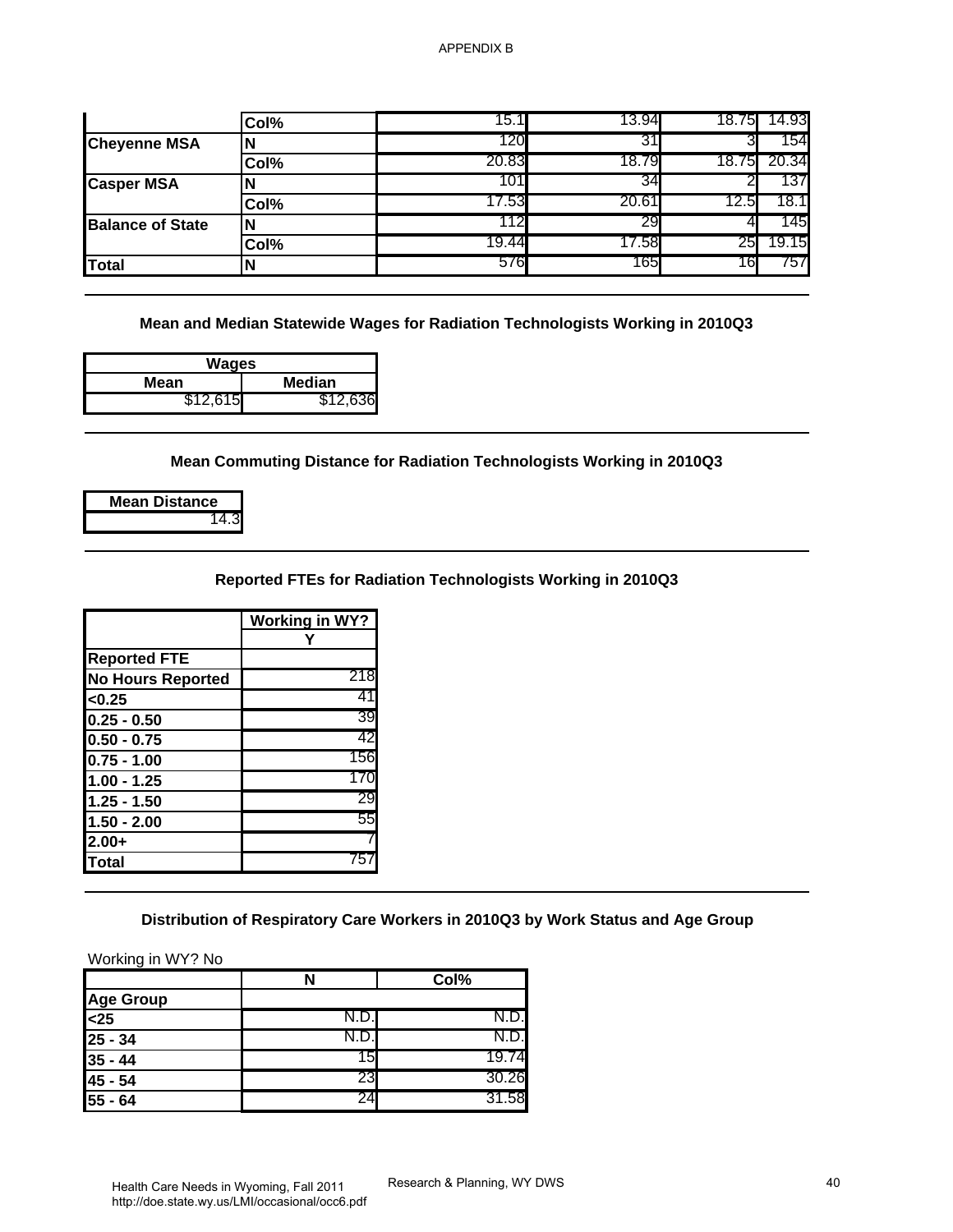| 65+            |   |  |
|----------------|---|--|
| <b>Unknown</b> |   |  |
| <b>ITotal</b>  | ı |  |

#### **Distribution of Respiratory Care Workers in 2010Q3 by Work Status and Age Group**

|                                                                                           | N    | Col% |
|-------------------------------------------------------------------------------------------|------|------|
| <b>Age Group</b>                                                                          |      |      |
|                                                                                           | N.D. | N.D. |
| $\frac{25}{35} - 34$<br>$\frac{35}{45} - 44$<br>$\frac{45}{55} - 64$<br>$\frac{55}{65} +$ | N.D. | N.D. |
|                                                                                           | 46   | 18.4 |
|                                                                                           | 97   | 38.8 |
|                                                                                           |      | 16.4 |
|                                                                                           | N.D  | N.D. |
| <b>Unknown</b>                                                                            | N.D. | N.D. |
| Total                                                                                     | 250  | 100  |

#### **Distribution of Respiratory Care Workers in 2010Q3 by Work Status and Age Group**

| Total                                                                                 |      |       |
|---------------------------------------------------------------------------------------|------|-------|
|                                                                                       | N    | Col%  |
| <b>Age Group</b>                                                                      |      |       |
|                                                                                       | N.D. | N.D.  |
|                                                                                       | N.D. | N.D.  |
|                                                                                       | 61   | 18.71 |
|                                                                                       | 120  | 36.81 |
| $\frac{$25}{$25 - 34}$$<br>$\frac{25 - 34}{$35 - 44}$$<br>$\frac{45 - 54}{$55 - 64}$$ | 65   | 19.94 |
| $65+$                                                                                 | N.D. | N.D.  |
| <b>Unknown</b>                                                                        | N.D. | N.D.  |
| Total                                                                                 | 326  | 100   |

#### **Mean Age, Counts, and Mean Wages of Respiratory Care Workers in 2010Q3 and Mean Wages by Gender for Those Working in Wyoming**

| $65+$                                                                                                                                                                                                                    | N.D.                                                                            | N.D.                                       |                                  |
|--------------------------------------------------------------------------------------------------------------------------------------------------------------------------------------------------------------------------|---------------------------------------------------------------------------------|--------------------------------------------|----------------------------------|
| <b>Unknown</b>                                                                                                                                                                                                           | N.D.                                                                            | N.D.                                       |                                  |
| <b>Total</b>                                                                                                                                                                                                             | 76                                                                              | 100                                        |                                  |
|                                                                                                                                                                                                                          |                                                                                 |                                            |                                  |
| Working in WY? Yes                                                                                                                                                                                                       | Distribution of Respiratory Care Workers in 2010Q3 by Work Status and Age Group |                                            |                                  |
|                                                                                                                                                                                                                          | N                                                                               | Col%                                       |                                  |
| <b>Age Group</b>                                                                                                                                                                                                         |                                                                                 |                                            |                                  |
| $25$                                                                                                                                                                                                                     | N.D.                                                                            | N.D.                                       |                                  |
| $25 - 34$                                                                                                                                                                                                                | N.D.                                                                            | N.D.                                       |                                  |
| $35 - 44$                                                                                                                                                                                                                | 46                                                                              | 18.4                                       |                                  |
| 45 - 54                                                                                                                                                                                                                  | 97                                                                              | 38.8                                       |                                  |
| 55 - 64                                                                                                                                                                                                                  | -41                                                                             | 16.4                                       |                                  |
| $65+$                                                                                                                                                                                                                    | N.D.                                                                            | N.D.                                       |                                  |
| <b>Unknown</b>                                                                                                                                                                                                           | N.D.                                                                            | N.D.                                       |                                  |
| <b>Total</b>                                                                                                                                                                                                             | 250                                                                             | 100                                        |                                  |
|                                                                                                                                                                                                                          | Distribution of Respiratory Care Workers in 2010Q3 by Work Status and Age Group |                                            |                                  |
|                                                                                                                                                                                                                          |                                                                                 |                                            |                                  |
|                                                                                                                                                                                                                          | N                                                                               | Col%                                       |                                  |
|                                                                                                                                                                                                                          |                                                                                 |                                            |                                  |
|                                                                                                                                                                                                                          | N.D.                                                                            | N.D.                                       |                                  |
|                                                                                                                                                                                                                          | N.D.                                                                            | N.D.                                       |                                  |
|                                                                                                                                                                                                                          | 61                                                                              | 18.71                                      |                                  |
|                                                                                                                                                                                                                          | 120                                                                             | 36.81                                      |                                  |
|                                                                                                                                                                                                                          | 65                                                                              | 19.94                                      |                                  |
|                                                                                                                                                                                                                          | N.D.                                                                            | N.D.                                       |                                  |
|                                                                                                                                                                                                                          | N.D.                                                                            | N.D.                                       |                                  |
|                                                                                                                                                                                                                          | 326                                                                             | 100                                        |                                  |
| Total<br><b>Age Group</b><br>$25$<br>$25 - 34$<br>$35 - 44$<br>45 - 54<br>55 - 64<br>$65+$<br><b>Unknown</b><br><b>Total</b><br>Mean Age, Counts, and Mean Wages of Respiratory Care Workers in 2010Q3 and Mean Wages by |                                                                                 | <b>Gender for Those Working in Wyoming</b> |                                  |
| Working in WY? No                                                                                                                                                                                                        |                                                                                 |                                            |                                  |
|                                                                                                                                                                                                                          | $\mathsf{N}$                                                                    | <b>Mean</b>                                |                                  |
|                                                                                                                                                                                                                          |                                                                                 | Age                                        | <b>Wages of Those</b><br>Working |
|                                                                                                                                                                                                                          |                                                                                 |                                            |                                  |
|                                                                                                                                                                                                                          | 18                                                                              | 44.9                                       |                                  |
|                                                                                                                                                                                                                          | 14                                                                              | 48.9                                       |                                  |
| Gender<br>F<br>M<br><b>Unknown</b><br><b>Total</b>                                                                                                                                                                       | 44<br>76                                                                        | 47.1<br>46.9                               |                                  |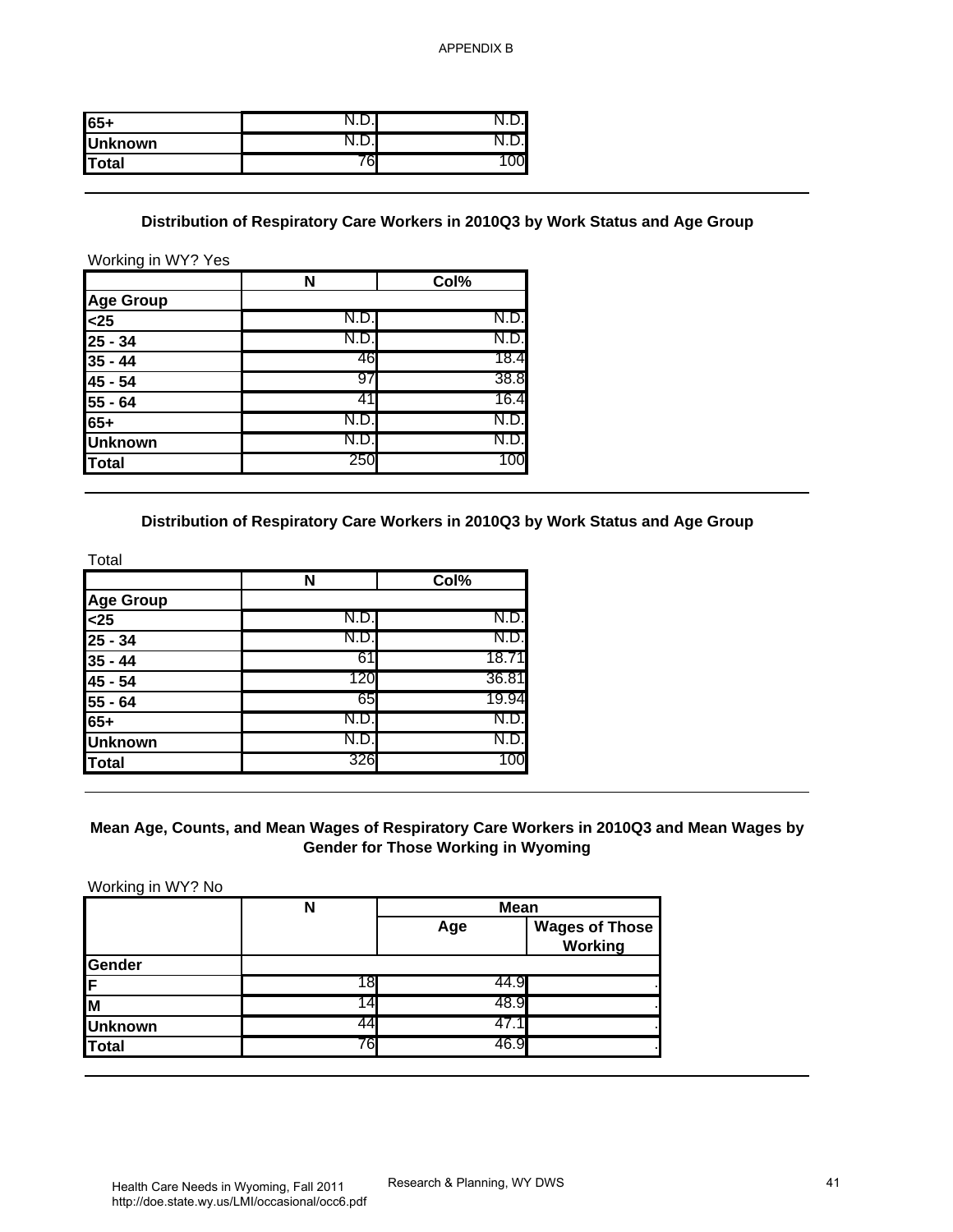## **Mean Age, Counts, and Mean Wages of Respiratory Care Workers in 2010Q3 and Mean Wages by Gender for Those Working in Wyoming**

|                | N   | <b>Mean</b> |                                  |  |
|----------------|-----|-------------|----------------------------------|--|
|                |     | Age         | <b>Wages of Those</b><br>Working |  |
| Gender         |     |             |                                  |  |
| ΙF             | 165 |             | \$12,232                         |  |
| lм             |     | 48.1        | \$14,039                         |  |
| <b>Unknown</b> | 14  | 40.3        | \$12,894                         |  |
| Total          | 250 | 44.3        | \$12,782                         |  |

#### **Mean Age, Counts, and Mean Wages of Respiratory Care Workers in 2010Q3 and Mean Wages by Gender for Those Working in Wyoming**

| Total          |     |             |                                  |
|----------------|-----|-------------|----------------------------------|
|                | N   | <b>Mean</b> |                                  |
|                |     | Age         | <b>Wages of Those</b><br>Working |
| Gender         |     |             |                                  |
| ΙF             | 183 | 43.1        | \$12,232                         |
| lм             | 85  | 48.2        | \$14,039                         |
| <b>Unknown</b> | 58  | 45.6        | \$12,894                         |
| Total          | 326 | 44.9        | \$12,782                         |

## **Turnover Statistics for Respiratory Care Workers Working in 2010Q3 by Age**

| Working in WY? Yes                                                                   |                                                                                          |                                            |                                         |              |
|--------------------------------------------------------------------------------------|------------------------------------------------------------------------------------------|--------------------------------------------|-----------------------------------------|--------------|
|                                                                                      | N                                                                                        | <b>Mean</b>                                |                                         |              |
|                                                                                      |                                                                                          | Age                                        | <b>Wages of Those</b><br><b>Working</b> |              |
| Gender                                                                               |                                                                                          |                                            |                                         |              |
| F                                                                                    | 165<br>71                                                                                | 43<br>48.1                                 | \$12,232<br>\$14,039                    |              |
| M                                                                                    | 14                                                                                       | 40.3                                       | \$12,894                                |              |
| <b>Unknown</b><br><b>Total</b>                                                       | 250                                                                                      | 44.3                                       | \$12,782                                |              |
|                                                                                      |                                                                                          |                                            |                                         |              |
|                                                                                      | Mean Age, Counts, and Mean Wages of Respiratory Care Workers in 2010Q3 and Mean Wages by | <b>Gender for Those Working in Wyoming</b> |                                         |              |
| Total                                                                                |                                                                                          |                                            |                                         |              |
|                                                                                      | $\overline{\mathsf{N}}$                                                                  | <b>Mean</b>                                |                                         |              |
|                                                                                      |                                                                                          | Age                                        | <b>Wages of Those</b><br>Working        |              |
| Gender<br>F                                                                          | 183                                                                                      | 43.1                                       | \$12,232                                |              |
| M                                                                                    | 85                                                                                       | 48.2                                       | \$14,039                                |              |
|                                                                                      |                                                                                          |                                            |                                         |              |
|                                                                                      |                                                                                          |                                            |                                         |              |
|                                                                                      | 58<br>326                                                                                | 45.6<br>44.9                               | \$12,894<br>\$12,782                    |              |
| <b>Unknown</b><br><b>Total</b>                                                       | Turnover Statistics for Respiratory Care Workers Working in 2010Q3 by Age                |                                            |                                         |              |
|                                                                                      |                                                                                          | <b>Turnover</b>                            | <b>Turnover</b>                         | <b>Total</b> |
|                                                                                      |                                                                                          | <b>Continuous</b>                          |                                         |              |
|                                                                                      | N                                                                                        | N.D.                                       | N.D.                                    | N.D.         |
|                                                                                      | Row%                                                                                     | N.D.                                       | N.D.                                    | N.D.         |
|                                                                                      | N                                                                                        | N.D.                                       | N.D.                                    | N.D.         |
|                                                                                      | Row%                                                                                     | N.D                                        | N.D.                                    | N.D.         |
|                                                                                      | Ν                                                                                        | N.D.                                       | N.D.                                    | N.D.         |
|                                                                                      | Row%                                                                                     | N.D.                                       | N.D.                                    | N.D.         |
|                                                                                      | N                                                                                        | N.D.                                       | N.D.                                    | N.D.         |
|                                                                                      | Row%                                                                                     | N.D.                                       | N.D.                                    |              |
|                                                                                      | N                                                                                        | N.D.                                       | N.D.                                    | N.D.<br>N.D. |
|                                                                                      | Row%                                                                                     | N.D.                                       | N.D.                                    | N.D.         |
|                                                                                      | N                                                                                        | N.D.                                       | N.D.                                    | N.D.         |
|                                                                                      | Row%                                                                                     | N.D.                                       | N.D.                                    |              |
|                                                                                      | N                                                                                        | N.D.                                       | N.D.                                    | N.D.<br>N.D. |
| Age<br>$25$<br>$25 - 34$<br>$35 - 44$<br>45 - 54<br>55 - 64<br>65+<br><b>Unknown</b> | Row%                                                                                     | N.D.                                       | N.D.                                    | N.D.         |
| <b>Total</b>                                                                         | N                                                                                        | 225<br>90                                  | 25<br>10                                | 250<br>100   |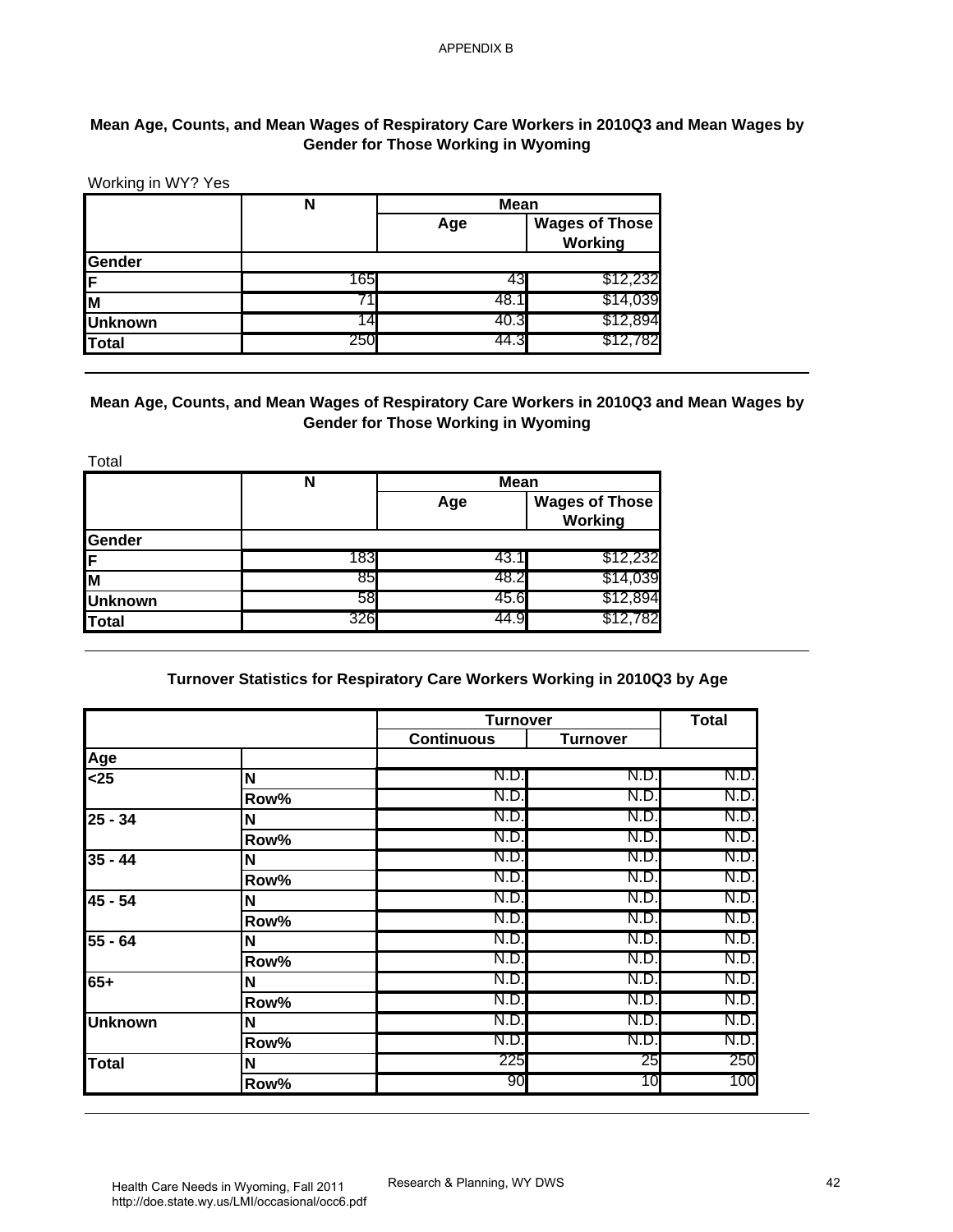|                |                        | <b>Mean</b> |                   |
|----------------|------------------------|-------------|-------------------|
|                |                        | Age         | <b>Mean Wages</b> |
| Gender         | <b>Turnover Status</b> |             |                   |
| IF             | <b>Continuous</b>      | 44.2        | \$12,781          |
|                | <b>Turnover</b>        | 32.5        | \$7,450           |
| İм             | <b>Continuous</b>      | 47.9        | \$14,712          |
|                | Turnover               | 51          | \$5,165           |
| <b>Unknown</b> | <b>Continuous</b>      | 40.9        | \$14,602          |
|                | Turnover               | 38.3        | \$6,632           |
| <b>Total</b>   | <b>Turnover Status</b> |             |                   |
|                | Continuous             | 45.1        | \$13,436          |
|                | Turnover               | 36.9        | \$6,895           |
| Total          |                        | 44.3        | \$12,782          |

#### **Mean Wages for Respiratory Care Workers Working in 2010Q3 by Turnover Status and Gender**

#### **Distribution of Respiratory Care Workers Working in 2010Q3 by Region and Gender**

| <b>Turnover Status</b><br><b>Continuous</b><br><b>Turnover</b><br><b>Continuous</b><br><b>Turnover</b><br><b>Continuous</b><br><b>Turnover</b><br><b>Turnover Status</b><br><b>Continuous</b><br><b>Turnover</b><br>Col% | Age<br>44.2<br>32.5<br>47.9<br>51<br>40.9<br>38.3<br>45.1<br>36.9<br>44.3<br>Distribution of Respiratory Care Workers Working in 2010Q3 by Region and Gender<br>F | <b>Mean Wages</b><br>\$12,781<br>\$7,450<br>\$14,712<br>\$5,165<br>\$14,602<br>\$6,632<br>\$13,436<br>\$6,895<br>\$12,782<br>Gender<br>M |                     | <b>Total</b>                                                                                       |
|--------------------------------------------------------------------------------------------------------------------------------------------------------------------------------------------------------------------------|-------------------------------------------------------------------------------------------------------------------------------------------------------------------|------------------------------------------------------------------------------------------------------------------------------------------|---------------------|----------------------------------------------------------------------------------------------------|
|                                                                                                                                                                                                                          |                                                                                                                                                                   |                                                                                                                                          |                     |                                                                                                    |
|                                                                                                                                                                                                                          |                                                                                                                                                                   |                                                                                                                                          |                     |                                                                                                    |
|                                                                                                                                                                                                                          |                                                                                                                                                                   |                                                                                                                                          |                     |                                                                                                    |
|                                                                                                                                                                                                                          |                                                                                                                                                                   |                                                                                                                                          |                     |                                                                                                    |
|                                                                                                                                                                                                                          |                                                                                                                                                                   |                                                                                                                                          |                     |                                                                                                    |
|                                                                                                                                                                                                                          |                                                                                                                                                                   |                                                                                                                                          |                     |                                                                                                    |
|                                                                                                                                                                                                                          |                                                                                                                                                                   |                                                                                                                                          |                     |                                                                                                    |
|                                                                                                                                                                                                                          |                                                                                                                                                                   |                                                                                                                                          |                     |                                                                                                    |
|                                                                                                                                                                                                                          |                                                                                                                                                                   |                                                                                                                                          |                     |                                                                                                    |
|                                                                                                                                                                                                                          |                                                                                                                                                                   |                                                                                                                                          |                     |                                                                                                    |
|                                                                                                                                                                                                                          |                                                                                                                                                                   |                                                                                                                                          |                     |                                                                                                    |
|                                                                                                                                                                                                                          |                                                                                                                                                                   |                                                                                                                                          | <b>Unknown</b>      |                                                                                                    |
|                                                                                                                                                                                                                          |                                                                                                                                                                   |                                                                                                                                          |                     |                                                                                                    |
|                                                                                                                                                                                                                          | 12<br>7.27                                                                                                                                                        | 9.86                                                                                                                                     |                     | 19                                                                                                 |
|                                                                                                                                                                                                                          | 16                                                                                                                                                                | N.D.                                                                                                                                     | 0<br>N.D.           | 7.6<br>N.D                                                                                         |
| Col%                                                                                                                                                                                                                     | 9.7                                                                                                                                                               | N.D.                                                                                                                                     | N.D                 | N.D                                                                                                |
|                                                                                                                                                                                                                          | 12                                                                                                                                                                | 10                                                                                                                                       |                     | 22                                                                                                 |
| Col%                                                                                                                                                                                                                     | 7.27                                                                                                                                                              | N.D.                                                                                                                                     | N.D.                | N.D.                                                                                               |
|                                                                                                                                                                                                                          | 16                                                                                                                                                                | N.D.                                                                                                                                     | N.D.                | N.D.                                                                                               |
| Col%                                                                                                                                                                                                                     | 9.7                                                                                                                                                               | 19.72                                                                                                                                    | 14.29               | 12.8                                                                                               |
|                                                                                                                                                                                                                          | 24                                                                                                                                                                | 10                                                                                                                                       |                     | 41                                                                                                 |
| Col%                                                                                                                                                                                                                     |                                                                                                                                                                   |                                                                                                                                          |                     | 16.4                                                                                               |
|                                                                                                                                                                                                                          |                                                                                                                                                                   |                                                                                                                                          |                     | 53                                                                                                 |
| Col%                                                                                                                                                                                                                     |                                                                                                                                                                   |                                                                                                                                          |                     | N.D.                                                                                               |
|                                                                                                                                                                                                                          |                                                                                                                                                                   |                                                                                                                                          |                     | N.D.<br>24.4                                                                                       |
|                                                                                                                                                                                                                          |                                                                                                                                                                   |                                                                                                                                          |                     | 250                                                                                                |
| Col%                                                                                                                                                                                                                     | 46<br>27.88<br>165                                                                                                                                                | N.D.<br>15.49<br>71                                                                                                                      | N.D.<br>28.57<br>14 |                                                                                                    |
|                                                                                                                                                                                                                          |                                                                                                                                                                   |                                                                                                                                          |                     |                                                                                                    |
|                                                                                                                                                                                                                          |                                                                                                                                                                   |                                                                                                                                          |                     |                                                                                                    |
| <b>Median</b><br>\$13,132                                                                                                                                                                                                |                                                                                                                                                                   |                                                                                                                                          |                     |                                                                                                    |
|                                                                                                                                                                                                                          |                                                                                                                                                                   | 14.55<br>39<br>23.64                                                                                                                     | 14.08<br>14<br>N.D. | 71<br>50<br>N.D.<br>Mean and Median Statewide Wages for Respiratory Care Workers Working in 2010Q3 |

#### **Mean and Median Statewide Wages for Respiratory Care Workers Working in 2010Q3**

| Wages          |          |  |  |
|----------------|----------|--|--|
| Median<br>Mean |          |  |  |
| \$12.782       | \$13,132 |  |  |

#### **Mean Commuting Distance for Respiratory Care Workers Working in 2010Q3**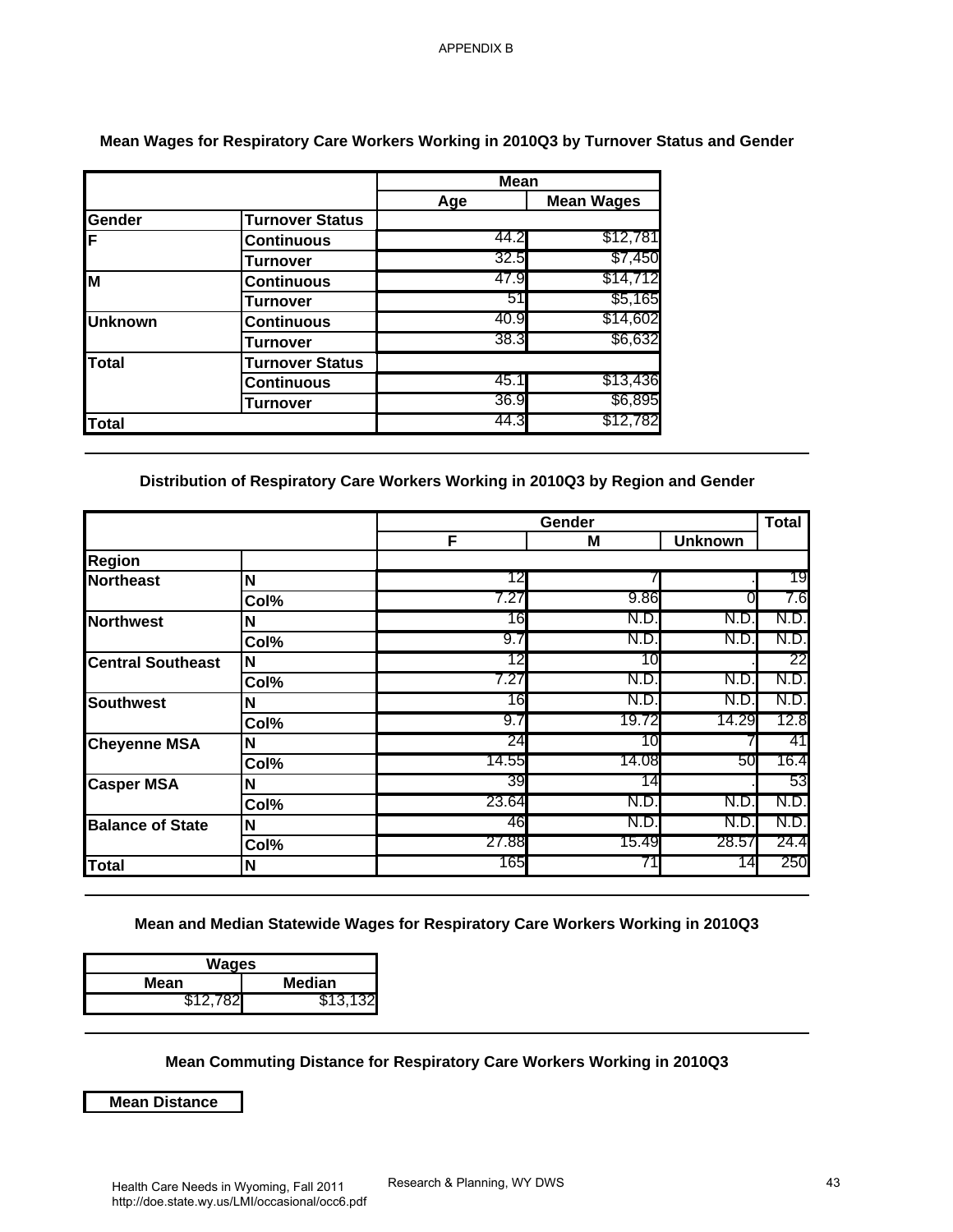#### **Reported FTEs for Respiratory Care Workers Working in 2010Q3**

|                          | Working in WY? |
|--------------------------|----------------|
|                          |                |
| <b>Reported FTE</b>      |                |
| <b>No Hours Reported</b> | 53             |
| < 0.25                   | 10             |
| $0.25 - 0.50$            |                |
| $0.50 - 0.75$            | 24             |
| 0.75 - 1.00              | 48             |
| 1.00 - 1.25              | 57             |
| 1.25 - 1.50              | 19             |
| $1.50 - 2.00$            | 28             |
| lTotal                   | 250            |

#### **Distribution of Audiologists in 2010Q3 by Work Status and Age Group**

|                       |      | Col% |
|-----------------------|------|------|
| <b>Age Group</b>      |      |      |
| $25 - 34$             | N.D. |      |
| $35 - 44$             | N.D. |      |
| $45 - 54$             | N.D. |      |
|                       | N.D  |      |
| $\frac{55 - 64}{65+}$ | IN.L |      |
| Total                 |      |      |

#### **Distribution of Audiologists in 2010Q3 by Work Status and Age Group**

| Reported FTEs for Respiratory Care Workers Working in 2010Q3        |                                                                                       |      |                                                                                                     |
|---------------------------------------------------------------------|---------------------------------------------------------------------------------------|------|-----------------------------------------------------------------------------------------------------|
|                                                                     |                                                                                       |      |                                                                                                     |
|                                                                     |                                                                                       |      |                                                                                                     |
|                                                                     |                                                                                       |      |                                                                                                     |
| <b>Working in WY?</b><br>Υ                                          |                                                                                       |      |                                                                                                     |
|                                                                     |                                                                                       |      |                                                                                                     |
| 53                                                                  |                                                                                       |      |                                                                                                     |
|                                                                     |                                                                                       |      |                                                                                                     |
|                                                                     |                                                                                       |      |                                                                                                     |
|                                                                     |                                                                                       |      |                                                                                                     |
|                                                                     |                                                                                       |      |                                                                                                     |
|                                                                     |                                                                                       |      |                                                                                                     |
|                                                                     |                                                                                       |      |                                                                                                     |
|                                                                     |                                                                                       |      |                                                                                                     |
|                                                                     |                                                                                       |      |                                                                                                     |
| N                                                                   | Col%                                                                                  |      |                                                                                                     |
|                                                                     |                                                                                       |      |                                                                                                     |
|                                                                     |                                                                                       |      |                                                                                                     |
|                                                                     |                                                                                       |      |                                                                                                     |
|                                                                     |                                                                                       |      |                                                                                                     |
|                                                                     |                                                                                       |      |                                                                                                     |
| 21                                                                  | 100                                                                                   |      |                                                                                                     |
|                                                                     |                                                                                       |      |                                                                                                     |
|                                                                     |                                                                                       |      |                                                                                                     |
| Distribution of Audiologists in 2010Q3 by Work Status and Age Group |                                                                                       |      |                                                                                                     |
| N                                                                   | Col%                                                                                  |      |                                                                                                     |
| N.D.                                                                | N.D.                                                                                  |      |                                                                                                     |
| N.D.                                                                | N.D.                                                                                  |      |                                                                                                     |
| N.D.                                                                | N.D.                                                                                  |      |                                                                                                     |
| N.D.                                                                | N.D.                                                                                  |      |                                                                                                     |
| N.D.                                                                | N.D.                                                                                  |      |                                                                                                     |
|                                                                     | 10<br>11<br>24<br>48<br>57<br>19<br>28<br>250<br>N.D.<br>N.D.<br>N.D.<br>N.D.<br>N.D. | N.D. | Distribution of Audiologists in 2010Q3 by Work Status and Age Group<br>N.D.<br>N.D.<br>N.D.<br>N.D. |

#### **Distribution of Audiologists in 2010Q3 by Work Status and Age Group**

|                  | $\sim$ 10 $'$ |
|------------------|---------------|
| <b>Age Group</b> |               |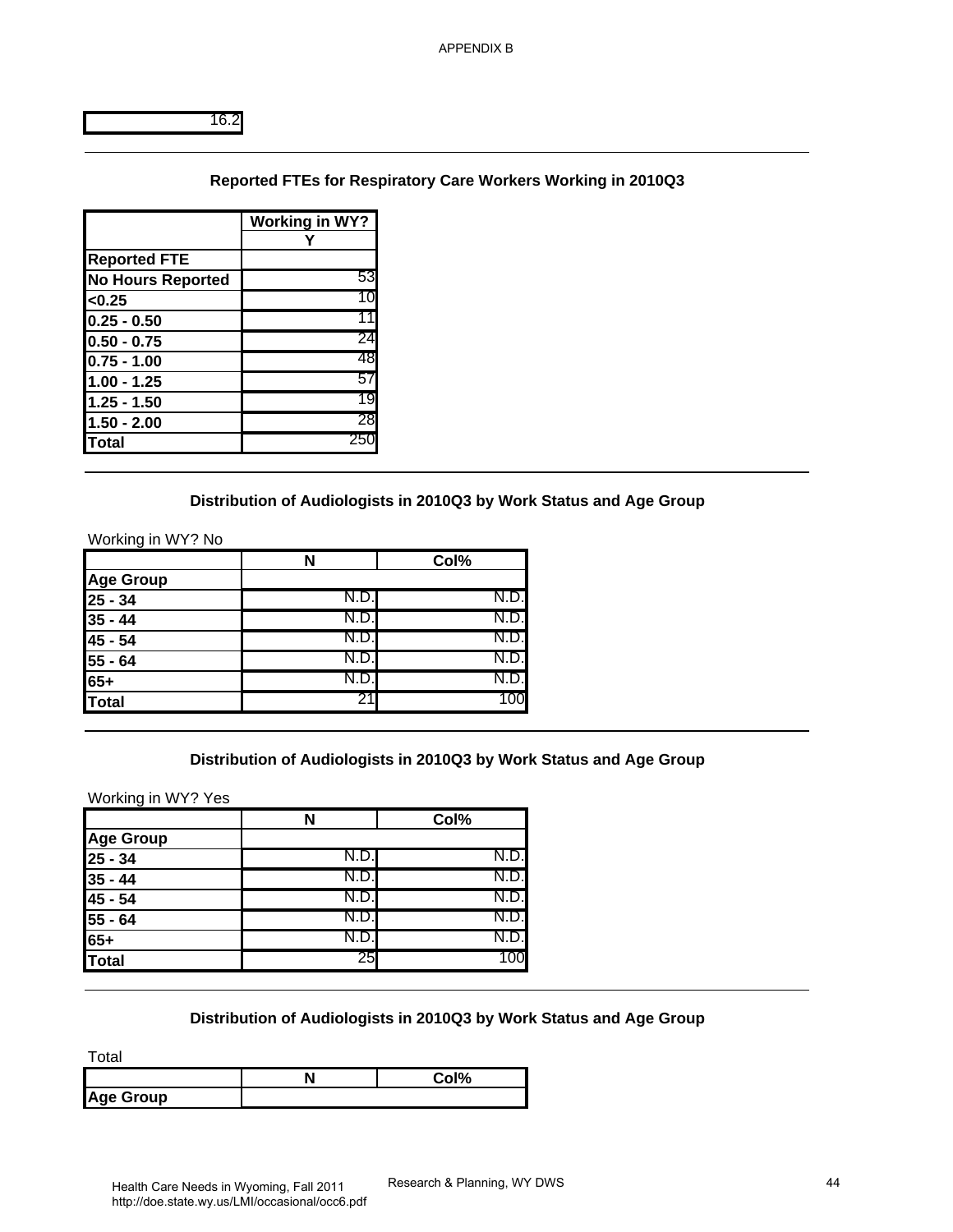| $\frac{25 - 34}{35 - 44}$<br>45 - 54 | N.D.  |  |
|--------------------------------------|-------|--|
|                                      | N.D.  |  |
|                                      | N.D.I |  |
| $55 - 64$                            | N.D.I |  |
| $65+$                                | N.D.  |  |
| Total                                | 46    |  |

#### **Mean Age, Counts, and Mean Wages of Audiologists in 2010Q3 and Mean Wages by Gender for Those Working in Wyoming**

|                | N    | Mean  |                                  |
|----------------|------|-------|----------------------------------|
|                |      | Age   | <b>Wages of Those</b><br>Working |
| <b>Gender</b>  |      |       |                                  |
| IF.            |      |       |                                  |
| lм             | N.D. | N.D.  |                                  |
| <b>Unknown</b> |      | N.D   |                                  |
| Total          |      | 45.5I |                                  |

#### **Mean Age, Counts, and Mean Wages of Audiologists in 2010Q3 and Mean Wages by Gender for Those Working in Wyoming**

|                | N    | <b>Mean</b> |                                  |  |
|----------------|------|-------------|----------------------------------|--|
|                |      | Age         | <b>Wages of Those</b><br>Working |  |
| <b>Gender</b>  |      |             |                                  |  |
| ΙF             | 16   | 49.3        | \$14,706                         |  |
| lм             | N.D. | N.D         | \$15,159                         |  |
| <b>Unknown</b> | N.D. | IN.D.       |                                  |  |
| Total          | 25   | 52          |                                  |  |

## **Mean Age, Counts, and Mean Wages of Audiologists in 2010Q3 and Mean Wages by Gender for Those Working in Wyoming**

| $25 - 34$                                                                                                                             | N.D.                                                                                          | N.D.                                           |                                         |
|---------------------------------------------------------------------------------------------------------------------------------------|-----------------------------------------------------------------------------------------------|------------------------------------------------|-----------------------------------------|
| $35 - 44$                                                                                                                             | N.D.                                                                                          | N.D.                                           |                                         |
| $45 - 54$                                                                                                                             | N.D.                                                                                          | N.D.                                           |                                         |
| $55 - 64$                                                                                                                             | N.D.                                                                                          | N.D.                                           |                                         |
| $65+$                                                                                                                                 | N.D.                                                                                          | N.D.                                           |                                         |
| <b>Total</b>                                                                                                                          | 46                                                                                            | 100                                            |                                         |
| Working in WY? No<br>Gender                                                                                                           | N                                                                                             | <b>Those Working in Wyoming</b><br>Mean<br>Age | <b>Wages of Those</b><br><b>Working</b> |
| F                                                                                                                                     | 9                                                                                             | 41.4                                           |                                         |
|                                                                                                                                       | N.D.                                                                                          | N.D                                            |                                         |
|                                                                                                                                       | N.D.                                                                                          | N.D.                                           |                                         |
|                                                                                                                                       |                                                                                               |                                                |                                         |
|                                                                                                                                       | 21<br>Mean Age, Counts, and Mean Wages of Audiologists in 2010Q3 and Mean Wages by Gender for | 45.5<br><b>Those Working in Wyoming</b>        |                                         |
|                                                                                                                                       | N                                                                                             | <b>Mean</b><br>Age                             | <b>Wages of Those</b>                   |
|                                                                                                                                       |                                                                                               |                                                | <b>Working</b>                          |
|                                                                                                                                       |                                                                                               |                                                |                                         |
|                                                                                                                                       | 16                                                                                            | 49.3                                           | \$14,406                                |
|                                                                                                                                       | N.D.                                                                                          | N.D.                                           | \$15,159                                |
|                                                                                                                                       | N.D.<br>25                                                                                    | N.D<br>52                                      | \$14,67                                 |
| $\overline{\mathsf{M}}$<br><b>Unknown</b><br><b>Total</b><br>Working in WY? Yes<br>Gender<br>F<br>M<br><b>Unknown</b><br><b>Total</b> | Mean Age, Counts, and Mean Wages of Audiologists in 2010Q3 and Mean Wages by Gender for       | <b>Those Working in Wyoming</b>                |                                         |
| Total                                                                                                                                 |                                                                                               |                                                |                                         |
|                                                                                                                                       | $\overline{\mathsf{N}}$                                                                       | <b>Mean</b>                                    |                                         |
|                                                                                                                                       |                                                                                               | Age                                            | <b>Wages of Those</b><br>Working        |
|                                                                                                                                       |                                                                                               |                                                |                                         |
|                                                                                                                                       | 25                                                                                            | 46.4                                           | \$14,406                                |
|                                                                                                                                       | N.D.                                                                                          | N.D.                                           | \$15,159                                |
| Gender<br>F<br>M<br><b>Unknown</b><br><b>Total</b>                                                                                    | N.D.<br>46                                                                                    | N.D<br>49                                      | \$14,677                                |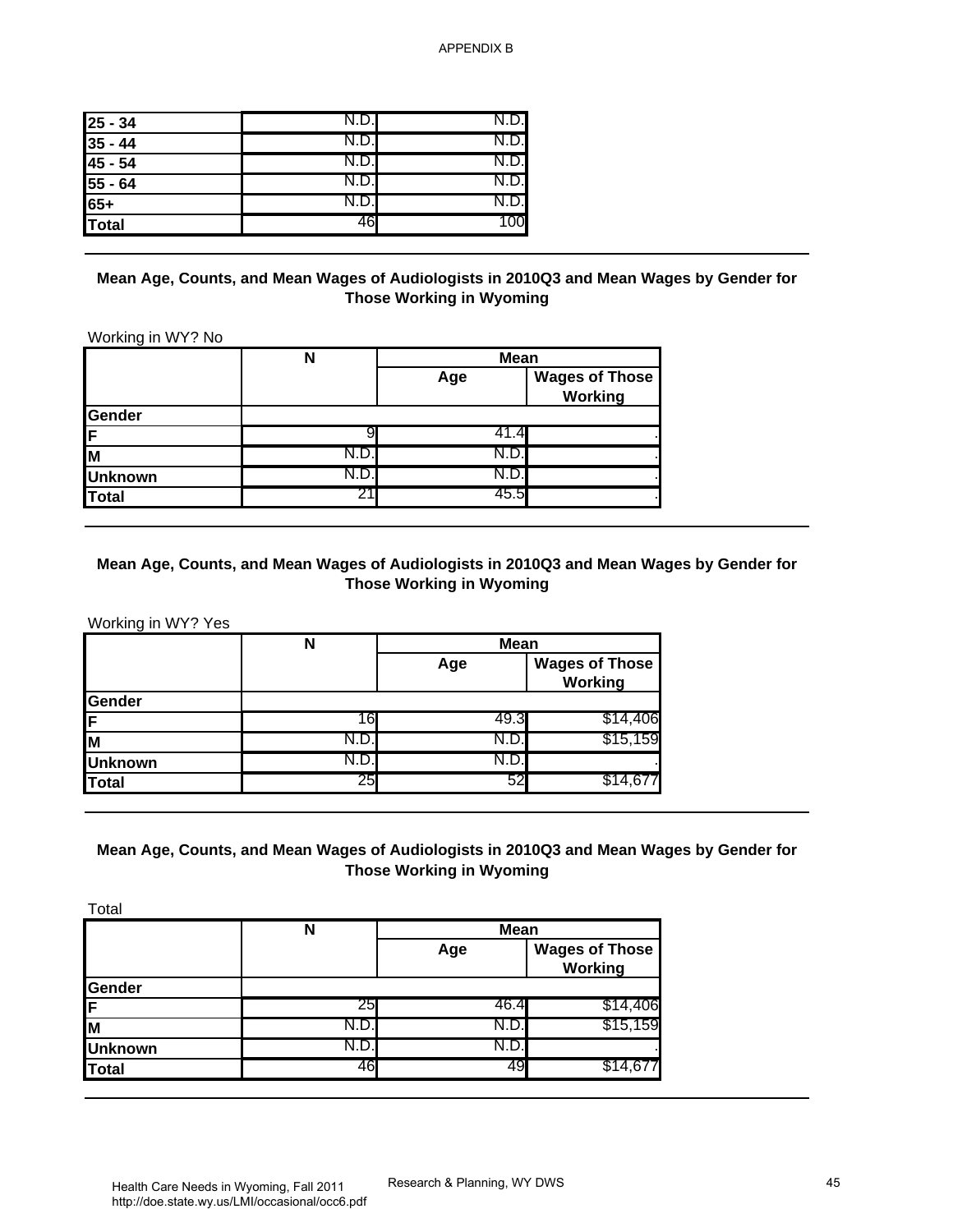|              |      | <b>Turnover</b>   |                 | <b>Total</b> |
|--------------|------|-------------------|-----------------|--------------|
|              |      | <b>Continuous</b> | <b>Turnover</b> |              |
| <u>Age</u>   |      |                   |                 |              |
| $25 - 34$    | N    | N.D.              | N.D.            | N.D.         |
|              | Row% | N.D.              | N.D             | N.D.         |
| $35 - 44$    | N    | N.D.              | N.D             | N.D.         |
|              | Row% | N.D.              | N.D             | N.D.         |
| 45 - 54      | N    | N.D.              | N.D             | N.D.         |
|              | Row% | N.D.              | N.D             | N.D.         |
| $55 - 64$    | N    | N.D.              | N.D             | N.D.         |
|              | Row% | N.D.              | N.D             | N.D.         |
| $65+$        | N    | N.D.              | N.D             | N.D.         |
|              | Row% | N.D.              | N.D.            | N.D.         |
| <b>Total</b> | N    | 22                |                 | 25           |
|              | Row% | 88                | 12              | 100          |

## **Turnover Statistics for Audiologists Working in 2010Q3 by Age**

|        |                        | <b>Mean</b> |                   |
|--------|------------------------|-------------|-------------------|
|        |                        | Age         | <b>Mean Wages</b> |
| Gender | <b>Turnover Status</b> |             |                   |
| ΙF     | <b>Continuous</b>      | 52.5        | \$17,119          |
|        | <b>Turnover</b>        | 35.1        | \$2,650           |
| M      | <b>Continuous</b>      | 56.9        | \$15,159          |
|        | <b>Turnover</b>        |             |                   |
| Total  | <b>Turnover Status</b> |             |                   |
|        | <b>Continuous</b>      | 54.3        | \$16,317          |
|        | Turnover               | 35.1        | \$2,650           |
| Total  |                        | 52          | \$14,677          |

## **Distribution of Audiologists Working in 2010Q3 by Region and Gender**

|                                                                                                                              |                        | <b>Turnover</b>                                                     |                   | <b>Total</b>   |                                                                                           |
|------------------------------------------------------------------------------------------------------------------------------|------------------------|---------------------------------------------------------------------|-------------------|----------------|-------------------------------------------------------------------------------------------|
|                                                                                                                              |                        | <b>Continuous</b>                                                   | <b>Turnover</b>   |                |                                                                                           |
| Age                                                                                                                          |                        |                                                                     |                   |                |                                                                                           |
| $25 - 34$                                                                                                                    | N                      | N.D.<br>N.D.                                                        | N.D.              | N.D.           |                                                                                           |
|                                                                                                                              | Row%                   | N.D.                                                                | N.D.              | N.D.           |                                                                                           |
| $35 - 44$                                                                                                                    | N                      | N.D.                                                                | N.D.<br>N.D.      | N.D.<br>N.D.   |                                                                                           |
| 45 - 54                                                                                                                      | Row%<br>N              | N.D.                                                                | N.D.              | N.D.           |                                                                                           |
|                                                                                                                              | Row%                   | N.D.                                                                | N.D.              | N.D.           |                                                                                           |
| $55 - 64$                                                                                                                    | N                      | N.D                                                                 | N.D.              | N.D.           |                                                                                           |
|                                                                                                                              | Row%                   | N.D.                                                                | N.D.              | N.D.           |                                                                                           |
| $65+$                                                                                                                        | N                      | N.D.                                                                | N.D.              | N.D.           |                                                                                           |
|                                                                                                                              | Row%                   | N.D.                                                                | N.D.              | N.D.           |                                                                                           |
| <b>Total</b>                                                                                                                 | N                      | 22                                                                  | 3                 | 25             |                                                                                           |
|                                                                                                                              | Row%                   | 88                                                                  | 12                | 100            |                                                                                           |
| Gender                                                                                                                       | <b>Turnover Status</b> |                                                                     |                   |                |                                                                                           |
|                                                                                                                              |                        | <b>Mean</b>                                                         |                   |                |                                                                                           |
|                                                                                                                              |                        | Age                                                                 | <b>Mean Wages</b> |                |                                                                                           |
| F                                                                                                                            | <b>Continuous</b>      | 52.5                                                                | \$17,119          |                |                                                                                           |
|                                                                                                                              | <b>Turnover</b>        | 35.1                                                                | \$2,650           |                |                                                                                           |
|                                                                                                                              | <b>Continuous</b>      | 56.9                                                                | \$15,159          |                |                                                                                           |
| M                                                                                                                            |                        |                                                                     |                   |                |                                                                                           |
|                                                                                                                              | <b>Turnover</b>        |                                                                     |                   |                |                                                                                           |
|                                                                                                                              | <b>Turnover Status</b> |                                                                     |                   |                |                                                                                           |
|                                                                                                                              | <b>Continuous</b>      | 54.3                                                                | \$16,317          |                |                                                                                           |
|                                                                                                                              | <b>Turnover</b>        | 35.1                                                                | \$2,650           |                |                                                                                           |
|                                                                                                                              |                        | 52                                                                  | \$14,677          |                |                                                                                           |
| <b>Total</b><br><b>Total</b>                                                                                                 |                        | Distribution of Audiologists Working in 2010Q3 by Region and Gender |                   |                |                                                                                           |
|                                                                                                                              |                        | F                                                                   | Gender<br>M       | <b>Unknown</b> |                                                                                           |
|                                                                                                                              |                        |                                                                     |                   |                |                                                                                           |
|                                                                                                                              | N                      | N.D.                                                                | N.D.              | N.D.           |                                                                                           |
|                                                                                                                              | Col%                   | N.D.                                                                | N.D.              | N.D.           |                                                                                           |
|                                                                                                                              | N                      | N.D.                                                                | N.D.              | N.D.           |                                                                                           |
|                                                                                                                              | Col%                   | N.D.                                                                | N.D.              | N.D.           |                                                                                           |
|                                                                                                                              | N                      | N.D.                                                                | N.D.              | N.D.           |                                                                                           |
|                                                                                                                              | Col%                   | N.D.                                                                | N.D.              | N.D.           |                                                                                           |
|                                                                                                                              | N                      | N.D.                                                                | N.D.              | N.D.           |                                                                                           |
|                                                                                                                              | Col%                   | N.D                                                                 | N.D.              | N.D.           |                                                                                           |
| <b>Region</b><br><b>Northeast</b><br><b>Northwest</b><br><b>Central Southeast</b><br><b>Southwest</b><br><b>Cheyenne MSA</b> | N<br>Col%              | N.D.<br>N.D.                                                        | N.D.<br>N.D.      | N.D.<br>N.D.   | <b>Total</b><br>N.D<br>N.D.<br>N.D<br>N.D.<br>N.D.<br>N.D<br>N.D.<br>N.D.<br>N.D.<br>N.D. |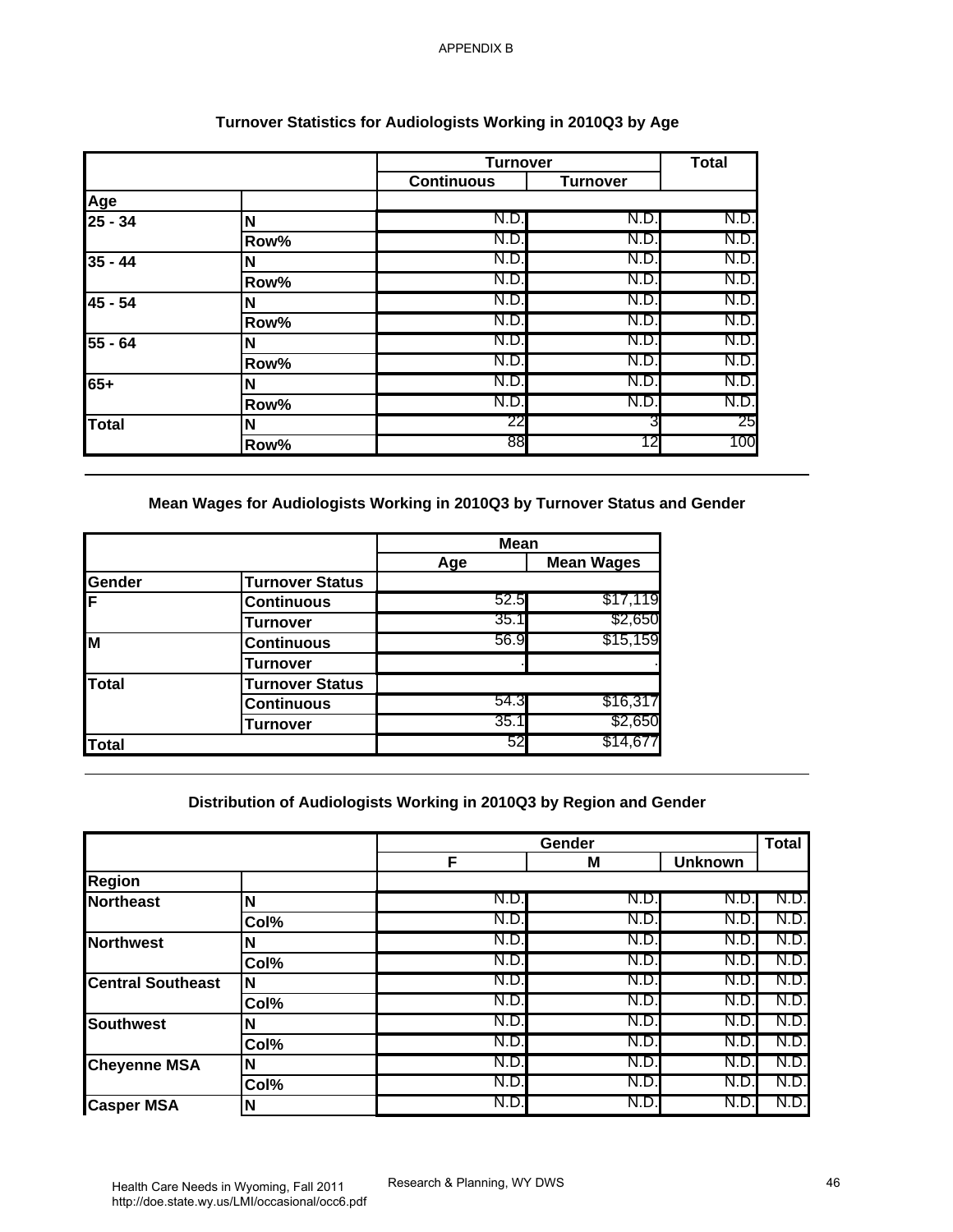|                              | Col%                                                                               | N.D.                                             | N.D. | N.D. | N.D. |
|------------------------------|------------------------------------------------------------------------------------|--------------------------------------------------|------|------|------|
| <b>Balance of State</b>      | N                                                                                  | N.D.                                             | N.D. | N.D. | N.D. |
|                              | $\overline{\text{Col}}\%$                                                          | N.D.                                             | N.D. | N.D. | N.D. |
| <b>Total</b>                 | N                                                                                  | 16                                               | 9    |      | 25   |
|                              |                                                                                    |                                                  |      |      |      |
|                              | Mean and Median Statewide Wages for Audiologists Working in 2010Q3<br><b>Wages</b> |                                                  |      |      |      |
| <b>Mean</b><br>\$14,677      | <b>Median</b><br>\$14,250                                                          |                                                  |      |      |      |
|                              | Mean Commuting Distance for Audiologists Working in 2010Q3                         |                                                  |      |      |      |
| <b>Mean Distance</b><br>26.9 |                                                                                    |                                                  |      |      |      |
|                              |                                                                                    | Reported FTEs for Audiologists Working in 2010Q3 |      |      |      |
|                              | <b>Working in WY?</b>                                                              |                                                  |      |      |      |
|                              | Υ                                                                                  |                                                  |      |      |      |
| <b>Reported FTE</b>          | 14                                                                                 |                                                  |      |      |      |
| <b>No Hours Reported</b>     |                                                                                    |                                                  |      |      |      |
| < 0.25                       | 3                                                                                  |                                                  |      |      |      |
| $0.25 - 0.50$                |                                                                                    |                                                  |      |      |      |
| $0.50 - 0.75$                |                                                                                    |                                                  |      |      |      |
| $0.75 - 1.00$                |                                                                                    |                                                  |      |      |      |
| $1.00 - 1.25$                |                                                                                    |                                                  |      |      |      |
| <b>Total</b>                 | 25                                                                                 |                                                  |      |      |      |
| Working in WY? No            | Distribution of Speech Pathologists in 2010Q3 by Work Status and Age Group         |                                                  |      |      |      |
| <b>Age Group</b>             | N                                                                                  | Col%                                             |      |      |      |
| $25$                         | N.D.                                                                               | N.D.                                             |      |      |      |
| $25 - 34$                    | 17                                                                                 | 28.81                                            |      |      |      |
| $35 - 44$                    | 18                                                                                 | 30.51                                            |      |      |      |
| 45 - 54                      | $\prime$                                                                           | 11.86                                            |      |      |      |
| 55 - 64                      | 12                                                                                 | 20.34                                            |      |      |      |
| $65+$                        | N.D.                                                                               | N.D.                                             |      |      |      |
|                              | 59                                                                                 | 100                                              |      |      |      |
| <b>Total</b>                 |                                                                                    |                                                  |      |      |      |
|                              | Distribution of Speech Pathologists in 2010Q3 by Work Status and Age Group         |                                                  |      |      |      |

#### **Mean and Median Statewide Wages for Audiologists Working in 2010Q3**

| Wages          |       |  |  |  |
|----------------|-------|--|--|--|
| Median<br>Mean |       |  |  |  |
| \$14,677       | 4,250 |  |  |  |

#### **Mean Commuting Distance for Audiologists Working in 2010Q3**

|  | Mean Distance |
|--|---------------|
|  | 26.9          |

#### **Reported FTEs for Audiologists Working in 2010Q3**

|                          | <b>Working in WY?</b> |
|--------------------------|-----------------------|
|                          |                       |
| <b>Reported FTE</b>      |                       |
| <b>No Hours Reported</b> |                       |
| < 0.25                   | 3                     |
| $0.25 - 0.50$            | 2                     |
| $0.50 - 0.75$            |                       |
| $0.75 - 1.00$            |                       |
| $1.00 - 1.25$            |                       |
| <b>Total</b>             | 25                    |

#### **Distribution of Speech Pathologists in 2010Q3 by Work Status and Age Group**

| Working in WY? No |  |  |
|-------------------|--|--|
|                   |  |  |

|              | N    | Col%  |
|--------------|------|-------|
| Age Group    |      |       |
| $25$         | N.D  | N.D.  |
| $25 - 34$    |      | 28.81 |
| $35 - 44$    | 18   | 30.51 |
| 45 - 54      |      | 11.86 |
| $55 - 64$    | 12   | 20.34 |
| $65+$        | IN.D | N.D.  |
| <b>Total</b> | 59   |       |

#### **Distribution of Speech Pathologists in 2010Q3 by Work Status and Age Group**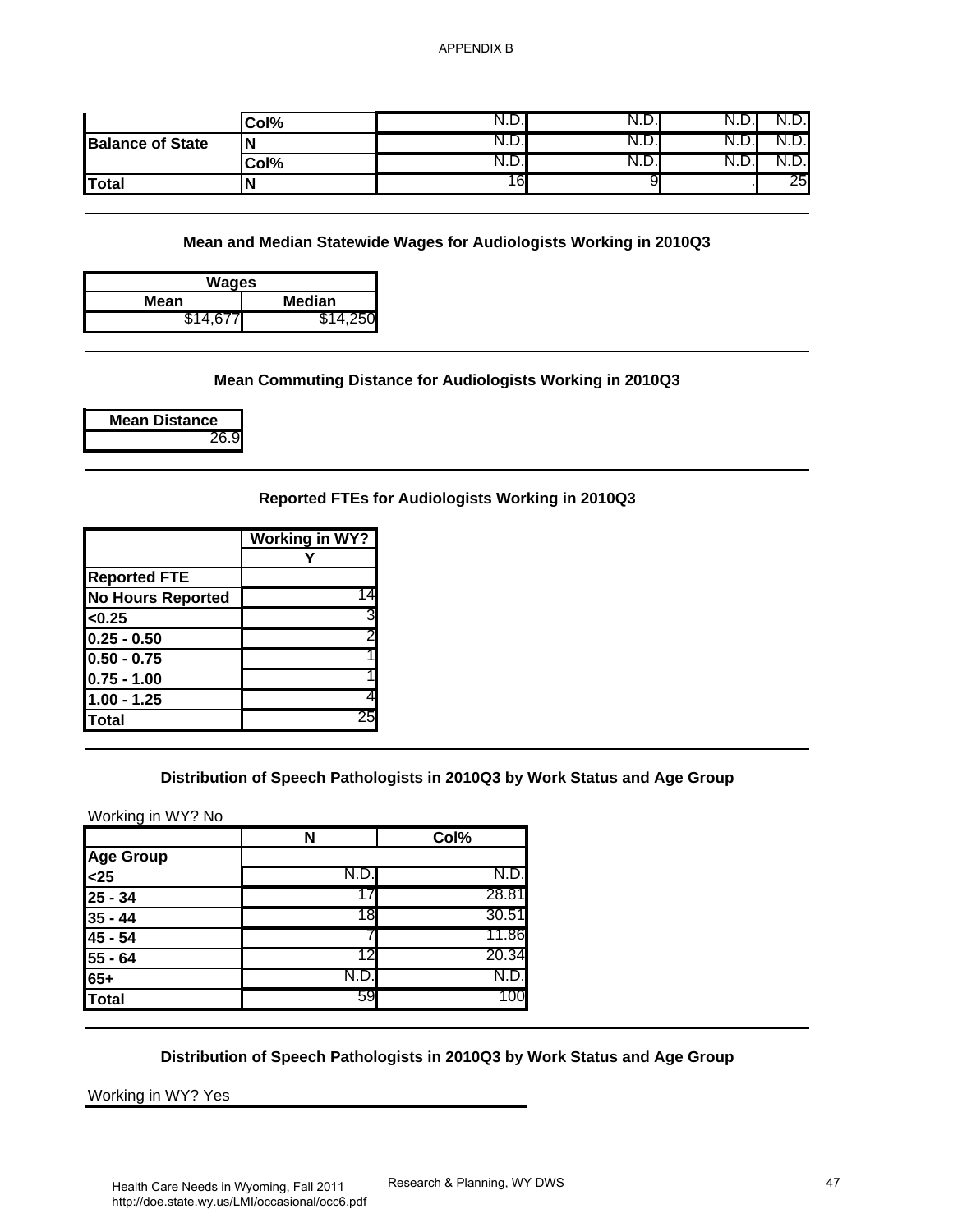|                  | N    | Col%  |
|------------------|------|-------|
| <b>Age Group</b> |      |       |
| $25$             | N.D. | N.D.  |
| $25 - 34$        | 56   | 28.28 |
| $35 - 44$        | 59   | 29.8  |
| 45 - 54          | 40   | 20.2  |
| 55 - 64          | 33   | 16.67 |
| 65+              | N.D. | N.D.  |
| <b>Total</b>     | 198  | 100   |

#### **Distribution of Speech Pathologists in 2010Q3 by Work Status and Age Group**

| N    | Col%  |
|------|-------|
|      |       |
| N.D. | N.D.  |
| 73   | 28.4  |
|      | 29.96 |
|      | 18.29 |
| 45   | 17.51 |
| ש.∨  | N.D.  |
| 257  | 100   |
|      |       |

#### **Mean Age, Counts, and Mean Wages of Speech Pathologists in 2010Q3 and Mean Wages by Gender for Those Working in Wyoming**

|                                                                                                                                              | N                                                                                          | Col%                                              |                                         |
|----------------------------------------------------------------------------------------------------------------------------------------------|--------------------------------------------------------------------------------------------|---------------------------------------------------|-----------------------------------------|
| <b>Age Group</b>                                                                                                                             |                                                                                            |                                                   |                                         |
| $25$                                                                                                                                         | N.D.                                                                                       | N.D.                                              |                                         |
| $25 - 34$                                                                                                                                    | 56                                                                                         | 28.28                                             |                                         |
| $35 - 44$                                                                                                                                    | 59                                                                                         | 29.8                                              |                                         |
| $45 - 54$                                                                                                                                    | 40                                                                                         | 20.2                                              |                                         |
| $55 - 64$                                                                                                                                    | 33                                                                                         | 16.67                                             |                                         |
| $65+$                                                                                                                                        | N.D.                                                                                       | N.D.                                              |                                         |
| <b>Total</b>                                                                                                                                 | 198                                                                                        | 100                                               |                                         |
|                                                                                                                                              | Distribution of Speech Pathologists in 2010Q3 by Work Status and Age Group                 |                                                   |                                         |
| Total                                                                                                                                        | ${\bf N}$                                                                                  | Col%                                              |                                         |
| Age Group                                                                                                                                    |                                                                                            |                                                   |                                         |
| $25$                                                                                                                                         | N.D.                                                                                       | N.D.                                              |                                         |
| $25 - 34$                                                                                                                                    | 73                                                                                         | 28.4                                              |                                         |
| $35 - 44$                                                                                                                                    | 77                                                                                         | 29.96                                             |                                         |
|                                                                                                                                              | 47                                                                                         | 18.29                                             |                                         |
|                                                                                                                                              |                                                                                            |                                                   |                                         |
|                                                                                                                                              | 45                                                                                         | 17.51                                             |                                         |
|                                                                                                                                              | N.D.                                                                                       | N.D.                                              |                                         |
|                                                                                                                                              | 257<br>Mean Age, Counts, and Mean Wages of Speech Pathologists in 2010Q3 and Mean Wages by | 100<br><b>Gender for Those Working in Wyoming</b> |                                         |
|                                                                                                                                              | $\mathsf{N}$                                                                               | <b>Mean</b><br>Age                                | <b>Wages of Those</b>                   |
|                                                                                                                                              |                                                                                            |                                                   | Working                                 |
|                                                                                                                                              | 41                                                                                         | 44                                                |                                         |
|                                                                                                                                              | N.D.                                                                                       | N.D.                                              |                                         |
|                                                                                                                                              | N.D.                                                                                       | N.D.                                              |                                         |
|                                                                                                                                              | 59                                                                                         | 42.6                                              |                                         |
|                                                                                                                                              | Mean Age, Counts, and Mean Wages of Speech Pathologists in 2010Q3 and Mean Wages by        | <b>Gender for Those Working in Wyoming</b>        |                                         |
| 45 - 54<br>55 - 64<br>$65+$<br><b>Total</b><br>Working in WY? No<br>Gender<br>F<br>M<br><b>Unknown</b><br><b>Total</b><br>Working in WY? Yes |                                                                                            |                                                   |                                         |
|                                                                                                                                              | $\mathsf{N}$                                                                               | <b>Mean</b><br>Age                                | <b>Wages of Those</b><br><b>Working</b> |
| Gender                                                                                                                                       |                                                                                            |                                                   |                                         |
| F<br>M                                                                                                                                       | 175<br>N.D.                                                                                | 43<br>N.D.                                        | \$11,917<br>\$16,156                    |

#### **Mean Age, Counts, and Mean Wages of Speech Pathologists in 2010Q3 and Mean Wages by Gender for Those Working in Wyoming**

|        |    | <b>Mean</b> |                                  |
|--------|----|-------------|----------------------------------|
|        |    | Age         | <b>Wages of Those</b><br>Working |
| Gender |    |             |                                  |
| IF.    | 75 |             |                                  |
| Iм     |    |             | 56<br>\$16.                      |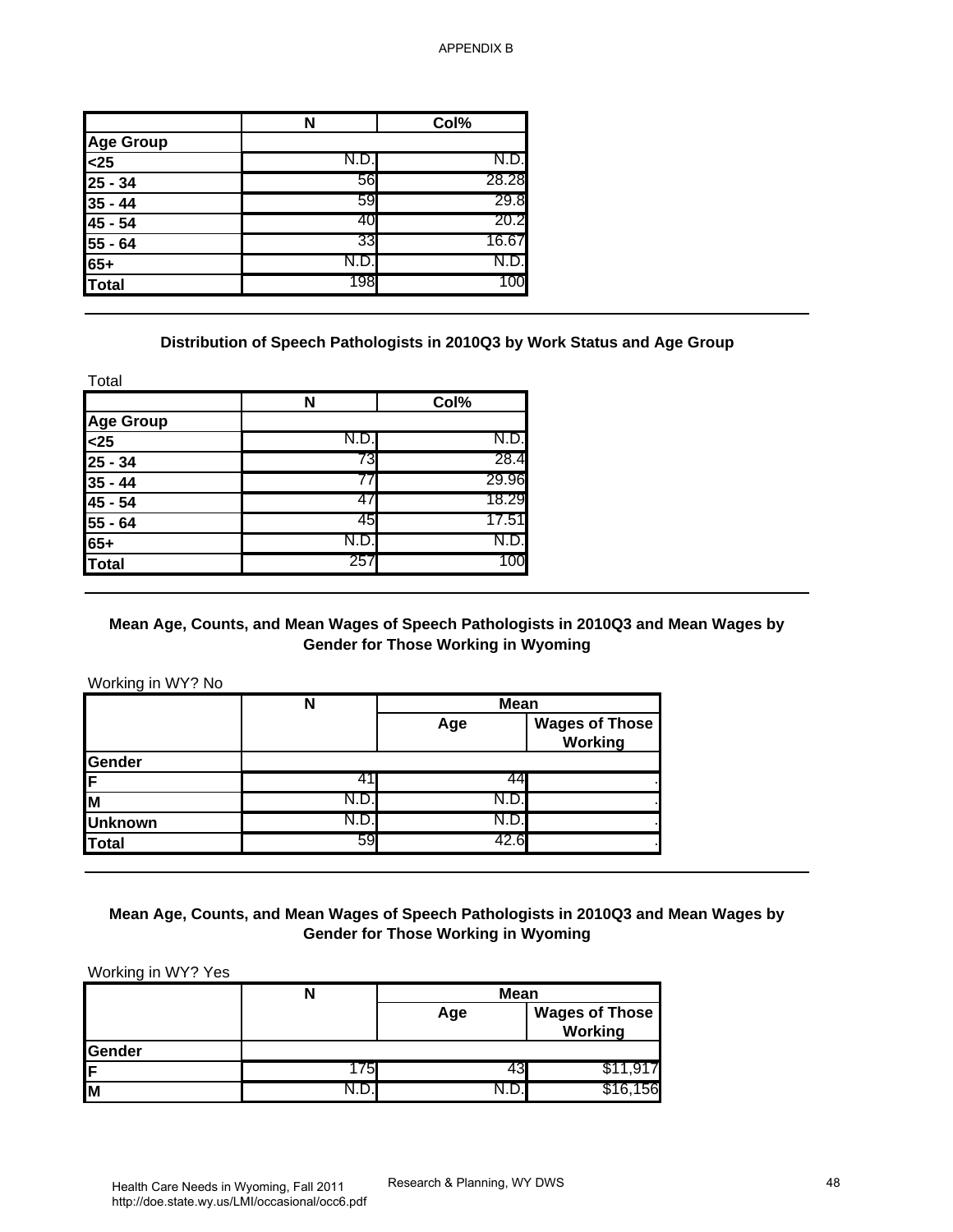| <b>Unknown</b> | יי<br>•. ⊷ |        |  |
|----------------|------------|--------|--|
| Total          | ୰୦         | 4<br>. |  |

## **Mean Age, Counts, and Mean Wages of Speech Pathologists in 2010Q3 and Mean Wages by Gender for Those Working in Wyoming**

| Total          |     |             |                                  |
|----------------|-----|-------------|----------------------------------|
|                | N   | <b>Mean</b> |                                  |
|                |     | Age         | <b>Wages of Those</b><br>Working |
| Gender         |     |             |                                  |
| 1F             | 216 | 43.2        | \$11,917                         |
| M              | N.D | N.D.        | \$16,156                         |
| <b>Unknown</b> | N.D | N.D.        | \$10,1                           |
| <b>Total</b>   | 257 | 42.5        |                                  |

#### **Turnover Statistics for Speech Pathologists Working in 2010Q3 by Age**

| <b>Unknown</b>                                               | N.D.                                                                                       | N.D.                                       | \$10,177                                |            |
|--------------------------------------------------------------|--------------------------------------------------------------------------------------------|--------------------------------------------|-----------------------------------------|------------|
| <b>Total</b>                                                 | 198                                                                                        | 42.4                                       | \$12,077                                |            |
|                                                              |                                                                                            |                                            |                                         |            |
|                                                              | Mean Age, Counts, and Mean Wages of Speech Pathologists in 2010Q3 and Mean Wages by        | <b>Gender for Those Working in Wyoming</b> |                                         |            |
| Total                                                        |                                                                                            |                                            |                                         |            |
|                                                              | N                                                                                          | <b>Mean</b><br>Age                         | <b>Wages of Those</b><br><b>Working</b> |            |
| Gender<br>F                                                  | 216                                                                                        | 43.2                                       | \$11,917                                |            |
| M                                                            | N.D.                                                                                       | N.D                                        | \$16,156                                |            |
| <b>Unknown</b>                                               | N.D.                                                                                       | N.D.                                       | \$10,177                                |            |
| <b>Total</b>                                                 | 257                                                                                        | 42.5                                       | \$12,077                                |            |
|                                                              |                                                                                            |                                            |                                         |            |
|                                                              | Turnover Statistics for Speech Pathologists Working in 2010Q3 by Age                       | <b>Turnover</b><br><b>Continuous</b>       |                                         | Total      |
| Age                                                          |                                                                                            |                                            | <b>Turnover</b>                         |            |
| $25$                                                         | N                                                                                          | N.D                                        | N.D.                                    | N.D.       |
|                                                              | Row%                                                                                       | N.D                                        | N.D.                                    | N.D.       |
| $25 - 34$                                                    | N                                                                                          | N.D.                                       | N.D.                                    | N.D.       |
|                                                              | Row%                                                                                       | N.D.                                       | N.D.                                    | N.D.       |
|                                                              | N                                                                                          | N.D.                                       | N.D.                                    | N.D.       |
|                                                              | Row%                                                                                       | N.D.                                       | N.D.                                    | N.D.       |
|                                                              |                                                                                            |                                            |                                         | N.D.       |
|                                                              | N                                                                                          | N.D                                        | N.D.                                    |            |
|                                                              | Row%                                                                                       | N.D.                                       | N.D.                                    | N.D.       |
|                                                              | N                                                                                          | N.D.                                       | N.D.                                    | N.D        |
|                                                              | Row%                                                                                       | N.D.                                       | N.D.                                    | N.D.       |
|                                                              | N                                                                                          | N.D.                                       | N.D.                                    | N.D.       |
|                                                              | Row%                                                                                       | N.D.                                       | N.D.                                    | N.D.       |
|                                                              | N                                                                                          | 162<br>81.82                               | 36<br>18.18                             | 198<br>100 |
| $35 - 44$<br>$45 - 54$<br>$55 - 64$<br>$65+$<br><b>Total</b> | Row%<br>Mean Wages for Speech Pathologists Working in 2010Q3 by Turnover Status and Gender |                                            |                                         |            |
|                                                              |                                                                                            |                                            |                                         |            |
|                                                              |                                                                                            | Mean                                       | <b>Mean Wages</b>                       |            |
|                                                              | <b>Turnover Status</b>                                                                     | Age                                        |                                         |            |
|                                                              | <b>Continuous</b>                                                                          | 44.1                                       | \$13,111                                |            |
|                                                              | <b>Turnover</b>                                                                            | 38                                         | \$6,374                                 |            |
|                                                              | <b>Continuous</b>                                                                          | 42.9                                       | \$16,650                                |            |
| Gender<br>M<br><b>Unknown</b>                                | <b>Turnover</b><br><b>Continuous</b>                                                       | 36.1<br>35.3                               | \$10,725<br>\$12,789                    |            |

## **Mean Wages for Speech Pathologists Working in 2010Q3 by Turnover Status and Gender**

|                |                        | <b>Mean</b> |                   |
|----------------|------------------------|-------------|-------------------|
|                |                        | Age         | <b>Mean Wages</b> |
| Gender         | <b>Turnover Status</b> |             |                   |
| lε             | <b>Continuous</b>      | 44.1I       | \$13,111          |
|                | <b>Turnover</b>        | 38          | \$6,374           |
| M              | <b>Continuous</b>      | 42.9        | \$16,650          |
|                | <b>Turnover</b>        | 36.1        | \$10,725          |
| <b>Unknown</b> | <b>Continuous</b>      | 35.3        | \$12,789          |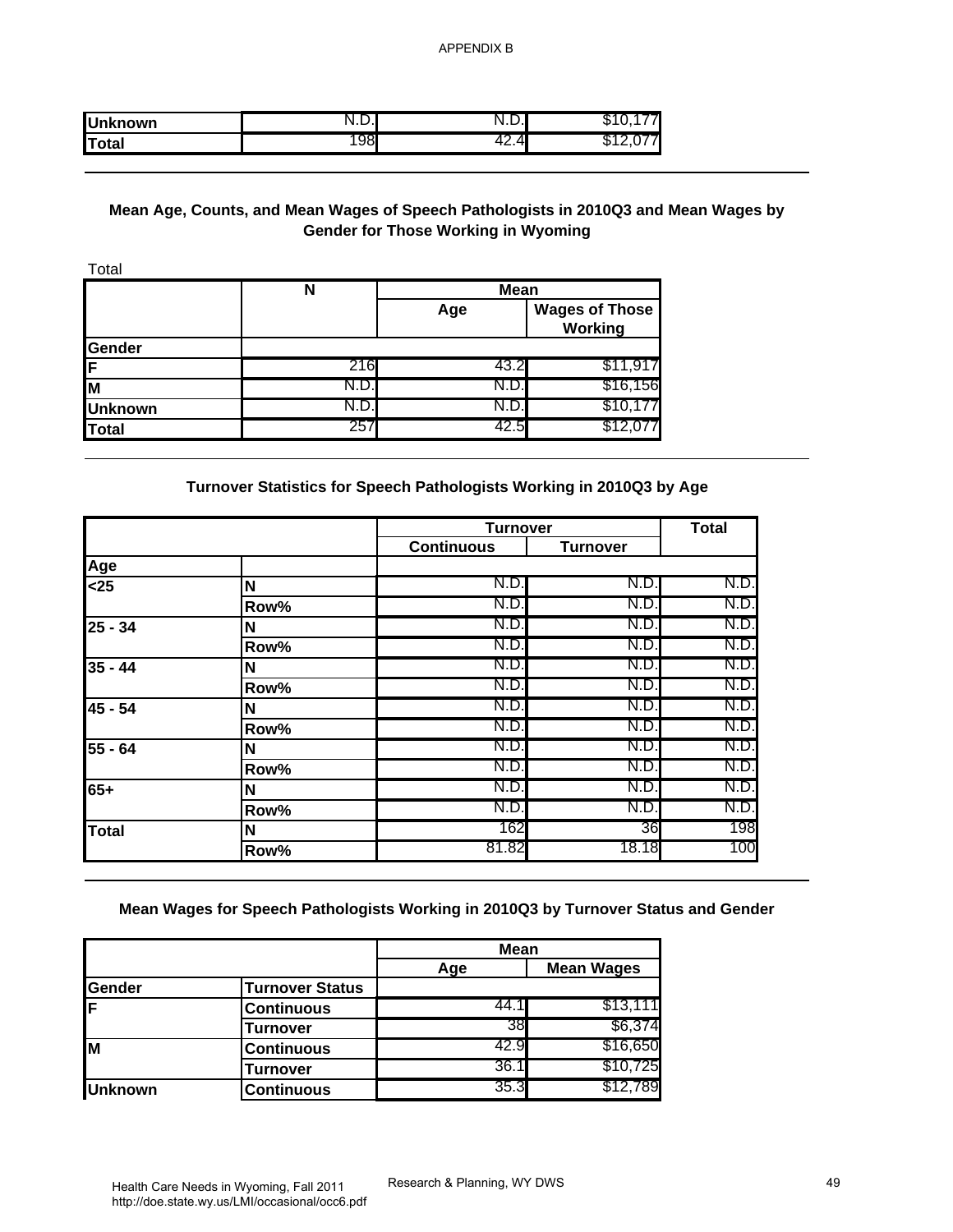|              | Turnover               |   | nus.     |
|--------------|------------------------|---|----------|
| <b>Total</b> | <b>Turnover Status</b> |   |          |
|              | <b>Continuous</b>      |   | \$13,337 |
|              | Turnover               |   | 10.      |
| <b>Total</b> |                        | 4 |          |

#### **Distribution of Speech Pathologists Working in 2010Q3 by Region and Gender**

|                                                          | <b>Turnover</b>                                                                                                                                                             | 30.3        | \$5,605  |                |              |
|----------------------------------------------------------|-----------------------------------------------------------------------------------------------------------------------------------------------------------------------------|-------------|----------|----------------|--------------|
| <b>Total</b>                                             | <b>Turnover Status</b>                                                                                                                                                      |             |          |                |              |
|                                                          | <b>Continuous</b>                                                                                                                                                           | 43.6        | \$13,337 |                |              |
|                                                          | <b>Turnover</b>                                                                                                                                                             | 37.1        | \$6,410  |                |              |
| Total                                                    |                                                                                                                                                                             | 42.4        | \$12,077 |                |              |
|                                                          | Distribution of Speech Pathologists Working in 2010Q3 by Region and Gender                                                                                                  |             |          |                |              |
|                                                          |                                                                                                                                                                             | Gender<br>F | M        | <b>Unknown</b> | <b>Total</b> |
| <b>Region</b>                                            |                                                                                                                                                                             |             |          |                |              |
| <b>Northeast</b>                                         | N                                                                                                                                                                           | 16          |          |                | 17           |
|                                                          | Col%                                                                                                                                                                        | 9.14        | 0        | 9.09           | 8.59         |
| <b>Northwest</b>                                         | N                                                                                                                                                                           | N.D.        | N.D.     | N.D.           | N.D          |
|                                                          | Col%                                                                                                                                                                        | N.D.        | N.D.     | N.D.           | N.D.         |
| <b>Central Southeast</b>                                 | N                                                                                                                                                                           | N.D.        | N.D.     | N.D.           | N.D          |
|                                                          | Col%                                                                                                                                                                        | N.D         | N.D.     | N.D.           | N.D.         |
| <b>Southwest</b>                                         | N                                                                                                                                                                           | N.D.        | N.D.     | N.D.           | N.D.         |
|                                                          | Col%                                                                                                                                                                        | N.D         | N.D.     | N.D.           | N.D          |
| <b>Cheyenne MSA</b>                                      | N                                                                                                                                                                           | N.D.        | N.D.     | N.D.           | N.D          |
|                                                          | Col%                                                                                                                                                                        | N.D.        | N.D.     | N.D            | N.D          |
| <b>Casper MSA</b>                                        | N                                                                                                                                                                           | N.D.        | N.D.     | N.D.           | N.D.         |
|                                                          | Col%                                                                                                                                                                        | N.D.        | N.D.     | N.D.           | N.D.         |
| <b>Balance of State</b>                                  | N                                                                                                                                                                           | N.D         | N.D.     | N.D.           | N.D.         |
|                                                          | Col%                                                                                                                                                                        | N.D.        | N.D.     | N.D.           | N.D.         |
| <b>Total</b>                                             | N                                                                                                                                                                           | 175         | 12       | 11             | 198          |
| <b>Wages</b><br>Mean<br>\$12,077<br><b>Mean Distance</b> | Mean and Median Statewide Wages for Speech Pathologists Working in 2010Q3<br><b>Median</b><br>\$12,952<br>Mean Commuting Distance for Speech Pathologists Working in 2010Q3 |             |          |                |              |
| 20.8<br><b>Reported FTE</b>                              | Reported FTEs for Speech Pathologists Working in 2010Q3<br><b>Working in WY?</b><br>Y<br>65<br><b>No Hours Reported</b>                                                     |             |          |                |              |

| Wages                |  |  |  |  |
|----------------------|--|--|--|--|
| Median               |  |  |  |  |
| \$12.077<br>\$12,952 |  |  |  |  |
|                      |  |  |  |  |

#### **Mean Commuting Distance for Speech Pathologists Working in 2010Q3**

#### **Reported FTEs for Speech Pathologists Working in 2010Q3**

|                          | <b>Working in WY?</b> |
|--------------------------|-----------------------|
|                          |                       |
| <b>Reported FTE</b>      |                       |
| <b>No Hours Reported</b> |                       |
| <sub>0.25</sub>          |                       |
| 10.25 - 0.50             |                       |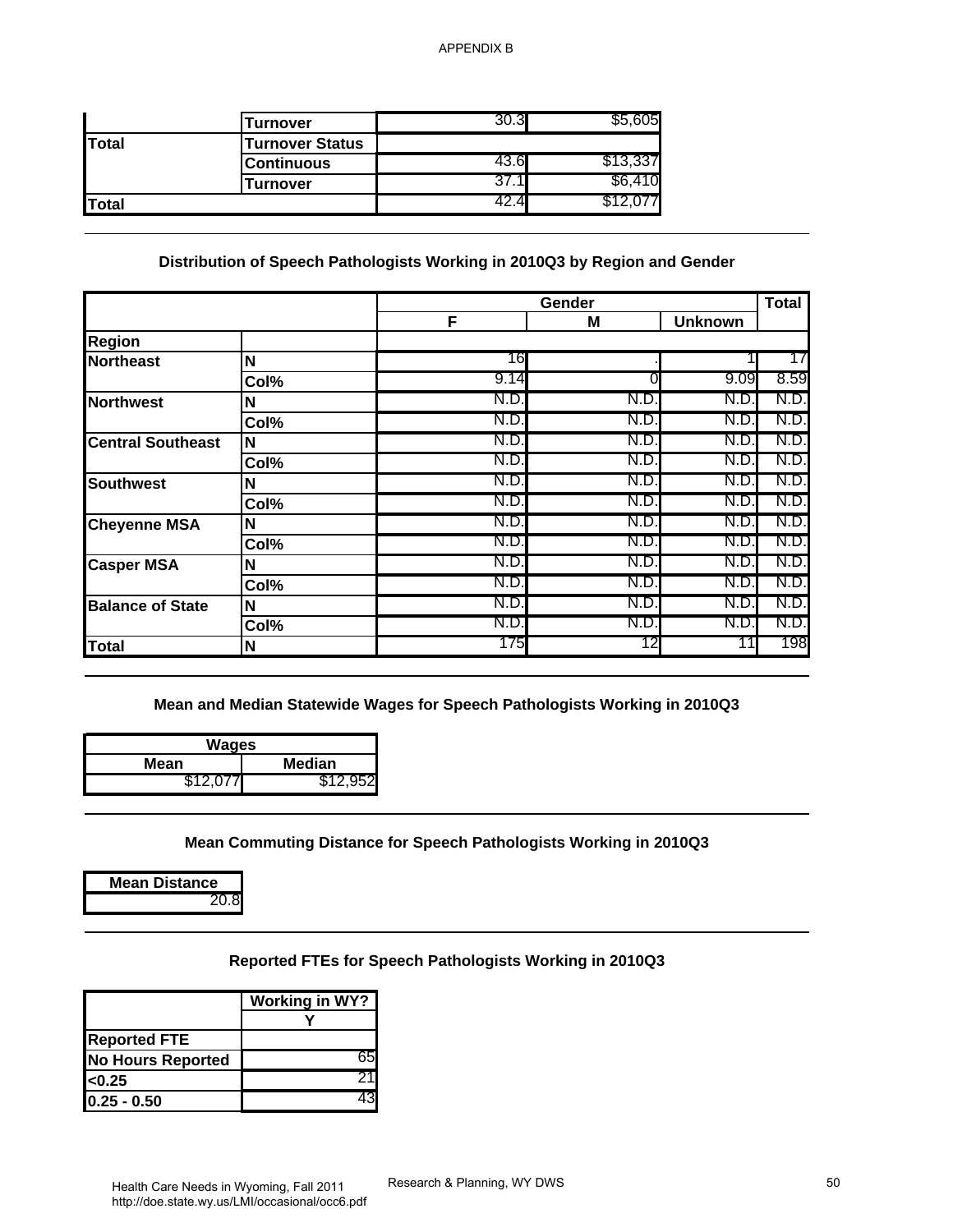| $0.50 - 0.75$ |     |
|---------------|-----|
| $0.75 - 1.00$ | 35  |
| 1.00 - 1.25   |     |
| $1.25 - 1.50$ |     |
| $1.50 - 2.00$ |     |
| <b>Total</b>  | 198 |

#### **Distribution of Registered Nurses in 2010Q3 by Work Status and Age Group**

#### Working in WY? No

|                                                                 | N     | Col%  |
|-----------------------------------------------------------------|-------|-------|
| <b>Age Group</b>                                                |       |       |
|                                                                 | 40    | 0.65  |
|                                                                 | 744   | 12.09 |
| $\frac{25}{25}$<br>$\frac{25}{25}$ - 34<br>$\frac{35}{35}$ - 44 | 1151  | 18.7  |
| $\frac{45 - 54}{55 - 64}$                                       | 1,728 | 28.08 |
|                                                                 | 1,869 | 30.37 |
| $65+$                                                           | 620   | 10.07 |
| <b>Unknown</b>                                                  | 2     | 0.03  |
| Total                                                           | 6,154 | 100   |

#### **Distribution of Registered Nurses in 2010Q3 by Work Status and Age Group**

| $0.50 - 0.75$                                                                                                                                            | 14                                                                       |             |  |
|----------------------------------------------------------------------------------------------------------------------------------------------------------|--------------------------------------------------------------------------|-------------|--|
| $0.75 - 1.00$                                                                                                                                            | 35                                                                       |             |  |
| $1.00 - 1.25$                                                                                                                                            | 17                                                                       |             |  |
| $1.25 - 1.50$                                                                                                                                            | 1                                                                        |             |  |
| $1.50 - 2.00$                                                                                                                                            | 2                                                                        |             |  |
| <b>Total</b>                                                                                                                                             | 198                                                                      |             |  |
| Working in WY? No                                                                                                                                        | Distribution of Registered Nurses in 2010Q3 by Work Status and Age Group |             |  |
|                                                                                                                                                          | N                                                                        | Col%        |  |
|                                                                                                                                                          |                                                                          |             |  |
| Age Group<br><25                                                                                                                                         | 40                                                                       | 0.65        |  |
| $25 - 34$                                                                                                                                                | 744                                                                      | 12.09       |  |
| $35 - 44$                                                                                                                                                | 1151                                                                     | 18.7        |  |
| $\sqrt{45 - 54}$                                                                                                                                         | 1,728                                                                    | 28.08       |  |
| $55 - 64$                                                                                                                                                | 1,869                                                                    | 30.37       |  |
|                                                                                                                                                          | 620                                                                      | 10.07       |  |
| 65+<br>Unknown                                                                                                                                           | 2                                                                        | 0.03        |  |
| <b>Total</b>                                                                                                                                             | 6,154                                                                    | 100         |  |
|                                                                                                                                                          | Distribution of Registered Nurses in 2010Q3 by Work Status and Age Group |             |  |
|                                                                                                                                                          | N                                                                        | Col%        |  |
|                                                                                                                                                          | 195                                                                      | 3.96        |  |
|                                                                                                                                                          | 1068                                                                     | 21.7        |  |
|                                                                                                                                                          | 1061                                                                     | 21.56       |  |
|                                                                                                                                                          | 1,336                                                                    | 27.15       |  |
|                                                                                                                                                          | 1,084                                                                    | 22.03       |  |
|                                                                                                                                                          | 174                                                                      | 3.54        |  |
|                                                                                                                                                          | 3                                                                        | 0.06        |  |
|                                                                                                                                                          | 4,921                                                                    | 100         |  |
| Working in WY? Yes<br><b>Age Group</b><br>$25$<br>$25 - 34$<br>$35 - 44$<br>$45 - 54$<br>$\frac{18}{55 - 64}$<br>65+<br>Unknown<br><b>Total</b><br>Total | Distribution of Registered Nurses in 2010Q3 by Work Status and Age Group |             |  |
|                                                                                                                                                          | $\overline{\mathsf{N}}$                                                  | Col%        |  |
|                                                                                                                                                          |                                                                          |             |  |
|                                                                                                                                                          | 235                                                                      | 2.12        |  |
|                                                                                                                                                          | 1,812                                                                    | 16.36       |  |
|                                                                                                                                                          | 2,212                                                                    | 19.97       |  |
|                                                                                                                                                          | 3,064                                                                    | 27.67       |  |
|                                                                                                                                                          | 2,953                                                                    | 26.66       |  |
|                                                                                                                                                          | 794                                                                      | 7.17        |  |
| <b>Age Group</b><br>$25$<br>$25 - 34$<br>$35 - 44$<br>$\sqrt{45 - 54}$<br>$55 - 64$<br>$65+$<br><b>Unknown</b><br><b>Total</b>                           | 5<br>11,075                                                              | 0.05<br>100 |  |

#### **Distribution of Registered Nurses in 2010Q3 by Work Status and Age Group**

|                  | N      | Col%  |
|------------------|--------|-------|
| <b>Age Group</b> |        |       |
| $25$             | 235    | 2.12  |
| $25 - 34$        | 1,812  | 16.36 |
| $35 - 44$        | 2,212  | 19.97 |
| 45 - 54          | 3,064  | 27.67 |
| 55 - 64          | 2,953  | 26.66 |
| 65+              | 794    |       |
| <b>Unknown</b>   | 5      | 0.05  |
| Total            | 11,075 | 100   |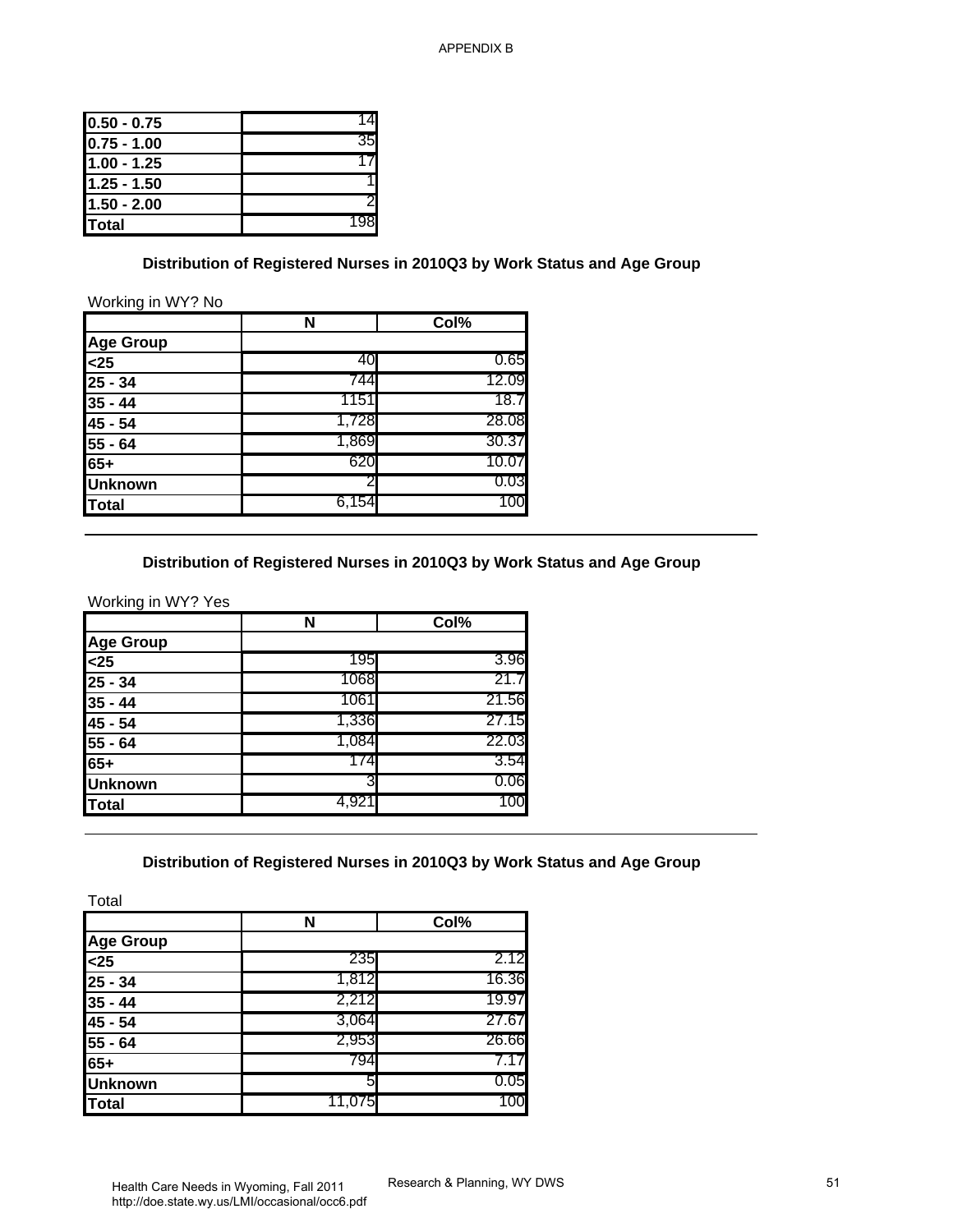## **Mean Age, Counts, and Mean Wages of Registered Nurses in 2010Q3 and Mean Wages by**

|                | <b>Mean</b><br>N |      |                                  |
|----------------|------------------|------|----------------------------------|
|                |                  | Age  | <b>Wages of Those</b><br>Working |
| Gender         |                  |      |                                  |
| IF             | 5,648            | 50.5 |                                  |
| lм             | 488              | 50.8 |                                  |
| <b>Unknown</b> | 18.              | 52.7 |                                  |
| Total          | 6.154            | 50.5 |                                  |

|                | N     | <b>Mean</b> |                                  |  |
|----------------|-------|-------------|----------------------------------|--|
|                |       | Age         | <b>Wages of Those</b><br>Working |  |
| Gender         |       |             |                                  |  |
| İΕ             | 4,613 | 45.2        | \$13,987                         |  |
| lм             | 308   | 44.6        | \$18,413                         |  |
| <b>Unknown</b> |       |             |                                  |  |
| Total          |       | 45.         |                                  |  |

|                | N      | <b>Mean</b> |                                  |  |
|----------------|--------|-------------|----------------------------------|--|
|                |        | Age         | <b>Wages of Those</b><br>Working |  |
| Gender         |        |             |                                  |  |
| IF             | 10.261 | 48.1        | \$13,987                         |  |
| lм             | 796    | 48.4        | \$18,413                         |  |
| <b>Unknown</b> | 18.    | 52.1        |                                  |  |
| Total          | 11.075 | 48          |                                  |  |

#### **Turnover Statistics for Registered Nurses Working in 2010Q3 by Age**

|                                                                                                                   | Mean Age, Counts, and Mean Wages of Registered Nurses in 2010Q3 and Mean Wages by |                    |                                         |              |
|-------------------------------------------------------------------------------------------------------------------|-----------------------------------------------------------------------------------|--------------------|-----------------------------------------|--------------|
| Working in WY? No                                                                                                 |                                                                                   |                    |                                         |              |
|                                                                                                                   | $\overline{\mathsf{N}}$                                                           | <b>Mean</b>        |                                         |              |
|                                                                                                                   |                                                                                   | Age                | <b>Wages of Those</b><br><b>Working</b> |              |
| Gender                                                                                                            |                                                                                   |                    |                                         |              |
| F                                                                                                                 | 5,648                                                                             | 50.5               |                                         |              |
| M                                                                                                                 | 488                                                                               | 50.8               |                                         |              |
| <b>Unknown</b>                                                                                                    | 18                                                                                | 52.1               |                                         |              |
| <b>Total</b>                                                                                                      | 6,154                                                                             | 50.5               |                                         |              |
| Working in WY? Yes                                                                                                | N                                                                                 | <b>Mean</b><br>Age | <b>Wages of Those</b><br><b>Working</b> |              |
|                                                                                                                   |                                                                                   |                    |                                         |              |
|                                                                                                                   |                                                                                   |                    |                                         |              |
|                                                                                                                   |                                                                                   |                    |                                         |              |
|                                                                                                                   | 4,613                                                                             | 45.2               | \$13,987                                |              |
|                                                                                                                   | 308                                                                               | 44.6               | \$18,413                                |              |
|                                                                                                                   | 4,921                                                                             | 45.1               | \$14,264                                |              |
|                                                                                                                   |                                                                                   |                    |                                         |              |
|                                                                                                                   | Mean Age, Counts, and Mean Wages of Registered Nurses in 2010Q3 and Mean Wages by |                    |                                         |              |
|                                                                                                                   |                                                                                   |                    |                                         |              |
|                                                                                                                   | N                                                                                 | Mean               |                                         |              |
|                                                                                                                   |                                                                                   | Age                | <b>Wages of Those</b><br><b>Working</b> |              |
|                                                                                                                   |                                                                                   |                    |                                         |              |
|                                                                                                                   | 10,261                                                                            | 48.1               | \$13,987                                |              |
|                                                                                                                   | 796                                                                               | 48.4               | \$18,413                                |              |
|                                                                                                                   | 18<br>11,075                                                                      | 52.1<br>48.1       | \$14,264                                |              |
| Gender<br>F<br>M<br><b>Unknown</b><br><b>Total</b><br>Total<br>Gender<br>F<br>M<br><b>Unknown</b><br><b>Total</b> | Turnover Statistics for Registered Nurses Working in 2010Q3 by Age                |                    |                                         |              |
|                                                                                                                   |                                                                                   | Turnover           |                                         | <b>Total</b> |
|                                                                                                                   |                                                                                   | Continuous         | <b>Turnover</b>                         |              |
| Age                                                                                                               |                                                                                   |                    |                                         |              |
|                                                                                                                   | N                                                                                 | 144                | 51                                      | 195          |
| $25$<br>$25 - 34$                                                                                                 | Row%<br>N                                                                         | 73.85<br>938       | 26.15<br>130                            | 100<br>1068  |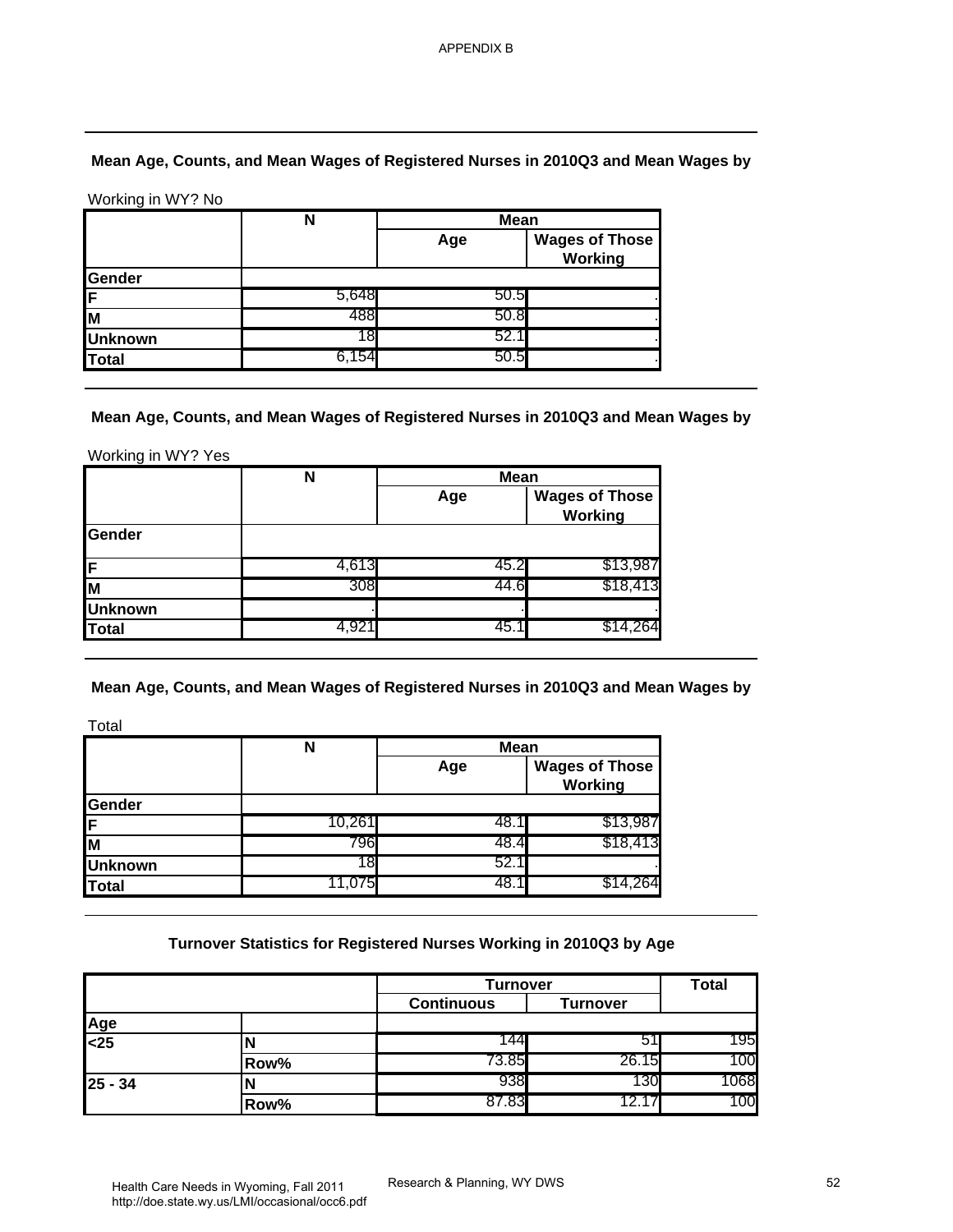| $35 - 44$      | N    | 942   | 119   | 1061  |
|----------------|------|-------|-------|-------|
|                | Row% | 88.78 | 11.22 | 100   |
| 45 - 54        | N    | 1,185 | 150   | 1,335 |
|                | Row% | 88.76 | 11.24 | 100   |
| 55 - 64        | N    | 969   | 115   | 1,084 |
|                | Row% | 89.39 | 10.61 | 100   |
| 65+            | N    | 145   | 29    | 174   |
|                | Row% | 83.33 | 16.67 | 100   |
| <b>Unknown</b> | N    |       |       | 3     |
|                | Row% | 33.33 | 66.67 | 100   |
| Total          | N    | 4,324 | 596   | 4,920 |
|                | Row% | 87.89 | 12.11 | 100   |

|        |                        | <b>Mean</b> |                   |
|--------|------------------------|-------------|-------------------|
|        |                        | Age         | <b>Mean Wages</b> |
| Gender | <b>Turnover Status</b> |             |                   |
| F      | <b>Continuous</b>      | 45.4        | \$14,783          |
|        | <b>Turnover</b>        | 43.8        | \$8,209           |
| M      | <b>Continuous</b>      | 44.2        | \$19,648          |
|        | Turnover               | 47.2        | \$9,636           |
| Total  | <b>Turnover Status</b> |             |                   |
|        | <b>Continuous</b>      | 45.3        | \$15,087          |
|        | Turnover               | 44          | \$8,300           |
| Total  |                        | 45.1        | \$14,265          |

## **Distribution of Registered Nurses Working in 2010Q3 by Region and Gender**

| $35 - 44$                                                                                                              | N                                                                        | 942                | 119               | 1061                        |
|------------------------------------------------------------------------------------------------------------------------|--------------------------------------------------------------------------|--------------------|-------------------|-----------------------------|
|                                                                                                                        | Row%                                                                     | 88.78              | 11.22             | 100                         |
| 45 - 54                                                                                                                | N                                                                        | 1,185              | 150               | 1,335                       |
|                                                                                                                        | Row%                                                                     | 88.76              | 11.24             | 100                         |
| 55 - 64                                                                                                                | N                                                                        | 969                | 115               | 1,084                       |
|                                                                                                                        | Row%                                                                     | 89.39              | 10.61             | 100                         |
| $65+$                                                                                                                  | N                                                                        | 145                | 29                | 174                         |
|                                                                                                                        | Row%                                                                     | 83.33              | 16.67             | 100                         |
| <b>Unknown</b>                                                                                                         | N                                                                        |                    | 2                 |                             |
|                                                                                                                        | Row%                                                                     | 33.33              | 66.67             | 100                         |
| <b>Total</b>                                                                                                           | N                                                                        | 4,324              | 596               | 4,920                       |
|                                                                                                                        | Row%                                                                     | 87.89              | 12.11             | 100                         |
|                                                                                                                        |                                                                          | <b>Mean</b><br>Age | <b>Mean Wages</b> |                             |
| Gender                                                                                                                 | <b>Turnover Status</b>                                                   |                    |                   |                             |
| F                                                                                                                      | <b>Continuous</b>                                                        | 45.4               | \$14,783          |                             |
|                                                                                                                        | <b>Turnover</b>                                                          | 43.8               | \$8,209           |                             |
|                                                                                                                        |                                                                          |                    | \$19,648          |                             |
|                                                                                                                        |                                                                          | 44.2               |                   |                             |
|                                                                                                                        | <b>Continuous</b>                                                        | 47.2               | \$9,636           |                             |
|                                                                                                                        | <b>Turnover</b>                                                          |                    |                   |                             |
|                                                                                                                        | <b>Turnover Status</b>                                                   | 45.3               | \$15,087          |                             |
|                                                                                                                        | <b>Continuous</b><br>Turnover                                            | 44                 | \$8,300           |                             |
|                                                                                                                        |                                                                          | 45.1               | \$14,265          |                             |
|                                                                                                                        | Distribution of Registered Nurses Working in 2010Q3 by Region and Gender | Gender             |                   | <b>Total</b>                |
|                                                                                                                        |                                                                          | F                  | M                 |                             |
|                                                                                                                        |                                                                          |                    |                   |                             |
|                                                                                                                        | $\boldsymbol{\mathsf{N}}$                                                | 373                | 25                | 398                         |
|                                                                                                                        | Col%                                                                     | 8.09               | 8.12              | 8.09                        |
|                                                                                                                        | N                                                                        | 487                | 33                |                             |
|                                                                                                                        | Col%                                                                     | 10.56<br>414       | 10.71<br>18       |                             |
| M<br><b>Total</b><br><b>Total</b><br><b>Region</b><br><b>Northeast</b><br><b>Northwest</b><br><b>Central Southeast</b> | N                                                                        | 8.98               | 5.84              | 520<br>10.57<br>432<br>8.78 |
|                                                                                                                        | Col%                                                                     | 599                | 37                | 636                         |
|                                                                                                                        | N                                                                        | 12.99              | 12.01             | 12.93                       |
|                                                                                                                        | Col%<br>N                                                                | 807                | 68                | 875                         |
|                                                                                                                        | Col%                                                                     | 17.5               | 22.08             | 17.78                       |
|                                                                                                                        | N                                                                        | 789                | 59                | 848                         |
|                                                                                                                        | Col%                                                                     | 17.11              | 19.16             | 17.24                       |
|                                                                                                                        | N                                                                        | 1143               | 68                | 1,211                       |
| <b>Southwest</b><br><b>Cheyenne MSA</b><br><b>Casper MSA</b><br><b>Balance of State</b>                                | Col%                                                                     | 24.78              | 22.08             | 24.61                       |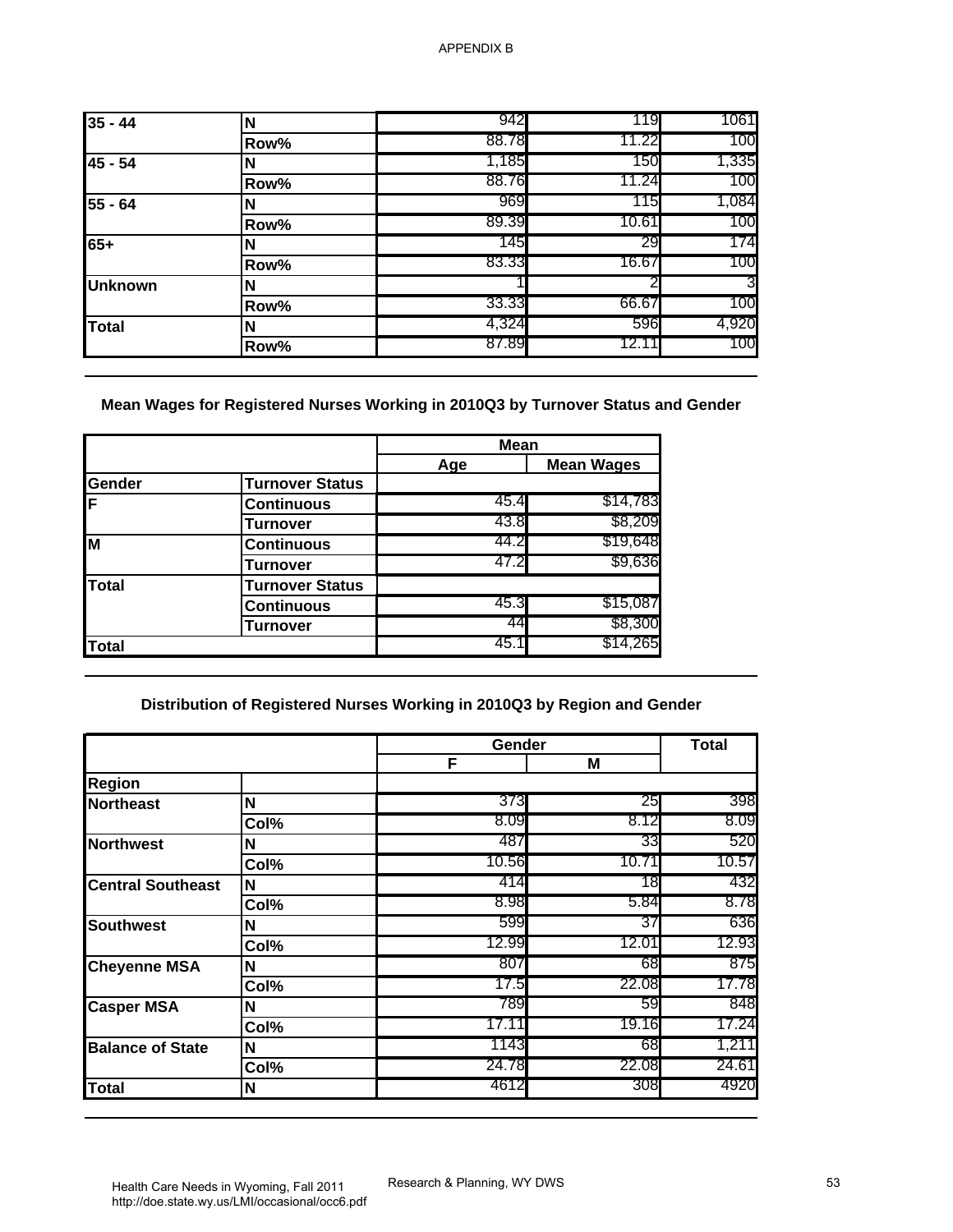| Wages    |          |  |
|----------|----------|--|
| Mean     | Median   |  |
| \$14,265 | \$14.179 |  |

#### **Mean Commuting Distance for Registered Nurses Working in 2010Q3**

| <b>Mean Distance</b> |
|----------------------|
| 15.1                 |

#### **Reported FTEs for Registered Nurses Working in 2010Q3**

|                          | <b>Working in WY?</b> |
|--------------------------|-----------------------|
|                          |                       |
| <b>Reported FTE</b>      |                       |
| <b>No Hours Reported</b> | 1,385                 |
| < 0.25                   | 384                   |
| $0.25 - 0.50$            | 318                   |
| $0.50 - 0.75$            | 388                   |
| $0.75 - 1.00$            | 976                   |
| $1.00 - 1.25$            | 934                   |
| $1.25 - 1.50$            | 250                   |
| $1.50 - 2.00$            | 255                   |
| $2.00+$                  | 31                    |
| <b>Total</b>             | 4.921                 |

#### **Distribution of Licensed Practical Nurses in 2010Q3 by Work Status and Age Group**

| <b>Median</b><br>\$14,265<br>\$14,179 |                                 |      |                                                                                                                                                                                                              |
|---------------------------------------|---------------------------------|------|--------------------------------------------------------------------------------------------------------------------------------------------------------------------------------------------------------------|
|                                       |                                 |      |                                                                                                                                                                                                              |
|                                       |                                 |      |                                                                                                                                                                                                              |
| 15.1                                  |                                 |      |                                                                                                                                                                                                              |
|                                       |                                 |      |                                                                                                                                                                                                              |
|                                       |                                 |      |                                                                                                                                                                                                              |
|                                       |                                 |      |                                                                                                                                                                                                              |
|                                       |                                 |      |                                                                                                                                                                                                              |
| 1,385                                 |                                 |      |                                                                                                                                                                                                              |
| 384                                   |                                 |      |                                                                                                                                                                                                              |
| 318                                   |                                 |      |                                                                                                                                                                                                              |
| 388                                   |                                 |      |                                                                                                                                                                                                              |
| 976                                   |                                 |      |                                                                                                                                                                                                              |
| 934                                   |                                 |      |                                                                                                                                                                                                              |
| 250                                   |                                 |      |                                                                                                                                                                                                              |
| 255                                   |                                 |      |                                                                                                                                                                                                              |
| 31                                    |                                 |      |                                                                                                                                                                                                              |
| 4,921                                 |                                 |      |                                                                                                                                                                                                              |
|                                       |                                 |      |                                                                                                                                                                                                              |
|                                       |                                 |      |                                                                                                                                                                                                              |
|                                       |                                 |      |                                                                                                                                                                                                              |
| 20                                    | 2.51                            |      |                                                                                                                                                                                                              |
|                                       |                                 |      |                                                                                                                                                                                                              |
| 135                                   | 16.94                           |      |                                                                                                                                                                                                              |
| 136                                   | 17.06                           |      |                                                                                                                                                                                                              |
| 203                                   | 25.47                           |      |                                                                                                                                                                                                              |
| 211                                   | 26.47                           |      |                                                                                                                                                                                                              |
| 92                                    | 11.54                           |      |                                                                                                                                                                                                              |
| <b>No Hours Reported</b>              | <b>Working in WY?</b><br>Υ<br>N | Col% | Mean Commuting Distance for Registered Nurses Working in 2010Q3<br>Reported FTEs for Registered Nurses Working in 2010Q3<br>Distribution of Licensed Practical Nurses in 2010Q3 by Work Status and Age Group |

#### **Distribution of Licensed Practical Nurses in 2010Q3 by Work Status and Age Group**

|              | $\sim$ 10/ |
|--------------|------------|
| Age<br>Group |            |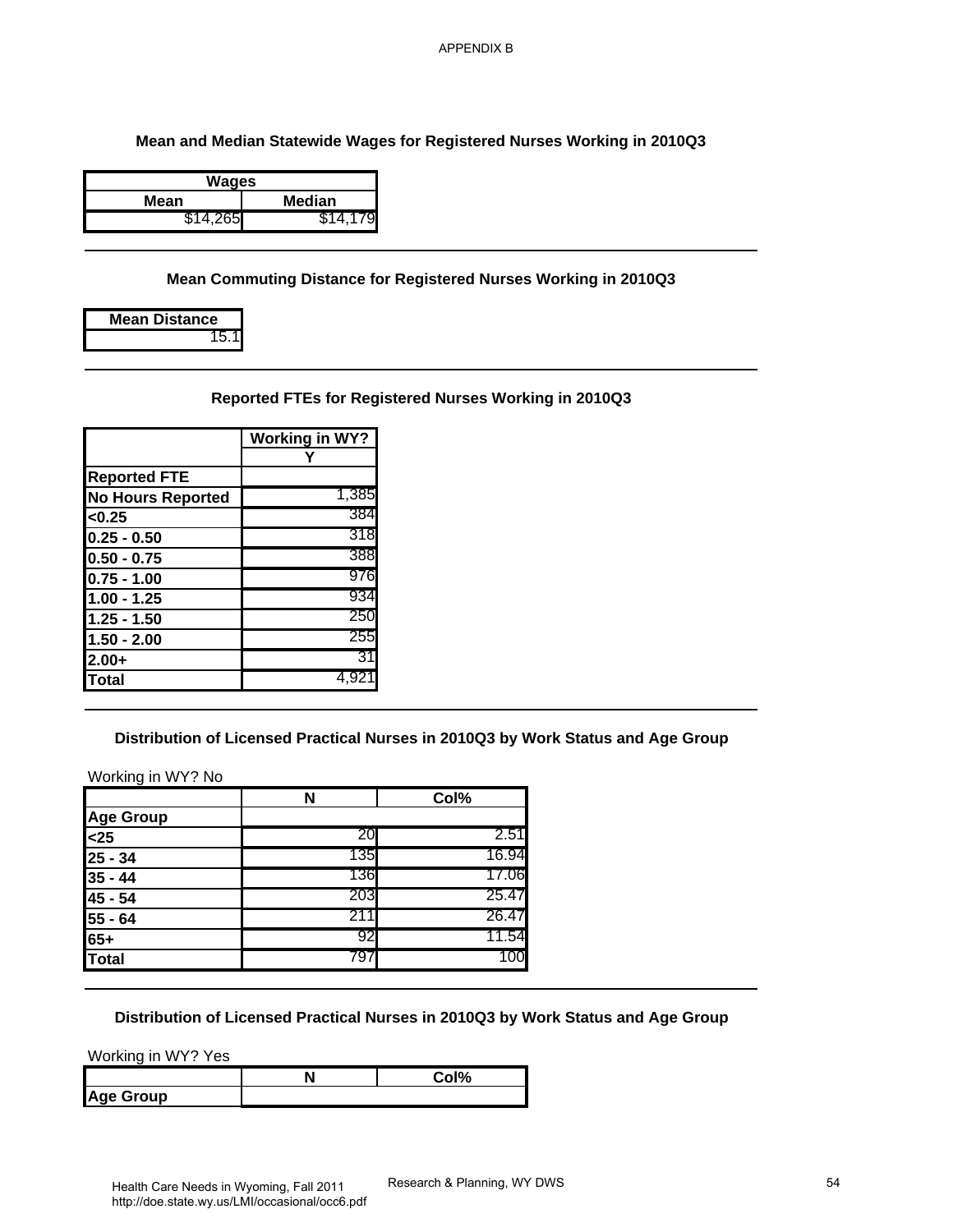| 40   | 5.03  |
|------|-------|
| 135  | 16.98 |
| 165  | 20.75 |
| 211  | 26.54 |
| 209  | 26.29 |
| 35   | 4.4   |
| 7951 | 100   |
|      |       |

#### **Distribution of Licensed Practical Nurses in 2010Q3 by Work Status and Age Group**

|                  | N     | Col%  |
|------------------|-------|-------|
| <b>Age Group</b> |       |       |
| $25$             | 60    | 3.77  |
| 25 - 34          | 270   | 16.96 |
| $35 - 44$        | 301   | 18.91 |
| 45 - 54          | 414   | 26.01 |
| 55 - 64          | 420   | 26.38 |
| $65+$            | 127   | 7.98  |
| <b>Total</b>     | 1,592 | 100   |

#### **Mean Age, Counts, and Mean Wages of Licensed Practical Nurses in 2010Q3 and Mean**

| $25$                                                                                                        | 40                                                                                        | 5.03               |                                         |
|-------------------------------------------------------------------------------------------------------------|-------------------------------------------------------------------------------------------|--------------------|-----------------------------------------|
| $25 - 34$                                                                                                   | 135<br>165                                                                                | 16.98<br>20.75     |                                         |
| $35 - 44$                                                                                                   | 211                                                                                       | 26.54              |                                         |
| 45 - 54                                                                                                     | 209                                                                                       | 26.29              |                                         |
| 55 - 64<br>$65+$                                                                                            | 35                                                                                        | 4.4                |                                         |
| <b>Total</b>                                                                                                | 795                                                                                       | 100                |                                         |
|                                                                                                             | Distribution of Licensed Practical Nurses in 2010Q3 by Work Status and Age Group          |                    |                                         |
| Total                                                                                                       |                                                                                           |                    |                                         |
|                                                                                                             | N                                                                                         | Col%               |                                         |
| <b>Age Group</b>                                                                                            |                                                                                           |                    |                                         |
| $25$                                                                                                        | 60                                                                                        | 3.77               |                                         |
| $25 - 34$                                                                                                   | 270                                                                                       | 16.96              |                                         |
| $35 - 44$                                                                                                   | 301                                                                                       | 18.91              |                                         |
| $45 - 54$                                                                                                   | 414                                                                                       | 26.01              |                                         |
|                                                                                                             | 420                                                                                       | 26.38              |                                         |
|                                                                                                             |                                                                                           |                    |                                         |
|                                                                                                             | 127                                                                                       | 7.98               |                                         |
|                                                                                                             | 1,592<br>Mean Age, Counts, and Mean Wages of Licensed Practical Nurses in 2010Q3 and Mean | 100                |                                         |
|                                                                                                             | N                                                                                         | <b>Mean</b><br>Age | <b>Wages of Those</b>                   |
|                                                                                                             |                                                                                           |                    | <b>Working</b>                          |
|                                                                                                             |                                                                                           |                    |                                         |
|                                                                                                             | 729                                                                                       | 49.3               |                                         |
|                                                                                                             | 67<br>1                                                                                   | 47.3               |                                         |
|                                                                                                             | 797                                                                                       | 70.2<br>49.1       |                                         |
| 55 - 64<br>$65+$<br><b>Total</b><br>Working in WY? No<br>Gender<br>F<br>M<br><b>Unknown</b><br><b>Total</b> |                                                                                           |                    |                                         |
| Working in WY? Yes                                                                                          | Mean Age, Counts, and Mean Wages of Licensed Practical Nurses in 2010Q3 and Mean          |                    |                                         |
|                                                                                                             | N                                                                                         | <b>Mean</b>        |                                         |
|                                                                                                             |                                                                                           | Age                | <b>Wages of Those</b><br><b>Working</b> |
| Gender                                                                                                      |                                                                                           |                    |                                         |
|                                                                                                             | 757                                                                                       | 46.6               | \$8,823                                 |
| F<br>M<br><b>Total</b>                                                                                      | 38<br>795                                                                                 | 46.4<br>46.6       | \$9,063<br>\$8,835                      |

#### **Mean Age, Counts, and Mean Wages of Licensed Practical Nurses in 2010Q3 and Mean**

|        | N   | <b>Mean</b> |                                  |
|--------|-----|-------------|----------------------------------|
|        |     | Age         | <b>Wages of Those</b><br>Working |
| Gender |     |             |                                  |
| 1F     | 757 | 46.6I       | \$8,823                          |
| ΙM     | 38  | 46.4        | \$9,063                          |
| Total  | 795 |             | 835                              |

#### **Mean Age, Counts, and Mean Wages of Licensed Practical Nurses in 2010Q3 and Mean**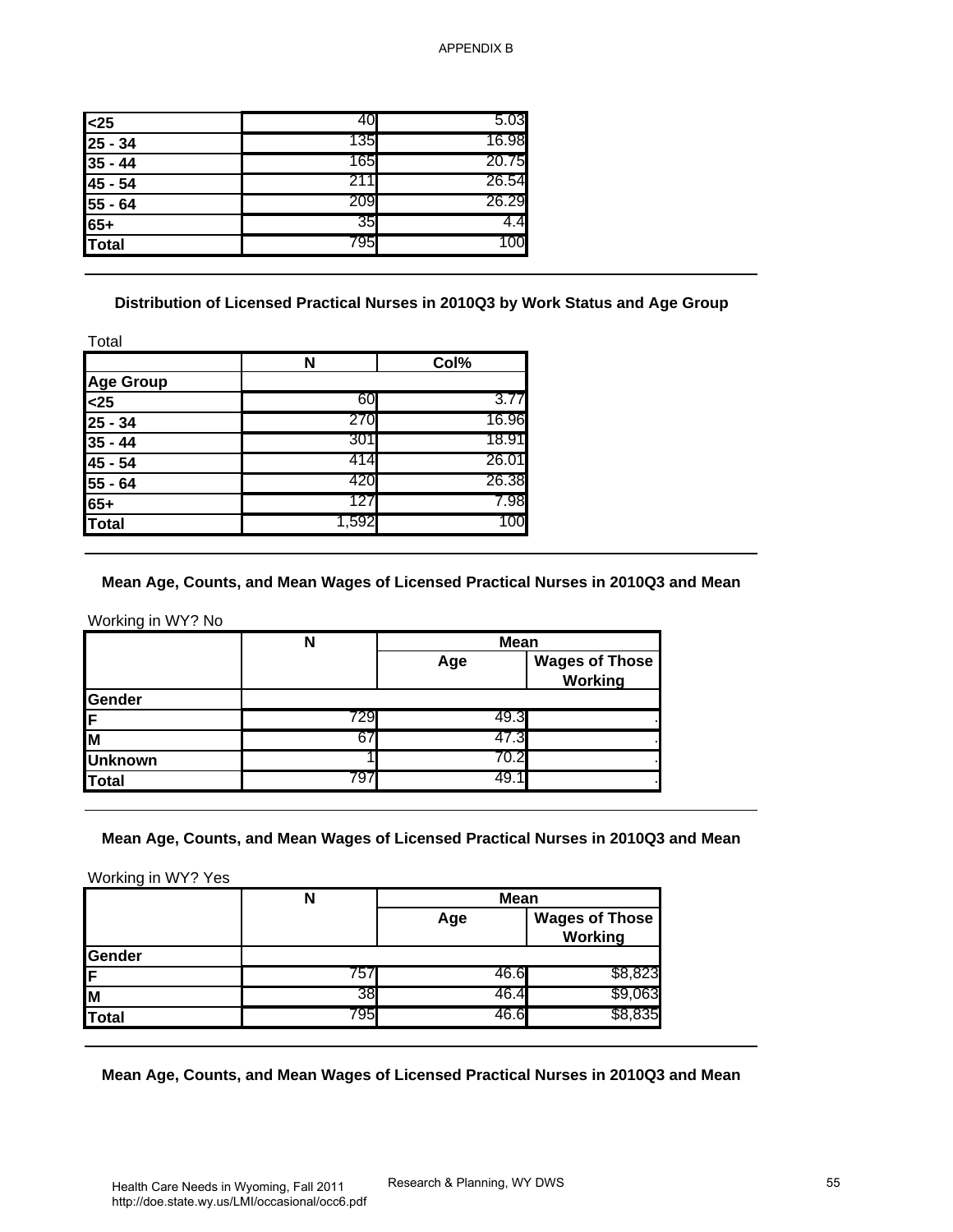| Total          |       |             |                                  |
|----------------|-------|-------------|----------------------------------|
|                | N     | <b>Mean</b> |                                  |
|                |       | Age         | <b>Wages of Those</b><br>Working |
| Gender         |       |             |                                  |
| ΙF             | 1,486 | 47.9        | \$8,823                          |
| M              | 105   | 47          | \$9,063                          |
| <b>Unknown</b> |       | 70.2        |                                  |
| <b>Total</b>   | 1,592 | 47.9        | \$8,835                          |

## **Turnover Statistics for Licensed Practical Nurses Working in 2010Q3 by Age**

|                                                    | $\mathbf N$                                                                       | <b>Mean</b>       |                                         |              |
|----------------------------------------------------|-----------------------------------------------------------------------------------|-------------------|-----------------------------------------|--------------|
|                                                    |                                                                                   | Age               | <b>Wages of Those</b><br><b>Working</b> |              |
| Gender                                             |                                                                                   |                   |                                         |              |
| F                                                  | 1,486<br>105                                                                      | 47.9<br>47        | \$8,823<br>\$9,063                      |              |
| M                                                  |                                                                                   | 70.2              |                                         |              |
| <b>Unknown</b><br><b>Total</b>                     | 1,592                                                                             | 47.9              | \$8,835                                 |              |
|                                                    |                                                                                   |                   |                                         |              |
|                                                    | Turnover Statistics for Licensed Practical Nurses Working in 2010Q3 by Age        | <b>Turnover</b>   |                                         | <b>Total</b> |
|                                                    |                                                                                   | <b>Continuous</b> | <b>Turnover</b>                         |              |
| Age                                                |                                                                                   |                   |                                         |              |
| $25$                                               | N                                                                                 | 30                | 10                                      | 40           |
|                                                    | Row%                                                                              | 75.0              | 25.0                                    | 100.0<br>135 |
| $25 - 34$                                          | N                                                                                 | 115<br>85.2       | 20<br>14.8                              | 100.0        |
|                                                    | Row%                                                                              | 137               | 28                                      | 165          |
| $35 - 44$                                          | N<br>Row%                                                                         | 83.0              | 17.0                                    | 100.0        |
| 45 - 54                                            | N                                                                                 | 186               | 25                                      | 211          |
|                                                    | Row%                                                                              | 88.2              | 11.9                                    | 100.0        |
| $\overline{55}$ - 64                               | N                                                                                 | 172               | 37                                      | 209          |
|                                                    |                                                                                   |                   |                                         |              |
|                                                    |                                                                                   | 82.3              | 17.7                                    | 100.0        |
|                                                    | Row%                                                                              | 29                | 6                                       | 35           |
|                                                    | N<br>Row%                                                                         | 82.9              | 17.1                                    | 100.0        |
|                                                    | N                                                                                 | 669               | 126                                     | 795          |
|                                                    | Row%                                                                              | 84.2              | 15.9                                    | 100.0        |
| $65+$<br><b>Total</b>                              | Mean Wages for Licensed Practical Nurses Working in 2010Q3 by Turnover Status and | <b>Mean</b>       |                                         |              |
|                                                    |                                                                                   | Age               | <b>Mean Wages</b>                       |              |
|                                                    | <b>Turnover Status</b>                                                            | 46.8              | \$9,460                                 |              |
|                                                    | <b>Continuous</b>                                                                 | 45.9              | \$5,409                                 |              |
|                                                    | <b>Turnover</b><br><b>Continuous</b>                                              | 46.5              | \$9,852                                 |              |
|                                                    | <b>Turnover</b>                                                                   | 46.1              | \$5,569                                 |              |
|                                                    | <b>Continuous</b>                                                                 |                   |                                         |              |
|                                                    | <b>Turnover</b>                                                                   |                   |                                         |              |
|                                                    | <b>Turnover Status</b>                                                            |                   |                                         |              |
| Gender<br>F<br>M<br><b>Unknown</b><br><b>Total</b> | <b>Continuous</b>                                                                 | 46.7              | \$9,478                                 |              |
| <b>Total</b>                                       | <b>Turnover</b>                                                                   | 45.9<br>46.6      | \$5,418<br>\$8,835                      |              |

#### **Mean Wages for Licensed Practical Nurses Working in 2010Q3 by Turnover Status and**

|                |                        | <b>Mean</b> |                   |
|----------------|------------------------|-------------|-------------------|
|                |                        | Age         | <b>Mean Wages</b> |
| Gender         | <b>Turnover Status</b> |             |                   |
| İΕ             | Continuous             | 46.8        | \$9,460           |
|                | Turnover               | 45.9        | \$5,409           |
| lм             | Continuous             | 46.5        | \$9,852           |
|                | Turnover               | 46.1        | \$5,569           |
| <b>Unknown</b> | <b>Continuous</b>      |             |                   |
|                | <b>Turnover</b>        |             |                   |
| <b>Total</b>   | <b>Turnover Status</b> |             |                   |
|                | <b>Continuous</b>      | 46.7        | \$9,478           |
|                | <b>Turnover</b>        | 45.9        | \$5,418           |
| <b>Total</b>   |                        | 46.6        | \$8,835           |

## **Distribution of Licensed Practical Nurses Working in 2010Q3 by Region and Gender**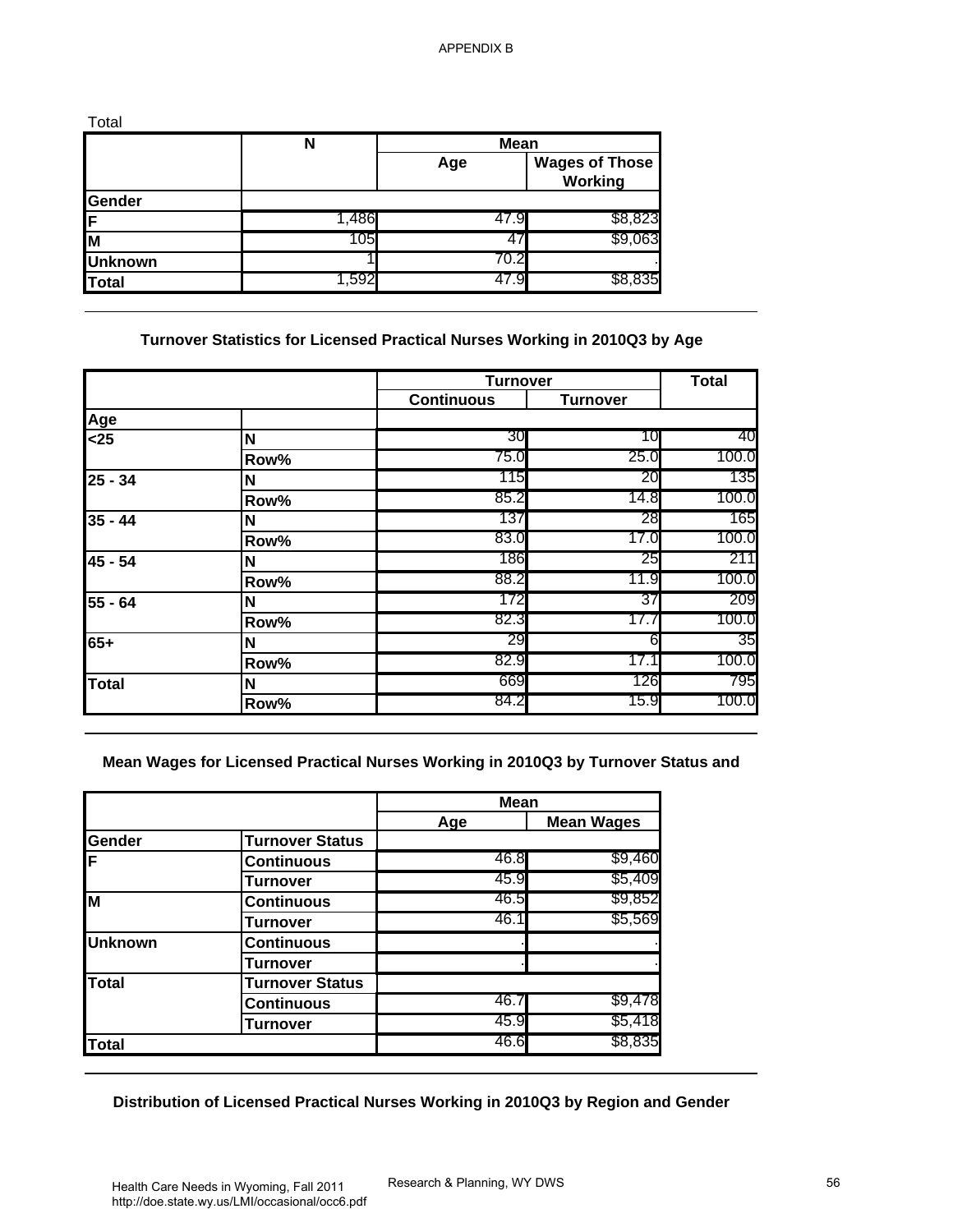|                                                 |                          | Gender                                                                          |              | <b>Total</b> |
|-------------------------------------------------|--------------------------|---------------------------------------------------------------------------------|--------------|--------------|
|                                                 |                          | F                                                                               | M            |              |
| Region                                          |                          |                                                                                 |              |              |
| <b>Northeast</b>                                | N                        | N.D.<br>N.D.                                                                    | N.D.<br>N.D. | N.D.<br>N.D. |
|                                                 | Col%                     | N.D.                                                                            | N.D.         | N.D.         |
| <b>Northwest</b>                                | N<br>Col%                | N.D.                                                                            | N.D.         | N.D.         |
| <b>Central Southeast</b>                        | N                        | N.D.                                                                            | N.D.         | N.D.         |
|                                                 | Col%                     | N.D.                                                                            | N.D.         | N.D.         |
| <b>Southwest</b>                                | N                        | N.D.                                                                            | N.D.         | N.D.         |
|                                                 | Col%                     | N.D                                                                             | N.D.         | N.D.         |
| <b>Cheyenne MSA</b>                             | N                        | N.D.                                                                            | N.D.         | N.D.         |
|                                                 | Col%                     | N.D.                                                                            | N.D.         | N.D.         |
| <b>Casper MSA</b>                               | N                        | N.D.                                                                            | N.D.         | N.D.         |
|                                                 | $\overline{\text{Col%}}$ | N.D.                                                                            | N.D.         | N.D.         |
| <b>Balance of State</b>                         | N                        | 273                                                                             | 17           | 290          |
|                                                 | Col%                     | 36.1                                                                            | 44.7         | 36.5         |
| <b>Total</b>                                    | N                        | 757                                                                             | 38           | 795          |
| <b>Wages</b><br><b>Mean</b><br>\$8,835          | <b>Median</b><br>\$9,004 | Mean and Median Statewide Wages for Licensed Practical Nurses Working in 2010Q3 |              |              |
|                                                 |                          | Mean Commuting Distance for Licensed Practical Nurses Working in 2010Q3         |              |              |
| <b>Mean Distance</b><br>13.1                    |                          |                                                                                 |              |              |
|                                                 |                          | Reported FTEs for Licensed Practical Nurses Working in 2010Q3                   |              |              |
|                                                 | <b>Working in WY?</b>    |                                                                                 |              |              |
|                                                 | Υ                        |                                                                                 |              |              |
| <b>Reported FTE</b>                             |                          |                                                                                 |              |              |
| <b>No Hours Reported</b>                        | 193                      |                                                                                 |              |              |
| <0.25                                           | 71                       |                                                                                 |              |              |
|                                                 | 71                       |                                                                                 |              |              |
| $0.25 - 0.50$<br>$0.50 - 0.75$                  | 95                       |                                                                                 |              |              |
| $0.75 - 1.00$                                   | 171                      |                                                                                 |              |              |
|                                                 | 135                      |                                                                                 |              |              |
|                                                 | 26                       |                                                                                 |              |              |
| $1.00 - 1.25$<br>$1.25 - 1.50$<br>$1.50 - 2.00$ | 30                       |                                                                                 |              |              |
| $2.00+$<br><b>Total</b>                         | 795                      |                                                                                 |              |              |

| Wages   |        |
|---------|--------|
| Mean    | Median |
| \$8.835 |        |

#### **Reported FTEs for Licensed Practical Nurses Working in 2010Q3**

|                          | <b>Working in WY?</b> |
|--------------------------|-----------------------|
|                          |                       |
| <b>Reported FTE</b>      |                       |
| <b>No Hours Reported</b> | 193                   |
| < 0.25                   |                       |
| $0.25 - 0.50$            |                       |
| $0.50 - 0.75$            | 95                    |
| $0.75 - 1.00$            | 17.                   |
| $1.00 - 1.25$            | 135                   |
| 1.25 - 1.50              | 26                    |
| $1.50 - 2.00$            | 30                    |
| $2.00+$                  | 3                     |
| <b>ITotal</b>            | 795                   |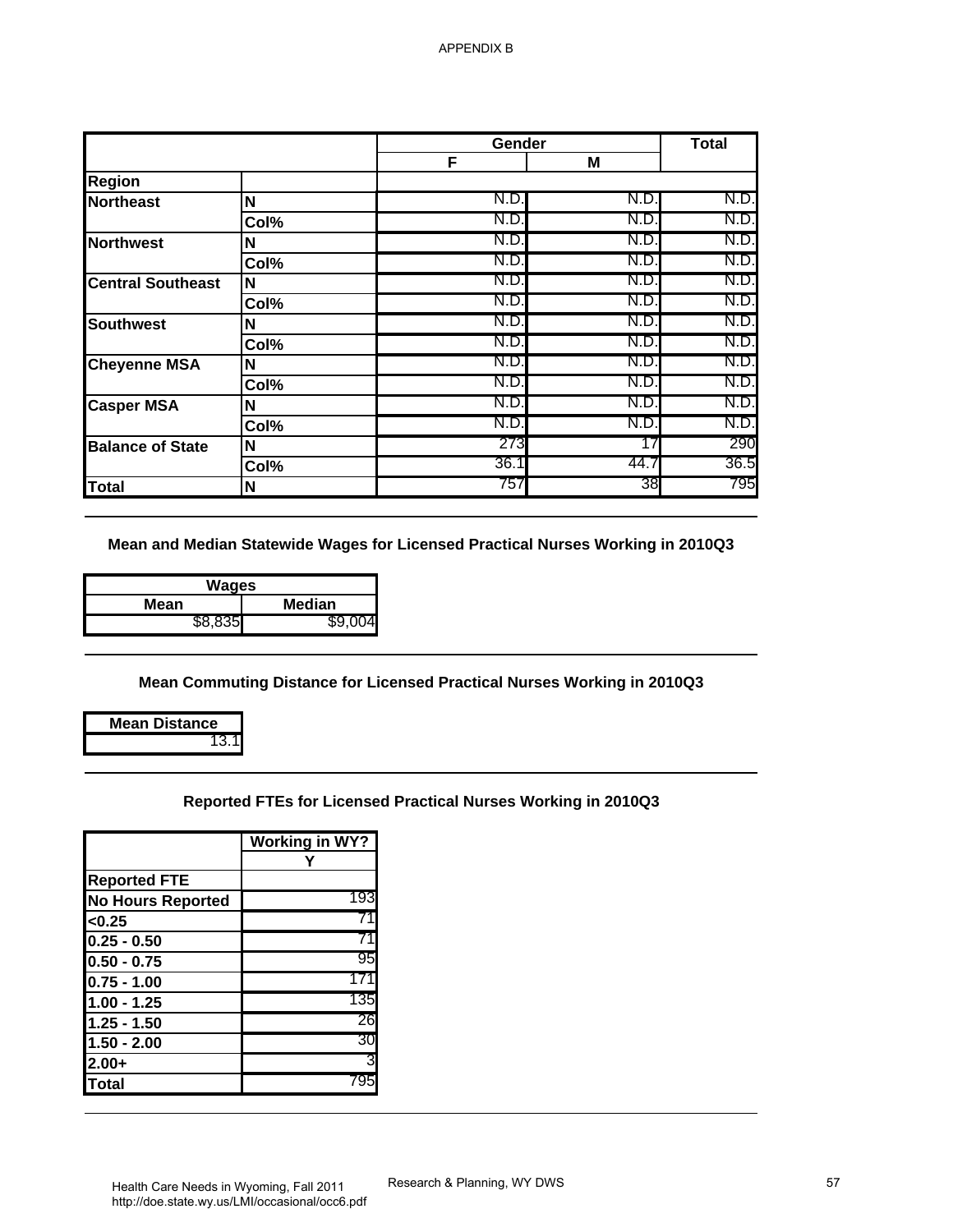#### **Distribution of Certified Nursing Assistants in 2010Q3 by Work Status and Age Group**

|                | N     | Col%  |
|----------------|-------|-------|
| Age Group      |       |       |
| $25$           | 713   | 23.45 |
| $25 - 34$      | 1,075 | 35.36 |
| $35 - 44$      | 468   | 15.39 |
| 45 - 54        | 375   | 12.34 |
| $55 - 64$      | 246   | 8.09  |
| 65+            | 156   | 5.13  |
| <b>Unknown</b> |       | 0.23  |
| <b>Total</b>   | 3,040 | 100   |

#### **Distribution of Certified Nursing Assistants in 2010Q3 by Work Status and Age Group**

|                  | N     | Col%  |
|------------------|-------|-------|
| <b>Age Group</b> |       |       |
| $25$             | 1382  | 26.96 |
| 25 - 34          | 1,454 | 28.36 |
| $35 - 44$        | 877   | 17.11 |
| 45 - 54          | 831   | 16.21 |
| 55 - 64          | 474   | 9.25  |
| 65+              | 103   | 2.01  |
| <b>Unknown</b>   | 6     | 0.12  |
| <b>Total</b>     | 5,127 | 100   |

#### **Distribution of Certified Nursing Assistants in 2010Q3 by Work Status and Age Group**

|                                                                                                         | N                                                                                        | Col%          |
|---------------------------------------------------------------------------------------------------------|------------------------------------------------------------------------------------------|---------------|
| <b>Age Group</b>                                                                                        |                                                                                          |               |
| $\overline{25}$                                                                                         | 713                                                                                      | 23.45         |
| $25 - 34$                                                                                               | 1,075                                                                                    | 35.36         |
| $35 - 44$                                                                                               | 468                                                                                      | 15.39         |
| 45 - 54                                                                                                 | 375                                                                                      | 12.34         |
| $55 - 64$                                                                                               | 246                                                                                      | 8.09          |
| $65+$                                                                                                   | 156                                                                                      | 5.13          |
| <b>Unknown</b>                                                                                          | 7                                                                                        | 0.23          |
| <b>Total</b>                                                                                            | 3,040                                                                                    | 100           |
| Working in WY? Yes                                                                                      | N                                                                                        | Col%          |
| Age Group<br><25                                                                                        | 1382                                                                                     | 26.96         |
|                                                                                                         |                                                                                          |               |
|                                                                                                         |                                                                                          |               |
|                                                                                                         | 1,454                                                                                    | 28.36         |
|                                                                                                         | 877                                                                                      | 17.11         |
|                                                                                                         | 831<br>474                                                                               | 16.21<br>9.25 |
|                                                                                                         | 103                                                                                      | 2.01          |
|                                                                                                         | 6                                                                                        | 0.12          |
|                                                                                                         | 5,127                                                                                    | 100           |
| 25 - 34<br>$35 - 44$<br>$45 - 54$<br>$55 - 64$<br>$65+$<br><b>Unknown</b><br><b>Total</b><br>Total      | Distribution of Certified Nursing Assistants in 2010Q3 by Work Status and Age Group<br>N | Col%          |
|                                                                                                         |                                                                                          |               |
|                                                                                                         | 2,095                                                                                    | 25.65         |
|                                                                                                         | 2,529                                                                                    | 30.97         |
|                                                                                                         | 1,345                                                                                    | 16.47         |
|                                                                                                         | 1,206                                                                                    | 14.77         |
|                                                                                                         | 720                                                                                      | 8.82          |
| <b>Age Group</b><br>$25$<br>$25 - 34$<br>$35 - 44$<br>$45 - 54$<br>$55 - 64$<br>$65+$<br><b>Unknown</b> | 259<br>13                                                                                | 3.17<br>0.16  |

#### **Mean Age, Counts, and Mean Wages of Certified Nursing Assistants in 2010Q3 and Mean**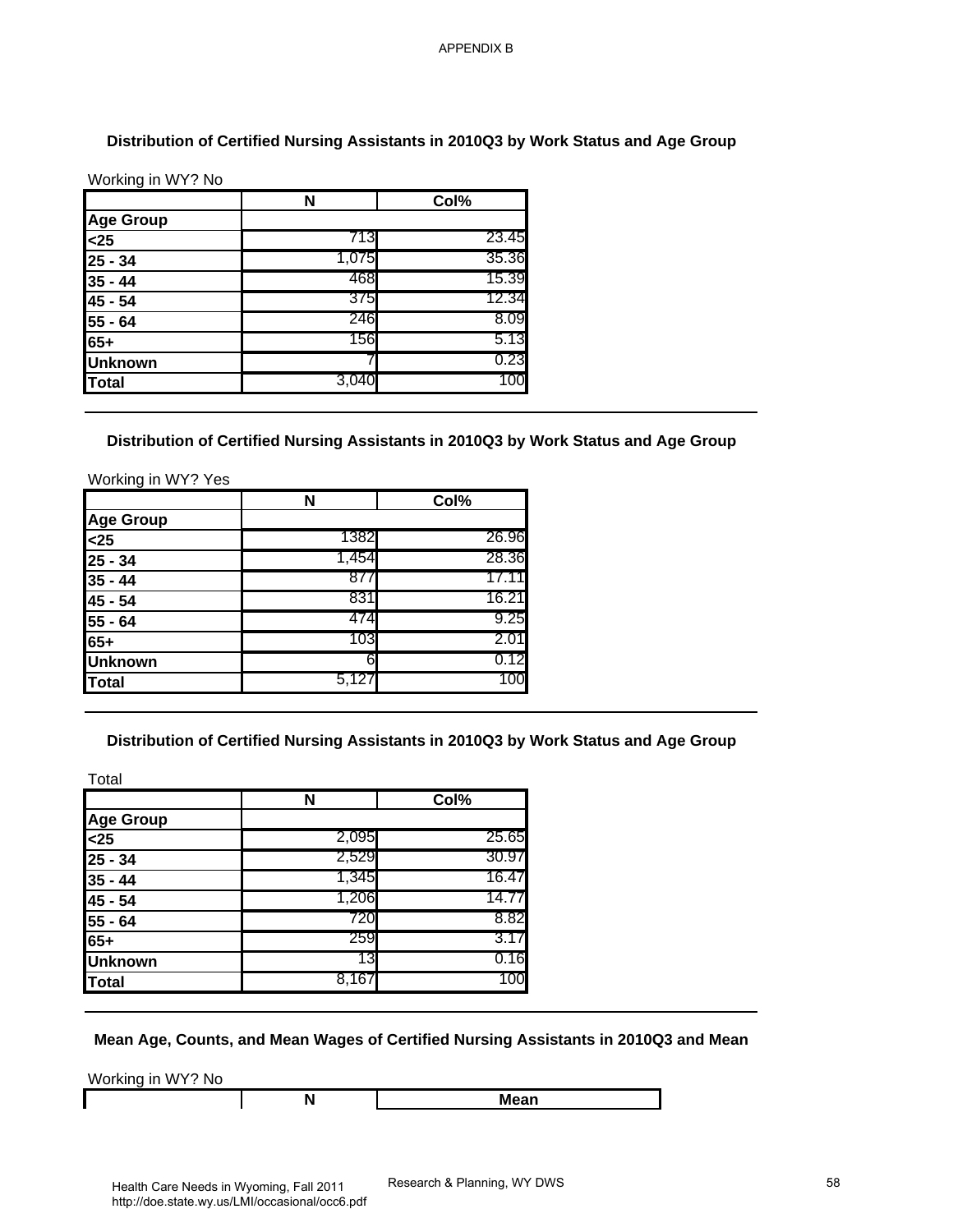|                |     | Age  | <b>Wages of Those</b><br>Working |
|----------------|-----|------|----------------------------------|
| Gender         |     |      |                                  |
| IF             |     | 36.3 |                                  |
| lм             | 255 | 36.6 |                                  |
| <b>Unknown</b> |     | 36   |                                  |
| Total          |     | 36.3 |                                  |

|                | N     | <b>Mean</b> |                                  |
|----------------|-------|-------------|----------------------------------|
|                |       | Age         | <b>Wages of Those</b><br>Working |
| Gender         |       |             |                                  |
| 1F.            | 4,753 | 35.9        | \$5,551                          |
| lм             | 374   | 36.7        |                                  |
| <b>Unknown</b> |       |             |                                  |
| Total          | 5,127 | 35.9        | \$5.665                          |

|                | N     | <b>Mean</b> |                                  |
|----------------|-------|-------------|----------------------------------|
|                |       | Age         | <b>Wages of Those</b><br>Working |
| Gender         |       |             |                                  |
| İΕ             | 7,532 | 36          | \$5,551                          |
| lм             | 629   | 36.         |                                  |
| <b>Unknown</b> |       | 36I         |                                  |
| Total          | 8.167 | 36.         | \$5,665                          |

|                                                             |                                                                                                     | Age               | <b>Wages of Those</b><br>Working        |              |
|-------------------------------------------------------------|-----------------------------------------------------------------------------------------------------|-------------------|-----------------------------------------|--------------|
| Gender                                                      |                                                                                                     |                   |                                         |              |
| F                                                           | 2,779                                                                                               | 36.3              |                                         |              |
| İМ                                                          | 255                                                                                                 | 36.6              |                                         |              |
| <b>Unknown</b>                                              | 6                                                                                                   | 36                |                                         |              |
| <b>Total</b>                                                | 3,040                                                                                               | 36.3              |                                         |              |
| Working in WY? Yes                                          | Mean Age, Counts, and Mean Wages of Certified Nursing Assistants in 2010Q3 and Mean<br>$\mathsf{N}$ | <b>Mean</b>       |                                         |              |
|                                                             |                                                                                                     | Age               | <b>Wages of Those</b><br><b>Working</b> |              |
| Gender                                                      |                                                                                                     |                   |                                         |              |
| F                                                           | 4,753                                                                                               | 35.9              | \$5,551                                 |              |
| M                                                           | 374                                                                                                 | 36.7              | \$7,117                                 |              |
| <b>Unknown</b>                                              | 5,127                                                                                               | 35.9              |                                         |              |
| <b>Total</b>                                                |                                                                                                     |                   | \$5,665                                 |              |
|                                                             | Mean Age, Counts, and Mean Wages of Certified Nursing Assistants in 2010Q3 and Mean<br>$\mathsf{N}$ | <b>Mean</b>       |                                         |              |
|                                                             |                                                                                                     | Age               | <b>Wages of Those</b><br><b>Working</b> |              |
|                                                             |                                                                                                     | 36                |                                         |              |
|                                                             | 7,532<br>629                                                                                        | 36.7              | \$5,551<br>\$7,117                      |              |
|                                                             | 6                                                                                                   | 36                |                                         |              |
|                                                             | 8,167                                                                                               | 36.1              | \$5,665                                 |              |
| Total<br>Gender<br>F<br>M<br><b>Unknown</b><br><b>Total</b> | Turnover Statistics for Certified Nursing Assistants Working in 2010Q3 by Age                       | <b>Turnover</b>   |                                         | <b>Total</b> |
|                                                             |                                                                                                     | <b>Continuous</b> | <b>Turnover</b>                         |              |
|                                                             | N                                                                                                   | 887               | 495                                     | 1382         |
|                                                             | Row%                                                                                                | 64.18             | 35.82                                   | 100          |
|                                                             | N                                                                                                   | 1057              | 397                                     | 1,454        |
|                                                             | Row%                                                                                                | 72.7              | 27.3                                    | 100          |
|                                                             | N                                                                                                   | 685               | 192                                     | 877          |
|                                                             | Row%                                                                                                | 78.11             | 21.89                                   | 100          |
|                                                             | N                                                                                                   | 699               | 132                                     | 831          |
|                                                             | Row%                                                                                                | 84.12             | 15.88                                   | 100          |
| Age<br>$25$<br>$25 - 34$<br>$35 - 44$<br>45 - 54<br>55 - 64 | N<br>Row%                                                                                           | 424<br>89.45      | 50<br>10.55                             | 474<br>100   |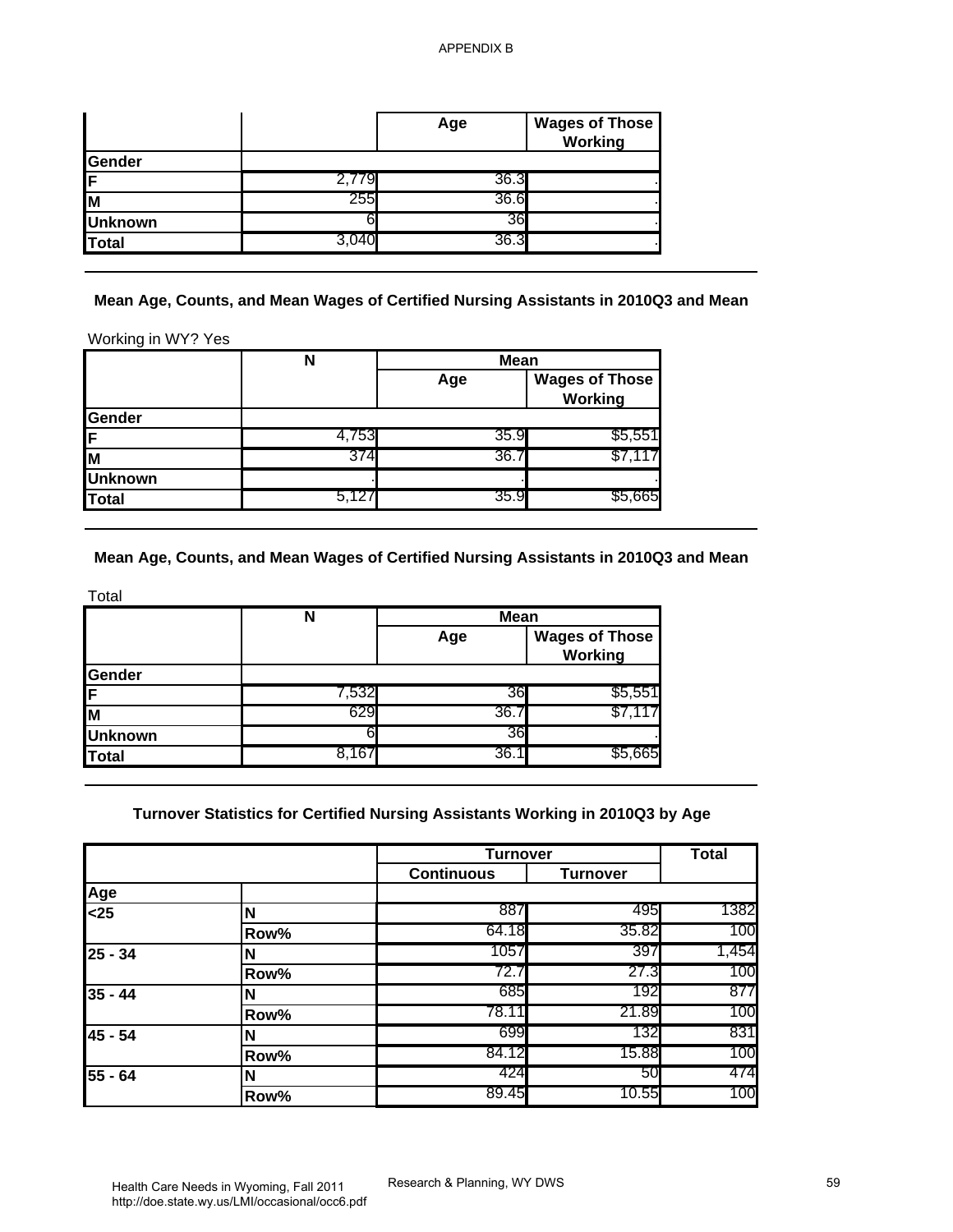| $165+$         |      |       | הה    | 103   |
|----------------|------|-------|-------|-------|
|                | Row% | 78.64 | 21.36 | 100   |
| <b>Unknown</b> |      |       |       | 6     |
|                | Row% | 66.67 | 33.33 | 100   |
| <b>Total</b>   |      | 3,837 | 1290  | 5,127 |
|                | Row% | 44.84 | 25.16 | 100   |

|        |                        | <b>Mean</b> |                   |
|--------|------------------------|-------------|-------------------|
|        |                        | Age         | <b>Mean Wages</b> |
| Gender | <b>Turnover Status</b> |             |                   |
| ΙF     | <b>Continuous</b>      | 37.3        | \$6,434           |
|        | Turnover               | 31.5        | \$2,953           |
| M      | <b>Continuous</b>      | 38.1        | \$8,059           |
|        | Turnover               | 32.2        | \$3,867           |
| Total  | <b>Turnover Status</b> |             |                   |
|        | <b>Continuous</b>      | 37.4        | \$6,557           |
|        | Turnover               | 31.6        | \$3,013           |
| Total  |                        | 35.9        | \$5,665           |

## **Distribution of Certified Nursing Assistants Working in 2010Q3 by Region and Gender**

| $65 +$<br><b>Unknown</b><br><b>Total</b>                                                                                                                                                     | N<br>Row%<br>N<br>Row%<br>N<br>Row%                                                  | 81<br>78.64<br>4 | 22<br>21.36       | 103                                                         |
|----------------------------------------------------------------------------------------------------------------------------------------------------------------------------------------------|--------------------------------------------------------------------------------------|------------------|-------------------|-------------------------------------------------------------|
|                                                                                                                                                                                              |                                                                                      |                  |                   | 100                                                         |
|                                                                                                                                                                                              |                                                                                      |                  | 2                 | 6                                                           |
|                                                                                                                                                                                              |                                                                                      | 66.67            | 33.33             | 100                                                         |
|                                                                                                                                                                                              |                                                                                      | 3,837            | 1290              | 5,127                                                       |
|                                                                                                                                                                                              |                                                                                      | 74.84            | 25.16             | 100                                                         |
|                                                                                                                                                                                              | Mean Wages for Certified Nursing Assistants Working in 2010Q3 by Turnover Status and | <b>Mean</b>      |                   |                                                             |
|                                                                                                                                                                                              |                                                                                      | Age              | <b>Mean Wages</b> |                                                             |
| Gender                                                                                                                                                                                       | <b>Turnover Status</b>                                                               |                  |                   |                                                             |
|                                                                                                                                                                                              | <b>Continuous</b>                                                                    | 37.3             | \$6,434           |                                                             |
|                                                                                                                                                                                              | <b>Turnover</b>                                                                      | 31.5             | \$2,953           |                                                             |
|                                                                                                                                                                                              | <b>Continuous</b>                                                                    | 38.1             | \$8,059           |                                                             |
|                                                                                                                                                                                              | <b>Turnover</b>                                                                      | 32.2             | \$3,867           |                                                             |
| <b>Total</b>                                                                                                                                                                                 | <b>Turnover Status</b>                                                               |                  |                   |                                                             |
|                                                                                                                                                                                              | <b>Continuous</b>                                                                    | 37.4             | \$6,557           |                                                             |
|                                                                                                                                                                                              | <b>Turnover</b>                                                                      | 31.6             | \$3,013           |                                                             |
|                                                                                                                                                                                              |                                                                                      | 35.9             |                   |                                                             |
|                                                                                                                                                                                              | Distribution of Certified Nursing Assistants Working in 2010Q3 by Region and Gender  | Gender           | \$5,665           | <b>Total</b>                                                |
|                                                                                                                                                                                              |                                                                                      | F                | M                 |                                                             |
|                                                                                                                                                                                              | N                                                                                    | 493              | 25                | 518                                                         |
|                                                                                                                                                                                              | Col%                                                                                 | 10.38            | 6.7               |                                                             |
|                                                                                                                                                                                              | N                                                                                    | 601              | 41                |                                                             |
|                                                                                                                                                                                              | Col%                                                                                 | 12.65            | 10.99             |                                                             |
|                                                                                                                                                                                              | N                                                                                    | 401              | 28                |                                                             |
|                                                                                                                                                                                              | Col%                                                                                 | 8.44             | 7.51              |                                                             |
|                                                                                                                                                                                              | N                                                                                    | 549              | 45                |                                                             |
|                                                                                                                                                                                              | Col%                                                                                 | 11.56            | 12.06             |                                                             |
|                                                                                                                                                                                              | N                                                                                    | 564              | 50                | 10.11<br>642<br>12.53<br>429<br>8.37<br>594<br>11.59<br>614 |
|                                                                                                                                                                                              | Col%                                                                                 | 11.87            | 13.4              |                                                             |
|                                                                                                                                                                                              | N                                                                                    | 672              | 50                |                                                             |
|                                                                                                                                                                                              | Col%                                                                                 | 14.15            | 13.4              |                                                             |
| <b>Total</b><br><b>Region</b><br><b>Northeast</b><br><b>Northwest</b><br><b>Central Southeast</b><br><b>Southwest</b><br><b>Cheyenne MSA</b><br><b>Casper MSA</b><br><b>Balance of State</b> | N                                                                                    | 1,473            | 135               |                                                             |
| <b>Total</b>                                                                                                                                                                                 | Col%<br>N                                                                            | 30.99<br>4753    | 36.1<br>374       | 11.99<br>722<br>14.09<br>1,608<br>31.36<br>5127             |

#### **Mean and Median Statewide Wages for Certified Nursing Assistants Working in 2010Q3**

| Wages                 |         |  |
|-----------------------|---------|--|
| <b>Median</b><br>Mean |         |  |
| \$5,665               | \$5.541 |  |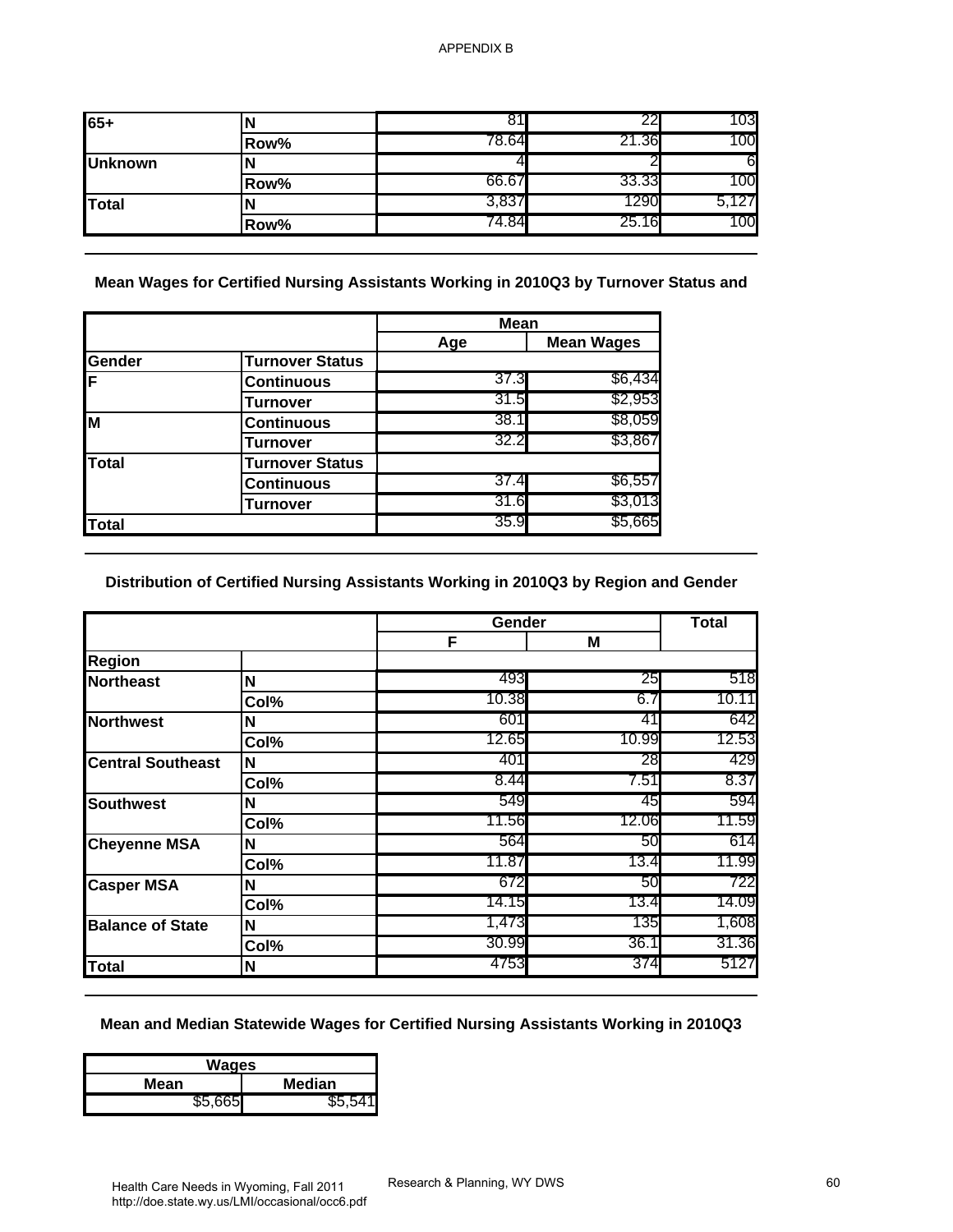**Mean Commuting Distance for Certified Nursing Assistants Working in 2010Q3** APPENDIX B<br>Research & Planning, WY DWS<br>Nursing Assistants Working in 2010Q3<br>Research & Planning, WY DWS

| <b>/lean Distance</b> |
|-----------------------|
|                       |

**Reported FTEs for Certified Nursing Assistants Working in 2010Q3**

|                          | Working in WY? |
|--------------------------|----------------|
|                          |                |
| <b>Reported FTE</b>      |                |
| <b>No Hours Reported</b> | 1,527          |
| < 0.25                   | 560            |
| $0.25 - 0.50$            | 495            |
| $0.50 - 0.75$            | 552            |
| $0.75 - 1.00$            | 977            |
| $1.00 - 1.25$            | 736            |
| $1.25 - 1.50$            | 133            |
| $1.50 - 2.00$            | 136            |
| $2.00+$                  | 11             |
| Total                    | 5,12           |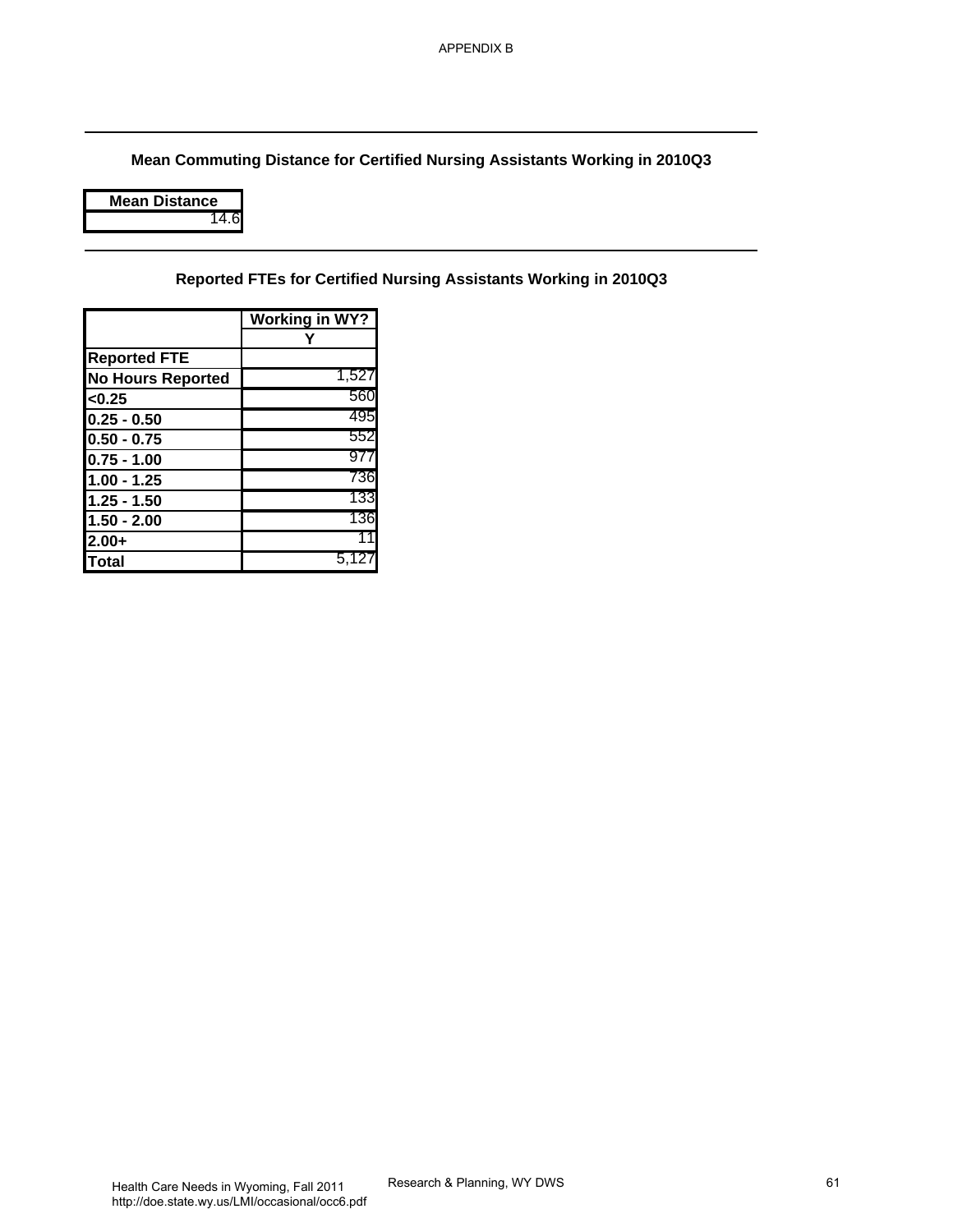#### Working in WY? N **Distribution of Pharmacists in 2010Q3 by Work Status and Age Group**

|                  | Ν    | Col%  |
|------------------|------|-------|
| <b>Age Group</b> |      |       |
| $\overline{25}$  | N.D. | N.D.  |
| $25 - 34$        | 127  | 19.91 |
| $35 - 44$        | 104  | 16.3  |
| $45 - 54$        | 114  | 17.87 |
| $55 - 64$        | 210  | 32.92 |
| $65+$            | 79   | 12.38 |
| N/A              | N.D  | N.D.  |
| <b>Total</b>     | 638  | 100   |

| Working in WY? Y |  |  |  |
|------------------|--|--|--|
|------------------|--|--|--|

|                  | Ν    | Col%  |
|------------------|------|-------|
| <b>Age Group</b> |      |       |
| $\overline{25}$  | N.D. | N.D.  |
| $25 - 34$        | 136  | 28.94 |
| $35 - 44$        | 113  | 24.04 |
| $45 - 54$        | 67   | 14.26 |
| $55 - 64$        | 108  | 22.98 |
| $65+$            | 38   | 8.09  |
| N/A              | N.D. | N.D.  |
| Total            | 470  | 100   |

|                                      |                                                                         | <b>APPENDIX B</b>           |  |
|--------------------------------------|-------------------------------------------------------------------------|-----------------------------|--|
| Working in WY? N                     | N                                                                       | Col%                        |  |
| <b>Age Group</b>                     |                                                                         |                             |  |
| $\overline{25}$                      | N.D.                                                                    | N.D.                        |  |
| $25 - 34$                            | 127                                                                     | 19.91                       |  |
| $35 - 44$                            | 104                                                                     | 16.3                        |  |
| $45 - 54$                            | 114                                                                     | 17.87                       |  |
| $55 - 64$                            | 210                                                                     | 32.92                       |  |
| $65+$                                | 79                                                                      | 12.38                       |  |
| <b>N/A</b>                           | N.D.                                                                    | N.D.                        |  |
| Total                                | 638                                                                     | 100                         |  |
| Working in WY? Y<br><b>Age Group</b> | Distribution of Pharmacists in 2010Q3 by Work Status and Age Group<br>N | Col%                        |  |
| $25$                                 | N.D.                                                                    | N.D.                        |  |
| $25 - 34$                            | 136                                                                     | 28.94                       |  |
| $35 - 44$                            | 113                                                                     | 24.04                       |  |
| $45 - 54$                            | 67                                                                      | 14.26                       |  |
| $55 - 64$                            | 108                                                                     | 22.98                       |  |
| $65+$                                | 38                                                                      | 8.09                        |  |
| N/A                                  | N.D.                                                                    | N.D.                        |  |
| <b>Total</b>                         | 470                                                                     | 100                         |  |
| Total<br><b>Age Group</b>            | Ν                                                                       | Col%                        |  |
| $\overline{25}$                      | N.D.                                                                    | N.D.                        |  |
| $25 - 34$                            | 263                                                                     | 23.74                       |  |
| $35 - 44$                            | 217                                                                     | 19.58                       |  |
| $45 - 54$                            | 181                                                                     | 16.34                       |  |
| $55 - 64$                            | 318                                                                     | 28.7                        |  |
| $65+$                                | 117                                                                     | 10.56                       |  |
| N/A                                  | N.D.                                                                    | N.D.                        |  |
| Total                                | 1,108                                                                   | 100                         |  |
|                                      |                                                                         |                             |  |
|                                      |                                                                         |                             |  |
| ntiality constraints.                |                                                                         | Research & Planning, WY DWS |  |
| oming Fall 2011                      |                                                                         |                             |  |

N.D.: Data not disclosable due to confidentiality constraints. N/A: Data not available.<br>
Health Care Needs in Wyoming, Eall 2011 Research & Planning, WY DWS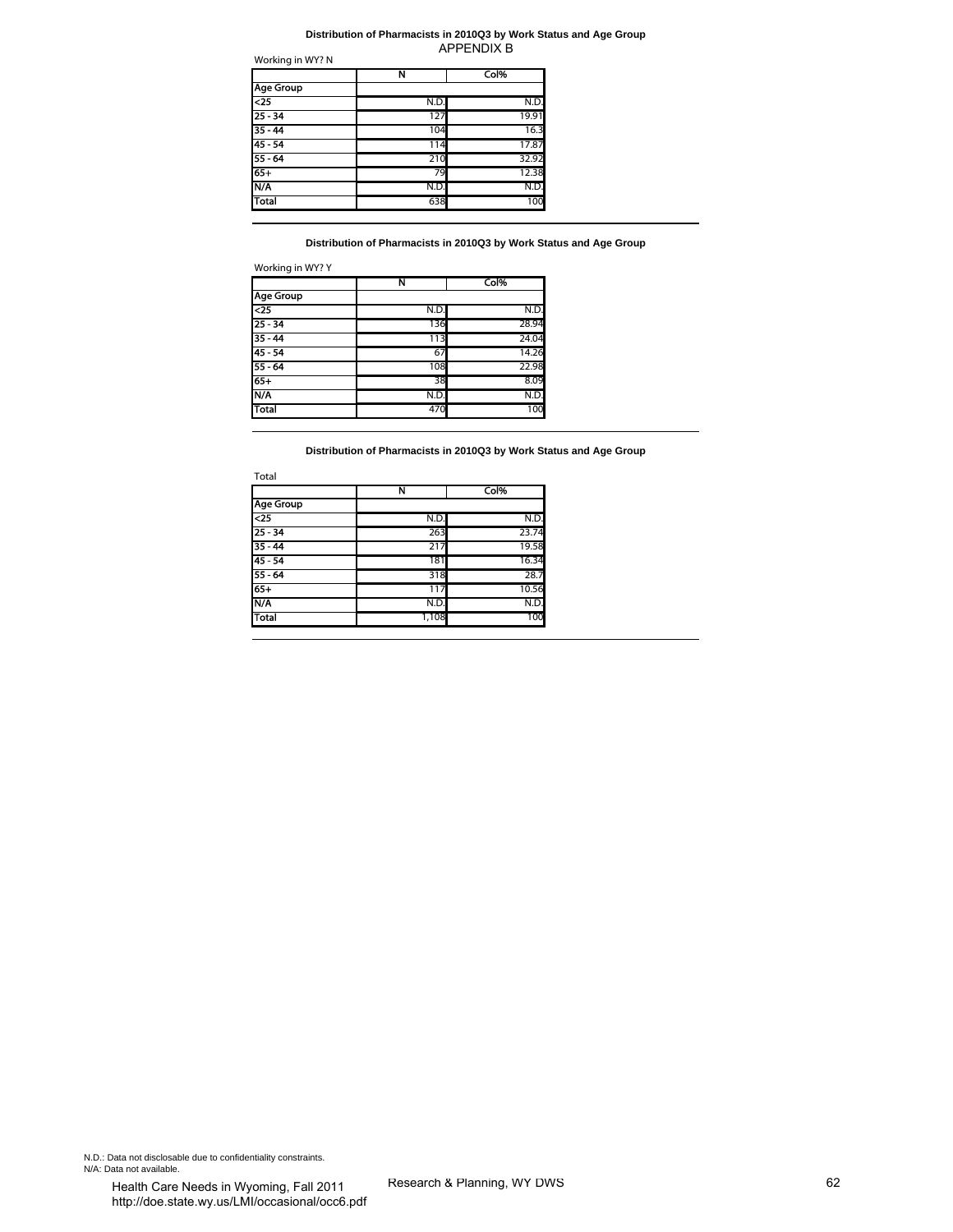#### **Average Age, Counts, and Average Wages of Pharmacists in 2010Q3 and Mean Wages by Sex for Those Working in Wyoming**

|              | <b>N All Licensees</b> | Mean                     |                       |  |
|--------------|------------------------|--------------------------|-----------------------|--|
|              |                        | <b>Age All Licensees</b> | <b>Wages of Those</b> |  |
|              |                        |                          | Working               |  |
| Sex          |                        |                          |                       |  |
|              | 182                    | 43.5                     |                       |  |
| M            | 160                    | 49.8                     |                       |  |
| N/A          | 296                    | 54.4                     |                       |  |
| <b>Total</b> | 638                    | 50.1                     |                       |  |

|              | <b>NAILICENSES</b> | Mean                     |                       |  |
|--------------|--------------------|--------------------------|-----------------------|--|
|              |                    | <b>Age All Licensees</b> | <b>Wages of Those</b> |  |
|              |                    |                          | Working               |  |
| <b>Sex</b>   |                    |                          |                       |  |
|              | 240                | 41.5                     | \$23,853              |  |
| Гм           | 220                | 49.3                     | \$26,682              |  |
| <b>N/A</b>   | 10                 | 44.2                     | \$20,166              |  |
| <b>Total</b> | 470                | 45.2                     | \$25,098              |  |

| Total        |                        |                          |                       |
|--------------|------------------------|--------------------------|-----------------------|
|              | <b>N All Licensees</b> | Mean                     |                       |
|              |                        | <b>Age All Licensees</b> | <b>Wages of Those</b> |
|              |                        |                          | Working               |
| Sex          |                        |                          |                       |
|              | 422                    | 42.3                     | \$23,853              |
| М            | 380                    | 49.5                     | \$26,682              |
| N/A          | 306                    | 54                       | \$20,166              |
| <b>Total</b> | 1,108                  | 48                       | \$25,098              |

|                                                                                                 | <b>N All Licensees</b>                                                                                      | Mean                                     |                             |      |             |
|-------------------------------------------------------------------------------------------------|-------------------------------------------------------------------------------------------------------------|------------------------------------------|-----------------------------|------|-------------|
|                                                                                                 |                                                                                                             | <b>Age All Licensees</b>                 | <b>Wages of Those</b>       |      |             |
|                                                                                                 |                                                                                                             |                                          | Working                     |      |             |
| Sex                                                                                             |                                                                                                             |                                          |                             |      |             |
| F                                                                                               | 182                                                                                                         | 43.5                                     |                             |      |             |
| M                                                                                               | 160                                                                                                         | 49.8                                     |                             |      |             |
| <b>N/A</b>                                                                                      | 296                                                                                                         | 54.4                                     |                             |      |             |
| Total                                                                                           | 638                                                                                                         | 50.1                                     |                             |      |             |
| Working in WY? Y                                                                                | Average Age, Counts, and Average Wages of Pharmacists in 2010Q3 and Mean Wages by<br><b>N All Licensees</b> | Sex for Those Working in Wyoming<br>Mean |                             |      |             |
|                                                                                                 |                                                                                                             | <b>Age All Licensees</b>                 | <b>Wages of Those</b>       |      |             |
|                                                                                                 |                                                                                                             |                                          |                             |      |             |
|                                                                                                 |                                                                                                             |                                          | Working                     |      |             |
| Sex                                                                                             |                                                                                                             |                                          |                             |      |             |
| F                                                                                               | 240                                                                                                         | 41.5                                     | \$23,853                    |      |             |
| M                                                                                               | 220                                                                                                         | 49.3                                     | \$26,682                    |      |             |
| N/A                                                                                             | 10                                                                                                          | 44.2                                     | \$20,166                    |      |             |
| <b>Total</b>                                                                                    | 470                                                                                                         | 45.2                                     | \$25,098                    |      |             |
| Total                                                                                           | <b>N All Licensees</b>                                                                                      | Mean<br><b>Age All Licensees</b>         | <b>Wages of Those</b>       |      |             |
|                                                                                                 |                                                                                                             |                                          | Working                     |      |             |
| Sex                                                                                             |                                                                                                             |                                          |                             |      |             |
| F                                                                                               | 422                                                                                                         | 42.3                                     | \$23,853                    |      |             |
| M                                                                                               | 380                                                                                                         | 49.5                                     | \$26,682<br>\$20,166        |      |             |
|                                                                                                 | 306                                                                                                         | 54                                       |                             |      |             |
|                                                                                                 |                                                                                                             |                                          |                             |      |             |
|                                                                                                 | 1,108                                                                                                       | 48                                       | \$25,098                    |      |             |
|                                                                                                 | Turnover Statistics for Pharmacists Working in 2010Q3 by Age                                                | <b>Continuous</b>                        | <b>Turnover</b><br>Turnover | N/A  | Total       |
|                                                                                                 |                                                                                                             |                                          |                             |      |             |
|                                                                                                 | N                                                                                                           | N.D.                                     | N.D.                        | N.D. | N.D.        |
|                                                                                                 | Row%                                                                                                        | N.D.                                     | N.D.                        | N.D. | N.D.        |
|                                                                                                 | N                                                                                                           | 127                                      | 9                           |      | 136         |
|                                                                                                 | Row%<br>N                                                                                                   | 93.38                                    | 6.62                        | 0    | 100         |
|                                                                                                 | Row%                                                                                                        | 102<br>90.27                             | 11<br>9.73                  | 0    | 113<br>100  |
|                                                                                                 | N                                                                                                           | 61                                       | 6                           |      | 67          |
|                                                                                                 | Row%                                                                                                        | 91.04                                    | 8.96                        | 0    | 100         |
| N/A<br>Total<br>Age<br>$\overline{\text{}}$<br>$25 - 34$<br>$35 - 44$<br>$45 - 54$<br>$55 - 64$ | N                                                                                                           | 98                                       | 10                          |      | 108         |
|                                                                                                 | Row%                                                                                                        | 90.74                                    | 9.26                        | 0    | 100         |
|                                                                                                 | N                                                                                                           | 33                                       |                             |      | 38          |
|                                                                                                 | Row%                                                                                                        | 86.84                                    | 13.16                       | 0    | 100         |
| $65+$<br>ΚŅ                                                                                     | N                                                                                                           | N.D.                                     | N.D.                        | N.D. | N.D.        |
| Total                                                                                           | Row%<br>N                                                                                                   | N.D.<br>425                              | N.D.<br>45                  | N.D. | N.D.<br>470 |

N.D.: Data not disclosable due to confidentiality constraints. N/A: Data not available.<br>
Health Care Needs in Wyoming, Fall 2011 Research & Planning, WY DWS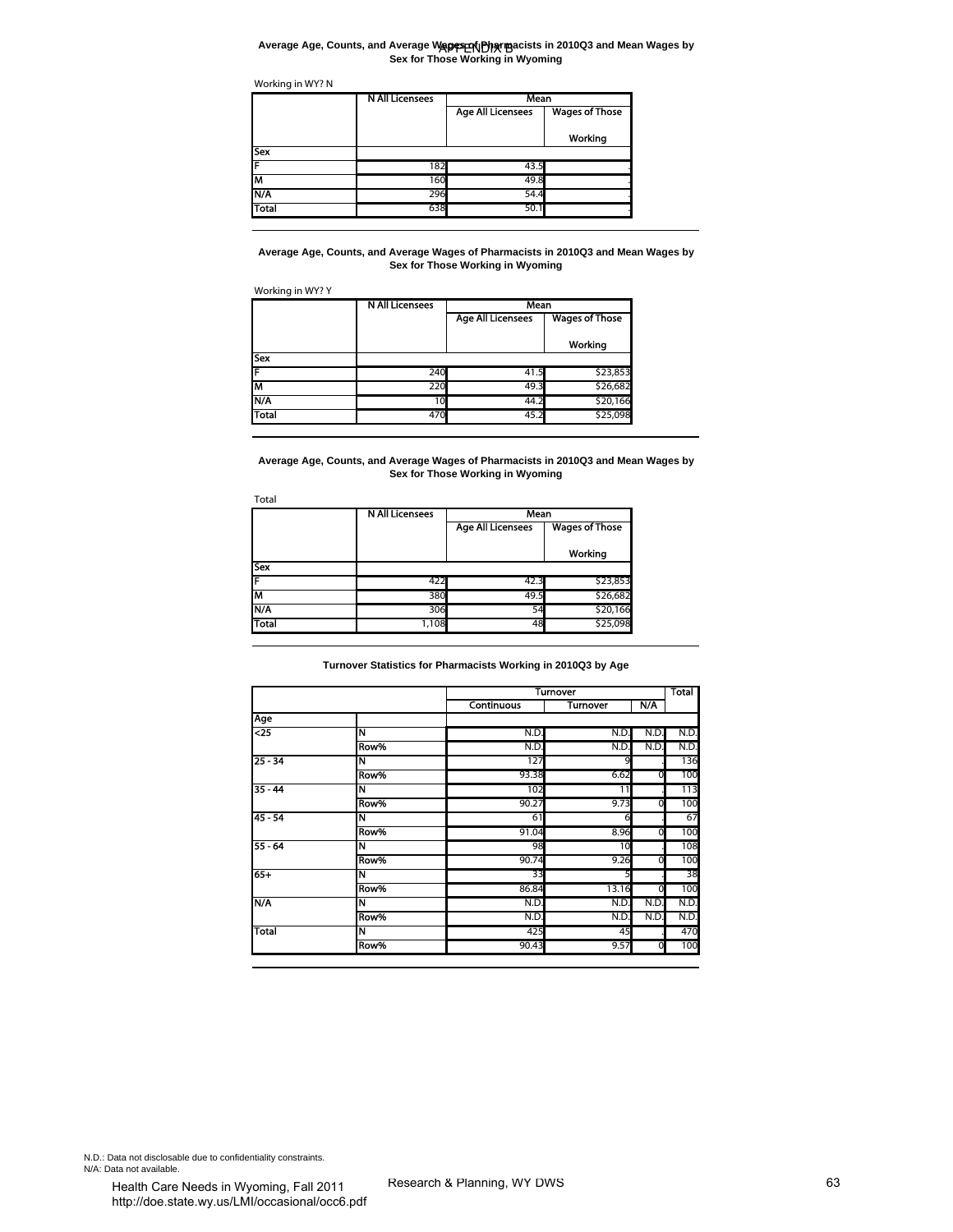#### Average Wages for Pharmacists ADPN町MJXGB0Q3 by Turnover Status and Sex

|              |                        | Mean |            |
|--------------|------------------------|------|------------|
|              |                        | Age  | Avg. Wages |
| sex          | <b>Turnover Status</b> |      |            |
| F            | <b>Continuous</b>      | 41.4 | \$25,112   |
|              | Turnover               | 42.1 | \$11,370   |
| M            | <b>Continuous</b>      | 49.5 | \$27,944   |
|              | Turnover               | 46.6 | \$13,323   |
| N/A          | <b>Continuous</b>      | 40.9 | \$18,045   |
|              | Turnover               | 49   | \$23,348   |
| <b>Total</b> | <b>Turnover Status</b> |      |            |
|              | <b>Continuous</b>      | 45.2 | \$26,352   |
|              | Turnover               | 44.6 | \$13,259   |
| Total        |                        | 45.2 | \$25,098   |

| sex                                                                                                                           |                                                                                              |          |            |      |       |
|-------------------------------------------------------------------------------------------------------------------------------|----------------------------------------------------------------------------------------------|----------|------------|------|-------|
|                                                                                                                               |                                                                                              | Age      | Avg. Wages |      |       |
|                                                                                                                               | <b>Turnover Status</b>                                                                       |          |            |      |       |
| F                                                                                                                             | Continuous                                                                                   | 41.4     | \$25,112   |      |       |
|                                                                                                                               | Turnover                                                                                     | 42.1     | \$11,370   |      |       |
| M                                                                                                                             | Continuous                                                                                   | 49.5     | \$27,944   |      |       |
|                                                                                                                               | Turnover                                                                                     | 46.6     | \$13,323   |      |       |
| N/A                                                                                                                           | Continuous                                                                                   | 40.9     | \$18,045   |      |       |
|                                                                                                                               | Turnover                                                                                     | 49       | \$23,348   |      |       |
| Total                                                                                                                         | <b>Turnover Status</b>                                                                       |          |            |      |       |
|                                                                                                                               |                                                                                              |          |            |      |       |
|                                                                                                                               | <b>Continuous</b>                                                                            | 45.2     | \$26,352   |      |       |
|                                                                                                                               | <b>Turnover</b>                                                                              | 44.6     | \$13,259   |      |       |
| Total                                                                                                                         |                                                                                              | 45.2     | \$25,098   |      |       |
|                                                                                                                               | Distribution of Pharmacists Working in 2010Q3 by Region and Sex                              | sex<br>F | M          | N/A  | Total |
| <b>Region</b>                                                                                                                 |                                                                                              |          |            |      |       |
| <b>Northeast</b>                                                                                                              | N                                                                                            | N.D.     | N.D.       | N.D. | N.D.  |
|                                                                                                                               | Col%                                                                                         | N.D.     | N.D.       | N.D  | N.D.  |
| <b>Northwest</b>                                                                                                              | N                                                                                            | 17       | 17         |      | 34    |
|                                                                                                                               | Col%                                                                                         | 7.08     | 7.73       | 0    | 7.23  |
| <b>Central Southeast</b>                                                                                                      | N                                                                                            | 16       | 16         |      | 32    |
|                                                                                                                               | Col%                                                                                         | 6.67     | 7.27       | 0    | 6.81  |
| Southwest                                                                                                                     | N                                                                                            | N.D.     | N.D.       | N.D. | N.D.  |
|                                                                                                                               | Col%                                                                                         | N.D.     | N.D.       | N.D. | N.D.  |
|                                                                                                                               | N                                                                                            | 13       | 21         | 2    | 36    |
|                                                                                                                               |                                                                                              |          | 9.55       | 20   | 7.66  |
|                                                                                                                               | Col%                                                                                         | 5.42     |            |      | 50    |
|                                                                                                                               | N                                                                                            | 28       | 22         |      |       |
|                                                                                                                               | Col%                                                                                         | 11.67    | 10         | 0    | 10.64 |
|                                                                                                                               | N                                                                                            | 146      | 128        | 7    | 281   |
|                                                                                                                               | Col%                                                                                         | 60.83    | 58.18      | 70   | 59.79 |
| Wages<br>Mean<br>\$25,098                                                                                                     | N<br>Mean and Median Statewide Wages for Pharmacists Working in 2010Q3<br>Median<br>\$26,954 | 240      | 220        | 10   | 470   |
| Avg. Distance<br>14.8                                                                                                         | Average Commuting Distance for Pharmacists Working in 2010Q3                                 |          |            |      |       |
| <b>Cheyenne MSA</b><br><b>Casper MSA</b><br><b>Balance of State</b><br><b>Total</b>                                           | Reported FTEs for Pharmacists Working in 2010Q3                                              |          |            |      |       |
|                                                                                                                               | Working in WY?                                                                               |          |            |      |       |
|                                                                                                                               |                                                                                              |          |            |      |       |
|                                                                                                                               | Y                                                                                            |          |            |      |       |
|                                                                                                                               |                                                                                              |          |            |      |       |
|                                                                                                                               | 211                                                                                          |          |            |      |       |
|                                                                                                                               | 30                                                                                           |          |            |      |       |
|                                                                                                                               |                                                                                              |          |            |      |       |
|                                                                                                                               | 23                                                                                           |          |            |      |       |
|                                                                                                                               | 26                                                                                           |          |            |      |       |
|                                                                                                                               | 62                                                                                           |          |            |      |       |
| <b>Reported FTE</b><br><b>No Hours Reported</b><br>$0.25$<br>$0.25 - 0.50$<br>$0.50 - 0.75$<br>$0.75 - 1.00$<br>$1.00 - 1.25$ | 80                                                                                           |          |            |      |       |
|                                                                                                                               | 18                                                                                           |          |            |      |       |
| $1.25 - 1.50$<br>$1.50 - 2.00$                                                                                                | 17                                                                                           |          |            |      |       |
| $2.00+$<br><b>Total</b>                                                                                                       | 3<br>470                                                                                     |          |            |      |       |

| Wages          |        |  |  |
|----------------|--------|--|--|
| Median<br>Mean |        |  |  |
| \$25,098       | 26,954 |  |  |



|                          | Working in WY? |
|--------------------------|----------------|
|                          |                |
| <b>Reported FTE</b>      |                |
| <b>No Hours Reported</b> |                |
|                          | 211            |
| $0.25$                   | 30             |
| $0.25 - 0.50$            | 23             |
| $0.50 - 0.75$            | 26             |
| $0.75 - 1.00$            | 62             |
| $1.00 - 1.25$            | 80             |
| $1.25 - 1.50$            | 18             |
| $1.50 - 2.00$            | 17             |
| $2.00 +$                 | 3              |
| Total                    | 47             |

N.D.: Data not disclosable due to confidentiality constraints. N/A: Data not available.<br>
Health Care Needs in Wyoming, Fall 2011 Research & Planning, WY DWS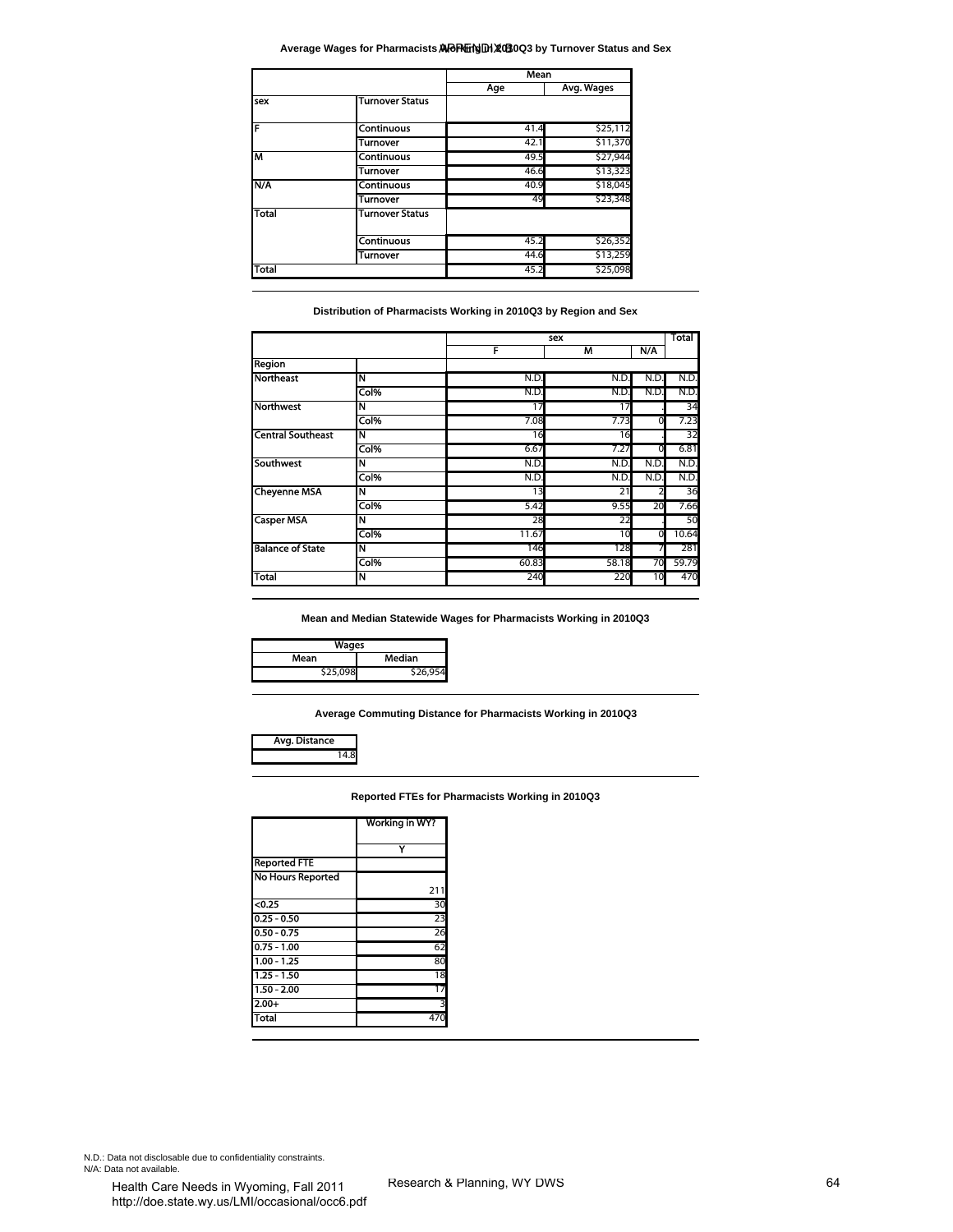#### **Distribution of Pharmacy Technicians in 2010Q3 by Work Status and Age Group**

| Working in WY? N |  |  |
|------------------|--|--|
|                  |  |  |

|                  | N    | Col%  |
|------------------|------|-------|
| <b>Age Group</b> |      |       |
| $25$             | N.D. | N.D.  |
| $25 - 34$        | 27   | 27.84 |
| $35 - 44$        | 21   | 21.65 |
| $45 - 54$        | 24   | 24.74 |
| $55 - 64$        | 14   | 14.43 |
| $65+$            | N.D. | N.D.  |
| N/A              | N.D. | N.D.  |
| <b>Total</b>     | 97   | 100   |

|                  | N    | Col%  |
|------------------|------|-------|
| <b>Age Group</b> |      |       |
| $\overline{25}$  | N.D. | N.D.  |
| $25 - 34$        | 130  | 26.42 |
| $35 - 44$        | 114  | 23.17 |
| $45 - 54$        | 104  | 21.14 |
| $55 - 64$        | 61   | 12.4  |
| $65+$            | N.D. | N.D.  |
| N/A              | N.D. | N.D.  |
| <b>Total</b>     | 492  | 100   |

|                  | N    | Col%  |
|------------------|------|-------|
| <b>Age Group</b> |      |       |
| $25$             | 82   | 13.92 |
| $25 - 34$        | 157  | 26.66 |
| $35 - 44$        | 135  | 22.92 |
| $45 - 54$        | 128  | 21.73 |
| $55 - 64$        | 75   | 12.73 |
| $65 +$           | N.D. | N.D.  |
| N/A              | N.D. | N.D.  |
| <b>Total</b>     | 589  | 100   |

|                                                                                                                                                       | Ν                                                                                                    | Col%                                              |                                  |  |
|-------------------------------------------------------------------------------------------------------------------------------------------------------|------------------------------------------------------------------------------------------------------|---------------------------------------------------|----------------------------------|--|
| <b>Age Group</b>                                                                                                                                      |                                                                                                      |                                                   |                                  |  |
| $\overline{25}$                                                                                                                                       | N.D                                                                                                  | N.D.                                              |                                  |  |
| $25 - 34$                                                                                                                                             | 27                                                                                                   | 27.84                                             |                                  |  |
| $35 - 44$                                                                                                                                             | 21                                                                                                   | 21.65                                             |                                  |  |
| $45 - 54$<br>$55 - 64$                                                                                                                                | 24<br>14                                                                                             | 24.74<br>14.43                                    |                                  |  |
| $65+$                                                                                                                                                 | N.D.                                                                                                 | N.D.                                              |                                  |  |
| N/A                                                                                                                                                   | N.D.                                                                                                 | N.D.                                              |                                  |  |
| <b>Total</b>                                                                                                                                          | 97                                                                                                   | 100                                               |                                  |  |
| Working in WY? Y<br>Age Group                                                                                                                         | Distribution of Pharmacy Technicians in 2010Q3 by Work Status and Age Group<br>Ν                     | Col%                                              |                                  |  |
| 4                                                                                                                                                     | N.D.                                                                                                 | N.D.                                              |                                  |  |
| $25 - 34$                                                                                                                                             | 130                                                                                                  | 26.42                                             |                                  |  |
| $35 - 44$                                                                                                                                             | 114                                                                                                  | 23.17                                             |                                  |  |
| $45 - 54$<br>$55 - 64$                                                                                                                                | 104<br>61                                                                                            | 21.14<br>12.4                                     |                                  |  |
| $65+$                                                                                                                                                 | N.D.                                                                                                 | N.D.                                              |                                  |  |
| N/A                                                                                                                                                   | N.D.                                                                                                 | N.D.                                              |                                  |  |
| Total                                                                                                                                                 | 492                                                                                                  | 100                                               |                                  |  |
| Total<br><b>Age Group</b>                                                                                                                             | N                                                                                                    | Col%                                              |                                  |  |
| $25$                                                                                                                                                  | 82                                                                                                   | 13.92                                             |                                  |  |
|                                                                                                                                                       | 157                                                                                                  | 26.66                                             |                                  |  |
|                                                                                                                                                       |                                                                                                      | 22.92                                             |                                  |  |
|                                                                                                                                                       | 135                                                                                                  |                                                   |                                  |  |
|                                                                                                                                                       | 128                                                                                                  | 21.73                                             |                                  |  |
|                                                                                                                                                       | 75                                                                                                   | 12.73                                             |                                  |  |
|                                                                                                                                                       | N.D.                                                                                                 | N.D.                                              |                                  |  |
|                                                                                                                                                       | N.D.<br>589                                                                                          | N.D.<br>100                                       |                                  |  |
|                                                                                                                                                       | Average Age, Counts, and Average Wages of Pharmacy Technicians in 2010Q3 and Mean                    | Wages by Sex for Those Working in Wyoming         |                                  |  |
|                                                                                                                                                       | <b>N All Licensees</b>                                                                               | Mean                                              |                                  |  |
|                                                                                                                                                       |                                                                                                      | Age All Licensees                                 | <b>Wages of Those</b><br>Working |  |
|                                                                                                                                                       |                                                                                                      |                                                   |                                  |  |
|                                                                                                                                                       | 76                                                                                                   | 41.9                                              |                                  |  |
|                                                                                                                                                       | 8                                                                                                    | 42.9                                              |                                  |  |
|                                                                                                                                                       | 13                                                                                                   | 41.3                                              |                                  |  |
|                                                                                                                                                       | 97                                                                                                   | 41.9                                              |                                  |  |
| $25 - 34$<br>$35 - 44$<br>$45 - 54$<br>55 - 64<br>65+<br>N/A<br>Total<br>Working in WY? N<br><b>Sex</b><br>F<br>M<br>N/A<br>Total<br>Working in WY? Y | Average Age, Counts, and Average Wages of Pharmacy Technicians in 2010Q3 and Mean<br>N All Licensees | Wages by Sex for Those Working in Wyoming<br>Mean |                                  |  |
|                                                                                                                                                       |                                                                                                      | <b>Age All Licensees</b>                          | <b>Wages of Those</b>            |  |
|                                                                                                                                                       |                                                                                                      |                                                   |                                  |  |
|                                                                                                                                                       |                                                                                                      |                                                   | Working                          |  |
|                                                                                                                                                       |                                                                                                      |                                                   |                                  |  |
|                                                                                                                                                       | 436                                                                                                  | 40                                                | \$7,364                          |  |
| <b>Sex</b><br>F<br>M                                                                                                                                  | 47                                                                                                   | 33.7                                              | \$10,620                         |  |
| N/A<br><b>Total</b>                                                                                                                                   | 9<br>492                                                                                             | 35.1<br>39.3                                      | \$10,764<br>\$7,737              |  |

| Working in WY? Y |                        |                          |                       |  |  |
|------------------|------------------------|--------------------------|-----------------------|--|--|
|                  | <b>N All Licensees</b> | Mean                     |                       |  |  |
|                  |                        | <b>Age All Licensees</b> | <b>Wages of Those</b> |  |  |
|                  |                        |                          | Working               |  |  |
| Sex              |                        |                          |                       |  |  |
|                  | 436                    | 4 <sup>c</sup>           | \$7,364               |  |  |
| M                | -47                    | 33.7                     | \$10,620              |  |  |
| N/A              |                        | 35.1                     | \$10,764              |  |  |
| Total            | 492                    | 39.3                     | \$7,737               |  |  |

N.D.: Data not disclosable due to confidentiality constraints. N/A: Data not available.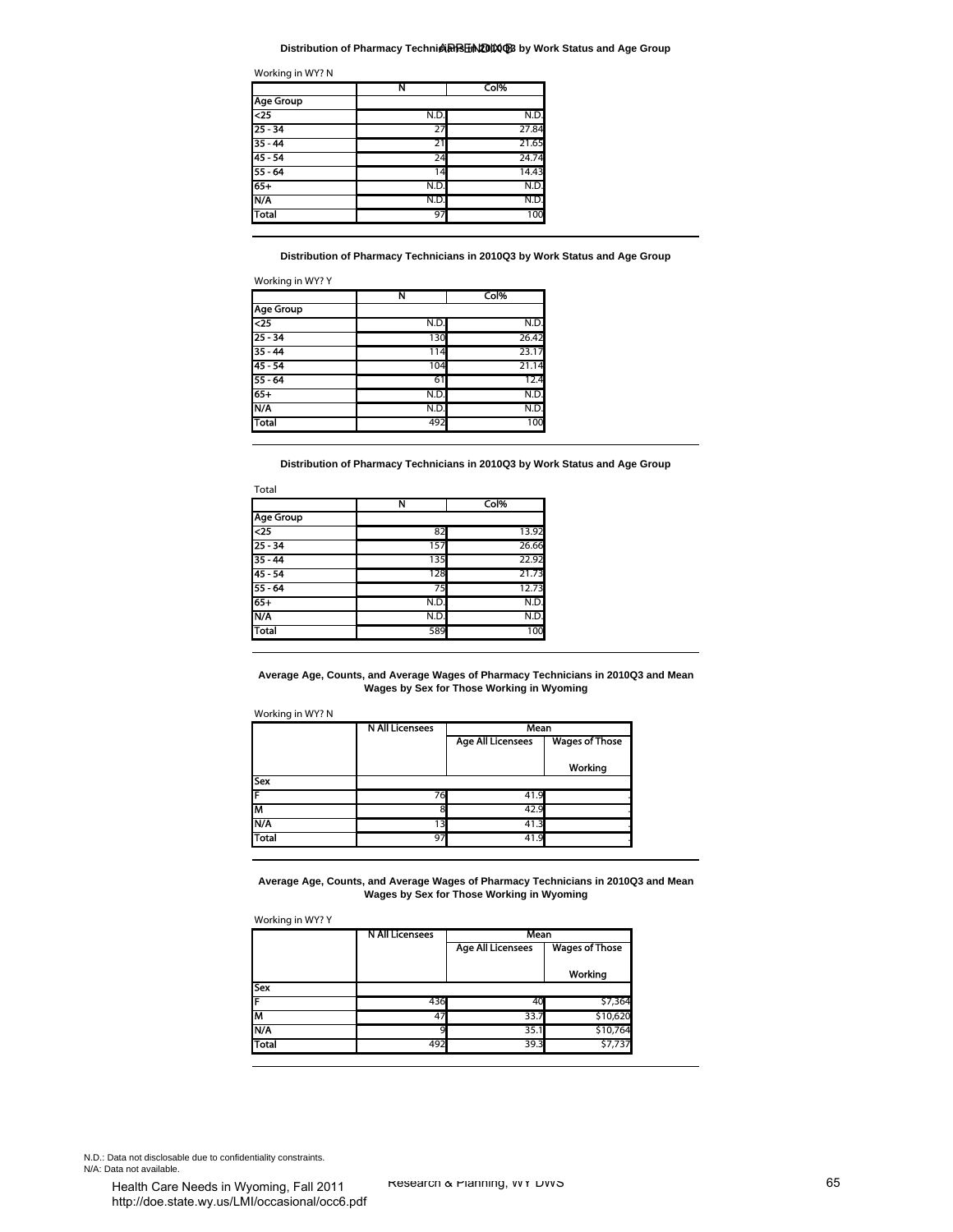#### Average Age, Counts, and Average Wages To Pharmacy Technicians in 2010Q3 and Mean **Wages by Sex for Those Working in Wyoming**

|            | <b>N All Licensees</b> | Mean                     |                       |  |
|------------|------------------------|--------------------------|-----------------------|--|
|            |                        | <b>Age All Licensees</b> | <b>Wages of Those</b> |  |
|            |                        |                          | Working               |  |
| <b>Sex</b> |                        |                          |                       |  |
|            | 512                    | 40.2                     | \$7,364               |  |
| Iм         | 55                     | 35.1                     | \$10,620              |  |
| N/A        | 22                     | 38.8                     | \$10,764              |  |
| Total      | 589                    | 39.7                     | \$7,737               |  |

| Total                                                                                                | <b>N All Licensees</b>                                                                      | Mean                     |                                    |            |              |
|------------------------------------------------------------------------------------------------------|---------------------------------------------------------------------------------------------|--------------------------|------------------------------------|------------|--------------|
|                                                                                                      |                                                                                             | <b>Age All Licensees</b> | <b>Wages of Those</b>              |            |              |
| Sex                                                                                                  |                                                                                             |                          | Working                            |            |              |
| F                                                                                                    | 512                                                                                         | 40.2                     | \$7,364                            |            |              |
| M                                                                                                    | 55                                                                                          | 35.1                     | \$10,620                           |            |              |
| N/A<br>Total                                                                                         | 22                                                                                          | 38.8                     | \$10,764                           |            |              |
|                                                                                                      | 589<br>Turnover Statistics for Pharmacy Technicians Working in 2010Q3 by Age                | 39.7                     | \$7,737                            |            |              |
|                                                                                                      |                                                                                             | Continuous               | <b>Turnover</b><br><b>Turnover</b> | N/A        | Total        |
| Age                                                                                                  |                                                                                             |                          |                                    |            |              |
| $\overline{25}$                                                                                      | N                                                                                           | 66                       | 8                                  |            | 74           |
|                                                                                                      | Row%                                                                                        | 89.19                    | 10.81                              | 0          | 100          |
| $25 - 34$                                                                                            | N                                                                                           | 111                      | 19                                 |            | 130          |
|                                                                                                      | Row%                                                                                        | 85.38                    | 14.62                              | 0          | 100          |
| $35 - 44$                                                                                            | N<br>Row%                                                                                   | 100<br>87.72             | 14<br>12.28                        | 0          | 114<br>100   |
| $45 - 54$                                                                                            | N                                                                                           | 99                       |                                    |            | 104          |
|                                                                                                      | Row%                                                                                        | 95.19                    | 4.81                               | ō          | 100          |
| $55 - 64$                                                                                            | N                                                                                           | 54                       |                                    |            | 61           |
|                                                                                                      | Row%                                                                                        | 88.52                    | 11.48                              | 0          | 100          |
| $65+$                                                                                                | N                                                                                           | N.D                      | N.D.                               | N.D        | N.D.         |
|                                                                                                      | Row%                                                                                        | N.D                      | N.D.                               | N.D        | N.D.         |
| N/A                                                                                                  | N                                                                                           | N.D                      | N.D.                               | N.D        | N.D.         |
|                                                                                                      | Row%                                                                                        | N.D                      | N.D.                               | N.D        | N.D.         |
|                                                                                                      | N                                                                                           | 437<br>88.82             | 55<br>11.18                        | 0          | 492<br>100   |
|                                                                                                      | Row%<br>Average Wages for Pharmacy Technicians Working in 2010Q3 by Turnover Status and Sex |                          |                                    |            |              |
|                                                                                                      | Turnover Status                                                                             | Mean<br>Age              | Avg. Wages                         |            |              |
|                                                                                                      |                                                                                             |                          |                                    |            |              |
|                                                                                                      | Continuous                                                                                  | 40.2                     | \$7,716                            |            |              |
|                                                                                                      | Turnover<br>Continuous                                                                      | 38.3<br>33.7             | \$4,643<br>\$11,245                |            |              |
|                                                                                                      | Turnover                                                                                    | 34                       | \$1,462                            |            |              |
|                                                                                                      | Continuous                                                                                  | 37.4                     | \$13,037                           |            |              |
|                                                                                                      | <b>Turnover</b>                                                                             | 27.2                     | \$2,809                            |            |              |
|                                                                                                      | Turnover Status                                                                             |                          |                                    |            |              |
|                                                                                                      | Continuous                                                                                  | 39.5                     | \$8,157                            |            |              |
|                                                                                                      | Turnover                                                                                    | 37.7                     | \$4,403                            |            |              |
| <b>Total</b><br>sex<br>F<br>м<br>N/A<br><b>Total</b><br>Total                                        |                                                                                             | 39.3                     | \$7,737                            |            |              |
|                                                                                                      | Distribution of Pharmacy Technicians Working in 2010Q3 by Region and Sex                    |                          |                                    |            |              |
|                                                                                                      |                                                                                             | F                        | sex<br>M                           | N/A        | Total        |
| Region                                                                                               |                                                                                             |                          |                                    |            |              |
|                                                                                                      | N                                                                                           | N.D.                     | N.D.                               | N.D.       | N.D.         |
|                                                                                                      | Col%                                                                                        | N.D.                     | N.D.                               | N.D.       | N.D.         |
|                                                                                                      | N                                                                                           | N.D.                     | N.D.                               | N.D.       | N.D.         |
|                                                                                                      | Col%                                                                                        | N.D.                     | N.D.                               | N.D.       | N.D.         |
|                                                                                                      | N                                                                                           | 30                       |                                    |            | 36           |
|                                                                                                      | Col%                                                                                        | 6.88                     | 10.64                              | 11.11      | 7.32         |
|                                                                                                      | N                                                                                           | 16                       |                                    |            | 17           |
| <b>Northeast</b><br><b>Northwest</b><br><b>Central Southeast</b><br>Southwest<br><b>Cheyenne MSA</b> | Col%<br>N                                                                                   | 3.67<br>31               | 0                                  | 11.11      | 3.46<br>38   |
|                                                                                                      | Col%                                                                                        | 7.11                     | 10.64                              | 22.22      | 7.72         |
| <b>Casper MSA</b>                                                                                    | N                                                                                           | 38                       |                                    |            | 45           |
|                                                                                                      | Col%                                                                                        | 8.72                     | 14.89                              | 0          | 9.15         |
| <b>Balance of State</b>                                                                              | N                                                                                           | 257                      | 25                                 | 5          | 287          |
| Total                                                                                                | Col%<br>N                                                                                   | 58.94<br>436             | 53.19<br>47                        | 55.56<br>9 | 58.33<br>492 |

|       |                        | Mean |            |  |
|-------|------------------------|------|------------|--|
|       |                        | Age  | Avg. Wages |  |
| sex   | <b>Turnover Status</b> |      |            |  |
| F     | <b>Continuous</b>      | 40.2 | \$7,716    |  |
|       | Turnover               | 38.3 | \$4,643    |  |
| M     | <b>Continuous</b>      | 33.7 | \$11,245   |  |
|       | <b>Turnover</b>        | 34   | \$1,462    |  |
| N/A   | <b>Continuous</b>      | 37.4 | \$13,037   |  |
|       | Turnover               | 27.2 | \$2,809    |  |
| Total | <b>Turnover Status</b> |      |            |  |
|       | <b>Continuous</b>      | 39.5 | \$8,157    |  |
|       | Turnover               | 37.7 | \$4,403    |  |
| Total |                        | 39.3 | \$7,737    |  |

|                          |      | sex   |       |       | Total |
|--------------------------|------|-------|-------|-------|-------|
|                          |      | F     | М     | N/A   |       |
| Region                   |      |       |       |       |       |
| Northeast                | N    | N.D.  | N.D.  | N.D   | N.D.  |
|                          | Col% | N.D.  | N.D.  | N.D   | N.D.  |
| <b>Northwest</b>         | N    | N.D.  | N.D.  | N.D.  | N.D.  |
|                          | Col% | N.D.  | N.D.  | N.D.  | N.D.  |
| <b>Central Southeast</b> | N    | 30    | 5     |       | 36    |
|                          | Col% | 6.88  | 10.64 | 11.11 | 7.32  |
| Southwest                | N    | 16    |       |       | 17    |
|                          | Col% | 3.67  | 0     | 11.11 | 3.46  |
| <b>Cheyenne MSA</b>      | N    | 31    | 5     |       | 38    |
|                          | Col% | 7.11  | 10.64 | 22.22 | 7.72  |
| <b>Casper MSA</b>        | Ñ    | 38    |       |       | 45    |
|                          | Col% | 8.72  | 14.89 | 0     | 9.15  |
| <b>Balance of State</b>  | N    | 257   | 25    | 5     | 287   |
|                          | Col% | 58.94 | 53.19 | 55.56 | 58.33 |
| Total                    | N    | 436   | 47    | 9     | 492   |

N.D.: Data not disclosable due to confidentiality constraints.

N/A: Data not available.

Health Care Needs in Wyoming, Fall 2011 http://doe.state.wy.us/LMI/occasional/occ6.pdf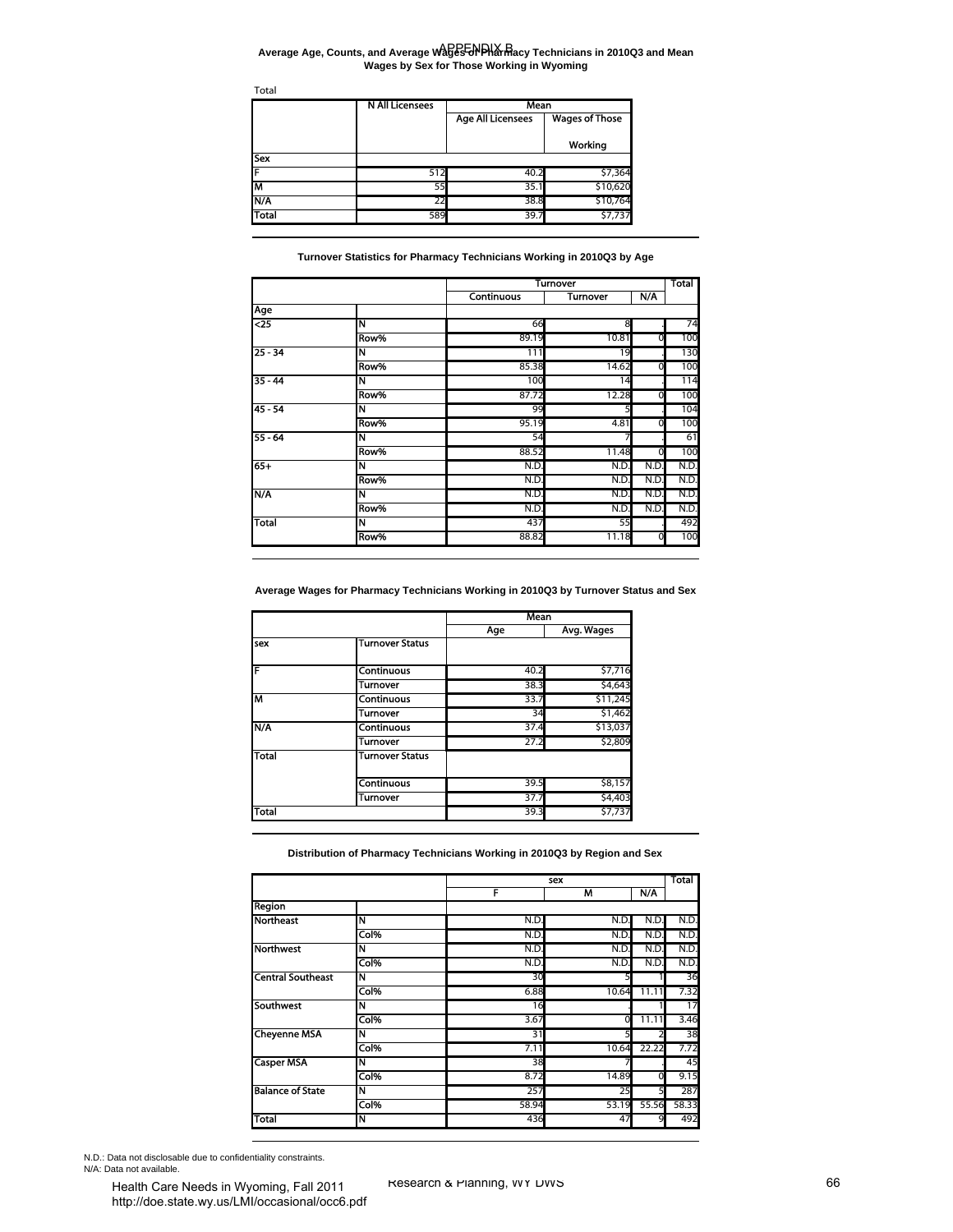**Mean and Median Statewide Wages Por Pharmacy Technicians Working in 2010Q3** 

| Wages   |        |
|---------|--------|
| Mean    | Median |
| \$7,737 |        |

| <b>istance</b><br>4. L.H |  |
|--------------------------|--|
|                          |  |

|                                | Mean and Median Statewide Wages PO ENDIXaBy Technicians Working in 2010Q3 |
|--------------------------------|---------------------------------------------------------------------------|
| <b>Wages</b>                   |                                                                           |
| Mean                           | Median                                                                    |
| \$7,737                        | \$7,430                                                                   |
|                                |                                                                           |
|                                | Average Commuting Distance for Pharmacy Technicians Working in 2010Q3     |
|                                |                                                                           |
| Avg. Distance                  |                                                                           |
| 10.2                           |                                                                           |
|                                |                                                                           |
|                                | Reported FTEs for Pharmacy Technicians Working in 2010Q3                  |
|                                |                                                                           |
|                                | Working in WY?                                                            |
|                                |                                                                           |
| <b>Reported FTE</b>            | Y                                                                         |
| No Hours Reported              |                                                                           |
|                                | 171                                                                       |
| < 0.25                         | 45                                                                        |
| $0.25 - 0.50$                  | 36                                                                        |
| $0.50 - 0.75$<br>$0.75 - 1.00$ | 29<br>95                                                                  |
| $1.00 - 1.25$                  | 78                                                                        |
| $1.25 - 1.50$                  | 15                                                                        |
| $1.50 - 2.00$                  | 23                                                                        |
| <b>Total</b>                   | 492                                                                       |
|                                |                                                                           |
|                                |                                                                           |
|                                |                                                                           |
|                                |                                                                           |
|                                |                                                                           |
|                                |                                                                           |
|                                |                                                                           |
|                                |                                                                           |
|                                |                                                                           |
|                                |                                                                           |
|                                |                                                                           |
|                                |                                                                           |
|                                |                                                                           |
|                                |                                                                           |
|                                |                                                                           |
|                                |                                                                           |
|                                |                                                                           |
|                                |                                                                           |
|                                |                                                                           |
|                                |                                                                           |
|                                |                                                                           |
|                                |                                                                           |
|                                |                                                                           |
|                                |                                                                           |
|                                |                                                                           |
|                                |                                                                           |
|                                |                                                                           |
|                                |                                                                           |
|                                |                                                                           |
|                                |                                                                           |
|                                |                                                                           |
|                                |                                                                           |
|                                |                                                                           |
|                                |                                                                           |
|                                |                                                                           |
|                                |                                                                           |
|                                |                                                                           |
|                                |                                                                           |
|                                |                                                                           |
|                                |                                                                           |
|                                |                                                                           |
|                                |                                                                           |
| ntiality constraints.          |                                                                           |
|                                |                                                                           |
| oming Fall 2011                | Research & Planning, WY DWS                                               |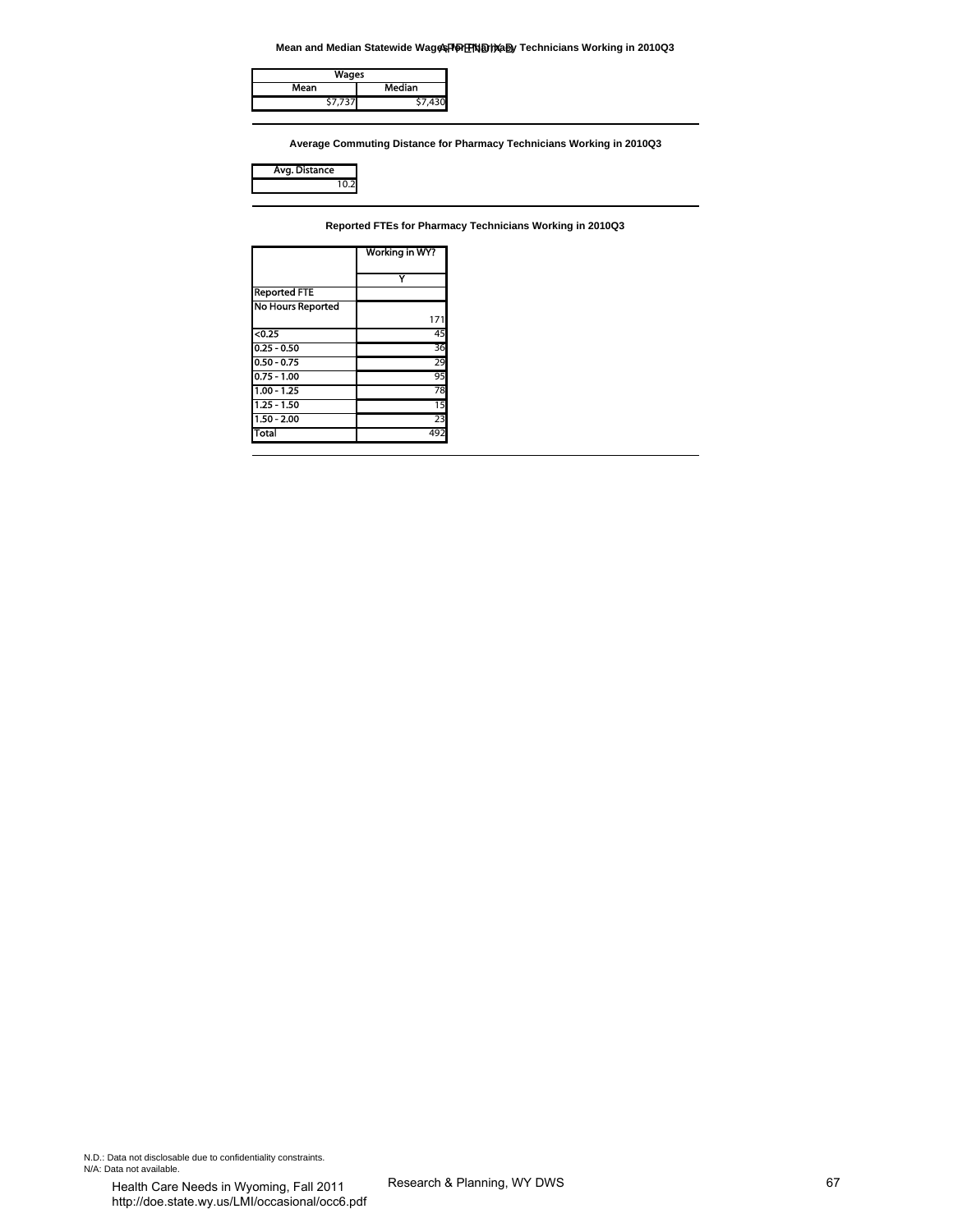#### **Distribution of Pharmacy Technicians In Training in 2010Q3 by Work Status and Age Group**

|                  | N    | Col%  |
|------------------|------|-------|
| <b>Age Group</b> |      |       |
| $\overline{25}$  | N.D. | N.D.  |
| $25 - 34$        | 33   | 38.82 |
| $35 - 44$        | 24   | 28.24 |
| 45 - 54          | 15   | 17.65 |
| $55 - 64$        | N.D. | N.D.  |
| N/A              | N.D. | N.D.  |
| Total            | 85   | 100   |
|                  |      |       |

#### **Distribution of Pharmacy Technicians In Training in 2010Q3 by Work Status and Age Group**

|                  | N    | Col%  |
|------------------|------|-------|
| <b>Age Group</b> |      |       |
| $\overline{25}$  | N.D. | N.D.  |
| $25 - 34$        | 118  | 32.07 |
| $35 - 44$        | 76   | 20.65 |
| $45 - 54$        | 56   | 15.22 |
| $55 - 64$        | N.D. | N.D.  |
| N/A              | N.D. | N.D.  |
| <b>Total</b>     | 368  | 100   |

| Total |       |  |  |  |
|-------|-------|--|--|--|
| N     | Col%  |  |  |  |
|       |       |  |  |  |
| 76    | 16.78 |  |  |  |
| 151   | 33.33 |  |  |  |
| 100   | 22.08 |  |  |  |
|       | 15.67 |  |  |  |
| 53    | 11.7  |  |  |  |
|       | 0.44  |  |  |  |
| 453   | 100   |  |  |  |
|       |       |  |  |  |

| <b>Age Group</b><br>$\overline{25}$<br>25 - 34<br>$35 - 44$<br>$45 - 54$<br>55 - 64<br>N/A<br>Total |                                                                                                                                                               | Col%                     |                       |  |
|-----------------------------------------------------------------------------------------------------|---------------------------------------------------------------------------------------------------------------------------------------------------------------|--------------------------|-----------------------|--|
|                                                                                                     | N.D.                                                                                                                                                          | N.D.                     |                       |  |
|                                                                                                     | 33                                                                                                                                                            | 38.82                    |                       |  |
|                                                                                                     | 24                                                                                                                                                            | 28.24                    |                       |  |
|                                                                                                     | 15                                                                                                                                                            | 17.65                    |                       |  |
|                                                                                                     | N.D                                                                                                                                                           | N.D.                     |                       |  |
|                                                                                                     | N.D.                                                                                                                                                          | N.D.<br>100              |                       |  |
|                                                                                                     | 85                                                                                                                                                            |                          |                       |  |
| Working in WY? Y                                                                                    | Distribution of Pharmacy Technicians In Training in 2010Q3 by Work Status and Age                                                                             | Group                    |                       |  |
| <b>Age Group</b>                                                                                    | N                                                                                                                                                             | Col%                     |                       |  |
| $\overline{25}$                                                                                     | N.D.                                                                                                                                                          | N.D                      |                       |  |
| $25 - 34$                                                                                           | 118                                                                                                                                                           | 32.07                    |                       |  |
| $35 - 44$                                                                                           | 76                                                                                                                                                            | 20.65                    |                       |  |
| $45 - 54$                                                                                           | 56                                                                                                                                                            | 15.22                    |                       |  |
| 55 - 64                                                                                             | N.D                                                                                                                                                           | N.D.                     |                       |  |
| N/A<br><b>Total</b>                                                                                 | N.D<br>368                                                                                                                                                    | N.D.<br>100              |                       |  |
|                                                                                                     |                                                                                                                                                               |                          |                       |  |
|                                                                                                     | Distribution of Pharmacy Technicians In Training in 2010Q3 by Work Status and Age                                                                             | Group                    |                       |  |
| Total                                                                                               | Ν                                                                                                                                                             | Col%                     |                       |  |
| <b>Age Group</b>                                                                                    |                                                                                                                                                               |                          |                       |  |
| <25                                                                                                 | 76                                                                                                                                                            | 16.78                    |                       |  |
| $25 - 34$                                                                                           | 151                                                                                                                                                           | 33.33                    |                       |  |
| $35 - 44$                                                                                           | 100                                                                                                                                                           | 22.08                    |                       |  |
| $45 - 54$                                                                                           | 71                                                                                                                                                            | 15.67                    |                       |  |
| 55 - 64<br>N/A                                                                                      | 53<br>2                                                                                                                                                       | 11.7<br>0.44             |                       |  |
| <b>Total</b>                                                                                        | 453                                                                                                                                                           | 100                      |                       |  |
| Working in WY? N                                                                                    | Average Age, Counts, and Average Wages of Pharmacy Technicians In Training in 2010Q3<br>and Mean Wages by Sex for Those Working in Wyoming<br>N All Licensees | mean                     |                       |  |
|                                                                                                     |                                                                                                                                                               | <b>Age All Licensees</b> | <b>Wages of Those</b> |  |
|                                                                                                     |                                                                                                                                                               |                          |                       |  |
|                                                                                                     |                                                                                                                                                               |                          | Working               |  |
| Sex<br>F                                                                                            | 71                                                                                                                                                            | 38.3                     |                       |  |
|                                                                                                     | 6                                                                                                                                                             | 34.5                     |                       |  |
|                                                                                                     | 8                                                                                                                                                             | 37.5                     |                       |  |
| M                                                                                                   | 85                                                                                                                                                            | 38                       |                       |  |
| N/A<br>Total                                                                                        |                                                                                                                                                               |                          |                       |  |

N.D.: Data not disclosable due to confidentiality constraints. N/A: Data not available.<br>
Health Care Needs in Wyoming, Fall 2011 Research & Planning, WY DWS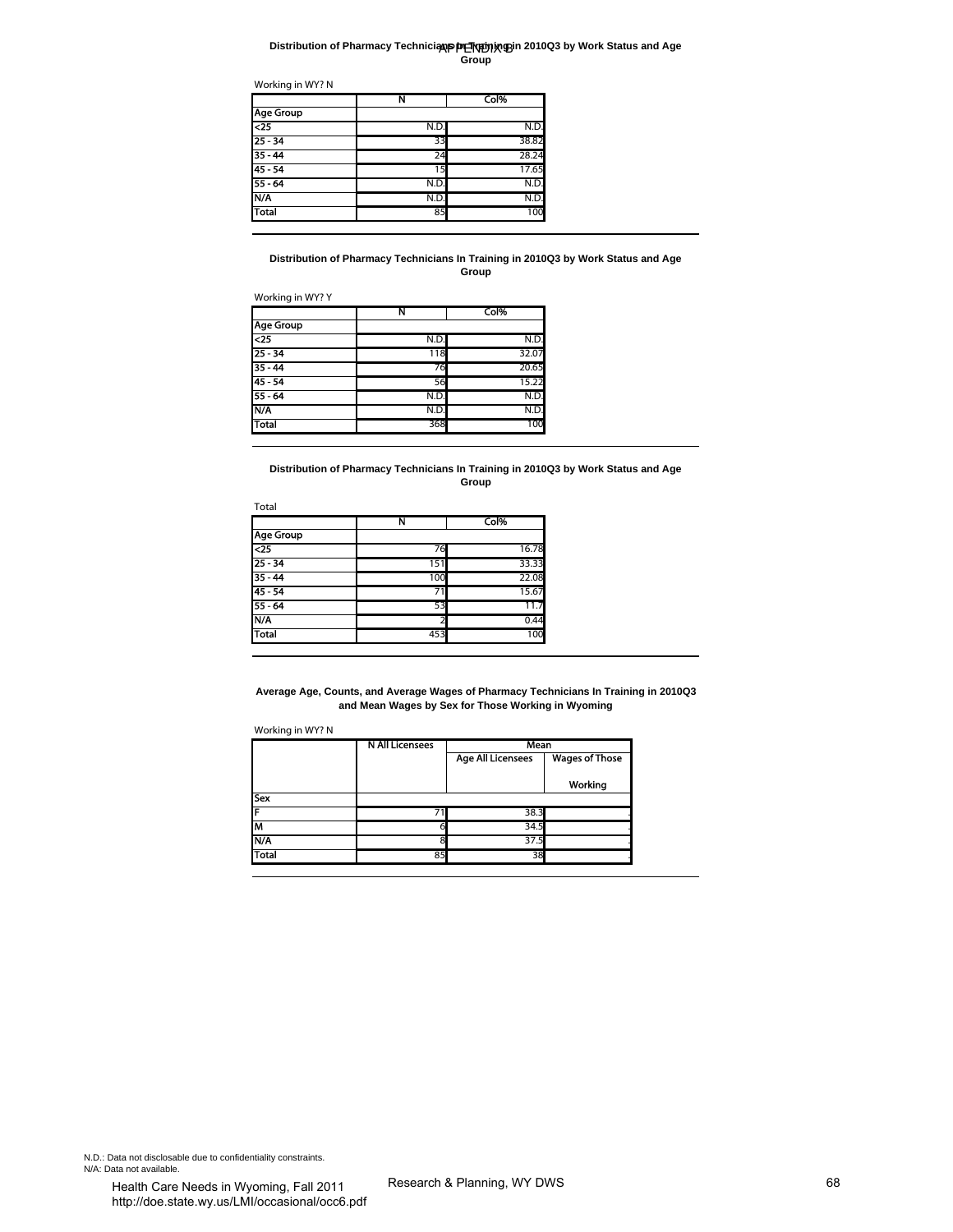#### **Average Age, Counts, and Average Wages of Pharmacy Technicians In Training in 2010Q3 and Mean Wages by Sex for Those Working in Wyoming**

|              | <b>N All Licensees</b> | Mean                     |                       |  |
|--------------|------------------------|--------------------------|-----------------------|--|
|              |                        | <b>Age All Licensees</b> | <b>Wages of Those</b> |  |
|              |                        |                          | Working               |  |
| Sex          |                        |                          |                       |  |
| ſF           | 317                    | 37.9                     | \$7,330               |  |
| М            | 44                     | 31.6                     | \$8,644               |  |
| <b>N/A</b>   |                        | 34.3                     | \$5,519               |  |
| <b>Total</b> | 368                    | 37.1                     | \$7,453               |  |

|              | <b>N All Licensees</b> | Mean                     |                       |
|--------------|------------------------|--------------------------|-----------------------|
|              |                        | <b>Age All Licensees</b> | <b>Wages of Those</b> |
|              |                        |                          | Working               |
| <b>Sex</b>   |                        |                          |                       |
|              | 388                    | 38                       | \$7,330               |
| lΜ           | 50                     | 32                       | \$8,644               |
| <b>IN/A</b>  | 15                     | 36                       | \$5,519               |
| <b>Total</b> | 453                    | 37.3                     | \$7,453               |

|                                  | Working in WY? Y                                                                                                                           |                                      |                                    |      |            |
|----------------------------------|--------------------------------------------------------------------------------------------------------------------------------------------|--------------------------------------|------------------------------------|------|------------|
|                                  | <b>N All Licensees</b>                                                                                                                     | Mean<br><b>Age All Licensees</b>     | <b>Wages of Those</b>              |      |            |
|                                  |                                                                                                                                            |                                      |                                    |      |            |
|                                  |                                                                                                                                            |                                      | Working                            |      |            |
| Sex                              |                                                                                                                                            | 37.9                                 |                                    |      |            |
|                                  | 317<br>44                                                                                                                                  | 31.6                                 | \$7,330<br>\$8,644                 |      |            |
| N/A                              |                                                                                                                                            | 34.3                                 | \$5,519                            |      |            |
| Total                            | 368                                                                                                                                        | 37.1                                 | \$7,453                            |      |            |
| Total                            | Average Age, Counts, and Average Wages of Pharmacy Technicians In Training in 2010Q3<br>and Mean Wages by Sex for Those Working in Wyoming |                                      |                                    |      |            |
|                                  | <b>N All Licensees</b>                                                                                                                     | Mean                                 |                                    |      |            |
|                                  |                                                                                                                                            | <b>Age All Licensees</b>             | <b>Wages of Those</b>              |      |            |
| Sex                              |                                                                                                                                            |                                      | Working                            |      |            |
|                                  | 388                                                                                                                                        | 38                                   | \$7,330                            |      |            |
|                                  | 50                                                                                                                                         | 32                                   | \$8,644                            |      |            |
| N/A                              | 15                                                                                                                                         | 36                                   | \$5,519                            |      |            |
| <b>Total</b>                     | 453                                                                                                                                        | 37.3                                 | \$7,453                            |      |            |
|                                  | Turnover Statistics for Pharmacy Technicians In Training Working in 2010Q3 by Age                                                          |                                      |                                    |      |            |
|                                  |                                                                                                                                            | Continuous                           | <b>Turnover</b><br><b>Turnover</b> | N/A  | Total      |
| Age                              |                                                                                                                                            |                                      |                                    |      |            |
| $\overline{25}$                  | N                                                                                                                                          | 62                                   | 8                                  |      | 70         |
|                                  | Row%                                                                                                                                       | 88.57                                | 11.43                              | C    | 100        |
| 25 - 34                          | N<br>Row%                                                                                                                                  | 102<br>86.44                         | 16<br>13.56                        | 0    | 118<br>100 |
| $35 - 44$                        | N                                                                                                                                          | 66                                   | 10                                 |      | 76         |
|                                  | Row%                                                                                                                                       | 86.84                                | 13.16                              | 0    | 100        |
| $45 - 54$                        | N                                                                                                                                          | N.D                                  | N.D.                               | N.D  | N.D.       |
|                                  | Row%                                                                                                                                       | N.D.                                 | N.D.                               | N.D. | N.D.       |
|                                  | N                                                                                                                                          | N.D.                                 | N.D.                               | N.D  | N.D.       |
|                                  |                                                                                                                                            |                                      |                                    | N.D  | N.D.       |
|                                  | Row%                                                                                                                                       | N.D.                                 | N.D.                               |      |            |
|                                  | N                                                                                                                                          | N.D.                                 | N.D.                               | N.D  | N.D.       |
|                                  | Row%                                                                                                                                       | N.D.                                 | N.D.                               | N.D  | N.D.       |
|                                  | N<br>Row%                                                                                                                                  | 327<br>88.86                         | 41<br>11.14                        | 0    | 368<br>100 |
| $55 - 64$<br><b>N/A</b><br>Total | Average Wages for Pharmacy Technicians In Training Working in 2010Q3 by Turnover                                                           | <b>Status and Sex</b><br>Mean<br>Age | Avg. Wages                         |      |            |
|                                  | Turnover Status                                                                                                                            |                                      |                                    |      |            |
|                                  |                                                                                                                                            |                                      |                                    |      |            |
|                                  | Continuous                                                                                                                                 | 38.1                                 | \$7,626                            |      |            |
|                                  | Turnover                                                                                                                                   | 35.9                                 | \$4,868                            |      |            |
|                                  | <b>Continuous</b>                                                                                                                          | 32                                   | \$8,972                            |      |            |
|                                  | Turnover<br>Continuous                                                                                                                     | 28.8<br>35                           | \$6,567<br>\$6,060                 |      |            |
|                                  | Turnover                                                                                                                                   | 30.1                                 | \$2,274                            |      |            |
| sex<br>F<br>М<br>N/A<br>Total    | Turnover Status                                                                                                                            |                                      |                                    |      |            |
|                                  | Continuous                                                                                                                                 | 37.4                                 | \$7,753                            |      |            |
| <b>Total</b>                     | <b>Turnover</b>                                                                                                                            | 34.9<br>37.1                         | \$5,053<br>\$7,453                 |      |            |

|              |                        | <b>Mean</b> |            |
|--------------|------------------------|-------------|------------|
|              |                        | Age         | Avg. Wages |
| sex          | <b>Turnover Status</b> |             |            |
| ΙF           | Continuous             | 38.1        | \$7,626    |
|              | Turnover               | 35.9        | \$4,868    |
| M            | Continuous             | 32          | \$8,972    |
|              | Turnover               | 28.8        | \$6,567    |
| <b>N/A</b>   | <b>Continuous</b>      | 35          | \$6,060    |
|              | Turnover               | 30.1        | \$2,274    |
| <b>Total</b> | <b>Turnover Status</b> |             |            |
|              | <b>Continuous</b>      | 37.4        | \$7,753    |
|              | Turnover               | 34.9        | \$5,053    |
| <b>Total</b> |                        | 37.1        | \$7,453    |

N.D.: Data not disclosable due to confidentiality constraints. N/A: Data not available.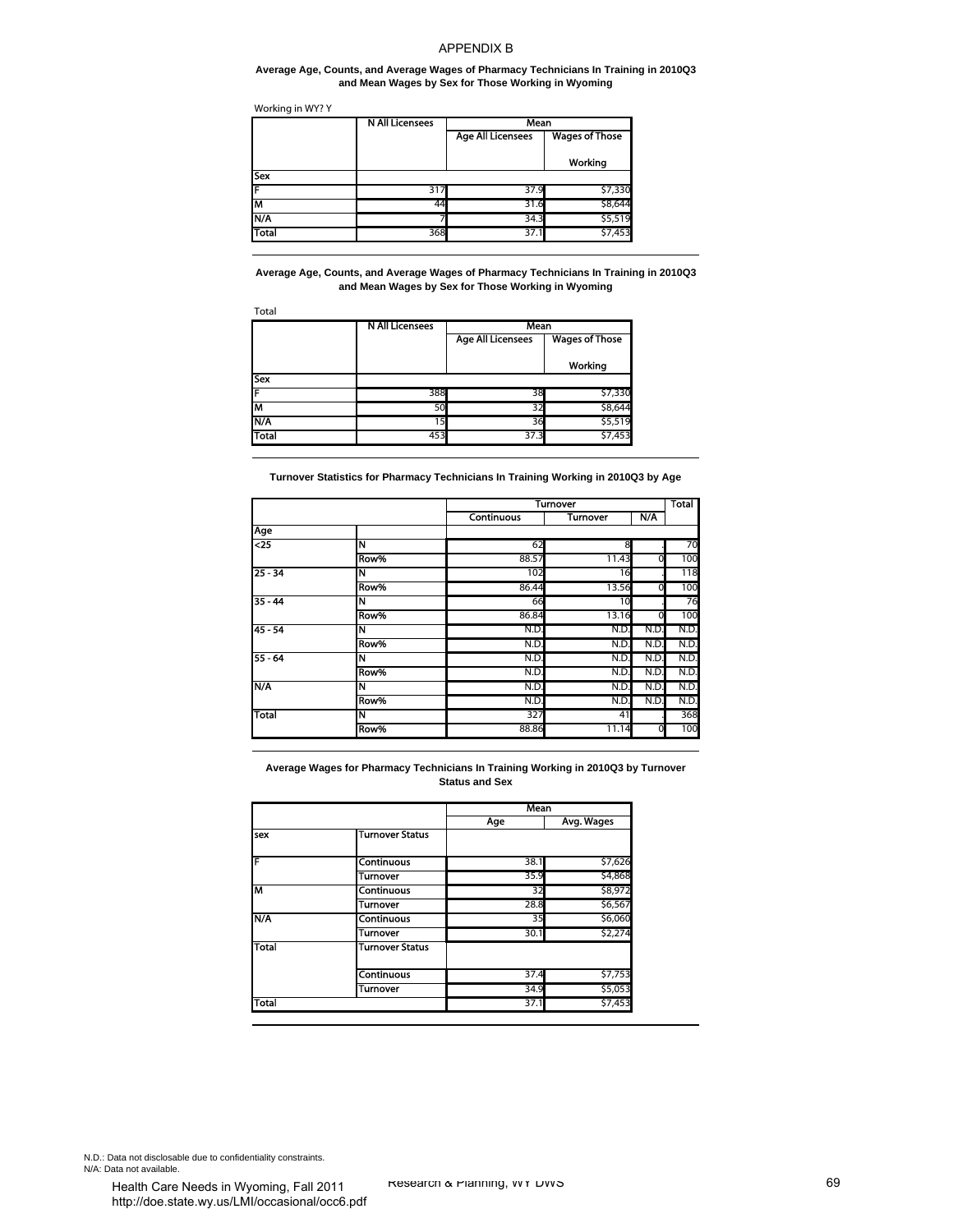# **Distribution of Pharmacy Technicians In Training Working in 2010Q3 by Region and Sex**

|                                |                                                                      | sex                         |              |              | <b>Total</b> |
|--------------------------------|----------------------------------------------------------------------|-----------------------------|--------------|--------------|--------------|
| Region                         |                                                                      | F                           | M            | N/A          |              |
| <b>Northeast</b>               | N                                                                    | N.D.                        | N.D.         | N.D.         | N.D.         |
|                                | Col%                                                                 | N.D.                        | N.D.         | N.D.         | N.D.         |
| Northwest                      | N                                                                    | N.D.                        | N.D.         | N.D.         | N.D.         |
| <b>Central Southeast</b>       | Col%<br>N                                                            | N.D.<br>N.D.                | N.D.<br>N.D. | N.D.<br>N.D. | N.D.<br>N.D. |
|                                | Col%                                                                 | N.D.                        | N.D.         | N.D.         | N.D.         |
| <b>Southwest</b>               | N                                                                    | 15                          |              |              | 16           |
|                                | Col%                                                                 | 4.73                        | 0            | 14.29        | 4.35         |
| <b>Cheyenne MSA</b>            | N                                                                    | 21                          | 11           |              | 33           |
| <b>Casper MSA</b>              | Col%<br>N                                                            | 6.62<br>24                  | 25<br>5      | 14.29        | 8.97<br>29   |
|                                | Col%                                                                 | 7.57                        | 11.36        | 0            | 7.88         |
| <b>Balance of State</b>        | Ν                                                                    | 186                         | 20           | 4            | 210          |
|                                | Col%                                                                 | 58.68                       | 45.45        | 57.14        | 57.07        |
| Total                          | N                                                                    | 317                         | 44           | 7            | 368          |
| Mean<br>\$7,453                | Wages<br><b>Median</b><br>\$6,986                                    |                             |              |              |              |
| Avg. Distance<br>11.4          |                                                                      |                             |              |              |              |
|                                | Reported FTEs for Pharmacy Technicians In Training Working in 2010Q3 |                             |              |              |              |
|                                | Working in WY?                                                       |                             |              |              |              |
|                                |                                                                      |                             |              |              |              |
| <b>Reported FTE</b>            | Y                                                                    |                             |              |              |              |
| <b>No Hours Reported</b>       |                                                                      |                             |              |              |              |
|                                | 111                                                                  |                             |              |              |              |
| $0.25$                         | 40                                                                   |                             |              |              |              |
| $0.25 - 0.50$<br>$0.50 - 0.75$ | 29<br>30                                                             |                             |              |              |              |
| $0.75 - 1.00$                  | 73                                                                   |                             |              |              |              |
| 1.00 - 1.25                    | 53                                                                   |                             |              |              |              |
| $1.25 - 1.50$                  | 14                                                                   |                             |              |              |              |
| $1.50 - 2.00$                  | $\overline{18}$                                                      |                             |              |              |              |
| <b>Total</b>                   | 368                                                                  |                             |              |              |              |
|                                |                                                                      |                             |              |              |              |
|                                |                                                                      |                             |              |              |              |
|                                |                                                                      |                             |              |              |              |
|                                |                                                                      |                             |              |              |              |
|                                |                                                                      |                             |              |              |              |
|                                |                                                                      |                             |              |              |              |
|                                |                                                                      |                             |              |              |              |
|                                |                                                                      |                             |              |              |              |
|                                |                                                                      |                             |              |              |              |
|                                |                                                                      |                             |              |              |              |
|                                |                                                                      |                             |              |              |              |
|                                |                                                                      |                             |              |              |              |
|                                |                                                                      |                             |              |              |              |
|                                |                                                                      |                             |              |              |              |
|                                |                                                                      |                             |              |              |              |
|                                |                                                                      |                             |              |              |              |
|                                |                                                                      |                             |              |              |              |
|                                |                                                                      |                             |              |              |              |
| entiality constraints.         |                                                                      |                             |              |              |              |
|                                |                                                                      | Research & Planning, WY DWS |              |              |              |
| voming Fall 2011               |                                                                      |                             |              |              |              |

| Wages |               |  |
|-------|---------------|--|
| Mean  | <b>Median</b> |  |
| 7,453 | 58032         |  |



|                          | Working in WY? |
|--------------------------|----------------|
|                          |                |
| <b>Reported FTE</b>      |                |
| <b>No Hours Reported</b> |                |
|                          |                |
| $\sqrt{0.25}$            | 40             |
| $0.25 - 0.50$            | 29             |
| $0.50 - 0.75$            | 30             |
| $0.75 - 1.00$            | 73             |
| $1.00 - 1.25$            | 53             |
| $1.25 - 1.50$            | 14             |
| $1.50 - 2.00$            | 18             |
| Total                    | 368            |

N.D.: Data not disclosable due to confidentiality constraints. N/A: Data not available.<br>
Health Care Needs in Wyoming, Fall 2011 Research & Planning, WY DWS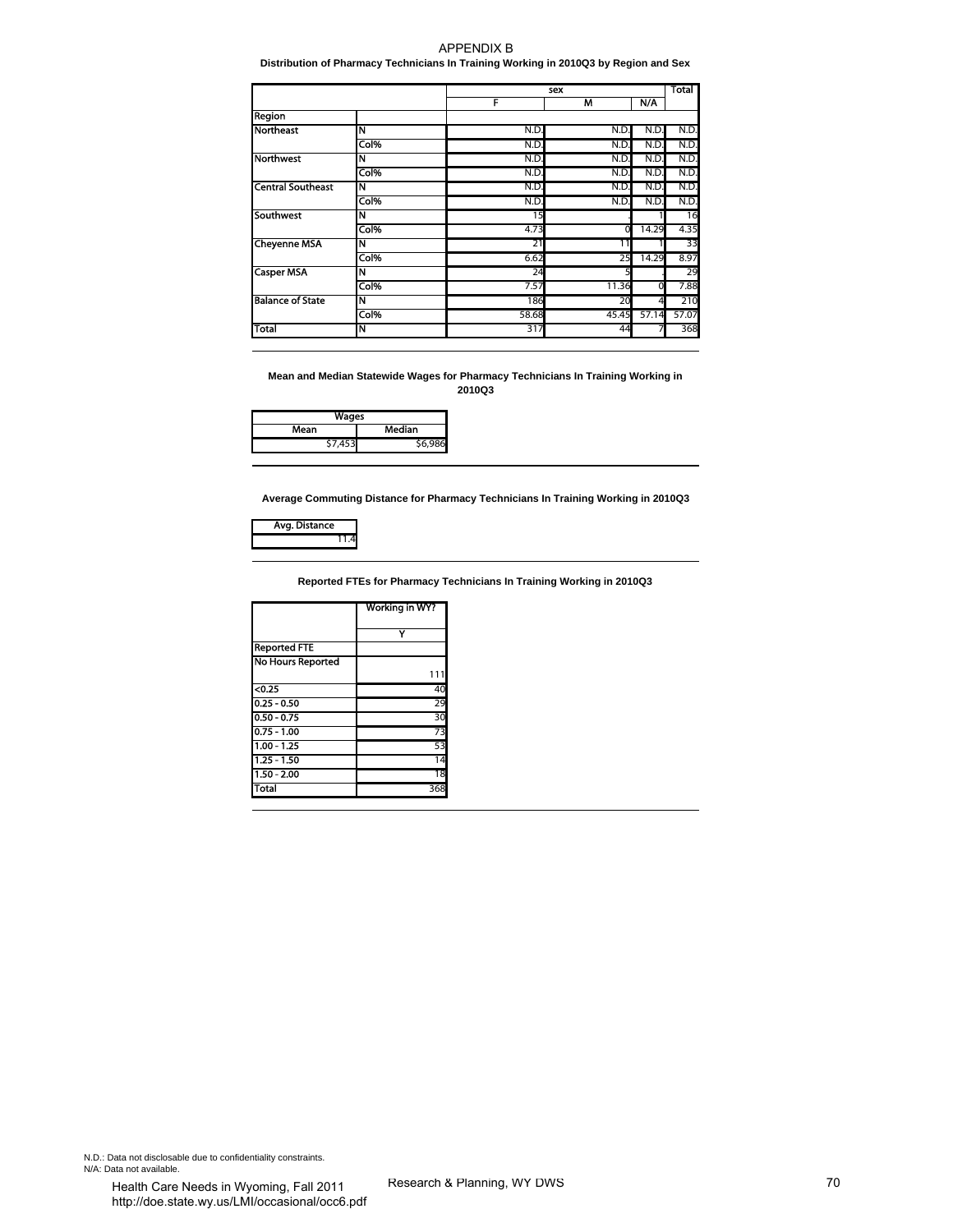#### **Distribution of Pharmacy InterAP PENTOCS By Work Status and Age Group**

| Working in WY? N |      |       |  |  |
|------------------|------|-------|--|--|
|                  | N    | Col%  |  |  |
| <b>Age Group</b> |      |       |  |  |
| $\overline{c}$   | N.D. | N.D.  |  |  |
| $25 - 34$        | 71   | 63.39 |  |  |
| $35 - 44$        | 18   | 16.07 |  |  |
| $45 - 54$        | N.D. | N.D.  |  |  |
| $55 - 64$        | N.D. | N.D.  |  |  |
| $65+$            | N.D. | N.D.  |  |  |
| N/A              | 13   | 11.61 |  |  |
| Total            | 112  | 100   |  |  |

|                  | Ν    | Col%  |
|------------------|------|-------|
| <b>Age Group</b> |      |       |
| $\overline{25}$  | N.D. | N.D.  |
| $25 - 34$        | 90   | 65.69 |
| $35 - 44$        | 32   | 23.36 |
| $45 - 54$        | N.D. | N.D.  |
| $55 - 64$        | N.D. | N.D.  |
| $65+$            | N.D. | N.D.  |
| N/A              |      | 0.73  |
| <b>Total</b>     | 137  | 100   |

|                  | N    | Col%  |  |
|------------------|------|-------|--|
| <b>Age Group</b> |      |       |  |
| $\overline{25}$  | N.D. | N.D.  |  |
| $25 - 34$        | 161  | 64.66 |  |
| $35 - 44$        | 50   | 20.08 |  |
| $45 - 54$        | N.D. | N.D.  |  |
| $55 - 64$        | N.D. | N.D.  |  |
| $65+$            | N.D. | N.D.  |  |
| N/A              | 14   | 5.62  |  |
| <b>Total</b>     | 249  | 100   |  |

#### Working in WY? N

|              | N All Licensees | Mean                     |                       |  |
|--------------|-----------------|--------------------------|-----------------------|--|
|              |                 | <b>Age All Licensees</b> | <b>Wages of Those</b> |  |
|              |                 |                          | Working               |  |
| Sex          |                 |                          |                       |  |
| ſF           | 57              | 33.5                     |                       |  |
| ĪМ           | 42              | 34.5                     |                       |  |
| N/A          | 13.             |                          |                       |  |
| <b>Total</b> | ר 1             | 33.9                     |                       |  |

#### Working in WY? Y

| <b>Age Group</b><br>4<br>$25 - 34$<br>$35 - 44$<br>$45 - 54$<br>55 - 64<br>$65+$<br>N/A<br><b>Total</b><br>Working in WY? Y<br>Age Group<br>$\overline{25}$<br>$25 - 34$<br>$35 - 44$<br>$45 - 54$<br>$55 - 64$<br>$65+$<br>N/A<br>Total | N.D<br>71<br>18<br>N.D.<br>N.D.<br>N.D.<br>13<br>112<br>Ν<br>N.D.<br>90<br>32<br>N.D.<br>N.D.<br>N.D.<br>ı<br>137 | N.D.<br>63.39<br>16.07<br>N.D.<br>N.D.<br>N.D.<br>11.61<br>100<br>Distribution of Pharmacy Interns in 2010Q3 by Work Status and Age Group<br>Col%<br>N.D.<br>65.69<br>23.36<br>N.D.<br>N.D.<br>N.D.<br>0.73 |                                  |
|------------------------------------------------------------------------------------------------------------------------------------------------------------------------------------------------------------------------------------------|-------------------------------------------------------------------------------------------------------------------|-------------------------------------------------------------------------------------------------------------------------------------------------------------------------------------------------------------|----------------------------------|
|                                                                                                                                                                                                                                          |                                                                                                                   |                                                                                                                                                                                                             |                                  |
|                                                                                                                                                                                                                                          |                                                                                                                   |                                                                                                                                                                                                             |                                  |
|                                                                                                                                                                                                                                          |                                                                                                                   |                                                                                                                                                                                                             |                                  |
|                                                                                                                                                                                                                                          |                                                                                                                   |                                                                                                                                                                                                             |                                  |
|                                                                                                                                                                                                                                          |                                                                                                                   |                                                                                                                                                                                                             |                                  |
|                                                                                                                                                                                                                                          |                                                                                                                   |                                                                                                                                                                                                             |                                  |
|                                                                                                                                                                                                                                          |                                                                                                                   |                                                                                                                                                                                                             |                                  |
|                                                                                                                                                                                                                                          |                                                                                                                   |                                                                                                                                                                                                             |                                  |
|                                                                                                                                                                                                                                          |                                                                                                                   |                                                                                                                                                                                                             |                                  |
|                                                                                                                                                                                                                                          |                                                                                                                   |                                                                                                                                                                                                             |                                  |
|                                                                                                                                                                                                                                          |                                                                                                                   |                                                                                                                                                                                                             |                                  |
|                                                                                                                                                                                                                                          |                                                                                                                   |                                                                                                                                                                                                             |                                  |
|                                                                                                                                                                                                                                          |                                                                                                                   |                                                                                                                                                                                                             |                                  |
|                                                                                                                                                                                                                                          |                                                                                                                   |                                                                                                                                                                                                             |                                  |
|                                                                                                                                                                                                                                          |                                                                                                                   | 100                                                                                                                                                                                                         |                                  |
| Total                                                                                                                                                                                                                                    |                                                                                                                   | Distribution of Pharmacy Interns in 2010Q3 by Work Status and Age Group                                                                                                                                     |                                  |
|                                                                                                                                                                                                                                          | Ν                                                                                                                 | Col%                                                                                                                                                                                                        |                                  |
| <b>Age Group</b><br>$\overline{25}$                                                                                                                                                                                                      | N.D.                                                                                                              | N.D.                                                                                                                                                                                                        |                                  |
| $25 - 34$                                                                                                                                                                                                                                | 161                                                                                                               | 64.66                                                                                                                                                                                                       |                                  |
| $35 - 44$                                                                                                                                                                                                                                | 50                                                                                                                | 20.08                                                                                                                                                                                                       |                                  |
| $45 - 54$                                                                                                                                                                                                                                | N.D.                                                                                                              | N.D.                                                                                                                                                                                                        |                                  |
| $55 - 64$                                                                                                                                                                                                                                | N.D.                                                                                                              | N.D.                                                                                                                                                                                                        |                                  |
| $65+$                                                                                                                                                                                                                                    | N.D.                                                                                                              | N.D.                                                                                                                                                                                                        |                                  |
| N/A                                                                                                                                                                                                                                      | 14                                                                                                                | 5.62                                                                                                                                                                                                        |                                  |
| <b>Total</b>                                                                                                                                                                                                                             | 249                                                                                                               | 100                                                                                                                                                                                                         |                                  |
| Average Age, Counts, and Average Wages of Pharmacy Interns in 2010Q3 and Mean<br>Working in WY? N                                                                                                                                        | N All Licensees                                                                                                   | Wages by Sex for Those Working in Wyoming<br>Mean                                                                                                                                                           |                                  |
|                                                                                                                                                                                                                                          |                                                                                                                   | <b>Age All Licensees</b>                                                                                                                                                                                    | <b>Wages of Those</b><br>Working |
|                                                                                                                                                                                                                                          |                                                                                                                   |                                                                                                                                                                                                             |                                  |
|                                                                                                                                                                                                                                          | 57                                                                                                                | 33.5                                                                                                                                                                                                        |                                  |
|                                                                                                                                                                                                                                          | 42                                                                                                                | 34.5                                                                                                                                                                                                        |                                  |
|                                                                                                                                                                                                                                          |                                                                                                                   |                                                                                                                                                                                                             |                                  |
| Average Age, Counts, and Average Wages of Pharmacy Interns in 2010Q3 and Mean                                                                                                                                                            | 13<br>112                                                                                                         | 33.9<br>Wages by Sex for Those Working in Wyoming                                                                                                                                                           |                                  |
| Sex<br>F<br>M<br>N/A<br><b>Total</b><br>Working in WY? Y                                                                                                                                                                                 | <b>N All Licensees</b>                                                                                            | Mean                                                                                                                                                                                                        |                                  |
|                                                                                                                                                                                                                                          |                                                                                                                   | <b>Age All Licensees</b>                                                                                                                                                                                    | <b>Wages of Those</b>            |
|                                                                                                                                                                                                                                          |                                                                                                                   |                                                                                                                                                                                                             |                                  |
|                                                                                                                                                                                                                                          |                                                                                                                   |                                                                                                                                                                                                             | Working                          |
|                                                                                                                                                                                                                                          | 83                                                                                                                | 33                                                                                                                                                                                                          |                                  |
|                                                                                                                                                                                                                                          | 53                                                                                                                | 32.9                                                                                                                                                                                                        | \$24,861<br>\$27,604             |
| Sex<br>F<br>М<br>N/A                                                                                                                                                                                                                     | 1                                                                                                                 |                                                                                                                                                                                                             | \$24,082                         |

N.D.: Data not disclosable due to confidentiality constraints. N/A: Data not available.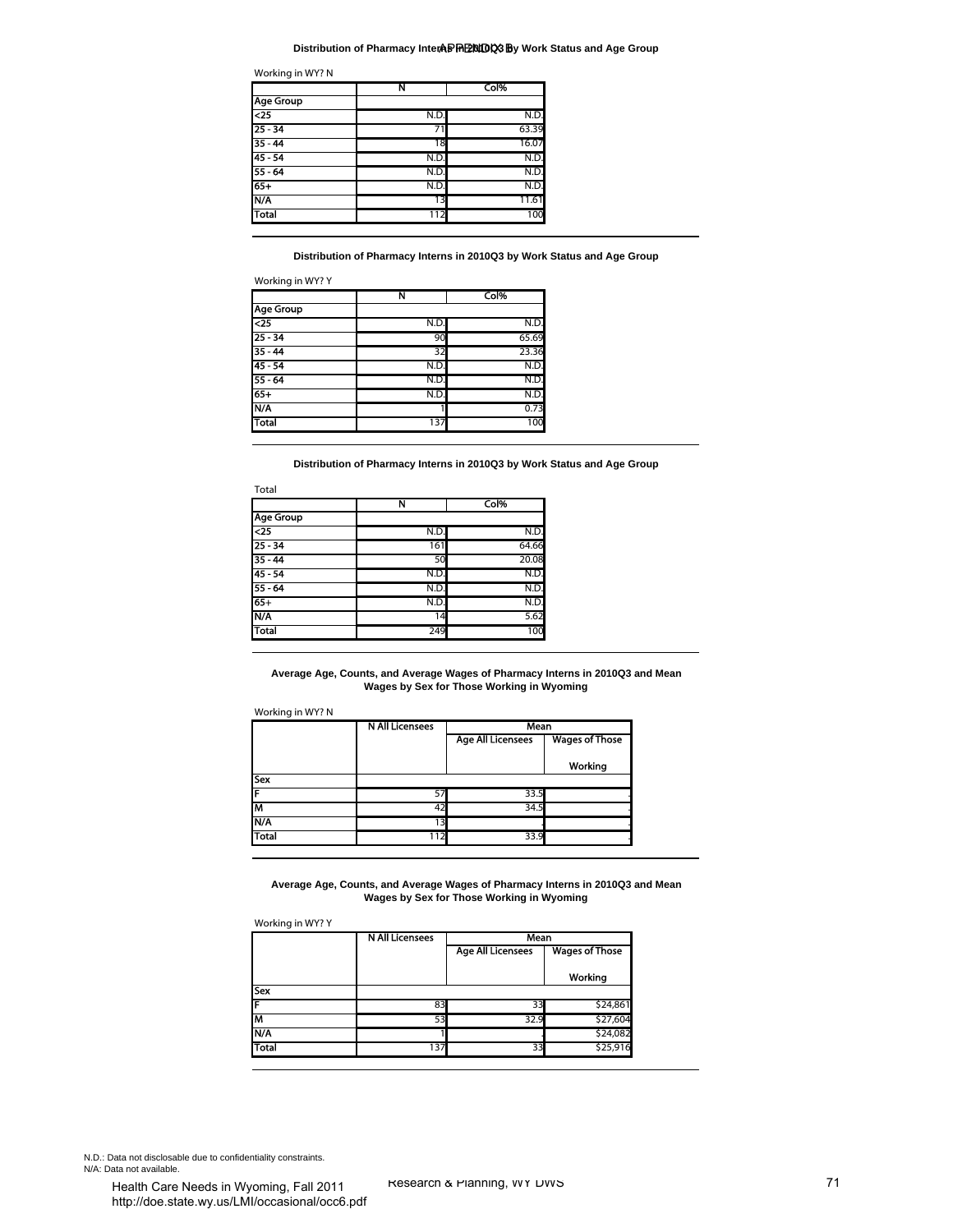#### **Average Age, Counts, and Average Wages of Pharmacy Interns in 2010Q3 and Mean Wages by Sex for Those Working in Wyoming**

| Total        |                        |                          |                       |  |  |  |
|--------------|------------------------|--------------------------|-----------------------|--|--|--|
|              | <b>N All Licensees</b> | Mean                     |                       |  |  |  |
|              |                        | <b>Age All Licensees</b> | <b>Wages of Those</b> |  |  |  |
|              |                        |                          | Working               |  |  |  |
| <b>Sex</b>   |                        |                          |                       |  |  |  |
| F            | 140                    | 33.2                     | \$24,861              |  |  |  |
| lм           | 95                     | 33.6                     | \$27,604              |  |  |  |
| N/A          | $\cdot$ <sub>4</sub>   |                          | \$24,082              |  |  |  |
| <b>Total</b> | 249                    | 33.4                     | \$25,916              |  |  |  |

#### **Turnover Statistics for Pharmacy Interns Working in 2010Q3 by Age**

| Total                                                                                                                 | <b>N All Licensees</b>                                                                  | Mean                     |                                    |              |              |
|-----------------------------------------------------------------------------------------------------------------------|-----------------------------------------------------------------------------------------|--------------------------|------------------------------------|--------------|--------------|
|                                                                                                                       |                                                                                         | <b>Age All Licensees</b> | <b>Wages of Those</b>              |              |              |
|                                                                                                                       |                                                                                         |                          | Working                            |              |              |
| Sex                                                                                                                   |                                                                                         |                          |                                    |              |              |
| F                                                                                                                     | 140                                                                                     | 33.2                     | \$24,861                           |              |              |
| M<br>N/A                                                                                                              | 95<br>14                                                                                | 33.6                     | \$27,604<br>\$24,082               |              |              |
| Total                                                                                                                 | 249                                                                                     | 33.4                     | \$25,916                           |              |              |
|                                                                                                                       | Turnover Statistics for Pharmacy Interns Working in 2010Q3 by Age                       |                          |                                    |              |              |
|                                                                                                                       |                                                                                         | Continuous               | <b>Turnover</b><br><b>Turnover</b> | N/A          | Total        |
| Age                                                                                                                   |                                                                                         |                          |                                    |              |              |
| $\overline{25}$                                                                                                       | N                                                                                       | N.D                      | N.D.                               | N.D          | N.D.         |
|                                                                                                                       | Row%                                                                                    | N.D                      | N.D.                               | N.D          | N.D.         |
| $25 - 34$                                                                                                             | Ñ<br>Row%                                                                               | 84                       | 6                                  |              | 90           |
| $35 - 44$                                                                                                             | N                                                                                       | N.D.<br>N.D.             | N.D.<br>N.D.                       | N.D.<br>N.D. | N.D.<br>N.D. |
|                                                                                                                       | Row%                                                                                    | 87.5                     | 12.5                               | 0            | 100          |
| $45 - 54$                                                                                                             | N                                                                                       | N.D.                     | N.D.                               | N.D.         | N.D.         |
|                                                                                                                       | Row%                                                                                    | N.D.                     | N.D.                               | N.D.         | N.D.         |
| $55 - 64$                                                                                                             | N                                                                                       | N.D.                     | N.D.                               | N.D          | N.D.         |
|                                                                                                                       | Row%                                                                                    | N.D.                     | N.D.                               | N.D.         | N.D.         |
|                                                                                                                       | N                                                                                       | N.D.                     | N.D.                               | N.D.         | N.D.         |
| $65+$<br>N/A                                                                                                          | Row%                                                                                    | N.D.                     | N.D.                               | N.D.         | N.D.         |
|                                                                                                                       | N<br>Row%                                                                               | N.D.<br>N.D.             | N.D.                               | N.D          | N.D.<br>N.D. |
|                                                                                                                       | Ñ                                                                                       | 123                      | N.D.<br>14                         | N.D.         | 137          |
|                                                                                                                       |                                                                                         |                          |                                    |              |              |
| Total                                                                                                                 | Row%<br>Average Wages for Pharmacy Interns Working in 2010Q3 by Turnover Status and Sex | 89.78<br><b>Mean</b>     | 10.22                              | 0            | 100          |
|                                                                                                                       | Turnover Status                                                                         | Age                      | Avg. Wages                         |              |              |
|                                                                                                                       | <b>Continuous</b>                                                                       | 33.4                     | \$26,149                           |              |              |
|                                                                                                                       | <b>Turnover</b>                                                                         | 29.4                     | \$12,782                           |              |              |
|                                                                                                                       | Continuous                                                                              | 33.2                     | \$28,711                           |              |              |
|                                                                                                                       | Turnover                                                                                | 30.9                     | \$18,932                           |              |              |
|                                                                                                                       | Continuous                                                                              | N.D.                     | N.D.                               |              |              |
|                                                                                                                       | Turnover<br><b>Turnover Status</b>                                                      | N.D.                     | N.D.                               |              |              |
|                                                                                                                       |                                                                                         |                          |                                    |              |              |
| sex<br>F<br>M<br>N/A<br><b>Total</b>                                                                                  | Continuous                                                                              | 33.3<br>30               | \$27,111                           |              |              |
|                                                                                                                       | Turnover                                                                                | 33                       | \$15,418<br>\$25,916               |              |              |
| <b>Total</b>                                                                                                          | Distribution of Pharmacy Interns Working in 2010Q3 by Region and Sex                    |                          | sex                                |              | Total        |
|                                                                                                                       |                                                                                         | F                        | M                                  | N/A          |              |
|                                                                                                                       |                                                                                         |                          |                                    |              |              |
|                                                                                                                       | N<br>Col%                                                                               | N.D.<br>N.D.             | N.D.<br>N.D.                       | N.D.<br>N.D. | N.D.<br>N.D. |
|                                                                                                                       | N                                                                                       | N.D.                     | N.D.                               | N.D.         | N.D.         |
|                                                                                                                       | Col%                                                                                    | N.D.                     | N.D.                               | N.D.         | N.D.         |
|                                                                                                                       | N                                                                                       | N.D.                     | N.D.                               | N.D.         | N.D.         |
|                                                                                                                       | Col%                                                                                    | N.D.                     | N.D.                               | N.D.         | N.D.         |
|                                                                                                                       | N                                                                                       | N.D.                     | N.D.                               | N.D.         | N.D.         |
|                                                                                                                       | Col%                                                                                    | N.D.                     | N.D.                               | N.D.         | N.D.         |
| Region<br><b>Northeast</b><br><b>Northwest</b><br><b>Central Southeast</b><br><b>Southwest</b><br><b>Cheyenne MSA</b> | N                                                                                       | 7                        | 5                                  |              | 12           |
|                                                                                                                       | Col%                                                                                    | 8.43                     | 9.43                               | 0            | 8.76         |
| <b>Casper MSA</b>                                                                                                     | N<br>Col%                                                                               | 12<br>14.46              | 6<br>11.32                         | 0            | 18<br>13.14  |
|                                                                                                                       | Ñ                                                                                       | 50                       | 29                                 |              | 80           |
| <b>Balance of State</b>                                                                                               | Col%                                                                                    | 60.24                    | 54.72                              | 100          | 58.39        |

|              |                        | Mean |            |
|--------------|------------------------|------|------------|
|              |                        | Age  | Avg. Wages |
| sex          | <b>Turnover Status</b> |      |            |
| F            | <b>Continuous</b>      | 33.4 | \$26,149   |
|              | Turnover               | 29.4 | \$12,782   |
| M            | <b>Continuous</b>      | 33.2 | \$28,711   |
|              | Turnover               | 30.9 | \$18,932   |
| <b>N/A</b>   | <b>Continuous</b>      | N.D. | N.D.       |
|              | Turnover               | N.D. | N.D.       |
| <b>Total</b> | <b>Turnover Status</b> |      |            |
|              | <b>Continuous</b>      | 33.3 | \$27,111   |
|              | Turnover               | 30   | \$15,418   |
| <b>Total</b> |                        | 33   | \$25,916   |

|                          |      | sex   |       |      | Total |
|--------------------------|------|-------|-------|------|-------|
|                          |      | F     | м     | N/A  |       |
| Region                   |      |       |       |      |       |
| <b>Northeast</b>         | Ñ    | N.D.  | N.D.  | N.D. | N.D.  |
|                          | Col% | N.D.  | N.D.  | N.D. | N.D.  |
| <b>Northwest</b>         | Ñ    | N.D.  | N.D.  | N.D. | N.D.  |
|                          | Col% | N.D.  | N.D.  | N.D  | N.D.  |
| <b>Central Southeast</b> | N    | N.D.  | N.D.  | N.D  | N.D.  |
|                          | Col% | N.D   | N.D.  | N.D  | N.D.  |
| <b>Southwest</b>         | N    | N.D   | N.D.  | N.D  | N.D.  |
|                          | Col% | N.D   | N.D.  | N.D  | N.D.  |
| <b>Cheyenne MSA</b>      | Ñ    |       | 5     |      | 12    |
|                          | Col% | 8.43  | 9.43  | 0    | 8.76  |
| <b>Casper MSA</b>        | N    | 12    | 6     |      | 18    |
|                          | Col% | 14.46 | 11.32 | 0    | 13.14 |
| <b>Balance of State</b>  | N    | 50    | 29    |      | 80    |
|                          | Col% | 60.24 | 54.72 | 100  | 58.39 |
| Total                    | N    | 83    | 53    |      | 137   |

N.D.: Data not disclosable due to confidentiality constraints. N/A: Data not available.<br>
Health Care Needs in Wyoming, Fall 2011 Research & Planning, WY DWS

Health Care Needs in Wyoming, Fall 2011 http://doe.state.wy.us/LMI/occasional/occ6.pdf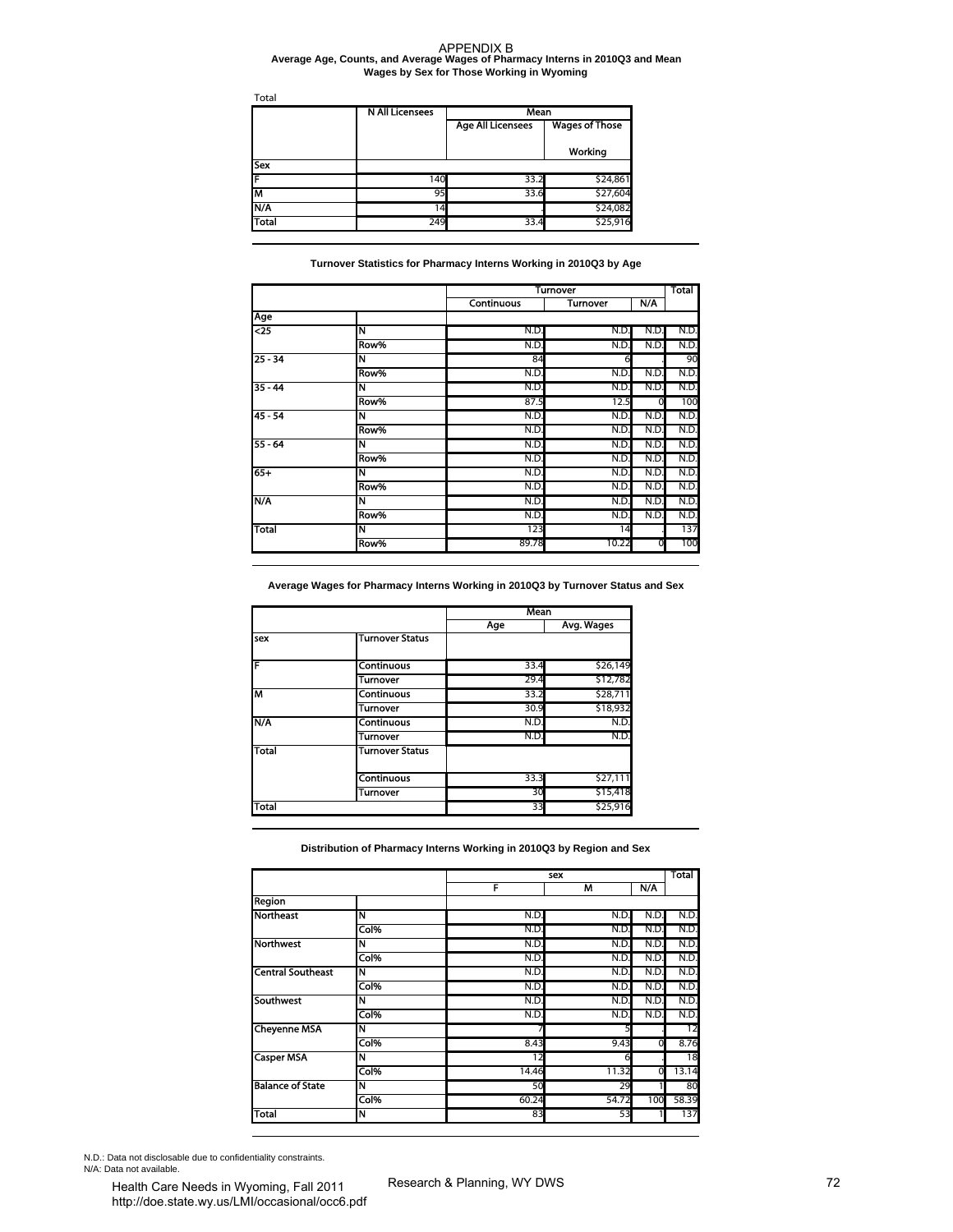**Mean and Median Statewide Wagep FRIN Pharmacy Interns Working in 2010Q3** 

| Wages    |          |
|----------|----------|
| Mean     | Median   |
| \$25,916 | \$27,443 |

| ıce<br>stan |  |
|-------------|--|
|             |  |

|                                | Mean and Median Statewide WagePENDharmBacy Interns Working in 2010Q3 |    |
|--------------------------------|----------------------------------------------------------------------|----|
| Wages                          |                                                                      |    |
| Mean                           | Median                                                               |    |
| \$25,916                       | \$27,443                                                             |    |
|                                |                                                                      |    |
|                                | Average Commuting Distance for Pharmacy Interns Working in 2010Q3    |    |
|                                |                                                                      |    |
| Avg. Distance<br>21.9          |                                                                      |    |
|                                |                                                                      |    |
|                                |                                                                      |    |
|                                | Reported FTEs for Pharmacy Interns Working in 2010Q3                 |    |
|                                | Working in WY?                                                       |    |
|                                |                                                                      |    |
| <b>Reported FTE</b>            | Y                                                                    |    |
| <b>No Hours Reported</b>       |                                                                      |    |
|                                | 61                                                                   |    |
| < 0.25                         | 9                                                                    |    |
| $0.25 - 0.50$<br>$0.50 - 0.75$ | 7<br>5                                                               |    |
| $0.75 - 1.00$                  | 20                                                                   |    |
| $1.00 - 1.25$                  | 27                                                                   |    |
| $1.25 - 1.50$                  | 3                                                                    |    |
| $1.50 - 2.00$<br><b>Total</b>  | 5<br>137                                                             |    |
|                                |                                                                      |    |
|                                |                                                                      |    |
|                                |                                                                      |    |
|                                |                                                                      |    |
|                                |                                                                      |    |
|                                |                                                                      |    |
|                                |                                                                      |    |
|                                |                                                                      |    |
|                                |                                                                      |    |
|                                |                                                                      |    |
|                                |                                                                      |    |
|                                |                                                                      |    |
|                                |                                                                      |    |
|                                |                                                                      |    |
|                                |                                                                      |    |
|                                |                                                                      |    |
|                                |                                                                      |    |
|                                |                                                                      |    |
|                                |                                                                      |    |
|                                |                                                                      |    |
|                                |                                                                      |    |
|                                |                                                                      |    |
|                                |                                                                      |    |
|                                |                                                                      |    |
|                                |                                                                      |    |
|                                |                                                                      |    |
|                                |                                                                      |    |
|                                |                                                                      |    |
|                                |                                                                      |    |
|                                |                                                                      |    |
|                                |                                                                      |    |
|                                |                                                                      |    |
|                                |                                                                      |    |
|                                |                                                                      |    |
|                                |                                                                      |    |
|                                |                                                                      |    |
|                                |                                                                      |    |
|                                |                                                                      |    |
|                                |                                                                      |    |
|                                |                                                                      |    |
|                                |                                                                      |    |
| ntiality constraints.          |                                                                      |    |
|                                |                                                                      |    |
| oming Fall 2011                | Research & Planning, WY DWS                                          | 73 |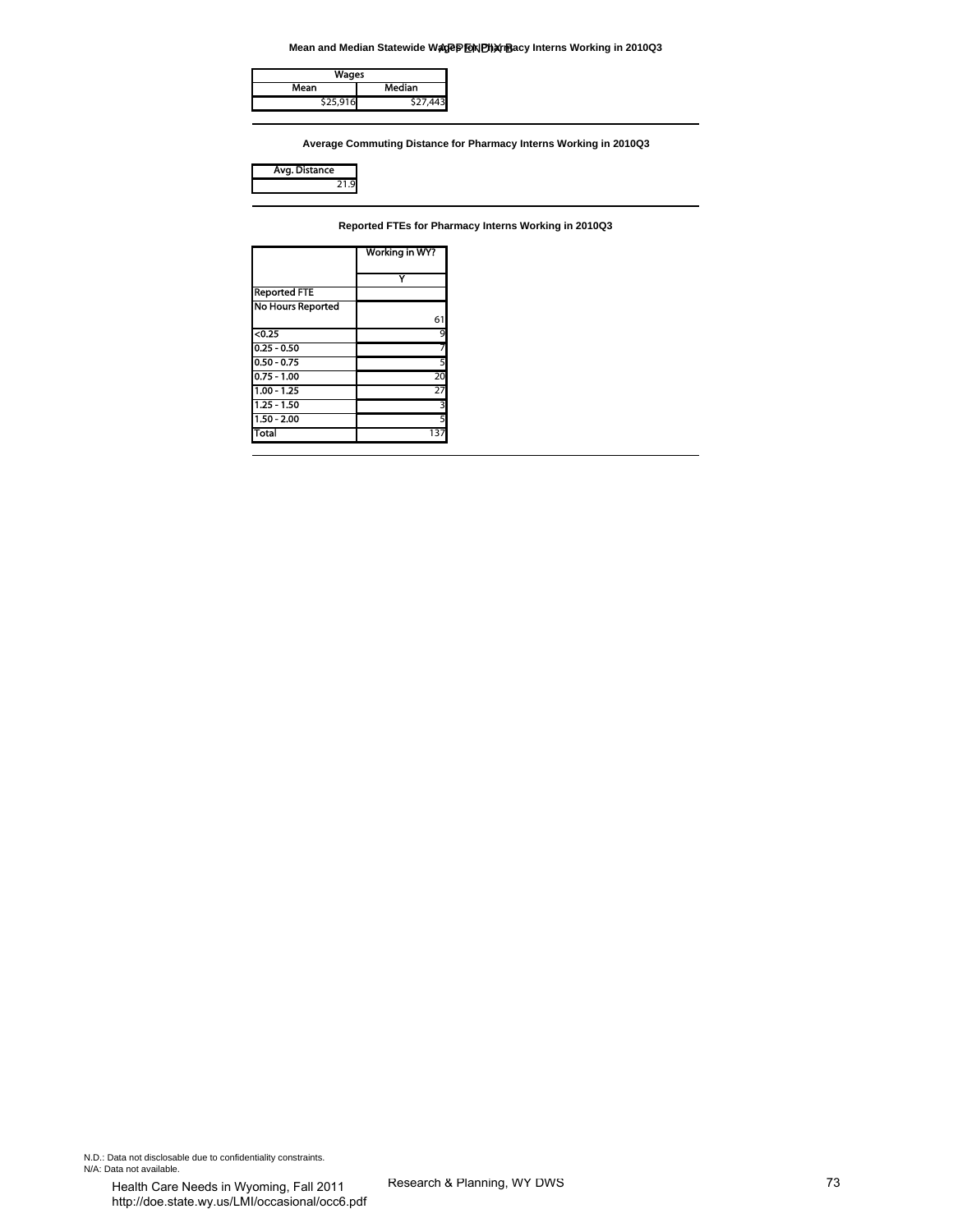#### **Distribution of Special Education TeaPREND 201903 by Work Status and Age Group**

|                 | N               | Col% |
|-----------------|-----------------|------|
| Age Group       |                 |      |
| $\overline{25}$ | N.D.            | N.D. |
| $25 - 34$       | N.D             | N.D. |
| $35 - 44$       | 6               | 50   |
| $45 - 54$       | N.D.            | N.D. |
| $55 - 64$       | N.D.            | N.D. |
| Total           | $1\overline{2}$ | 100  |

|                  | N    | Col%  |
|------------------|------|-------|
| <b>Age Group</b> |      |       |
| $\overline{25}$  | N.D. | N.D.  |
| $25 - 34$        | N.D. | N.D.  |
| $35 - 44$        | 10   | 20.41 |
| $45 - 54$        | N.D. | N.D.  |
| $55 - 64$        | N.D. | N.D.  |
| <b>Total</b>     | 49   | 100   |

| Total            |     |       |
|------------------|-----|-------|
|                  | N   | Col%  |
| <b>Age Group</b> |     |       |
| $25$             |     | 9.84  |
| $25 - 34$        | 22  | 36.07 |
| $35 - 44$        | 16  | 26.23 |
| $45 - 54$        | 1 ว | 19.67 |
| $55 - 64$        |     | 8.2   |
| <b>Total</b>     | 61  | 100   |

|              | <b>NAILICensees</b> | Mean                                              |         |  |  |
|--------------|---------------------|---------------------------------------------------|---------|--|--|
|              |                     | <b>Age All Licensees</b><br><b>Wages of Those</b> |         |  |  |
|              |                     |                                                   |         |  |  |
|              |                     |                                                   | Working |  |  |
| <b>Sex</b>   |                     |                                                   |         |  |  |
|              | N.D.                | N.D                                               | N.D     |  |  |
| lΜ           | N.D.                | N.D.                                              | N.D     |  |  |
| <b>Total</b> |                     | 39.                                               |         |  |  |

|              | <b>N All Licensees</b> | Mean                     |                       |  |
|--------------|------------------------|--------------------------|-----------------------|--|
|              |                        | <b>Age All Licensees</b> | <b>Wages of Those</b> |  |
|              |                        |                          | Working               |  |
| <b>Sex</b>   |                        |                          |                       |  |
| IF           | N.D.                   | N.D.                     | N.D.                  |  |
| M            | N.D.                   | N.D.                     | N.D.                  |  |
| <b>Total</b> | 49                     | 37.8                     | \$10,799              |  |

| Col%<br><b>Age Group</b><br>$\overline{c}$<br>N.D<br>N.D.<br>$25 - 34$<br>N.D.<br>N.D.<br>$35 - 44$<br>50<br>6<br>45 - 54<br>N.D.<br>N.D.<br>$55 - 64$<br>N.D<br>N.D.<br><b>Total</b><br>12<br>100<br>Distribution of Special Education Teachers in 2010Q3 by Work Status and Age Group<br>Working in WY? Y<br>N<br>Col%<br><b>Age Group</b><br>N.D.<br><25<br>N.D.<br>25 - 34<br>N.D.<br>N.D.<br>35 - 44<br>10<br>20.41<br>45 - 54<br>N.D.<br>N.D.<br>$55 - 64$<br>N.D.<br>N.D<br>Total<br>49<br>100<br>Distribution of Special Education Teachers in 2010Q3 by Work Status and Age Group<br>Total<br>Col%<br>N<br>Age Group<br><25<br>9.84<br>6<br>$25 - 34$<br>36.07<br>22<br>35 - 44<br>16<br>26.23<br>45 - 54<br>19.67<br>12<br>$55 - 64$<br>8.2<br>5<br><b>Total</b><br>100<br>61<br>Average Age, Counts, and Average Wages of Special Education Teachers in 2010Q3 and<br>Working in WY? N<br>Mean<br><b>N All Licensees</b><br><b>Age All Licensees</b><br><b>Wages of Those</b><br>Working<br>Sex<br>N.D.<br>N.D.<br>N.D.<br>F<br>ıм<br>N.D<br>N.D<br>N.D<br>Total<br>39.1<br>12<br>Average Age, Counts, and Average Wages of Special Education Teachers in 2010Q3 and<br>Working in WY? Y<br><b>N All Licensees</b><br>Mean<br><b>Age All Licensees</b><br><b>Wages of Those</b><br>Working<br>Sex<br>N.D.<br>N.D.<br>N.D.<br>F<br>N.D.<br>N.D.<br>N.D.<br>M<br>Total<br>49<br>\$10,799<br>37.8 | Ν |                                                                                    |  |
|-----------------------------------------------------------------------------------------------------------------------------------------------------------------------------------------------------------------------------------------------------------------------------------------------------------------------------------------------------------------------------------------------------------------------------------------------------------------------------------------------------------------------------------------------------------------------------------------------------------------------------------------------------------------------------------------------------------------------------------------------------------------------------------------------------------------------------------------------------------------------------------------------------------------------------------------------------------------------------------------------------------------------------------------------------------------------------------------------------------------------------------------------------------------------------------------------------------------------------------------------------------------------------------------------------------------------------------------------------------------------------------------------------------|---|------------------------------------------------------------------------------------|--|
|                                                                                                                                                                                                                                                                                                                                                                                                                                                                                                                                                                                                                                                                                                                                                                                                                                                                                                                                                                                                                                                                                                                                                                                                                                                                                                                                                                                                           |   |                                                                                    |  |
|                                                                                                                                                                                                                                                                                                                                                                                                                                                                                                                                                                                                                                                                                                                                                                                                                                                                                                                                                                                                                                                                                                                                                                                                                                                                                                                                                                                                           |   |                                                                                    |  |
|                                                                                                                                                                                                                                                                                                                                                                                                                                                                                                                                                                                                                                                                                                                                                                                                                                                                                                                                                                                                                                                                                                                                                                                                                                                                                                                                                                                                           |   |                                                                                    |  |
|                                                                                                                                                                                                                                                                                                                                                                                                                                                                                                                                                                                                                                                                                                                                                                                                                                                                                                                                                                                                                                                                                                                                                                                                                                                                                                                                                                                                           |   |                                                                                    |  |
|                                                                                                                                                                                                                                                                                                                                                                                                                                                                                                                                                                                                                                                                                                                                                                                                                                                                                                                                                                                                                                                                                                                                                                                                                                                                                                                                                                                                           |   |                                                                                    |  |
|                                                                                                                                                                                                                                                                                                                                                                                                                                                                                                                                                                                                                                                                                                                                                                                                                                                                                                                                                                                                                                                                                                                                                                                                                                                                                                                                                                                                           |   |                                                                                    |  |
|                                                                                                                                                                                                                                                                                                                                                                                                                                                                                                                                                                                                                                                                                                                                                                                                                                                                                                                                                                                                                                                                                                                                                                                                                                                                                                                                                                                                           |   |                                                                                    |  |
|                                                                                                                                                                                                                                                                                                                                                                                                                                                                                                                                                                                                                                                                                                                                                                                                                                                                                                                                                                                                                                                                                                                                                                                                                                                                                                                                                                                                           |   |                                                                                    |  |
|                                                                                                                                                                                                                                                                                                                                                                                                                                                                                                                                                                                                                                                                                                                                                                                                                                                                                                                                                                                                                                                                                                                                                                                                                                                                                                                                                                                                           |   |                                                                                    |  |
|                                                                                                                                                                                                                                                                                                                                                                                                                                                                                                                                                                                                                                                                                                                                                                                                                                                                                                                                                                                                                                                                                                                                                                                                                                                                                                                                                                                                           |   |                                                                                    |  |
|                                                                                                                                                                                                                                                                                                                                                                                                                                                                                                                                                                                                                                                                                                                                                                                                                                                                                                                                                                                                                                                                                                                                                                                                                                                                                                                                                                                                           |   |                                                                                    |  |
|                                                                                                                                                                                                                                                                                                                                                                                                                                                                                                                                                                                                                                                                                                                                                                                                                                                                                                                                                                                                                                                                                                                                                                                                                                                                                                                                                                                                           |   |                                                                                    |  |
|                                                                                                                                                                                                                                                                                                                                                                                                                                                                                                                                                                                                                                                                                                                                                                                                                                                                                                                                                                                                                                                                                                                                                                                                                                                                                                                                                                                                           |   |                                                                                    |  |
|                                                                                                                                                                                                                                                                                                                                                                                                                                                                                                                                                                                                                                                                                                                                                                                                                                                                                                                                                                                                                                                                                                                                                                                                                                                                                                                                                                                                           |   |                                                                                    |  |
|                                                                                                                                                                                                                                                                                                                                                                                                                                                                                                                                                                                                                                                                                                                                                                                                                                                                                                                                                                                                                                                                                                                                                                                                                                                                                                                                                                                                           |   |                                                                                    |  |
|                                                                                                                                                                                                                                                                                                                                                                                                                                                                                                                                                                                                                                                                                                                                                                                                                                                                                                                                                                                                                                                                                                                                                                                                                                                                                                                                                                                                           |   |                                                                                    |  |
|                                                                                                                                                                                                                                                                                                                                                                                                                                                                                                                                                                                                                                                                                                                                                                                                                                                                                                                                                                                                                                                                                                                                                                                                                                                                                                                                                                                                           |   |                                                                                    |  |
|                                                                                                                                                                                                                                                                                                                                                                                                                                                                                                                                                                                                                                                                                                                                                                                                                                                                                                                                                                                                                                                                                                                                                                                                                                                                                                                                                                                                           |   |                                                                                    |  |
|                                                                                                                                                                                                                                                                                                                                                                                                                                                                                                                                                                                                                                                                                                                                                                                                                                                                                                                                                                                                                                                                                                                                                                                                                                                                                                                                                                                                           |   |                                                                                    |  |
|                                                                                                                                                                                                                                                                                                                                                                                                                                                                                                                                                                                                                                                                                                                                                                                                                                                                                                                                                                                                                                                                                                                                                                                                                                                                                                                                                                                                           |   |                                                                                    |  |
|                                                                                                                                                                                                                                                                                                                                                                                                                                                                                                                                                                                                                                                                                                                                                                                                                                                                                                                                                                                                                                                                                                                                                                                                                                                                                                                                                                                                           |   |                                                                                    |  |
|                                                                                                                                                                                                                                                                                                                                                                                                                                                                                                                                                                                                                                                                                                                                                                                                                                                                                                                                                                                                                                                                                                                                                                                                                                                                                                                                                                                                           |   |                                                                                    |  |
|                                                                                                                                                                                                                                                                                                                                                                                                                                                                                                                                                                                                                                                                                                                                                                                                                                                                                                                                                                                                                                                                                                                                                                                                                                                                                                                                                                                                           |   |                                                                                    |  |
|                                                                                                                                                                                                                                                                                                                                                                                                                                                                                                                                                                                                                                                                                                                                                                                                                                                                                                                                                                                                                                                                                                                                                                                                                                                                                                                                                                                                           |   |                                                                                    |  |
|                                                                                                                                                                                                                                                                                                                                                                                                                                                                                                                                                                                                                                                                                                                                                                                                                                                                                                                                                                                                                                                                                                                                                                                                                                                                                                                                                                                                           |   |                                                                                    |  |
|                                                                                                                                                                                                                                                                                                                                                                                                                                                                                                                                                                                                                                                                                                                                                                                                                                                                                                                                                                                                                                                                                                                                                                                                                                                                                                                                                                                                           |   |                                                                                    |  |
|                                                                                                                                                                                                                                                                                                                                                                                                                                                                                                                                                                                                                                                                                                                                                                                                                                                                                                                                                                                                                                                                                                                                                                                                                                                                                                                                                                                                           |   |                                                                                    |  |
|                                                                                                                                                                                                                                                                                                                                                                                                                                                                                                                                                                                                                                                                                                                                                                                                                                                                                                                                                                                                                                                                                                                                                                                                                                                                                                                                                                                                           |   |                                                                                    |  |
|                                                                                                                                                                                                                                                                                                                                                                                                                                                                                                                                                                                                                                                                                                                                                                                                                                                                                                                                                                                                                                                                                                                                                                                                                                                                                                                                                                                                           |   |                                                                                    |  |
|                                                                                                                                                                                                                                                                                                                                                                                                                                                                                                                                                                                                                                                                                                                                                                                                                                                                                                                                                                                                                                                                                                                                                                                                                                                                                                                                                                                                           |   |                                                                                    |  |
|                                                                                                                                                                                                                                                                                                                                                                                                                                                                                                                                                                                                                                                                                                                                                                                                                                                                                                                                                                                                                                                                                                                                                                                                                                                                                                                                                                                                           |   |                                                                                    |  |
|                                                                                                                                                                                                                                                                                                                                                                                                                                                                                                                                                                                                                                                                                                                                                                                                                                                                                                                                                                                                                                                                                                                                                                                                                                                                                                                                                                                                           |   |                                                                                    |  |
|                                                                                                                                                                                                                                                                                                                                                                                                                                                                                                                                                                                                                                                                                                                                                                                                                                                                                                                                                                                                                                                                                                                                                                                                                                                                                                                                                                                                           |   |                                                                                    |  |
|                                                                                                                                                                                                                                                                                                                                                                                                                                                                                                                                                                                                                                                                                                                                                                                                                                                                                                                                                                                                                                                                                                                                                                                                                                                                                                                                                                                                           |   |                                                                                    |  |
|                                                                                                                                                                                                                                                                                                                                                                                                                                                                                                                                                                                                                                                                                                                                                                                                                                                                                                                                                                                                                                                                                                                                                                                                                                                                                                                                                                                                           |   |                                                                                    |  |
|                                                                                                                                                                                                                                                                                                                                                                                                                                                                                                                                                                                                                                                                                                                                                                                                                                                                                                                                                                                                                                                                                                                                                                                                                                                                                                                                                                                                           |   |                                                                                    |  |
|                                                                                                                                                                                                                                                                                                                                                                                                                                                                                                                                                                                                                                                                                                                                                                                                                                                                                                                                                                                                                                                                                                                                                                                                                                                                                                                                                                                                           |   |                                                                                    |  |
|                                                                                                                                                                                                                                                                                                                                                                                                                                                                                                                                                                                                                                                                                                                                                                                                                                                                                                                                                                                                                                                                                                                                                                                                                                                                                                                                                                                                           |   |                                                                                    |  |
|                                                                                                                                                                                                                                                                                                                                                                                                                                                                                                                                                                                                                                                                                                                                                                                                                                                                                                                                                                                                                                                                                                                                                                                                                                                                                                                                                                                                           |   |                                                                                    |  |
|                                                                                                                                                                                                                                                                                                                                                                                                                                                                                                                                                                                                                                                                                                                                                                                                                                                                                                                                                                                                                                                                                                                                                                                                                                                                                                                                                                                                           |   | Average Age, Counts, and Average Wages of Special Education Teachers in 2010Q3 and |  |
| Total                                                                                                                                                                                                                                                                                                                                                                                                                                                                                                                                                                                                                                                                                                                                                                                                                                                                                                                                                                                                                                                                                                                                                                                                                                                                                                                                                                                                     |   |                                                                                    |  |
| <b>N All Licensees</b><br>Mean<br><b>Wages of Those</b><br><b>Age All Licensees</b>                                                                                                                                                                                                                                                                                                                                                                                                                                                                                                                                                                                                                                                                                                                                                                                                                                                                                                                                                                                                                                                                                                                                                                                                                                                                                                                       |   |                                                                                    |  |
|                                                                                                                                                                                                                                                                                                                                                                                                                                                                                                                                                                                                                                                                                                                                                                                                                                                                                                                                                                                                                                                                                                                                                                                                                                                                                                                                                                                                           |   |                                                                                    |  |
| Working                                                                                                                                                                                                                                                                                                                                                                                                                                                                                                                                                                                                                                                                                                                                                                                                                                                                                                                                                                                                                                                                                                                                                                                                                                                                                                                                                                                                   |   |                                                                                    |  |
| N.D.<br>N.D.<br>N.D.                                                                                                                                                                                                                                                                                                                                                                                                                                                                                                                                                                                                                                                                                                                                                                                                                                                                                                                                                                                                                                                                                                                                                                                                                                                                                                                                                                                      |   |                                                                                    |  |
| Sex<br>F<br>M<br>N.D.<br>N.D.<br>N.D.                                                                                                                                                                                                                                                                                                                                                                                                                                                                                                                                                                                                                                                                                                                                                                                                                                                                                                                                                                                                                                                                                                                                                                                                                                                                                                                                                                     |   |                                                                                    |  |

N.D.: Data not disclosable due to confidentiality constraints. N/A: Data not available.<br>
Health Care Needs in Wyoming, Fall 2011 Research & Planning, WY DWS

Health Care Needs in Wyoming, Fall 2011 http://doe.state.wy.us/LMI/occasional/occ6.pdf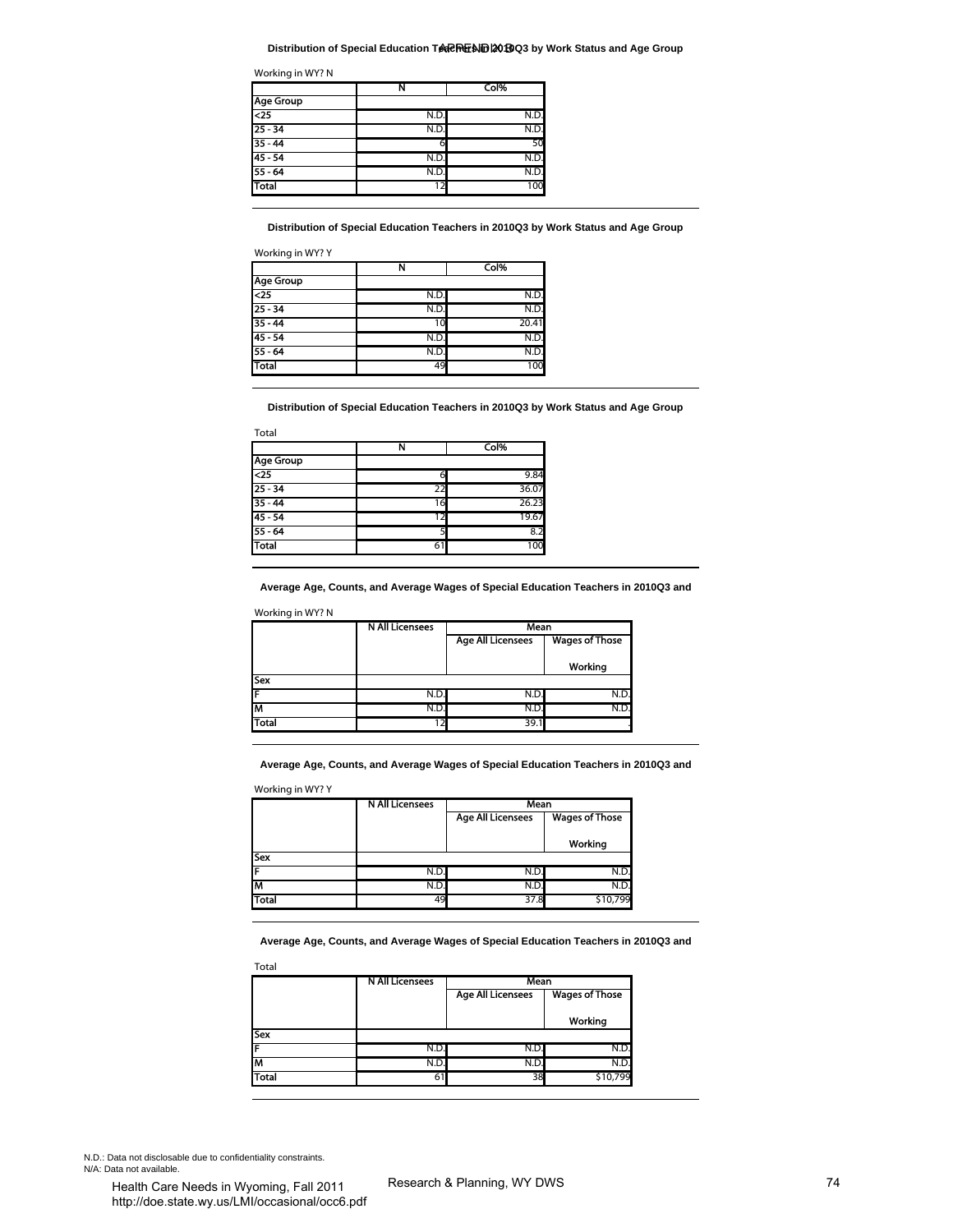**Turnover Statistics for Special Education Teachers Working in 2010Q3 by Age**

| Age<br>$\overline{25}$<br>$25 - 34$                                                                                                                                           |                         | <b>Continuous</b>                                                                            |                 |      |
|-------------------------------------------------------------------------------------------------------------------------------------------------------------------------------|-------------------------|----------------------------------------------------------------------------------------------|-----------------|------|
|                                                                                                                                                                               |                         |                                                                                              | <b>Turnover</b> | N/A  |
|                                                                                                                                                                               |                         |                                                                                              |                 |      |
|                                                                                                                                                                               | N                       | N.D.                                                                                         | N.D.            | N.D. |
|                                                                                                                                                                               | Row%                    | N.D                                                                                          | N.D.            | N.D  |
|                                                                                                                                                                               | $\overline{\mathbf{N}}$ | N.D                                                                                          | N.D.            | N.D. |
|                                                                                                                                                                               | Row%                    | N.D                                                                                          | N.D.            | N.D. |
| $35 - 44$                                                                                                                                                                     | N                       | N.D                                                                                          | N.D.            | N.D  |
|                                                                                                                                                                               | Row%                    | N.D                                                                                          | N.D.            | N.D  |
| $45 - 54$                                                                                                                                                                     | N                       | N.D                                                                                          | N.D.            | N.D  |
|                                                                                                                                                                               | Row%                    | N.D.                                                                                         | N.D.            | N.D. |
| $55 - 64$                                                                                                                                                                     | N                       | N.D.                                                                                         | N.D.            | N.D  |
|                                                                                                                                                                               | Row%                    | N.D.                                                                                         | N.D.            | N.D. |
| Total                                                                                                                                                                         | N                       | 40                                                                                           |                 |      |
|                                                                                                                                                                               | Row%                    | 81.63                                                                                        | 18.37           | 0    |
|                                                                                                                                                                               |                         | Average Wages for Special Education Teachers Working in 2010Q3 by Turnover Status<br>and Sex |                 |      |
|                                                                                                                                                                               |                         | Mean                                                                                         |                 |      |
| sex                                                                                                                                                                           | <b>Turnover Status</b>  | Age                                                                                          | Avg. Wages      |      |
|                                                                                                                                                                               |                         |                                                                                              |                 |      |
|                                                                                                                                                                               | <b>Continuous</b>       | 38.3                                                                                         | \$11,933        |      |
|                                                                                                                                                                               | <b>Turnover</b>         | 31.8                                                                                         | \$4,549         |      |
|                                                                                                                                                                               | <b>Continuous</b>       | N.D.                                                                                         | N.D.            |      |
|                                                                                                                                                                               | Turnover                | N.D.                                                                                         | N.D.            |      |
| Total                                                                                                                                                                         | Turnover Status         |                                                                                              |                 |      |
|                                                                                                                                                                               |                         |                                                                                              |                 |      |
|                                                                                                                                                                               | Continuous              | 38.7                                                                                         | \$12,138        |      |
|                                                                                                                                                                               | <b>Turnover</b>         | 33.4                                                                                         | \$4,849         |      |
|                                                                                                                                                                               |                         |                                                                                              |                 |      |
| <b>Total</b>                                                                                                                                                                  |                         | 37.8                                                                                         | \$10,799        |      |
|                                                                                                                                                                               |                         |                                                                                              | М               |      |
|                                                                                                                                                                               |                         | F                                                                                            |                 |      |
|                                                                                                                                                                               | N                       | N.D.                                                                                         | N.D.            | N.D. |
|                                                                                                                                                                               | Col%                    | N.D.                                                                                         | N.D.            | N.D. |
|                                                                                                                                                                               | $\overline{\mathsf{N}}$ | N.D.                                                                                         | N.D.            | N.D. |
|                                                                                                                                                                               | Col%                    | N.D                                                                                          | N.D.            | N.D  |
|                                                                                                                                                                               | $\overline{\mathbf{N}}$ | N.D.                                                                                         | N.D.            | N.D. |
|                                                                                                                                                                               | Col%                    | N.D.                                                                                         | N.D.            | N.D. |
|                                                                                                                                                                               | N                       | N.D.                                                                                         | N.D.            | N.D  |
|                                                                                                                                                                               | Col%                    | N.D.                                                                                         | N.D.            | N.D. |
|                                                                                                                                                                               | Ν                       |                                                                                              |                 |      |
|                                                                                                                                                                               |                         | N.D.                                                                                         | N.D.            | N.D. |
|                                                                                                                                                                               | Col%                    | N.D.                                                                                         | N.D.            | N.D. |
|                                                                                                                                                                               | N                       | N.D.                                                                                         | N.D.            | N.D  |
|                                                                                                                                                                               | Col%                    | N.D.                                                                                         | N.D.            | N.D. |
|                                                                                                                                                                               | N                       | N.D.                                                                                         | N.D.            | N.D. |
|                                                                                                                                                                               | <b>Wages</b>            | Mean and Median Statewide Wages for Special Education Teachers Working in 2010Q3             |                 |      |
| <b>Region</b><br>Northeast<br><b>Northwest</b><br><b>Central Southeast</b><br>Southwest<br><b>Cheyenne MSA</b><br><b>Balance of State</b><br><b>Total</b><br>Mean<br>\$10,799 | Median<br>\$11,114      |                                                                                              |                 |      |

|              |                        | Mean |            |
|--------------|------------------------|------|------------|
|              |                        | Age  | Avg. Wages |
| <b>Isex</b>  | <b>Turnover Status</b> |      |            |
| ΙF           | <b>Continuous</b>      | 38.3 | \$11,933   |
|              | Turnover               | 31.8 | \$4,549    |
| IМ           | <b>Continuous</b>      | N.D. | N.D.       |
|              | Turnover               | N.D. | N.D.       |
| <b>Total</b> | <b>Turnover Status</b> |      |            |
|              | <b>Continuous</b>      | 38.7 | \$12,138   |
|              | Turnover               | 33.4 | \$4,849    |
| <b>Total</b> |                        | 37.8 | \$10,799   |

|                          |      | sex  |      | <b>Total</b> |
|--------------------------|------|------|------|--------------|
|                          |      | F    | М    |              |
| Region                   |      |      |      |              |
| Northeast                | N    | N.D  | N.D. | N.D.         |
|                          | Col% | N.D  | N.D. | N.D.         |
| <b>Northwest</b>         | N    | N.D  | N.D. | N.D.         |
|                          | Col% | N.D  | N.D. | N.D.         |
| <b>Central Southeast</b> | N    | N.D. | N.D. | N.D.         |
|                          | Col% | N.D. | N.D. | N.D.         |
| <b>Southwest</b>         | N    | N.D  | N.D. | N.D.         |
|                          | Col% | N.D. | N.D. | N.D.         |
| <b>Cheyenne MSA</b>      | N    | N.D  | N.D. | N.D.         |
|                          | Col% | N.D. | N.D. | N.D.         |
| <b>Balance of State</b>  | N    | N.D. | N.D. | N.D.         |
|                          | Col% | N.D. | N.D. | N.D.         |
| <b>Total</b>             | N    | N.D. | N.D. | N.D.         |

| Wages    |          |
|----------|----------|
| Mean     | Median   |
| \$10,799 | \$11,114 |

N.D.: Data not disclosable due to confidentiality constraints. N/A: Data not available.<br>
Health Care Needs in Wyoming, Fall 2011 Research & Planning, WY DWS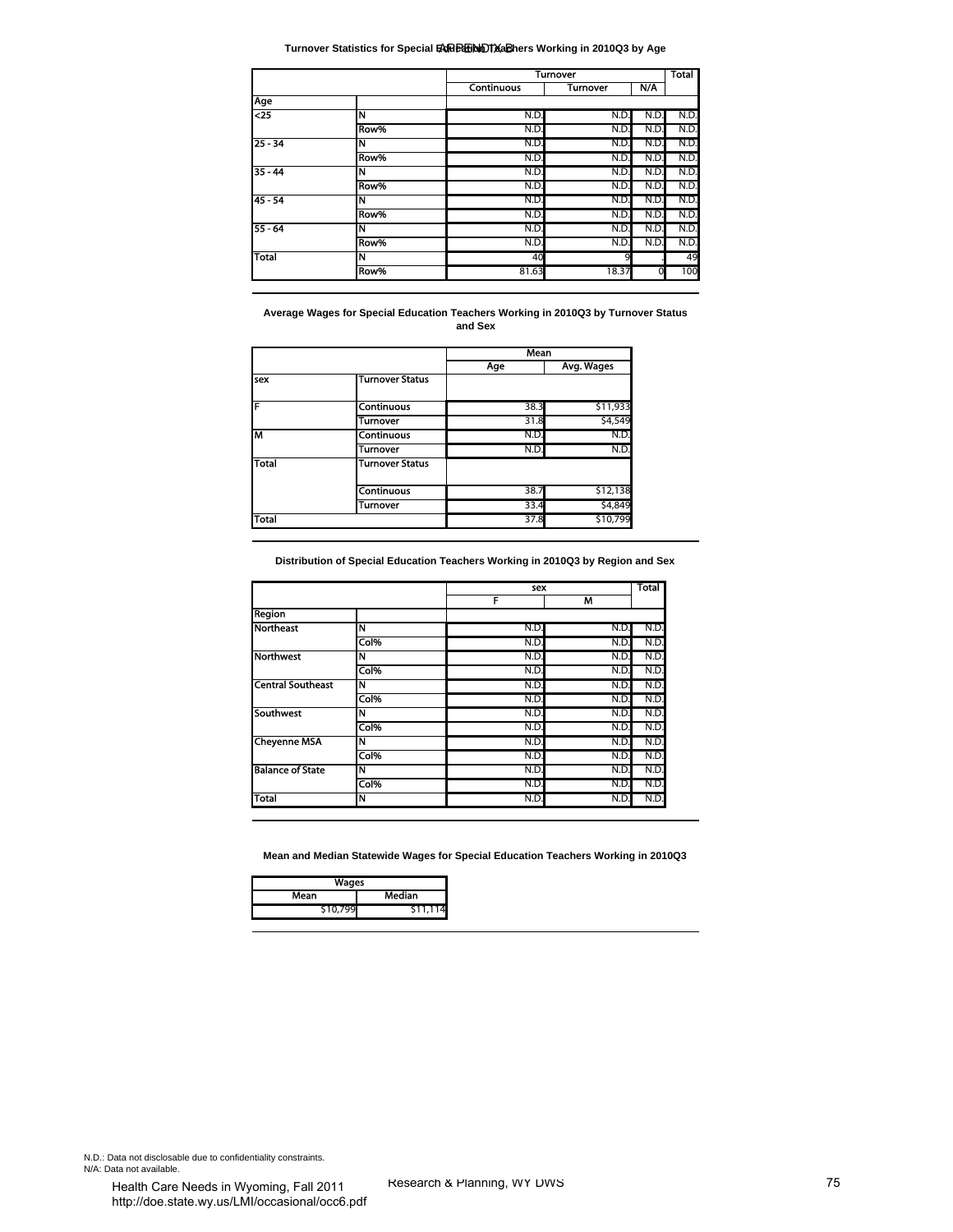**Average Commuting Distance for Special Education Teachers Working in 2010Q3**

|                                                 | Average Commuting Distance for SPIP REN EXPORTED Teachers Working in 2010Q3 |  |
|-------------------------------------------------|-----------------------------------------------------------------------------|--|
| Avg. Distance<br>13                             |                                                                             |  |
|                                                 |                                                                             |  |
|                                                 | Reported FTEs for Special Education Teachers Working in 2010Q3              |  |
|                                                 | Working in WY?                                                              |  |
|                                                 | Y                                                                           |  |
| <b>Reported FTE</b><br><b>No Hours Reported</b> |                                                                             |  |
|                                                 | 16                                                                          |  |
| $0.25$<br>$0.25 - 0.50$                         | 5<br>6                                                                      |  |
| $0.50 - 0.75$<br>$0.75 - 1.00$                  | 3<br>$\overline{\mathbf{8}}$                                                |  |
| $1.00 - 1.25$                                   | 10                                                                          |  |
| $1.25 - 1.50$<br><b>Total</b>                   | 1<br>49                                                                     |  |
|                                                 |                                                                             |  |
|                                                 |                                                                             |  |
|                                                 |                                                                             |  |
|                                                 |                                                                             |  |
|                                                 |                                                                             |  |
|                                                 |                                                                             |  |
|                                                 |                                                                             |  |
|                                                 |                                                                             |  |
|                                                 |                                                                             |  |
|                                                 |                                                                             |  |
|                                                 |                                                                             |  |
|                                                 |                                                                             |  |
|                                                 |                                                                             |  |
|                                                 |                                                                             |  |
|                                                 |                                                                             |  |
|                                                 |                                                                             |  |
|                                                 |                                                                             |  |
|                                                 |                                                                             |  |
|                                                 |                                                                             |  |
|                                                 |                                                                             |  |
|                                                 |                                                                             |  |
|                                                 |                                                                             |  |
|                                                 |                                                                             |  |
|                                                 |                                                                             |  |
|                                                 |                                                                             |  |
|                                                 |                                                                             |  |
|                                                 |                                                                             |  |
|                                                 |                                                                             |  |
|                                                 |                                                                             |  |
|                                                 |                                                                             |  |
|                                                 |                                                                             |  |
|                                                 |                                                                             |  |
|                                                 |                                                                             |  |
|                                                 |                                                                             |  |
|                                                 |                                                                             |  |
|                                                 |                                                                             |  |
|                                                 |                                                                             |  |
| entiality constraints.                          |                                                                             |  |
| voming Fall 2011                                | Research & Planning, WY DWS                                                 |  |

N.D.: Data not disclosable due to confidentiality constraints.<br>N/A: Data not available.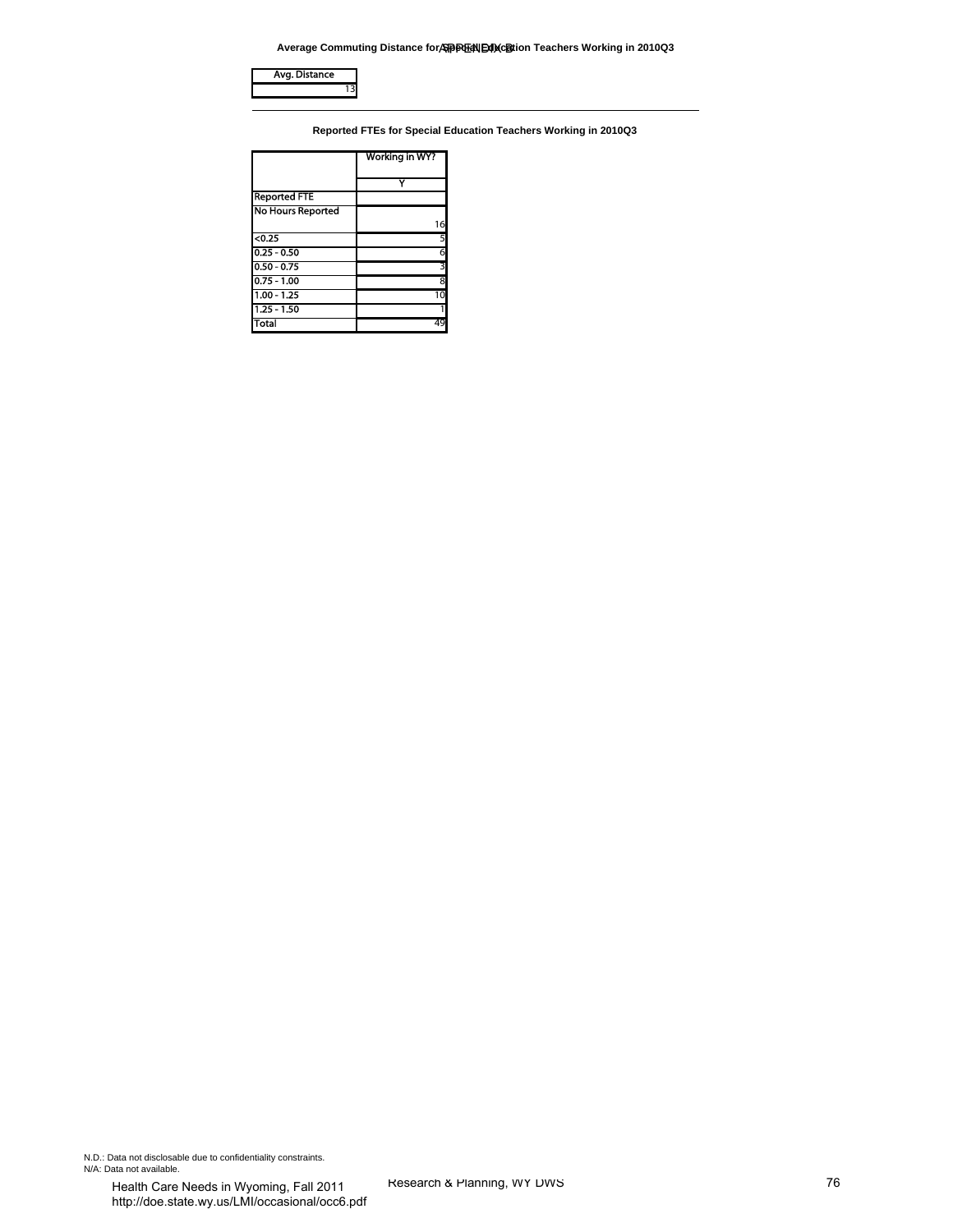# **Distribution of Occupational Therapists in 2010Q3 by Work Status and Age Group**

#### **Working in WY? N**

| <b>Working in WY? N</b>                                                       | N                                                                              | Col%         |
|-------------------------------------------------------------------------------|--------------------------------------------------------------------------------|--------------|
| <b>Age Group</b>                                                              |                                                                                |              |
| $25$                                                                          | N.D.                                                                           | N.D.         |
| $25 - 34$                                                                     | 8                                                                              | 10.4         |
| $35 - 44$                                                                     | 16                                                                             | 20.8         |
| $45 - 54$                                                                     | $\boldsymbol{9}$                                                               | 11.7         |
| $\overline{55} - 64$                                                          | $\boldsymbol{9}$                                                               | 11.7         |
| $65+$                                                                         | N.D.                                                                           | N.D.         |
| N/A                                                                           | 31                                                                             | 40.3         |
| <b>Total</b>                                                                  | 77                                                                             | 100.0        |
|                                                                               | Distribution of Occupational Therapists in 2010Q3 by Work Status and Age Group |              |
|                                                                               | N                                                                              | Col%         |
|                                                                               |                                                                                |              |
|                                                                               | $\overline{7}$                                                                 | 3.1          |
|                                                                               | 63                                                                             | 28.0         |
| <b>Working in WY? Y</b><br><b>Age Group</b><br>$25$<br>$25 - 34$<br>$35 - 44$ | 59                                                                             | 26.2         |
| $\frac{45 - 54}{55 - 64}$                                                     | 53<br>28                                                                       | 23.6<br>12.4 |
|                                                                               |                                                                                | 0.0          |
| $\frac{65+}{N/A}$<br><b>Total</b>                                             | 15<br>225                                                                      | 6.7<br>100.0 |

# **Distribution of Occupational Therapists in 2010Q3 by Work Status and Age Group**

|                                      | N   | Col% |
|--------------------------------------|-----|------|
| <b>Age Group</b>                     |     |      |
| $\overline{\leq}25$                  |     | 3.1  |
| $\frac{25 - 34}{35 - 44}$<br>45 - 54 | 63  | 28.0 |
|                                      | 59  | 26.2 |
|                                      | 53  | 23.6 |
| $\frac{55 - 64}{65+}$                | 28  | 12.4 |
|                                      |     | 0.0  |
| N/A                                  | 15  | 6.7  |
| <b>Total</b>                         | 225 |      |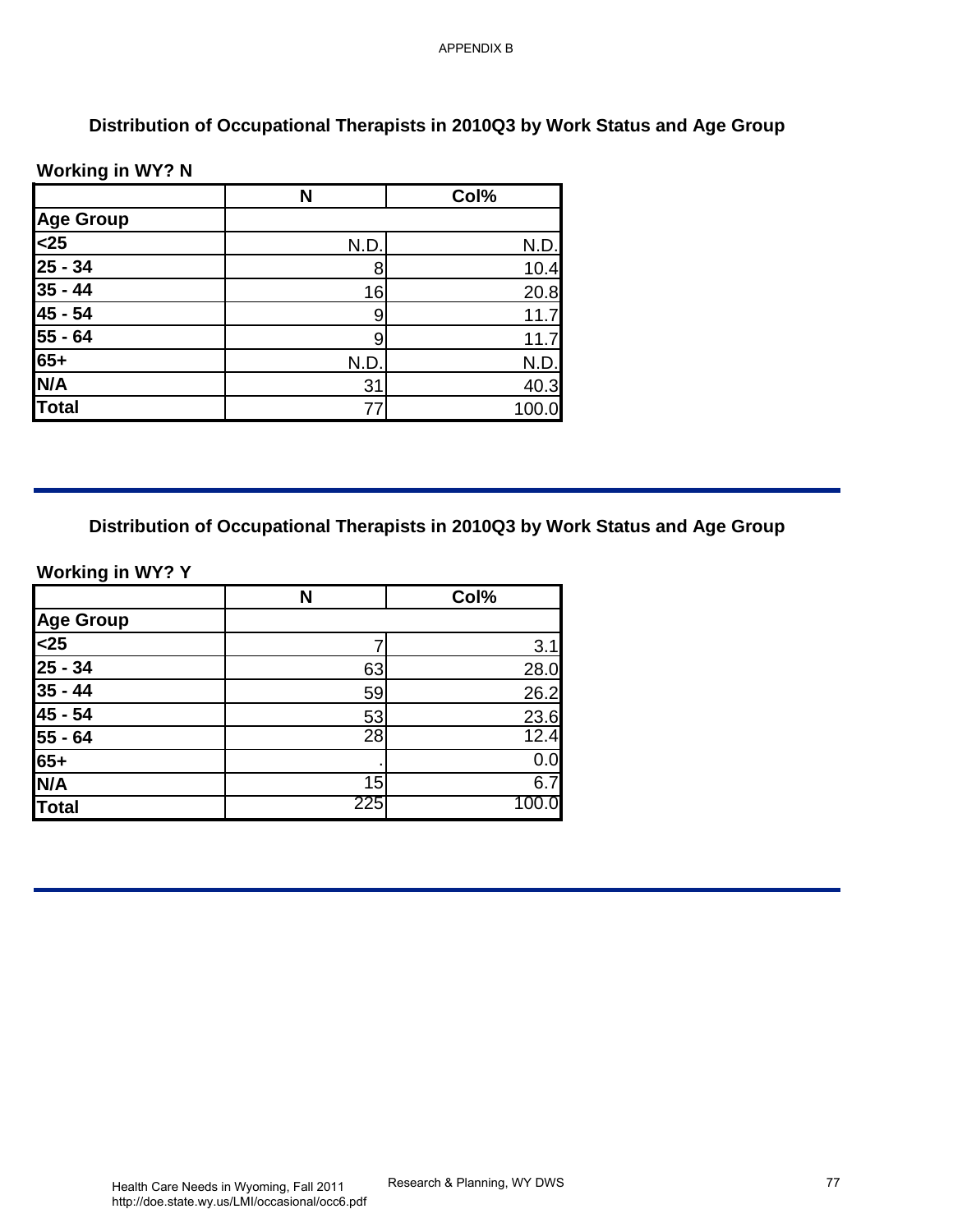# **Distribution of Occupational Therapists in 2010Q3 by Work Status and Age Group**

| <b>Total</b>                                      |      |       |
|---------------------------------------------------|------|-------|
|                                                   | N    | Col%  |
|                                                   |      |       |
|                                                   | N.D. | N.D.  |
|                                                   | 71   | 23.5  |
| Age Group<br><25<br>25 - 34<br>35 - 44<br>45 - 54 | 75   | 24.8  |
|                                                   | 62   | 20.5  |
|                                                   | 37   | 12.3  |
| $\frac{1}{55 - 64}$<br>65+                        | N.D. | N.D.  |
| N/A                                               | 46   | 15.2  |
| Total                                             | 302  | 100.0 |

#### **Working in WY? N**

|                          | N                      | Col%                                    |                       |
|--------------------------|------------------------|-----------------------------------------|-----------------------|
| <b>Age Group</b><br>$25$ |                        |                                         |                       |
|                          | N.D.<br>71             | N.D.<br>23.5                            |                       |
| $25 - 34$<br>$35 - 44$   | $\overline{75}$        | 24.8                                    |                       |
|                          | 62                     | 20.5                                    |                       |
| 45 - 54<br>55 - 64       | 37                     | 12.3                                    |                       |
| $65+$                    | N.D.                   | N.D.                                    |                       |
| N/A                      | 46                     | 15.2                                    |                       |
| <b>Total</b>             | 302                    | 100.0                                   |                       |
|                          | <b>N All Licensees</b> | <b>Mean</b><br><b>Age All Licensees</b> | <b>Wages of Those</b> |
|                          |                        |                                         | <b>Working</b>        |
| <b>Sex</b>               | 41                     | 45.0                                    |                       |
|                          | N.D.                   | N.D.                                    |                       |
|                          | N.D.                   | N.D.                                    |                       |
|                          | $\overline{77}$        | 44.2                                    |                       |
| <b>Total</b>             |                        |                                         |                       |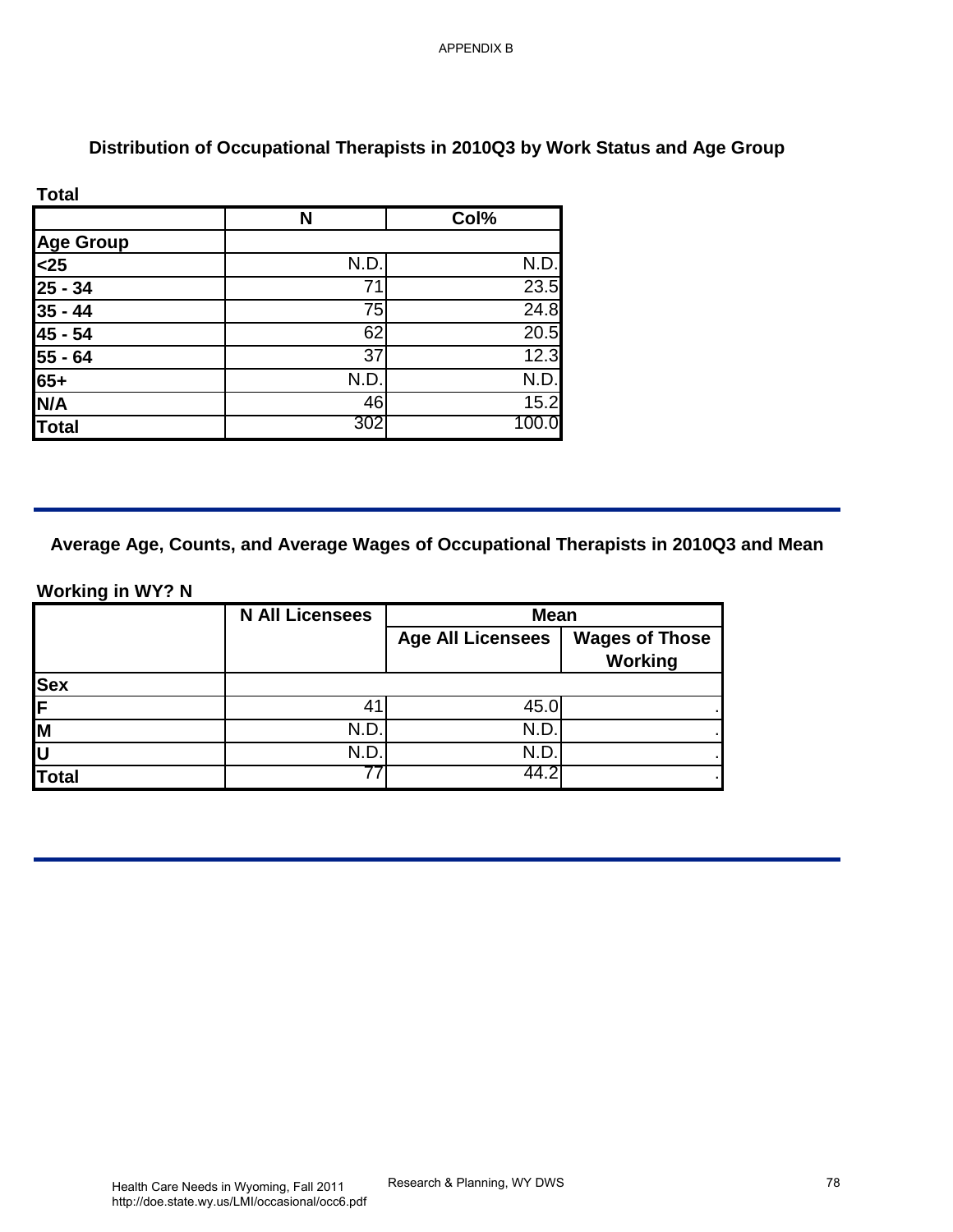# **Average Age, Counts, and Average Wages of Occupational Therapists in 2010Q3 and Mean Wages by Sex for Those Working in Wyoming**

#### **Working in WY? Y**

|              | <b>N All Licensees</b> | <b>Mean</b>              |                                  |
|--------------|------------------------|--------------------------|----------------------------------|
|              |                        | <b>Age All Licensees</b> | <b>Wages of Those</b><br>Working |
| <b>Sex</b>   |                        |                          |                                  |
| F            | 189                    | 41.3                     | \$12,131                         |
| ĪМ           | N.D.                   | N.D                      | \$15,218                         |
| lu           | N.D                    | N.D.                     | \$13,663                         |
| <b>Total</b> | 225                    | 41.5                     | \$12,521                         |

#### **Average Age, Counts, and Average Wages of Occupational Therapists in 2010Q3 and Mean Wages by Sex for Those Working in Wyoming**

| <b>Age All Licensees</b><br><b>Wages of Those</b><br><b>Working</b><br>189<br>41.3<br>N.D.<br>N.D<br>N.D.<br>N.D.<br><b>Total</b><br>225<br>41.5<br><b>Wages by Sex for Those Working in Wyoming</b><br><b>Total</b><br><b>N All Licensees</b><br><b>Mean</b><br><b>Age All Licensees</b><br><b>Wages of Those</b><br><b>Working</b><br>230<br>41.9<br>25<br>42.3<br>42.3<br>47<br>\$12,521<br><b>Total</b><br>42.0<br>302 | <b>Working in WY? Y</b> | <b>N All Licensees</b> | <b>Mean</b> |  |
|----------------------------------------------------------------------------------------------------------------------------------------------------------------------------------------------------------------------------------------------------------------------------------------------------------------------------------------------------------------------------------------------------------------------------|-------------------------|------------------------|-------------|--|
| \$12,131<br>\$12,521                                                                                                                                                                                                                                                                                                                                                                                                       |                         |                        |             |  |
| $\overline{$}15,218$<br>\$13,663<br>Average Age, Counts, and Average Wages of Occupational Therapists in 2010Q3 and Mean<br>$\overline{$12,131}$<br>\$15,218<br>\$13,663                                                                                                                                                                                                                                                   | <b>Sex</b>              |                        |             |  |
|                                                                                                                                                                                                                                                                                                                                                                                                                            |                         |                        |             |  |
|                                                                                                                                                                                                                                                                                                                                                                                                                            |                         |                        |             |  |
|                                                                                                                                                                                                                                                                                                                                                                                                                            |                         |                        |             |  |
|                                                                                                                                                                                                                                                                                                                                                                                                                            |                         |                        |             |  |
|                                                                                                                                                                                                                                                                                                                                                                                                                            |                         |                        |             |  |
|                                                                                                                                                                                                                                                                                                                                                                                                                            |                         |                        |             |  |
|                                                                                                                                                                                                                                                                                                                                                                                                                            |                         |                        |             |  |
|                                                                                                                                                                                                                                                                                                                                                                                                                            |                         |                        |             |  |
|                                                                                                                                                                                                                                                                                                                                                                                                                            |                         |                        |             |  |
|                                                                                                                                                                                                                                                                                                                                                                                                                            |                         |                        |             |  |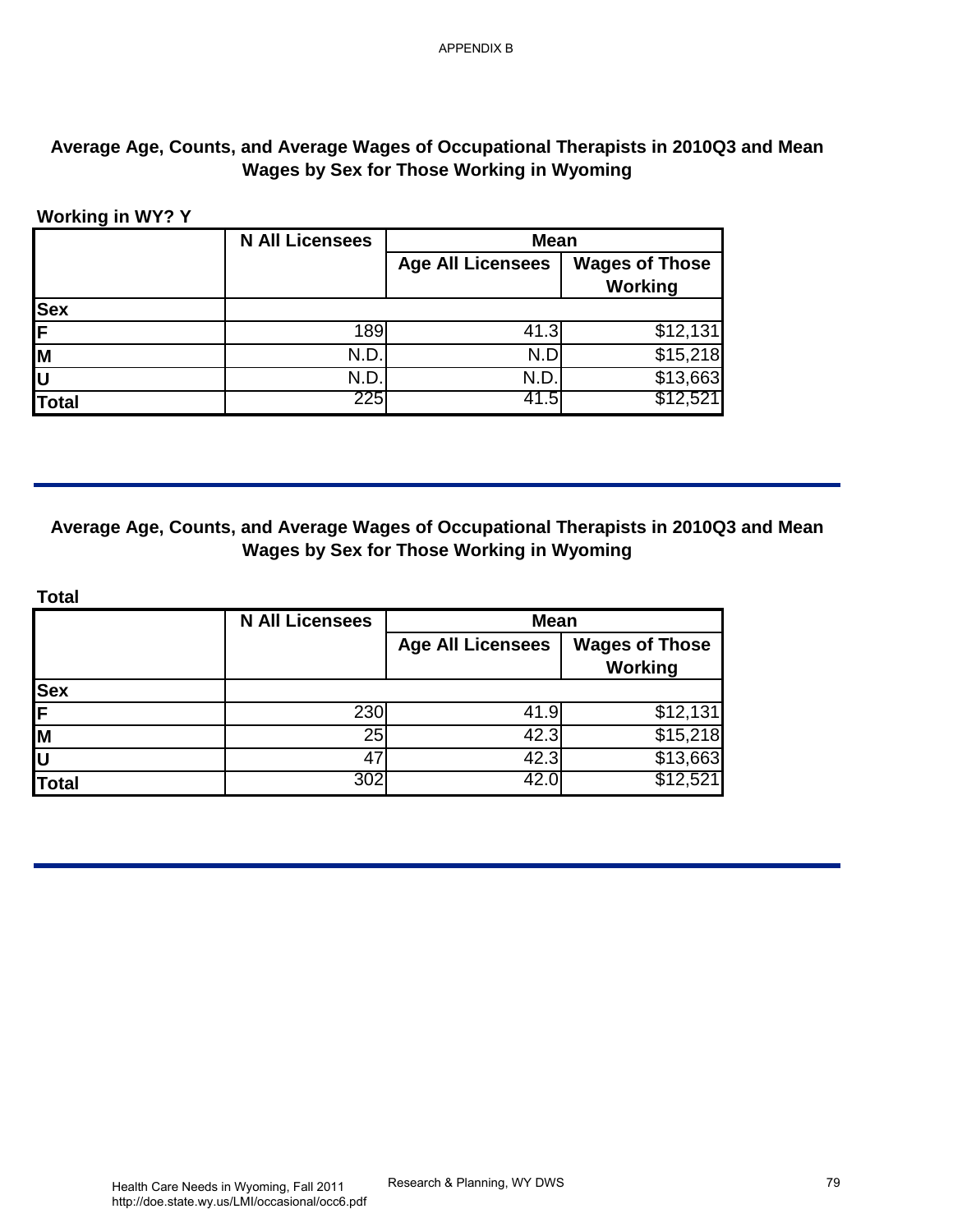|                                 |                                                                                        | <b>Turnover</b>   |                     | <b>Total</b>     |
|---------------------------------|----------------------------------------------------------------------------------------|-------------------|---------------------|------------------|
|                                 |                                                                                        | <b>Continuous</b> | <b>Turnover</b>     |                  |
| Age                             |                                                                                        |                   |                     |                  |
| $25$                            | N                                                                                      | N.D.              | N.D.                | N.D.             |
|                                 | Row%                                                                                   | N.D.              | N.D.                | N.D.             |
| $25 - 34$                       | N                                                                                      | 52                | 11                  | 63               |
|                                 | Row%                                                                                   | 82.5              | 17.5                | 100.0            |
| $35 - 44$                       | N                                                                                      | 53                | 6                   | 59               |
|                                 | Row%                                                                                   | 89.8              | 10.2                | 100.0            |
| 45 - 54                         | N                                                                                      | 49                | 4                   | 53               |
|                                 | Row%                                                                                   | 92.5              | 7.6                 | 100.0            |
| $55 - 64$                       | N                                                                                      | 27                | 1.                  | 28               |
|                                 | Row%                                                                                   | 96.4              | 3.6                 | 100.0            |
| $65+$                           | N                                                                                      |                   |                     |                  |
|                                 | Row%                                                                                   |                   |                     |                  |
| N/A                             | N                                                                                      | N.D.              | N.D.                | N.D.             |
|                                 | Row%                                                                                   | N.D.              | N.D.                | N.D.             |
| <b>Total</b>                    | N                                                                                      | 199               | 26                  | $\overline{225}$ |
|                                 | Row%                                                                                   | 88.4              | 11.6                |                  |
|                                 |                                                                                        |                   |                     |                  |
|                                 | Average Wages for Occupational Therapists Working in 2010Q3 by Turnover Status and Sex | <b>Mean</b>       |                     |                  |
|                                 |                                                                                        | Age               | Avg. Wages          |                  |
| sex                             | <b>Turnover Status</b>                                                                 |                   |                     | 100.0            |
|                                 | <b>Continuous</b>                                                                      | 42.1              | \$12,727            |                  |
| $\overline{\mathsf{F}}$         | <b>Turnover</b>                                                                        | 35.4              | $\sqrt{57,827}$     |                  |
|                                 | <b>Continuous</b>                                                                      | 43.2              | \$15,406            |                  |
|                                 | <b>Turnover</b>                                                                        | 48.3              | \$11,445            |                  |
|                                 | <b>Continuous</b>                                                                      |                   | \$15,367            |                  |
|                                 | <b>Turnover</b>                                                                        |                   | \$2,591             |                  |
|                                 | <b>Turnover Status</b>                                                                 |                   |                     |                  |
|                                 | <b>Continuous</b>                                                                      | 42.2              | \$13,169            |                  |
| M<br>U<br><b>Total</b><br>Total | <b>Turnover</b>                                                                        | 35.9<br>41.5      | \$7,563<br>\$12,521 |                  |

# **Turnover Statistics for Occupational Therapists Working in 2010Q3 by Age**

|              |                        | <b>Mean</b> |                 |
|--------------|------------------------|-------------|-----------------|
|              |                        | Age         | Avg. Wages      |
| <b>sex</b>   | <b>Turnover Status</b> |             |                 |
| ΙF           | <b>Continuous</b>      | 42.1        | \$12,727        |
|              | <b>Turnover</b>        | 35.4        | \$7,827         |
| İМ           | <b>Continuous</b>      | 43.2        | \$15,406        |
|              | <b>Turnover</b>        | 48.3        | \$11,445        |
| lυ           | <b>Continuous</b>      |             | \$15,367        |
|              | <b>Turnover</b>        |             | \$2,591         |
| Total        | <b>Turnover Status</b> |             |                 |
|              | <b>Continuous</b>      | 42.2        | \$13,169        |
|              | <b>Turnover</b>        | 35.9        | $\sqrt{$7,563}$ |
| <b>Total</b> |                        | 41.5        | \$12,521        |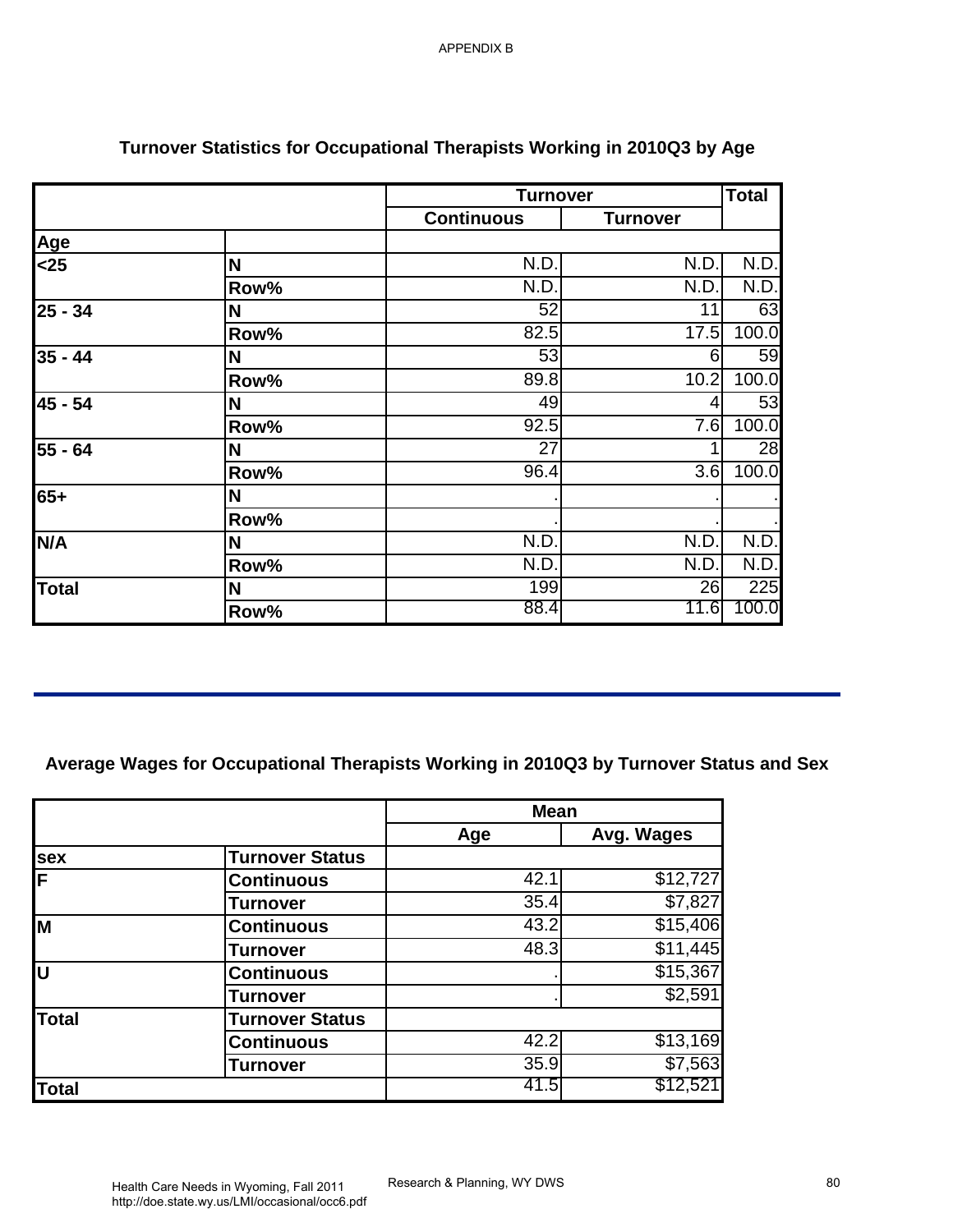# **Distribution of Occupational Therapists Working in 2010Q3 by Region and Sex**

|                          |                               | <b>Sex</b>                                                                    |              |              | <b>Total</b> |
|--------------------------|-------------------------------|-------------------------------------------------------------------------------|--------------|--------------|--------------|
|                          |                               | F                                                                             | M            | U            |              |
| <b>Region</b>            |                               |                                                                               |              |              |              |
| <b>Northeast</b>         | N                             | 11                                                                            | N.D.         | N.D.         | N.D          |
|                          | Col%                          | 5.8                                                                           | N.D.         | N.D.         | N.D          |
| <b>Northwest</b>         | N                             | $\overline{17}$                                                               | N.D.         | N.D.         | N.D          |
|                          | Col%                          | 9.0                                                                           | N.D.         | N.D.         | N.D          |
| <b>Central Southeast</b> | N                             | 10                                                                            | N.D.         | N.D.         | N.D          |
|                          | Col%                          | 5.3                                                                           | N.D.         | N.D.         | N.D          |
| <b>Southwest</b>         | $\mathbf N$                   | 15                                                                            | N.D.         | N.D.         | N.D          |
|                          | Col%                          | 7.9                                                                           | N.D.         | N.D.         | N.D          |
| <b>Cheyenne MSA</b>      | N                             | 29                                                                            | N.D.         | N.D.         | N.D          |
|                          | Col%                          | 15.3<br>35                                                                    | N.D.<br>N.D. | N.D.<br>N.D. | N.D<br>N.D   |
| <b>Casper MSA</b>        | N                             | 18.5                                                                          | N.D.         | N.D.         |              |
|                          | Col%<br>N                     | $\overline{72}$                                                               | N.D.         | N.D.         | N.D<br>N.D   |
| <b>Balance of State</b>  | Col%                          | 38.1                                                                          | N.D.         | N.D.         | N.D          |
| <b>Total</b>             | $\mathbf N$                   | 189                                                                           | N.D.         | N.D.         | 225          |
| <b>Mean</b>              | <b>Wages</b><br><b>Median</b> | Mean and Median Statewide Wages for Occupational Therapists Working in 2010Q3 |              |              |              |
| \$12,521                 | \$13,530                      |                                                                               |              |              |              |
|                          |                               |                                                                               |              |              |              |
|                          |                               | Average Commuting Distance for Occupational Therapists Working in 2010Q3      |              |              |              |

| Wages    |               |
|----------|---------------|
| Mean     | <b>Median</b> |
| \$12,521 | \$13,530      |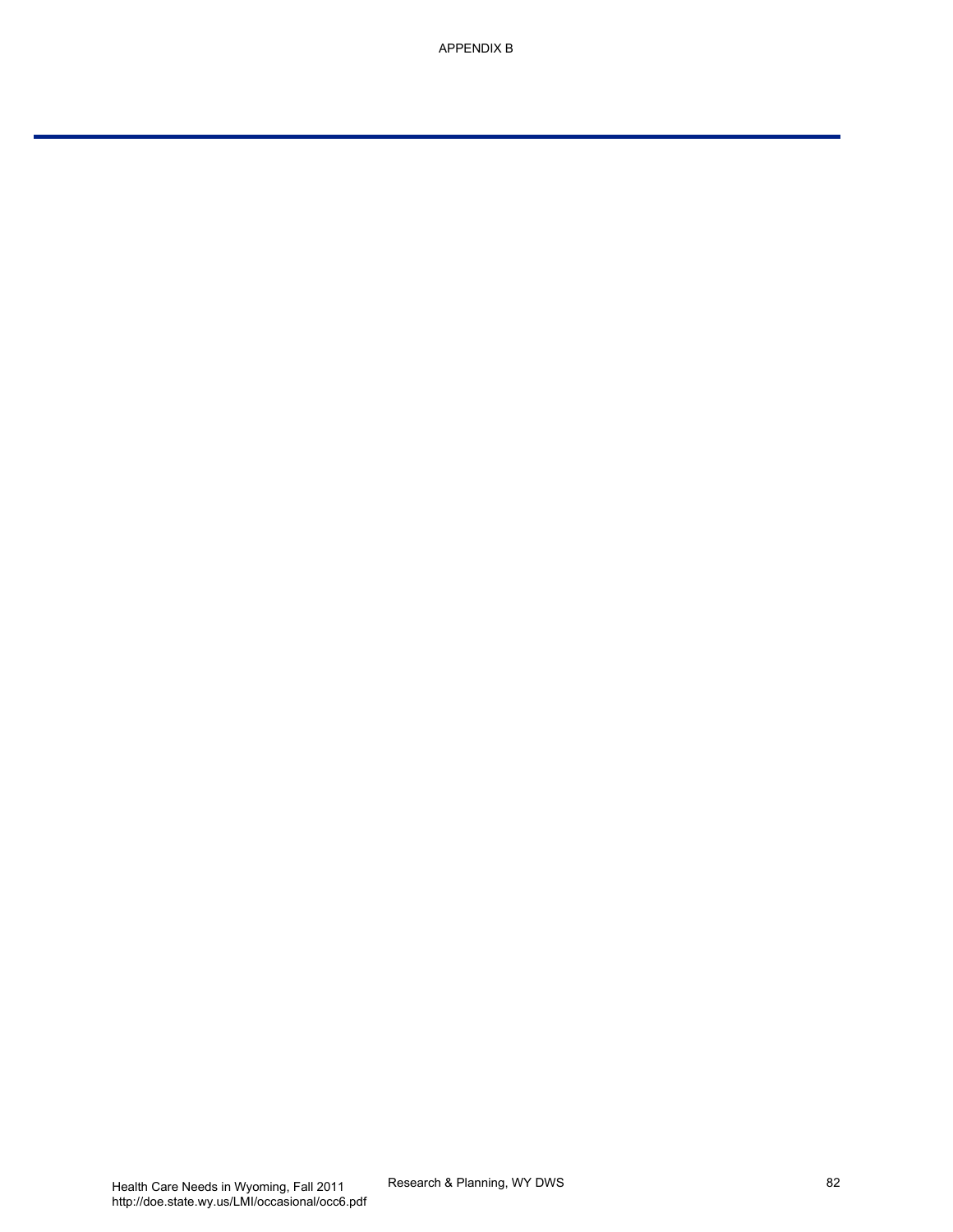# **Reported FTEs for Occupational Therapists Working in 2010Q3**

|                          | <b>Working in WY?</b> |
|--------------------------|-----------------------|
|                          |                       |
| <b>Reported FTE</b>      |                       |
| <b>No Hours Reported</b> | 55                    |
| < 0.25                   | 30                    |
| $0.25 - 0.50$            | 29                    |
| $0.50 - 0.75$            | 24                    |
| $0.75 - 1.00$            | 52                    |
| $1.00 - 1.25$            | 31                    |
| $1.25 - 1.50$            | N.D.                  |
| $1.50 - 2.00$            | N.D.                  |
| Γotal                    | 225                   |

|                          |                                                             | <b>APPENDIX B</b>           |                                                                                        |
|--------------------------|-------------------------------------------------------------|-----------------------------|----------------------------------------------------------------------------------------|
|                          |                                                             |                             |                                                                                        |
|                          |                                                             |                             |                                                                                        |
|                          |                                                             |                             |                                                                                        |
|                          | Reported FTEs for Occupational Therapists Working in 2010Q3 |                             |                                                                                        |
|                          |                                                             |                             |                                                                                        |
|                          | <b>Working in WY?</b><br>Y                                  |                             |                                                                                        |
| <b>Reported FTE</b>      |                                                             |                             |                                                                                        |
| <b>No Hours Reported</b> | 55                                                          |                             |                                                                                        |
| < 0.25                   | 30                                                          |                             |                                                                                        |
| $0.25 - 0.50$            | 29                                                          |                             |                                                                                        |
| $0.50 - 0.75$            | 24                                                          |                             |                                                                                        |
| $0.75 - 1.00$            | 52                                                          |                             |                                                                                        |
| $1.00 - 1.25$            | $\overline{31}$                                             |                             |                                                                                        |
| $1.25 - 1.50$            | N.D.                                                        |                             |                                                                                        |
| $1.50 - 2.00$            | N.D.                                                        |                             |                                                                                        |
| <b>Total</b>             | 225                                                         |                             |                                                                                        |
|                          |                                                             |                             |                                                                                        |
|                          |                                                             |                             |                                                                                        |
|                          |                                                             |                             |                                                                                        |
|                          |                                                             |                             |                                                                                        |
|                          |                                                             |                             | Distribution of Occupational Therapy Assistants in 2010Q3 by Work Status and Age Group |
|                          |                                                             |                             |                                                                                        |
| <b>Working in WY? N</b>  |                                                             |                             |                                                                                        |
|                          | N                                                           | Col%                        |                                                                                        |
| <b>Age Group</b>         |                                                             |                             |                                                                                        |
| $25$                     | $\,$ 6 $\,$                                                 | 27.3                        |                                                                                        |
| $25 - 34$                | $\overline{5}$                                              | 22.7                        |                                                                                        |
| $35 - 44$                | N.D.<br>N.D.                                                | N.D<br>N.D                  |                                                                                        |
| 45 - 54<br>55 - 64       | N.D.                                                        | N.D                         |                                                                                        |
|                          | N.D.                                                        | N.D                         |                                                                                        |
| N/A                      | 22                                                          | 100.0                       |                                                                                        |
| <b>Total</b>             |                                                             |                             |                                                                                        |
|                          |                                                             |                             |                                                                                        |
|                          |                                                             |                             |                                                                                        |
|                          |                                                             |                             |                                                                                        |
|                          |                                                             |                             |                                                                                        |
|                          |                                                             |                             |                                                                                        |
|                          |                                                             |                             |                                                                                        |
|                          |                                                             |                             |                                                                                        |
|                          |                                                             |                             |                                                                                        |
|                          |                                                             |                             |                                                                                        |
|                          |                                                             |                             |                                                                                        |
|                          |                                                             |                             |                                                                                        |
|                          |                                                             |                             |                                                                                        |
|                          |                                                             |                             |                                                                                        |
|                          |                                                             |                             |                                                                                        |
|                          | Health Care Needs in Wyoming Fall 2011                      | Research & Planning, WY DWS | 83                                                                                     |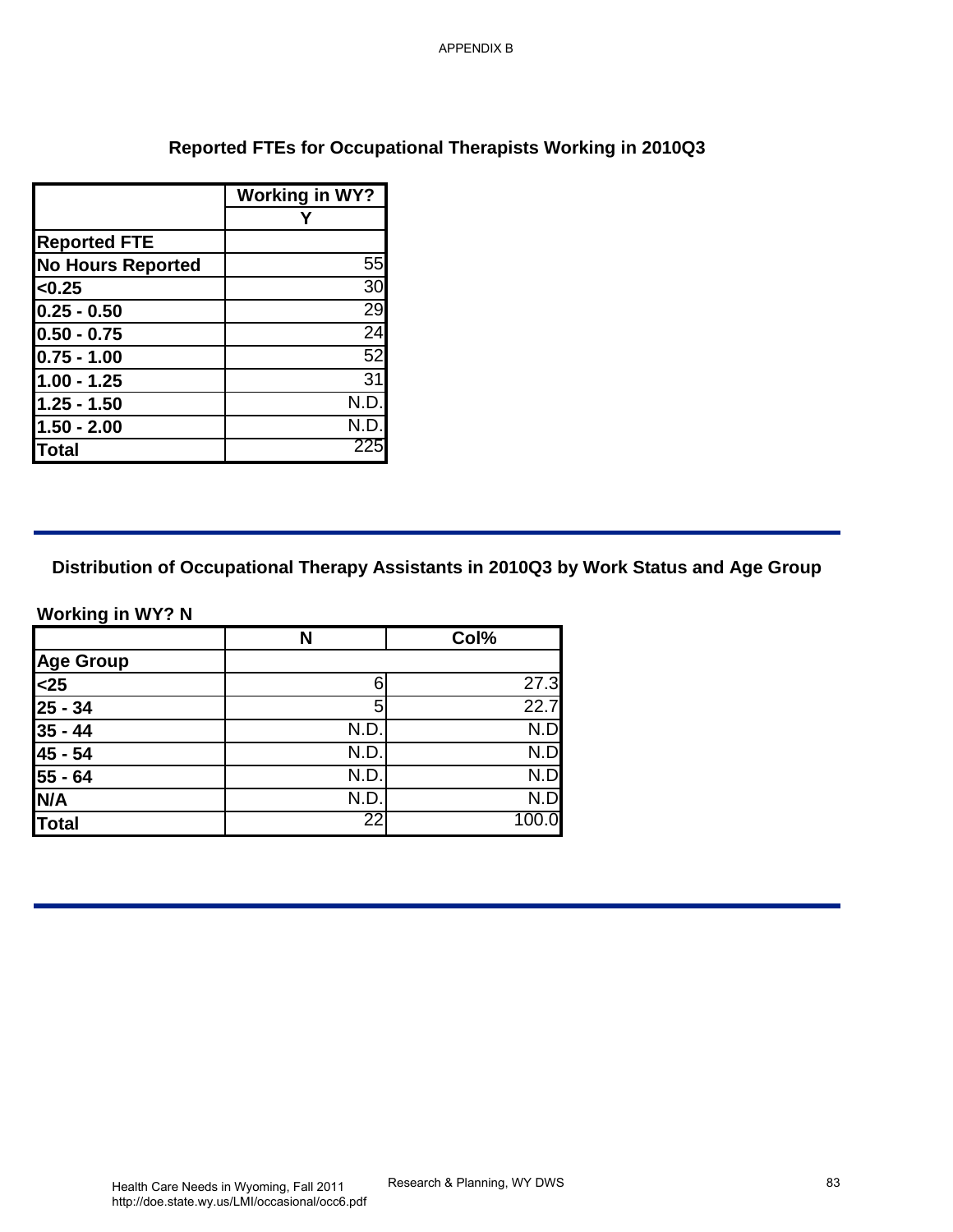### **Working in WY? Y**

| <b>Age Group</b><br>$25$                                              | $9\,$<br>$\overline{16}$<br>N.D.<br>N.D.<br>N.D.<br>N.D.<br>70 | 12.9<br>22.9<br>N.D<br>N.D<br>N.D<br>N.D<br>100.0 |
|-----------------------------------------------------------------------|----------------------------------------------------------------|---------------------------------------------------|
| $25 - 34$<br>$35 - 44$<br>45 - 54<br>$55 - 64$<br>N/A<br><b>Total</b> |                                                                |                                                   |
|                                                                       |                                                                |                                                   |
|                                                                       |                                                                |                                                   |
|                                                                       |                                                                |                                                   |
|                                                                       |                                                                |                                                   |
|                                                                       |                                                                |                                                   |
|                                                                       |                                                                |                                                   |
| <b>Total</b><br>N<br><b>Age Group</b>                                 |                                                                | Col%                                              |
| $25$                                                                  | 15                                                             | 16.3                                              |
| $25 - 34$                                                             | $\overline{21}$                                                | 22.83                                             |
| $35 - 44$                                                             | $\overline{28}$                                                | 30.43                                             |
| $45 - 54$                                                             | 13                                                             | 14.13                                             |
| $55 - 64$                                                             | $\overline{5}$                                                 | 5.43                                              |
| N/A<br><b>Total</b>                                                   | 10<br>92                                                       | 10.87<br>100                                      |
|                                                                       |                                                                |                                                   |

| <b>Total</b>          |    |       |  |
|-----------------------|----|-------|--|
|                       | N  | Col%  |  |
| <b>Age Group</b>      |    |       |  |
| $\overline{\text{<}}$ | 15 | 16.3  |  |
| $25 - 34$             | 21 | 22.83 |  |
| $35 - 44$             | 28 | 30.43 |  |
| 45 - 54               | 13 | 14.13 |  |
| $55 - 64$             | 5  | 5.43  |  |
| N/A                   | 10 | 10.87 |  |
| Total                 | 92 | 100   |  |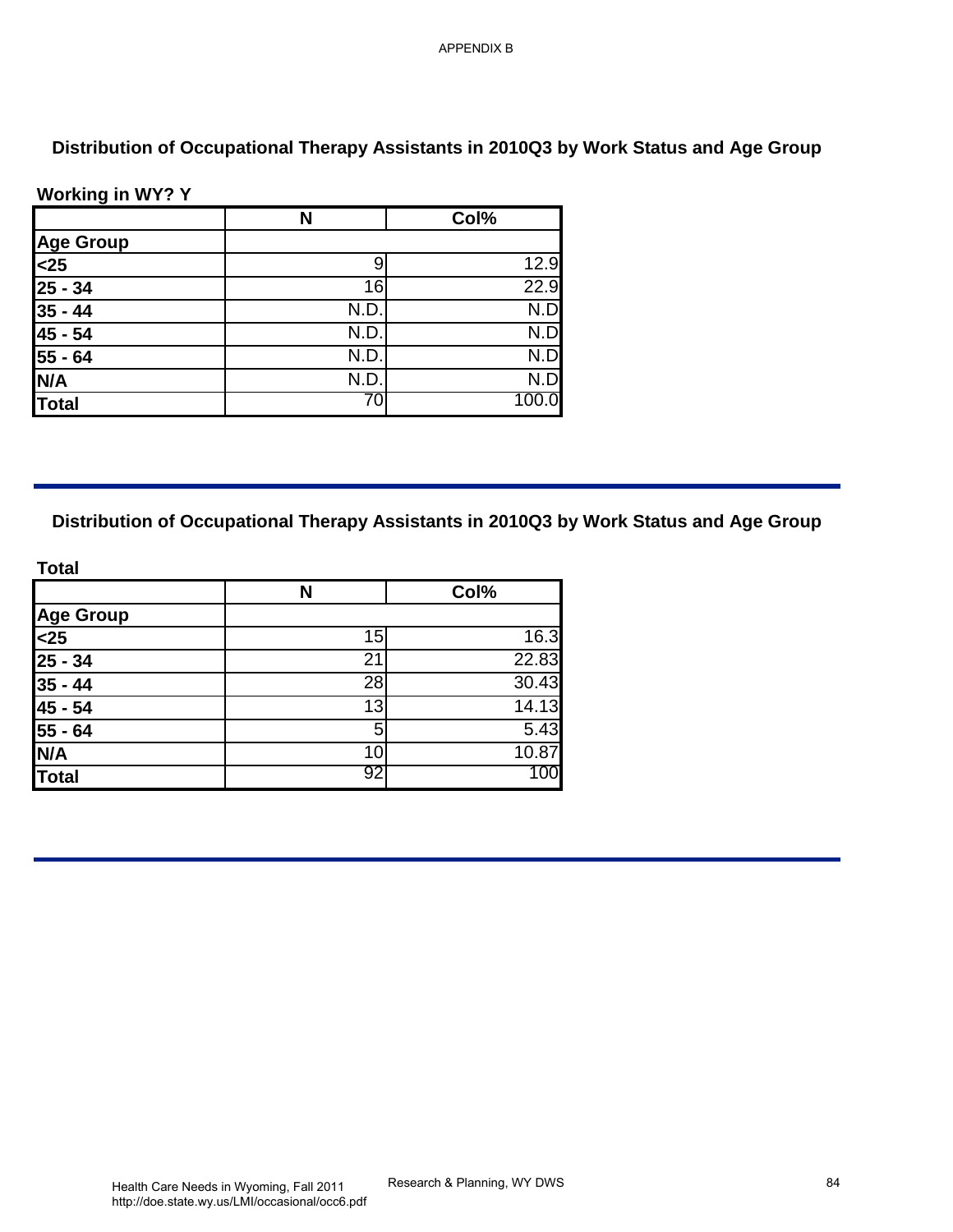# **Average Age, Counts, and Average Wages of Occupational Therapy Assistants in 2010Q3 and Mean Wages by Sex for Those Working in Wyoming**

### **Working in WY? N**

|            | <b>N All Licensees</b> | <b>Mean</b>              |                                  |
|------------|------------------------|--------------------------|----------------------------------|
|            |                        | <b>Age All Licensees</b> | <b>Wages of Those</b><br>Working |
| <b>Sex</b> |                        |                          |                                  |
| IF.        | 12                     | 27.4                     |                                  |
| lм         | N.D                    | N.D.                     |                                  |
| ΙL         | N.D                    | N.D                      |                                  |
| Total      | 22                     | 27.                      |                                  |

#### **Average Age, Counts, and Average Wages of Occupational Therapy Assistants in 2010Q3 and Mean Wages by Sex for Those Working in Wyoming**

| <b>Total</b>            | 12<br>N.D.<br>N.D.<br>22 | <b>Age All Licensees</b><br>27.4<br>N.D.                                                                                                  | <b>Wages of Those</b><br><b>Working</b> |
|-------------------------|--------------------------|-------------------------------------------------------------------------------------------------------------------------------------------|-----------------------------------------|
|                         |                          |                                                                                                                                           |                                         |
|                         |                          |                                                                                                                                           |                                         |
|                         |                          |                                                                                                                                           |                                         |
|                         |                          |                                                                                                                                           |                                         |
|                         |                          | N.D.<br>27.7                                                                                                                              |                                         |
|                         |                          | Average Age, Counts, and Average Wages of Occupational Therapy Assistants in 2010Q3 and<br>Mean Wages by Sex for Those Working in Wyoming |                                         |
| <b>Working in WY? Y</b> |                          |                                                                                                                                           |                                         |
|                         | <b>N All Licensees</b>   | <b>Mean</b><br><b>Age All Licensees</b>                                                                                                   | <b>Wages of Those</b>                   |
|                         |                          |                                                                                                                                           | <b>Working</b>                          |
|                         |                          |                                                                                                                                           |                                         |
|                         | 63                       | 37.8                                                                                                                                      | \$8,966                                 |
|                         | N.D.<br>N.D.             | N.D<br>N.D                                                                                                                                | \$11,486<br>N.D.                        |
|                         | 70                       | 38.2                                                                                                                                      | \$9,201                                 |
|                         |                          |                                                                                                                                           |                                         |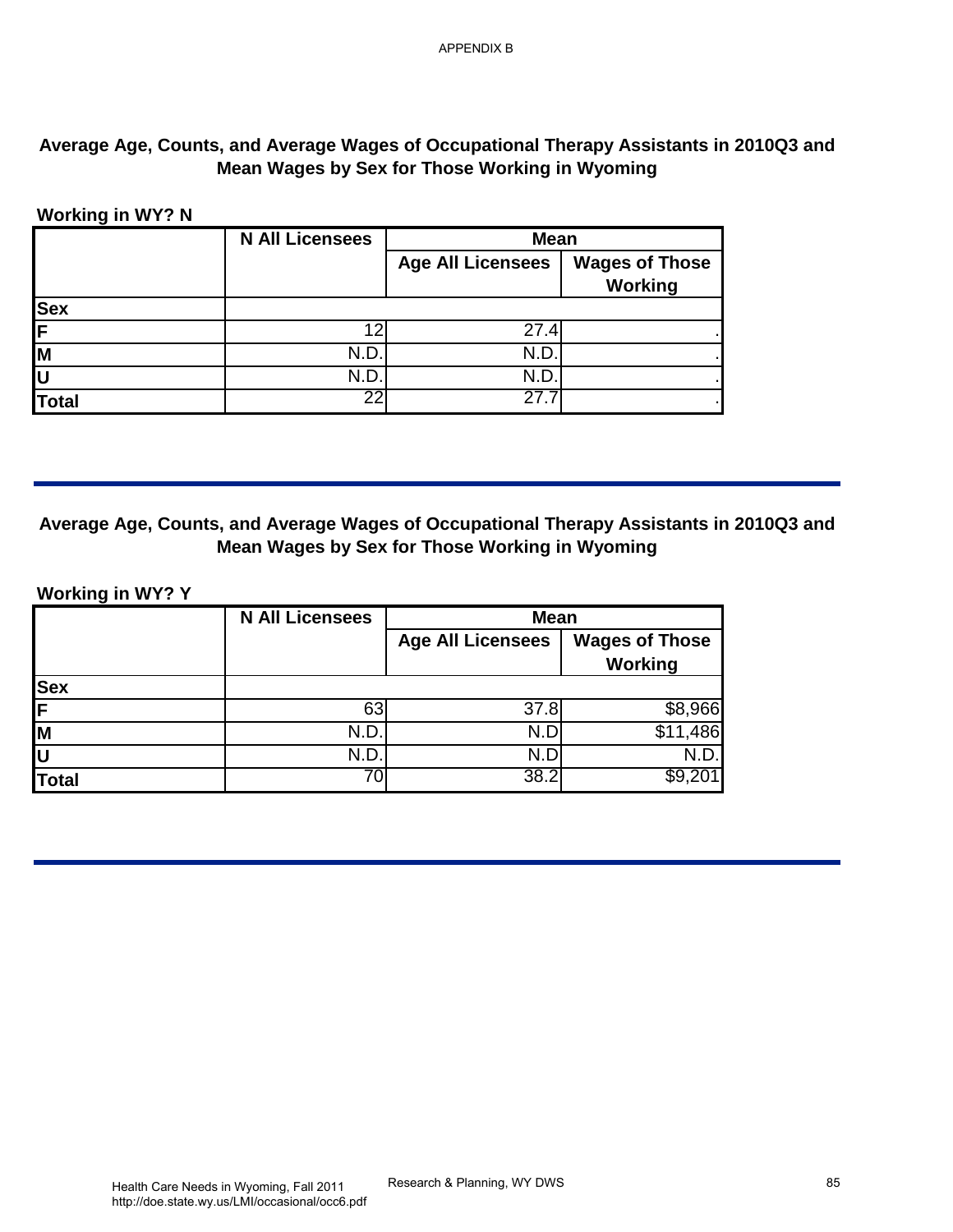# **Average Age, Counts, and Average Wages of Occupational Therapy Assistants in 2010Q3 and Mean Wages by Sex for Those Working in Wyoming**

|              | <b>N All Licensees</b> | <b>Mean</b>              |                                  |
|--------------|------------------------|--------------------------|----------------------------------|
|              |                        | <b>Age All Licensees</b> | <b>Wages of Those</b><br>Working |
| <b>Sex</b>   |                        |                          |                                  |
| ιE           | 75                     | 36.2                     | \$8,966                          |
| M            |                        | 40.8                     | \$11,486                         |
|              |                        |                          | \$10,303                         |
| <b>Total</b> | 92                     | 36.6                     | \$9,20                           |

### **Turnover Statistics for Occupational Therapy Assistants Working in 2010Q3 by Age**

| <b>Sex</b><br>75<br>M<br>7<br>$\overline{10}$<br>92<br><b>Total</b><br>Turnover Statistics for Occupational Therapy Assistants Working in 2010Q3 by Age | <b>Age All Licensees</b><br>36.2<br>40.8<br>36.6 | <b>Wages of Those</b><br>Working<br>\$8,966<br>\$11,486<br>\$10,303<br>\$9,201 |                    |
|---------------------------------------------------------------------------------------------------------------------------------------------------------|--------------------------------------------------|--------------------------------------------------------------------------------|--------------------|
|                                                                                                                                                         |                                                  |                                                                                |                    |
|                                                                                                                                                         |                                                  |                                                                                |                    |
|                                                                                                                                                         |                                                  |                                                                                |                    |
|                                                                                                                                                         |                                                  |                                                                                |                    |
|                                                                                                                                                         |                                                  |                                                                                |                    |
|                                                                                                                                                         | <b>Turnover</b>                                  |                                                                                | <b>Total</b>       |
|                                                                                                                                                         | <b>Continuous</b>                                | <b>Turnover</b>                                                                |                    |
| Age<br>$25$<br>N                                                                                                                                        | N.D.                                             | N.D.                                                                           | N.D.               |
| Row%                                                                                                                                                    | 88.9                                             | 11.1                                                                           | 100.0              |
| 25 - 34<br>N                                                                                                                                            | N.D.                                             | N.D.                                                                           | N.D.               |
| Row%                                                                                                                                                    | 87.5                                             | 12.5                                                                           | 100.0              |
| N<br>$35 - 44$                                                                                                                                          | N.D.                                             | N.D.                                                                           | N.D.               |
| Row%                                                                                                                                                    | 84.6<br>N.D.                                     | N.D.                                                                           | 15.4 100.0<br>N.D. |
|                                                                                                                                                         |                                                  |                                                                                | 100.0              |
|                                                                                                                                                         |                                                  |                                                                                | N.D.               |
| Row%                                                                                                                                                    | 100.0                                            | 0.0                                                                            | 100.0              |
| N/A<br>N                                                                                                                                                | N.D.                                             | N.D.                                                                           | N.D.               |
| Row%                                                                                                                                                    |                                                  |                                                                                | 100.0              |
|                                                                                                                                                         | 87.1                                             | 12.9                                                                           | N.D.<br>100.0      |
| 45 - 54<br>N<br>Row%<br>55 - 64<br>N<br><b>Total</b><br>N                                                                                               | 92.3<br>N.D.<br>0.0<br>N.D.                      | 7.7<br>N.D.<br>100.0<br>N.D.                                                   |                    |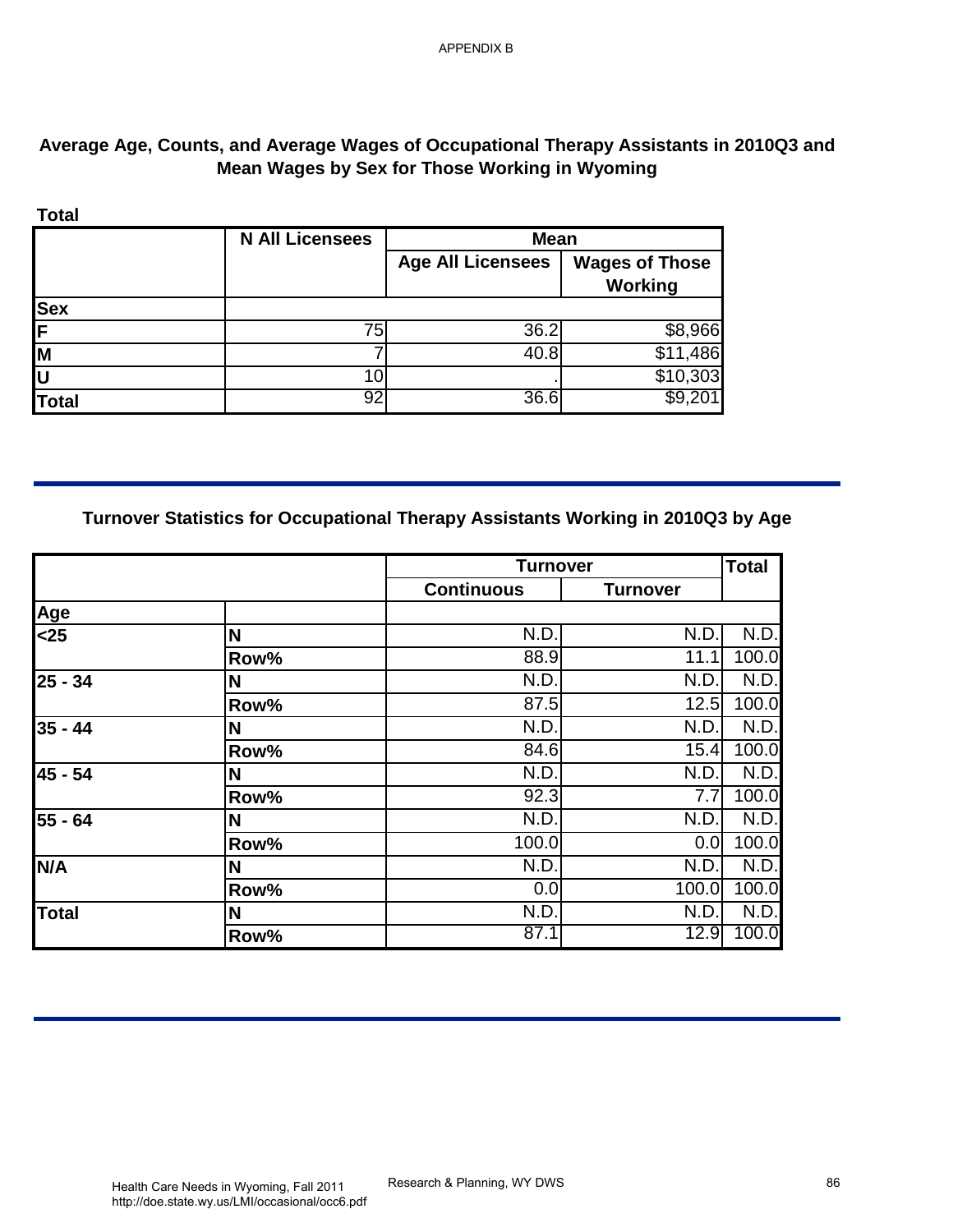| Avg. Wages<br><b>Age</b><br><b>Turnover Status</b><br>38.1<br><b>Continuous</b><br>36.4<br><b>Turnover</b><br><b>Continuous</b><br>42.4<br><b>Turnover</b><br><b>Continuous</b><br><b>Turnover</b><br><b>Turnover Status</b><br>38.5<br><b>Continuous</b><br>36.4<br><b>Turnover</b><br>38.2 | M<br>Ū<br><b>Total</b><br><b>Total</b> |     | <b>Mean</b> |  |
|----------------------------------------------------------------------------------------------------------------------------------------------------------------------------------------------------------------------------------------------------------------------------------------------|----------------------------------------|-----|-------------|--|
| \$9,192                                                                                                                                                                                                                                                                                      |                                        |     |             |  |
| \$7,414<br>\$11,486                                                                                                                                                                                                                                                                          |                                        | sex |             |  |
|                                                                                                                                                                                                                                                                                              |                                        | F   |             |  |
|                                                                                                                                                                                                                                                                                              |                                        |     |             |  |
|                                                                                                                                                                                                                                                                                              |                                        |     |             |  |
| \$10,303                                                                                                                                                                                                                                                                                     |                                        |     |             |  |
| \$9,418<br>\$7,735<br>\$9,201                                                                                                                                                                                                                                                                |                                        |     |             |  |
|                                                                                                                                                                                                                                                                                              |                                        |     |             |  |
|                                                                                                                                                                                                                                                                                              |                                        |     |             |  |
|                                                                                                                                                                                                                                                                                              |                                        |     |             |  |
|                                                                                                                                                                                                                                                                                              |                                        |     |             |  |
|                                                                                                                                                                                                                                                                                              |                                        |     |             |  |
|                                                                                                                                                                                                                                                                                              |                                        |     |             |  |
|                                                                                                                                                                                                                                                                                              |                                        |     |             |  |
|                                                                                                                                                                                                                                                                                              |                                        |     |             |  |
|                                                                                                                                                                                                                                                                                              |                                        |     |             |  |
|                                                                                                                                                                                                                                                                                              |                                        |     |             |  |

# **Average Wages for Occupational Therapy Assistants Working in 2010Q3 by Turnover Status and Sex**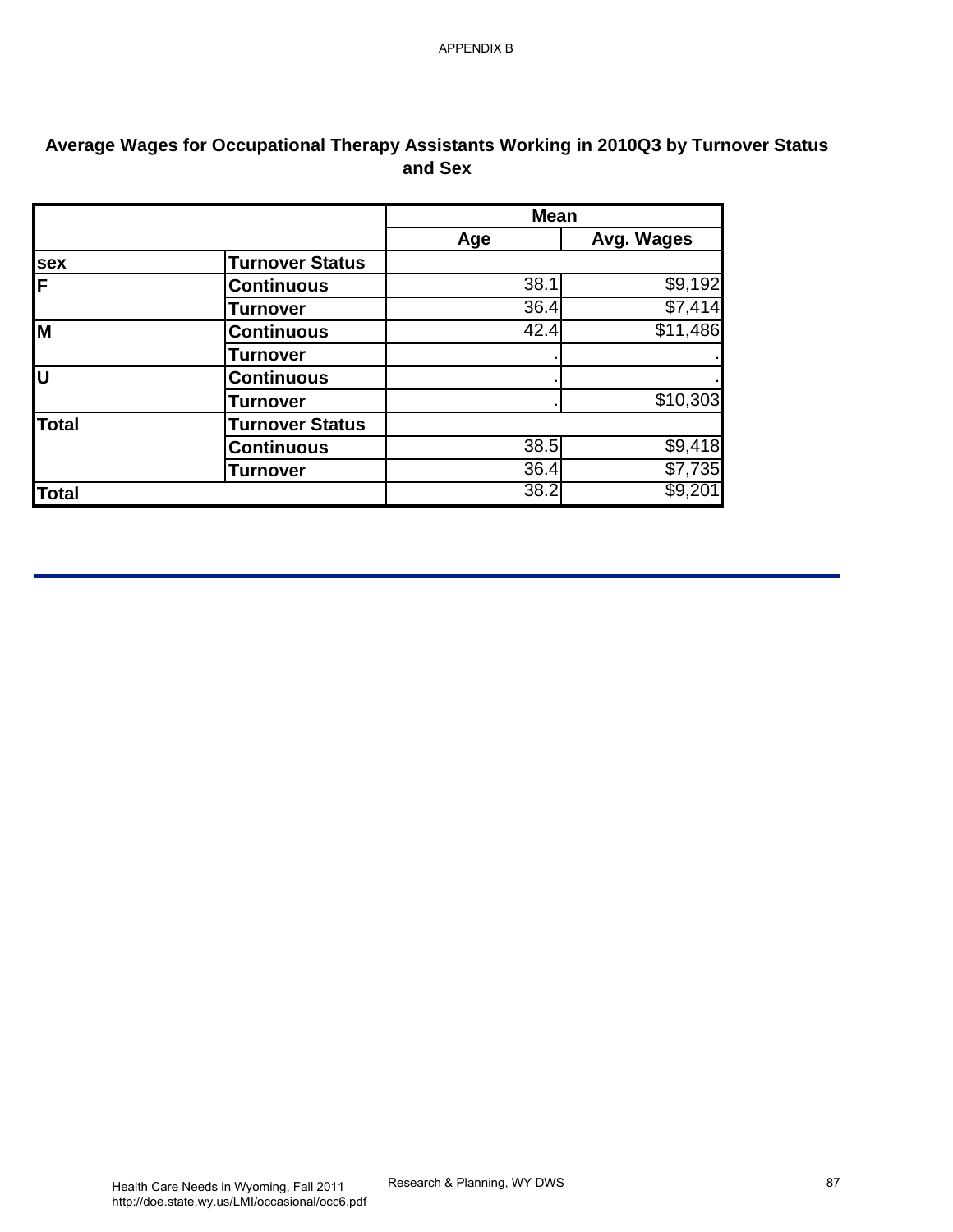|                          |               | sex                                                                                   |                |              | <b>Total</b> |
|--------------------------|---------------|---------------------------------------------------------------------------------------|----------------|--------------|--------------|
|                          |               | F                                                                                     | M              | U            |              |
| <b>Region</b>            |               |                                                                                       |                |              |              |
| Northeast                | N             | N.D.                                                                                  | N.D.           | N.D.         | N.D.         |
|                          | Col%          | N.D.                                                                                  | N.D.           | N.D.         | N.D.         |
| Northwest                | N             | N.D.<br>N.D.                                                                          | N.D.<br>N.D.   | N.D.<br>N.D. | N.D.<br>N.D. |
| <b>Central Southeast</b> | Col%<br>N     | N.D.                                                                                  | N.D.           | N.D.         | N.D.         |
|                          | Col%          | N.D.                                                                                  | N.D.           | N.D.         | N.D.         |
| Southwest                | N             | N.D.                                                                                  | N.D.           | N.D.         | N.D.         |
|                          | Col%          | N.D.                                                                                  | N.D.           | N.D.         | N.D.         |
| <b>Cheyenne MSA</b>      | N             | N.D.                                                                                  | N.D.           | N.D.         | N.D.         |
|                          | Col%          | N.D.                                                                                  | N.D.           | N.D.         | N.D.         |
| <b>Casper MSA</b>        | N             | 24                                                                                    | 3              |              | 27           |
|                          | Col%          | 38.1                                                                                  | 50.0           | 0.0          | 38.6         |
| <b>Balance of State</b>  | N             | 17                                                                                    | $\overline{2}$ |              | 19           |
|                          |               |                                                                                       |                |              |              |
|                          | Col%<br>N     | 27.0<br>63                                                                            | 33.3<br>6      | 0.0          |              |
|                          |               | Mean and Median Statewide Wages for Occupational Therapy Assistants Working in 2010Q3 |                |              |              |
| Total                    | <b>Wages</b>  |                                                                                       |                |              | 27.1<br>70   |
| <b>Mean</b>              | <b>Median</b> |                                                                                       |                |              |              |
| \$9,201                  | \$9,506       |                                                                                       |                |              |              |
|                          |               |                                                                                       |                |              |              |
|                          |               | Average Commuting Distance for Occupational Therapy Assistants Working in 2010Q3      |                |              |              |

# **Distribution of Occupational Therapy Assistants Working in 2010Q3 by Region and Sex**

| Wages       |               |  |
|-------------|---------------|--|
| <b>Mean</b> | <b>Median</b> |  |
| \$9.201     |               |  |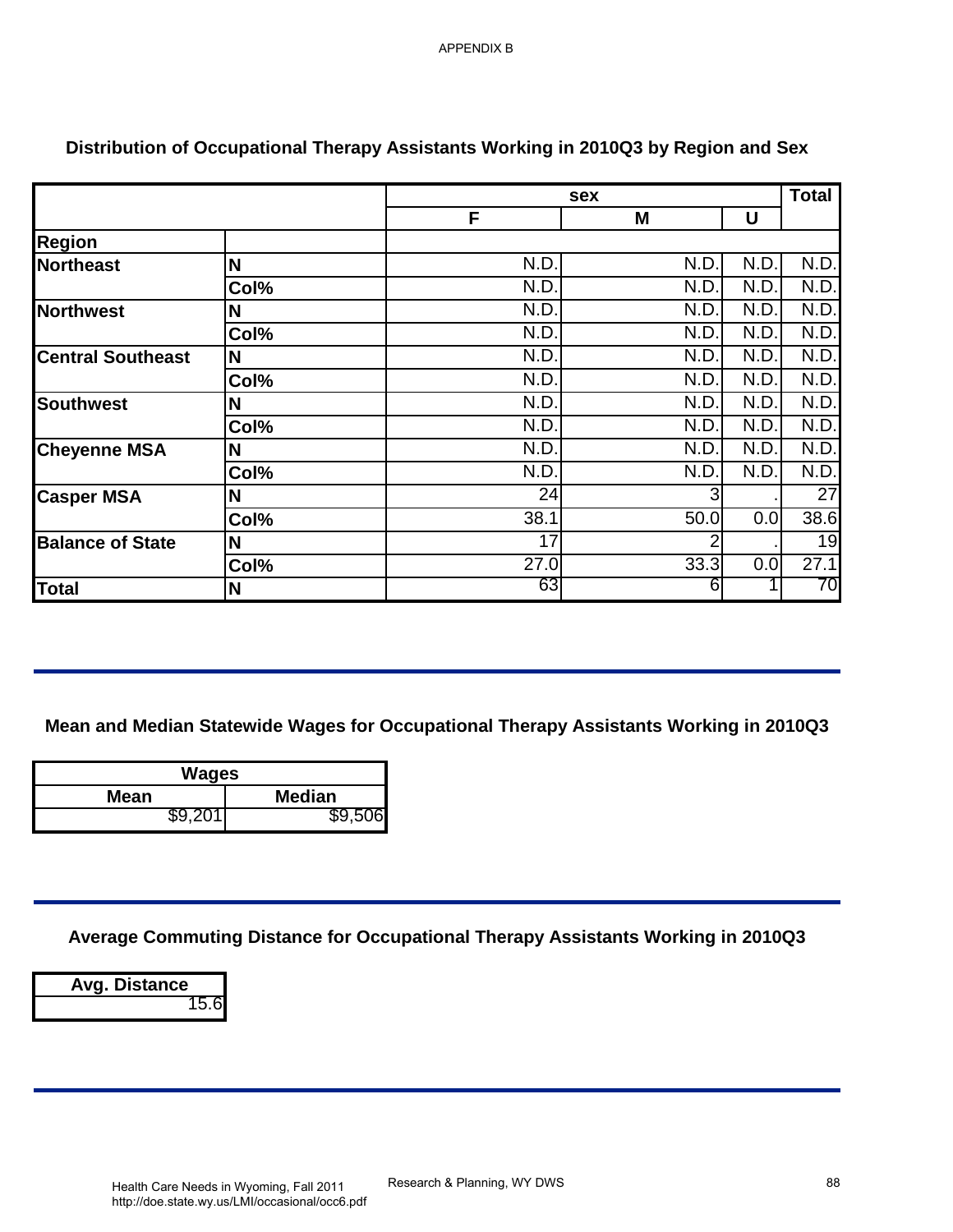# **Reported FTEs for Occupational Therapy Assistants Working in 2010Q3**

|                          | <b>Working in WY?</b> |
|--------------------------|-----------------------|
|                          |                       |
| <b>Reported FTE</b>      |                       |
| <b>No Hours Reported</b> | 18                    |
| < 0.25                   | 10                    |
| $0.25 - 0.50$            | 9                     |
| $ 0.50 - 0.75$           | N.D.                  |
| $0.75 - 1.00$            | 18                    |
| $1.00 - 1.25$            | 9                     |
| $1.25 - 1.50$            | N.D.                  |
| Total                    |                       |

### **Working in WY? N**

|                          |                                         | <b>APPENDIX B</b>           |                                                                             |
|--------------------------|-----------------------------------------|-----------------------------|-----------------------------------------------------------------------------|
|                          |                                         |                             |                                                                             |
|                          |                                         |                             |                                                                             |
|                          |                                         |                             | Reported FTEs for Occupational Therapy Assistants Working in 2010Q3         |
|                          | <b>Working in WY?</b><br>Y              |                             |                                                                             |
| <b>Reported FTE</b>      |                                         |                             |                                                                             |
| <b>No Hours Reported</b> | 18                                      |                             |                                                                             |
| < 0.25                   | 10                                      |                             |                                                                             |
| $0.25 - 0.50$            | $\boldsymbol{9}$                        |                             |                                                                             |
| $0.50 - 0.75$            | N.D.                                    |                             |                                                                             |
| $0.75 - 1.00$            | 18                                      |                             |                                                                             |
| $1.00 - 1.25$            | $\overline{9}$                          |                             |                                                                             |
| $1.25 - 1.50$            | N.D.                                    |                             |                                                                             |
| <b>Total</b>             | 70                                      |                             |                                                                             |
|                          |                                         |                             |                                                                             |
| <b>Working in WY? N</b>  |                                         |                             | Distribution of Physician Assistants in 2010Q3 by Work Status and Age Group |
|                          | N                                       | Col%                        |                                                                             |
|                          |                                         |                             |                                                                             |
| Age Group                | N.D.                                    | N.D.                        |                                                                             |
| $25 - 34$                | $\overline{27}$                         | 22.5                        |                                                                             |
| $35 - 44$                | 29                                      | 24.2                        |                                                                             |
| 45 - 54                  | 35                                      | 29.2                        |                                                                             |
| 55 - 64                  | N.D.                                    | N.D.                        |                                                                             |
| $65+$                    | N.D.                                    | N.D                         |                                                                             |
| N/A                      | N.D.                                    | N.D.                        |                                                                             |
| <b>Total</b>             | 120                                     | 100.0                       |                                                                             |
|                          |                                         |                             |                                                                             |
|                          |                                         |                             |                                                                             |
|                          |                                         |                             |                                                                             |
|                          |                                         |                             |                                                                             |
|                          |                                         |                             |                                                                             |
|                          |                                         |                             |                                                                             |
|                          |                                         |                             |                                                                             |
|                          |                                         |                             |                                                                             |
|                          |                                         |                             |                                                                             |
|                          |                                         |                             |                                                                             |
|                          |                                         |                             |                                                                             |
|                          | Health Care Needs in Wyoming, Fall 2011 | Research & Planning, WY DWS | 89                                                                          |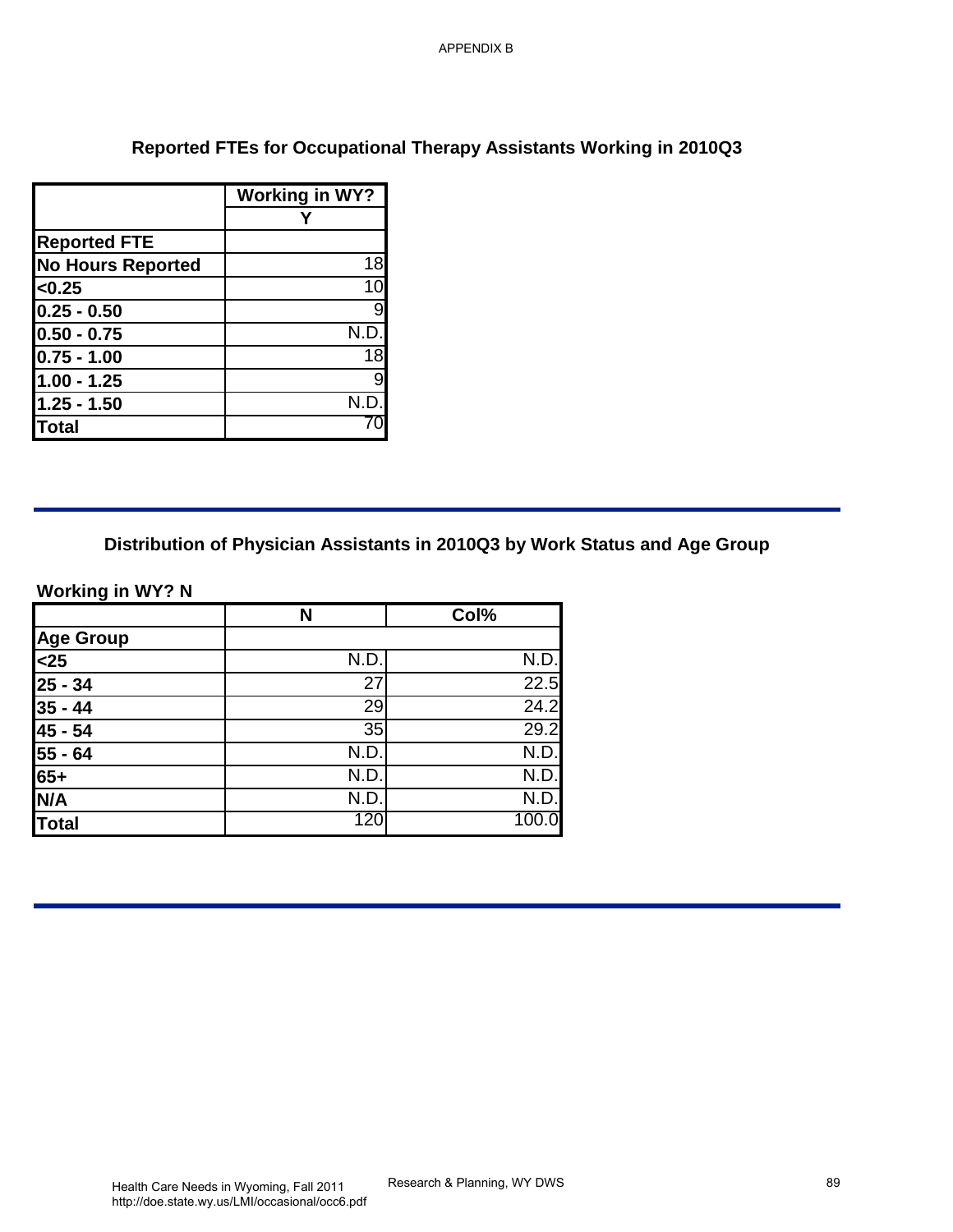# **Distribution of Physician Assistants in 2010Q3 by Work Status and Age Group**

### **Working in WY? Y**

|                     | N                                                                           | Col%          |
|---------------------|-----------------------------------------------------------------------------|---------------|
| <b>Age Group</b>    |                                                                             |               |
| $25$                | N.D.                                                                        | N.D.          |
| $25 - 34$           | 30                                                                          | 29.1          |
| $35 - 44$           | $\overline{31}$                                                             | 30.1          |
| 45 - 54             | 26                                                                          | 25.2          |
| $55 - 64$           | 16                                                                          | 15.5          |
| $65+$               | N.D.                                                                        | N.D.          |
| N/A<br><b>Total</b> | N.D.<br>103                                                                 | N.D.<br>100.0 |
|                     |                                                                             |               |
| <b>Total</b>        | Distribution of Physician Assistants in 2010Q3 by Work Status and Age Group |               |
|                     | $\mathbf N$                                                                 | Col%          |
| <b>Age Group</b>    |                                                                             |               |
| $25$                | N.D.                                                                        | N.D.          |
| $25 - 34$           | $\overline{57}$                                                             | 25.6          |
| $35 - 44$           | 60                                                                          | 26.9          |
| $45 - 54$           | 61                                                                          | 27.4          |
| 55 - 64             | N.D.                                                                        | N.D.          |
| $65+$               | N.D.                                                                        | N.D           |
| N/A                 | N.D.<br>223                                                                 | N.D.<br>100.0 |
|                     |                                                                             |               |
| <b>Total</b>        |                                                                             |               |

|                                                                     | N    | Col%  |
|---------------------------------------------------------------------|------|-------|
|                                                                     |      |       |
|                                                                     | N.D. | N.D.  |
|                                                                     | 57   | 25.6  |
| Age Group<br><25<br>25 - 34<br>35 - 44<br>45 - 54<br>55 - 64<br>65+ | 60   | 26.9  |
|                                                                     | 61   | 27.4  |
|                                                                     | N.D. | N.D.  |
|                                                                     | N.D. | N.D.  |
| N/A                                                                 | N.D. | N.D.  |
| Total                                                               | 223  | 100.0 |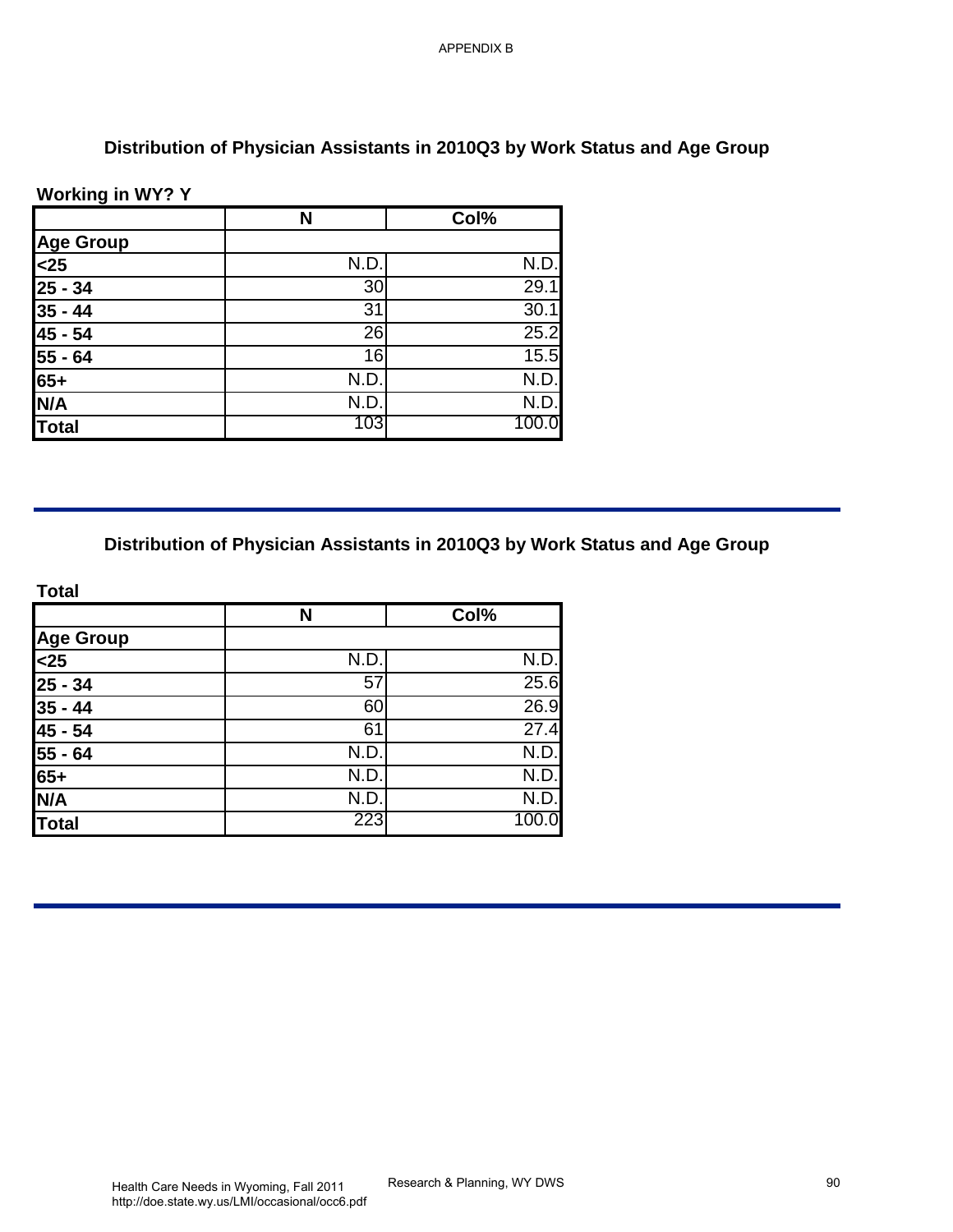# **Average Age, Counts, and Average Wages of Physician Assistants in 2010Q3 and Mean Wages by Sex for Those Working in Wyoming**

#### **Working in WY? N**

| <b>Age All Licensees</b><br><b>Working</b><br><b>Sex</b><br>15<br>34.1<br>$\overline{9}$<br>38.9<br>96<br>46.5<br>120<br>44.3<br><b>Total</b><br>Wages by Sex for Those Working in Wyoming<br><b>Working in WY? Y</b><br><b>N All Licensees</b><br><b>Mean</b><br><b>Age All Licensees</b><br>Working<br>Sex<br>F<br>52<br>40.6<br>46<br>45.5<br>5<br>39.7<br>103<br>42.7<br>\$22,<br><b>Total</b> | <b>N All Licensees</b> | <b>Mean</b> |                       |
|----------------------------------------------------------------------------------------------------------------------------------------------------------------------------------------------------------------------------------------------------------------------------------------------------------------------------------------------------------------------------------------------------|------------------------|-------------|-----------------------|
| Average Age, Counts, and Average Wages of Physician Assistants in 2010Q3 and Mean<br>\$20,515<br>\$24,950                                                                                                                                                                                                                                                                                          |                        |             | <b>Wages of Those</b> |
|                                                                                                                                                                                                                                                                                                                                                                                                    |                        |             |                       |
|                                                                                                                                                                                                                                                                                                                                                                                                    |                        |             |                       |
|                                                                                                                                                                                                                                                                                                                                                                                                    |                        |             |                       |
|                                                                                                                                                                                                                                                                                                                                                                                                    |                        |             |                       |
|                                                                                                                                                                                                                                                                                                                                                                                                    |                        |             |                       |
|                                                                                                                                                                                                                                                                                                                                                                                                    |                        |             | <b>Wages of Those</b> |
|                                                                                                                                                                                                                                                                                                                                                                                                    |                        |             |                       |
|                                                                                                                                                                                                                                                                                                                                                                                                    |                        |             |                       |
|                                                                                                                                                                                                                                                                                                                                                                                                    |                        |             |                       |
|                                                                                                                                                                                                                                                                                                                                                                                                    |                        |             | \$25,165              |
|                                                                                                                                                                                                                                                                                                                                                                                                    |                        |             |                       |
|                                                                                                                                                                                                                                                                                                                                                                                                    |                        |             |                       |

# **Average Age, Counts, and Average Wages of Physician Assistants in 2010Q3 and Mean Wages by Sex for Those Working in Wyoming**

#### **Working in WY? Y**

|              | <b>N All Licensees</b> | <b>Mean</b>              |                                  |
|--------------|------------------------|--------------------------|----------------------------------|
|              |                        | <b>Age All Licensees</b> | <b>Wages of Those</b><br>Working |
| <b>Sex</b>   |                        |                          |                                  |
| F            | 52                     | 40.6                     | \$20,515                         |
| Iм           | 46                     | 45.5                     | \$24,950                         |
| lu           |                        | 39.7                     | \$25,165                         |
| <b>Total</b> | 103                    | -42.                     | \$22,722                         |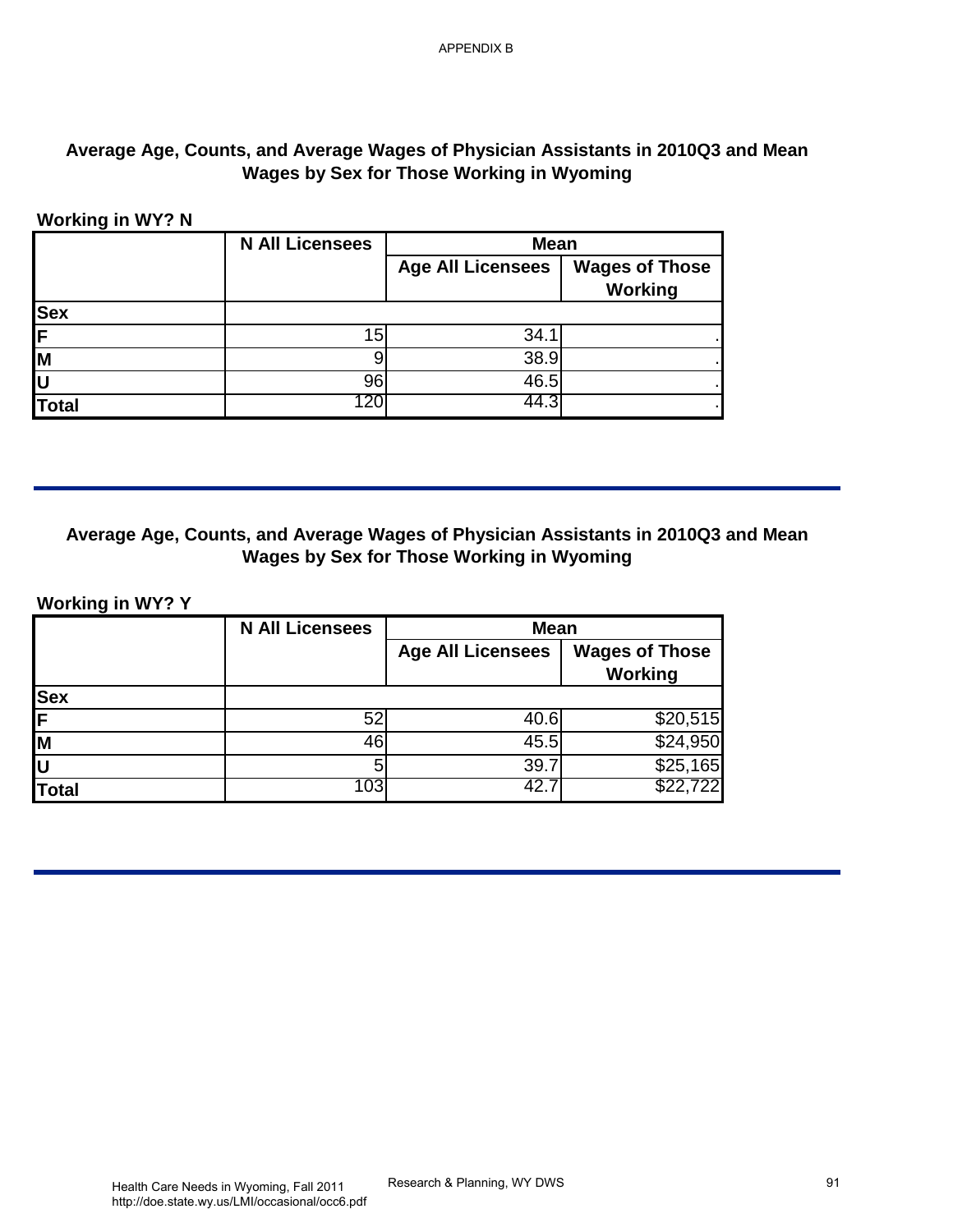# **Average Age, Counts, and Average Wages of Physician Assistants in 2010Q3 and Mean Wages by Sex for Those Working in Wyoming**

|              | <b>N All Licensees</b> | <b>Mean</b>              |                                  |
|--------------|------------------------|--------------------------|----------------------------------|
|              |                        | <b>Age All Licensees</b> | <b>Wages of Those</b><br>Working |
| <b>Sex</b>   |                        |                          |                                  |
| IF           | 6 <sup>7</sup>         | 39.1                     | \$20,515                         |
| M            | 55                     | 44.4                     | \$24,950                         |
| ΙU           | 101                    | 46.                      | \$25,165                         |
| <b>Total</b> | 223                    | 43.6                     | \$22,722                         |

# **Turnover Statistics for Physician Assistants Working in 2010Q3 by Age**

| <b>Total</b>                                                              | <b>N All Licensees</b>                                                | <b>Mean</b>              |                                         |               |
|---------------------------------------------------------------------------|-----------------------------------------------------------------------|--------------------------|-----------------------------------------|---------------|
|                                                                           |                                                                       | <b>Age All Licensees</b> | <b>Wages of Those</b><br><b>Working</b> |               |
| <b>Sex</b>                                                                |                                                                       |                          |                                         |               |
| F                                                                         | 67                                                                    | 39.1                     | \$20,515                                |               |
| M                                                                         | 55                                                                    | 44.4                     | \$24,950                                |               |
| $\overline{\mathsf{U}}$<br><b>Total</b>                                   | 101<br>223                                                            | 46.1<br>43.6             | \$25,165<br>\$22,722                    |               |
|                                                                           | Turnover Statistics for Physician Assistants Working in 2010Q3 by Age |                          |                                         |               |
|                                                                           |                                                                       |                          |                                         |               |
|                                                                           |                                                                       | <b>Turnover</b>          |                                         | <b>Total</b>  |
|                                                                           |                                                                       | <b>Continuous</b>        | <b>Turnover</b>                         |               |
|                                                                           |                                                                       |                          |                                         |               |
|                                                                           | N                                                                     |                          |                                         |               |
|                                                                           | Row%                                                                  |                          |                                         |               |
|                                                                           | N                                                                     | N.D.<br>83.3             | N.D.<br>16.7                            | N.D.<br>100.0 |
|                                                                           | Row%                                                                  | N.D.                     | N.D.                                    | N.D.          |
|                                                                           | $\boldsymbol{\mathsf{N}}$<br>Row%                                     | 93.6                     | 6.5                                     | 100.0         |
|                                                                           | N                                                                     | N.D.                     | N.D.                                    | N.D.          |
|                                                                           | Row%                                                                  | 92.3                     | 7.7                                     | 100.0         |
|                                                                           | N                                                                     | N.D.                     | N.D.                                    | N.D.          |
|                                                                           | Row%                                                                  | 93.8                     | 6.3                                     |               |
|                                                                           | N                                                                     |                          |                                         |               |
| <u>Age</u><br>$25$<br>$25 - 34$<br>$35 - 44$<br>45 - 54<br>55 - 64<br>65+ | Row%                                                                  |                          |                                         |               |
|                                                                           | N                                                                     |                          |                                         |               |
| N/A<br><b>Total</b>                                                       | Row%<br>N                                                             | N.D.                     | N.D.                                    | 100.0<br>N.D. |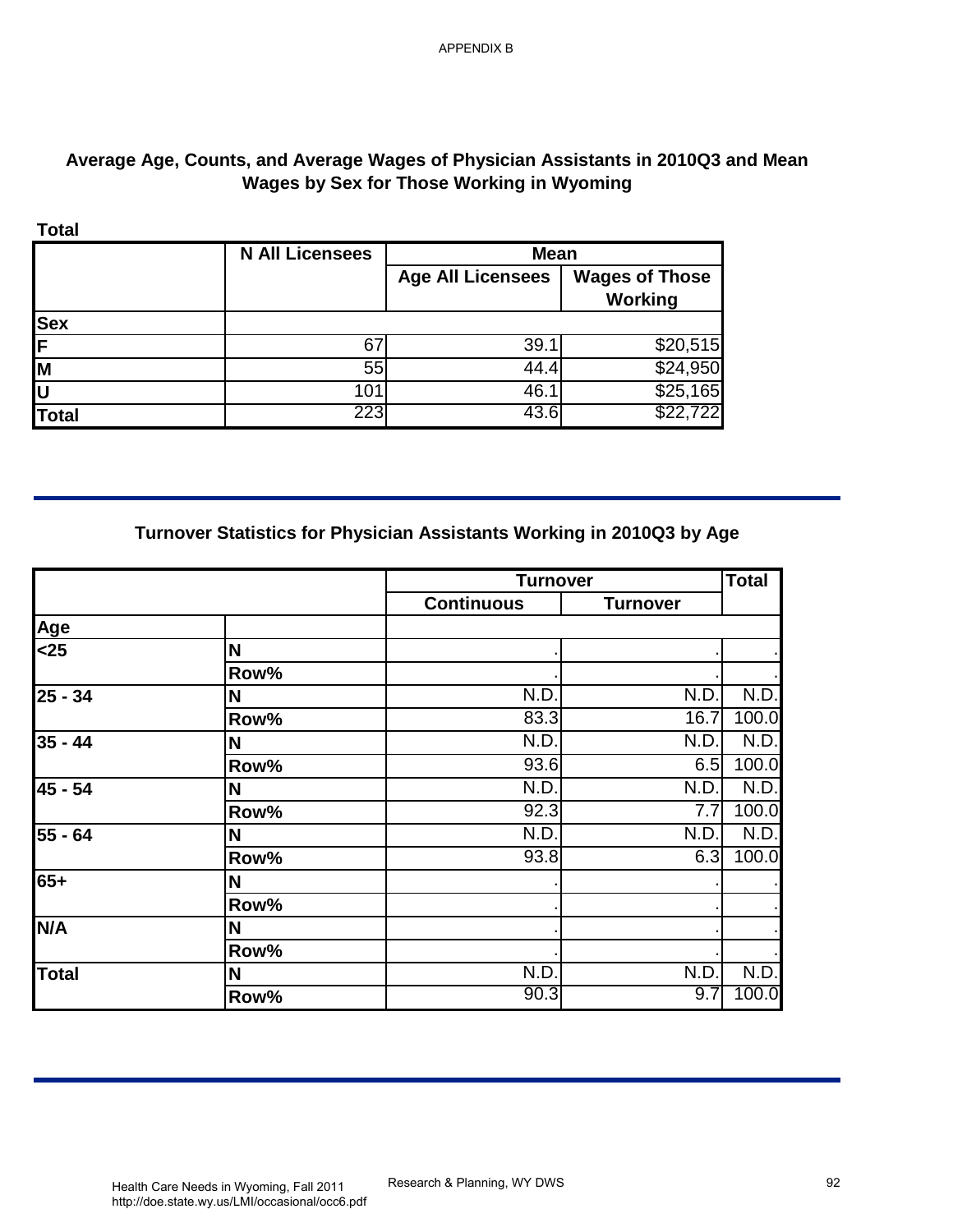|              |                        | <b>Mean</b> |            |
|--------------|------------------------|-------------|------------|
|              |                        | Age         | Avg. Wages |
| <b>sex</b>   | <b>Turnover Status</b> |             |            |
| F            | <b>Continuous</b>      | 41.8        | \$21,389   |
|              | <b>Turnover</b>        | 32.9        | \$14,901   |
| Iм           | <b>Continuous</b>      | 45.2        | \$25,619   |
|              | <b>Turnover</b>        | 52.3        | \$10,233   |
| Ū            | <b>Continuous</b>      | 38.6        | \$25,015   |
|              | <b>Turnover</b>        | 43.8        | \$25,765   |
| <b>Total</b> | <b>Turnover Status</b> |             |            |
|              | <b>Continuous</b>      | 43.3        | \$23,546   |
|              | Turnover               | 37.9        | \$15,054   |
| <b>Total</b> |                        | 42.7        | \$22,722   |

# **Average Wages for Physician Assistants Working in 2010Q3 by Turnover Status and Sex**

### **Distribution of Physician Assistants Working in 2010Q3 by Region and Sex**

|                                                                                          |                                                                          | <b>Mean</b>  |                      |              |              |
|------------------------------------------------------------------------------------------|--------------------------------------------------------------------------|--------------|----------------------|--------------|--------------|
|                                                                                          |                                                                          | Age          | Avg. Wages           |              |              |
| <u>sex</u>                                                                               | <b>Turnover Status</b>                                                   |              |                      |              |              |
| F                                                                                        | <b>Continuous</b>                                                        | 41.8         | \$21,389             |              |              |
|                                                                                          | <b>Turnover</b>                                                          | 32.9         | \$14,901             |              |              |
| M                                                                                        | <b>Continuous</b>                                                        | 45.2         | \$25,619             |              |              |
|                                                                                          | <b>Turnover</b>                                                          | 52.3         | \$10,233             |              |              |
| lu                                                                                       | <b>Continuous</b>                                                        | 38.6         | \$25,015             |              |              |
|                                                                                          | <b>Turnover</b>                                                          | 43.8         | \$25,765             |              |              |
| <b>Total</b>                                                                             | <b>Turnover Status</b>                                                   |              |                      |              |              |
|                                                                                          | <b>Continuous</b>                                                        | 43.3         | \$23,546             |              |              |
| Total                                                                                    | <b>Turnover</b>                                                          | 37.9<br>42.7 | \$15,054<br>\$22,722 |              |              |
|                                                                                          | Distribution of Physician Assistants Working in 2010Q3 by Region and Sex |              |                      |              |              |
|                                                                                          |                                                                          |              | sex                  |              | <b>Total</b> |
|                                                                                          |                                                                          | F            | M                    | U            |              |
|                                                                                          |                                                                          |              |                      |              |              |
| <b>Region</b><br>Northeast                                                               | N                                                                        | N.D.         | N.D.                 | N.D.         | N.D.         |
|                                                                                          | Col%                                                                     | N.D.         | N.D.                 | N.D.         | N.D.         |
| Northwest                                                                                | N                                                                        | N.D.         | N.D.                 | N.D.         | N.D.         |
|                                                                                          | Col%                                                                     | N.D.         | N.D.                 | N.D.         | N.D.         |
|                                                                                          | N                                                                        | N.D.         | N.D.                 | N.D.         | N.D.         |
|                                                                                          | Col%                                                                     | N.D.         | N.D.                 | N.D.         | N.D.         |
|                                                                                          | N                                                                        | N.D.         | N.D.                 | N.D.         | N.D.         |
|                                                                                          | Col%                                                                     | N.D.         | N.D.                 | N.D.         | N.D.         |
|                                                                                          | N                                                                        | N.D.         | N.D.                 | N.D.         | N.D.         |
|                                                                                          | Col%                                                                     | N.D.         | N.D.                 | N.D.         | N.D.         |
| <b>Central Southeast</b><br><b>Southwest</b><br><b>Cheyenne MSA</b><br><b>Casper MSA</b> | N                                                                        | N.D.         | N.D.                 | N.D.         | N.D.         |
|                                                                                          | Col%                                                                     | N.D.         | N.D.                 | N.D.         | N.D.         |
| <b>Balance of State</b>                                                                  | N.<br>Col%                                                               | N.D.<br>N.D. | N.D.<br>N.D.         | N.D.<br>N.D. | N.D.<br>N.D. |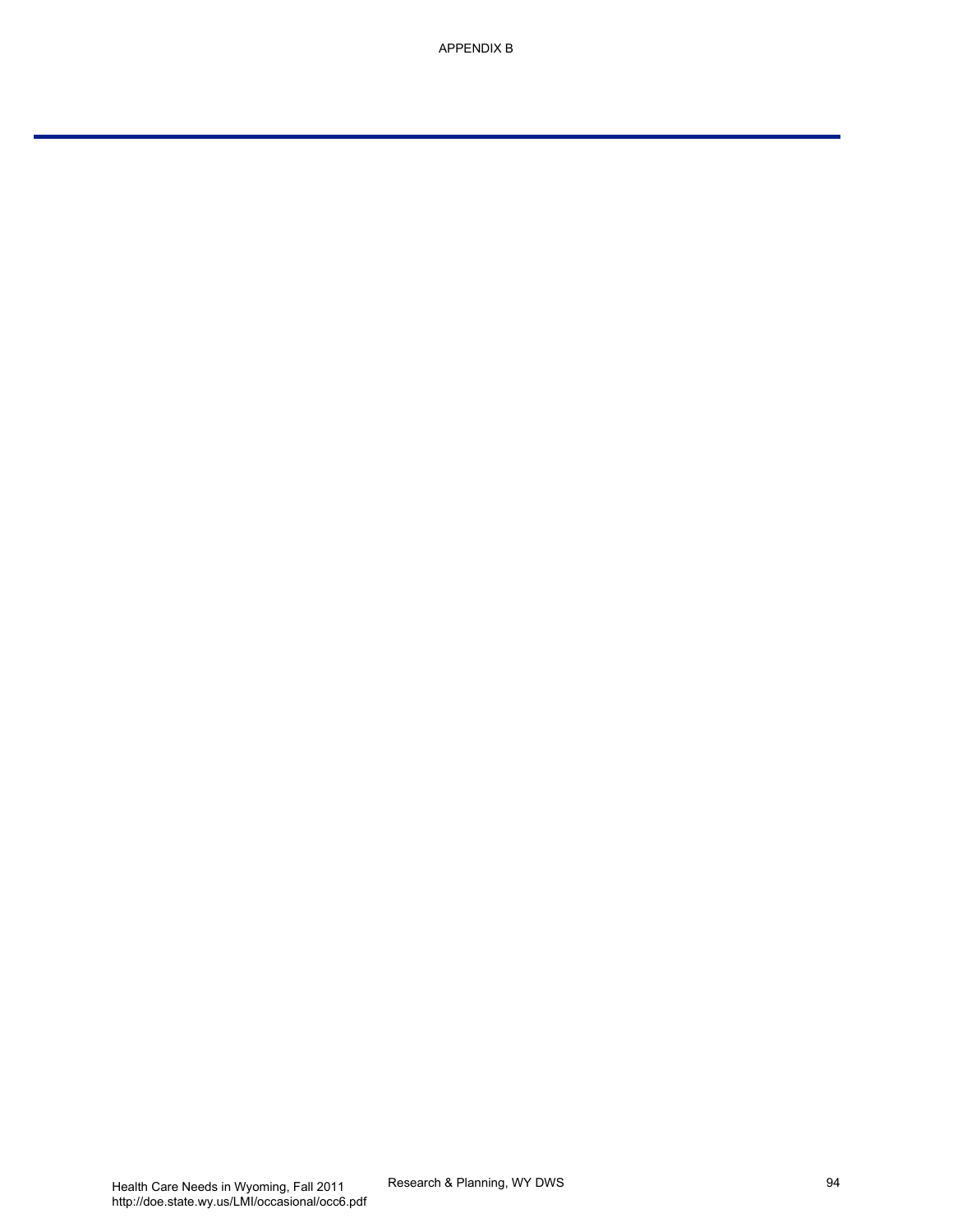# **Mean and Median Statewide Wages for Physician Assistants Working in 2010Q3** APPENDIX B<br>S for Physician Assistants Working in 2010Q3<br>Or Physician Assistants Working in 2010Q3<br>Cician Assistants Working in 2010Q3<br>Research & Planning, WY DWS

| Wages    |               |
|----------|---------------|
| Mean     | <b>Median</b> |
| \$22.722 | \$21,894      |

**Average Commuting Distance for Physician Assistants Working in 2010Q3**

**Avg. Distance** 19.5

**Reported FTEs for Physician Assistants Working in 2010Q3**

|                          | <b>Working in WY?</b> |
|--------------------------|-----------------------|
|                          |                       |
| <b>Reported FTE</b>      |                       |
| <b>No Hours Reported</b> | 35                    |
| < 0.25                   | 8                     |
| $0.25 - 0.50$            | $\overline{5}$        |
| $0.50 - 0.75$            | N.D.                  |
| $0.75 - 1.00$            | 17                    |
| $1.00 - 1.25$            | 31                    |
| 1.25 - 1.50              | N.D.                  |
| $1.50 - 2.00$            | N.D.                  |
| <b>Total</b>             | 103                   |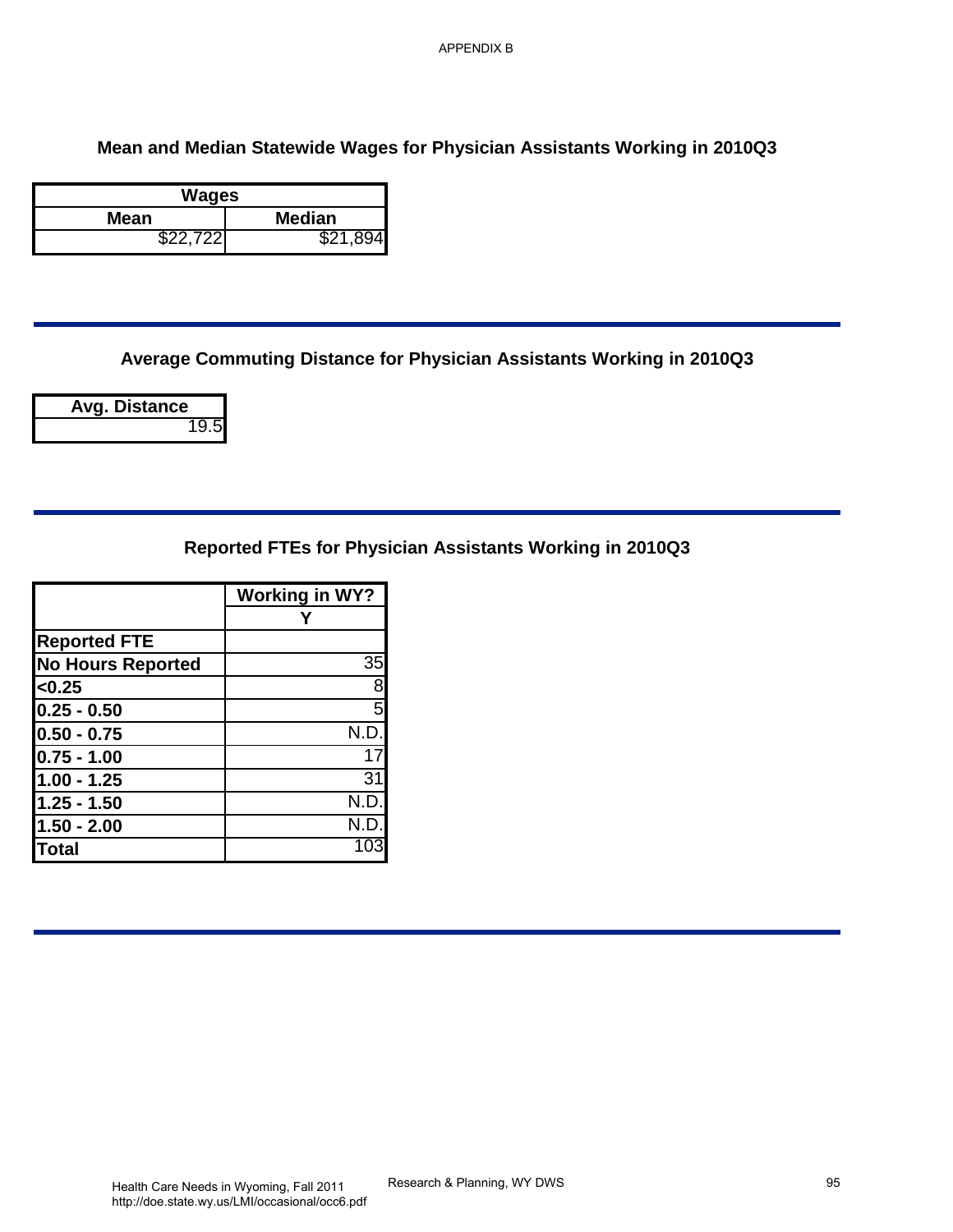### **Distribution of Physicians in 2010Q3 by Work Status and Age Group**

### **Working in WY? N**

| <b>Working in WY? N</b>       | N     | Col%             |
|-------------------------------|-------|------------------|
| <b>Age Group</b>              |       |                  |
| $25 - 34$                     | 96    | $\overline{5.1}$ |
| $35 - 44$                     | 424   | 22.6             |
| $45 - 54$                     | 554   | 29.5             |
| $55 - 64$                     | 554   | 29.5             |
| $65+$                         | 251   | 13.4             |
| Total                         | 1,879 | 100.0            |
| <b>Age Group</b><br>$25 - 34$ | 65    | Col%<br>8.2      |
| $35 - 44$                     | 238   | 30.0             |
|                               | 230   | 29.0             |
|                               |       | 25.9             |
| 45 - 54<br>$55 - 64$          | 206   |                  |
| $65+$                         | 55    | 6.9              |
|                               | 794   | 100.0            |
| <b>Total</b>                  |       |                  |
|                               |       |                  |
|                               |       |                  |
|                               |       |                  |
|                               |       |                  |
|                               |       |                  |
|                               |       |                  |
|                               |       |                  |
|                               |       |                  |

# **Distribution of Physicians in 2010Q3 by Work Status and Age Group**

### **Working in WY? Y**

|                                                              | N   | Col%  |
|--------------------------------------------------------------|-----|-------|
| Age Group<br>25 - 34<br>35 - 44<br>45 - 54<br>55 - 64<br>65+ |     |       |
|                                                              | 65  | 8.2   |
|                                                              | 238 | 30.0  |
|                                                              | 230 | 29.0  |
|                                                              | 206 | 25.9  |
|                                                              | 55  | 6.9   |
| <b>Total</b>                                                 | 794 | 100.0 |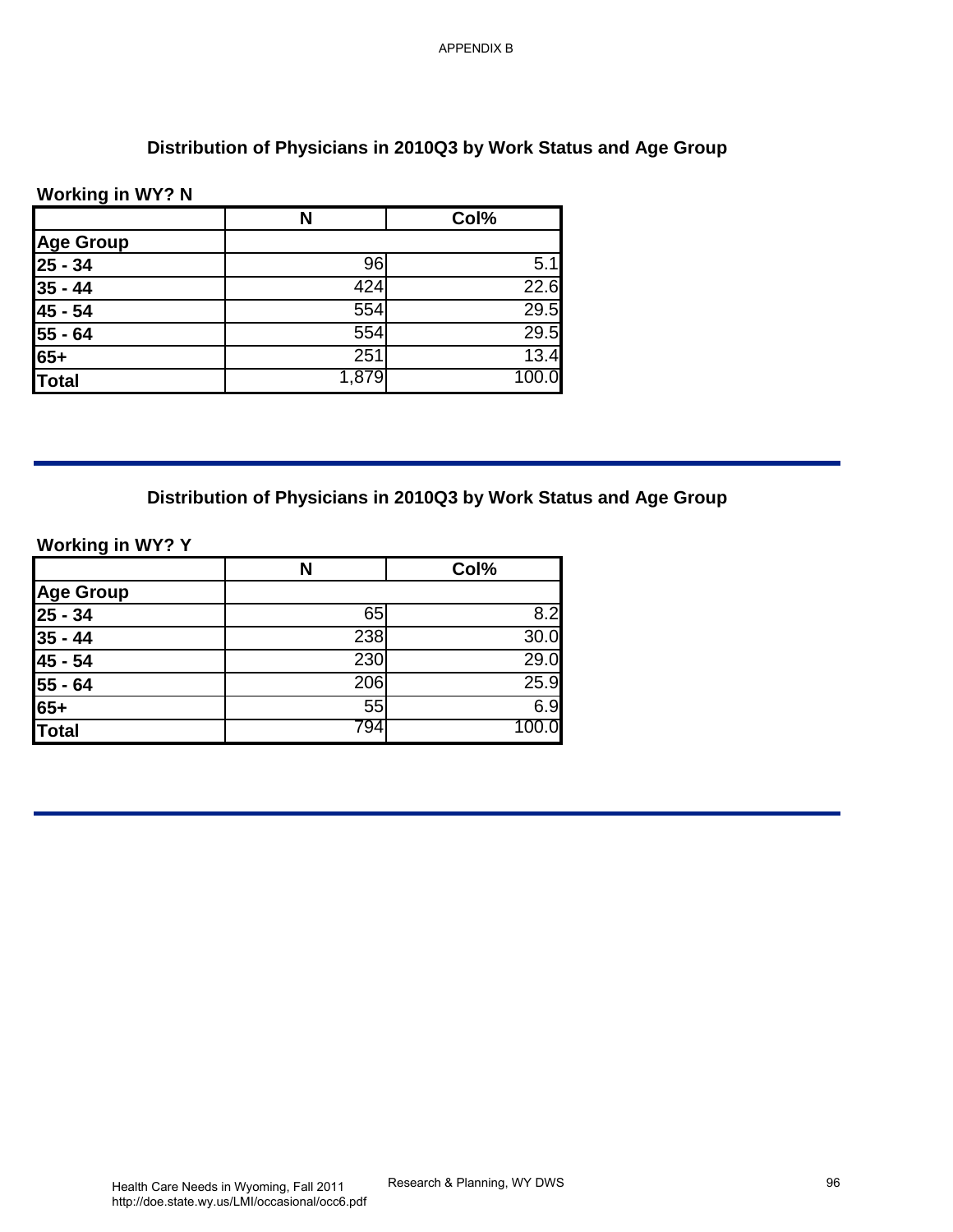# **Distribution of Physicians in 2010Q3 by Work Status and Age Group**

| <b>Total</b>                                                          |       |       |
|-----------------------------------------------------------------------|-------|-------|
|                                                                       | N     | Col%  |
|                                                                       |       |       |
|                                                                       | 161   | 6.0   |
|                                                                       | 662   | 24.8  |
|                                                                       | 784   | 29.3  |
|                                                                       | 760   | 28.4  |
|                                                                       | 306   | 11.5  |
| Age Group<br>25 - 34<br>35 - 44<br>45 - 54<br>55 - 64<br>65+<br>Total | 2,673 | 100.0 |

# **Average Age, Counts, and Average Wages of Physicians in 2010Q3 and Mean Wages by Sex for Those Working in Wyoming**

#### **Working in WY? N**

| <b>Total</b>                      | $\mathbf N$            | Col%                     |                       |
|-----------------------------------|------------------------|--------------------------|-----------------------|
| <b>Age Group</b>                  |                        |                          |                       |
| $\overline{25 - 34}$<br>$35 - 44$ | 161<br>662             | 6.0<br>24.8              |                       |
| $45 - 54$                         | 784                    | 29.3                     |                       |
| $55 - 64$                         | 760                    | 28.4                     |                       |
| 65+                               | 306                    | 11.5                     |                       |
| <b>Total</b>                      | 2,673                  | 100.0                    |                       |
| <b>Working in WY? N</b>           | <b>N All Licensees</b> | Mean                     |                       |
|                                   |                        |                          |                       |
|                                   |                        | <b>Age All Licensees</b> | <b>Wages of Those</b> |
|                                   |                        |                          | <b>Working</b>        |
|                                   | 137                    | 49.3                     |                       |
|                                   | 438                    | 54.7                     |                       |
|                                   | 1,304                  | 52.2                     |                       |
| Sex<br>F<br>M<br>U<br>U<br>Total  | 1,879                  | 52.5                     |                       |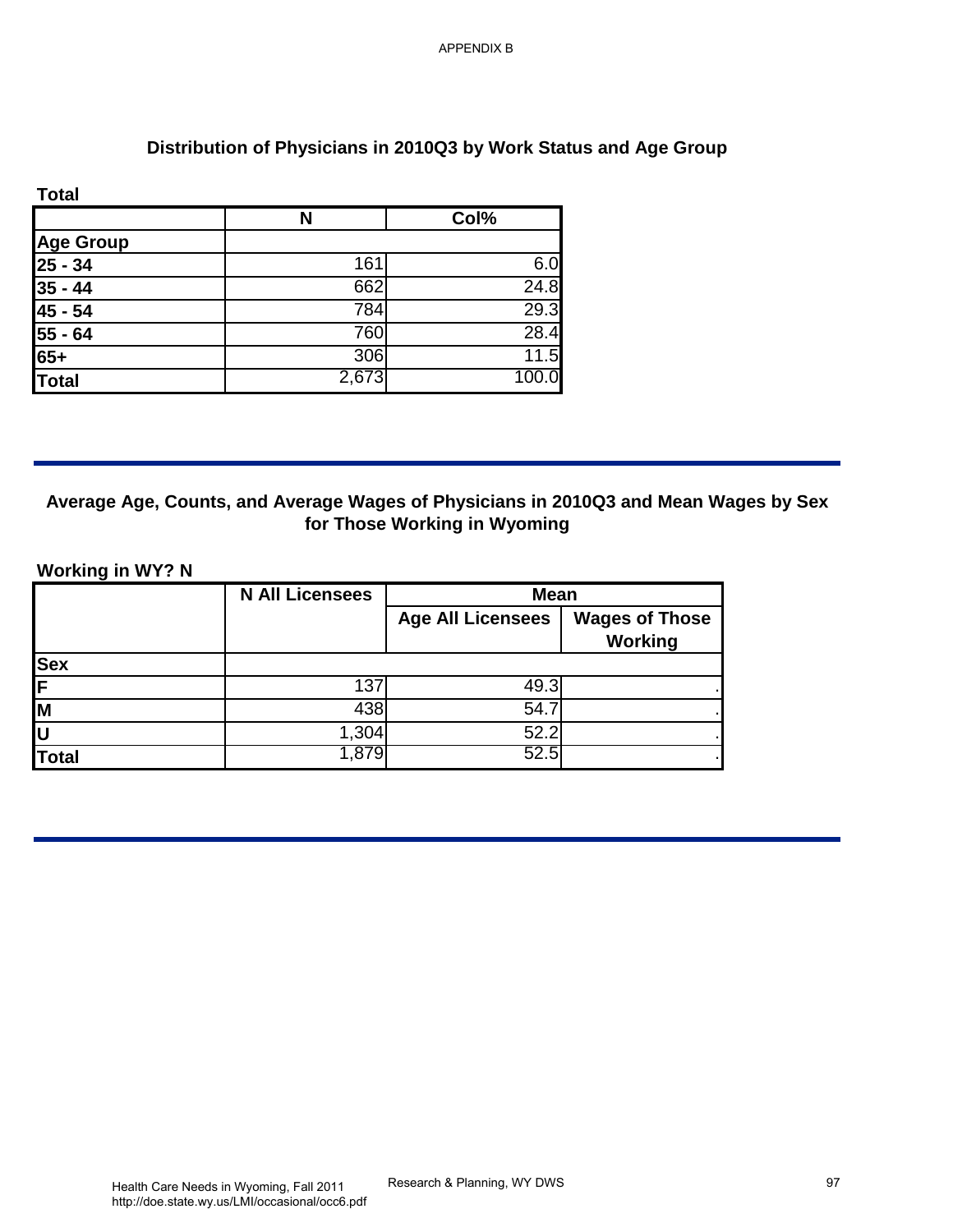# **Average Age, Counts, and Average Wages of Physicians in 2010Q3 and Mean Wages by Sex for Those Working in Wyoming**

#### **Working in WY? Y**

|              | <b>N All Licensees</b> | <b>Mean</b>              |                       |
|--------------|------------------------|--------------------------|-----------------------|
|              |                        | <b>Age All Licensees</b> | <b>Wages of Those</b> |
|              |                        |                          | Working               |
| <b>Sex</b>   |                        |                          |                       |
| F            | 180                    | 45.2                     | \$48,541              |
| Iм           | 579                    | 50.5                     | \$80,721              |
| İυ           | 35                     | 47.2                     | \$64,729              |
| <b>Total</b> | 794                    | 49.2                     | \$72,721              |

# **Average Age, Counts, and Average Wages of Physicians in 2010Q3 and Mean Wages by Sex for Those Working in Wyoming**

| <b>Sex</b><br><b>Total</b> | 180<br>579             | <b>Age All Licensees</b><br>45.2 | <b>Wages of Those</b><br><b>Working</b> |
|----------------------------|------------------------|----------------------------------|-----------------------------------------|
|                            |                        |                                  |                                         |
|                            |                        |                                  |                                         |
|                            |                        |                                  | \$48,541                                |
|                            |                        | 50.5                             | \$80,721                                |
|                            | 35<br>794              | 47.2<br>49.2                     | $\overline{$}64,729$<br>\$72,721        |
|                            | <b>N All Licensees</b> | <b>Mean</b>                      |                                         |
| Sex<br>F<br>M              |                        | <b>Age All Licensees</b>         | <b>Wages of Those</b><br><b>Working</b> |
|                            |                        |                                  |                                         |
|                            | 317<br>1,017           | 47.0<br>52.3                     | \$48,541<br>\$80,721                    |
|                            | 1,339                  | 52.0                             | \$64,729                                |
|                            | 2,673                  | 51.6                             | \$72,72                                 |
|                            |                        |                                  |                                         |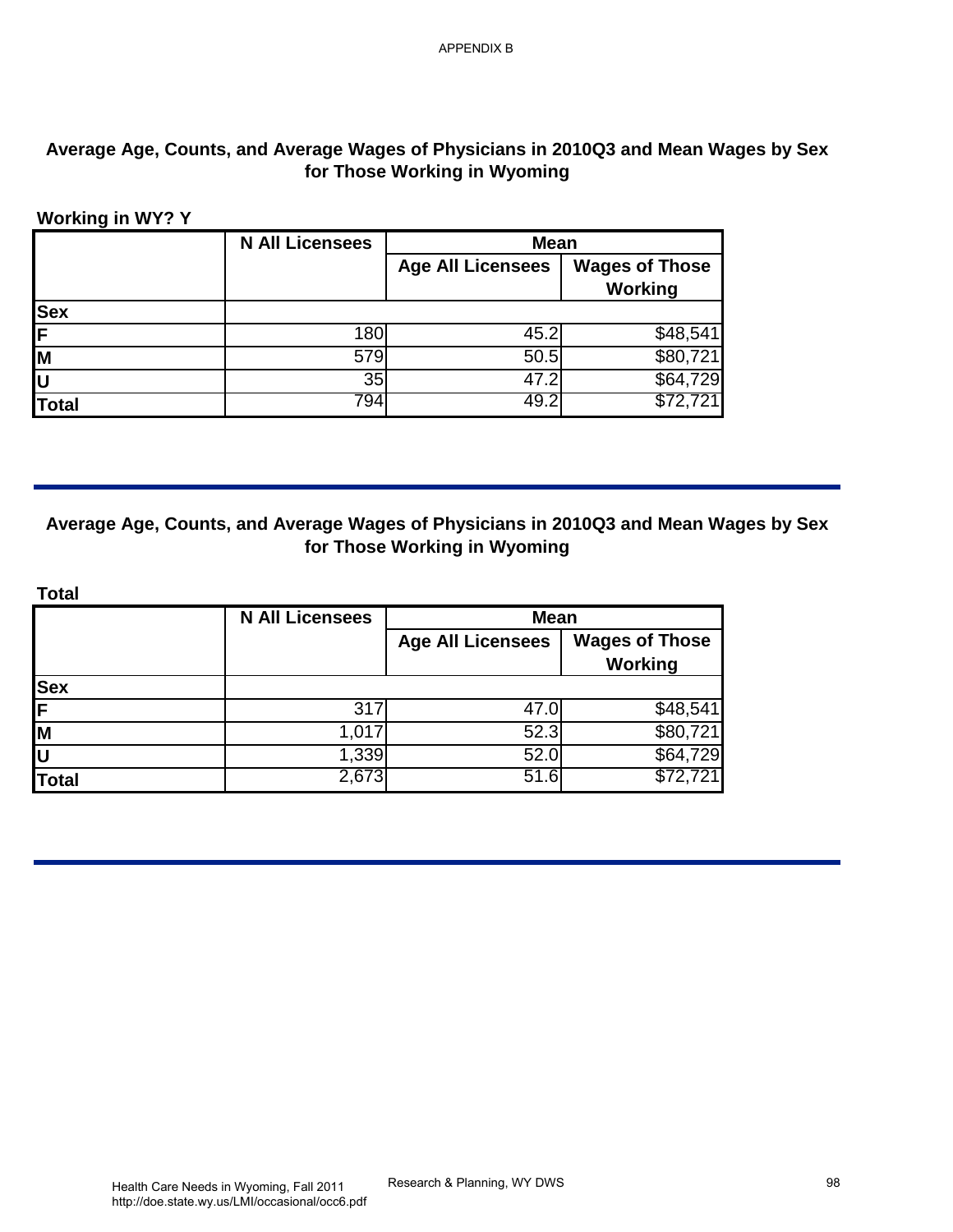| N<br>Row%<br>N<br>Row%<br>N<br>Row%<br>N<br>Row%<br>N<br>Row%<br>N<br>Row% | <b>Continuous</b><br>50<br>76.9<br>213<br>89.5<br>219<br>95.2<br>195<br>94.7<br>52<br>94.6<br>729<br>91.8 | <b>Turnover</b><br>15<br>23.1<br>25<br>10.5<br>11<br>4.8<br>11<br>5.3<br>3<br>5.5<br>65<br>8.2 | 65<br>100.0<br>238<br>100.0<br>230<br>100.0<br>206<br>100.0<br>55                                                        |
|----------------------------------------------------------------------------|-----------------------------------------------------------------------------------------------------------|------------------------------------------------------------------------------------------------|--------------------------------------------------------------------------------------------------------------------------|
|                                                                            |                                                                                                           |                                                                                                |                                                                                                                          |
|                                                                            |                                                                                                           |                                                                                                |                                                                                                                          |
|                                                                            |                                                                                                           |                                                                                                |                                                                                                                          |
|                                                                            |                                                                                                           |                                                                                                |                                                                                                                          |
|                                                                            |                                                                                                           |                                                                                                |                                                                                                                          |
|                                                                            |                                                                                                           |                                                                                                |                                                                                                                          |
|                                                                            |                                                                                                           |                                                                                                |                                                                                                                          |
|                                                                            |                                                                                                           |                                                                                                |                                                                                                                          |
|                                                                            |                                                                                                           |                                                                                                |                                                                                                                          |
|                                                                            |                                                                                                           |                                                                                                |                                                                                                                          |
|                                                                            |                                                                                                           |                                                                                                |                                                                                                                          |
|                                                                            |                                                                                                           |                                                                                                | 100.0                                                                                                                    |
|                                                                            |                                                                                                           |                                                                                                | 794<br>100.0                                                                                                             |
|                                                                            |                                                                                                           |                                                                                                |                                                                                                                          |
|                                                                            | Age                                                                                                       | Avg. Wages                                                                                     |                                                                                                                          |
| <b>Turnover Status</b>                                                     |                                                                                                           |                                                                                                |                                                                                                                          |
|                                                                            |                                                                                                           |                                                                                                |                                                                                                                          |
|                                                                            |                                                                                                           |                                                                                                |                                                                                                                          |
| <b>Turnover</b>                                                            | 41.8                                                                                                      | \$83,963                                                                                       |                                                                                                                          |
| <b>Continuous</b>                                                          | 51.0                                                                                                      |                                                                                                |                                                                                                                          |
| <b>Turnover</b>                                                            | 44.6                                                                                                      | \$39,271                                                                                       |                                                                                                                          |
| <b>Continuous</b>                                                          | 47.2                                                                                                      | \$69,590                                                                                       |                                                                                                                          |
| <b>Turnover</b>                                                            | 47.6                                                                                                      | \$35,563                                                                                       |                                                                                                                          |
| <b>Turnover Status</b>                                                     |                                                                                                           |                                                                                                |                                                                                                                          |
| <b>Continuous</b><br><b>Turnover</b>                                       | 49.7<br>44.1                                                                                              | \$76,013<br>\$35,799                                                                           |                                                                                                                          |
|                                                                            | <b>Continuous</b>                                                                                         |                                                                                                | Average Wages for Physicians Working in 2010Q3 by Turnover Status and Sex<br><b>Mean</b><br>\$50,850<br>45.6<br>\$27,763 |

# **Turnover Statistics for Physicians Working in 2010Q3 by Age**

|              |                        | <b>Mean</b> |                      |
|--------------|------------------------|-------------|----------------------|
|              |                        | Age         | Avg. Wages           |
| <b>Isex</b>  | <b>Turnover Status</b> |             |                      |
| IF           | <b>Continuous</b>      | 45.6        | \$50,850             |
|              | <b>Turnover</b>        | 41.8        | \$27,763             |
| lм           | <b>Continuous</b>      | 51.0        | \$83,963             |
|              | <b>Turnover</b>        | 44.6        | \$39,271             |
| lu           | <b>Continuous</b>      | 47.2        | $\overline{$69,590}$ |
|              | <b>Turnover</b>        | 47.6        | \$35,563             |
| <b>Total</b> | <b>Turnover Status</b> |             |                      |
|              | <b>Continuous</b>      | 49.7        | \$76,013             |
|              | <b>Turnover</b>        | 44.1        | \$35,799             |
| <b>Total</b> |                        | 49.2        | \$72,72'             |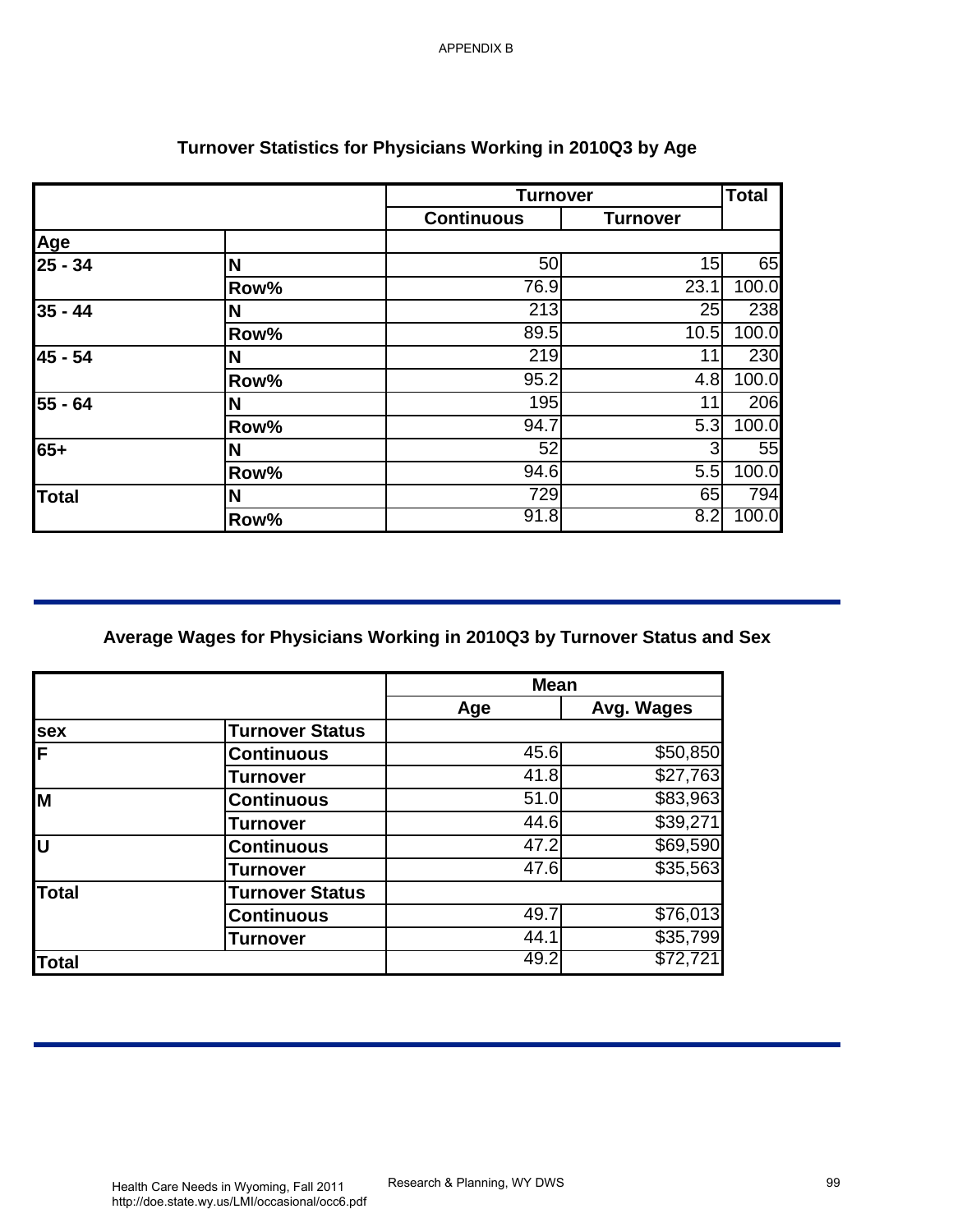|                          |                           | sex                                                              |            |                                    | <b>Total</b> |
|--------------------------|---------------------------|------------------------------------------------------------------|------------|------------------------------------|--------------|
|                          |                           | F                                                                | M          | U                                  |              |
| <b>Region</b>            |                           |                                                                  |            |                                    |              |
| Northeast                | N                         | 14                                                               | 60         | 3                                  | 77           |
|                          | Col%                      | 7.8<br>$\overline{30}$                                           | 10.4<br>92 | $\overline{8.6}$<br>$\overline{2}$ | 9.7<br>124   |
| <b>Northwest</b>         | N<br>Col%                 | 16.7                                                             | 15.9       | $\overline{5.7}$                   | 15.6         |
| <b>Central Southeast</b> | N                         | 14                                                               | 63         | 4                                  | 81           |
|                          | Col%                      | 7.8                                                              | 10.9       | 11.4                               | 10.2         |
| <b>Southwest</b>         | N                         | 18                                                               | 82         | 1                                  | 101          |
|                          | Col%                      | 10.0                                                             | 14.2       | 2.9                                | 12.7         |
| <b>Cheyenne MSA</b>      | N                         | 44                                                               | 101        | 8                                  | 153          |
|                          | Col%                      | 24.4                                                             | 17.4       | 22.9                               | 19.3         |
| <b>Casper MSA</b>        | N                         | 16                                                               | 109        | 5                                  | 130          |
|                          | Col%                      | 8.9                                                              | 18.8       | 14.3                               | 16.4         |
| <b>Balance of State</b>  | N                         | 44                                                               | 72         | 12                                 | 128          |
|                          | Col%                      | $\overline{24.4}$                                                | 12.4       | 34.3                               | 16.1         |
|                          | N                         | 180                                                              | 579        | 35                                 |              |
| Total                    | <b>Wages</b>              | Mean and Median Statewide Wages for Physicians Working in 2010Q3 |            |                                    |              |
| <b>Mean</b><br>\$72,721  | <b>Median</b><br>\$54,729 |                                                                  |            |                                    | 794          |
| Avg. Distance<br>10.4    |                           | Average Commuting Distance for Physicians Working in 2010Q3      |            |                                    |              |

# **Distribution of Physicians Working in 2010Q3 by Region and Sex**

### **Mean and Median Statewide Wages for Physicians Working in 2010Q3**

| Wages    |               |
|----------|---------------|
| Mean     | <b>Median</b> |
| \$72.721 | \$54.729      |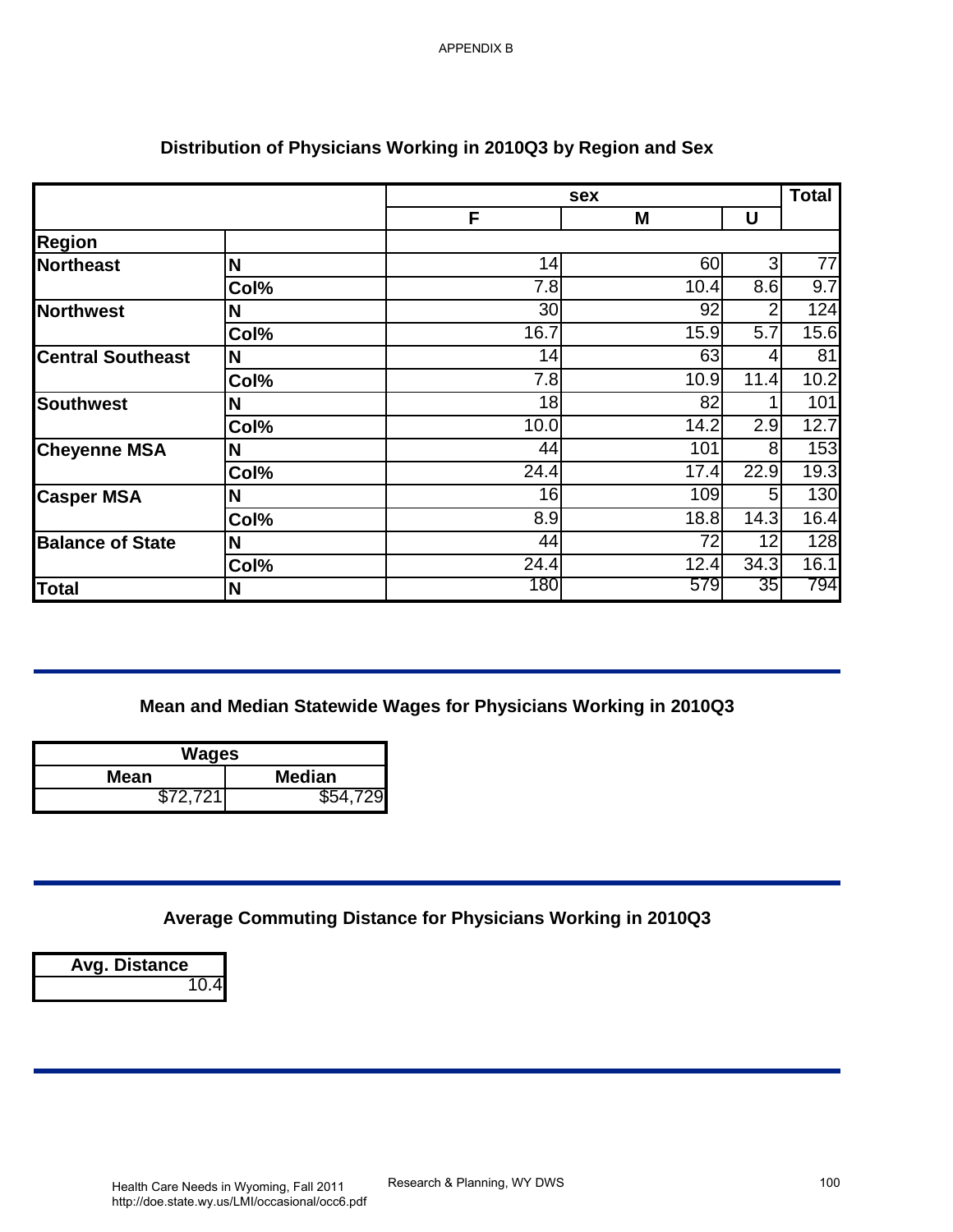# **Reported FTEs for Physicians Working in 2010Q3** APPENDIX B<br>Physicians Working in 2010Q3<br>Research & Planning, WY DWS

|                          | <b>Working in WY?</b> |
|--------------------------|-----------------------|
|                          |                       |
| <b>Reported FTE</b>      |                       |
| <b>No Hours Reported</b> | 378                   |
| < 0.25                   | 19                    |
| $0.25 - 0.50$            | 13                    |
| $0.50 - 0.75$            | 31                    |
| $0.75 - 1.00$            | 145                   |
| $1.00 - 1.25$            | 187                   |
| $1.25 - 1.50$            | N.D                   |
| $1.50 - 2.00$            | 14                    |
| $2.00+$                  | N.I                   |
| <b>Total</b>             | 94. /                 |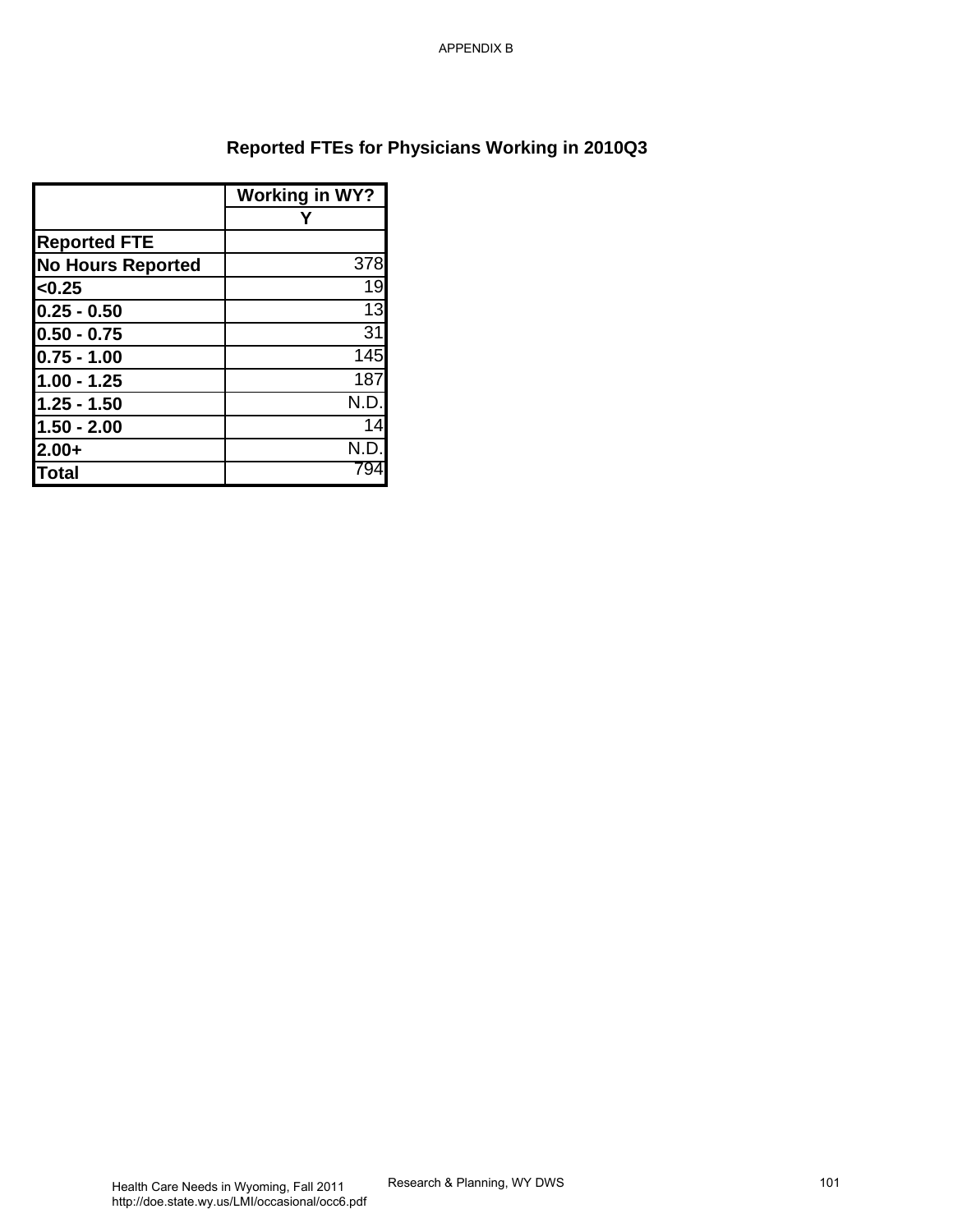#### *Distribution of Certified Addictions Professionals in 2010Q3 by Work Status and Age Group*

| Working in WY? N |      |       |
|------------------|------|-------|
|                  | N    | Col%  |
|                  |      |       |
| Age Group<br><25 | N.D  | N.D.  |
| $25 - 34$        | N.D. | N.D.  |
| $35 - 44$        | N.D. | N.D.  |
| $45 - 54$        | N.D. | N.D.  |
| $55 - 64$        | 6    | 31.6  |
| $65+$            | N.D. | N.D.  |
| Total            | 19   | 100.0 |

#### *Distribution of Certified Addictions Professionals in 2010Q3 by Work Status and Age Group*

|                  | N    | Col%  |
|------------------|------|-------|
|                  |      |       |
| Age Group<br><25 |      | 0.0   |
| $25 - 34$        | N.D. | N.D.  |
| $35 - 44$        | 9    | 22.5  |
| $45 - 54$        | 9    | 22.5  |
| $55 - 64$        | 13   | 32.5  |
| $65+$            | N.D. | N.D.  |
| <b>Total</b>     | 40   | 100.0 |

#### *Distribution of Certified Addictions Professionals in 2010Q3 by Work Status and Age Group*

| <b>Total</b>     |      |       |
|------------------|------|-------|
|                  | N    | Col%  |
|                  |      |       |
| Age Group<br><25 | N.D. | N.D.  |
| $25 - 34$        | N.D. | N.D.  |
| $35 - 44$        | N.D. | N.D.  |
| $45 - 54$        | N.D. | N.D.  |
| $55 - 64$        | 19   | 32.2  |
| $65+$            | N.D. | N.D.  |
| Total            | 59   | 100.0 |

| <b>Age Group</b><br>$25$                                                                                                                  | N                                                                                                                                                | Col%                     |                                  |
|-------------------------------------------------------------------------------------------------------------------------------------------|--------------------------------------------------------------------------------------------------------------------------------------------------|--------------------------|----------------------------------|
|                                                                                                                                           |                                                                                                                                                  |                          |                                  |
|                                                                                                                                           | N.D.                                                                                                                                             | N.D                      |                                  |
| $25 - 34$                                                                                                                                 | N.D.                                                                                                                                             | N.D.                     |                                  |
| $35 - 44$                                                                                                                                 | N.D.                                                                                                                                             | N.D                      |                                  |
| $45 - 54$<br>$55 - 64$                                                                                                                    | N.D.<br>6                                                                                                                                        | N.D.<br>31.6             |                                  |
| $65+$                                                                                                                                     | N.D.                                                                                                                                             | N.D.                     |                                  |
| Total                                                                                                                                     | 19                                                                                                                                               | 100.0                    |                                  |
| Working in WY? Y                                                                                                                          | Distribution of Certified Addictions Professionals in 2010Q3 by Work Status and Age Group                                                        |                          |                                  |
|                                                                                                                                           | N                                                                                                                                                | Col%                     |                                  |
| <b>Age Group</b>                                                                                                                          |                                                                                                                                                  | 0.0                      |                                  |
| $25 - 34$                                                                                                                                 | N.D.                                                                                                                                             | N.D.                     |                                  |
| $35 - 44$                                                                                                                                 | 9                                                                                                                                                | 22.5                     |                                  |
| $45 - 54$                                                                                                                                 | 9                                                                                                                                                | 22.5                     |                                  |
| $55 - 64$<br>$65+$                                                                                                                        | 13                                                                                                                                               | 32.5                     |                                  |
| Total                                                                                                                                     | N.D.<br>40                                                                                                                                       | N.D.<br>100.0            |                                  |
|                                                                                                                                           | Distribution of Certified Addictions Professionals in 2010Q3 by Work Status and Age Group                                                        |                          |                                  |
|                                                                                                                                           |                                                                                                                                                  |                          |                                  |
|                                                                                                                                           | N                                                                                                                                                | Col%                     |                                  |
|                                                                                                                                           |                                                                                                                                                  |                          |                                  |
|                                                                                                                                           | N.D.                                                                                                                                             | N.D.                     |                                  |
|                                                                                                                                           | N.D.                                                                                                                                             | N.D                      |                                  |
|                                                                                                                                           | N.D.                                                                                                                                             | N.D                      |                                  |
|                                                                                                                                           | N.D                                                                                                                                              | N.D.                     |                                  |
|                                                                                                                                           | 19<br>N.D.                                                                                                                                       | 32.2<br>N.D.             |                                  |
|                                                                                                                                           | 59                                                                                                                                               | 100.0                    |                                  |
| Total<br><b>Age Group</b><br>$25$<br>$25 - 34$<br>$35 - 44$<br>$45 - 54$<br>$55 - 64$<br>$65+$<br><b>Total</b><br><b>Working in WY? N</b> | Average Age, Counts, and Average Wages of Certified Addictions Professionals in 2010Q3 and Mean Wages by Sex for Those<br><b>N All Licensees</b> | Mean                     |                                  |
| <b>Sex</b>                                                                                                                                |                                                                                                                                                  | <b>Age All Licensees</b> | <b>Wages of Those</b><br>Working |
|                                                                                                                                           | 11                                                                                                                                               | 42.5                     |                                  |
|                                                                                                                                           | N.D.                                                                                                                                             | N.D.                     |                                  |
| <b>Total</b>                                                                                                                              | N.D.<br>19                                                                                                                                       | N.D.<br>47.4             |                                  |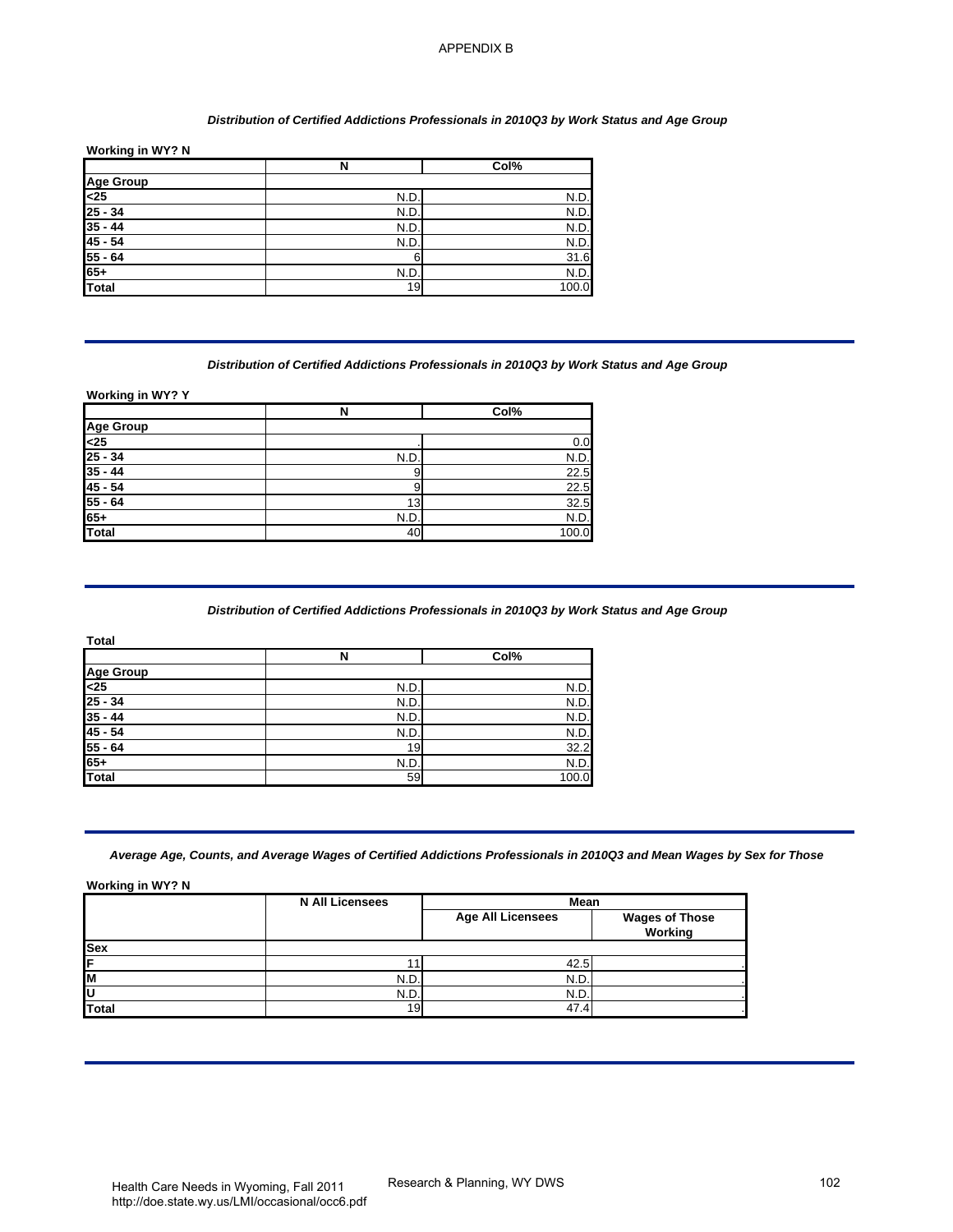#### *Average Age, Counts, and Average Wages of Certified Addictions Professionals in 2010Q3 and Mean Wages by Sex for Those*

|              | <b>N All Licensees</b> | <b>Mean</b>              |                                  |
|--------------|------------------------|--------------------------|----------------------------------|
|              |                        | <b>Age All Licensees</b> | <b>Wages of Those</b><br>Working |
| <b>Sex</b>   |                        |                          |                                  |
| IF           | 24 <sub>1</sub>        | 47.                      | \$9,237                          |
| ΙM           | N.D.                   | N.D.                     | \$8,393                          |
| lU           | N.D                    | N.D.                     | \$6,786                          |
| <b>Total</b> | 40                     | 47.7                     | \$8,859                          |

#### *Average Age, Counts, and Average Wages of Certified Addictions Professionals in 2010Q3 and Mean Wages by Sex for Those*

|            | <b>N All Licensees</b> | Mean                     |                                  |
|------------|------------------------|--------------------------|----------------------------------|
|            |                        | <b>Age All Licensees</b> | <b>Wages of Those</b><br>Working |
| <b>Sex</b> |                        |                          |                                  |
| lF         | 35                     | 46.7                     | \$9,237                          |
| lм         | 20                     | 51.2                     | \$8,393                          |
| ΙU         |                        | 42.4                     | \$6,786                          |
| Total      | 59                     | 47.6                     | \$8,859                          |

#### *Turnover Statistics for Certified Addictions Professionals Working in 2010Q3 by Age*

| <b>Sex</b><br>F<br>M                                                     | <b>N All Licensees</b>                                                                                                 | <b>Mean</b>                          |                                  |
|--------------------------------------------------------------------------|------------------------------------------------------------------------------------------------------------------------|--------------------------------------|----------------------------------|
|                                                                          |                                                                                                                        | <b>Age All Licensees</b>             | <b>Wages of Those</b><br>Working |
|                                                                          |                                                                                                                        |                                      |                                  |
|                                                                          | 24<br>N.D.                                                                                                             | 47.7<br>N.D.                         | \$9,237<br>\$8,393               |
| U                                                                        | N.D.                                                                                                                   | N.D.                                 | \$6,786                          |
| <b>Total</b>                                                             | 40                                                                                                                     | 47.7                                 | \$8,859                          |
|                                                                          | Average Age, Counts, and Average Wages of Certified Addictions Professionals in 2010Q3 and Mean Wages by Sex for Those |                                      |                                  |
| Total                                                                    | <b>N All Licensees</b>                                                                                                 | Mean                                 |                                  |
|                                                                          |                                                                                                                        | <b>Age All Licensees</b>             | <b>Wages of Those</b><br>Working |
| Sex                                                                      |                                                                                                                        |                                      |                                  |
|                                                                          | 35<br>20                                                                                                               | 46.1<br>51.2                         | \$9,237<br>\$8,393               |
| M                                                                        | 4                                                                                                                      | 42.4                                 | \$6,786                          |
| <b>Total</b>                                                             | 59                                                                                                                     | 47.6                                 | \$8,859                          |
|                                                                          |                                                                                                                        |                                      |                                  |
|                                                                          |                                                                                                                        | <b>Turnover</b><br><b>Continuous</b> | <b>Turnover</b>                  |
|                                                                          |                                                                                                                        |                                      |                                  |
|                                                                          | N                                                                                                                      | N.D.                                 | N.D.                             |
|                                                                          | Row%<br>N                                                                                                              | N.D.                                 | N.D.                             |
|                                                                          | Row%                                                                                                                   | N.D.<br>71.4                         | N.D.<br>N.D.                     |
|                                                                          | N                                                                                                                      | N.D.                                 | N.D.                             |
|                                                                          | Row%                                                                                                                   | 100.0                                | N.D.                             |
|                                                                          | N                                                                                                                      | N.D.                                 | N.D.                             |
|                                                                          | Row%                                                                                                                   | 88.9                                 | N.D.                             |
|                                                                          | N<br>Row%                                                                                                              | N.D.<br>92.3                         | N.D.<br>N.D.                     |
| Age<br>$25$<br>$25 - 34$<br>$35 - 44$<br>$45 - 54$<br>$55 - 64$<br>$65+$ | N                                                                                                                      | N.D.                                 | N.D.                             |
| <b>Total</b>                                                             | Row%<br>N                                                                                                              | 100.0<br>36                          | N.D.<br>4                        |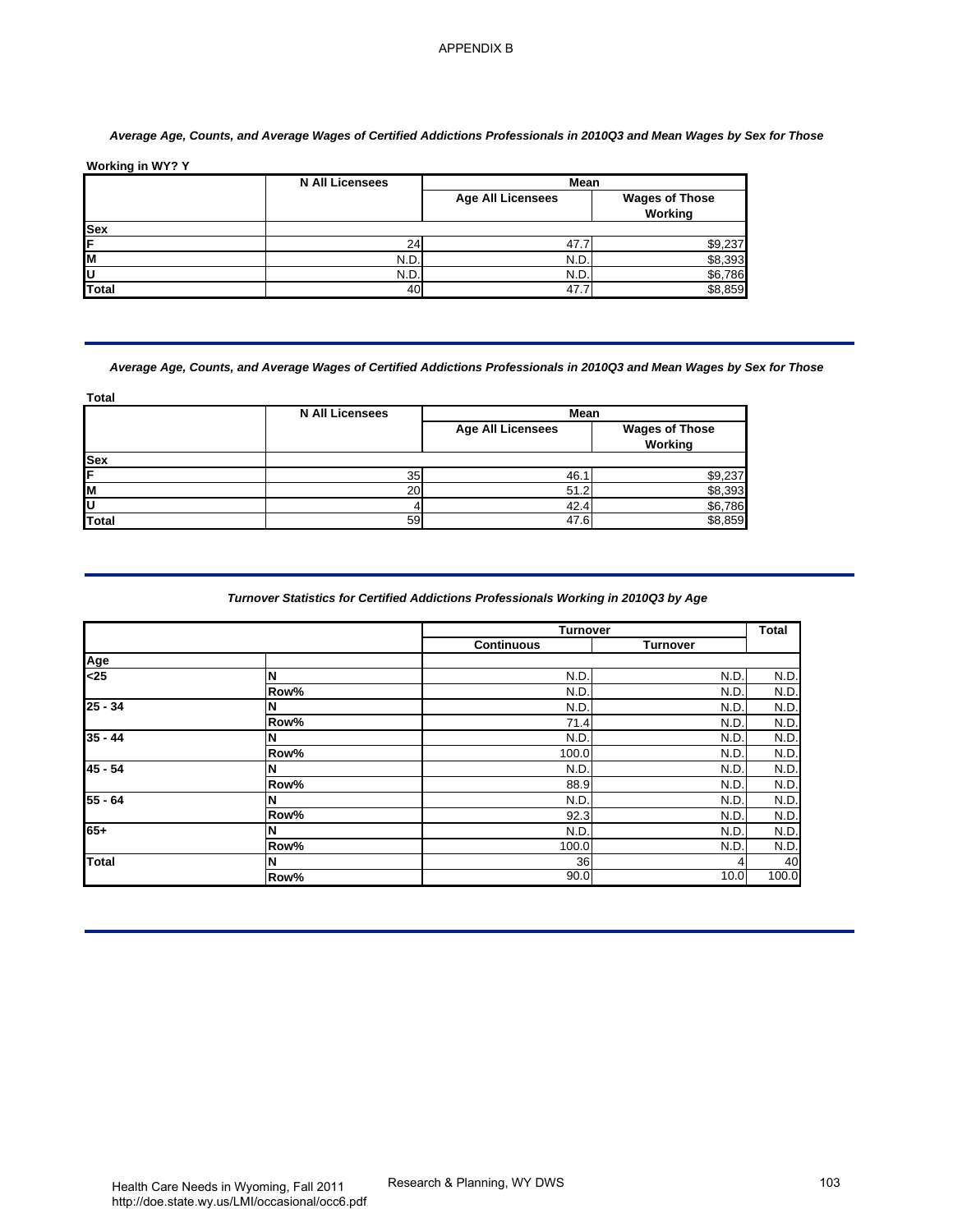#### *Average Wages for Certified Addictions Professionals Working in 2010Q3 by Turnover Status and Sex*

|              |                        | <b>Mean</b> |            |
|--------------|------------------------|-------------|------------|
|              |                        | Age         | Avg. Wages |
| <b>Sex</b>   | Turnover Status        |             |            |
| F            | <b>Continuous</b>      | 48.3        | \$9,259    |
|              | Turnover               | 33.8        | \$8,735    |
| lм           | <b>Continuous</b>      | 48.1        | \$8,808    |
|              | <b>Turnover</b>        | 55.6        | \$5,694    |
| lυ           | <b>Continuous</b>      |             |            |
|              | Turnover               | 26.0        | \$6,786    |
| <b>Total</b> | <b>Turnover Status</b> |             |            |
|              | Continuous             | 48.2        | \$9,096    |
|              | <b>Turnover</b>        | 42.7        | \$6,727    |
| <b>Total</b> |                        | 47.7        | \$8,859    |

#### *Distribution of Certified Addictions Professionals Working in 2010Q3 by Region and Sex*

| Sex                      |                                                                                          | Age          | Avg. Wages         |              |              |
|--------------------------|------------------------------------------------------------------------------------------|--------------|--------------------|--------------|--------------|
|                          |                                                                                          |              |                    |              |              |
| F                        | <b>Turnover Status</b><br><b>Continuous</b>                                              | 48.3         | \$9,259            |              |              |
|                          | <b>Turnover</b>                                                                          | 33.8         | \$8,735            |              |              |
| M                        | <b>Continuous</b><br><b>Turnover</b>                                                     | 48.1<br>55.6 | \$8,808<br>\$5,694 |              |              |
| U                        | <b>Continuous</b>                                                                        |              |                    |              |              |
|                          | <b>Turnover</b>                                                                          | 26.0         | \$6,786            |              |              |
| Total                    | <b>Turnover Status</b><br><b>Continuous</b>                                              | 48.2         | \$9,096            |              |              |
|                          | <b>Turnover</b>                                                                          | 42.7         | \$6,727            |              |              |
| <b>Total</b>             |                                                                                          | 47.7         | \$8,859            |              |              |
|                          | Distribution of Certified Addictions Professionals Working in 2010Q3 by Region and Sex   | Sex          |                    |              | Total        |
| <b>Region</b>            |                                                                                          | F            | M                  | U            |              |
| <b>Northeast</b>         | N                                                                                        | N.D          | N.D.               | N.D.         | N.D.         |
|                          | Col%                                                                                     | N.D          | N.D                | N.D          | N.D.         |
| <b>Northwest</b>         | N<br>Col%                                                                                | N.D<br>N.D   | N.D.<br>N.D.       | N.D.<br>N.D. | N.D.<br>N.D. |
| <b>Central Southeast</b> | N                                                                                        | N.D          | N.D                | N.D.         | N.D.         |
|                          | Col%                                                                                     | N.D          | N.D                | N.D.         | N.D.         |
| <b>Southwest</b>         | N<br>Col%                                                                                | N.D<br>N.D   | N.D<br>N.D         | N.D.<br>N.D. | N.D.<br>N.D. |
| <b>Cheyenne MSA</b>      | N                                                                                        | N.D          | N.D                | N.D.         | N.D.         |
|                          | Col%                                                                                     | N.D          | N.D                | N.D.         | N.D.         |
| <b>Casper MSA</b>        | N<br>Col%                                                                                | 7<br>29.2    | 4<br>26.7          | 100.0        | 12<br>30.0   |
| <b>Balance of State</b>  | N                                                                                        | 8            | 8                  |              | 16           |
| Total                    | Col%<br>N                                                                                | 33.3<br>24   | 53.3<br>15         | 0.0          | 40.0<br>40   |
|                          | Mean and Median Statewide Wages for Certified Addictions Professionals Working in 2010Q3 |              |                    |              |              |
|                          |                                                                                          |              |                    |              |              |
| Mean                     | <b>Wages</b><br>Median                                                                   |              |                    |              |              |
| \$8,859                  | \$8,884                                                                                  |              |                    |              |              |
|                          |                                                                                          |              |                    |              |              |
| <b>Avg. Distance</b>     | Average Commuting Distance for Certified Addictions Professionals Working in 2010Q3      |              |                    |              |              |
|                          | 9.8                                                                                      |              |                    |              |              |

#### *Mean and Median Statewide Wages for Certified Addictions Professionals Working in 2010Q3*

| Wages   |               |
|---------|---------------|
| Mean    | <b>Median</b> |
| \$8.859 | <b>CO OOA</b> |

| Avg. Distance |     |
|---------------|-----|
|               | 9 R |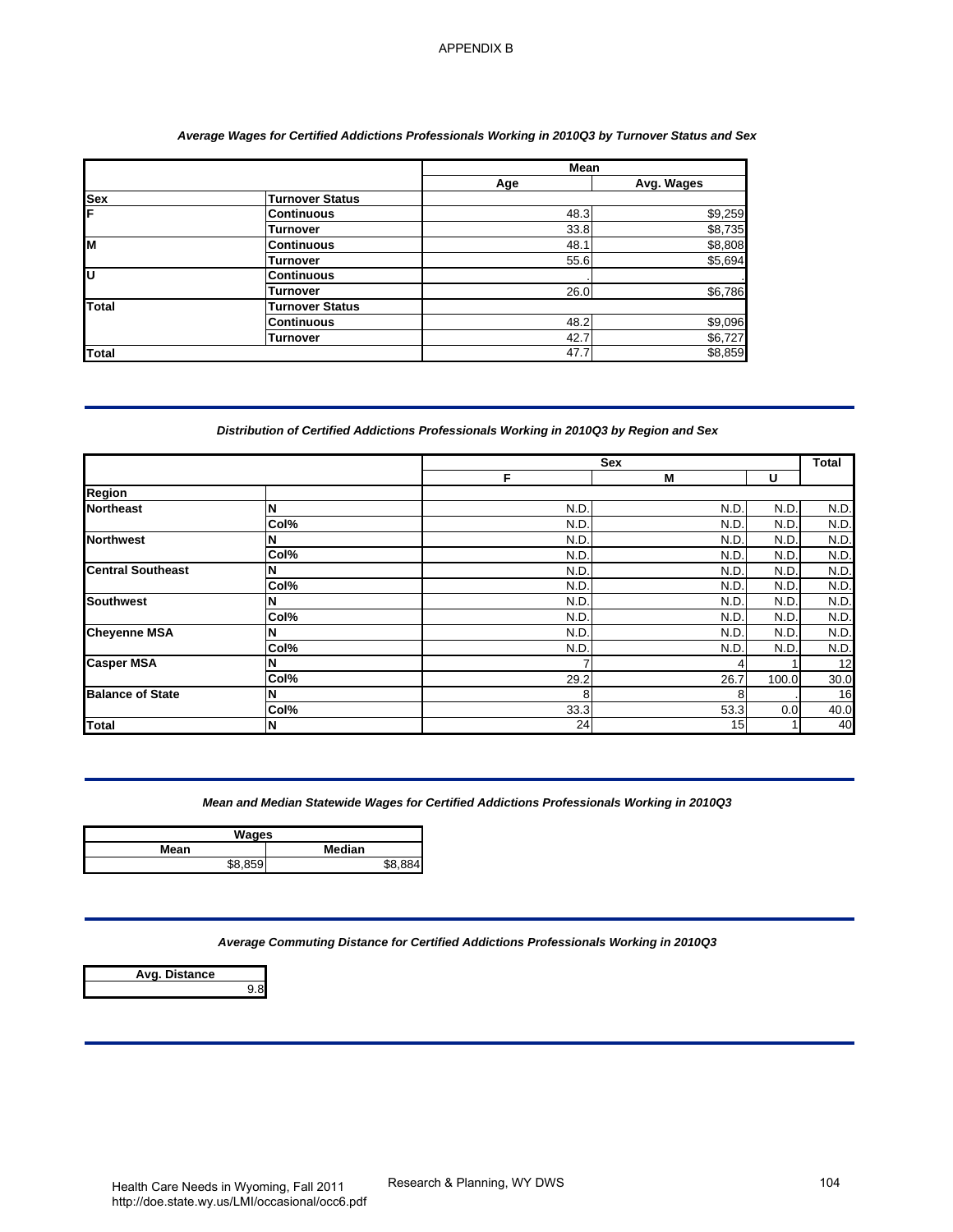#### *Reported FTEs for Certified Addictions Professionals Working in 2010Q3*

|                          | Working in WY? |
|--------------------------|----------------|
|                          |                |
| <b>Reported FTE</b>      |                |
| <b>No Hours Reported</b> |                |
| < 0.25                   | 4              |
| $0.25 - 0.50$            | N.D.           |
| $0.50 - 0.75$            | N.D.           |
| $0.75 - 1.00$            | 11             |
| $1.00 - 1.25$            | 14             |
| $1.25 - 1.50$            | N.D.           |
| $1.50 - 2.00$            | N.D.           |
| <b>Total</b>             | 40             |

#### *Distribution of Certified Addictions Practitioner Assistants in 2010Q3 by Work Status and Age Group*

#### **Working in WY? N**

|                                 | N    | Col%  |
|---------------------------------|------|-------|
|                                 |      |       |
| Age Group<br>25 - 34<br>35 - 44 | N.D  | N.D.  |
|                                 | N.D. | N.D.  |
| $\frac{45 - 54}{55 - 64}$       | N.D  | N.D.  |
|                                 | N.D. | N.D.  |
| $65+$<br>Total                  | N.D  | N.D.  |
|                                 | 6    | 100.0 |

#### *Distribution of Certified Addictions Practitioner Assistants in 2010Q3 by Work Status and Age Group*

#### **Working in WY? Y**

|                                  | N               | Col%  |
|----------------------------------|-----------------|-------|
| Age Group<br>25 - 34<br>35 - 44  |                 |       |
|                                  | N.D             | N.D.  |
|                                  | N.D.            | N.D.  |
|                                  | N.D.            | N.D.  |
|                                  | N.D.            | N.D.  |
| $\frac{45 - 54}{55 - 64}$<br>65+ | N.D.            | N.D.  |
| Total                            | 14 <sub>1</sub> | 100.0 |

#### *Distribution of Certified Addictions Practitioner Assistants in 2010Q3 by Work Status and Age Group*

| <b>Reported FTE</b><br><b>No Hours Reported</b><br><0.25<br>$0.25 - 0.50$<br>$0.50 - 0.75$<br>$0.75 - 1.00$<br>$1.00 - 1.25$<br>$1.25 - 1.50$<br>$1.50 - 2.00$ | <b>Working in WY?</b><br>Y<br>7<br>4<br>N.D<br>N.D<br>11<br>14<br>N.D.<br>N.D.<br>40 |                                                                                                     |  |
|----------------------------------------------------------------------------------------------------------------------------------------------------------------|--------------------------------------------------------------------------------------|-----------------------------------------------------------------------------------------------------|--|
|                                                                                                                                                                |                                                                                      |                                                                                                     |  |
|                                                                                                                                                                |                                                                                      |                                                                                                     |  |
|                                                                                                                                                                |                                                                                      |                                                                                                     |  |
|                                                                                                                                                                |                                                                                      |                                                                                                     |  |
|                                                                                                                                                                |                                                                                      |                                                                                                     |  |
|                                                                                                                                                                |                                                                                      |                                                                                                     |  |
|                                                                                                                                                                |                                                                                      |                                                                                                     |  |
|                                                                                                                                                                |                                                                                      |                                                                                                     |  |
| <b>Total</b>                                                                                                                                                   |                                                                                      |                                                                                                     |  |
|                                                                                                                                                                |                                                                                      |                                                                                                     |  |
|                                                                                                                                                                |                                                                                      | Distribution of Certified Addictions Practitioner Assistants in 2010Q3 by Work Status and Age Group |  |
| Working in WY? N                                                                                                                                               | $\mathsf N$                                                                          |                                                                                                     |  |
| <b>Age Group</b>                                                                                                                                               |                                                                                      | Col%                                                                                                |  |
| $25 - 34$                                                                                                                                                      | N.D.                                                                                 | N.D.                                                                                                |  |
| $35 - 44$                                                                                                                                                      | N.D.                                                                                 | N.D.                                                                                                |  |
| $45 - 54$                                                                                                                                                      | N.D.                                                                                 | N.D.                                                                                                |  |
| $55 - 64$<br>$65+$                                                                                                                                             | N.D.<br>N.D.                                                                         | N.D.<br>N.D.                                                                                        |  |
| Total                                                                                                                                                          | 6                                                                                    | 100.0                                                                                               |  |
|                                                                                                                                                                |                                                                                      |                                                                                                     |  |
|                                                                                                                                                                |                                                                                      |                                                                                                     |  |
|                                                                                                                                                                | N                                                                                    | Col%                                                                                                |  |
|                                                                                                                                                                | N.D.                                                                                 | N.D                                                                                                 |  |
|                                                                                                                                                                | N.D.                                                                                 | N.D.                                                                                                |  |
|                                                                                                                                                                | N.D.                                                                                 | N.D.                                                                                                |  |
|                                                                                                                                                                | N.D.                                                                                 | N.D.                                                                                                |  |
| <b>Working in WY? Y</b><br><b>Age Group</b><br>$25 - 34$<br>$35 - 44$<br>$45 - 54$<br>$55 - 64$<br>$65+$<br><b>Total</b>                                       | N.D.<br>14                                                                           | N.D.<br>100.0                                                                                       |  |
|                                                                                                                                                                |                                                                                      | Distribution of Certified Addictions Practitioner Assistants in 2010Q3 by Work Status and Age Group |  |
|                                                                                                                                                                | $\overline{\mathsf{N}}$                                                              | Col%                                                                                                |  |
|                                                                                                                                                                |                                                                                      |                                                                                                     |  |
|                                                                                                                                                                | N.D.                                                                                 | N.D.                                                                                                |  |
|                                                                                                                                                                | 5                                                                                    | 25.0                                                                                                |  |
|                                                                                                                                                                | N.D.                                                                                 | N.D.                                                                                                |  |
| <b>Total</b><br><b>Age Group</b><br>$25 - 34$<br>$35 - 44$<br>$45 - 54$<br>$55 - 64$<br>$65+$                                                                  | 5<br>N.D.                                                                            | 25.0<br>N.D.                                                                                        |  |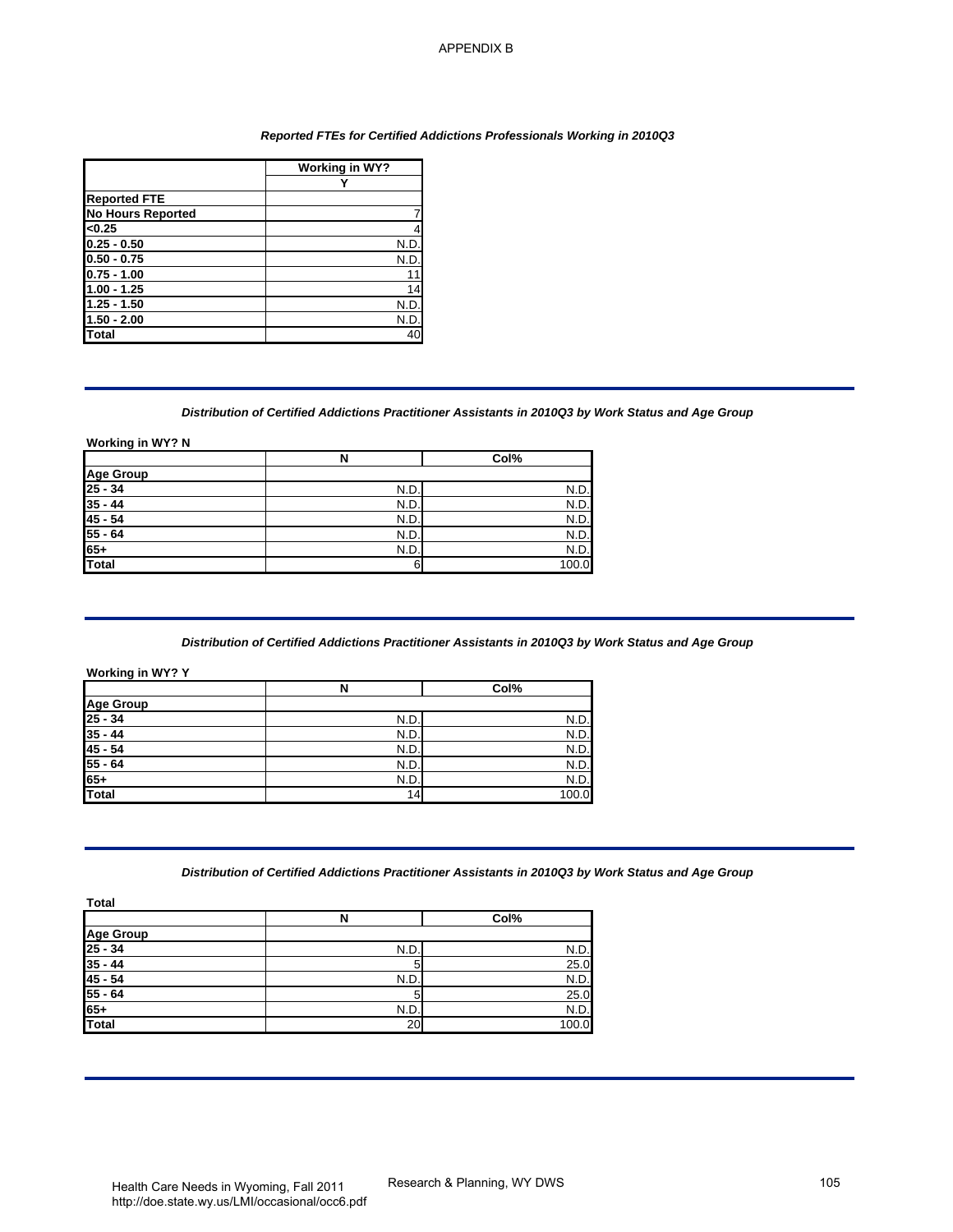#### *Average Age, Counts, and Average Wages of Certified Addictions Practitioner Assistants in 2010Q3 and Mean Wages by Sex for*

|            | <b>N All Licensees</b> | Mean                     |                                  |
|------------|------------------------|--------------------------|----------------------------------|
|            |                        | <b>Age All Licensees</b> | <b>Wages of Those</b><br>Working |
| <b>Sex</b> |                        |                          |                                  |
| IF         | N.D                    | 48.2                     |                                  |
| IM.        | N.D                    | 37.3                     |                                  |
| Total      |                        | 46.4                     |                                  |

|            | <b>N All Licensees</b> | <b>Mean</b>              |                                  |
|------------|------------------------|--------------------------|----------------------------------|
|            |                        | <b>Age All Licensees</b> | <b>Wages of Those</b><br>Working |
| <b>Sex</b> |                        |                          |                                  |
| lF         | N.D.                   | 42.8                     | .069                             |
| lм         | N.D.                   | 54.2                     | \$7,426                          |
| Total      | 14                     | 47.7                     | .793                             |

|              | <b>N All Licensees</b> | Mean                     |                                  |
|--------------|------------------------|--------------------------|----------------------------------|
|              |                        | <b>Age All Licensees</b> | <b>Wages of Those</b><br>Working |
| <b>Sex</b>   |                        |                          |                                  |
| Е            | N.D.                   | 44.9                     | \$8,069                          |
| M            | N.D.                   | 51.8                     | \$7.426                          |
| <b>Total</b> | 20                     | 47.3                     | .793                             |

#### *Turnover Statistics for Certified Addictions Practitioner Assistants Working in 2010Q3 by Age*

| Sex<br>F<br>M<br><b>Total</b>                                                    |                                                                                                                            | Mean                             |                                  |
|----------------------------------------------------------------------------------|----------------------------------------------------------------------------------------------------------------------------|----------------------------------|----------------------------------|
|                                                                                  |                                                                                                                            | <b>Age All Licensees</b>         | <b>Wages of Those</b>            |
|                                                                                  |                                                                                                                            |                                  | Working                          |
|                                                                                  | N.D.                                                                                                                       | 48.2                             |                                  |
|                                                                                  | N.D.<br>6                                                                                                                  | 37.3<br>46.4                     |                                  |
|                                                                                  | Average Age, Counts, and Average Wages of Certified Addictions Practitioner Assistants in 2010Q3 and Mean Wages by Sex for |                                  |                                  |
| Working in WY? Y                                                                 |                                                                                                                            |                                  |                                  |
|                                                                                  | <b>N All Licensees</b>                                                                                                     | Mean<br><b>Age All Licensees</b> | <b>Wages of Those</b><br>Working |
| Sex<br>F                                                                         | N.D.                                                                                                                       | 42.8                             | \$8,069                          |
| M<br><b>Total</b>                                                                | N.D<br>14                                                                                                                  | 54.2<br>47.7                     | \$7,426<br>\$7,793               |
|                                                                                  | Average Age, Counts, and Average Wages of Certified Addictions Practitioner Assistants in 2010Q3 and Mean Wages by Sex for |                                  |                                  |
| Total                                                                            | <b>N All Licensees</b>                                                                                                     | <b>Mean</b>                      |                                  |
|                                                                                  |                                                                                                                            | <b>Age All Licensees</b>         | <b>Wages of Those</b>            |
|                                                                                  |                                                                                                                            |                                  | Working                          |
|                                                                                  |                                                                                                                            |                                  |                                  |
|                                                                                  | N.D.<br>N.D<br>20                                                                                                          | 44.9<br>51.8<br>47.3             | \$8,069<br>\$7,426<br>\$7,793    |
| <b>Sex</b><br>F<br>M<br>Total                                                    | Turnover Statistics for Certified Addictions Practitioner Assistants Working in 2010Q3 by Age                              |                                  |                                  |
|                                                                                  |                                                                                                                            | Turnover                         |                                  |
|                                                                                  |                                                                                                                            | <b>Continuous</b>                | <b>Turnover</b>                  |
|                                                                                  | N                                                                                                                          | N.D                              | N.D.                             |
|                                                                                  | Row%<br>N                                                                                                                  | N.D.<br>N.D                      | N.D.<br>N.D.                     |
|                                                                                  | Row%                                                                                                                       | N.D                              | N.D.                             |
|                                                                                  | N<br>Row%                                                                                                                  | N.D<br>N.D                       | N.D.<br>N.D.                     |
|                                                                                  | N                                                                                                                          | N.D                              | N.D.                             |
|                                                                                  | Row%                                                                                                                       | N.D.                             | N.D.                             |
| Age<br>$25 - 34$<br>$35 - 44$<br>$45 - 54$<br>$55 - 64$<br>$65+$<br><b>Total</b> | N<br>Row%<br>N                                                                                                             | N.D<br>N.D                       | N.D.<br>N.D.                     |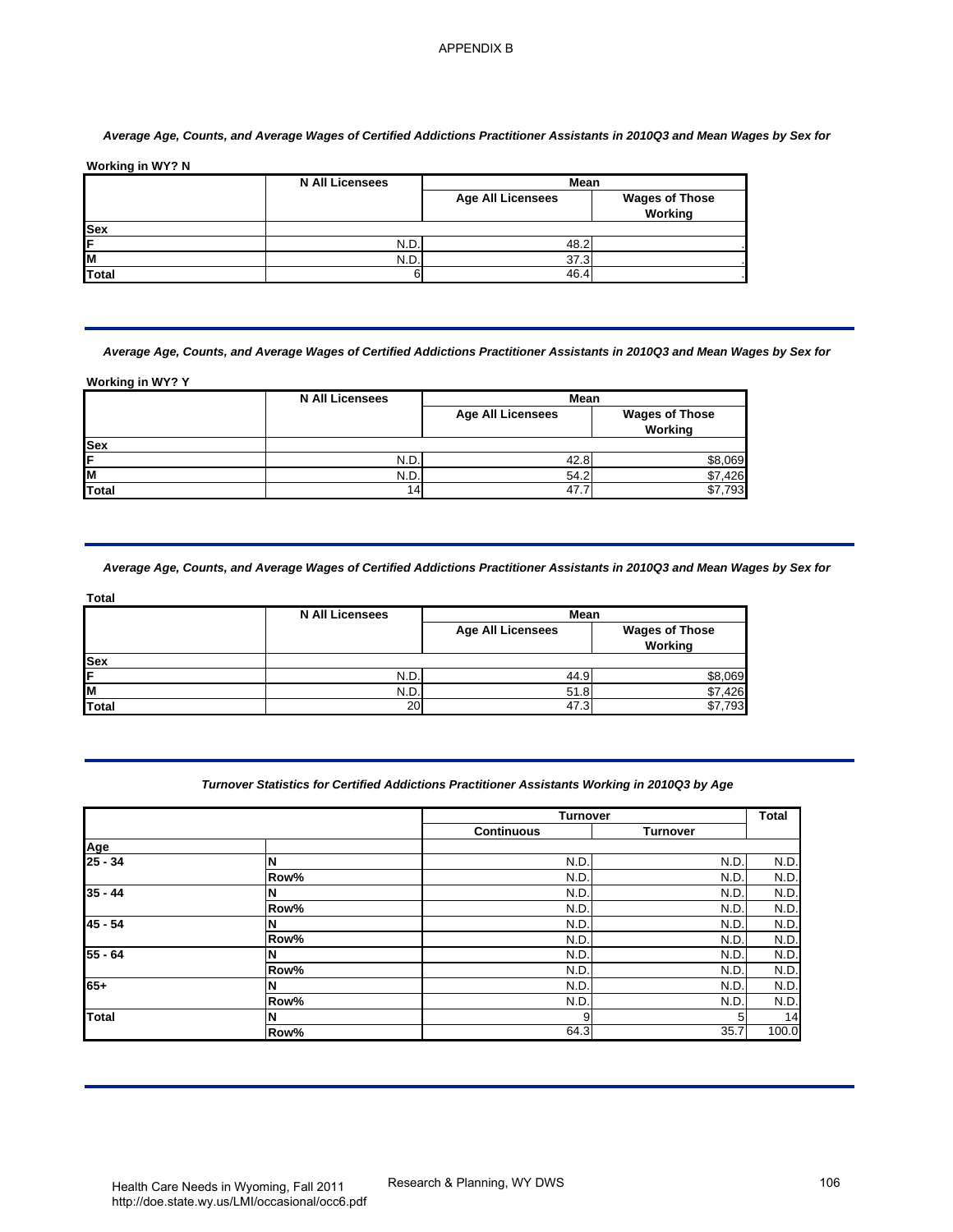#### *Average Wages for Certified Addictions Practitioner Assistants Working in 2010Q3 by Turnover Status and Sex*

|              |                        | <b>Mean</b> |            |
|--------------|------------------------|-------------|------------|
|              |                        | Age         | Avg. Wages |
| Sex<br>F     | Turnover Status        |             |            |
|              | <b>Continuous</b>      | 45.3        | \$9,105    |
|              | Turnover               | 35.4        | \$4,962    |
| lм           | <b>Continuous</b>      | 52.1        | \$10,319   |
|              | <b>Turnover</b>        | 56.3        | \$4,532    |
| <b>Total</b> | <b>Turnover Status</b> |             |            |
|              | <b>Continuous</b>      | 47.5        | \$9,510    |
|              | Turnover               | 48.0        | \$4,704    |
| Total        |                        | 47.7        | \$7,793    |

#### *Distribution of Certified Addictions Practitioner Assistants Working in 2010Q3 by Region and Sex*

|                         |                                                                                                  | Mean         |                              |
|-------------------------|--------------------------------------------------------------------------------------------------|--------------|------------------------------|
| <b>Sex</b>              | <b>Turnover Status</b>                                                                           | Age          | Avg. Wages                   |
| F                       | <b>Continuous</b>                                                                                | 45.3         | \$9,105                      |
|                         | <b>Turnover</b>                                                                                  | 35.4         | \$4,962                      |
| M                       | <b>Continuous</b>                                                                                | 52.1         | \$10,319                     |
| Total                   | <b>Turnover</b><br><b>Turnover Status</b>                                                        | 56.3         | \$4,532                      |
|                         | <b>Continuous</b>                                                                                | 47.5         | \$9,510                      |
|                         | <b>Turnover</b>                                                                                  | 48.0         | \$4,704                      |
| <b>Total</b>            |                                                                                                  | 47.7         | \$7,793                      |
|                         | Distribution of Certified Addictions Practitioner Assistants Working in 2010Q3 by Region and Sex | Sex<br>F     | <b>Total</b><br>М            |
| Region                  |                                                                                                  |              |                              |
| <b>Northwest</b>        | N<br>Col%                                                                                        | N.D.<br>N.D. | N.D.<br>N.D.<br>N.D.<br>N.D. |
| <b>Cheyenne MSA</b>     | N                                                                                                | N.D.         | N.D.<br>N.D.                 |
|                         | Col%                                                                                             | N.D.         | N.D.<br>N.D.                 |
| <b>Casper MSA</b>       | N                                                                                                | N.D.         | N.D.<br>N.D.                 |
| <b>Balance of State</b> | Col%<br>N                                                                                        | N.D.<br>N.D. | N.D.<br>N.D.<br>N.D.<br>N.D. |
|                         | Col%                                                                                             | N.D.         | N.D.<br>N.D.                 |
| <b>Total</b>            | N                                                                                                | 8            | 6                            |
|                         | Wages<br>Median                                                                                  |              |                              |
| Mean                    | \$7,793<br>\$9,740                                                                               |              |                              |
|                         | Average Commuting Distance for Certified Addictions Practitioner Assistants Working in 2010Q3    |              |                              |
| Avg. Distance           | 4.6                                                                                              |              |                              |
|                         |                                                                                                  |              |                              |
|                         |                                                                                                  |              |                              |
|                         |                                                                                                  |              |                              |

| Wages   |         |  |
|---------|---------|--|
| Mean    | Median  |  |
| \$7.793 | \$9,740 |  |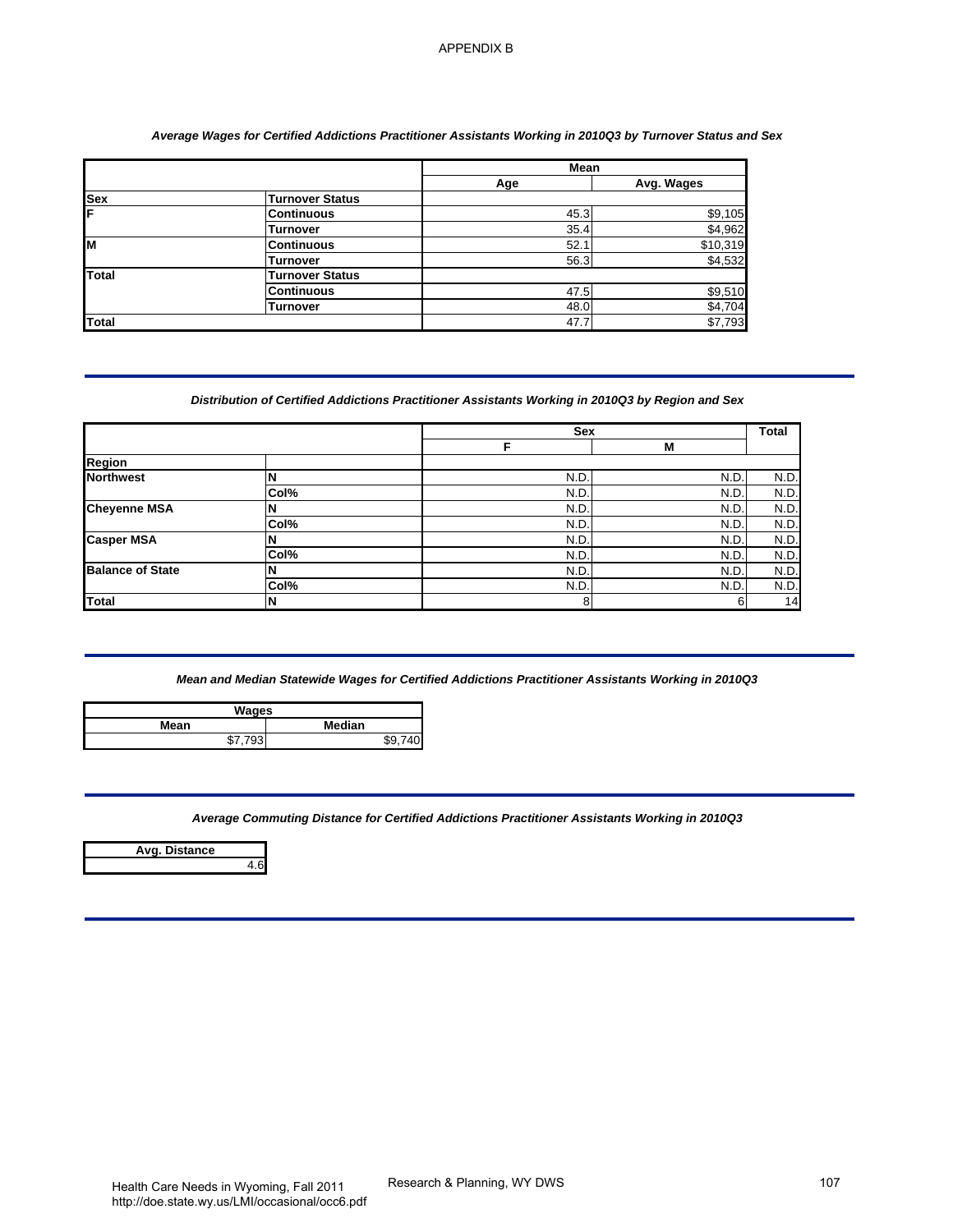#### *Reported FTEs for Certified Addictions Practitioner Assistants Working in 2010Q3*

|                          | Working in WY? |
|--------------------------|----------------|
|                          |                |
| <b>Reported FTE</b>      |                |
| <b>No Hours Reported</b> |                |
| $0.25 - 0.50$            | N.C            |
| $0.50 - 0.75$            |                |
| $0.75 - 1.00$            | N.D            |
| $1.00 - 1.25$            |                |
| $1.25 - 1.50$            | N.D            |
| $1.50 - 2.00$            | N.D            |
| Total                    | 14             |

#### *Distribution of Certified Social Workers in 2010Q3 by Work Status and Age Group*

|                                                                                                                                                                                                                                                                                                         |                            | Reported FTEs for Certified Addictions Practitioner Assistants Working in 2010Q3                 |  |
|---------------------------------------------------------------------------------------------------------------------------------------------------------------------------------------------------------------------------------------------------------------------------------------------------------|----------------------------|--------------------------------------------------------------------------------------------------|--|
|                                                                                                                                                                                                                                                                                                         | <b>Working in WY?</b><br>Y |                                                                                                  |  |
| <b>Reported FTE</b>                                                                                                                                                                                                                                                                                     |                            |                                                                                                  |  |
| <b>No Hours Reported</b>                                                                                                                                                                                                                                                                                | 4                          |                                                                                                  |  |
| $0.25 - 0.50$<br>$0.50 - 0.75$                                                                                                                                                                                                                                                                          | N.D                        |                                                                                                  |  |
| $0.75 - 1.00$                                                                                                                                                                                                                                                                                           | N.D.                       |                                                                                                  |  |
| $1.00 - 1.25$                                                                                                                                                                                                                                                                                           |                            |                                                                                                  |  |
| $1.25 - 1.50$<br>$1.50 - 2.00$                                                                                                                                                                                                                                                                          | N.D.<br>N.D.               |                                                                                                  |  |
| <b>Total</b>                                                                                                                                                                                                                                                                                            | 14                         |                                                                                                  |  |
|                                                                                                                                                                                                                                                                                                         |                            | Distribution of Certified Social Workers in 2010Q3 by Work Status and Age Group                  |  |
| Working in WY? N                                                                                                                                                                                                                                                                                        | N                          | Col%                                                                                             |  |
| <b>Age Group</b>                                                                                                                                                                                                                                                                                        |                            |                                                                                                  |  |
| $25$<br>$25 - 34$                                                                                                                                                                                                                                                                                       | N.D.<br>5                  | N.D.<br>29.4                                                                                     |  |
| $35 - 44$                                                                                                                                                                                                                                                                                               | 5                          | 29.4                                                                                             |  |
|                                                                                                                                                                                                                                                                                                         | N.D.                       | N.D.                                                                                             |  |
|                                                                                                                                                                                                                                                                                                         |                            |                                                                                                  |  |
|                                                                                                                                                                                                                                                                                                         | 5                          | 29.4                                                                                             |  |
|                                                                                                                                                                                                                                                                                                         | N.D.<br>17                 | N.D.<br>100.0<br>Distribution of Certified Social Workers in 2010Q3 by Work Status and Age Group |  |
|                                                                                                                                                                                                                                                                                                         |                            |                                                                                                  |  |
|                                                                                                                                                                                                                                                                                                         | N                          | Col%                                                                                             |  |
|                                                                                                                                                                                                                                                                                                         | N.D.                       | N.D                                                                                              |  |
|                                                                                                                                                                                                                                                                                                         | 20                         | 29.4                                                                                             |  |
|                                                                                                                                                                                                                                                                                                         | 15                         | 22.1                                                                                             |  |
|                                                                                                                                                                                                                                                                                                         | N.D.<br>14                 | N.D.<br>20.6                                                                                     |  |
|                                                                                                                                                                                                                                                                                                         | N.D.                       | N.D.                                                                                             |  |
|                                                                                                                                                                                                                                                                                                         | 68                         | 100.0                                                                                            |  |
|                                                                                                                                                                                                                                                                                                         |                            | Distribution of Certified Social Workers in 2010Q3 by Work Status and Age Group                  |  |
|                                                                                                                                                                                                                                                                                                         |                            |                                                                                                  |  |
|                                                                                                                                                                                                                                                                                                         | N                          | Col%                                                                                             |  |
|                                                                                                                                                                                                                                                                                                         | N.D.                       | N.D                                                                                              |  |
|                                                                                                                                                                                                                                                                                                         | 25                         | 29.4                                                                                             |  |
|                                                                                                                                                                                                                                                                                                         | 20                         | 23.5                                                                                             |  |
|                                                                                                                                                                                                                                                                                                         | 15<br>19                   | 17.7<br>22.4                                                                                     |  |
|                                                                                                                                                                                                                                                                                                         | N.D.                       | N.D.                                                                                             |  |
| $45 - 54$<br>$55 - 64$<br>$65+$<br>Total<br><b>Working in WY? Y</b><br><b>Age Group</b><br>$<$ 25<br>$25 - 34$<br>$35 - 44$<br>$45 - 54$<br>$55 - 64$<br>$65+$<br><b>Total</b><br><b>Total</b><br><b>Age Group</b><br>$25$<br>$25 - 34$<br>$35 - 44$<br>$45 - 54$<br>$55 - 64$<br>$65+$<br><b>Total</b> | 85                         | 100.0                                                                                            |  |

#### *Distribution of Certified Social Workers in 2010Q3 by Work Status and Age Group*

|                  | N               | Col%  |
|------------------|-----------------|-------|
|                  |                 |       |
| Age Group<br><25 | N.D.            | N.D.  |
| $25 - 34$        | 20              | 29.4  |
| $35 - 44$        | 15 <sub>1</sub> | 22.1  |
| $45 - 54$        | N.D.            | N.D.  |
| $55 - 64$        | 14              | 20.6  |
| $65+$            | N.D.            | N.D.  |
| Total            | 68              | 100.0 |

#### *Distribution of Certified Social Workers in 2010Q3 by Work Status and Age Group*

| <b>Total</b>     |                 |       |
|------------------|-----------------|-------|
|                  | N               | Col%  |
|                  |                 |       |
| Age Group<br><25 | N.D.            | N.D.  |
| $25 - 34$        | 25              | 29.4  |
| $35 - 44$        | 20              | 23.5  |
| $45 - 54$        | 15 <sub>1</sub> | 17.7  |
| $55 - 64$        | 19 <sub>1</sub> | 22.4  |
| $65+$            | N.D.            | N.D.  |
| Total            | 85              | 100.0 |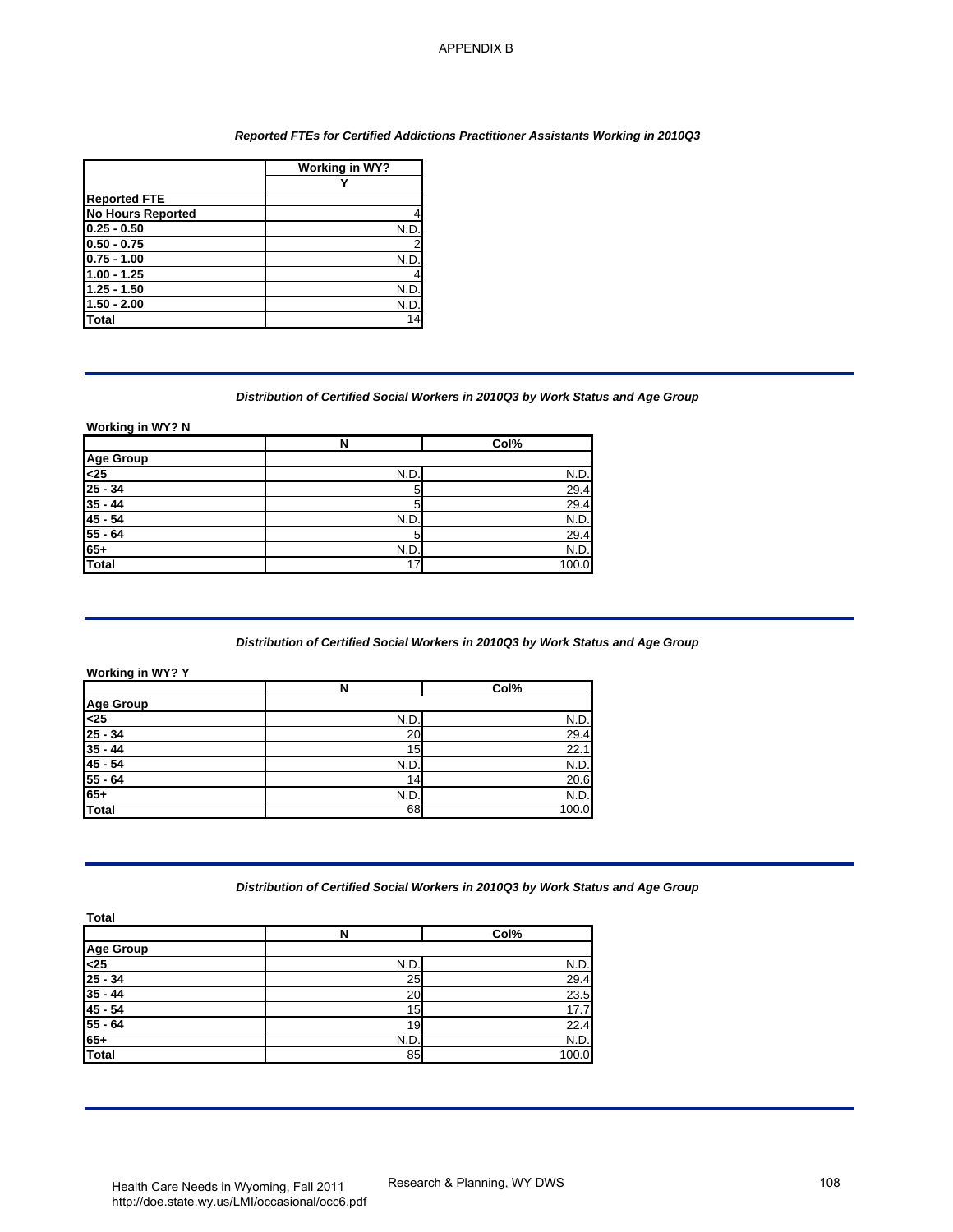## *Average Age, Counts, and Average Wages of Certified Social Workers in 2010Q3 and Mean Wages by Sex for Those Working in*

|              | <b>N All Licensees</b> | Mean                     |                                  |
|--------------|------------------------|--------------------------|----------------------------------|
|              |                        | <b>Age All Licensees</b> | <b>Wages of Those</b><br>Working |
| <b>Sex</b>   |                        |                          |                                  |
| IF           |                        | 44.3                     |                                  |
| lм           | N.D.                   | 45.6                     |                                  |
| IU           | N.D.                   | 31.1                     |                                  |
| <b>Total</b> | -                      | 42.2                     |                                  |

| <b>Wages of Those</b><br><b>Age All Licensees</b><br>Working<br>Sex<br>11<br>44.3<br>N.D.<br>$45.\overline{6}$<br>N.D.<br>31.1<br><b>Total</b><br>42.2<br>17<br>Average Age, Counts, and Average Wages of Certified Social Workers in 2010Q3 and Mean Wages by Sex for Those Working in<br><b>Working in WY? Y</b><br><b>N All Licensees</b><br>Mean<br><b>Age All Licensees</b><br><b>Wages of Those</b><br>Working<br><b>Sex</b><br>60<br>40.7<br>\$9,585<br>\$9,069<br>N.D.<br>52.1<br>N.D.<br>58.3<br>\$11,569<br><b>Total</b><br>68<br>42.1<br>\$9,561<br>Average Age, Counts, and Average Wages of Certified Social Workers in 2010Q3 and Mean Wages by Sex for Those Working in<br>Total<br><b>N All Licensees</b><br>Mean<br><b>Wages of Those</b><br><b>Age All Licensees</b><br>Working<br>Sex<br>71<br>41.2<br>\$9,585<br>N.D.<br>50.2<br>\$9,069<br>\$11,569<br>37.9<br>N.D.<br><b>Total</b><br>42.1<br>\$9,561<br>85 | Working in WY? N | <b>N All Licensees</b> | Mean |  |
|-----------------------------------------------------------------------------------------------------------------------------------------------------------------------------------------------------------------------------------------------------------------------------------------------------------------------------------------------------------------------------------------------------------------------------------------------------------------------------------------------------------------------------------------------------------------------------------------------------------------------------------------------------------------------------------------------------------------------------------------------------------------------------------------------------------------------------------------------------------------------------------------------------------------------------------|------------------|------------------------|------|--|
|                                                                                                                                                                                                                                                                                                                                                                                                                                                                                                                                                                                                                                                                                                                                                                                                                                                                                                                                   |                  |                        |      |  |
|                                                                                                                                                                                                                                                                                                                                                                                                                                                                                                                                                                                                                                                                                                                                                                                                                                                                                                                                   |                  |                        |      |  |
|                                                                                                                                                                                                                                                                                                                                                                                                                                                                                                                                                                                                                                                                                                                                                                                                                                                                                                                                   |                  |                        |      |  |
|                                                                                                                                                                                                                                                                                                                                                                                                                                                                                                                                                                                                                                                                                                                                                                                                                                                                                                                                   |                  |                        |      |  |
|                                                                                                                                                                                                                                                                                                                                                                                                                                                                                                                                                                                                                                                                                                                                                                                                                                                                                                                                   |                  |                        |      |  |
|                                                                                                                                                                                                                                                                                                                                                                                                                                                                                                                                                                                                                                                                                                                                                                                                                                                                                                                                   |                  |                        |      |  |
|                                                                                                                                                                                                                                                                                                                                                                                                                                                                                                                                                                                                                                                                                                                                                                                                                                                                                                                                   |                  |                        |      |  |
|                                                                                                                                                                                                                                                                                                                                                                                                                                                                                                                                                                                                                                                                                                                                                                                                                                                                                                                                   |                  |                        |      |  |
|                                                                                                                                                                                                                                                                                                                                                                                                                                                                                                                                                                                                                                                                                                                                                                                                                                                                                                                                   |                  |                        |      |  |
|                                                                                                                                                                                                                                                                                                                                                                                                                                                                                                                                                                                                                                                                                                                                                                                                                                                                                                                                   |                  |                        |      |  |
|                                                                                                                                                                                                                                                                                                                                                                                                                                                                                                                                                                                                                                                                                                                                                                                                                                                                                                                                   |                  |                        |      |  |
|                                                                                                                                                                                                                                                                                                                                                                                                                                                                                                                                                                                                                                                                                                                                                                                                                                                                                                                                   |                  |                        |      |  |
|                                                                                                                                                                                                                                                                                                                                                                                                                                                                                                                                                                                                                                                                                                                                                                                                                                                                                                                                   |                  |                        |      |  |
|                                                                                                                                                                                                                                                                                                                                                                                                                                                                                                                                                                                                                                                                                                                                                                                                                                                                                                                                   |                  |                        |      |  |
|                                                                                                                                                                                                                                                                                                                                                                                                                                                                                                                                                                                                                                                                                                                                                                                                                                                                                                                                   |                  |                        |      |  |
|                                                                                                                                                                                                                                                                                                                                                                                                                                                                                                                                                                                                                                                                                                                                                                                                                                                                                                                                   |                  |                        |      |  |
|                                                                                                                                                                                                                                                                                                                                                                                                                                                                                                                                                                                                                                                                                                                                                                                                                                                                                                                                   |                  |                        |      |  |
|                                                                                                                                                                                                                                                                                                                                                                                                                                                                                                                                                                                                                                                                                                                                                                                                                                                                                                                                   |                  |                        |      |  |
|                                                                                                                                                                                                                                                                                                                                                                                                                                                                                                                                                                                                                                                                                                                                                                                                                                                                                                                                   |                  |                        |      |  |

| ×<br>٦<br>.<br>۰. |
|-------------------|
|                   |

|              | <b>N All Licensees</b> | Mean                     |                                  |
|--------------|------------------------|--------------------------|----------------------------------|
|              |                        | <b>Age All Licensees</b> | <b>Wages of Those</b><br>Working |
| <b>Sex</b>   |                        |                          |                                  |
| IF           |                        | 41.2                     | \$9,585                          |
| lм           | N.D.                   | 50.2                     | \$9,069                          |
| IU           | N.D.                   | 37.9                     | \$11,569                         |
| <b>Total</b> | 85                     | 42.1                     | \$9,561                          |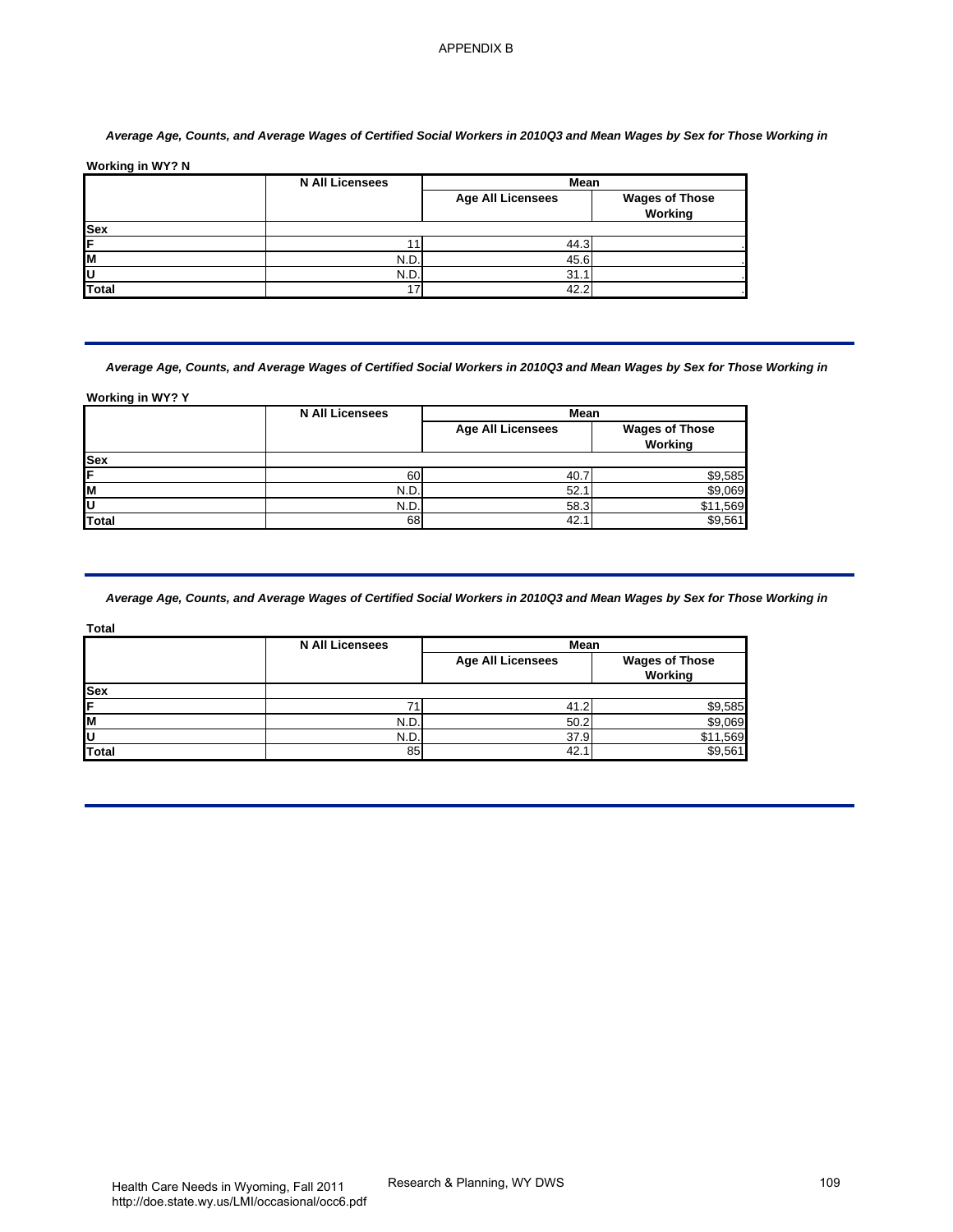# *Turnover Statistics for Certified Social Workers Working in 2010Q3 by Age*

|              |      | <b>Turnover</b>   |                 | <b>Total</b> |
|--------------|------|-------------------|-----------------|--------------|
|              |      | <b>Continuous</b> | <b>Turnover</b> |              |
| Age          |      |                   |                 |              |
| $25$         | N    | N.D               | N.D.            | N.D.         |
|              | Row% | N.D               | N.D.            | N.D.         |
| $25 - 34$    | N    | 16                | $\overline{4}$  | 20           |
|              | Row% | 80.0              | 20.0            | 100.0        |
| $35 - 44$    | N    | 11                | 4               | 15           |
|              | Row% | 73.3              | 26.7            | 100.0        |
| $45 - 54$    | N    | 10                | 4               | 14           |
|              | Row% | 71.4              | 28.6            | 100.0        |
| $55 - 64$    | N    | 14                |                 | 14           |
|              | Row% | 100.0             | 0.0             | 100.0        |
| $65+$        | N    | N.D.              | N.D.            | N.D.         |
|              | Row% | N.D               | N.D.            | N.D.         |
| <b>Total</b> | N    | 56                | 12 <sub>1</sub> | 68           |
|              | Row% | 82.4              | 17.7            | 100.0        |

## *Average Wages for Certified Social Workers Working in 2010Q3 by Turnover Status and Sex*

|            |                        | Mean |            |
|------------|------------------------|------|------------|
|            |                        | Age  | Avg. Wages |
| <b>Sex</b> | <b>Turnover Status</b> |      |            |
| ΙF         | <b>Continuous</b>      | 41.3 | \$10,230   |
|            | Turnover               | 36.9 | \$5,392    |
| M          | <b>Continuous</b>      | 57.7 | \$13,399   |
|            | Turnover               | 47.9 | \$5,820    |
| lυ         | <b>Continuous</b>      | 58.3 | \$11,569   |
|            | Turnover               |      |            |
| Total      | <b>Turnover Status</b> |      |            |
|            | <b>Continuous</b>      | 42.4 | \$10,423   |
|            | <b>Turnover</b>        | 40.6 | \$5,535    |
| Total      |                        | 42.1 | \$9,561    |

# *Distribution of Certified Social Workers Working in 2010Q3 by Region and Sex*

|                                                                                   |                                      | Turnover                                                                     |                    | <b>Total</b> |
|-----------------------------------------------------------------------------------|--------------------------------------|------------------------------------------------------------------------------|--------------------|--------------|
|                                                                                   |                                      | <b>Continuous</b>                                                            | <b>Turnover</b>    |              |
| Age<br>$25$                                                                       | N                                    | N.D.                                                                         | N.D                | N.D          |
|                                                                                   | Row%                                 | N.D                                                                          | N.D                | N.D          |
| $25 - 34$                                                                         | N                                    | 16                                                                           | 4                  | 20           |
|                                                                                   | Row%                                 | 80.0                                                                         | 20.0               | 100.0        |
| $35 - 44$                                                                         | N                                    | 11                                                                           |                    | 15           |
|                                                                                   | Row%                                 | 73.3                                                                         | 26.7               | 100.0        |
| $45 - 54$                                                                         | N<br>Row%                            | 10<br>71.4                                                                   | 4<br>28.6          | 14<br>100.0  |
| $55 - 64$                                                                         | N                                    | 14                                                                           |                    | 14           |
|                                                                                   | Row%                                 | 100.0                                                                        | 0.0                | 100.0        |
| $65+$                                                                             | N                                    | N.D                                                                          | N.D                | N.D          |
|                                                                                   | Row%                                 | N.D                                                                          | N.D                | N.D          |
| <b>Total</b>                                                                      | N<br>Row%                            | 56<br>82.4                                                                   | 12<br>17.7         | 68<br>100.0  |
|                                                                                   | <b>Turnover Status</b>               |                                                                              |                    |              |
| <b>Sex</b>                                                                        |                                      | Age                                                                          | Avg. Wages         |              |
|                                                                                   | <b>Continuous</b>                    | 41.3                                                                         | \$10,230           |              |
|                                                                                   | <b>Turnover</b>                      | 36.9                                                                         | \$5,392            |              |
|                                                                                   |                                      |                                                                              |                    |              |
|                                                                                   | <b>Continuous</b>                    | 57.7                                                                         | \$13,399           |              |
|                                                                                   | <b>Turnover</b>                      | 47.9<br>58.3                                                                 | \$5,820            |              |
|                                                                                   | <b>Continuous</b><br><b>Turnover</b> |                                                                              | \$11,569           |              |
|                                                                                   | <b>Turnover Status</b>               |                                                                              |                    |              |
|                                                                                   | <b>Continuous</b>                    | 42.4                                                                         | \$10,423           |              |
|                                                                                   | <b>Turnover</b>                      | 40.6<br>42.1                                                                 | \$5,535<br>\$9,561 |              |
| <b>Total</b><br>Total                                                             |                                      | Distribution of Certified Social Workers Working in 2010Q3 by Region and Sex |                    |              |
|                                                                                   |                                      | Sex<br>F                                                                     | M                  | U            |
|                                                                                   |                                      |                                                                              |                    |              |
|                                                                                   | N                                    | N.D                                                                          | N.D.               | N.D.         |
|                                                                                   | Col%<br>N                            | N.D<br>N.D                                                                   | N.D<br>N.D         | N.D<br>N.D   |
|                                                                                   | Col%                                 | N.D                                                                          | N.D                | N.D.         |
|                                                                                   | N                                    | N.D                                                                          | N.D                | N.D          |
| <b>Region</b><br><b>Northeast</b><br><b>Northwest</b><br><b>Central Southeast</b> | Col%                                 | N.D                                                                          | N.D                | N.D          |
| <b>Southwest</b>                                                                  | N                                    | N.D                                                                          | N.D                | N.D          |
|                                                                                   | Col%                                 | N.D                                                                          | N.D                | N.D          |
|                                                                                   | N<br>Col%                            | N.D<br>N.D.                                                                  | N.D<br>N.D         | N.D.<br>N.D. |
|                                                                                   | N                                    | 15                                                                           | N.D                | N.D.         |
| <b>Cheyenne MSA</b><br><b>Casper MSA</b>                                          | Col%                                 | 25.0                                                                         | N.D                | N.D.         |
| <b>Balance of State</b>                                                           | N<br>Col%                            | 23<br>38.3                                                                   | 4<br>57.1          | 100.0        |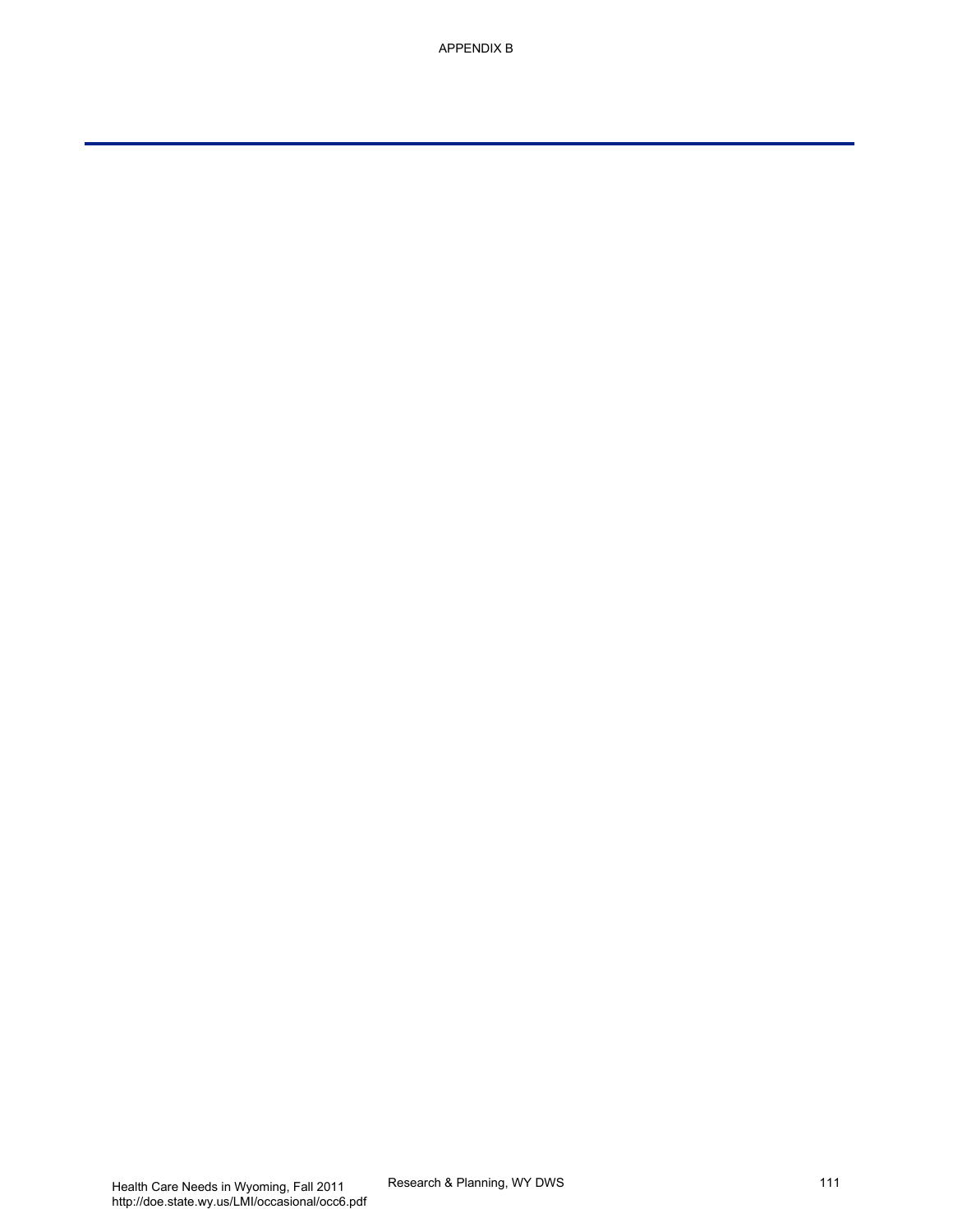#### *Mean and Median Statewide Wages for Certified Social Workers Working in 2010Q3*

| Wages         |               |
|---------------|---------------|
| Mean          | <b>Median</b> |
| <b>¢Q 561</b> | ¢۵            |

## *Average Commuting Distance for Certified Social Workers Working in 2010Q3*



## *Reported FTEs for Certified Social Workers Working in 2010Q3*

|                          | Working in WY? |
|--------------------------|----------------|
|                          |                |
| <b>Reported FTE</b>      |                |
| <b>No Hours Reported</b> | 20             |
| < 0.25                   | N.D            |
| $0.25 - 0.50$            | N.D            |
| $0.50 - 0.75$            | 6              |
| $0.75 - 1.00$            |                |
| 1.00 - 1.25              | 28             |
| $1.50 - 2.00$            | N.D.           |
| Total                    | 68             |

#### *Distribution of Licensed Addictions Therapists in 2010Q3 by Work Status and Age Group*

|                                                                                                                                                                                                                                                                                                        |                            | Mean and Median Statewide Wages for Certified Social Workers Working in 2010Q3        |  |
|--------------------------------------------------------------------------------------------------------------------------------------------------------------------------------------------------------------------------------------------------------------------------------------------------------|----------------------------|---------------------------------------------------------------------------------------|--|
| <b>Wages</b><br>Mean                                                                                                                                                                                                                                                                                   | Median                     |                                                                                       |  |
| \$9,561                                                                                                                                                                                                                                                                                                | \$9,296                    |                                                                                       |  |
|                                                                                                                                                                                                                                                                                                        |                            |                                                                                       |  |
|                                                                                                                                                                                                                                                                                                        |                            | Average Commuting Distance for Certified Social Workers Working in 2010Q3             |  |
| Avg. Distance<br>17.1                                                                                                                                                                                                                                                                                  |                            |                                                                                       |  |
|                                                                                                                                                                                                                                                                                                        |                            |                                                                                       |  |
|                                                                                                                                                                                                                                                                                                        |                            | Reported FTEs for Certified Social Workers Working in 2010Q3                          |  |
|                                                                                                                                                                                                                                                                                                        | <b>Working in WY?</b><br>Y |                                                                                       |  |
| <b>Reported FTE</b>                                                                                                                                                                                                                                                                                    |                            |                                                                                       |  |
| No Hours Reported                                                                                                                                                                                                                                                                                      | 20                         |                                                                                       |  |
| < 0.25                                                                                                                                                                                                                                                                                                 | N.D.                       |                                                                                       |  |
| $0.25 - 0.50$                                                                                                                                                                                                                                                                                          | N.D.                       |                                                                                       |  |
| $0.50 - 0.75$<br>$0.75 - 1.00$                                                                                                                                                                                                                                                                         | 6<br>$\overline{7}$        |                                                                                       |  |
|                                                                                                                                                                                                                                                                                                        |                            |                                                                                       |  |
|                                                                                                                                                                                                                                                                                                        |                            |                                                                                       |  |
|                                                                                                                                                                                                                                                                                                        | 28                         |                                                                                       |  |
|                                                                                                                                                                                                                                                                                                        | N.D.<br>68                 |                                                                                       |  |
|                                                                                                                                                                                                                                                                                                        |                            | Distribution of Licensed Addictions Therapists in 2010Q3 by Work Status and Age Group |  |
|                                                                                                                                                                                                                                                                                                        | N                          | Col%                                                                                  |  |
|                                                                                                                                                                                                                                                                                                        |                            |                                                                                       |  |
|                                                                                                                                                                                                                                                                                                        | N.D.                       | N.D.                                                                                  |  |
|                                                                                                                                                                                                                                                                                                        | N.D.                       | N.D.                                                                                  |  |
|                                                                                                                                                                                                                                                                                                        | 10                         | 17.2                                                                                  |  |
|                                                                                                                                                                                                                                                                                                        | 26                         | 44.8                                                                                  |  |
|                                                                                                                                                                                                                                                                                                        | N.D.<br>58                 | N.D.<br>100.0                                                                         |  |
|                                                                                                                                                                                                                                                                                                        |                            |                                                                                       |  |
|                                                                                                                                                                                                                                                                                                        |                            | Distribution of Licensed Addictions Therapists in 2010Q3 by Work Status and Age Group |  |
|                                                                                                                                                                                                                                                                                                        | N                          | Col%                                                                                  |  |
|                                                                                                                                                                                                                                                                                                        |                            |                                                                                       |  |
|                                                                                                                                                                                                                                                                                                        | N.D.                       | N.D.                                                                                  |  |
|                                                                                                                                                                                                                                                                                                        | N.D.                       | N.D                                                                                   |  |
|                                                                                                                                                                                                                                                                                                        | 20                         | $\overline{27.0}$                                                                     |  |
|                                                                                                                                                                                                                                                                                                        | $\overline{37}$            | 50.0                                                                                  |  |
| $1.00 - 1.25$<br>$1.50 - 2.00$<br>Total<br><b>Working in WY? N</b><br><b>Age Group</b><br>$25 - 34$<br>$\frac{35 - 44}{45 - 54}$<br>$\frac{48}{55 \cdot 64}$<br>$\frac{65+}{64}$<br>Total<br>Working in WY? Y<br>Age Group<br>25 - 34<br>35 - 44<br>$\frac{45 - 54}{55 - 64}$<br>$65+$<br><b>Total</b> | N.D.<br>74                 | N.D.<br>100.0                                                                         |  |
|                                                                                                                                                                                                                                                                                                        |                            |                                                                                       |  |

#### *Distribution of Licensed Addictions Therapists in 2010Q3 by Work Status and Age Group*

|                       | N    | Col%  |
|-----------------------|------|-------|
|                       |      |       |
| Age Group<br>25 - 34  | N.D. | N.D.  |
| $35 - 44$             | N.D. | N.D.  |
| $45 - 54$             | 20   | 27.0  |
| $\frac{55 - 64}{65+}$ | 37   | 50.0  |
|                       | N.D. | N.D.  |
| Total                 | 74   | 100.0 |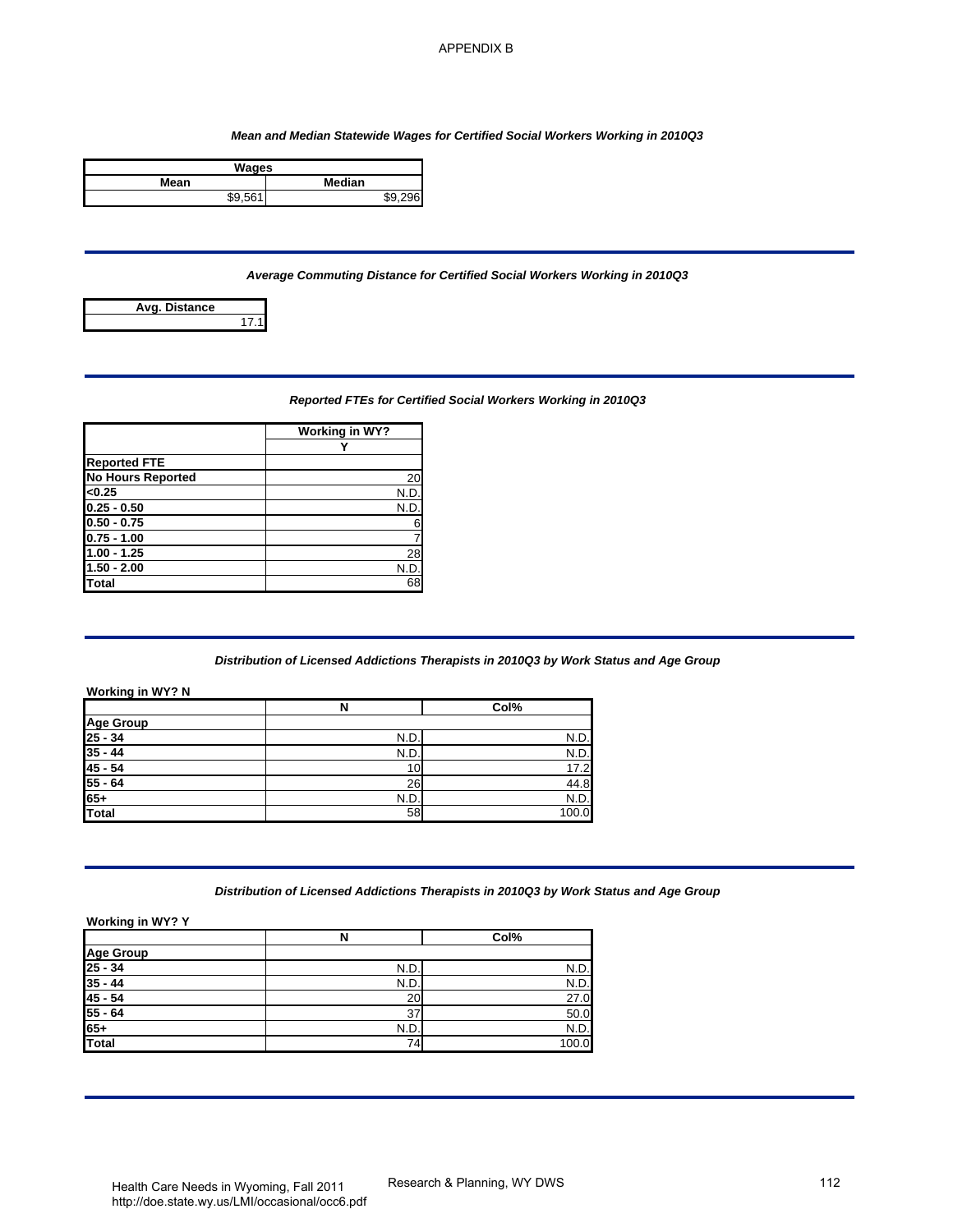#### *Distribution of Licensed Addictions Therapists in 2010Q3 by Work Status and Age Group*

| <b>Total</b>          |      |       |
|-----------------------|------|-------|
|                       | N    | Col%  |
| <b>Age Group</b>      |      |       |
| $25 - 34$             | N.D. | N.D.  |
| $35 - 44$             | N.D. | N.D.  |
| $45 - 54$             | 30   | 22.7  |
| $\frac{55 - 64}{65+}$ | 63   | 47.7  |
|                       | N.D. | N.D.  |
| Total                 | 132  | 100.0 |

#### *Average Age, Counts, and Average Wages of Licensed Addictions Therapists in 2010Q3 and Mean Wages by Sex for Those Working*

#### **Working in WY? N**

|            | <b>N All Licensees</b> | Mean                     |                                  |
|------------|------------------------|--------------------------|----------------------------------|
|            |                        | <b>Age All Licensees</b> | <b>Wages of Those</b><br>Working |
| <b>Sex</b> |                        |                          |                                  |
| ΙF         | 36                     | 57.9                     |                                  |
| lм         | 19                     | 61.                      |                                  |
| ΙU         |                        | 46.1                     |                                  |
| Total      | 58                     | 58.3                     |                                  |

## *Average Age, Counts, and Average Wages of Licensed Addictions Therapists in 2010Q3 and Mean Wages by Sex for Those Working*

| Working in WY? Y |                        |                          |                       |
|------------------|------------------------|--------------------------|-----------------------|
|                  | <b>N All Licensees</b> | Mean                     |                       |
|                  |                        | <b>Age All Licensees</b> | <b>Wages of Those</b> |
|                  |                        |                          | Working               |
| <b>Sex</b>       |                        |                          |                       |
| F                | 43                     | 54.1                     |                       |
| Iм               | 31                     | 57.4                     | \$12,905<br>\$14,822  |
| U                |                        |                          |                       |
| Total            | 74                     | 55.5                     | \$13,708              |

## *Average Age, Counts, and Average Wages of Licensed Addictions Therapists in 2010Q3 and Mean Wages by Sex for Those Working*

| <b>Age Group</b><br>$\frac{25 - 34}{35 - 44}$                                         | $\overline{\mathbf{N}}$                                                                                                                                         | Col%                             |                                  |
|---------------------------------------------------------------------------------------|-----------------------------------------------------------------------------------------------------------------------------------------------------------------|----------------------------------|----------------------------------|
|                                                                                       |                                                                                                                                                                 |                                  |                                  |
|                                                                                       | N.D.                                                                                                                                                            | N.D.                             |                                  |
|                                                                                       | N.D<br>30                                                                                                                                                       | N.D.<br>22.7                     |                                  |
| $\frac{45 - 54}{55 - 64}$                                                             | 63                                                                                                                                                              | 47.7                             |                                  |
|                                                                                       | N.D.                                                                                                                                                            | N.D.                             |                                  |
| Total                                                                                 | 132                                                                                                                                                             | 100.0                            |                                  |
| Working in WY? N                                                                      | Average Age, Counts, and Average Wages of Licensed Addictions Therapists in 2010Q3 and Mean Wages by Sex for Those Working<br><b>N All Licensees</b>            | Mean                             |                                  |
|                                                                                       |                                                                                                                                                                 | <b>Age All Licensees</b>         | <b>Wages of Those</b><br>Working |
|                                                                                       |                                                                                                                                                                 |                                  |                                  |
|                                                                                       | 36                                                                                                                                                              | 57.9                             |                                  |
|                                                                                       |                                                                                                                                                                 |                                  |                                  |
|                                                                                       | 19                                                                                                                                                              | 61.1                             |                                  |
|                                                                                       | 3<br>58<br>Average Age, Counts, and Average Wages of Licensed Addictions Therapists in 2010Q3 and Mean Wages by Sex for Those Working<br><b>N All Licensees</b> | 46.1<br>58.3<br>Mean             |                                  |
|                                                                                       |                                                                                                                                                                 | <b>Age All Licensees</b>         | <b>Wages of Those</b><br>Working |
|                                                                                       |                                                                                                                                                                 | 54.1                             |                                  |
|                                                                                       | 43<br>31                                                                                                                                                        | 57.4                             | \$12,905<br>\$14,822             |
|                                                                                       | 74                                                                                                                                                              | 55.5                             | \$13,708                         |
| <b>Total</b><br><b>Working in WY? Y</b><br><b>Sex</b><br><b>Total</b><br><b>Total</b> | Average Age, Counts, and Average Wages of Licensed Addictions Therapists in 2010Q3 and Mean Wages by Sex for Those Working                                      |                                  |                                  |
|                                                                                       | <b>N All Licensees</b>                                                                                                                                          | Mean<br><b>Age All Licensees</b> | <b>Wages of Those</b>            |
|                                                                                       |                                                                                                                                                                 |                                  | Working                          |
|                                                                                       |                                                                                                                                                                 |                                  |                                  |
|                                                                                       | 79                                                                                                                                                              | 55.8                             | \$12,905                         |
| <b>Total</b>                                                                          | 50<br>3<br>132                                                                                                                                                  | 58.8<br>46.1<br>56.7             | \$14,822<br>\$13,708             |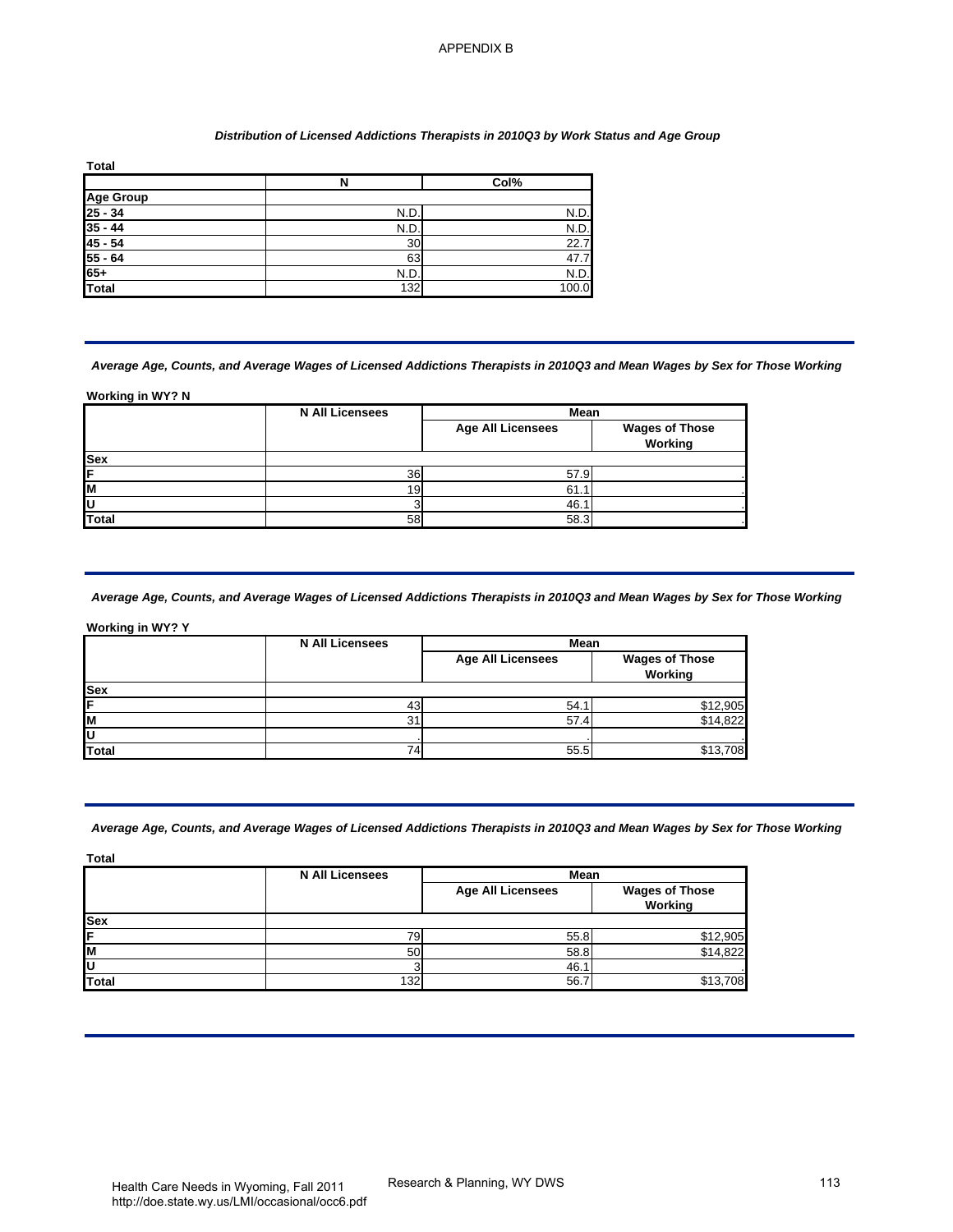## *Turnover Statistics for Licensed Addictions Therapists Working in 2010Q3 by Age*

|                |      | <b>Turnover</b>   |                 | <b>Total</b> |
|----------------|------|-------------------|-----------------|--------------|
|                |      | <b>Continuous</b> | <b>Turnover</b> |              |
| Age<br>25 - 34 |      |                   |                 |              |
|                | N    | N.D               | N.D             | N.D.         |
|                | Row% | N.D               | N.D             | N.D.         |
| $35 - 44$      | N    | N.D               | N.D             | N.D.         |
|                | Row% | N.D               | N.D             | N.D.         |
| $45 - 54$      |      | 14                | 6               | 20           |
|                | Row% | 70.0              | 30.0            | 100.0        |
| $55 - 64$      |      | 36                |                 | 37           |
|                | Row% | 97.3              | 2.7             | 100.0        |
| 65+            | N    | N.D               | N.D             | N.D.         |
|                | Row% | N.D               | N.D             | N.D.         |
| Total          | N    | 64                | 10              | 74           |
|                | Row% | 86.5              | 13.5            | 100.0        |

# *Average Wages for Licensed Addictions Therapists Working in 2010Q3 by Turnover Status and Sex*

|            |                        | Mean |            |
|------------|------------------------|------|------------|
|            |                        | Age  | Avg. Wages |
| <b>Sex</b> | <b>Turnover Status</b> |      |            |
| F          | <b>Continuous</b>      | 55.5 | \$14,347   |
|            | Turnover               | 48.8 | \$7,457    |
| lм         | <b>Continuous</b>      | 57.9 | \$14,820   |
|            | Turnover               | 42.2 | \$14,877   |
| Ιū         | <b>Continuous</b>      |      |            |
|            | Turnover               |      |            |
| Total      | <b>Turnover Status</b> |      |            |
|            | <b>Continuous</b>      | 56.6 | \$14,569   |
|            | Turnover               | 48.1 | \$8,199    |
| Total      |                        | 55.5 | \$13,708   |

## *Distribution of Licensed Addictions Therapists Working in 2010Q3 by Region and Sex*

| Age<br>$25 - 34$<br>$35 - 44$<br>$45 - 54$<br>55 - 64                                                                          | N<br>Row%<br>N<br>Row%<br>N                                                                   | <b>Continuous</b><br>N.D.<br>N.D<br>N.D | <b>Turnover</b><br>N.D.<br>N.D  |             |
|--------------------------------------------------------------------------------------------------------------------------------|-----------------------------------------------------------------------------------------------|-----------------------------------------|---------------------------------|-------------|
|                                                                                                                                |                                                                                               |                                         |                                 |             |
|                                                                                                                                |                                                                                               |                                         |                                 | N.D         |
|                                                                                                                                |                                                                                               |                                         |                                 | N.D         |
|                                                                                                                                |                                                                                               |                                         | N.D                             | N.D         |
|                                                                                                                                |                                                                                               | N.D.                                    | N.D                             | N.D.        |
|                                                                                                                                |                                                                                               | 14                                      | 6                               | 20          |
|                                                                                                                                | Row%<br>N                                                                                     | 70.0<br>36                              | 30.0<br>1                       | 100.0<br>37 |
|                                                                                                                                | Row%                                                                                          | 97.3                                    | 2.7                             | 100.0       |
| 65+                                                                                                                            | N                                                                                             | N.D                                     | N.D                             | N.D.        |
|                                                                                                                                | Row%                                                                                          | N.D.                                    | N.D                             | N.D.        |
| Total                                                                                                                          | N<br>Row%                                                                                     | 64<br>86.5                              | 10<br>13.5                      | 74<br>100.0 |
|                                                                                                                                |                                                                                               |                                         |                                 |             |
|                                                                                                                                | Average Wages for Licensed Addictions Therapists Working in 2010Q3 by Turnover Status and Sex |                                         |                                 |             |
|                                                                                                                                |                                                                                               | Mean                                    |                                 |             |
|                                                                                                                                |                                                                                               | Age                                     | Avg. Wages                      |             |
| <b>Sex</b>                                                                                                                     | <b>Turnover Status</b><br><b>Continuous</b>                                                   | 55.5                                    |                                 |             |
|                                                                                                                                | <b>Turnover</b>                                                                               | 48.8                                    | \$14,347<br>\$7,457             |             |
|                                                                                                                                | <b>Continuous</b>                                                                             | 57.9                                    | \$14,820                        |             |
|                                                                                                                                | <b>Turnover</b>                                                                               | 42.2                                    | \$14,877                        |             |
|                                                                                                                                | <b>Continuous</b>                                                                             |                                         |                                 |             |
|                                                                                                                                | <b>Turnover</b>                                                                               |                                         |                                 |             |
|                                                                                                                                |                                                                                               |                                         |                                 |             |
|                                                                                                                                | <b>Turnover Status</b><br><b>Continuous</b>                                                   | 56.6                                    |                                 |             |
|                                                                                                                                | <b>Turnover</b>                                                                               | 48.1<br>55.5                            | \$14,569<br>\$8,199<br>\$13,708 |             |
|                                                                                                                                |                                                                                               |                                         |                                 |             |
|                                                                                                                                | Distribution of Licensed Addictions Therapists Working in 2010Q3 by Region and Sex            |                                         |                                 |             |
|                                                                                                                                |                                                                                               | F                                       | Sex<br>M                        | U           |
|                                                                                                                                |                                                                                               |                                         |                                 |             |
|                                                                                                                                | N                                                                                             | N.D                                     | N.D                             | N.D.        |
|                                                                                                                                | Col%<br>N                                                                                     | N.D<br>7                                | N.D.<br>6                       | N.D         |
|                                                                                                                                | Col%                                                                                          | 16.3                                    | 19.4                            |             |
|                                                                                                                                | N                                                                                             | 7                                       | 2                               |             |
|                                                                                                                                | Col%                                                                                          | 16.3                                    | 6.5                             |             |
| <b>Total</b><br><b>Total</b><br>Region<br><b>Northeast</b><br><b>Northwest</b><br><b>Central Southeast</b><br><b>Southwest</b> | N                                                                                             | N.D                                     | N.D                             | N.D         |
| <b>Cheyenne MSA</b>                                                                                                            | Col%<br>N                                                                                     | N.D<br>N.D                              | N.D<br>N.D                      | N.D<br>N.D  |
|                                                                                                                                | Col%                                                                                          | N.D                                     | N.D                             | N.D.        |
|                                                                                                                                | N                                                                                             | N.D                                     | N.D                             | N.D.        |
|                                                                                                                                | Col%                                                                                          | N.D.                                    | N.D                             | N.D.        |
| <b>Casper MSA</b><br><b>Balance of State</b>                                                                                   | N<br>Col%                                                                                     | 14<br>32.6                              | 9<br>29.0                       |             |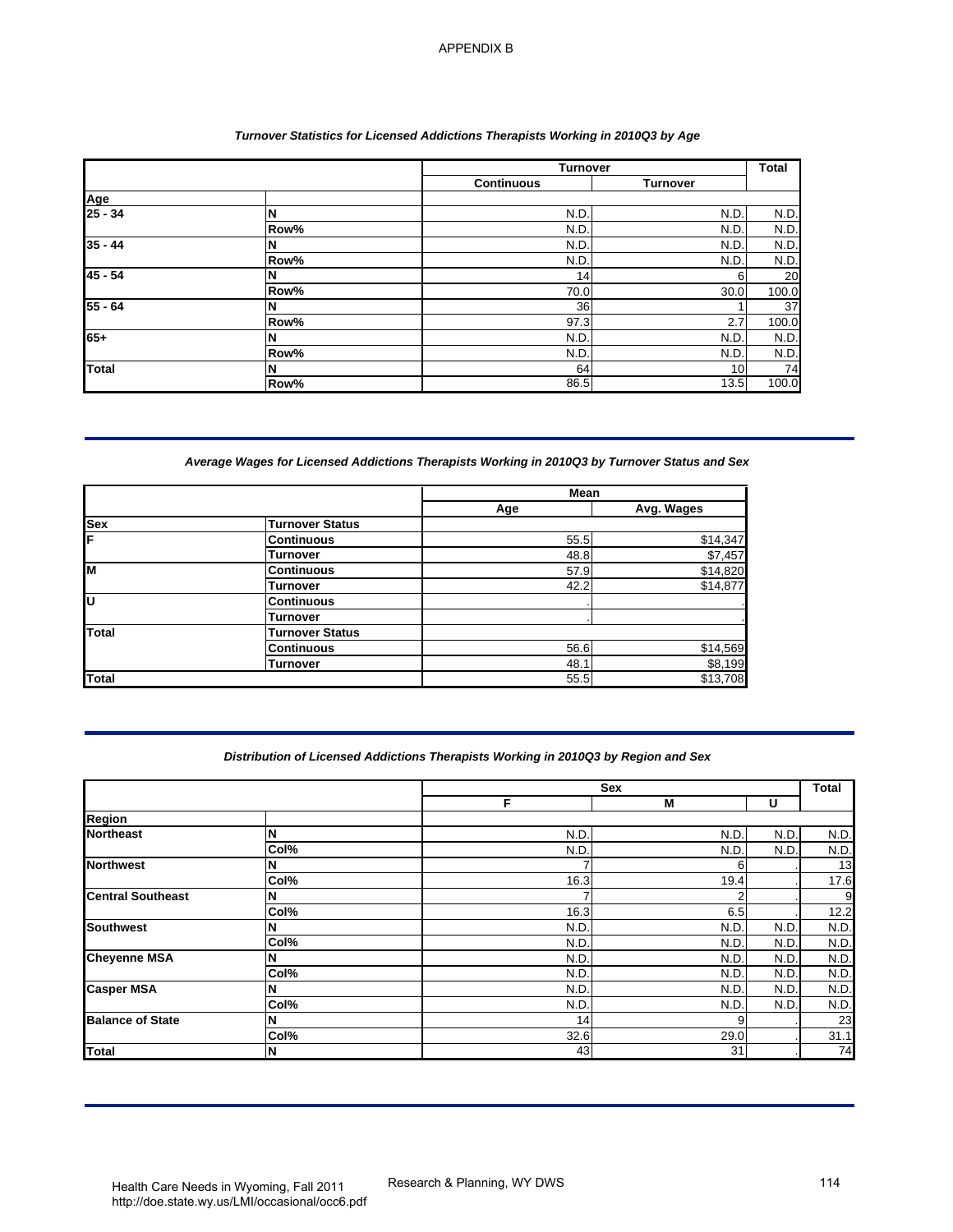#### *Mean and Median Statewide Wages for Licensed Addictions Therapists Working in 2010Q3*

| Wages    |          |  |  |
|----------|----------|--|--|
| Mean     | Median   |  |  |
| \$13.708 | \$13,206 |  |  |

## *Average Commuting Distance for Licensed Addictions Therapists Working in 2010Q3*



## *Reported FTEs for Licensed Addictions Therapists Working in 2010Q3*

|                          | Working in WY? |
|--------------------------|----------------|
|                          |                |
| <b>Reported FTE</b>      |                |
| <b>No Hours Reported</b> | 24             |
| < 0.25                   | N.D            |
| $0.50 - 0.75$            | 6              |
| $0.75 - 1.00$            | 12             |
| $1.00 - 1.25$            | 26             |
| $1.25 - 1.50$            | N.D            |
| $1.50 - 2.00$            | N.D.           |
| <b>Total</b>             | 74             |

#### *Distribution of Licensed Clinical Social Workers in 2010Q3 by Work Status and Age Group*

|                                        |                       | <b>APPENDIX B</b>                                                                       |     |
|----------------------------------------|-----------------------|-----------------------------------------------------------------------------------------|-----|
|                                        |                       |                                                                                         |     |
|                                        |                       |                                                                                         |     |
|                                        |                       | Mean and Median Statewide Wages for Licensed Addictions Therapists Working in 2010Q3    |     |
|                                        | <b>Wages</b>          |                                                                                         |     |
| Mean<br>\$13,708                       | Median<br>\$13,206    |                                                                                         |     |
|                                        |                       |                                                                                         |     |
|                                        |                       | Average Commuting Distance for Licensed Addictions Therapists Working in 2010Q3         |     |
| Avg. Distance                          |                       |                                                                                         |     |
|                                        | 18.3                  |                                                                                         |     |
|                                        |                       |                                                                                         |     |
|                                        |                       |                                                                                         |     |
|                                        |                       | Reported FTEs for Licensed Addictions Therapists Working in 2010Q3                      |     |
|                                        | <b>Working in WY?</b> |                                                                                         |     |
| <b>Reported FTE</b>                    | Υ                     |                                                                                         |     |
| <b>No Hours Reported</b>               | 24                    |                                                                                         |     |
| < 0.25                                 | N.D.                  |                                                                                         |     |
| $0.50 - 0.75$                          | 6                     |                                                                                         |     |
| $0.75 - 1.00$                          | 12                    |                                                                                         |     |
| $1.00 - 1.25$<br>$1.25 - 1.50$         | 26<br>N.D.            |                                                                                         |     |
| $1.50 - 2.00$                          | N.D.                  |                                                                                         |     |
| Total                                  | 74                    |                                                                                         |     |
|                                        |                       | Distribution of Licensed Clinical Social Workers in 2010Q3 by Work Status and Age Group |     |
| <b>Working in WY? N</b>                | N                     | Col%                                                                                    |     |
| <b>Age Group</b>                       |                       |                                                                                         |     |
| $25$                                   | N.D.                  | N.D                                                                                     |     |
| $\frac{25 - 34}{35 - 44}$              | N.D.                  | N.D.                                                                                    |     |
|                                        | 39                    | 20.0                                                                                    |     |
| $\frac{45 - 54}{55 - 64}$              | 49                    | 25.1                                                                                    |     |
| $65+$                                  | 64<br>22              | 32.8<br>11.3                                                                            |     |
| <b>Total</b>                           | 195                   | 100.0                                                                                   |     |
|                                        |                       |                                                                                         |     |
|                                        |                       | Distribution of Licensed Clinical Social Workers in 2010Q3 by Work Status and Age Group |     |
| Working in WY? Y                       |                       |                                                                                         |     |
| <b>Age Group</b>                       | N                     | Col%                                                                                    |     |
| $\overline{25}$                        | N.D.                  | N.D.                                                                                    |     |
| $\frac{25 - 34}{35 - 44}$              | N.D.                  | N.D.                                                                                    |     |
| $45 - 54$                              | 77<br>74              | 26.7<br>25.7                                                                            |     |
|                                        | 62                    | 21.5                                                                                    |     |
| 55 - 64<br>65+                         | 16                    | 5.6                                                                                     |     |
| <b>Total</b>                           | 288                   | 100.0                                                                                   |     |
|                                        |                       |                                                                                         |     |
|                                        |                       |                                                                                         |     |
|                                        |                       |                                                                                         |     |
|                                        |                       |                                                                                         |     |
|                                        |                       |                                                                                         |     |
| Health Care Needs in Wyoming Fall 2011 |                       | Research & Planning, WY DWS                                                             | 115 |

## *Distribution of Licensed Clinical Social Workers in 2010Q3 by Work Status and Age Group*

|                  | N    | Col%  |
|------------------|------|-------|
|                  |      |       |
| Age Group<br><25 | N.D. | N.D.  |
| $25 - 34$        | N.D. | N.D.  |
| $35 - 44$        |      | 26.7  |
| $45 - 54$        |      | 25.7  |
| $55 - 64$        | 62   | 21.5  |
| $65+$            | 16   | 5.6   |
| Total            | 288  | 100.0 |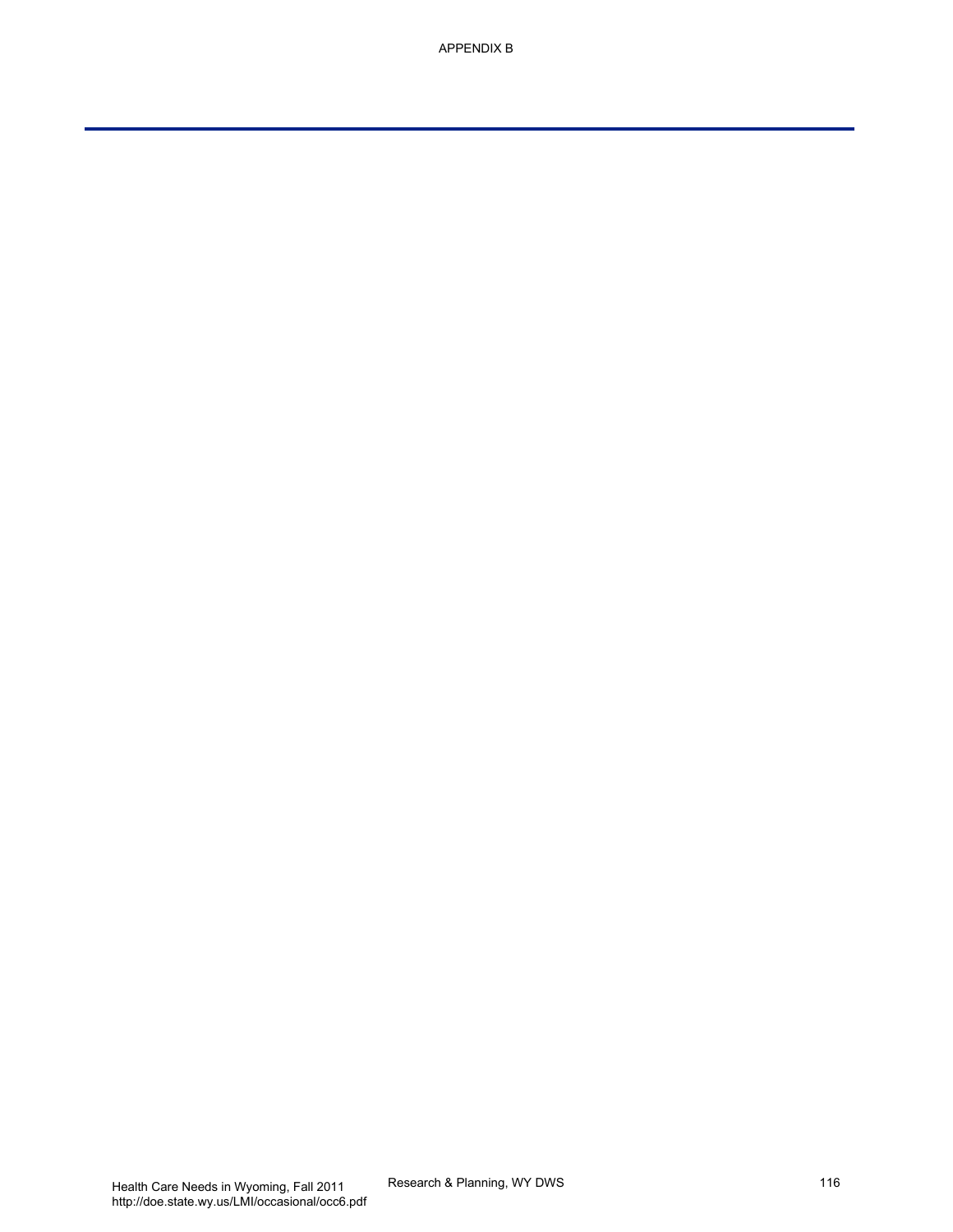#### *Distribution of Licensed Clinical Social Workers in 2010Q3 by Work Status and Age Group*

| <b>Total</b>     |      |       |
|------------------|------|-------|
|                  | N    | Col%  |
|                  |      |       |
| Age Group<br><25 | N.D  | N.D.  |
| $25 - 34$        | N.D. | N.D.  |
| $35 - 44$        | 116  | 24.0  |
| $45 - 54$        | 123  | 25.5  |
| $55 - 64$        | 126  | 26.1  |
| $65+$            | 38   | 7.9   |
| Total            | 483  | 100.0 |

## *Average Age, Counts, and Average Wages of Licensed Clinical Social Workers in 2010Q3 and Mean Wages by Sex for Those Working*

|            | <b>N All Licensees</b> | Mean                     |                                  |
|------------|------------------------|--------------------------|----------------------------------|
|            |                        | <b>Age All Licensees</b> | <b>Wages of Those</b><br>Working |
| <b>Sex</b> |                        |                          |                                  |
| lF         | 114                    |                          |                                  |
| lм         | 43                     | 55.8                     |                                  |
| ΙU         | 38 <sup>1</sup>        | 47.9                     |                                  |
| Total      | 195                    | 51.5                     |                                  |

## *Average Age, Counts, and Average Wages of Licensed Clinical Social Workers in 2010Q3 and Mean Wages by Sex for Those Working*

| <b>Total</b>                                                          | $\overline{\mathsf{N}}$                                                                                                                                      | Col%                             |                                  |
|-----------------------------------------------------------------------|--------------------------------------------------------------------------------------------------------------------------------------------------------------|----------------------------------|----------------------------------|
| <b>Age Group</b>                                                      |                                                                                                                                                              |                                  |                                  |
| $\frac{<25}{25 - 34}$                                                 | N.D.                                                                                                                                                         | N.D.                             |                                  |
|                                                                       | N.D.                                                                                                                                                         | N.D.                             |                                  |
| $\frac{35 - 44}{45 - 54}$                                             | 116<br>123                                                                                                                                                   | 24.0<br>25.5                     |                                  |
| $55 - 64$                                                             | 126                                                                                                                                                          | 26.1                             |                                  |
| 65+<br>Total                                                          | 38                                                                                                                                                           | 7.9                              |                                  |
|                                                                       | 483                                                                                                                                                          | 100.0                            |                                  |
| Working in WY? N                                                      | Average Age, Counts, and Average Wages of Licensed Clinical Social Workers in 2010Q3 and Mean Wages by Sex for Those Workin<br><b>N All Licensees</b>        | Mean                             |                                  |
| <b>Sex</b>                                                            |                                                                                                                                                              | <b>Age All Licensees</b>         | <b>Wages of Those</b><br>Working |
|                                                                       | 114                                                                                                                                                          | 51                               |                                  |
|                                                                       |                                                                                                                                                              | 55.8                             |                                  |
|                                                                       |                                                                                                                                                              |                                  |                                  |
|                                                                       | 43<br>38                                                                                                                                                     |                                  |                                  |
|                                                                       | 195<br>Average Age, Counts, and Average Wages of Licensed Clinical Social Workers in 2010Q3 and Mean Wages by Sex for Those Workin<br><b>N All Licensees</b> | 47.9<br>51.5<br>Mean             |                                  |
|                                                                       |                                                                                                                                                              | <b>Age All Licensees</b>         | <b>Wages of Those</b>            |
|                                                                       |                                                                                                                                                              |                                  | Working                          |
|                                                                       | 220                                                                                                                                                          | 45.2                             | \$11,638                         |
|                                                                       | 61                                                                                                                                                           | 51.7                             | \$15,091                         |
|                                                                       | 7                                                                                                                                                            | 45.1                             | \$7,205                          |
|                                                                       | 288                                                                                                                                                          | 46.6                             | \$12,261                         |
| <b>Total</b><br>Working in WY? Y<br>Sex<br>U<br>Total<br><b>Total</b> | Average Age, Counts, and Average Wages of Licensed Clinical Social Workers in 2010Q3 and Mean Wages by Sex for Those Workin                                  |                                  |                                  |
|                                                                       | <b>N All Licensees</b>                                                                                                                                       | Mean<br><b>Age All Licensees</b> | <b>Wages of Those</b>            |
|                                                                       |                                                                                                                                                              |                                  | Working                          |
|                                                                       | 334                                                                                                                                                          | 47.2                             | \$11,638                         |
|                                                                       | 104                                                                                                                                                          | 53.3                             | \$15,091                         |
| <b>Total</b>                                                          | 45<br>483                                                                                                                                                    | 47.5<br>48.5                     | \$7,205<br>\$12,261              |

## *Average Age, Counts, and Average Wages of Licensed Clinical Social Workers in 2010Q3 and Mean Wages by Sex for Those Working*

|            | <b>N All Licensees</b> | <b>Mean</b>              |                                  |
|------------|------------------------|--------------------------|----------------------------------|
|            |                        | <b>Age All Licensees</b> | <b>Wages of Those</b><br>Working |
| <b>Sex</b> |                        |                          |                                  |
| IF         | 334                    | 47.2                     | \$11,638                         |
| lм         | 104                    | 53.3                     | \$15,091                         |
| ΙU         | 45                     | 47.5                     | \$7,205                          |
| Total      | 483                    | 48.5                     | \$12,261                         |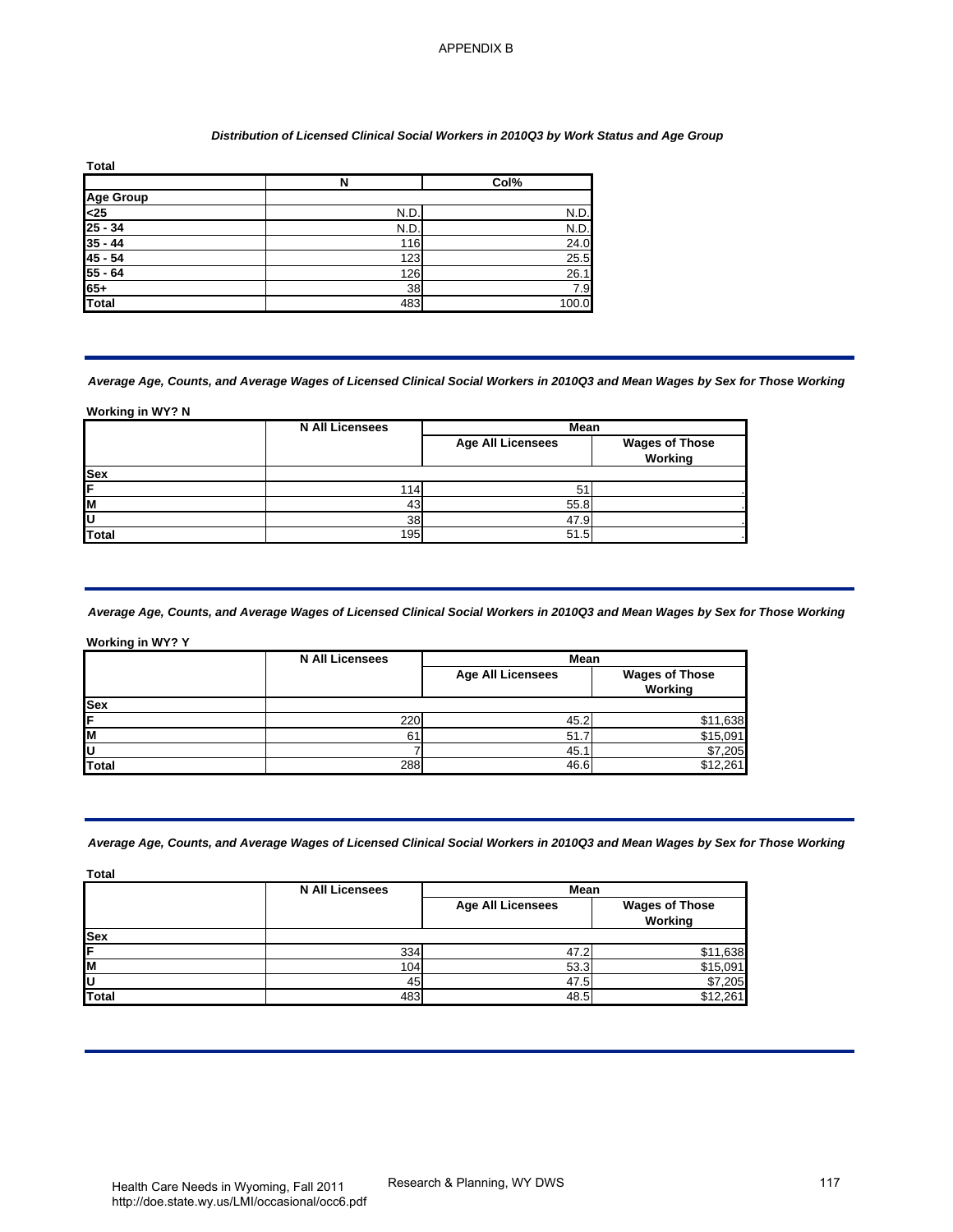|                                |      | <b>Turnover</b>   |                 | <b>Total</b> |
|--------------------------------|------|-------------------|-----------------|--------------|
|                                |      | <b>Continuous</b> | <b>Turnover</b> |              |
| $\frac{\text{Age}}{\text{25}}$ |      |                   |                 |              |
|                                | ΙN   | N.D.              | N.D.            | N.D.         |
|                                | Row% | N.D.              | N.D.            | N.D.         |
| $25 - 34$                      | N    | N.D.              | N.D.            | N.D.         |
|                                | Row% | N.D.              | N.D.            | N.D.         |
| $35 - 44$                      | IN   | 66                | 11              | 77           |
|                                | Row% | 85.7              | 14.3            | 100.0        |
| $45 - 54$                      | N    | 67                |                 | 74           |
|                                | Row% | 90.5              | 9.5             | 100.0        |
| $55 - 64$                      | ΙN   | 57                | 5               | 62           |
|                                | Row% | 91.9              | 8.1             | 100.0        |
| $65+$                          | N    | 15                |                 | 16           |
|                                | Row% | 93.8              | 6.3             | 100.0        |
| <b>Total</b>                   | IN   | 262               | 26              | 288          |
|                                | Row% | 91.0              | 9.0             | 100.0        |

## *Average Wages for Licensed Clinical Social Workers Working in 2010Q3 by Turnover Status and Sex*

|            |                        | Mean |            |
|------------|------------------------|------|------------|
|            |                        | Age  | Avg. Wages |
| <b>Sex</b> | <b>Turnover Status</b> |      |            |
| ΙF         | <b>Continuous</b>      | 45.7 | \$11,926   |
|            | <b>Turnover</b>        | 46.7 | \$8,403    |
| M          | <b>Continuous</b>      | 51.9 | \$15,866   |
|            | <b>Turnover</b>        | 49.0 | \$7,987    |
| lυ         | <b>Continuous</b>      | 47.0 | \$9,803    |
|            | Turnover               | 40.4 | \$708      |
| Total      | <b>Turnover Status</b> |      |            |
|            | <b>Continuous</b>      | 46.5 | \$12,712   |
|            | <b>Turnover</b>        | 46.7 | \$7,715    |
| Total      |                        | 46.6 | \$12,261   |

## *Distribution of Licensed Clinical Social Workers Working in 2010Q3 by Region and Sex*

|                                                                                   |                               | <b>Turnover</b>                                                                      |                     | <b>Total</b>       |
|-----------------------------------------------------------------------------------|-------------------------------|--------------------------------------------------------------------------------------|---------------------|--------------------|
|                                                                                   |                               | <b>Continuous</b>                                                                    | <b>Turnover</b>     |                    |
| Age<br><25                                                                        | N                             | N.D.                                                                                 | N.D.                | N.D                |
|                                                                                   | Row%                          | N.D                                                                                  | N.D                 | N.D                |
| $25 - 34$                                                                         | N                             | N.D.                                                                                 | N.D                 | N.D.               |
|                                                                                   | Row%                          | N.D                                                                                  | N.D                 | N.D.               |
| $35 - 44$                                                                         | N                             | 66                                                                                   | 11                  | 77                 |
| $45 - 54$                                                                         | Row%<br>N                     | 85.7<br>67                                                                           | 14.3<br>7           | 100.0<br>74        |
|                                                                                   | Row%                          | 90.5                                                                                 | 9.5                 | 100.0              |
| $55 - 64$                                                                         | N                             | 57                                                                                   | 5                   | 62                 |
|                                                                                   | Row%                          | 91.9                                                                                 | 8.1                 | 100.0              |
| $65+$                                                                             | N                             | 15                                                                                   | 1                   | 16                 |
|                                                                                   | Row%                          | 93.8                                                                                 | 6.3                 | 100.0              |
| Total                                                                             | N<br>Row%                     | 262<br>91.0                                                                          | 26<br>9.0           | 288<br>100.0       |
|                                                                                   | <b>Turnover Status</b>        |                                                                                      |                     |                    |
| Sex                                                                               |                               | Age                                                                                  | Avg. Wages          |                    |
|                                                                                   | <b>Continuous</b>             | 45.1                                                                                 | \$11,926            |                    |
|                                                                                   | Turnover                      | 46.7                                                                                 | \$8,403             |                    |
|                                                                                   |                               |                                                                                      |                     |                    |
|                                                                                   | <b>Continuous</b>             | 51.9                                                                                 | \$15,866            |                    |
|                                                                                   | Turnover<br><b>Continuous</b> | 49.0<br>47.0                                                                         | \$7,987<br>\$9,803  |                    |
|                                                                                   | <b>Turnover</b>               | 40.4                                                                                 | \$708               |                    |
|                                                                                   | <b>Turnover Status</b>        |                                                                                      |                     |                    |
|                                                                                   | <b>Continuous</b>             | 46.5                                                                                 | \$12,712            |                    |
|                                                                                   | <b>Turnover</b>               | 46.7<br>46.6                                                                         | \$7,715<br>\$12,261 |                    |
| Total<br><b>Total</b>                                                             |                               | Distribution of Licensed Clinical Social Workers Working in 2010Q3 by Region and Sex |                     |                    |
|                                                                                   |                               | F                                                                                    | Sex<br>Μ            | U                  |
|                                                                                   |                               |                                                                                      |                     |                    |
|                                                                                   | N                             | N.D.                                                                                 | N.D                 | N.D.               |
|                                                                                   | Col%<br>N                     | N.D<br>27                                                                            | N.D<br>10           | N.D.<br>1          |
|                                                                                   | Col%                          | 12.3                                                                                 | 16.4                | 14.3               |
| <b>Region</b><br><b>Northeast</b><br><b>Northwest</b><br><b>Central Southeast</b> | N                             | 16                                                                                   | 3                   | 1                  |
|                                                                                   | Col%                          | 7.3                                                                                  | 4.9                 | 14.3               |
|                                                                                   | N                             | 24                                                                                   | $\overline{7}$      |                    |
|                                                                                   | Col%                          | 10.9                                                                                 | 11.5                | 0.0<br>$\mathbf 1$ |
|                                                                                   | N<br>Col%                     | 27<br>12.3                                                                           | 3<br>4.9            | 14.3               |
|                                                                                   | N                             | 27                                                                                   | 10                  | 1                  |
| <b>Southwest</b><br><b>Cheyenne MSA</b><br><b>Casper MSA</b>                      | Col%                          | 12.3                                                                                 | 16.4                | 14.3               |
| <b>Balance of State</b>                                                           | N<br>Col%                     | 92<br>41.8                                                                           | 26<br>42.6          | 3<br>42.9          |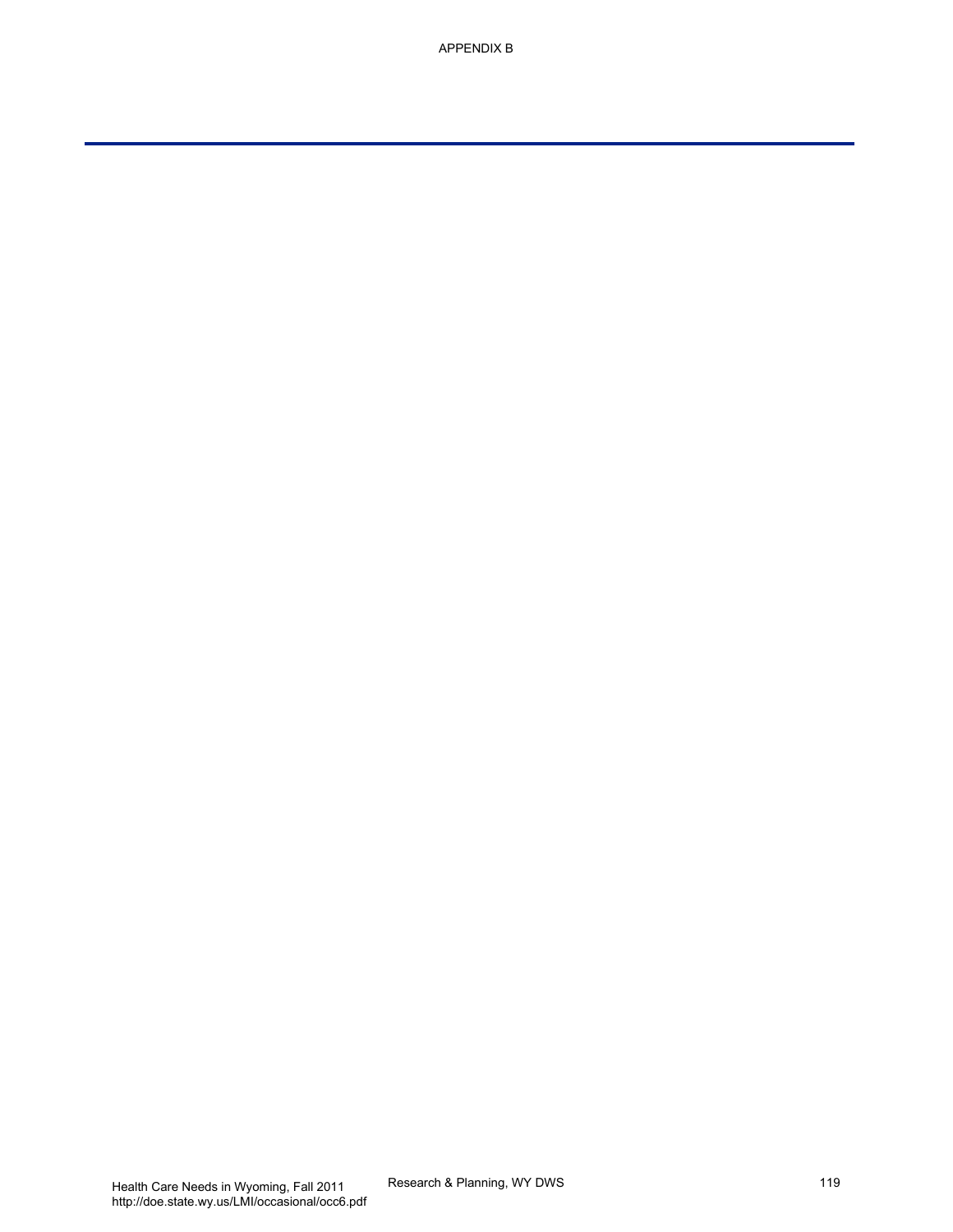#### *Mean and Median Statewide Wages for Licensed Clinical Social Workers Working in 2010Q3*

| Wages                 |                   |
|-----------------------|-------------------|
| Mean                  | <b>Median</b>     |
| $Q$ <sub>12</sub> $Q$ | <b>৫</b> 4 ຕັ້ງ ລ |

## *Average Commuting Distance for Licensed Clinical Social Workers Working in 2010Q3*



## *Reported FTEs for Licensed Clinical Social Workers Working in 2010Q3*

|                          | Working in WY?  |
|--------------------------|-----------------|
|                          |                 |
| <b>Reported FTE</b>      |                 |
| <b>No Hours Reported</b> | 87              |
| < 0.25                   | 38              |
| $0.25 - 0.50$            | 25              |
| $0.50 - 0.75$            | $\overline{14}$ |
| $0.75 - 1.00$            | 41              |
| $1.00 - 1.25$            | 79              |
| $1.50 - 2.00$            | N.D.            |
| $2.00+$                  | N.D.            |
| Total                    | 288             |

# *Distribution of Licensed Marriage and Family Therapists in 2010Q3 by Work Status and Age Group*

| Mean and Median Statewide Wages for Licensed Clinical Social Workers Working in 2010Q3<br><b>Wages</b><br>Median<br>Mean<br>\$12,261<br>\$12,337<br>Average Commuting Distance for Licensed Clinical Social Workers Working in 2010Q3<br>Avg. Distance<br>12.2<br>Reported FTEs for Licensed Clinical Social Workers Working in 2010Q3<br><b>Working in WY?</b><br>Y<br>87<br>38<br>25<br>14<br>41<br>79<br>N.D.<br>N.D.<br>288<br>Distribution of Licensed Marriage and Family Therapists in 2010Q3 by Work Status and Age Group<br>N<br>Col%<br>0.0<br>7<br>17.1<br>34.2<br>14<br>15<br>36.6<br>5<br>12.2<br>41<br>100.0<br>Distribution of Licensed Marriage and Family Therapists in 2010Q3 by Work Status and Age Group<br>Col%<br>N<br>25.5<br>13<br>11<br>21.6<br>N.D.<br>N.D.<br>31.4<br>16<br>N.D.<br>N.D.<br>51<br>100.0<br>Research & Planning, WY DWS<br>Health Care Needs in Wyoming Fall 2011 |  | <b>APPENDIX B</b> |     |
|-------------------------------------------------------------------------------------------------------------------------------------------------------------------------------------------------------------------------------------------------------------------------------------------------------------------------------------------------------------------------------------------------------------------------------------------------------------------------------------------------------------------------------------------------------------------------------------------------------------------------------------------------------------------------------------------------------------------------------------------------------------------------------------------------------------------------------------------------------------------------------------------------------------|--|-------------------|-----|
|                                                                                                                                                                                                                                                                                                                                                                                                                                                                                                                                                                                                                                                                                                                                                                                                                                                                                                             |  |                   |     |
|                                                                                                                                                                                                                                                                                                                                                                                                                                                                                                                                                                                                                                                                                                                                                                                                                                                                                                             |  |                   |     |
|                                                                                                                                                                                                                                                                                                                                                                                                                                                                                                                                                                                                                                                                                                                                                                                                                                                                                                             |  |                   |     |
|                                                                                                                                                                                                                                                                                                                                                                                                                                                                                                                                                                                                                                                                                                                                                                                                                                                                                                             |  |                   |     |
|                                                                                                                                                                                                                                                                                                                                                                                                                                                                                                                                                                                                                                                                                                                                                                                                                                                                                                             |  |                   |     |
|                                                                                                                                                                                                                                                                                                                                                                                                                                                                                                                                                                                                                                                                                                                                                                                                                                                                                                             |  |                   |     |
|                                                                                                                                                                                                                                                                                                                                                                                                                                                                                                                                                                                                                                                                                                                                                                                                                                                                                                             |  |                   |     |
|                                                                                                                                                                                                                                                                                                                                                                                                                                                                                                                                                                                                                                                                                                                                                                                                                                                                                                             |  |                   |     |
|                                                                                                                                                                                                                                                                                                                                                                                                                                                                                                                                                                                                                                                                                                                                                                                                                                                                                                             |  |                   |     |
|                                                                                                                                                                                                                                                                                                                                                                                                                                                                                                                                                                                                                                                                                                                                                                                                                                                                                                             |  |                   |     |
|                                                                                                                                                                                                                                                                                                                                                                                                                                                                                                                                                                                                                                                                                                                                                                                                                                                                                                             |  |                   |     |
| <b>Reported FTE</b><br><b>No Hours Reported</b><br>< 0.25<br>$0.25 - 0.50$<br>$0.50 - 0.75$<br>$0.75 - 1.00$<br>$1.00 - 1.25$<br>$1.50 - 2.00$<br>$2.00+$<br><b>Total</b><br>Working in WY? N<br><b>Age Group</b><br>$\frac{25 - 34}{35 - 44}$<br>$\frac{45 - 54}{55 - 64}$<br>$65+$<br><b>Total</b><br>Working in WY? Y                                                                                                                                                                                                                                                                                                                                                                                                                                                                                                                                                                                    |  |                   |     |
|                                                                                                                                                                                                                                                                                                                                                                                                                                                                                                                                                                                                                                                                                                                                                                                                                                                                                                             |  |                   |     |
|                                                                                                                                                                                                                                                                                                                                                                                                                                                                                                                                                                                                                                                                                                                                                                                                                                                                                                             |  |                   |     |
|                                                                                                                                                                                                                                                                                                                                                                                                                                                                                                                                                                                                                                                                                                                                                                                                                                                                                                             |  |                   |     |
|                                                                                                                                                                                                                                                                                                                                                                                                                                                                                                                                                                                                                                                                                                                                                                                                                                                                                                             |  |                   |     |
|                                                                                                                                                                                                                                                                                                                                                                                                                                                                                                                                                                                                                                                                                                                                                                                                                                                                                                             |  |                   |     |
|                                                                                                                                                                                                                                                                                                                                                                                                                                                                                                                                                                                                                                                                                                                                                                                                                                                                                                             |  |                   |     |
|                                                                                                                                                                                                                                                                                                                                                                                                                                                                                                                                                                                                                                                                                                                                                                                                                                                                                                             |  |                   |     |
|                                                                                                                                                                                                                                                                                                                                                                                                                                                                                                                                                                                                                                                                                                                                                                                                                                                                                                             |  |                   |     |
|                                                                                                                                                                                                                                                                                                                                                                                                                                                                                                                                                                                                                                                                                                                                                                                                                                                                                                             |  |                   |     |
|                                                                                                                                                                                                                                                                                                                                                                                                                                                                                                                                                                                                                                                                                                                                                                                                                                                                                                             |  |                   |     |
|                                                                                                                                                                                                                                                                                                                                                                                                                                                                                                                                                                                                                                                                                                                                                                                                                                                                                                             |  |                   |     |
|                                                                                                                                                                                                                                                                                                                                                                                                                                                                                                                                                                                                                                                                                                                                                                                                                                                                                                             |  |                   |     |
|                                                                                                                                                                                                                                                                                                                                                                                                                                                                                                                                                                                                                                                                                                                                                                                                                                                                                                             |  |                   |     |
|                                                                                                                                                                                                                                                                                                                                                                                                                                                                                                                                                                                                                                                                                                                                                                                                                                                                                                             |  |                   |     |
|                                                                                                                                                                                                                                                                                                                                                                                                                                                                                                                                                                                                                                                                                                                                                                                                                                                                                                             |  |                   |     |
|                                                                                                                                                                                                                                                                                                                                                                                                                                                                                                                                                                                                                                                                                                                                                                                                                                                                                                             |  |                   |     |
|                                                                                                                                                                                                                                                                                                                                                                                                                                                                                                                                                                                                                                                                                                                                                                                                                                                                                                             |  |                   |     |
|                                                                                                                                                                                                                                                                                                                                                                                                                                                                                                                                                                                                                                                                                                                                                                                                                                                                                                             |  |                   |     |
| Age Group<br>25 - 34<br>$\frac{35 - 44}{45 - 54}$<br>$55 - 64$<br>65+<br>Total                                                                                                                                                                                                                                                                                                                                                                                                                                                                                                                                                                                                                                                                                                                                                                                                                              |  |                   |     |
|                                                                                                                                                                                                                                                                                                                                                                                                                                                                                                                                                                                                                                                                                                                                                                                                                                                                                                             |  |                   |     |
|                                                                                                                                                                                                                                                                                                                                                                                                                                                                                                                                                                                                                                                                                                                                                                                                                                                                                                             |  |                   |     |
|                                                                                                                                                                                                                                                                                                                                                                                                                                                                                                                                                                                                                                                                                                                                                                                                                                                                                                             |  |                   |     |
|                                                                                                                                                                                                                                                                                                                                                                                                                                                                                                                                                                                                                                                                                                                                                                                                                                                                                                             |  |                   |     |
|                                                                                                                                                                                                                                                                                                                                                                                                                                                                                                                                                                                                                                                                                                                                                                                                                                                                                                             |  |                   |     |
|                                                                                                                                                                                                                                                                                                                                                                                                                                                                                                                                                                                                                                                                                                                                                                                                                                                                                                             |  |                   |     |
|                                                                                                                                                                                                                                                                                                                                                                                                                                                                                                                                                                                                                                                                                                                                                                                                                                                                                                             |  |                   |     |
|                                                                                                                                                                                                                                                                                                                                                                                                                                                                                                                                                                                                                                                                                                                                                                                                                                                                                                             |  |                   |     |
|                                                                                                                                                                                                                                                                                                                                                                                                                                                                                                                                                                                                                                                                                                                                                                                                                                                                                                             |  |                   |     |
|                                                                                                                                                                                                                                                                                                                                                                                                                                                                                                                                                                                                                                                                                                                                                                                                                                                                                                             |  |                   |     |
|                                                                                                                                                                                                                                                                                                                                                                                                                                                                                                                                                                                                                                                                                                                                                                                                                                                                                                             |  |                   |     |
|                                                                                                                                                                                                                                                                                                                                                                                                                                                                                                                                                                                                                                                                                                                                                                                                                                                                                                             |  |                   |     |
|                                                                                                                                                                                                                                                                                                                                                                                                                                                                                                                                                                                                                                                                                                                                                                                                                                                                                                             |  |                   | 120 |

## *Distribution of Licensed Marriage and Family Therapists in 2010Q3 by Work Status and Age Group*

|                                            | N    | Col%  |
|--------------------------------------------|------|-------|
|                                            |      |       |
| Age Group<br>25 - 34<br>35 - 44<br>45 - 54 | 13.  | 25.5  |
|                                            |      | 21.6  |
|                                            | N.D. | N.D.  |
|                                            | 16   | 31.4  |
| $\frac{55 - 64}{65+}$                      | N.D  | N.D.  |
| <b>Total</b>                               | 51   | 100.0 |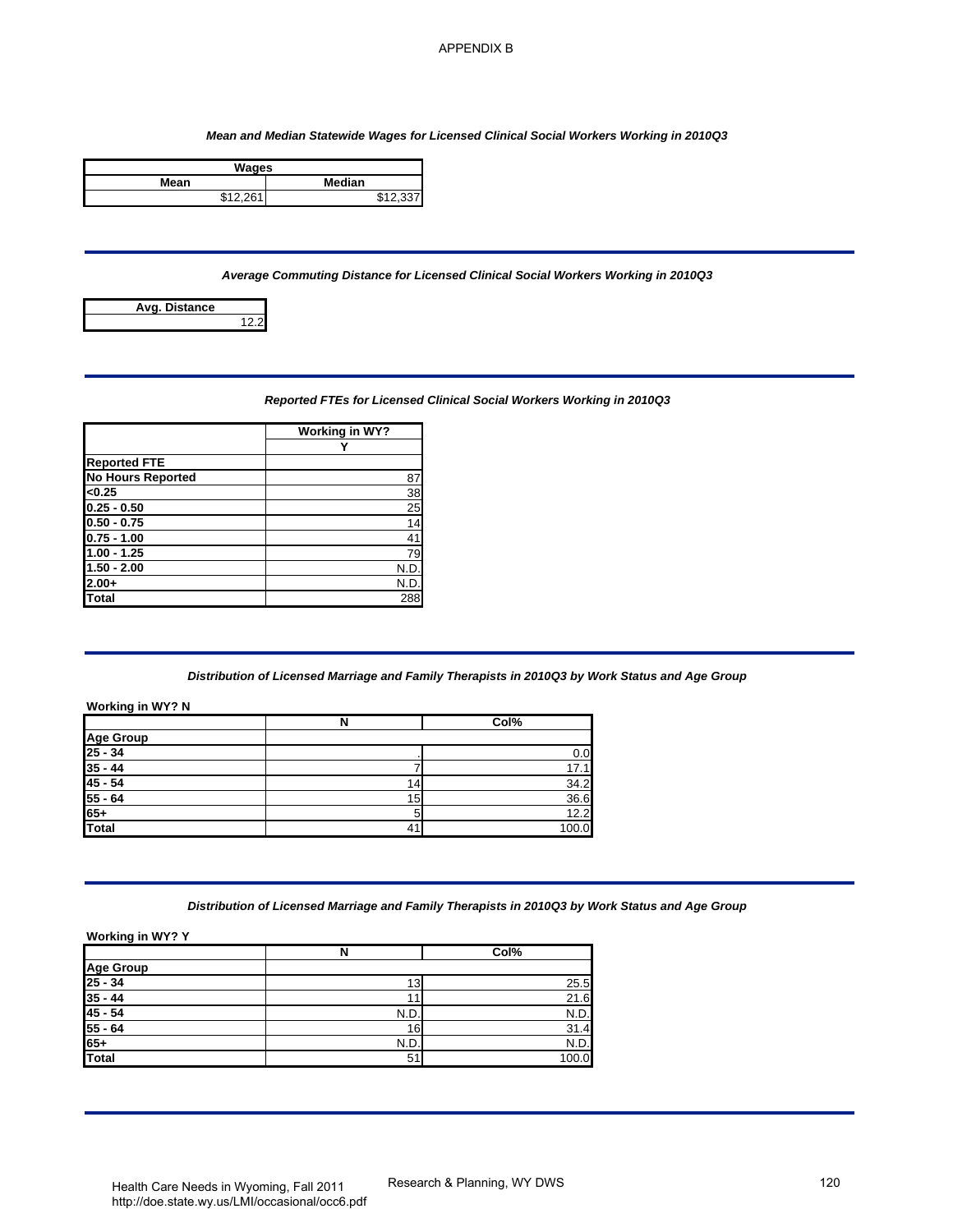## *Distribution of Licensed Marriage and Family Therapists in 2010Q3 by Work Status and Age Group*

| <b>Total</b>         |     |       |
|----------------------|-----|-------|
|                      | N   | Col%  |
|                      |     |       |
| Age Group<br>25 - 34 | 13  | 14.1  |
| $35 - 44$            | 18  | 19.6  |
| $45 - 54$            | N.D | N.D.  |
| $55 - 64$            | 31  | 33.7  |
| $65+$                | N.D | N.D.  |
| <b>Total</b>         | 92  | 100.0 |

#### *Average Age, Counts, and Average Wages of Licensed Marriage and Family Therapists in 2010Q3 and Mean Wages by Sex for Those*

#### **Working in WY? N**

| <b>Age Group</b><br>$\frac{25 - 34}{35 - 44}$<br>$\frac{45 - 54}{55 - 64}$ | $\overline{\mathsf{N}}$                                                                                                                                          | Col%                                             |                                             |
|----------------------------------------------------------------------------|------------------------------------------------------------------------------------------------------------------------------------------------------------------|--------------------------------------------------|---------------------------------------------|
|                                                                            |                                                                                                                                                                  |                                                  |                                             |
|                                                                            | 13                                                                                                                                                               | 14.1                                             |                                             |
|                                                                            | 18<br>N.D.                                                                                                                                                       | 19.6<br>N.D.                                     |                                             |
|                                                                            | 31                                                                                                                                                               | 33.7                                             |                                             |
|                                                                            | N.D.                                                                                                                                                             | N.D.                                             |                                             |
| <b>Total</b>                                                               | 92                                                                                                                                                               | 100.0                                            |                                             |
| Working in WY? N                                                           | Average Age, Counts, and Average Wages of Licensed Marriage and Family Therapists in 2010Q3 and Mean Wages by Sex for Those<br><b>N All Licensees</b>            | Mean                                             |                                             |
|                                                                            |                                                                                                                                                                  | <b>Age All Licensees</b>                         | <b>Wages of Those</b><br>Working            |
|                                                                            |                                                                                                                                                                  |                                                  |                                             |
|                                                                            | 24                                                                                                                                                               | 54.6                                             |                                             |
|                                                                            | 10                                                                                                                                                               | 54.0                                             |                                             |
|                                                                            |                                                                                                                                                                  |                                                  |                                             |
|                                                                            | 7<br>41<br>Average Age, Counts, and Average Wages of Licensed Marriage and Family Therapists in 2010Q3 and Mean Wages by Sex for Those<br><b>N All Licensees</b> | 54.7<br>54.5<br>Mean<br><b>Age All Licensees</b> | <b>Wages of Those</b><br>Working            |
|                                                                            | 26<br>23<br>$\overline{\mathbf{c}}$<br>51                                                                                                                        | 46.1<br>49.1<br>36.3<br>47.1                     | \$11,294<br>\$16,030<br>\$6,790<br>\$13,253 |
| U<br>Total<br>Working in WY? Y<br>Sex<br><b>Total</b><br><b>Total</b>      | Average Age, Counts, and Average Wages of Licensed Marriage and Family Therapists in 2010Q3 and Mean Wages by Sex for Those<br><b>N All Licensees</b>            | Mean                                             |                                             |
| Sex                                                                        |                                                                                                                                                                  | <b>Age All Licensees</b>                         | <b>Wages of Those</b><br>Working            |
|                                                                            |                                                                                                                                                                  |                                                  |                                             |
|                                                                            | 50                                                                                                                                                               | 50.2                                             | $\overline{$}11,294$                        |
| <u>i<br/>M<br/>U<br/>Total</u>                                             | 33<br>$\boldsymbol{9}$                                                                                                                                           | 50.6<br>50.6                                     | \$16,030<br>\$6,790                         |

## *Average Age, Counts, and Average Wages of Licensed Marriage and Family Therapists in 2010Q3 and Mean Wages by Sex for Those*

|            | <b>N All Licensees</b> | Mean                     |                                  |
|------------|------------------------|--------------------------|----------------------------------|
|            |                        | <b>Age All Licensees</b> | <b>Wages of Those</b><br>Working |
| <b>Sex</b> |                        |                          |                                  |
| IF         | 26                     | 46.                      | 1,294                            |
| lм         | 23                     | 49.1                     | \$16,030                         |
| ΙU         |                        | 36.3                     | \$6,790                          |
| Total      | 51                     | 47                       | \$13,253                         |

## *Average Age, Counts, and Average Wages of Licensed Marriage and Family Therapists in 2010Q3 and Mean Wages by Sex for Those*

| <b>Total</b> |                                |                          |                                  |
|--------------|--------------------------------|--------------------------|----------------------------------|
|              | <b>N All Licensees</b><br>Mean |                          |                                  |
|              |                                | <b>Age All Licensees</b> | <b>Wages of Those</b><br>Working |
| <b>Sex</b>   |                                |                          |                                  |
|              | 50                             | 50.2                     | \$11,294                         |
| lМ           | 33                             | 50.6                     | \$16,030                         |
|              |                                | 50.6                     | $$6,790$<br>$$13,253$            |
| <b>Total</b> | 92                             | 50.4                     |                                  |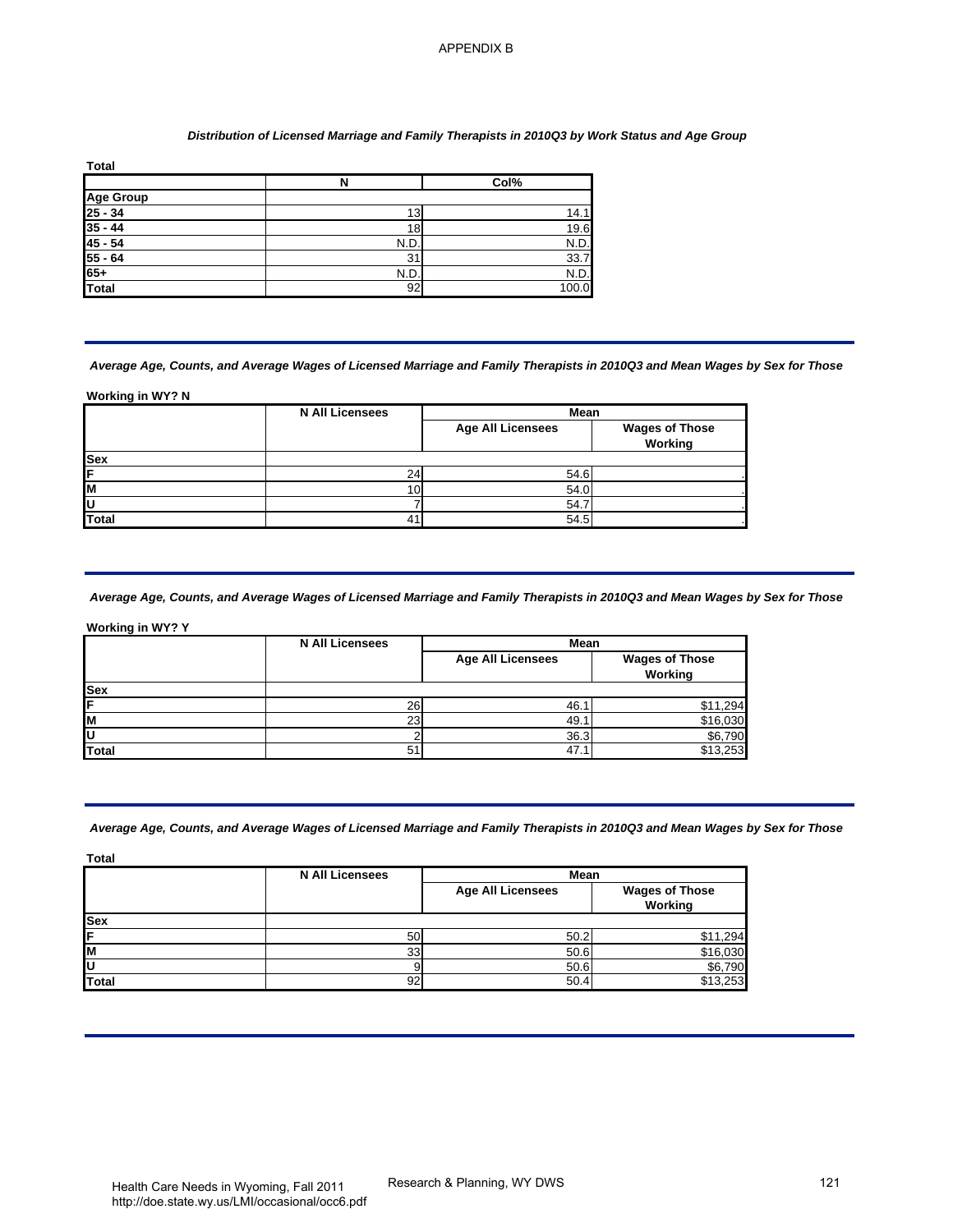## *Turnover Statistics for Licensed Marriage and Family Therapists Working in 2010Q3 by Age*

|                |      |                   | <b>Turnover</b> |      | <b>Total</b> |
|----------------|------|-------------------|-----------------|------|--------------|
|                |      | <b>Continuous</b> | <b>Turnover</b> | U    |              |
| Age<br>25 - 34 |      |                   |                 |      |              |
|                | N    | 11                | ◠               |      | 13           |
|                | Row% | 84.6              | 15.4            | 0.0  | 100.0        |
| $35 - 44$      | N    | 10                |                 |      | 11           |
|                | Row% | 90.9              | 9.1             | 0.0  | 100.0        |
| $45 - 54$      | N    | N.D.              | N.D.            | N.D  | N.D.         |
|                | Row% | N.D.              | N.D.            | N.D. | N.D.         |
| $55 - 64$      | N    | 15 <sub>l</sub>   |                 |      | 16           |
|                | Row% | 93.8              | 6.3             | 0.0  | 100.0        |
| 65+            | N    | N.D.              | N.D.            | N.D. | N.D.         |
|                | Row% | N.D.              | N.D.            | N.D. | N.D.         |
| <b>Total</b>   | N    | 46                | 5               |      | 51           |
|                | Row% | 90.2              | 9.8             | 0.0  | 100.0        |

# *Average Wages for Licensed Marriage and Family Therapists Working in 2010Q3 by Turnover Status and Sex*

|          |                        | <b>Mean</b> |            |
|----------|------------------------|-------------|------------|
|          |                        | Age         | Avg. Wages |
| Sex<br>F | <b>Turnover Status</b> |             |            |
|          | <b>Continuous</b>      | 46.8        | \$12,251   |
|          | Turnover               | 41.4        | \$3,955    |
| lм       | <b>Continuous</b>      | 48.9        | \$16,260   |
|          | <b>Turnover</b>        | 54.7        | \$10,973   |
| lū       | <b>Continuous</b>      | 44.1        | \$11,500   |
|          | <b>Turnover</b>        | 28.5        | \$2,081    |
| Total    | <b>Turnover Status</b> |             |            |
|          | <b>Continuous</b>      | 47.7        | \$14,152   |
|          | Turnover               | 41.5        | \$4,984    |
| Total    |                        | 47.1        | \$13,253   |

## *Distribution of Licensed Marriage and Family Therapists Working in 2010Q3 by Region and Sex*

|                                                                                                                                       |                                                                                             |                          | Turnover                 |              | Total                                 |
|---------------------------------------------------------------------------------------------------------------------------------------|---------------------------------------------------------------------------------------------|--------------------------|--------------------------|--------------|---------------------------------------|
| Age                                                                                                                                   |                                                                                             | <b>Continuous</b>        | <b>Turnover</b>          | U            |                                       |
| $25 - 34$                                                                                                                             | N                                                                                           | 11                       | $\boldsymbol{2}$         |              |                                       |
|                                                                                                                                       | Row%                                                                                        | 84.6                     | 15.4                     | 0.0          | 100.0                                 |
| $35 - 44$                                                                                                                             | N<br>Row%                                                                                   | 10<br>90.9               | 1<br>9.1                 | 0.0          | 100.0                                 |
| $45 - 54$                                                                                                                             | N                                                                                           | N.D.                     | N.D.                     | N.D.         | N.D.                                  |
|                                                                                                                                       | Row%                                                                                        | N.D                      | N.D                      | N.D.         | N.D.                                  |
| $55 - 64$                                                                                                                             | N                                                                                           | 15                       | 1                        |              |                                       |
| 65+                                                                                                                                   | Row%<br>N                                                                                   | $93.\overline{8}$<br>N.D | $6.\overline{3}$<br>N.D. | 0.0<br>N.D.  | 100.0<br>N.D.                         |
|                                                                                                                                       | Row%                                                                                        | N.D.                     | N.D                      | N.D.         | N.D.                                  |
| Total                                                                                                                                 | N                                                                                           | 46                       | 5                        |              |                                       |
|                                                                                                                                       | Row%                                                                                        | 90.2                     | 9.8                      | 0.0          | 100.0                                 |
|                                                                                                                                       |                                                                                             | Mean<br>Age              | Avg. Wages               |              |                                       |
|                                                                                                                                       |                                                                                             |                          |                          |              |                                       |
| <b>Sex</b>                                                                                                                            | <b>Turnover Status</b><br><b>Continuous</b>                                                 | 46.8                     | \$12,251                 |              |                                       |
|                                                                                                                                       | <b>Turnover</b>                                                                             | 41.4                     | \$3,955                  |              |                                       |
| M                                                                                                                                     | <b>Continuous</b>                                                                           | 48.9                     | \$16,260                 |              |                                       |
|                                                                                                                                       | <b>Turnover</b><br><b>Continuous</b>                                                        | 54.7                     | \$10,973                 |              |                                       |
|                                                                                                                                       | <b>Turnover</b>                                                                             | 44.1<br>28.5             | \$11,500<br>\$2,081      |              |                                       |
|                                                                                                                                       |                                                                                             |                          |                          |              |                                       |
|                                                                                                                                       | <b>Turnover Status</b>                                                                      |                          |                          |              |                                       |
| <b>Total</b>                                                                                                                          | <b>Continuous</b>                                                                           | 47.7                     | \$14,152                 |              |                                       |
|                                                                                                                                       | <b>Turnover</b>                                                                             | 41.5<br>47.1             | \$4,984<br>\$13,253      |              |                                       |
|                                                                                                                                       | Distribution of Licensed Marriage and Family Therapists Working in 2010Q3 by Region and Sex |                          |                          |              |                                       |
|                                                                                                                                       |                                                                                             | F                        | Sex<br>M                 | U            |                                       |
|                                                                                                                                       |                                                                                             |                          |                          |              |                                       |
|                                                                                                                                       | N                                                                                           | N.D                      | N.D                      | N.D          |                                       |
|                                                                                                                                       | Col%<br>N                                                                                   | N.D<br>N.D               | N.D<br>N.D               | N.D.<br>N.D. |                                       |
|                                                                                                                                       | Col%                                                                                        | N.D.                     | N.D                      | N.D.         |                                       |
|                                                                                                                                       | N                                                                                           | N.D                      | N.D.                     | N.D          |                                       |
|                                                                                                                                       | Col%                                                                                        | N.D                      | N.D                      | N.D.         |                                       |
|                                                                                                                                       | N<br>Col%                                                                                   | N.D<br>N.D               | N.D                      | N.D<br>N.D   |                                       |
| <b>Total</b><br>Region<br><b>Northeast</b><br><b>Northwest</b><br><b>Central Southeast</b><br><b>Southwest</b><br><b>Cheyenne MSA</b> | N                                                                                           | N.D                      | N.D<br>N.D               | N.D          |                                       |
|                                                                                                                                       | Col%                                                                                        | N.D                      | N.D                      | N.D.         |                                       |
|                                                                                                                                       | N                                                                                           | N.D                      | N.D                      | N.D.         |                                       |
| <b>Casper MSA</b><br><b>Balance of State</b>                                                                                          | Col%<br>N                                                                                   | N.D.<br>6                | N.D<br>12                | N.D.<br>1    | Total<br>N.D.<br>N.D.<br>N.D.<br>N.D. |
| <b>Total</b>                                                                                                                          | Col%<br>N                                                                                   | 23.1<br>26               | 52.2<br>23               | 50.0         |                                       |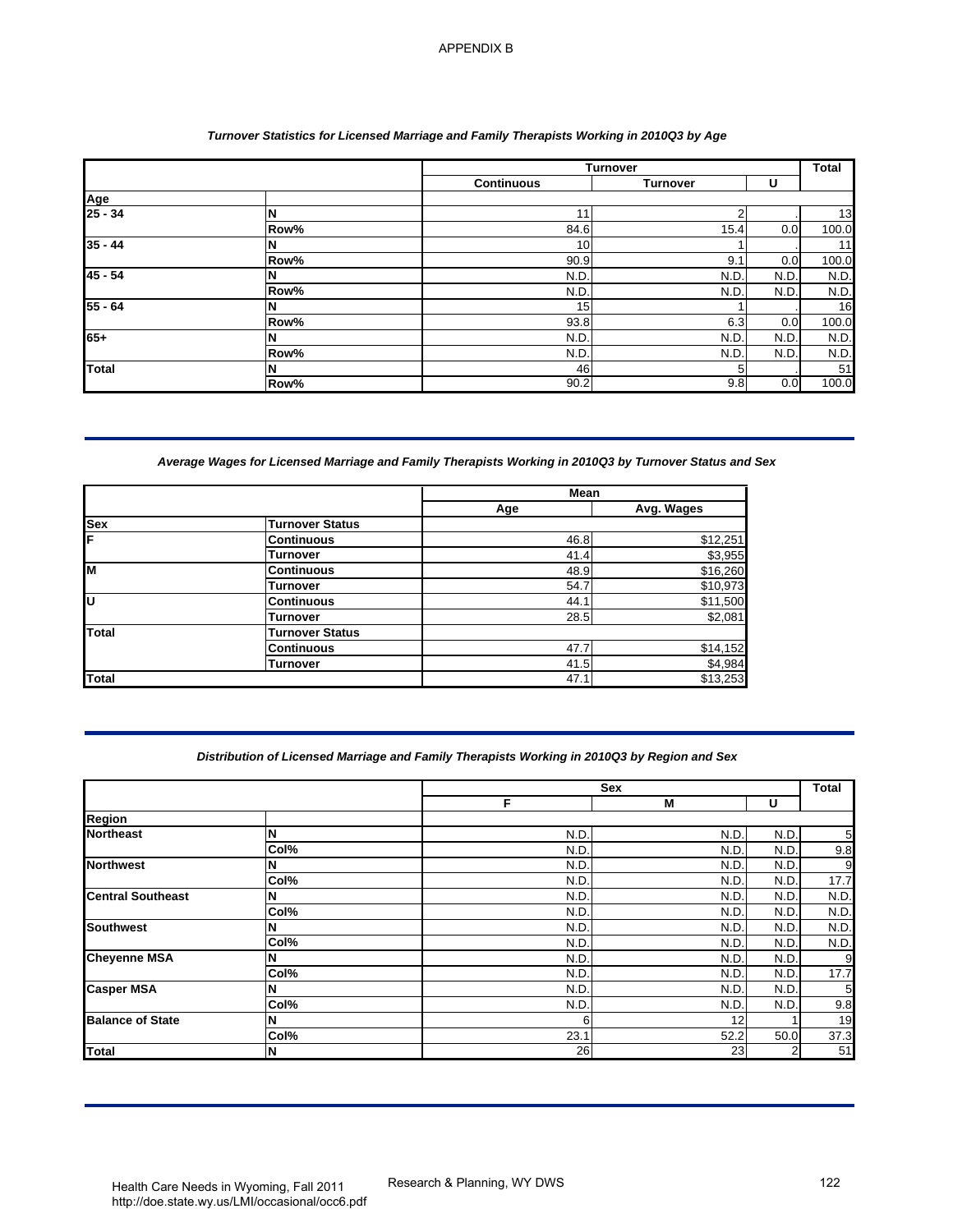# *Mean and Median Statewide Wages for Licensed Marriage and Family Therapists Working in 2010Q3* APPENDIX B $\frac{1}{\sqrt{100}}$ <br>for Licensed Marriage and Family Therapists Wonking in 201003<br>1433<br>Research & Planning, WY DWS

| Wages          |             |  |  |
|----------------|-------------|--|--|
| Median<br>Mean |             |  |  |
| \$13.253       | \$1A<br>103 |  |  |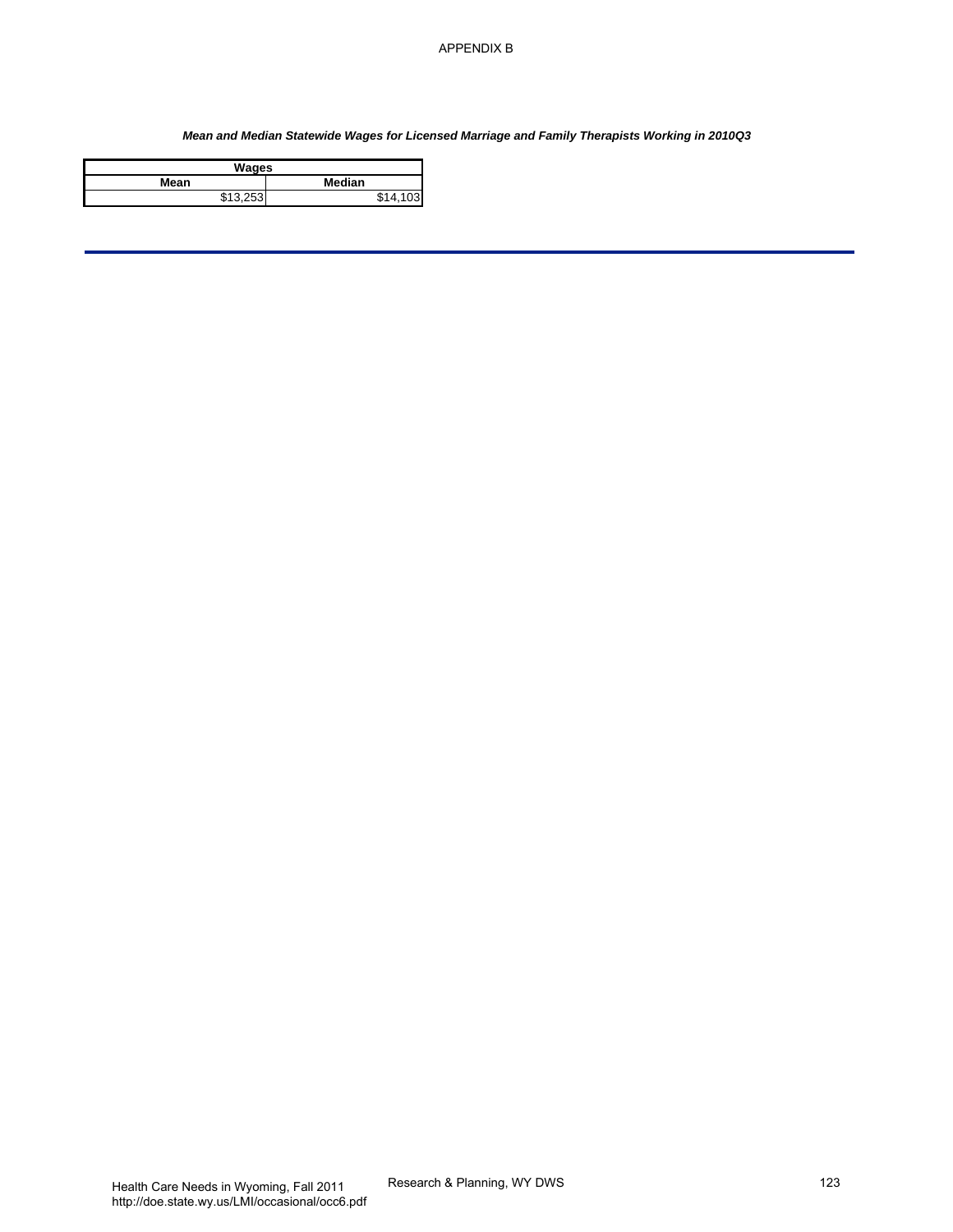

## *Reported FTEs for Licensed Marriage and Family Therapists Working in 2010Q3*

|                          | Working in WY? |
|--------------------------|----------------|
|                          |                |
| <b>Reported FTE</b>      |                |
| <b>No Hours Reported</b> | 19             |
| < 0.25                   |                |
| $0.25 - 0.50$            | N.D            |
| $0.75 - 1.00$            |                |
| $1.00 - 1.25$            | 18             |
| $1.25 - 1.50$            | N.D            |
| Total                    | 51             |

# *Distribution of Licensed Professional Counselors in 2010Q3 by Work Status and Age Group*

#### **Working in WY? N**

|                           | N   | Col%  |
|---------------------------|-----|-------|
| Age Group                 |     |       |
| $\frac{25 - 34}{35 - 44}$ | 27  | 10.6  |
|                           | 50  | 19.5  |
| $45 - 54$                 | 54  | 21.1  |
|                           | 95  | 37.1  |
| $\frac{55 - 64}{65+}$     | 30  | 11.7  |
| Total                     | 256 | 100.0 |

# *Distribution of Licensed Professional Counselors in 2010Q3 by Work Status and Age Group*

|                                        |                                                                                          | <b>APPENDIX B</b>           |     |
|----------------------------------------|------------------------------------------------------------------------------------------|-----------------------------|-----|
|                                        |                                                                                          |                             |     |
|                                        |                                                                                          |                             |     |
|                                        |                                                                                          |                             |     |
|                                        | Average Commuting Distance for Licensed Marriage and Family Therapists Working in 2010Q3 |                             |     |
| Avg. Distance                          |                                                                                          |                             |     |
| 14.3                                   |                                                                                          |                             |     |
|                                        |                                                                                          |                             |     |
|                                        |                                                                                          |                             |     |
|                                        |                                                                                          |                             |     |
|                                        | Reported FTEs for Licensed Marriage and Family Therapists Working in 2010Q3              |                             |     |
|                                        |                                                                                          |                             |     |
|                                        | <b>Working in WY?</b><br>Y                                                               |                             |     |
| <b>Reported FTE</b>                    |                                                                                          |                             |     |
| <b>No Hours Reported</b>               | 19                                                                                       |                             |     |
| <0.25                                  | 5                                                                                        |                             |     |
| $0.25 - 0.50$<br>$0.75 - 1.00$         | N.D.<br>5                                                                                |                             |     |
| $1.00 - 1.25$                          | $\overline{18}$                                                                          |                             |     |
| $1.25 - 1.50$                          | N.D.                                                                                     |                             |     |
| <b>Total</b>                           | 51                                                                                       |                             |     |
|                                        |                                                                                          |                             |     |
|                                        |                                                                                          |                             |     |
|                                        |                                                                                          |                             |     |
|                                        | Distribution of Licensed Professional Counselors in 2010Q3 by Work Status and Age Group  |                             |     |
| <b>Working in WY? N</b>                |                                                                                          |                             |     |
|                                        | N                                                                                        | Col%                        |     |
| <b>Age Group</b>                       |                                                                                          |                             |     |
| $25 - 34$<br>$35 - 44$                 | 27                                                                                       | 10.6                        |     |
| $45 - 54$                              | 50<br>54                                                                                 | 19.5<br>21.1                |     |
| $55 - 64$                              | 95                                                                                       | 37.1                        |     |
| $65+$                                  | 30                                                                                       | 11.7                        |     |
| <b>Total</b>                           | 256                                                                                      | 100.0                       |     |
|                                        |                                                                                          |                             |     |
|                                        |                                                                                          |                             |     |
|                                        |                                                                                          |                             |     |
|                                        | Distribution of Licensed Professional Counselors in 2010Q3 by Work Status and Age Group  |                             |     |
| Working in WY? Y                       |                                                                                          |                             |     |
|                                        | $\overline{\mathbf{z}}$                                                                  | Col%                        |     |
| <b>Age Group</b>                       |                                                                                          |                             |     |
| $25 - 34$<br>$35 - 44$                 | 79                                                                                       | 16.2                        |     |
| $45 - 54$                              | 88<br>119                                                                                | 18.1<br>24.4                |     |
| $55 - 64$                              | 181                                                                                      | 37.2                        |     |
| $65+$                                  | 20                                                                                       | 4.1                         |     |
| <b>Total</b>                           | 487                                                                                      | 100.0                       |     |
|                                        |                                                                                          |                             |     |
|                                        |                                                                                          |                             |     |
|                                        |                                                                                          |                             |     |
|                                        |                                                                                          |                             |     |
|                                        |                                                                                          |                             |     |
|                                        |                                                                                          |                             |     |
|                                        |                                                                                          |                             |     |
|                                        |                                                                                          |                             |     |
|                                        |                                                                                          |                             |     |
|                                        |                                                                                          |                             |     |
|                                        |                                                                                          |                             |     |
|                                        |                                                                                          |                             |     |
|                                        |                                                                                          |                             |     |
|                                        |                                                                                          |                             |     |
| Health Care Needs in Wyoming Fall 2011 |                                                                                          | Research & Planning, WY DWS | 124 |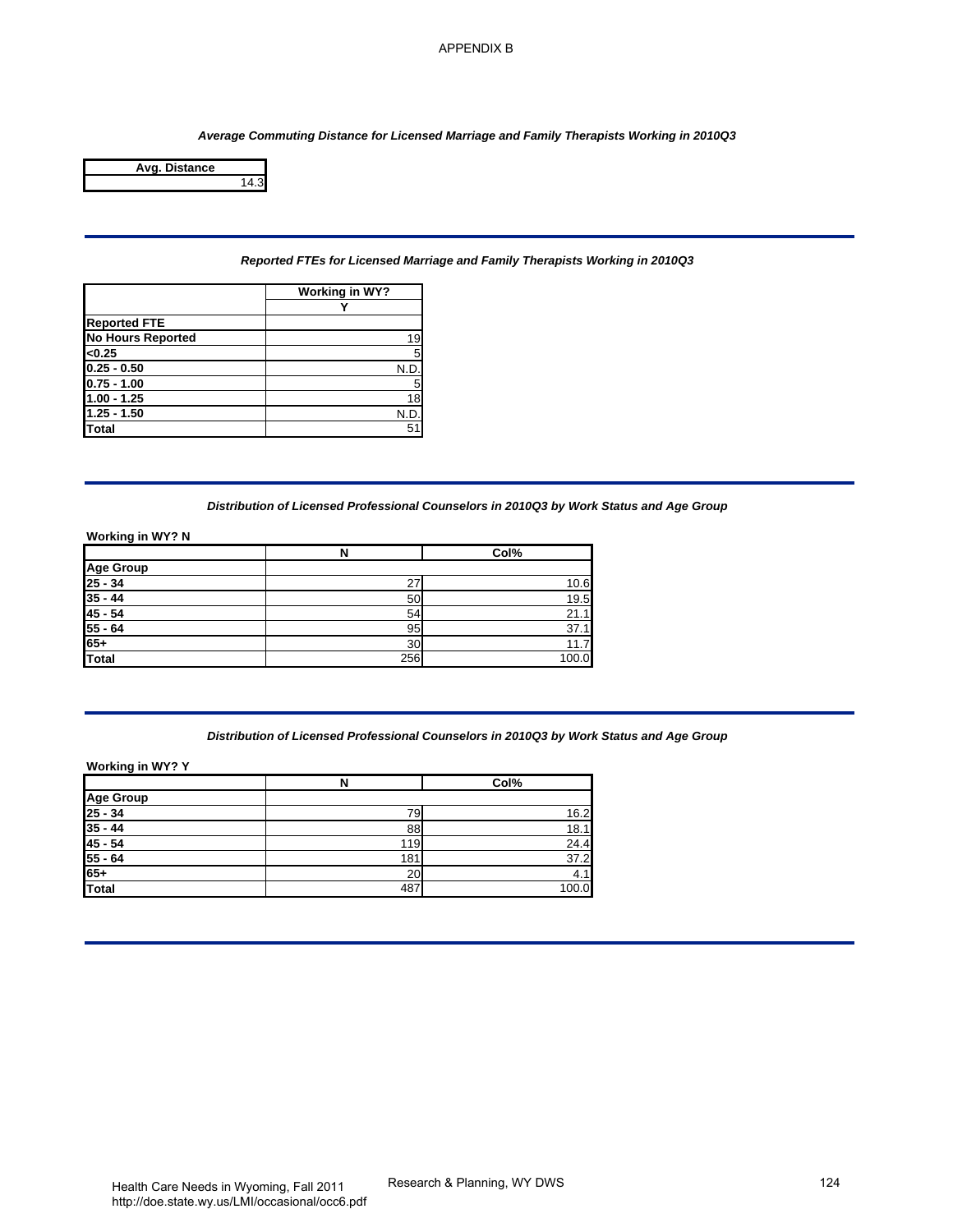#### *Distribution of Licensed Professional Counselors in 2010Q3 by Work Status and Age Group*

| <b>Total</b>          |     |       |
|-----------------------|-----|-------|
|                       | N   | Col%  |
|                       |     |       |
| Age Group<br>25 - 34  | 106 | 14.3  |
| $35 - 44$             | 138 | 18.6  |
| $45 - 54$             | 173 | 23.3  |
| $\frac{55 - 64}{65+}$ | 276 | 37.2  |
|                       | 50  | 6.7   |
| Total                 | 743 | 100.0 |

# *Average Age, Counts, and Average Wages of Licensed Professional Counselors in 2010Q3 and Mean Wages by Sex for Those*

|            | <b>N All Licensees</b> | Mean                     |                                         |
|------------|------------------------|--------------------------|-----------------------------------------|
|            |                        | <b>Age All Licensees</b> | <b>Wages of Those</b><br><b>Working</b> |
| <b>Sex</b> |                        |                          |                                         |
| ΙF         | 164                    | 52.2                     |                                         |
| lм         | 58                     | 56.1                     |                                         |
| lυ         | 34                     | 46.0                     |                                         |
| Total      | 256                    | 52.3                     |                                         |

## *Average Age, Counts, and Average Wages of Licensed Professional Counselors in 2010Q3 and Mean Wages by Sex for Those*

|              | <b>N All Licensees</b> | <b>Mean</b>              |                                  |
|--------------|------------------------|--------------------------|----------------------------------|
|              |                        | <b>Age All Licensees</b> | <b>Wages of Those</b><br>Working |
| <b>Sex</b>   |                        |                          |                                  |
| ΙF           | 333                    | 49.0                     | \$11,897                         |
| lм           | 135                    | 51.9                     | \$12,832                         |
| ΙU           | 19                     | 47.4                     | .443                             |
| <b>Total</b> | 487                    | 49.8                     | \$12,139                         |

## *Average Age, Counts, and Average Wages of Licensed Professional Counselors in 2010Q3 and Mean Wages by Sex for Those*

| <b>Age Group</b><br>$\frac{25 - 34}{35 - 44}$<br>$\frac{45 - 54}{55 - 64}$<br>$65+$<br>Total | $\overline{\mathbf{N}}$<br>106<br>138                                                                                                                 | Col%                                     |                                             |
|----------------------------------------------------------------------------------------------|-------------------------------------------------------------------------------------------------------------------------------------------------------|------------------------------------------|---------------------------------------------|
|                                                                                              |                                                                                                                                                       |                                          |                                             |
|                                                                                              |                                                                                                                                                       | 14.3                                     |                                             |
|                                                                                              |                                                                                                                                                       | 18.6<br>23.3                             |                                             |
|                                                                                              | 173<br>276                                                                                                                                            | 37.2                                     |                                             |
|                                                                                              | 50                                                                                                                                                    | 6.7                                      |                                             |
|                                                                                              | 743                                                                                                                                                   | 100.0                                    |                                             |
| Working in WY? N                                                                             | Average Age, Counts, and Average Wages of Licensed Professional Counselors in 2010Q3 and Mean Wages by Sex for Those                                  |                                          |                                             |
|                                                                                              | <b>N All Licensees</b>                                                                                                                                | Mean<br><b>Age All Licensees</b>         | <b>Wages of Those</b><br>Working            |
|                                                                                              |                                                                                                                                                       |                                          |                                             |
|                                                                                              | 164                                                                                                                                                   | 52.2                                     |                                             |
|                                                                                              | 58                                                                                                                                                    | 56.1                                     |                                             |
|                                                                                              | 34                                                                                                                                                    | 46.0                                     |                                             |
|                                                                                              | 256<br>Average Age, Counts, and Average Wages of Licensed Professional Counselors in 2010Q3 and Mean Wages by Sex for Those<br><b>N All Licensees</b> | 52.3<br>Mean<br><b>Age All Licensees</b> | <b>Wages of Those</b>                       |
|                                                                                              | 333<br>135<br>19                                                                                                                                      | 49.0<br>51.9<br>47.4                     | Working<br>\$11,897<br>\$12,832<br>\$11,443 |
| <b>Total</b><br><b>Working in WY? Y</b><br><b>Sex</b><br><b>Total</b>                        | 487<br>Average Age, Counts, and Average Wages of Licensed Professional Counselors in 2010Q3 and Mean Wages by Sex for Those                           | 49.8                                     | \$12,139                                    |
| <b>Total</b>                                                                                 |                                                                                                                                                       |                                          |                                             |
| <b>Sex</b>                                                                                   | <b>N All Licensees</b>                                                                                                                                | Mean<br><b>Age All Licensees</b>         | <b>Wages of Those</b><br>Working            |
|                                                                                              |                                                                                                                                                       |                                          |                                             |
|                                                                                              | 497                                                                                                                                                   | 50.1                                     | $\overline{$}11,897$                        |
| <b>Total</b>                                                                                 | 193<br>53                                                                                                                                             | 53.2<br>46.5                             | \$12,832<br>\$11,443                        |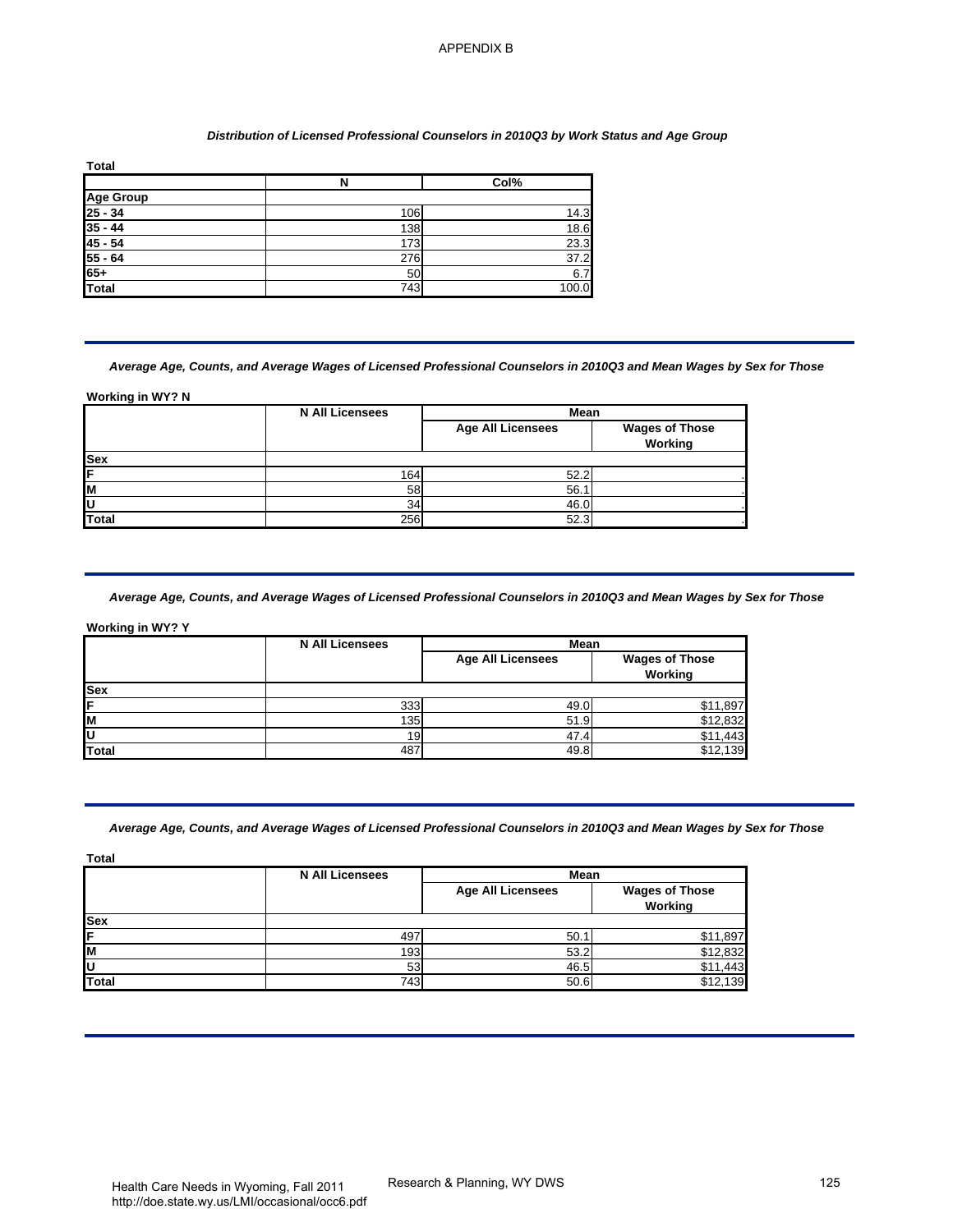## *Turnover Statistics for Licensed Professional Counselors Working in 2010Q3 by Age*

|              |                                                                                                 | Turnover                  |                     | <b>Total</b> |
|--------------|-------------------------------------------------------------------------------------------------|---------------------------|---------------------|--------------|
|              |                                                                                                 | <b>Continuous</b>         | <b>Turnover</b>     |              |
| Age          |                                                                                                 |                           |                     |              |
| $25 - 34$    | N                                                                                               | 67                        | 12                  | 79           |
|              | Row%                                                                                            | 84.8                      | $\frac{15.2}{2}$    | 100.0        |
| $35 - 44$    | N                                                                                               | 74                        | 14                  | 88           |
| $45 - 54$    | Row%<br>N                                                                                       | 84.1<br>$\frac{107}{107}$ | 15.9<br>12          | 100.0        |
|              | Row%                                                                                            | 89.9                      | 10.1                | 119<br>100.0 |
| $55 - 64$    | N                                                                                               | 168                       | 13                  | 181          |
|              | Row%                                                                                            | 92.8                      | 7.2                 | 100.0        |
| $65+$        | N                                                                                               | 17                        | 3                   | 20           |
|              | Row%                                                                                            | 85.0                      | 15.0                | 100.0        |
| Total        | N                                                                                               | 433                       | 54                  | 487          |
|              | Row%                                                                                            | 88.9                      | 11.1                | 100.0        |
|              | Average Wages for Licensed Professional Counselors Working in 2010Q3 by Turnover Status and Sex | Mean                      |                     |              |
|              |                                                                                                 | Age                       | Avg. Wages          |              |
| <b>Sex</b>   | <b>Turnover Status</b>                                                                          |                           |                     |              |
| F            | <b>Continuous</b>                                                                               | 49.5                      | \$12,575            |              |
|              | <b>Turnover</b>                                                                                 | 45.6                      | \$6,932             |              |
| M            | <b>Continuous</b>                                                                               | 52.1                      | \$13,448            |              |
| Ū            | <b>Turnover</b>                                                                                 | 49.5                      | \$6,523             |              |
|              | <b>Continuous</b>                                                                               | 47.8                      | \$11,927            |              |
| <b>Total</b> | <b>Turnover</b><br><b>Turnover Status</b>                                                       | 43.6                      | \$7,329             |              |
|              | <b>Continuous</b>                                                                               | 50.2                      | \$12,798            |              |
|              |                                                                                                 |                           |                     |              |
|              |                                                                                                 |                           |                     |              |
| <b>Total</b> | <b>Turnover</b>                                                                                 | 46.4<br>49.8              | \$6,856<br>\$12,139 |              |
|              |                                                                                                 |                           |                     |              |

# *Average Wages for Licensed Professional Counselors Working in 2010Q3 by Turnover Status and Sex*

|          |                        | <b>Mean</b> |            |
|----------|------------------------|-------------|------------|
|          |                        | Age         | Avg. Wages |
| Sex<br>F | <b>Turnover Status</b> |             |            |
|          | <b>Continuous</b>      | 49.5        | \$12,575   |
|          | Turnover               | 45.6        | \$6,932    |
| lм       | <b>Continuous</b>      | 52.1        | \$13,448   |
|          | <b>Turnover</b>        | 49.5        | \$6,523    |
| lυ       | <b>Continuous</b>      | 47.8        | \$11,927   |
|          | Turnover               | 43.6        | \$7,329    |
| Total    | <b>Turnover Status</b> |             |            |
|          | <b>Continuous</b>      | 50.2        | \$12,798   |
|          | <b>Turnover</b>        | 46.4        | \$6,856    |
| Total    |                        | 49.8        | \$12,139   |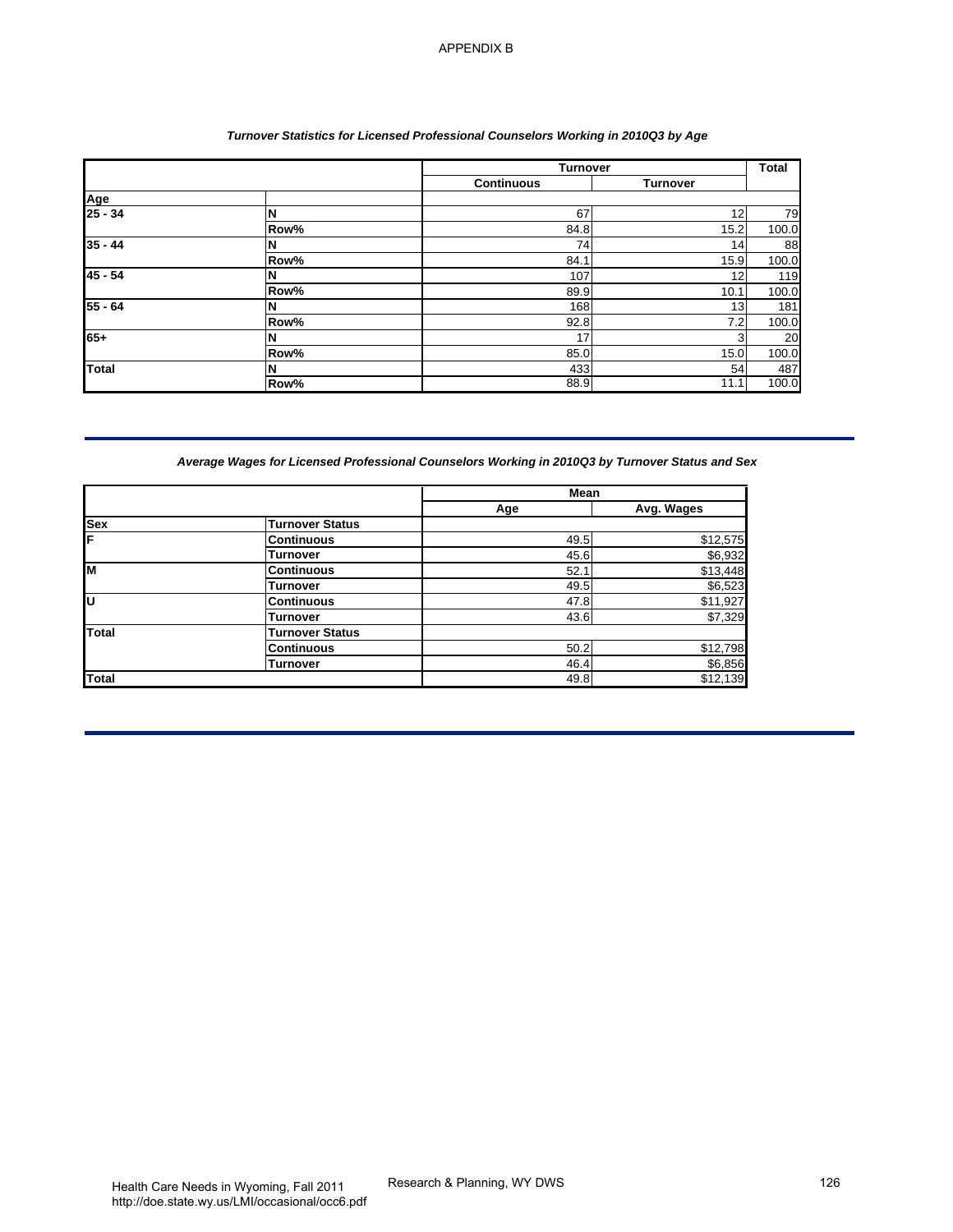## *Distribution of Licensed Professional Counselors Working in 2010Q3 by Region and Sex*

| Region<br><b>Northeast</b><br>N<br>20<br>5<br>Col%<br>6.0<br>$\overline{3.7}$<br>0.0<br><b>Northwest</b><br>28<br>8<br>N<br>Col%<br>8.4<br>5.9<br>0.0<br>42<br>14<br><b>Central Southeast</b><br>N<br>4<br>Col%<br>12.6<br>21.1<br>10.4<br>26<br><b>Southwest</b><br>$\overline{c}$<br>8<br>N<br>Col%<br>7.8<br>5.9<br>10.5<br><b>Cheyenne MSA</b><br>N<br>43<br>19<br>4<br>Col%<br>12.9<br>21.1<br>14.1<br><b>Casper MSA</b><br>52<br>N<br>18<br>Col%<br>15.6<br>13.3<br>0.0<br>122<br><b>Balance of State</b><br>63<br>9<br>N<br>Col%<br>36.6<br>47.4<br>46.7<br>333<br>19<br>135<br><b>Total</b><br>N<br>Mean and Median Statewide Wages for Licensed Professional Counselors Working in 2010Q3<br><b>Wages</b><br>Median<br>Mean<br>\$12,139<br>\$12,010<br>Average Commuting Distance for Licensed Professional Counselors Working in 2010Q3<br><b>Avg. Distance</b><br>12.1<br>Reported FTEs for Licensed Professional Counselors Working in 2010Q3<br><b>Working in WY?</b><br>Y<br><b>Reported FTE</b><br><b>No Hours Reported</b><br>149<br><0.25<br>53<br>$0.25 - 0.50$<br>60<br>$\overline{21}$<br>$0.50 - 0.75$<br>59<br>$0.75 - 1.00$<br>$1.00 - 1.25$<br>137<br>$1.25 - 1.50$<br>N.D.<br>$1.50 - 2.00$<br>N.D.<br>$2.00+$<br>N.D.<br><b>Total</b><br>487 |  | F. | Sex<br>M | U | Total       |
|------------------------------------------------------------------------------------------------------------------------------------------------------------------------------------------------------------------------------------------------------------------------------------------------------------------------------------------------------------------------------------------------------------------------------------------------------------------------------------------------------------------------------------------------------------------------------------------------------------------------------------------------------------------------------------------------------------------------------------------------------------------------------------------------------------------------------------------------------------------------------------------------------------------------------------------------------------------------------------------------------------------------------------------------------------------------------------------------------------------------------------------------------------------------------------------------------------------------------------------------------------------------|--|----|----------|---|-------------|
|                                                                                                                                                                                                                                                                                                                                                                                                                                                                                                                                                                                                                                                                                                                                                                                                                                                                                                                                                                                                                                                                                                                                                                                                                                                                        |  |    |          |   |             |
|                                                                                                                                                                                                                                                                                                                                                                                                                                                                                                                                                                                                                                                                                                                                                                                                                                                                                                                                                                                                                                                                                                                                                                                                                                                                        |  |    |          |   | 25<br>5.1   |
|                                                                                                                                                                                                                                                                                                                                                                                                                                                                                                                                                                                                                                                                                                                                                                                                                                                                                                                                                                                                                                                                                                                                                                                                                                                                        |  |    |          |   | 36          |
|                                                                                                                                                                                                                                                                                                                                                                                                                                                                                                                                                                                                                                                                                                                                                                                                                                                                                                                                                                                                                                                                                                                                                                                                                                                                        |  |    |          |   | 7.4         |
|                                                                                                                                                                                                                                                                                                                                                                                                                                                                                                                                                                                                                                                                                                                                                                                                                                                                                                                                                                                                                                                                                                                                                                                                                                                                        |  |    |          |   | 60<br>12.3  |
|                                                                                                                                                                                                                                                                                                                                                                                                                                                                                                                                                                                                                                                                                                                                                                                                                                                                                                                                                                                                                                                                                                                                                                                                                                                                        |  |    |          |   | 36          |
|                                                                                                                                                                                                                                                                                                                                                                                                                                                                                                                                                                                                                                                                                                                                                                                                                                                                                                                                                                                                                                                                                                                                                                                                                                                                        |  |    |          |   | 7.4         |
|                                                                                                                                                                                                                                                                                                                                                                                                                                                                                                                                                                                                                                                                                                                                                                                                                                                                                                                                                                                                                                                                                                                                                                                                                                                                        |  |    |          |   | 66          |
|                                                                                                                                                                                                                                                                                                                                                                                                                                                                                                                                                                                                                                                                                                                                                                                                                                                                                                                                                                                                                                                                                                                                                                                                                                                                        |  |    |          |   | 13.6<br>70  |
|                                                                                                                                                                                                                                                                                                                                                                                                                                                                                                                                                                                                                                                                                                                                                                                                                                                                                                                                                                                                                                                                                                                                                                                                                                                                        |  |    |          |   | 14.4        |
|                                                                                                                                                                                                                                                                                                                                                                                                                                                                                                                                                                                                                                                                                                                                                                                                                                                                                                                                                                                                                                                                                                                                                                                                                                                                        |  |    |          |   | 194         |
|                                                                                                                                                                                                                                                                                                                                                                                                                                                                                                                                                                                                                                                                                                                                                                                                                                                                                                                                                                                                                                                                                                                                                                                                                                                                        |  |    |          |   | 39.8<br>487 |
|                                                                                                                                                                                                                                                                                                                                                                                                                                                                                                                                                                                                                                                                                                                                                                                                                                                                                                                                                                                                                                                                                                                                                                                                                                                                        |  |    |          |   |             |
|                                                                                                                                                                                                                                                                                                                                                                                                                                                                                                                                                                                                                                                                                                                                                                                                                                                                                                                                                                                                                                                                                                                                                                                                                                                                        |  |    |          |   |             |
|                                                                                                                                                                                                                                                                                                                                                                                                                                                                                                                                                                                                                                                                                                                                                                                                                                                                                                                                                                                                                                                                                                                                                                                                                                                                        |  |    |          |   |             |
|                                                                                                                                                                                                                                                                                                                                                                                                                                                                                                                                                                                                                                                                                                                                                                                                                                                                                                                                                                                                                                                                                                                                                                                                                                                                        |  |    |          |   |             |
|                                                                                                                                                                                                                                                                                                                                                                                                                                                                                                                                                                                                                                                                                                                                                                                                                                                                                                                                                                                                                                                                                                                                                                                                                                                                        |  |    |          |   |             |
|                                                                                                                                                                                                                                                                                                                                                                                                                                                                                                                                                                                                                                                                                                                                                                                                                                                                                                                                                                                                                                                                                                                                                                                                                                                                        |  |    |          |   |             |
|                                                                                                                                                                                                                                                                                                                                                                                                                                                                                                                                                                                                                                                                                                                                                                                                                                                                                                                                                                                                                                                                                                                                                                                                                                                                        |  |    |          |   |             |
|                                                                                                                                                                                                                                                                                                                                                                                                                                                                                                                                                                                                                                                                                                                                                                                                                                                                                                                                                                                                                                                                                                                                                                                                                                                                        |  |    |          |   |             |
|                                                                                                                                                                                                                                                                                                                                                                                                                                                                                                                                                                                                                                                                                                                                                                                                                                                                                                                                                                                                                                                                                                                                                                                                                                                                        |  |    |          |   |             |
|                                                                                                                                                                                                                                                                                                                                                                                                                                                                                                                                                                                                                                                                                                                                                                                                                                                                                                                                                                                                                                                                                                                                                                                                                                                                        |  |    |          |   |             |
|                                                                                                                                                                                                                                                                                                                                                                                                                                                                                                                                                                                                                                                                                                                                                                                                                                                                                                                                                                                                                                                                                                                                                                                                                                                                        |  |    |          |   |             |
|                                                                                                                                                                                                                                                                                                                                                                                                                                                                                                                                                                                                                                                                                                                                                                                                                                                                                                                                                                                                                                                                                                                                                                                                                                                                        |  |    |          |   |             |
|                                                                                                                                                                                                                                                                                                                                                                                                                                                                                                                                                                                                                                                                                                                                                                                                                                                                                                                                                                                                                                                                                                                                                                                                                                                                        |  |    |          |   |             |
|                                                                                                                                                                                                                                                                                                                                                                                                                                                                                                                                                                                                                                                                                                                                                                                                                                                                                                                                                                                                                                                                                                                                                                                                                                                                        |  |    |          |   |             |
|                                                                                                                                                                                                                                                                                                                                                                                                                                                                                                                                                                                                                                                                                                                                                                                                                                                                                                                                                                                                                                                                                                                                                                                                                                                                        |  |    |          |   |             |
|                                                                                                                                                                                                                                                                                                                                                                                                                                                                                                                                                                                                                                                                                                                                                                                                                                                                                                                                                                                                                                                                                                                                                                                                                                                                        |  |    |          |   |             |
|                                                                                                                                                                                                                                                                                                                                                                                                                                                                                                                                                                                                                                                                                                                                                                                                                                                                                                                                                                                                                                                                                                                                                                                                                                                                        |  |    |          |   |             |
|                                                                                                                                                                                                                                                                                                                                                                                                                                                                                                                                                                                                                                                                                                                                                                                                                                                                                                                                                                                                                                                                                                                                                                                                                                                                        |  |    |          |   |             |

| Wages       |        |
|-------------|--------|
| Mean        | Median |
| <b>ሰላ ሰ</b> | 0.4001 |

## *Average Commuting Distance for Licensed Professional Counselors Working in 2010Q3*

| Avg. Distance |  |
|---------------|--|
|               |  |

| <b>Reported FTEs for Licensed Professional Counselors Working in 2010Q3</b> |  |
|-----------------------------------------------------------------------------|--|
|                                                                             |  |

|                          | <b>Working in WY?</b> |
|--------------------------|-----------------------|
|                          |                       |
| <b>Reported FTE</b>      |                       |
| <b>No Hours Reported</b> | 149                   |
| < 0.25                   | 53                    |
| $0.25 - 0.50$            | 60                    |
| $0.50 - 0.75$            | $\overline{21}$       |
| $0.75 - 1.00$            | 59                    |
| $1.00 - 1.25$            | 137                   |
| $1.25 - 1.50$            | N.D                   |
| $1.50 - 2.00$            | N.D                   |
| $2.00+$                  | N.D                   |
| Total                    | 487                   |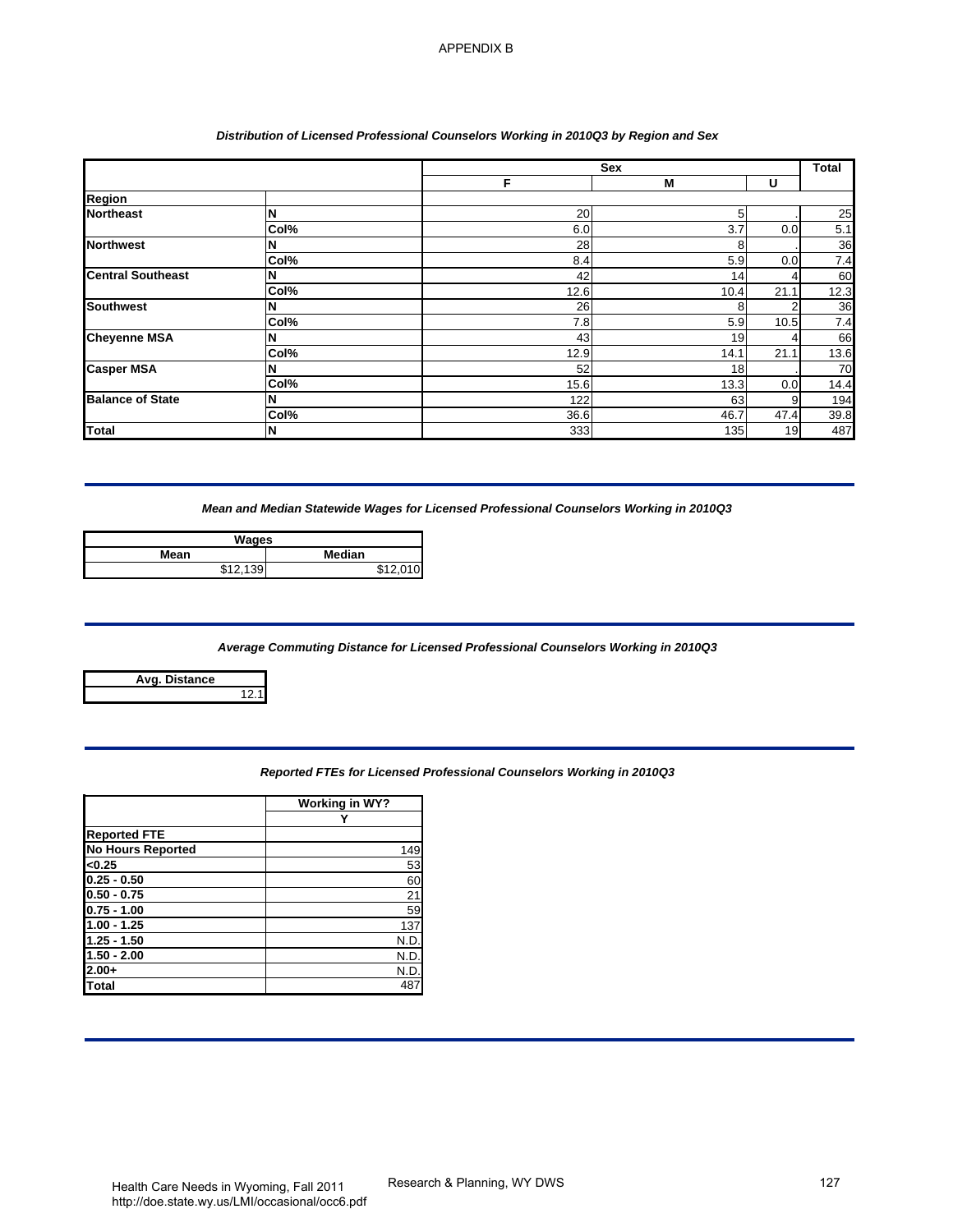#### *Distribution of Provisional Addictions Therapists in 2010Q3 by Work Status and Age Group*

## **Working in WY? N**

|                             | N    | Col%  |
|-----------------------------|------|-------|
|                             |      |       |
| Age Group<br><25<br>25 - 34 | N.D. | N.D.  |
|                             | N.D. | N.D.  |
| $35 - 44$                   | N.D. | N.D.  |
| $45 - 54$                   | N.D. | N.D.  |
| $55 - 64$                   | N.D. | N.D.  |
| Total                       |      | 100.0 |

#### *Distribution of Provisional Addictions Therapists in 2010Q3 by Work Status and Age Group*

|                  | N    | Col% |
|------------------|------|------|
| Age Group<br><25 |      |      |
|                  | N.D. | N.D. |
| $25 - 34$        | N.D. | N.D. |
| $35 - 44$        | N.D. | N.D. |
| $45 - 54$        | N.D. | N.D. |
| $55 - 64$        | N.D. | N.D. |
| <b>Total</b>     | N.D. | N.D. |

## *Distribution of Provisional Addictions Therapists in 2010Q3 by Work Status and Age Group*

| Total                       |      |      |
|-----------------------------|------|------|
|                             | N    | Col% |
|                             |      |      |
| Age Group<br>-25<br>25 - 34 | N.D. | N.D. |
|                             | N.D. | N.D. |
| $35 - 44$                   | N.D. | N.D. |
| $45 - 54$                   | N.D. | N.D. |
| $55 - 64$                   | N.D  | N.D. |
| <b>Total</b>                | N.D. | N.D. |

#### *Average Age, Counts, and Average Wages of Provisional Addictions Therapistsin 2010Q3 and Mean Wages by Sex for Those Working in Wyoming*

| Working in WY? N                                                                                                                                                          | $\overline{\mathsf{N}}$                                                                                                                               | Col%                                           |                       |
|---------------------------------------------------------------------------------------------------------------------------------------------------------------------------|-------------------------------------------------------------------------------------------------------------------------------------------------------|------------------------------------------------|-----------------------|
| <b>Age Group</b>                                                                                                                                                          |                                                                                                                                                       |                                                |                       |
| -25                                                                                                                                                                       | N.D.                                                                                                                                                  | N.D.                                           |                       |
| $25 - 34$                                                                                                                                                                 | N.D.                                                                                                                                                  | N.D.                                           |                       |
| $35 - 44$<br>$45 - 54$                                                                                                                                                    | N.D.                                                                                                                                                  | N.D.                                           |                       |
| $55 - 64$                                                                                                                                                                 | N.D.<br>N.D.                                                                                                                                          | N.D.<br>N.D.                                   |                       |
| <b>Total</b>                                                                                                                                                              | 7                                                                                                                                                     | 100.0                                          |                       |
|                                                                                                                                                                           | Distribution of Provisional Addictions Therapists in 2010Q3 by Work Status and Age Group                                                              |                                                |                       |
| Working in WY? Y                                                                                                                                                          | N                                                                                                                                                     | Col%                                           |                       |
| <b>Age Group</b>                                                                                                                                                          |                                                                                                                                                       |                                                |                       |
| $25$                                                                                                                                                                      | N.D.                                                                                                                                                  | N.D.                                           |                       |
| $25 - 34$                                                                                                                                                                 | N.D.                                                                                                                                                  | N.D.                                           |                       |
|                                                                                                                                                                           |                                                                                                                                                       | N.D.                                           |                       |
|                                                                                                                                                                           | N.D.                                                                                                                                                  |                                                |                       |
|                                                                                                                                                                           | <u>N.D.</u>                                                                                                                                           | N.D.                                           |                       |
|                                                                                                                                                                           | N.D.<br>N.D.<br>Distribution of Provisional Addictions Therapists in 2010Q3 by Work Status and Age Group<br>N<br>N.D.<br>N.D.                         | N.D.<br>N.D.<br>Col%<br>N.D<br>N.D.            |                       |
|                                                                                                                                                                           | N.D.<br>N.D.<br>N.D.<br>N.D.                                                                                                                          | N.D<br>N.D<br>N.D.<br>N.D.                     |                       |
| $35 - 44$<br>$45 - 54$<br>$55 - 64$<br>Total<br>Total<br><b>Age Group</b><br>$25$<br>$25 - 34$<br>$35 - 44$<br>$45 - 54$<br>$55 - 64$<br><b>Total</b><br>Working in WY? N | Average Age, Counts, and Average Wages of Provisional Addictions Therapistsin 2010Q3 and Mean Wages by Sex for Those Workin<br><b>N All Licensees</b> | in Wyoming<br>Mean<br><b>Age All Licensees</b> | <b>Wages of Those</b> |
|                                                                                                                                                                           |                                                                                                                                                       |                                                | Working               |
|                                                                                                                                                                           |                                                                                                                                                       |                                                |                       |
| Sex<br>F<br>U                                                                                                                                                             | N.D.<br>N.D.                                                                                                                                          | 37.4<br>47.9                                   |                       |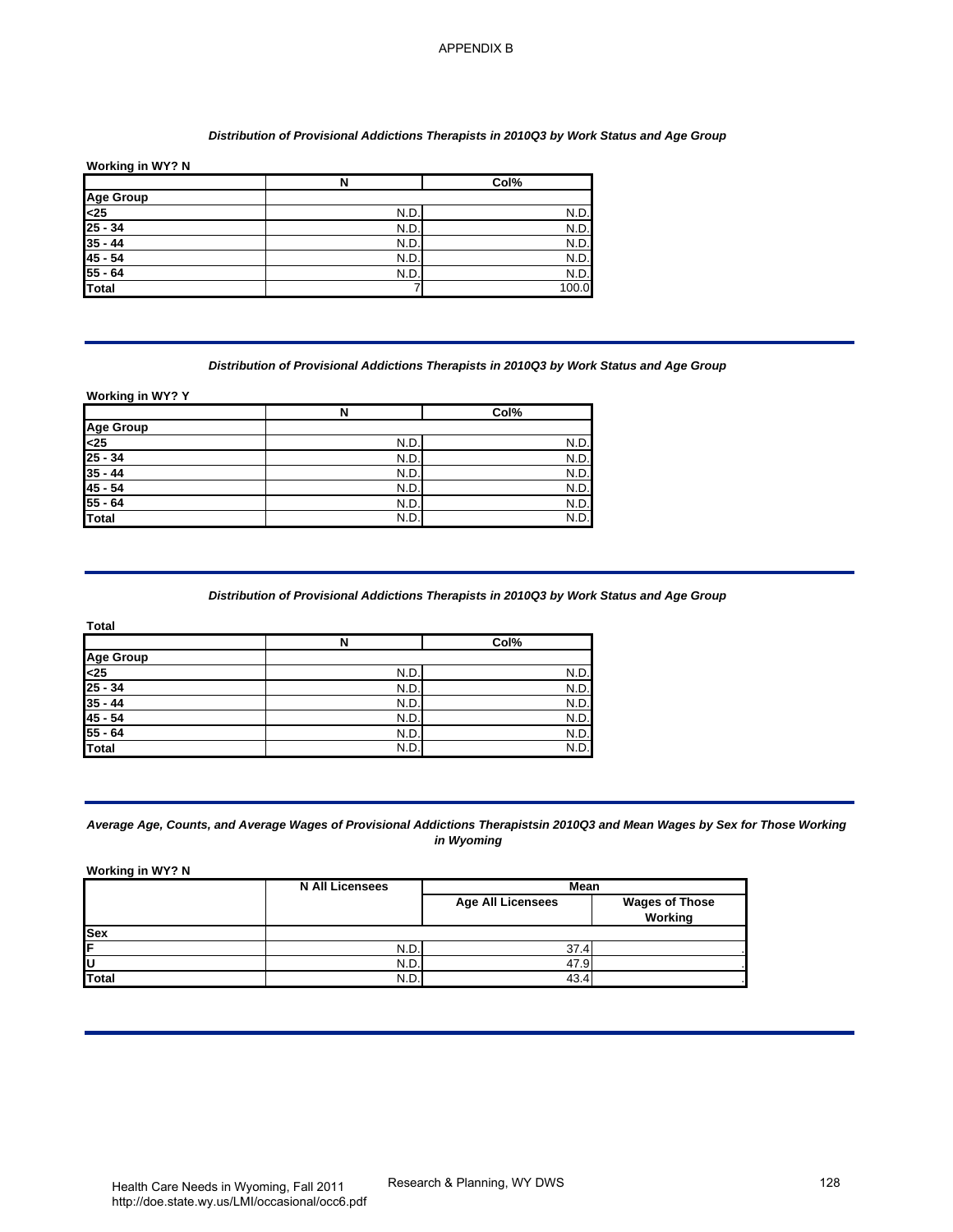## *Average Age, Counts, and Average Wages of Provisional Addictions Therapists in 2010Q3 and Mean Wages by Sex for Those Working in Wyoming*

|            | <b>N All Licensees</b><br>Mean |                          |                                  |
|------------|--------------------------------|--------------------------|----------------------------------|
|            |                                | <b>Age All Licensees</b> | <b>Wages of Those</b><br>Working |
| <b>Sex</b> |                                |                          |                                  |
| IF         | N.D.                           | 32.2                     | ,222                             |
| ΙU         | N.D.                           | 32.9                     | \$12,500                         |
| Total      | N.D.                           | 32.4                     | .541<br>\$11                     |

#### *Average Age, Counts, and Average Wages of Provisional Addictions Therapists in 2010Q3 and Mean Wages by Sex for Those*

| <b>Total</b> |                        |                          |                                  |
|--------------|------------------------|--------------------------|----------------------------------|
|              | <b>N All Licensees</b> | Mean                     |                                  |
|              |                        | <b>Age All Licensees</b> | <b>Wages of Those</b><br>Working |
| <b>Sex</b>   |                        |                          |                                  |
| ΙF           | N.D.                   | 34.8                     | \$11,222                         |
| ΙU           | N.D.                   | 44.9                     | \$12,500                         |
| <b>Total</b> | N.D.                   | 39.4                     | \$11.541                         |

#### *Turnover Statistics for Provisional Addictions TherapistsWorking in 2010Q3 by Age*

| Working in WY? Y                                                                                              |                                                                                                                                                 | <b>Working in Wyoming</b>        |                                  |                                                                                                             |
|---------------------------------------------------------------------------------------------------------------|-------------------------------------------------------------------------------------------------------------------------------------------------|----------------------------------|----------------------------------|-------------------------------------------------------------------------------------------------------------|
|                                                                                                               | <b>N All Licensees</b>                                                                                                                          | Mean<br><b>Age All Licensees</b> | <b>Wages of Those</b><br>Working |                                                                                                             |
| Sex                                                                                                           |                                                                                                                                                 |                                  |                                  |                                                                                                             |
| F<br>U                                                                                                        | N.D.<br>N.D.                                                                                                                                    | 32.2<br>32.9                     | \$11,222<br>\$12,500             |                                                                                                             |
| <b>Total</b>                                                                                                  | N.D.                                                                                                                                            | 32.4                             | \$11,541                         |                                                                                                             |
| <b>Total</b>                                                                                                  | Average Age, Counts, and Average Wages of Provisional Addictions Therapists in 2010Q3 and Mean Wages by Sex for Those<br><b>N All Licensees</b> | Mean                             |                                  |                                                                                                             |
|                                                                                                               |                                                                                                                                                 | <b>Age All Licensees</b>         | <b>Wages of Those</b><br>Working |                                                                                                             |
| Sex                                                                                                           |                                                                                                                                                 |                                  |                                  |                                                                                                             |
| F                                                                                                             | N.D.                                                                                                                                            | 34.8                             | \$11,222                         |                                                                                                             |
| U<br>Total                                                                                                    | N.D.<br>N.D.                                                                                                                                    | 44.9<br>39.4                     | \$12,500<br>\$11,541             |                                                                                                             |
|                                                                                                               | Turnover Statistics for Provisional Addictions TherapistsWorking in 2010Q3 by Age                                                               |                                  |                                  |                                                                                                             |
|                                                                                                               |                                                                                                                                                 | <b>Turnover</b>                  |                                  |                                                                                                             |
|                                                                                                               |                                                                                                                                                 | <b>Continuous</b>                | <b>Turnover</b>                  |                                                                                                             |
|                                                                                                               |                                                                                                                                                 |                                  |                                  |                                                                                                             |
|                                                                                                               | N<br>Row%                                                                                                                                       | N.D<br>N.D                       | N.D.<br>N.D.                     |                                                                                                             |
|                                                                                                               | N                                                                                                                                               | N.D                              | N.D.                             |                                                                                                             |
|                                                                                                               | Row%                                                                                                                                            | N.D                              | N.D.                             |                                                                                                             |
|                                                                                                               | N                                                                                                                                               | N.D                              | N.D.                             |                                                                                                             |
|                                                                                                               | Row%                                                                                                                                            | N.D.                             | N.D.                             |                                                                                                             |
|                                                                                                               | N                                                                                                                                               | N.D                              | N.D.                             |                                                                                                             |
|                                                                                                               | Row%                                                                                                                                            | N.D                              | N.D.                             |                                                                                                             |
|                                                                                                               | N<br>Row%                                                                                                                                       | N.D<br>N.D                       | N.D.<br>N.D.                     |                                                                                                             |
|                                                                                                               | N                                                                                                                                               | N.D                              | N.D.                             |                                                                                                             |
|                                                                                                               | Row%                                                                                                                                            | N.D                              | N.D.                             |                                                                                                             |
|                                                                                                               | Average Wages for Provisional Addictions Therapists Working in 2010Q3 by Turnover Status and Sex                                                |                                  |                                  |                                                                                                             |
|                                                                                                               |                                                                                                                                                 | Mean                             |                                  |                                                                                                             |
|                                                                                                               | <b>Turnover Status</b>                                                                                                                          | Age                              | Avg. Wages                       |                                                                                                             |
|                                                                                                               | <b>Continuous</b>                                                                                                                               | 35.6                             | \$9,813                          |                                                                                                             |
|                                                                                                               | <b>Turnover</b>                                                                                                                                 | 25.6                             | \$14,039                         |                                                                                                             |
|                                                                                                               | <b>Continuous</b>                                                                                                                               | 32.9                             | \$12,500                         |                                                                                                             |
|                                                                                                               | <b>Turnover</b>                                                                                                                                 |                                  |                                  |                                                                                                             |
|                                                                                                               | <b>Turnover Status</b>                                                                                                                          |                                  |                                  |                                                                                                             |
| Age<br><25<br>$25 - 34$<br>$35 - 44$<br>$45 - 54$<br>55 - 64<br><b>Total</b><br><b>Sex</b><br>F<br>G<br>Total | <b>Continuous</b><br><b>Turnover</b>                                                                                                            | 34.7<br>25.6                     | \$10,709<br>\$14,039             | <b>Total</b><br>N.D<br>N.D.<br>N.D.<br>N.D.<br>N.D.<br>N.D.<br>N.D.<br>N.D.<br>N.D.<br>N.D.<br>N.D.<br>N.D. |

#### *Average Wages for Provisional Addictions Therapists Working in 2010Q3 by Turnover Status and Sex*

|                                        |                        | Mean |            |
|----------------------------------------|------------------------|------|------------|
|                                        |                        | Age  | Avg. Wages |
| Sex<br>F                               | <b>Turnover Status</b> |      |            |
|                                        | <b>Continuous</b>      | 35.6 | \$9,813    |
|                                        | Turnover               | 25.6 | \$14,039   |
| lυ                                     | <b>Continuous</b>      | 32.9 | \$12,500   |
|                                        | <b>Turnover</b>        |      |            |
| <b>Total</b><br><b>Turnover Status</b> |                        |      |            |
|                                        | <b>Continuous</b>      | 34.7 | \$10,709   |
|                                        | <b>Turnover</b>        | 25.6 | \$14,039   |
| Total                                  |                        | 32.4 | \$11,541   |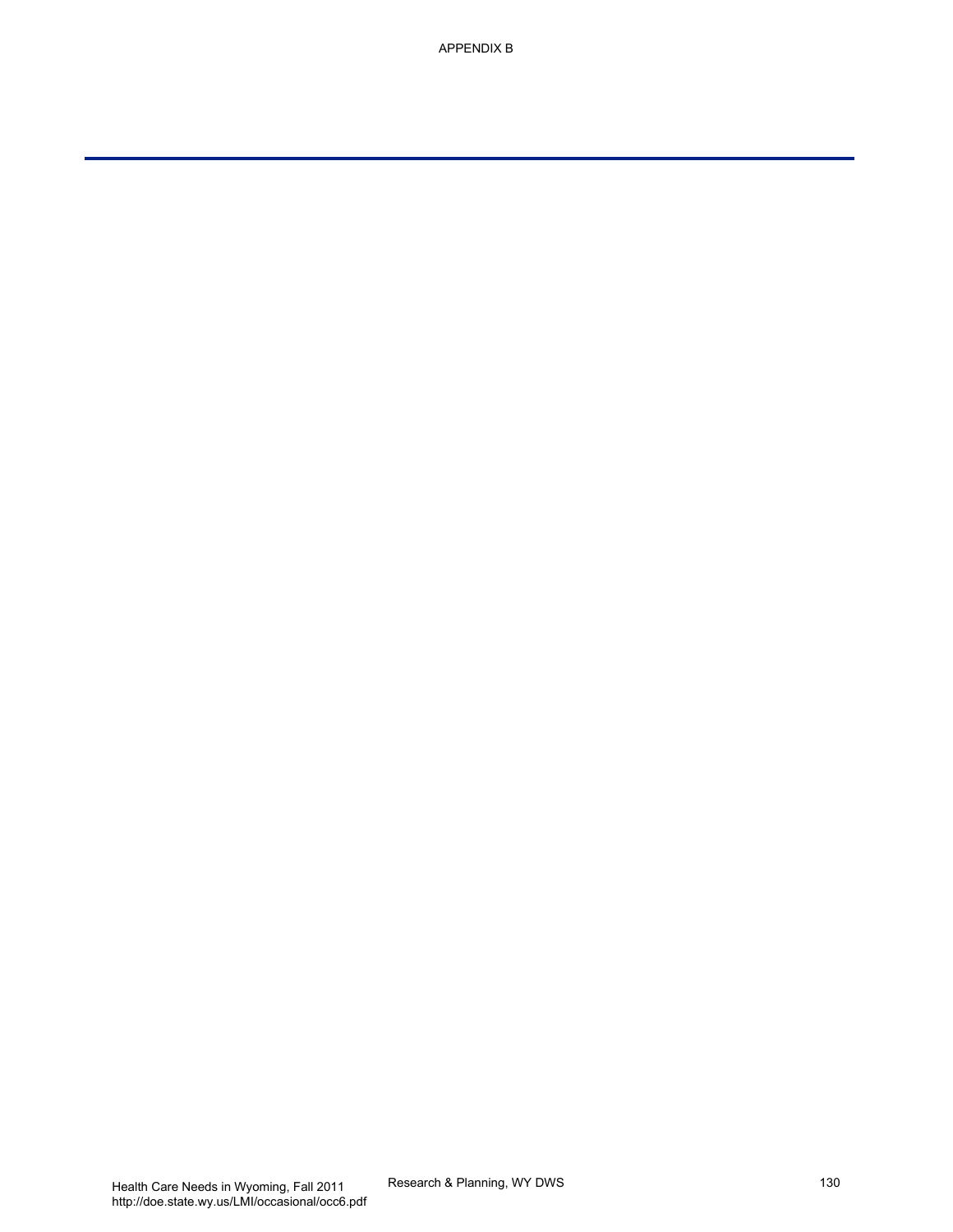## *Distribution of Provisional Addictions Therapists Working in 2010Q3 by Region and Sex*

|                                                                                                                                                                                                                                 |                                                | Sex                                                                                        |              | Total        |
|---------------------------------------------------------------------------------------------------------------------------------------------------------------------------------------------------------------------------------|------------------------------------------------|--------------------------------------------------------------------------------------------|--------------|--------------|
|                                                                                                                                                                                                                                 |                                                | F                                                                                          | U            |              |
| Region<br><b>Central Southeast</b>                                                                                                                                                                                              | N                                              | N.D.                                                                                       | N.D.         | N.D.         |
|                                                                                                                                                                                                                                 | Col%                                           | N.D.                                                                                       | N.D.         | N.D.         |
| <b>Cheyenne MSA</b>                                                                                                                                                                                                             | N                                              | N.D.                                                                                       | N.D.         | N.D.         |
|                                                                                                                                                                                                                                 | Col%                                           | N.D.                                                                                       | N.D.         | N.D.         |
| <b>Balance of State</b>                                                                                                                                                                                                         | N                                              | N.D.                                                                                       | N.D          | N.D.         |
| <b>Total</b>                                                                                                                                                                                                                    | Col%<br>Ν                                      | N.D.<br>N.D.                                                                               | N.D.<br>N.D. | N.D.<br>N.D. |
| Mean                                                                                                                                                                                                                            | <b>Wages</b><br>Median<br>\$11,541<br>\$11,189 | Mean and Median Statewide Wages forProvisional Addictions Therapists Working in 2010Q3     |              |              |
| Avg. Distance                                                                                                                                                                                                                   | 10.6                                           |                                                                                            |              |              |
|                                                                                                                                                                                                                                 |                                                | Reported FTEs for Provisional Addictions Therapists Working in 2010Q3                      |              |              |
|                                                                                                                                                                                                                                 |                                                |                                                                                            |              |              |
|                                                                                                                                                                                                                                 | <b>Working in WY?</b>                          |                                                                                            |              |              |
|                                                                                                                                                                                                                                 | Υ                                              |                                                                                            |              |              |
|                                                                                                                                                                                                                                 |                                                |                                                                                            |              |              |
|                                                                                                                                                                                                                                 | <u>N.D.</u><br>N.D.                            |                                                                                            |              |              |
|                                                                                                                                                                                                                                 | N.D.                                           |                                                                                            |              |              |
|                                                                                                                                                                                                                                 | N.D.                                           |                                                                                            |              |              |
|                                                                                                                                                                                                                                 | N.D.                                           |                                                                                            |              |              |
|                                                                                                                                                                                                                                 |                                                | Distribution of Provisional Clinical Social Workers in 2010Q3 by Work Status and Age Group |              |              |
|                                                                                                                                                                                                                                 | $\overline{\mathbf{N}}$                        | Col%                                                                                       |              |              |
|                                                                                                                                                                                                                                 |                                                |                                                                                            |              |              |
|                                                                                                                                                                                                                                 | N.D                                            | N.D.                                                                                       |              |              |
|                                                                                                                                                                                                                                 | 15                                             | 41                                                                                         |              |              |
|                                                                                                                                                                                                                                 | 5<br>9                                         | 14<br>$\overline{24}$                                                                      |              |              |
|                                                                                                                                                                                                                                 | $\overline{7}$                                 | 19                                                                                         |              |              |
| <b>Reported FTE</b><br><b>No Hours Reported</b><br>$0.75 - 1.00$<br>$1.00 - 1.25$<br>$1.25 - 1.50$<br><b>Total</b><br>Working in WY? N<br><b>Age Group</b><br>$25$<br>$25 - 34$<br>$35 - 44$<br>$45 - 54$<br>$55 - 64$<br>$65+$ | N.D.                                           | N.D.                                                                                       |              |              |

| Wages          |                        |  |  |
|----------------|------------------------|--|--|
| Median<br>Mean |                        |  |  |
| \$11.<br>541   | <b>C</b> <sub>11</sub> |  |  |

| Avg. Distance |      |
|---------------|------|
|               | 10.6 |

#### *Reported FTEs for Provisional Addictions Therapists Working in 2010Q3*

|                          | Working in WY? |
|--------------------------|----------------|
|                          |                |
| <b>Reported FTE</b>      |                |
| <b>No Hours Reported</b> | N.D.           |
| $0.75 - 1.00$            | N.D            |
| $1.00 - 1.25$            | N.D.           |
| $1.25 - 1.50$            | N.D            |
| <b>Total</b>             | N.F            |

# *Distribution of Provisional Clinical Social Workers in 2010Q3 by Work Status and Age Group*

|                                        | N               | Col% |
|----------------------------------------|-----------------|------|
| Age Group<br><25<br>25 - 34<br>35 - 44 |                 |      |
|                                        | N.D.            | N.D. |
|                                        | 15 <sub>1</sub> | 41   |
|                                        | 5               | 14   |
| $45 - 54$                              | 9               | 24   |
| $55 - 64$                              |                 | 19   |
| $65+$                                  | N.D.            | N.D. |
| Total                                  | 37              | 100  |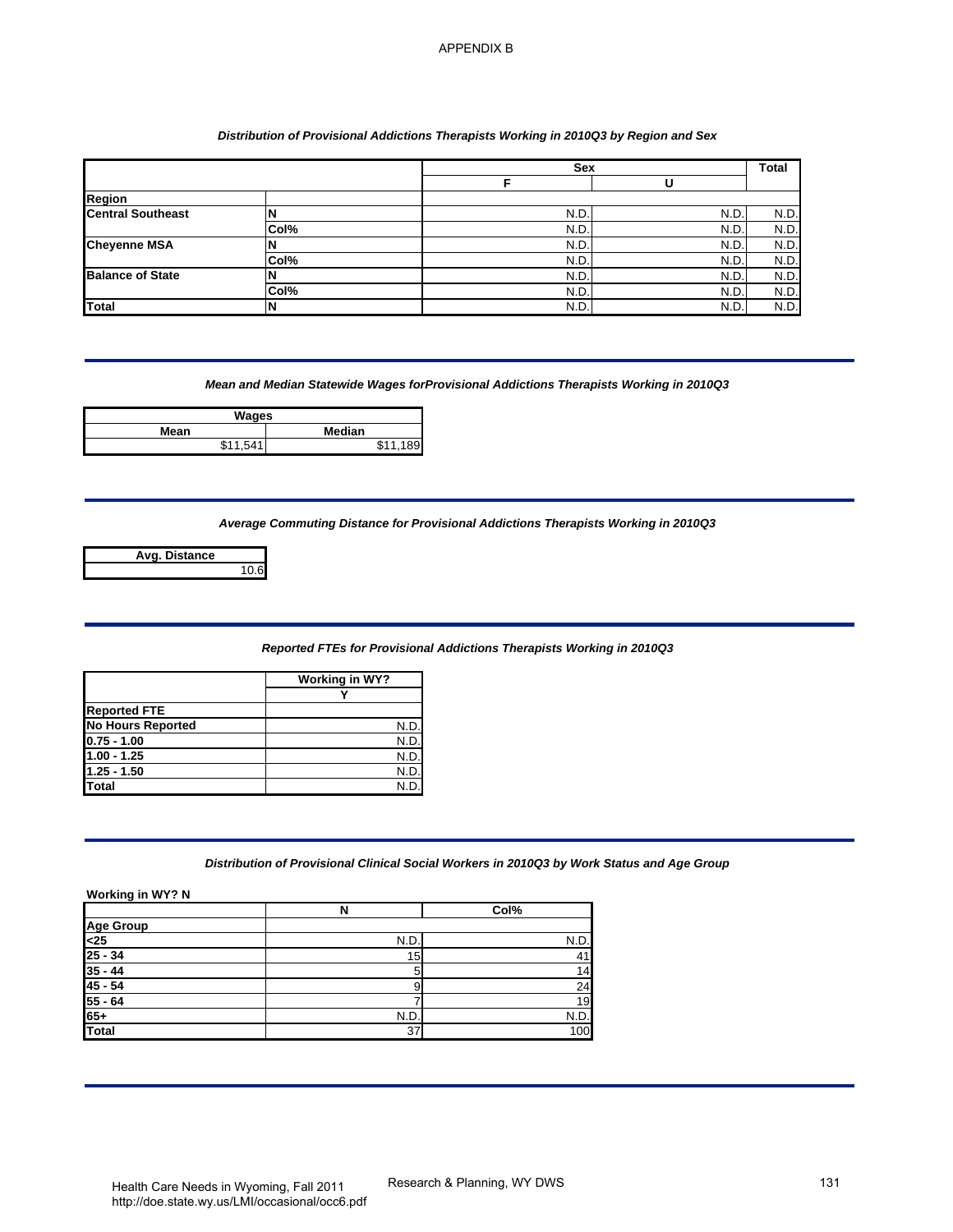#### *Distribution of Provisional Clinical Social Workers in 2010Q3 by Work Status and Age Group*

| Working in WY? Y |     |       |  |  |
|------------------|-----|-------|--|--|
|                  | N   | Col%  |  |  |
|                  |     |       |  |  |
| Age Group<br><25 | N.D | N.D.  |  |  |
| $25 - 34$        | 28  | 42.4  |  |  |
| $35 - 44$        | 15  | 22.7  |  |  |
| $45 - 54$        |     | 16.7  |  |  |
| 55 - 64          |     | 10.6  |  |  |
| 65+              | N.D | N.D.  |  |  |
| Total            | 66  | 100.0 |  |  |

#### *Distribution of Provisional Clinical Social Workers in 2010Q3 by Work Status and Age Group*

| ι υιαι          |       |  |  |  |
|-----------------|-------|--|--|--|
| N               | Col%  |  |  |  |
|                 |       |  |  |  |
| N.D.            | N.D.  |  |  |  |
| 43 <sub>l</sub> | 41.8  |  |  |  |
| 20              | 19.4  |  |  |  |
| 20              | 19.4  |  |  |  |
| 14              | 13.6  |  |  |  |
| N.D.            | N.D.  |  |  |  |
| 103             | 100.0 |  |  |  |
|                 |       |  |  |  |

#### **Working in WY? N**

|            | <b>N All Licensees</b> | Mean                     |                                  |
|------------|------------------------|--------------------------|----------------------------------|
|            |                        | <b>Age All Licensees</b> | <b>Wages of Those</b><br>Working |
| <b>Sex</b> |                        |                          |                                  |
| lF         |                        | 39.9                     |                                  |
| lм         |                        | 41.7                     |                                  |
| ΙU         |                        | 41.7                     |                                  |
| Total      | 37                     | 40.7                     |                                  |

| <b>Age Group</b><br><25<br>$25 - 34$<br>$35 - 44$<br>$45 - 54$<br>$55 - 64$<br>$65+$<br><b>Total</b> | $\overline{\mathbf{N}}$<br>N.D.<br>28<br>15<br>11<br>$\overline{7}$<br>N.D.<br>66                                                                 | Col%<br>N.D.<br>42.4<br>22.7<br>16.7<br>10.6<br>N.D.<br>100.0 |                       |
|------------------------------------------------------------------------------------------------------|---------------------------------------------------------------------------------------------------------------------------------------------------|---------------------------------------------------------------|-----------------------|
|                                                                                                      |                                                                                                                                                   |                                                               |                       |
|                                                                                                      |                                                                                                                                                   |                                                               |                       |
|                                                                                                      |                                                                                                                                                   |                                                               |                       |
|                                                                                                      |                                                                                                                                                   |                                                               |                       |
|                                                                                                      |                                                                                                                                                   |                                                               |                       |
|                                                                                                      |                                                                                                                                                   |                                                               |                       |
|                                                                                                      |                                                                                                                                                   |                                                               |                       |
|                                                                                                      | Distribution of Provisional Clinical Social Workers in 2010Q3 by Work Status and Age Group                                                        |                                                               |                       |
|                                                                                                      | N                                                                                                                                                 | Col%                                                          |                       |
| <b>Age Group</b>                                                                                     |                                                                                                                                                   |                                                               |                       |
| $25 - 34$                                                                                            | N.D<br>43                                                                                                                                         | N.D.<br>41.8                                                  |                       |
| $35 - 44$                                                                                            | 20                                                                                                                                                | 19.4                                                          |                       |
| $45 - 54$                                                                                            | 20                                                                                                                                                | 19.4                                                          |                       |
| $55 - 64$                                                                                            | 14                                                                                                                                                | 13.6                                                          |                       |
| Total                                                                                                | N.D.<br>103                                                                                                                                       | N.D.<br>100.0                                                 |                       |
|                                                                                                      |                                                                                                                                                   |                                                               |                       |
|                                                                                                      | Average Age, Counts, and Average Wages of Provisional Clinical Social Workers in 2010Q3 and Mean Wages by Sex for Those                           |                                                               |                       |
|                                                                                                      | <b>N All Licensees</b>                                                                                                                            | Mean                                                          |                       |
|                                                                                                      |                                                                                                                                                   | <b>Age All Licensees</b>                                      | <b>Wages of Those</b> |
|                                                                                                      |                                                                                                                                                   |                                                               | Working               |
|                                                                                                      | 17                                                                                                                                                | 39.9                                                          |                       |
|                                                                                                      | 7                                                                                                                                                 | 41.7                                                          |                       |
|                                                                                                      | 13                                                                                                                                                | 41.1                                                          |                       |
|                                                                                                      | 37                                                                                                                                                | 40.7                                                          |                       |
| Working in WY? N<br>Sex<br><b>Total</b><br>Working in WY? Y                                          | Average Age, Counts, and Average Wages of Provisional Clinical Social Workers in 2010Q3 and Mean Wages by Sex for Those<br><b>N All Licensees</b> | Mean                                                          |                       |
|                                                                                                      |                                                                                                                                                   | <b>Age All Licensees</b>                                      | <b>Wages of Those</b> |
|                                                                                                      |                                                                                                                                                   |                                                               | Working               |
|                                                                                                      |                                                                                                                                                   |                                                               |                       |
|                                                                                                      | 48                                                                                                                                                | 37.6                                                          | \$9,265               |
|                                                                                                      | 15<br>3                                                                                                                                           | 42.1<br>29.8                                                  | \$10,363<br>\$8,703   |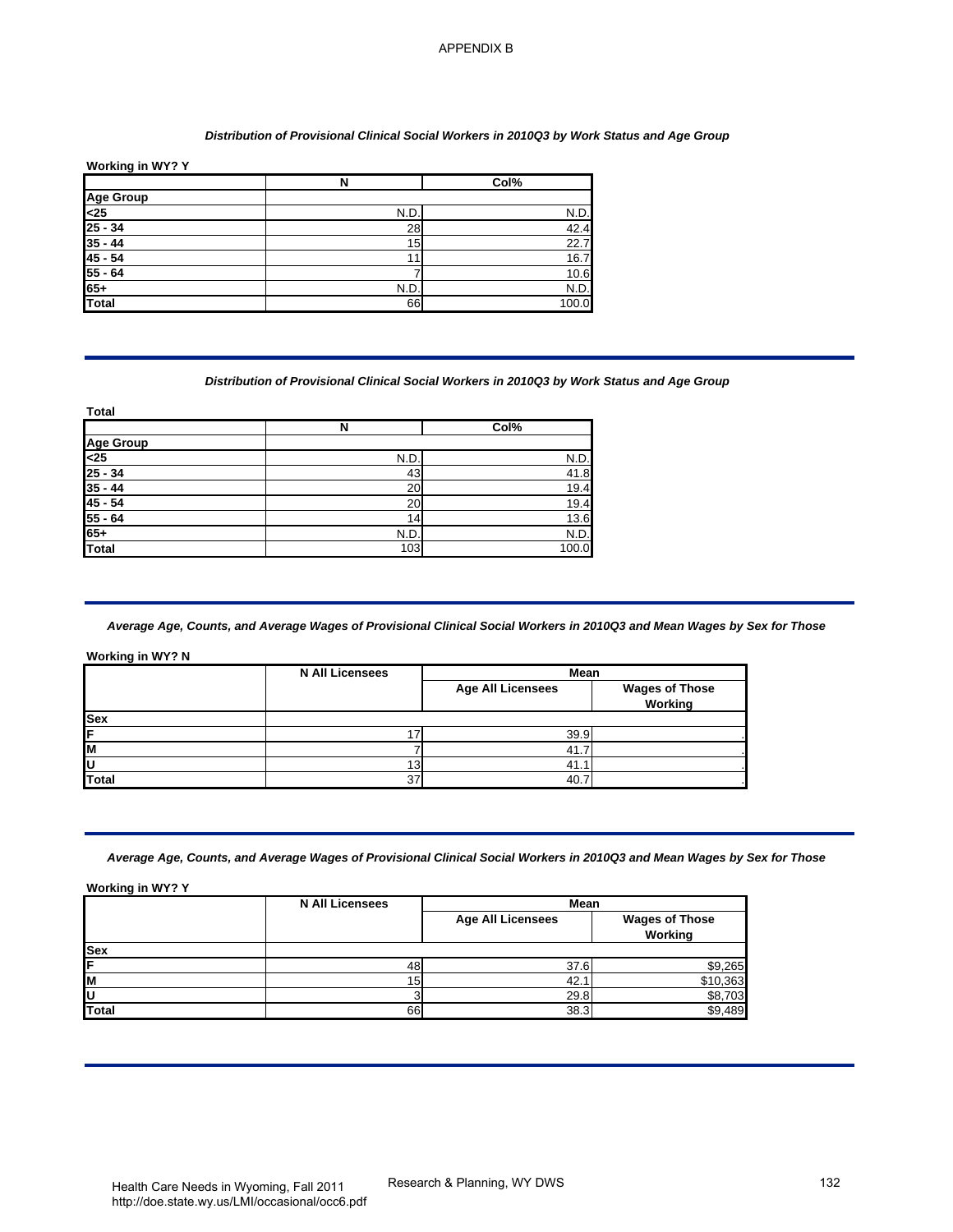|            | <b>N All Licensees</b> | Mean                     |                                  |  |
|------------|------------------------|--------------------------|----------------------------------|--|
|            |                        | <b>Age All Licensees</b> | <b>Wages of Those</b><br>Working |  |
| <b>Sex</b> |                        |                          |                                  |  |
| ΙF         | 65                     | 38.2                     | \$9,265                          |  |
| lм         | $\sim$                 | 42.0                     | \$10,363                         |  |
| ΙU         | 16                     | 39.0                     | \$8,703                          |  |
| Total      | 103                    | 39.1                     | \$9.489                          |  |

## *Average Age, Counts, and Average Wages of Provisional Clinical Social Workers in 2010Q3 and Mean Wages by Sex for Those*

# *Turnover Statistics for Provisional Clinical Social Workers Working in 2010Q3 by Age*

|                             | <b>N All Licensees</b>                                                                             | Mean                     |                                  |
|-----------------------------|----------------------------------------------------------------------------------------------------|--------------------------|----------------------------------|
|                             |                                                                                                    | <b>Age All Licensees</b> | <b>Wages of Those</b><br>Working |
| Sex                         |                                                                                                    |                          |                                  |
|                             | 65                                                                                                 | 38.2                     | \$9,265                          |
| $\frac{N}{C}$               | 22<br>16                                                                                           | 42.0<br>39.0             | \$10,363<br>\$8,703              |
| <b>Total</b>                | 103                                                                                                | 39.1                     | \$9,489                          |
|                             | Turnover Statistics for Provisional Clinical Social Workers Working in 2010Q3 by Age               |                          |                                  |
|                             |                                                                                                    | <b>Turnover</b>          |                                  |
| Age                         |                                                                                                    | <b>Continuous</b>        | <b>Turnover</b>                  |
| $\overline{\leq}25$         | N                                                                                                  | N.D                      | N.D.                             |
|                             | Row%                                                                                               | N.D                      | N.D                              |
| $25 - 34$                   | N<br>Row%                                                                                          | 24<br>85.7               | 4<br>14.3                        |
| $35 - 44$                   | N                                                                                                  | 13                       | $\overline{2}$                   |
| $45 - 54$                   | Row%                                                                                               | 86.7                     | 13.3                             |
|                             | N<br>Row%                                                                                          | 63.6                     | 4<br>36.4                        |
|                             |                                                                                                    |                          |                                  |
|                             | N                                                                                                  | 6                        | 1                                |
|                             | Row%                                                                                               | 85.7                     | 14.3                             |
|                             | N<br>Row%                                                                                          | N.D                      | N.D.<br>N.D.                     |
|                             | N<br>Row%                                                                                          | N.D<br>51<br>77.3        | 15<br>22.7                       |
| $55 - 64$<br>$65+$<br>Total | Average Wages for Provisional Clinical Social Workers Working in 2010Q3 by Turnover Status and Sex |                          |                                  |
|                             |                                                                                                    | Mean                     |                                  |
|                             | <b>Turnover Status</b>                                                                             | Age                      | Avg. Wages                       |
|                             | <b>Continuous</b>                                                                                  | 36.2                     | \$9,855                          |
| Sex                         | <b>Turnover</b>                                                                                    | 42.4                     | \$7,283                          |
|                             | <b>Continuous</b><br><b>Turnover</b>                                                               | 42.1<br>41.7             | \$10,729<br>\$8,903              |
|                             | <b>Continuous</b>                                                                                  | 32.2                     | \$11,669                         |
|                             | Turnover                                                                                           | 24.9                     | \$2,770                          |
| Total                       | <b>Turnover Status</b><br><b>Continuous</b><br><b>Turnover</b>                                     | 37.5<br>41.1             | \$10,131<br>\$7,306              |

## *Average Wages for Provisional Clinical Social Workers Working in 2010Q3 by Turnover Status and Sex*

|              |                        | <b>Mean</b> |            |  |
|--------------|------------------------|-------------|------------|--|
|              |                        | Age         | Avg. Wages |  |
| <b>Sex</b>   | <b>Turnover Status</b> |             |            |  |
| F            | <b>Continuous</b>      | 36.2        | \$9,855    |  |
|              | <b>Turnover</b>        | 42.4        | \$7,283    |  |
| lм           | <b>Continuous</b>      | 42.1        | \$10,729   |  |
|              | Turnover               | 41.7        | \$8,903    |  |
| lυ           | <b>Continuous</b>      | 32.2        | \$11,669   |  |
|              | <b>Turnover</b>        | 24.9        | \$2,770    |  |
| Total        | <b>Turnover Status</b> |             |            |  |
|              | <b>Continuous</b>      | 37.5        | \$10,131   |  |
|              | <b>Turnover</b>        | 41.1        | \$7,306    |  |
| <b>Total</b> |                        | 38.3        | \$9,489    |  |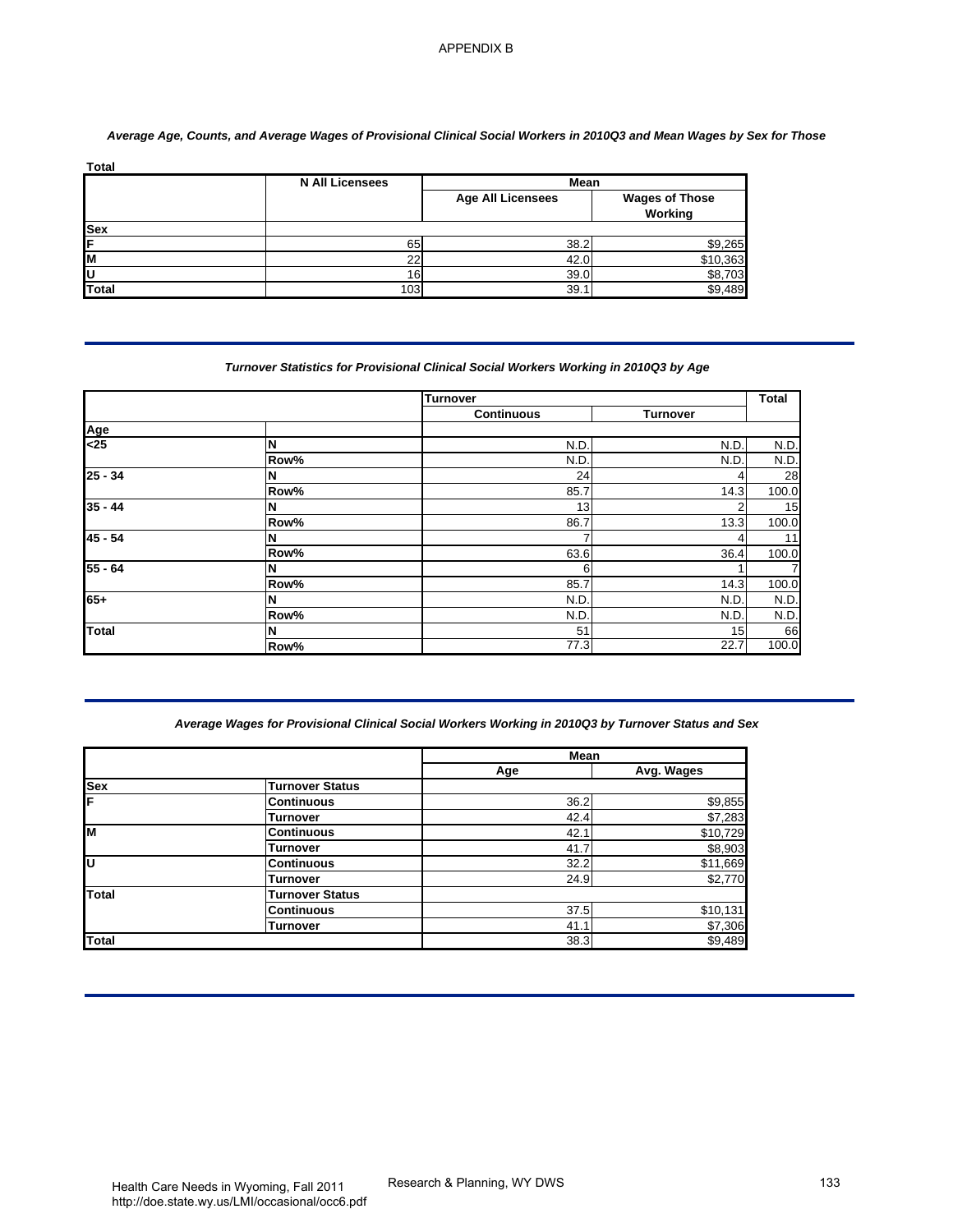## *Distribution of Provisional Clinical Social Workers Working in 2010Q3 by Region and Sex*

| Region<br><b>Northeast</b><br>N<br>N.D.<br>N.D.<br>N.D.<br>Col%<br>N.D<br>N.D.<br>N.D<br><b>Northwest</b><br>N.D<br>N.D.<br>N.D<br>N<br>Col%<br>N.D.<br>N.D.<br>N.D.<br>N.D<br>N.D<br><b>Central Southeast</b><br>N.D<br>N<br>Col%<br>N.D<br>N.D.<br>N.D<br>N.D.<br><b>Southwest</b><br>N.D.<br>N.D.<br>N<br>Col%<br>N.D<br>N.D<br>N.D.<br><b>Cheyenne MSA</b><br>N.D<br>N<br>N.D.<br>N.D.<br>N.D.<br>Col%<br>N.D.<br>N.D.<br><b>Casper MSA</b><br>N.D<br>N.D<br>N<br>N.D<br>N.D.<br>Col%<br>N.D.<br>N.D.<br><b>Balance of State</b><br>22<br>$\overline{2}$<br>N<br>4<br>Col%<br>45.8<br>26.7<br>66.7<br>48<br>15<br>N<br>3<br><b>Total</b><br>Mean and Median Statewide Wages for Provisional Clinical Social Workers Working in 2010Q3<br><b>Wages</b><br>Median<br>Mean<br>\$9,489<br>\$10,033<br>Average Commuting Distance for Provisional Clinical Social Workers Working in 2010Q3<br>Avg. Distance<br>21.9<br>Reported FTEs for Provisional Clinical Social Workers Working in 2010Q3<br><b>Working in WY?</b><br>Y<br><b>Reported FTE</b><br><b>No Hours Reported</b><br>17<br><0.25<br>N.D<br>$0.25 - 0.50$<br>$0.50 - 0.75$<br>N.D.<br>$0.75 - 1.00$<br>12<br>$1.00 - 1.25$<br>$\overline{21}$<br>66<br><b>Total</b> |  | F. | Sex<br>M | U | Total        |
|----------------------------------------------------------------------------------------------------------------------------------------------------------------------------------------------------------------------------------------------------------------------------------------------------------------------------------------------------------------------------------------------------------------------------------------------------------------------------------------------------------------------------------------------------------------------------------------------------------------------------------------------------------------------------------------------------------------------------------------------------------------------------------------------------------------------------------------------------------------------------------------------------------------------------------------------------------------------------------------------------------------------------------------------------------------------------------------------------------------------------------------------------------------------------------------------------------------------------------|--|----|----------|---|--------------|
|                                                                                                                                                                                                                                                                                                                                                                                                                                                                                                                                                                                                                                                                                                                                                                                                                                                                                                                                                                                                                                                                                                                                                                                                                                  |  |    |          |   |              |
|                                                                                                                                                                                                                                                                                                                                                                                                                                                                                                                                                                                                                                                                                                                                                                                                                                                                                                                                                                                                                                                                                                                                                                                                                                  |  |    |          |   | N.D.         |
|                                                                                                                                                                                                                                                                                                                                                                                                                                                                                                                                                                                                                                                                                                                                                                                                                                                                                                                                                                                                                                                                                                                                                                                                                                  |  |    |          |   | N.D.<br>N.D. |
|                                                                                                                                                                                                                                                                                                                                                                                                                                                                                                                                                                                                                                                                                                                                                                                                                                                                                                                                                                                                                                                                                                                                                                                                                                  |  |    |          |   | N.D.         |
|                                                                                                                                                                                                                                                                                                                                                                                                                                                                                                                                                                                                                                                                                                                                                                                                                                                                                                                                                                                                                                                                                                                                                                                                                                  |  |    |          |   | N.D.         |
|                                                                                                                                                                                                                                                                                                                                                                                                                                                                                                                                                                                                                                                                                                                                                                                                                                                                                                                                                                                                                                                                                                                                                                                                                                  |  |    |          |   | N.D.<br>N.D. |
|                                                                                                                                                                                                                                                                                                                                                                                                                                                                                                                                                                                                                                                                                                                                                                                                                                                                                                                                                                                                                                                                                                                                                                                                                                  |  |    |          |   | N.D.         |
|                                                                                                                                                                                                                                                                                                                                                                                                                                                                                                                                                                                                                                                                                                                                                                                                                                                                                                                                                                                                                                                                                                                                                                                                                                  |  |    |          |   | N.D.         |
|                                                                                                                                                                                                                                                                                                                                                                                                                                                                                                                                                                                                                                                                                                                                                                                                                                                                                                                                                                                                                                                                                                                                                                                                                                  |  |    |          |   | N.D.<br>N.D. |
|                                                                                                                                                                                                                                                                                                                                                                                                                                                                                                                                                                                                                                                                                                                                                                                                                                                                                                                                                                                                                                                                                                                                                                                                                                  |  |    |          |   | N.D.         |
|                                                                                                                                                                                                                                                                                                                                                                                                                                                                                                                                                                                                                                                                                                                                                                                                                                                                                                                                                                                                                                                                                                                                                                                                                                  |  |    |          |   | 28           |
|                                                                                                                                                                                                                                                                                                                                                                                                                                                                                                                                                                                                                                                                                                                                                                                                                                                                                                                                                                                                                                                                                                                                                                                                                                  |  |    |          |   | 42.4<br>66   |
|                                                                                                                                                                                                                                                                                                                                                                                                                                                                                                                                                                                                                                                                                                                                                                                                                                                                                                                                                                                                                                                                                                                                                                                                                                  |  |    |          |   |              |
|                                                                                                                                                                                                                                                                                                                                                                                                                                                                                                                                                                                                                                                                                                                                                                                                                                                                                                                                                                                                                                                                                                                                                                                                                                  |  |    |          |   |              |
|                                                                                                                                                                                                                                                                                                                                                                                                                                                                                                                                                                                                                                                                                                                                                                                                                                                                                                                                                                                                                                                                                                                                                                                                                                  |  |    |          |   |              |
|                                                                                                                                                                                                                                                                                                                                                                                                                                                                                                                                                                                                                                                                                                                                                                                                                                                                                                                                                                                                                                                                                                                                                                                                                                  |  |    |          |   |              |
|                                                                                                                                                                                                                                                                                                                                                                                                                                                                                                                                                                                                                                                                                                                                                                                                                                                                                                                                                                                                                                                                                                                                                                                                                                  |  |    |          |   |              |
|                                                                                                                                                                                                                                                                                                                                                                                                                                                                                                                                                                                                                                                                                                                                                                                                                                                                                                                                                                                                                                                                                                                                                                                                                                  |  |    |          |   |              |
|                                                                                                                                                                                                                                                                                                                                                                                                                                                                                                                                                                                                                                                                                                                                                                                                                                                                                                                                                                                                                                                                                                                                                                                                                                  |  |    |          |   |              |
|                                                                                                                                                                                                                                                                                                                                                                                                                                                                                                                                                                                                                                                                                                                                                                                                                                                                                                                                                                                                                                                                                                                                                                                                                                  |  |    |          |   |              |
|                                                                                                                                                                                                                                                                                                                                                                                                                                                                                                                                                                                                                                                                                                                                                                                                                                                                                                                                                                                                                                                                                                                                                                                                                                  |  |    |          |   |              |
|                                                                                                                                                                                                                                                                                                                                                                                                                                                                                                                                                                                                                                                                                                                                                                                                                                                                                                                                                                                                                                                                                                                                                                                                                                  |  |    |          |   |              |
|                                                                                                                                                                                                                                                                                                                                                                                                                                                                                                                                                                                                                                                                                                                                                                                                                                                                                                                                                                                                                                                                                                                                                                                                                                  |  |    |          |   |              |
|                                                                                                                                                                                                                                                                                                                                                                                                                                                                                                                                                                                                                                                                                                                                                                                                                                                                                                                                                                                                                                                                                                                                                                                                                                  |  |    |          |   |              |
|                                                                                                                                                                                                                                                                                                                                                                                                                                                                                                                                                                                                                                                                                                                                                                                                                                                                                                                                                                                                                                                                                                                                                                                                                                  |  |    |          |   |              |
|                                                                                                                                                                                                                                                                                                                                                                                                                                                                                                                                                                                                                                                                                                                                                                                                                                                                                                                                                                                                                                                                                                                                                                                                                                  |  |    |          |   |              |
|                                                                                                                                                                                                                                                                                                                                                                                                                                                                                                                                                                                                                                                                                                                                                                                                                                                                                                                                                                                                                                                                                                                                                                                                                                  |  |    |          |   |              |
|                                                                                                                                                                                                                                                                                                                                                                                                                                                                                                                                                                                                                                                                                                                                                                                                                                                                                                                                                                                                                                                                                                                                                                                                                                  |  |    |          |   |              |
|                                                                                                                                                                                                                                                                                                                                                                                                                                                                                                                                                                                                                                                                                                                                                                                                                                                                                                                                                                                                                                                                                                                                                                                                                                  |  |    |          |   |              |
|                                                                                                                                                                                                                                                                                                                                                                                                                                                                                                                                                                                                                                                                                                                                                                                                                                                                                                                                                                                                                                                                                                                                                                                                                                  |  |    |          |   |              |
|                                                                                                                                                                                                                                                                                                                                                                                                                                                                                                                                                                                                                                                                                                                                                                                                                                                                                                                                                                                                                                                                                                                                                                                                                                  |  |    |          |   |              |
|                                                                                                                                                                                                                                                                                                                                                                                                                                                                                                                                                                                                                                                                                                                                                                                                                                                                                                                                                                                                                                                                                                                                                                                                                                  |  |    |          |   |              |
|                                                                                                                                                                                                                                                                                                                                                                                                                                                                                                                                                                                                                                                                                                                                                                                                                                                                                                                                                                                                                                                                                                                                                                                                                                  |  |    |          |   |              |

| Wages      |        |  |
|------------|--------|--|
| Mean       | Median |  |
| 180<br>\$9 |        |  |

## *Average Commuting Distance for Provisional Clinical Social Workers Working in 2010Q3*

| Avg. Distance |  |
|---------------|--|
|               |  |

| Reported FTEs for Provisional Clinical Social Workers Working in 2010Q3 |  |
|-------------------------------------------------------------------------|--|

|                          | Working in WY? |
|--------------------------|----------------|
|                          |                |
| <b>Reported FTE</b>      |                |
| <b>No Hours Reported</b> |                |
| < 0.25                   | N.D            |
| $0.25 - 0.50$            |                |
| $0.50 - 0.75$            | N.I            |
| $0.75 - 1.00$            | 12             |
| $1.00 - 1.25$            | 21             |
| Total                    | 66             |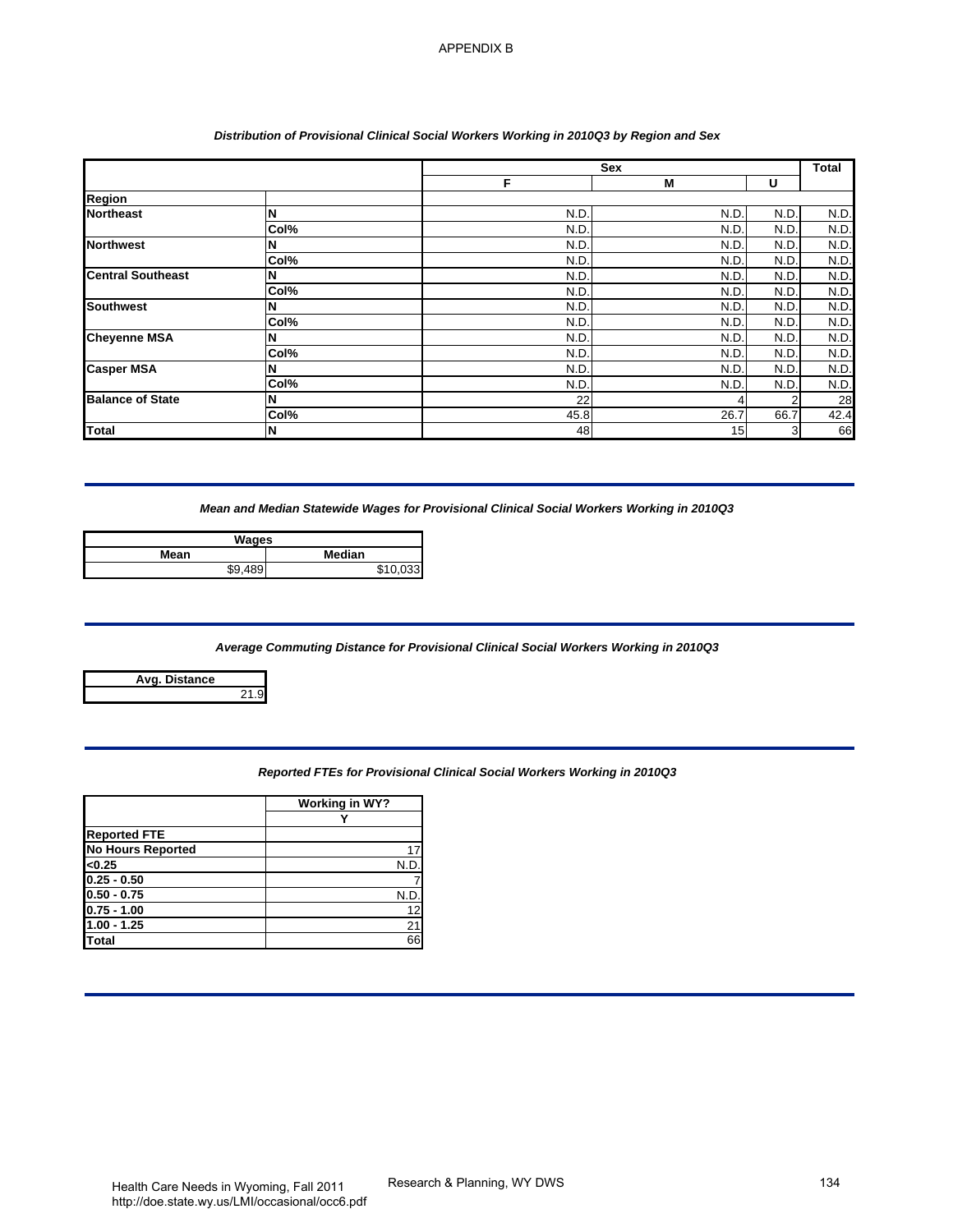## *Distribution of Provisional Marriage and Family Therapists in 2010Q3 by Work Status and Age Group*

| Working in WY? N |  |  |
|------------------|--|--|

| Working in WY? N                | N              | Col%         |  |
|---------------------------------|----------------|--------------|--|
|                                 |                |              |  |
| Age Group<br>25 - 34<br>35 - 44 | N.D.<br>N.D.   | N.D.<br>N.D. |  |
| $45 - 54$                       | N.D.           | N.D.         |  |
| <b>Total</b>                    | $\overline{7}$ | 100.0        |  |
|                                 |                |              |  |
|                                 |                |              |  |
|                                 |                |              |  |
|                                 |                |              |  |
|                                 |                |              |  |
|                                 |                |              |  |
|                                 |                |              |  |
|                                 |                |              |  |
|                                 |                |              |  |
|                                 |                |              |  |
|                                 |                |              |  |
|                                 |                |              |  |
|                                 |                |              |  |
|                                 |                |              |  |
|                                 |                |              |  |
|                                 |                |              |  |
|                                 |                |              |  |
|                                 |                |              |  |
|                                 |                |              |  |
|                                 |                |              |  |
|                                 |                |              |  |
|                                 |                |              |  |
|                                 |                |              |  |
|                                 |                |              |  |
|                                 |                |              |  |
|                                 |                |              |  |
|                                 |                |              |  |
|                                 |                |              |  |
|                                 |                |              |  |
|                                 |                |              |  |
|                                 |                |              |  |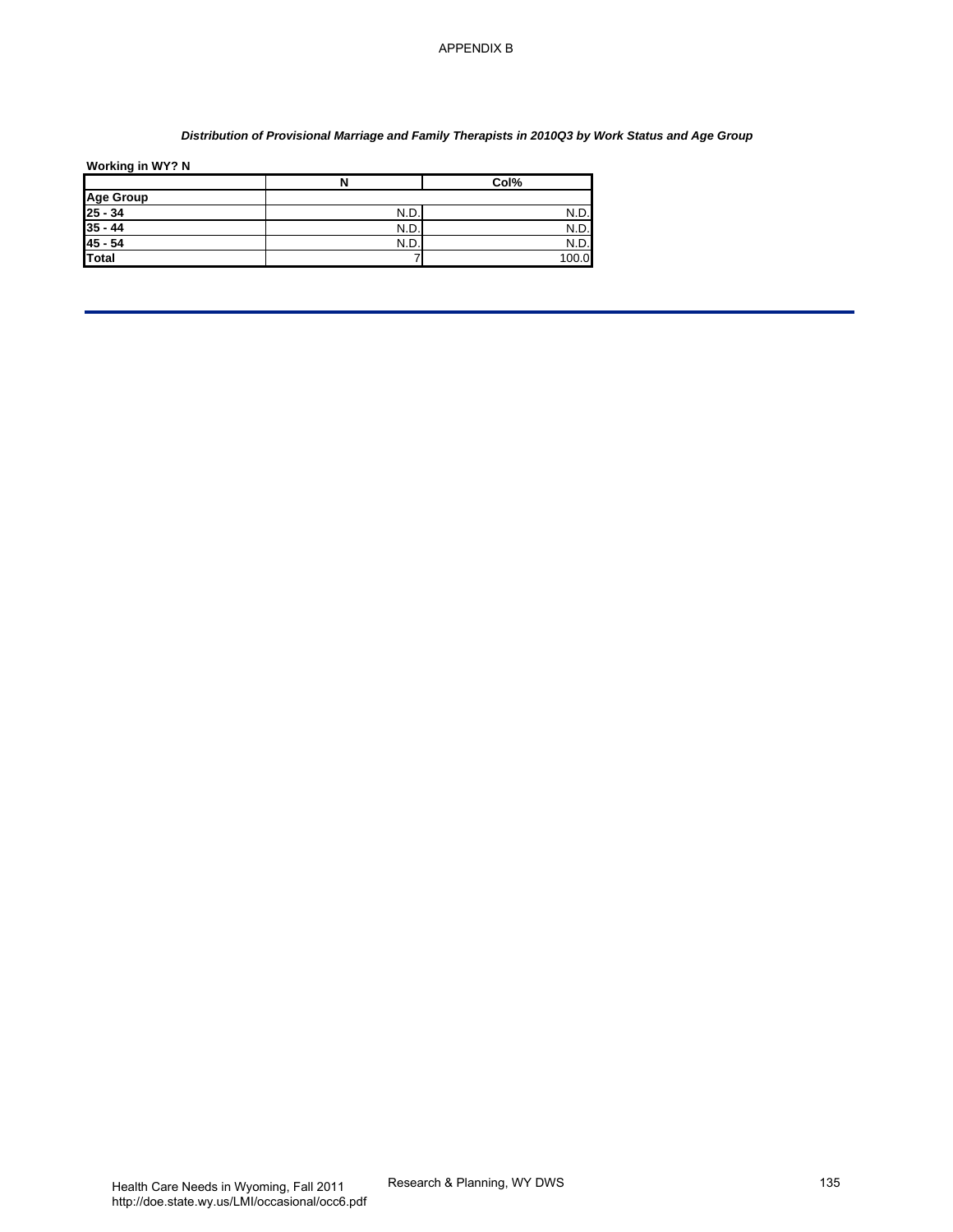#### *Distribution of Provisional Marriage and Family Therapists in 2010Q3 by Work Status and Age Group*

|                                                     | N   | Col%  |
|-----------------------------------------------------|-----|-------|
|                                                     |     |       |
|                                                     | N.D | N.D.  |
|                                                     | N.D | N.D.  |
|                                                     | N.D | N.D.  |
| Age Group<br>25 - 34<br>35 - 44<br>45 - 54<br>Total |     | 100.0 |

|                                 | N   | Col%  |
|---------------------------------|-----|-------|
|                                 |     |       |
| Age Group<br>25 - 34<br>35 - 44 | N.D | N.D   |
|                                 | N.D | N.D.  |
| $45 - 54$                       | N.D | N.D.  |
| <b>Total</b>                    | 15  | 100.0 |

|            | <b>N All Licensees</b> | Mean                     |                                  |
|------------|------------------------|--------------------------|----------------------------------|
|            |                        | <b>Age All Licensees</b> | <b>Wages of Those</b><br>Working |
| <b>Sex</b> |                        |                          |                                  |
| ΙF         | N.D.                   | 37.0                     |                                  |
| ΙM         | N.D.                   | 37.5                     |                                  |
| ΙU         | N.D.                   | 35.0                     |                                  |
| Total      |                        | 36.2                     |                                  |

| <b>Age Group</b>                                                               | $\overline{\mathbf{N}}$                                                                                                  | Col%                     |                                  |
|--------------------------------------------------------------------------------|--------------------------------------------------------------------------------------------------------------------------|--------------------------|----------------------------------|
|                                                                                |                                                                                                                          |                          |                                  |
| $\frac{25 - 34}{35 - 44}$                                                      | N.D.                                                                                                                     | N.D                      |                                  |
| $45 - 54$                                                                      | N.D<br>N.D.                                                                                                              | N.D.<br>N.D.             |                                  |
| <b>Total</b>                                                                   | 8                                                                                                                        | 100.0                    |                                  |
|                                                                                | Distribution of Provisional Marriage and Family Therapists in 2010Q3 by Work Status and Age Group                        |                          |                                  |
| Total                                                                          | N                                                                                                                        | Col%                     |                                  |
| Age Group<br>25 - 34<br>35 - 44                                                |                                                                                                                          |                          |                                  |
|                                                                                | N.D.<br>N.D.                                                                                                             | N.D<br>N.D.              |                                  |
| $45 - 54$                                                                      | N.D.                                                                                                                     | N.D.                     |                                  |
| <b>Total</b>                                                                   | 15                                                                                                                       | 100.0                    |                                  |
|                                                                                | Average Age, Counts, and Average Wages of Provisional Marriage and Family Therapists in 2010Q3 and Mean Wages by Sex for |                          |                                  |
|                                                                                | <b>N All Licensees</b>                                                                                                   | Mean                     |                                  |
|                                                                                |                                                                                                                          | <b>Age All Licensees</b> | <b>Wages of Those</b><br>Working |
|                                                                                |                                                                                                                          |                          |                                  |
|                                                                                | N.D.<br>N.D.                                                                                                             | 37.0<br>37.5             |                                  |
|                                                                                | N.D.<br>7                                                                                                                | 35.0<br>36.2             |                                  |
|                                                                                | Average Age, Counts, and Average Wages of Provisional Marriage and Family Therapists in 2010Q3 and Mean Wages by Sex for |                          |                                  |
| <b>Working in WY? N</b><br><b>Sex</b><br>U<br>Total<br><b>Working in WY? Y</b> | <b>N All Licensees</b>                                                                                                   | Mean                     |                                  |
|                                                                                |                                                                                                                          | <b>Age All Licensees</b> | <b>Wages of Those</b>            |
|                                                                                |                                                                                                                          |                          | Working                          |
|                                                                                | N.D.                                                                                                                     | 33.0                     |                                  |
| <b>Sex</b><br>M<br>U<br>Total                                                  | N.D.<br>N.D.                                                                                                             | 35.0                     | \$8,422<br>\$14,498              |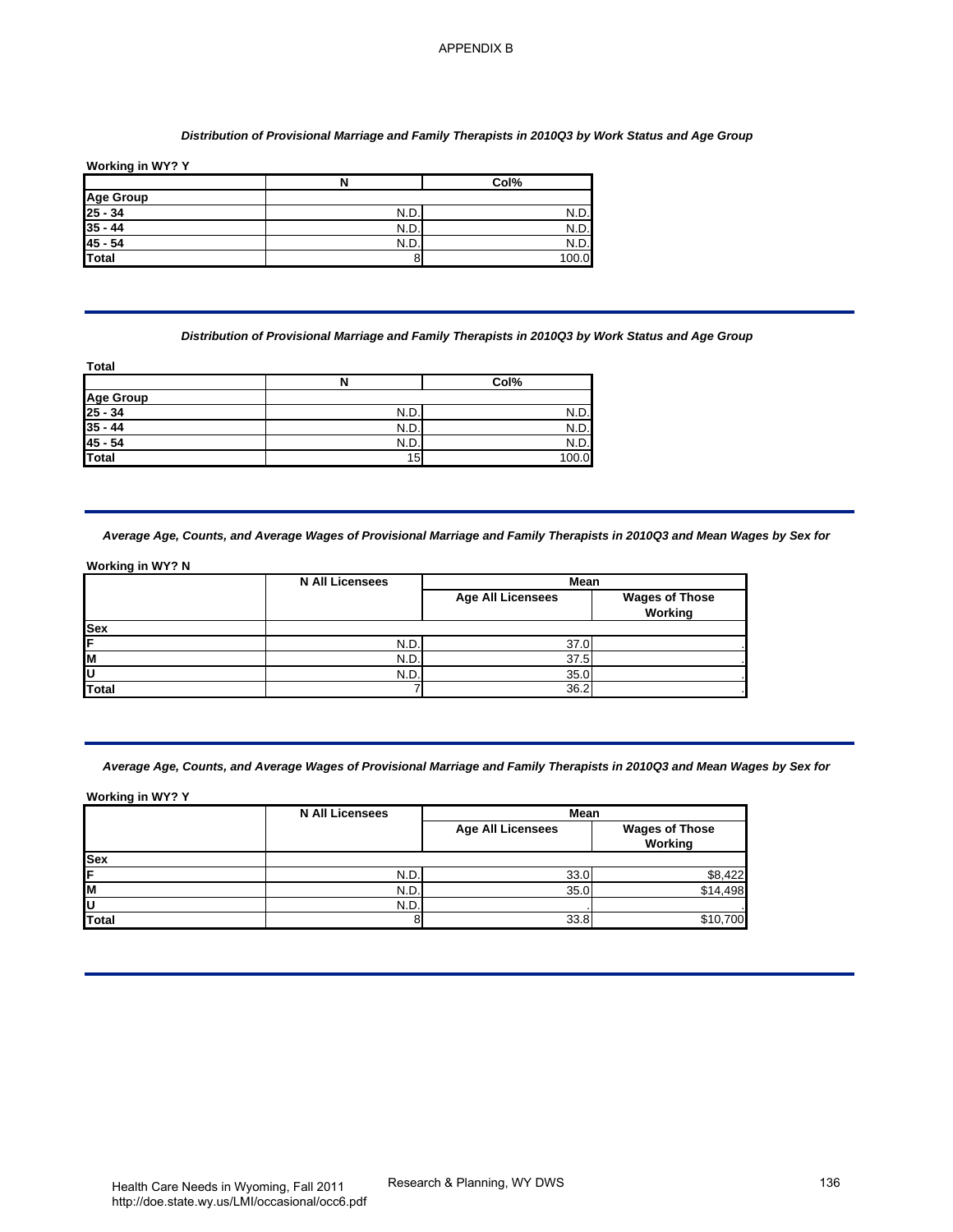| <b>Total</b> |                        |                          |                                  |
|--------------|------------------------|--------------------------|----------------------------------|
|              | <b>N All Licensees</b> | Mean                     |                                  |
|              |                        | <b>Age All Licensees</b> | <b>Wages of Those</b><br>Working |
| <b>Sex</b>   |                        |                          |                                  |
| IF           | N.D                    | 34.5                     | \$8,422                          |
| lм           | N.D                    | 35.                      | \$14,498                         |
| ΙU           | N.D                    | 35.0                     |                                  |
| Total        | 15 <sub>1</sub>        | 34.9                     | \$10,700                         |

# *Average Age, Counts, and Average Wages of Provisional Marriage and Family Therapists in 2010Q3 and Mean Wages by Sex for*

## *Turnover Statistics for Provisional Marriage and Family Therapists Working in 2010Q3 by Age*

|                |      | <b>Turnover</b>   |                 | <b>Total</b> |
|----------------|------|-------------------|-----------------|--------------|
|                |      | <b>Continuous</b> | <b>Turnover</b> |              |
| Age<br>25 - 34 |      |                   |                 |              |
|                |      | N.D               | N.D             | N.D.         |
|                | Row% | N.D               | N.D             | N.D.         |
| $35 - 44$      |      | N.D               | N.D             | N.D.         |
|                | Row% | N.D               | N.D             | N.D.         |
| $45 - 54$      |      | N.D               | N.D             | N.D.         |
|                | Row% | N.D               | N.D             | N.D.         |
| Total          |      | N.D               | N.D             | 8            |
|                | Row% | N.D               | N.D             | 100.0        |

## *Average Wages for Provisional Marriage and Family Therapists Working in 2010Q3 by Turnover Status and Sex*

|                               | <b>N All Licensees</b>                                                                                    | <b>Mean</b>                   |                                  |
|-------------------------------|-----------------------------------------------------------------------------------------------------------|-------------------------------|----------------------------------|
|                               |                                                                                                           | <b>Age All Licensees</b>      | <b>Wages of Those</b><br>Working |
| <b>Sex</b>                    |                                                                                                           |                               |                                  |
|                               | N.D<br>N.D.                                                                                               | 34.5<br>35.7                  | \$8,422<br>\$14,498              |
| M                             | N.D.                                                                                                      | 35.0                          |                                  |
| <b>Total</b>                  | 15                                                                                                        | 34.9                          | \$10,700                         |
|                               | Turnover Statistics for Provisional Marriage and Family Therapists Working in 2010Q3 by Age               |                               |                                  |
|                               |                                                                                                           | Turnover<br><b>Continuous</b> | <b>Turnover</b>                  |
| Age                           |                                                                                                           |                               |                                  |
| $25 - 34$                     | N                                                                                                         | N.D                           | N.D.                             |
| $35 - 44$                     | Row%                                                                                                      | N.D                           | N.D.                             |
|                               | N<br>Row%                                                                                                 | N.D<br>N.D                    | N.D.<br>N.D.                     |
| $45 - 54$                     | N                                                                                                         | N.D                           | N.D.                             |
|                               | Row%                                                                                                      | N.D.                          | N.D.                             |
| <b>Total</b>                  | N<br>Row%                                                                                                 | N.D.<br>N.D                   | N.D.<br>N.D.                     |
|                               | Average Wages for Provisional Marriage and Family Therapists Working in 2010Q3 by Turnover Status and Sex |                               |                                  |
|                               |                                                                                                           | Mean                          |                                  |
|                               | <b>Turnover Status</b>                                                                                    | Age                           | Avg. Wages                       |
|                               | <b>Continuous</b>                                                                                         | 30.6                          | \$8,660                          |
|                               | <b>Turnover</b><br><b>Continuous</b>                                                                      | 36.6<br>35.0                  | \$8,064<br>\$14.498              |
|                               | <b>Turnover</b>                                                                                           |                               |                                  |
|                               | <b>Continuous</b>                                                                                         |                               |                                  |
|                               | Turnover<br><b>Turnover Status</b>                                                                        |                               |                                  |
| <b>Sex</b><br>M<br>U<br>Total | <b>Continuous</b>                                                                                         | $32.\overline{8}$             | \$11,579                         |
| <b>Total</b>                  | Turnover                                                                                                  | 36.6<br>33.8                  | \$8,064<br>\$10,700              |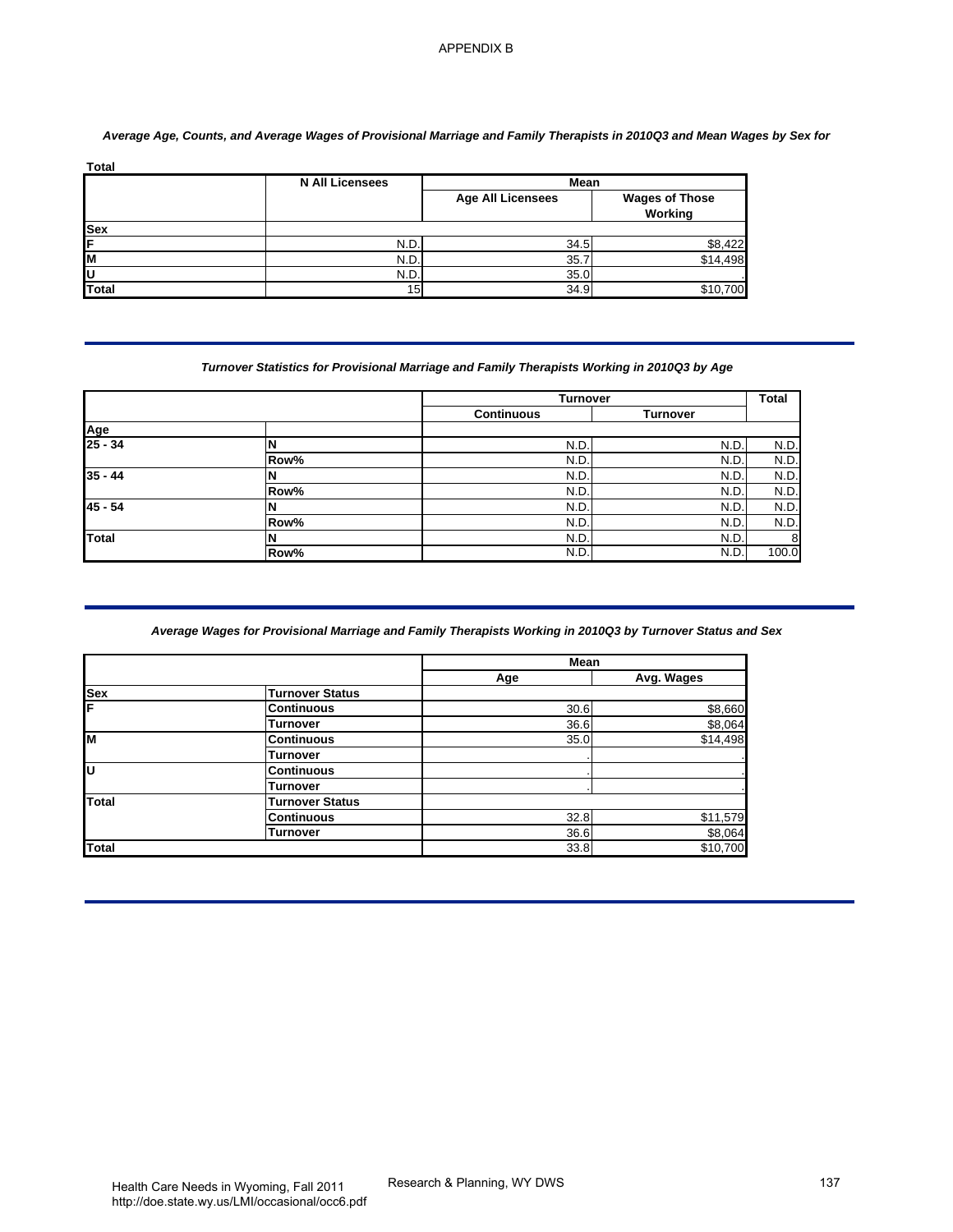## *Distribution of Provisional Marriage and Family Therapists Working in 2010Q3 by Region and Sex*

|                                                                                                       |                                                                                                                  |                |               | Sex         |             | Total            |
|-------------------------------------------------------------------------------------------------------|------------------------------------------------------------------------------------------------------------------|----------------|---------------|-------------|-------------|------------------|
| Region                                                                                                |                                                                                                                  |                | F             | M           | U           |                  |
| <b>Northeast</b>                                                                                      | N                                                                                                                |                | N.D.          | N.D.        | N.D.        | N.D.             |
|                                                                                                       | Col%                                                                                                             |                | N.D           | N.D.        | N.D         | N.D.             |
| <b>Cheyenne MSA</b>                                                                                   | N                                                                                                                |                | N.D           | N.D.        | N.D         | N.D.             |
| <b>Casper MSA</b>                                                                                     | Col%<br>N                                                                                                        |                | N.D.<br>N.D   | N.D.<br>N.D | N.D.<br>N.D | N.D.<br>N.D.     |
|                                                                                                       | Col%                                                                                                             |                | N.D           | N.D.        | N.D         | N.D.             |
| <b>Balance of State</b>                                                                               | N                                                                                                                |                | N.D.          | N.D.        | N.D.        | N.D.             |
|                                                                                                       | Col%                                                                                                             |                | N.D           | N.D.        | N.D         | N.D.             |
| <b>Total</b>                                                                                          | N                                                                                                                |                | N.D           | N.D.        | N.D.        | $\boldsymbol{8}$ |
|                                                                                                       | Mean and Median Statewide Wages for Provisional Marriage and Family Therapists Working in 2010Q3<br><b>Wages</b> |                |               |             |             |                  |
| <b>Mean</b>                                                                                           | Median<br>\$10,700                                                                                               | \$9,485        |               |             |             |                  |
|                                                                                                       |                                                                                                                  |                |               |             |             |                  |
|                                                                                                       |                                                                                                                  |                |               |             |             |                  |
|                                                                                                       | Average Commuting Distance for Provisional Marriage and Family Therapists Working in 2010Q3                      |                |               |             |             |                  |
| <b>Avg. Distance</b>                                                                                  | 2.5                                                                                                              |                |               |             |             |                  |
|                                                                                                       |                                                                                                                  |                |               |             |             |                  |
|                                                                                                       | Reported FTEs for Provisional Marriage and Family Therapists Working in 2010Q3                                   |                |               |             |             |                  |
|                                                                                                       | <b>Working in WY?</b>                                                                                            |                |               |             |             |                  |
|                                                                                                       | Y                                                                                                                |                |               |             |             |                  |
| <b>Reported FTE</b>                                                                                   |                                                                                                                  |                |               |             |             |                  |
| <b>No Hours Reported</b><br>$0.50 - 0.75$                                                             |                                                                                                                  | N.D<br>N.D     |               |             |             |                  |
| $0.75 - 1.00$                                                                                         |                                                                                                                  | N.D.           |               |             |             |                  |
| $1.00 - 1.25$                                                                                         |                                                                                                                  | N.D.           |               |             |             |                  |
| <b>Total</b>                                                                                          |                                                                                                                  | 8              |               |             |             |                  |
|                                                                                                       |                                                                                                                  |                |               |             |             |                  |
|                                                                                                       | Distribution of Provisional Professional Counselors in 2010Q3 by Work Status and Age Group                       |                |               |             |             |                  |
| <b>Working in WY? N</b>                                                                               |                                                                                                                  |                |               |             |             |                  |
|                                                                                                       | N                                                                                                                |                | Col%          |             |             |                  |
|                                                                                                       |                                                                                                                  | $\overline{7}$ | 9.3           |             |             |                  |
|                                                                                                       |                                                                                                                  | 30             | 40.0          |             |             |                  |
|                                                                                                       |                                                                                                                  | 18             | 24.0          |             |             |                  |
|                                                                                                       |                                                                                                                  |                |               |             |             |                  |
|                                                                                                       |                                                                                                                  | 13             | 17.3          |             |             |                  |
|                                                                                                       |                                                                                                                  | N.D.           | N.D.          |             |             |                  |
| <b>Age Group</b><br>$25$<br>$25 - 34$<br>$35 - 44$<br>$45 - 54$<br>$55 - 64$<br>$65+$<br><b>Total</b> |                                                                                                                  | N.D.<br>75     | N.D.<br>100.0 |             |             |                  |

| Wages   |        |
|---------|--------|
| Mean    | Median |
| 0.10700 | \$9    |



|                          | Working in WY? |
|--------------------------|----------------|
|                          |                |
| <b>Reported FTE</b>      |                |
| <b>No Hours Reported</b> | N.D.           |
| $0.50 - 0.75$            | N.D            |
| $0.75 - 1.00$            | N.D            |
| $1.00 - 1.25$            | N.C            |
| Total                    |                |

#### *Distribution of Provisional Professional Counselors in 2010Q3 by Work Status and Age Group*

|                       | N               | Col%  |
|-----------------------|-----------------|-------|
|                       |                 |       |
| Age Group<br><25      |                 | 9.3   |
| $25 - 34$             | 30              | 40.0  |
| $35 - 44$             | 18 <sub>1</sub> | 24.0  |
| $45 - 54$             | 13              | 17.3  |
|                       | N.D             | N.D.  |
| $\frac{55 - 64}{65+}$ | N.D.            | N.D.  |
| <b>Total</b>          | 75              | 100.0 |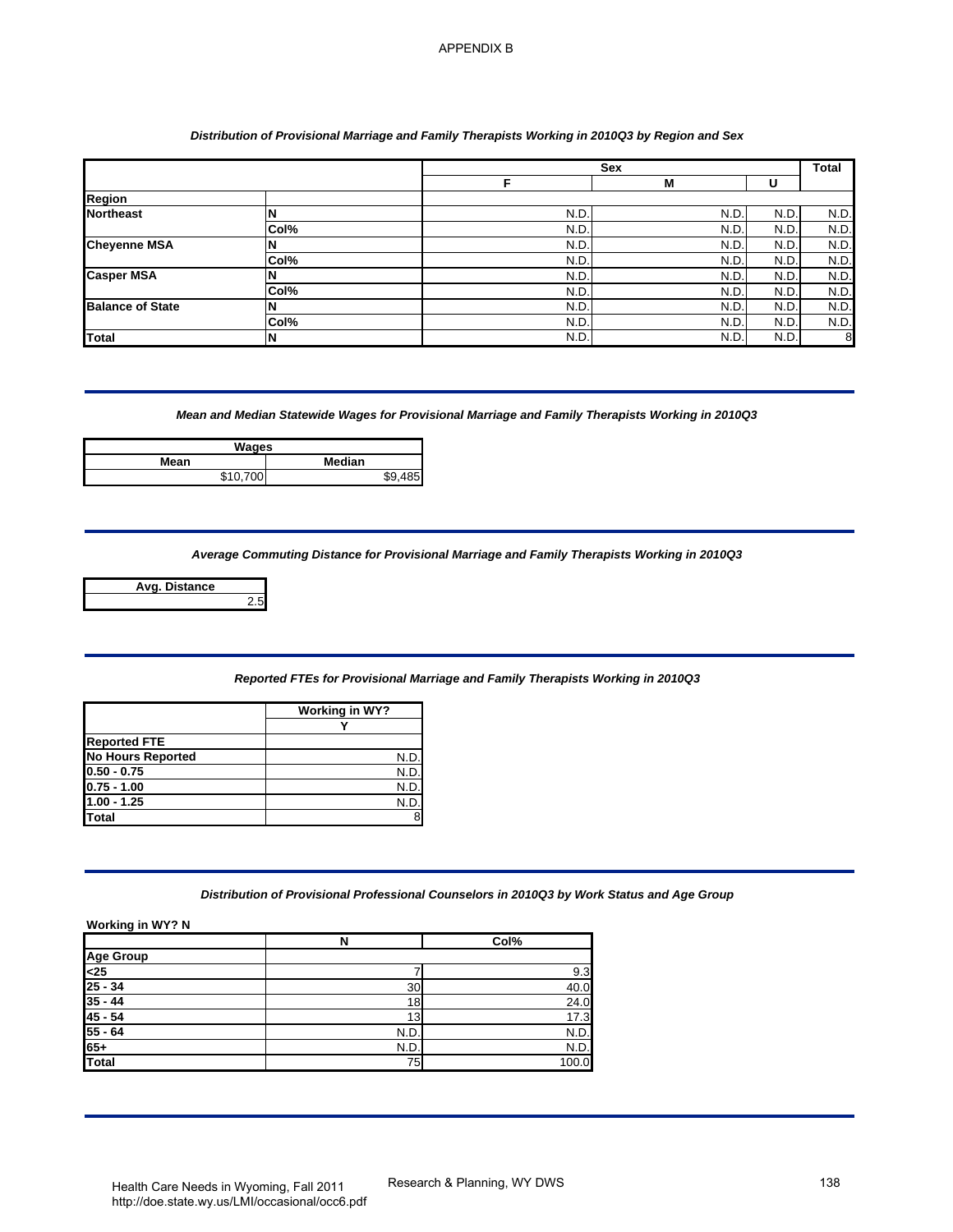#### *Distribution of Provisional Professional Counselors in 2010Q3 by Work Status and Age Group*

| Working in WY? Y |      |       |
|------------------|------|-------|
|                  | N    | Col%  |
|                  |      |       |
| Age Group<br><25 |      | 7.2   |
| $25 - 34$        | 37   | 44.6  |
| $35 - 44$        | 22   | 26.5  |
| $45 - 54$        | 15   | 18.1  |
| $55 - 64$        | N.D  | N.D.  |
| $65+$            | N.D. | N.D.  |
| Total            | 83   | 100.0 |

#### *Distribution of Provisional Professional Counselors in 2010Q3 by Work Status and Age Group*

| ι υιαι |       |  |
|--------|-------|--|
| N      | Col%  |  |
|        |       |  |
| 13     | 8.2   |  |
| 67     | 42.4  |  |
| 40     | 25.3  |  |
| 28     | 17.7  |  |
| N.D.   | N.D.  |  |
| N.D.   | N.D.  |  |
| 158    | 100.0 |  |
|        |       |  |

#### **Working in WY? N**

|            | <b>N All Licensees</b> | Mean                     |                                         |
|------------|------------------------|--------------------------|-----------------------------------------|
|            |                        | <b>Age All Licensees</b> | <b>Wages of Those</b><br><b>Working</b> |
| <b>Sex</b> |                        |                          |                                         |
| ίF         | ົ                      | 36.0                     |                                         |
| ΙM         | 1 R                    | 43.6                     |                                         |
| ΙU         | 20                     | 36.5                     |                                         |
| Total      | 75 <sub>1</sub>        | 37.9                     |                                         |

| <b>Age Group</b>                                                                           | $\overline{\mathbf{N}}$                                                                                                 | Col%                     |                                  |
|--------------------------------------------------------------------------------------------|-------------------------------------------------------------------------------------------------------------------------|--------------------------|----------------------------------|
|                                                                                            |                                                                                                                         |                          |                                  |
| <25                                                                                        | 6                                                                                                                       | 7.2                      |                                  |
| $25 - 34$                                                                                  | 37                                                                                                                      | 44.6                     |                                  |
| $35 - 44$                                                                                  | 22                                                                                                                      | 26.5                     |                                  |
| $45 - 54$<br>$55 - 64$                                                                     | 15<br>N.D.                                                                                                              | 18.1<br>N.D.             |                                  |
| $65+$                                                                                      | N.D.                                                                                                                    | N.D.                     |                                  |
| <b>Total</b>                                                                               | 83                                                                                                                      | 100.0                    |                                  |
| <b>Total</b>                                                                               | Distribution of Provisional Professional Counselors in 2010Q3 by Work Status and Age Group                              |                          |                                  |
|                                                                                            | N                                                                                                                       | Col%                     |                                  |
| <b>Age Group</b>                                                                           |                                                                                                                         |                          |                                  |
| $25 - 34$                                                                                  | 13<br>67                                                                                                                | 8.2<br>42.4              |                                  |
| $35 - 44$                                                                                  | 40                                                                                                                      | 25.3                     |                                  |
| $45 - 54$                                                                                  | 28                                                                                                                      | 17.7                     |                                  |
|                                                                                            |                                                                                                                         | N.D.                     |                                  |
|                                                                                            | N.D.                                                                                                                    |                          |                                  |
|                                                                                            | N.D.<br>158                                                                                                             | N.D.<br>100.0            |                                  |
|                                                                                            | Average Age, Counts, and Average Wages of Provisional Professional Counselors in 2010Q3 and Mean Wages by Sex for Those |                          |                                  |
|                                                                                            | <b>N All Licensees</b>                                                                                                  | Mean                     |                                  |
|                                                                                            |                                                                                                                         | <b>Age All Licensees</b> | <b>Wages of Those</b><br>Working |
|                                                                                            |                                                                                                                         |                          |                                  |
|                                                                                            | 37                                                                                                                      | 36.0                     |                                  |
|                                                                                            | <u>18</u>                                                                                                               | 43.6                     |                                  |
|                                                                                            | 20<br>75                                                                                                                | 36.5<br>37.9             |                                  |
| $55 - 64$<br>$65+$<br>Total<br>Working in WY? N<br>Sex<br><b>Total</b><br>Working in WY? Y | Average Age, Counts, and Average Wages of Provisional Professional Counselors in 2010Q3 and Mean Wages by Sex for Those | Mean                     |                                  |
|                                                                                            | <b>N All Licensees</b>                                                                                                  | <b>Age All Licensees</b> | <b>Wages of Those</b>            |
|                                                                                            |                                                                                                                         |                          | Working                          |
|                                                                                            |                                                                                                                         |                          |                                  |
|                                                                                            | 57                                                                                                                      | 36.0                     | \$7,058                          |
|                                                                                            | 20<br>6                                                                                                                 | 38.6<br>33.3             | \$7,468<br>\$5,556               |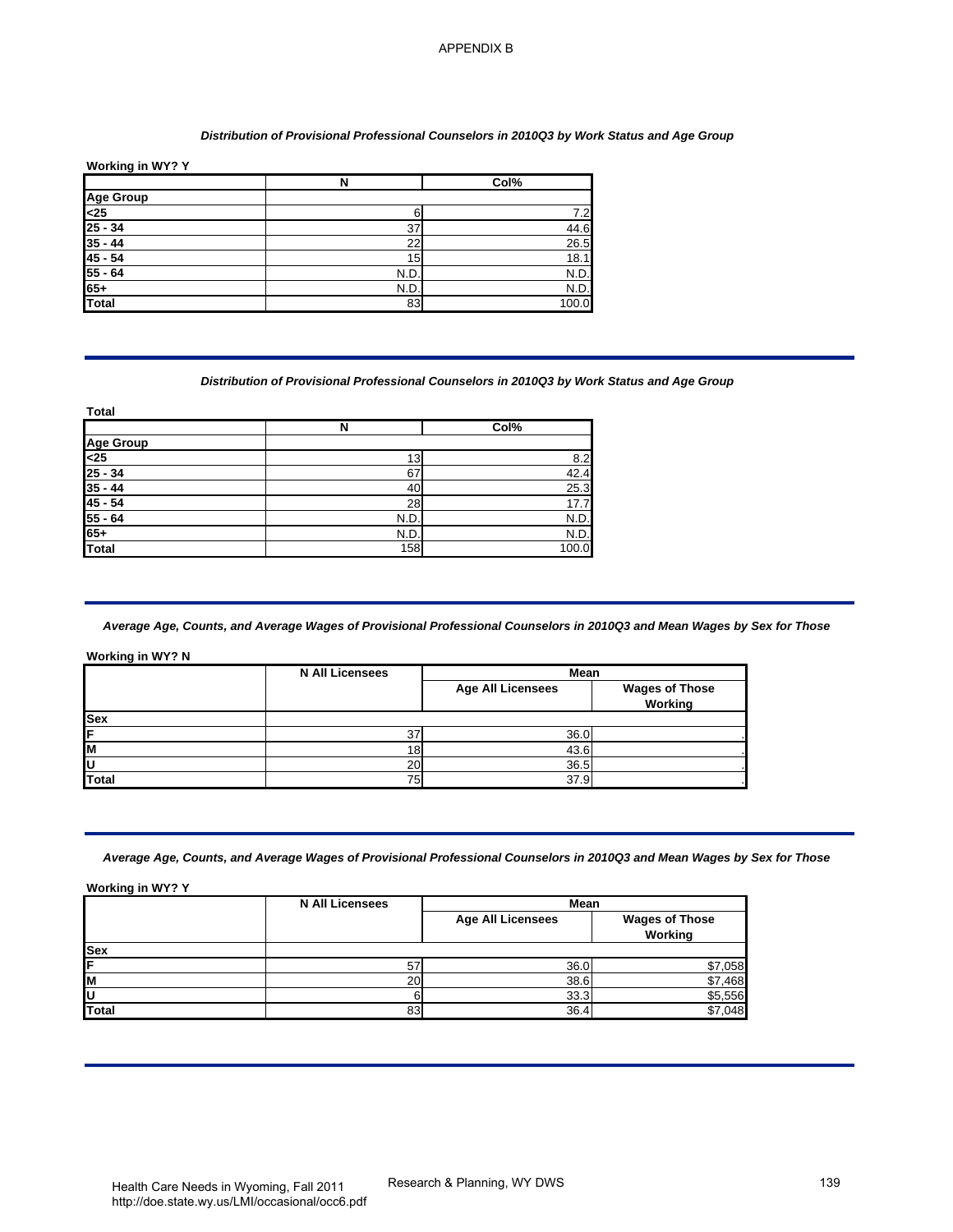|            | <b>N All Licensees</b> | Mean                     |                                  |
|------------|------------------------|--------------------------|----------------------------------|
|            |                        | <b>Age All Licensees</b> | <b>Wages of Those</b><br>Working |
| <b>Sex</b> |                        |                          |                                  |
| ΙF         | 94                     | 36.0                     | \$7,058                          |
| lм         | 38                     | 40.9                     | \$7,468                          |
| ΙU         | 26                     | 35.                      | \$5,556                          |
| Total      | 158                    | 37.                      | .048<br>\$7                      |

# *Average Age, Counts, and Average Wages of Provisional Professional Counselors in 2010Q3 and Mean Wages by Sex for Those*

## *Turnover Statistics for Provisional Professional Counselors Working in 2010Q3 by Age*

| <b>Total</b>                       | <b>N All Licensees</b>                                                                             | Mean                     |                                    |              |
|------------------------------------|----------------------------------------------------------------------------------------------------|--------------------------|------------------------------------|--------------|
|                                    |                                                                                                    | <b>Age All Licensees</b> | <b>Wages of Those</b><br>Working   |              |
| Sex                                |                                                                                                    |                          |                                    |              |
|                                    | 94<br>38                                                                                           | 36.0<br>40.9             | \$7,058<br>\$7,468                 |              |
|                                    | $\overline{26}$                                                                                    | 35.7                     | \$5,556                            |              |
| <b>Total</b>                       | 158                                                                                                | 37.1                     | \$7,048                            |              |
|                                    | Turnover Statistics for Provisional Professional Counselors Working in 2010Q3 by Age               |                          |                                    |              |
|                                    |                                                                                                    | <b>Continuous</b>        | <b>Turnover</b><br><b>Turnover</b> | U            |
| Age                                |                                                                                                    |                          |                                    |              |
| $25$                               | N                                                                                                  | N.D.                     | N.D.                               | N.D.         |
| $25 - 34$                          | Row%<br>N                                                                                          | N.D.<br>N.D.             | N.D<br>N.D.                        | N.D<br>N.D.  |
|                                    | Row%                                                                                               | N.D                      | N.D                                | N.D.         |
| $35 - 44$                          | N                                                                                                  | N.D.                     | N.D                                | N.D          |
|                                    | Row%                                                                                               | N.D.                     | N.D.                               | N.D.         |
| $45 - 54$                          | N<br>Row%                                                                                          | N.D<br>N.D.              | N.D<br>N.D                         | N.D.<br>N.D. |
|                                    | N                                                                                                  | N.D.                     | N.D.                               | N.D.         |
|                                    |                                                                                                    |                          |                                    |              |
|                                    | Row%                                                                                               | N.D                      | N.D                                | N.D          |
|                                    | N                                                                                                  | N.D.                     | N.D                                | N.D.         |
|                                    | Row%<br>N                                                                                          | N.D.<br>52               | N.D.<br>31                         | N.D.         |
| $55 - 64$<br>$65+$<br><b>Total</b> | Row%                                                                                               | 62.7                     | 37.4                               | 0.0          |
|                                    | Average Wages for Provisional Professional Counselors Working in 2010Q3 by Turnover Status and Sex |                          |                                    |              |
|                                    |                                                                                                    | Mean                     |                                    |              |
|                                    | <b>Turnover Status</b>                                                                             | Age                      | Avg. Wages                         |              |
|                                    | <b>Continuous</b>                                                                                  | 36.9                     | \$8,762                            |              |
|                                    | <b>Turnover</b>                                                                                    | 34.5                     | \$4,346                            |              |
|                                    | <b>Continuous</b><br><b>Turnover</b>                                                               | 37.2<br>42.6             | \$7,866                            |              |
|                                    | <b>Continuous</b>                                                                                  | 28.2                     | \$6,274<br>\$8,052                 |              |
|                                    | <b>Turnover</b>                                                                                    | 35.9                     | \$4,308                            |              |
| Sex<br>M<br>Total                  | <b>Turnover Status</b><br><b>Continuous</b>                                                        |                          |                                    |              |
|                                    | <b>Turnover</b>                                                                                    | 36.6<br>36.0<br>36.4     | \$8,476<br>\$4,652<br>\$7,048      |              |

## *Average Wages for Provisional Professional Counselors Working in 2010Q3 by Turnover Status and Sex*

|          |                        | <b>Mean</b> |            |
|----------|------------------------|-------------|------------|
|          |                        | Age         | Avg. Wages |
| Sex<br>F | <b>Turnover Status</b> |             |            |
|          | <b>Continuous</b>      | 36.9        | \$8,762    |
|          | Turnover               | 34.5        | \$4,346    |
| м        | <b>Continuous</b>      | 37.2        | \$7,866    |
|          | Turnover               | 42.6        | \$6,274    |
| lυ       | <b>Continuous</b>      | 28.2        | \$8,052    |
|          | Turnover               | 35.9        | \$4,308    |
| Total    | <b>Turnover Status</b> |             |            |
|          | <b>Continuous</b>      | 36.6        | \$8,476    |
|          | Turnover               | 36.0        | \$4,652    |
| Total    |                        | 36.4        | \$7,048    |